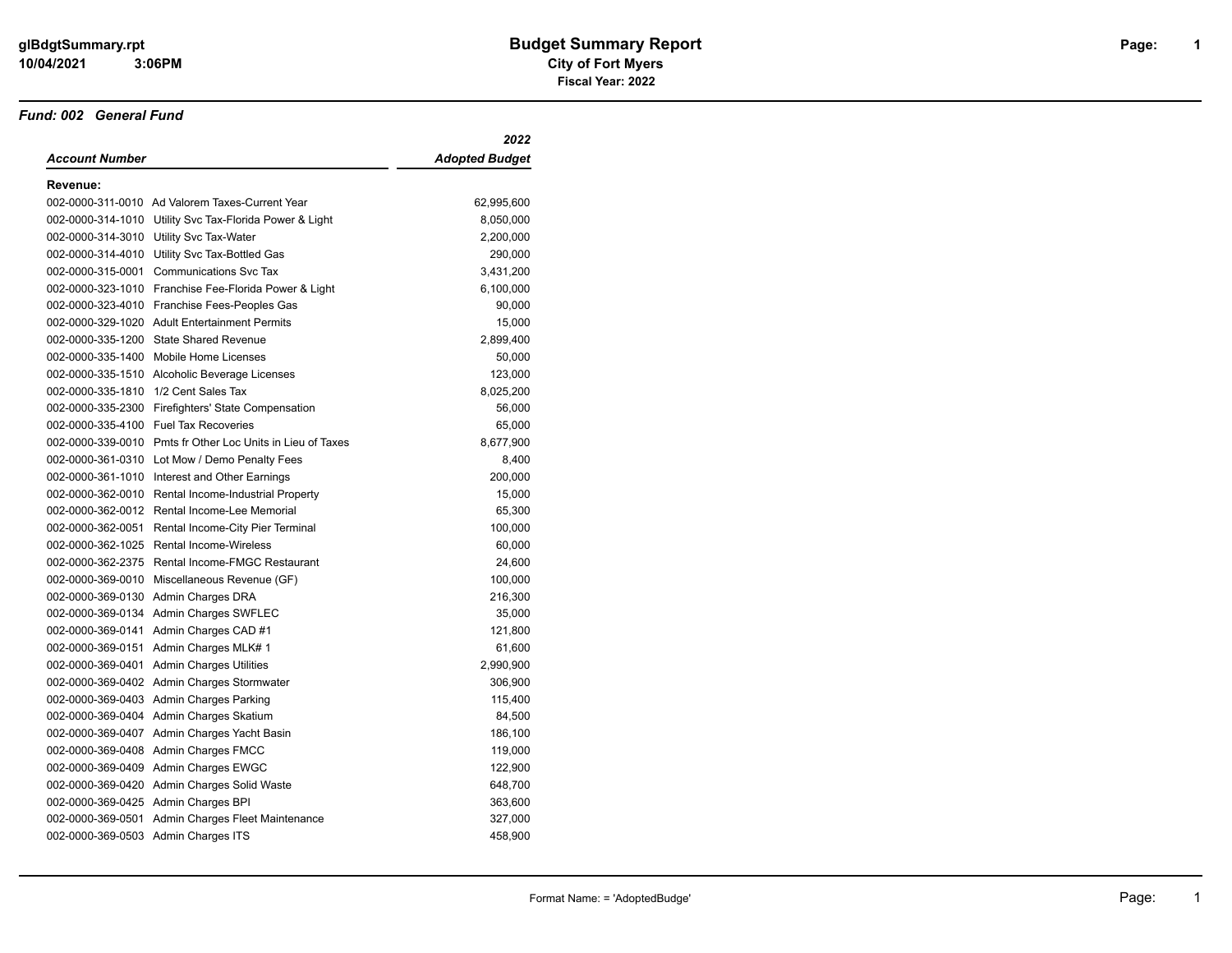$\overline{\phantom{0}}$ 

 **3:06PM**

| Fund: 002 General Fund                |                                                      | (Continued)           |
|---------------------------------------|------------------------------------------------------|-----------------------|
|                                       |                                                      | 2022                  |
| <b>Account Number</b>                 |                                                      | <b>Adopted Budget</b> |
| Revenue:                              | (Continued)                                          |                       |
|                                       | 002-0000-369-0521 Admin Charges Risk Management      | 466,500               |
| 002-0000-381-0130 Trsf from DRA Ops   |                                                      | 500,000               |
| 002-0000-381-0403 Trsf from Parking   |                                                      | 395,000               |
|                                       | 002-0000-382-0420 Trsf from Solid Waste Ops          | 1,500,000             |
| 002-0000-389-9010 Prior Year Surplus  |                                                      | 4,998,500             |
|                                       | 002-0602-347-2019 Riverside Center Revenues          | 148,500               |
|                                       | 002-0602-347-2021 Centennial Park Revenues           | 22,400                |
|                                       | 002-0602-347-2025 Deleon Pool Concession Revenues    | 9,300                 |
|                                       | 002-0602-347-2026 Deleon Pool Memberships            | 113,000               |
|                                       | 002-0602-347-2028 Athletic League Revenues           | 62,400                |
|                                       | 002-0602-347-2101 FMRC Memberships                   | 17,800                |
|                                       | 002-0602-347-2102 FMRC Daily Court Fees              | 44,800                |
|                                       | 002-0602-347-2103 FMRC Other Court Fees              | 2,600                 |
|                                       | 002-0602-347-2106 FMRC Concessions                   | 3,000                 |
|                                       | 002-0602-347-4002 FMGP Programs, Lessons and Classes | 10,000                |
|                                       | 002-0602-347-4004 FMGP Memberships                   | 8,500                 |
| 002-0602-347-4005 FMGP Daily Fees     |                                                      | 6,200                 |
|                                       | 002-0602-369-0010 Miscellaneous Revenue (REC)        | 41,800                |
|                                       | 002-0603-347-2014 Ground Maintenance Revenues        | 87,700                |
|                                       | 002-0603-347-9010 FL FWC Revenues                    | 1,300                 |
|                                       | 002-0603-369-0100 Reimbursed Expense (PARKS)         | 30,000                |
| 002-0606-347-3115 Concessions         |                                                      | 18,200                |
|                                       | 002-0606-347-5910 Stars Summer Camp Fees             | 51,000                |
|                                       | 002-0606-347-5920 Stars Complex Revenues             | 50,000                |
|                                       | 002-0612-343-8030 Cemetery Openings                  | 164,900               |
| 002-0612-343-8035 Cemetery Markers    |                                                      | 4,000                 |
|                                       | 002-0612-343-8040 Cemetery Lot Sales                 | 202,200               |
| 002-0612-343-8041 Columbarium Urns    |                                                      | 1,200                 |
|                                       | 002-0801-369-0100 Reimbursed Expense (ES)            | 1,000,000             |
| 002-0902-329-0001                     | <b>Engineering Permit Fees</b>                       | 1,198,800             |
|                                       | 002-0902-341-9020 Impact Admin Fees                  | 253,800               |
| 002-1002-342-9010                     | <b>Police Record Fees</b>                            | 12,300                |
| 002-1002-351-1010 Fines & Forfeitures |                                                      | 202,200               |
|                                       | 002-1002-366-0001 Donations from Private Sources     | 2,500                 |
| 002-1002-369-0010                     | Miscellaneous Revenue Housing Authority              | 150,000               |
|                                       | 002-1002-369-0100 Reimbursed Expense (PD)            | 20,000                |
|                                       | 002-1002-369-2000 SRO/Dare Contract Revenue          | 1,223,600             |
|                                       | 002-1002-387-0103 Intrafund Trsf from ODP            | 31,300                |
|                                       | 002-1101-329-0010 Fire Dept Permit Fees              | 1,315,200             |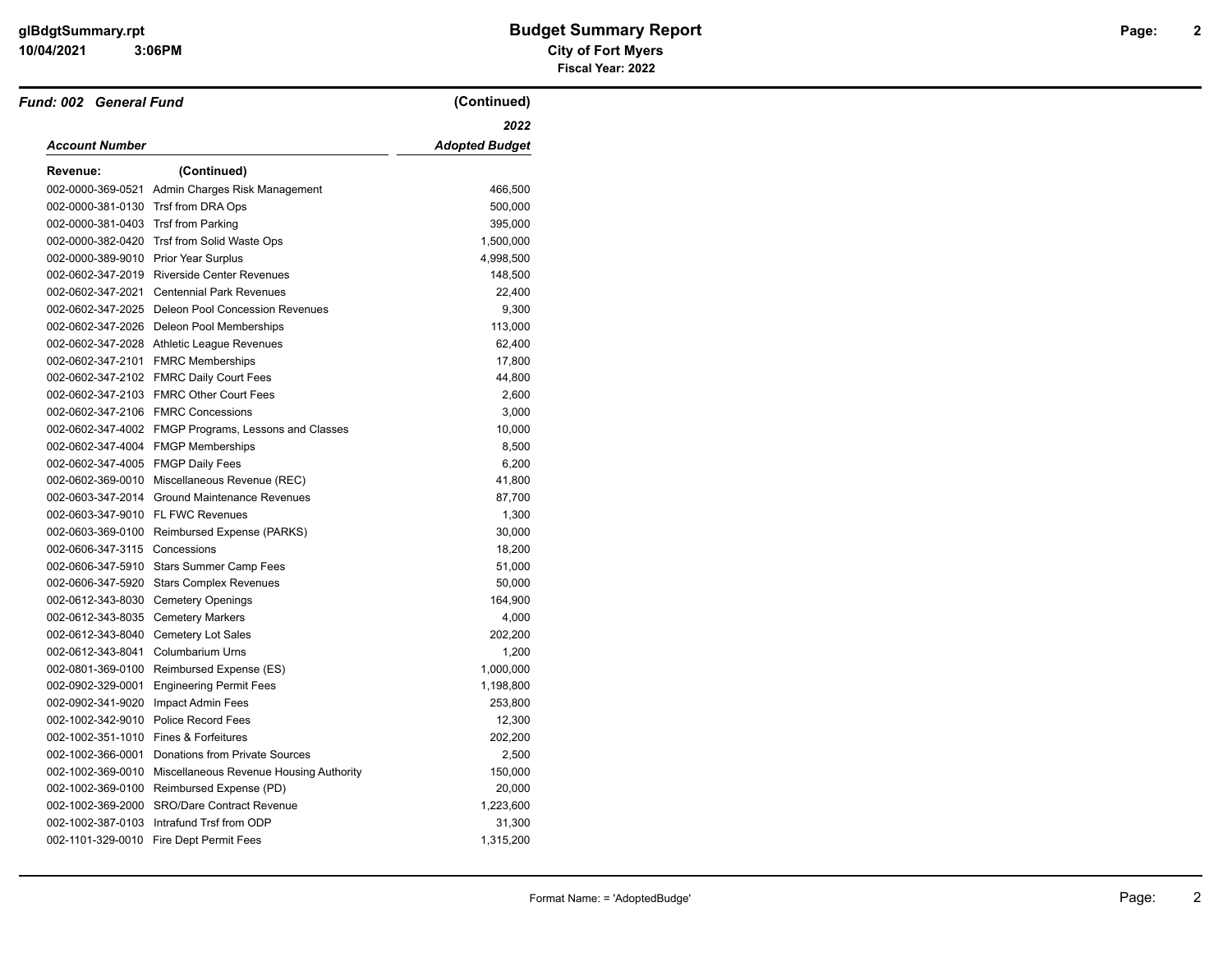#### **10/04/2021 City of Fort Myers 3:06PM**

# **glBdgtSummary.rpt Budget Summary Report Page: Fiscal Year: 2022**

| Fund: 002 General Fund              |                                                          | (Continued)           |
|-------------------------------------|----------------------------------------------------------|-----------------------|
|                                     |                                                          | 2022                  |
| Account Number                      |                                                          | <b>Adopted Budget</b> |
| Revenue:                            | (Continued)                                              |                       |
| 002-1101-329-0020 HRS Inspections   |                                                          | 65,000                |
|                                     | 002-1101-329-0030 Fire Assessment Fees                   | 11,546,900            |
|                                     | 002-1101-342-2020 Lee County Fire Protection             | 39,000                |
|                                     | 002-1101-342-2021 Lee County Hazmat Team                 | 108,000               |
|                                     | 002-1101-354-0025 Alarm Service Fees                     | 94,300                |
|                                     | 002-1101-366-0001 Donations from Private Sources         | 2,500                 |
|                                     | 002-1101-369-0100 Reimbursed Expense (FD)                | 31,200                |
|                                     | 002-1101-369-0104 Reimbursed Expense-Special Events (FD) | 11,500                |
|                                     | 002-1180-369-0010 Miscellaneous Revenue (HRE)            | 7,000                 |
| 002-1201-316-0010 Business Tax Fees |                                                          | 2,515,000             |
|                                     | 002-1201-329-2003 Computer/Automation Technology Fee     | 43,200                |
|                                     | 002-1201-329-2010 Zoning/Planning Fees                   | 150,000               |
|                                     | 002-1201-329-2011 DRL Plan Review Fees                   | 706,800               |
|                                     | 002-1201-338-2010 County Business Tax Fees               | 48,100                |
| 002-1203-343-9010 Lot Mowing        |                                                          | 115,000               |
| 002-1203-343-9030 Demolition Fees   |                                                          | 43,600                |
|                                     | 002-1203-343-9040 Abandoned Property Registration Fees   | 23,000                |
|                                     | 002-1203-354-0040 Code Enforcement Liens                 | 327,300               |
|                                     | 002-1203-369-0010 Miscellaneous Revenue (CE)             | 20,500                |
|                                     | 002-1203-369-0100 Reimbursed Expense (CE)                | 208,800               |
|                                     | 002-1302-369-0010 Miscellaneous Revenue (CDD)            | 96,800                |
|                                     | 002-2103-369-0100 Reimbursed Expense (FM)                | 15,000                |
|                                     | 002-2303-369-0010 Miscellaneous Revenue (TR)             | 58,000                |
|                                     | 002-2303-369-0023 Misc Revenue Collection Fee (TR)       | 500                   |
|                                     | 002-2303-369-0100 Reimbursed Expense (TR)                | 8,100                 |
|                                     | Fund: 002 Total Revenue:                                 | 140,455,800           |
| <b>Expenditure:</b>                 |                                                          |                       |
|                                     | 002-0000-513-3110 Prof Svcs Investment/Earnings Fees     | 60,000                |
|                                     | 002-0101-511-4816 Public Relations (MAY PRO-TEM)         | 1,000                 |
|                                     | 002-0101-511-5101 Office Supplies (MAY PRO-TEM)          | 2,700                 |
|                                     | 002-0101-511-5201 Operating Supplies (MAY PRO-TEM)       | 3,500                 |
|                                     | 002-0103-511-1100 Salary - Exec (CC 1)                   | 35,000                |
| 002-0103-511-2100 FICA Tax (CC 1)   |                                                          | 2,800                 |
|                                     | 002-0103-511-2200 Gen Retirement (CC 1)                  | 9,600                 |
|                                     | 002-0103-511-2300 Health/Life Ins (CC 1)                 | 8,900                 |
|                                     | 002-0103-511-4000 Travel/Trans (CC 1)                    | 5,500                 |
|                                     | 002-0103-511-4010 Expense Allowance (CC 1)               | 2,400                 |
|                                     | 002-0103-511-4200 Freight/Postage (CC 1)                 | 100                   |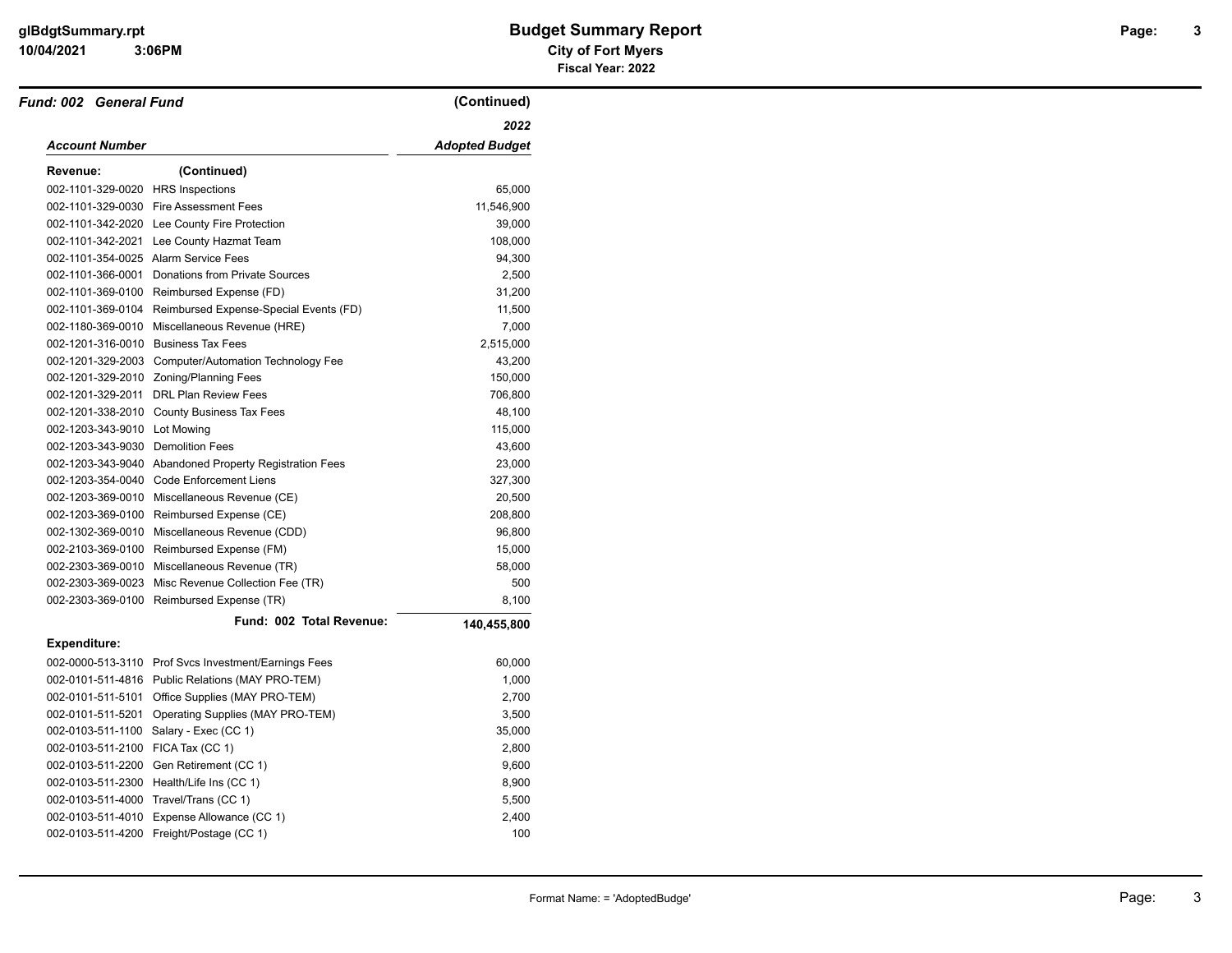#### **10/04/2021 City of Fort Myers glBdgtSummary.rpt Budget Summary Report Page: Fiscal Year: 2022**

| <b>Fund: 002 General Fund</b>     |                                             | (Continued)           |
|-----------------------------------|---------------------------------------------|-----------------------|
|                                   |                                             | 2022                  |
| Account Number                    |                                             | <b>Adopted Budget</b> |
| Expenditure:                      | (Continued)                                 |                       |
|                                   | 002-0103-511-4416 ITS Svc Charges (CC 1)    | 11,100                |
| 002-0103-511-4417                 | ITS Capital Recovery (CC 1)                 | 1,900                 |
| 002-0103-511-4700                 | Printing/Binding (CC 1)                     | 500                   |
| 002-0103-511-4810                 | Public Relations (CC 1)                     | 1,900                 |
|                                   | 002-0103-511-5100 Office Supplies (CC 1)    | 500                   |
| 002-0103-511-5400                 | Dues/Subscriptions (CC 1)                   | 1,900                 |
| 002-0104-511-1100                 | Salary - Exec (CC 2)                        | 32,600                |
| 002-0104-511-2100 FICA Tax (CC 2) |                                             | 2,400                 |
| 002-0104-511-2200                 | Gen Retirement (CC 2)                       | 9,600                 |
| 002-0104-511-2300                 | Health/Life Ins (CC 2)                      | 21,200                |
|                                   | 002-0104-511-4000 Travel/Trans (CC 2)       | 4,600                 |
| 002-0104-511-4010                 | Expense Allowance (CC 2)                    | 2,400                 |
|                                   | 002-0104-511-4200 Freight/Postage (CC 2)    | 600                   |
|                                   | 002-0104-511-4416 ITS Svc Charges (CC 2)    | 12,900                |
| 002-0104-511-4417                 | ITS Capital Recovery (CC 2)                 | 1,900                 |
| 002-0104-511-4700                 | Printing/Binding (CC 2)                     | 300                   |
| 002-0104-511-4810                 | Public Relations (CC 2)                     | 1,900                 |
|                                   | 002-0104-511-5100 Office Supplies (CC 2)    | 600                   |
|                                   | 002-0104-511-5400 Dues/Subscriptions (CC 2) | 1,600                 |
| 002-0105-511-1100                 | Salary - Exec (CC 3)                        | 32,600                |
| 002-0105-511-2100                 | FICA Tax (CC 3)                             | 2,400                 |
| 002-0105-511-2200                 | Gen Retirement (CC 3)                       | 9,600                 |
| 002-0105-511-2300                 | Health/Life Ins (CC 3)                      | 14,200                |
| 002-0105-511-4000                 | Travel/Trans (CC 3)                         | 2,500                 |
|                                   | 002-0105-511-4010 Expense Allowance (CC 3)  | 2,400                 |
| 002-0105-511-4200                 | Freight/Postage (CC 3)                      | 100                   |
|                                   | 002-0105-511-4416 ITS Svc Charges (CC 3)    | 10,500                |
| 002-0105-511-4417                 | ITS Capital Recovery (CC 3)                 | 1,900                 |
| 002-0105-511-4700                 | Printing/Binding (CC 3)                     | 500                   |
|                                   | 002-0105-511-4810 Public Relations (CC 3)   | 3,500                 |
| 002-0105-511-5100                 | Office Supplies (CC 3)                      | 500                   |
| 002-0105-511-5250                 | Small Tools/Equip (CC 3)                    | 200                   |
| 002-0105-511-5400                 | Dues/Subscriptions (CC 3)                   | 1,300                 |
| 002-0106-511-1100                 | Salary - Exec (CC 4)                        | 35,000                |
| 002-0106-511-2100                 | FICA Tax (CC 4)                             | 2,800                 |
| 002-0106-511-2201                 | ICMA 401a Retirement (CC 4)                 | 3,900                 |
| 002-0106-511-2300                 | Health/Life Ins (CC 4)                      | 8,900                 |
| 002-0106-511-4000                 | Travel/Trans (CC 4)                         | 2,600                 |
|                                   | 002-0106-511-4010 Expense Allowance (CC 4)  | 2,400                 |

**4**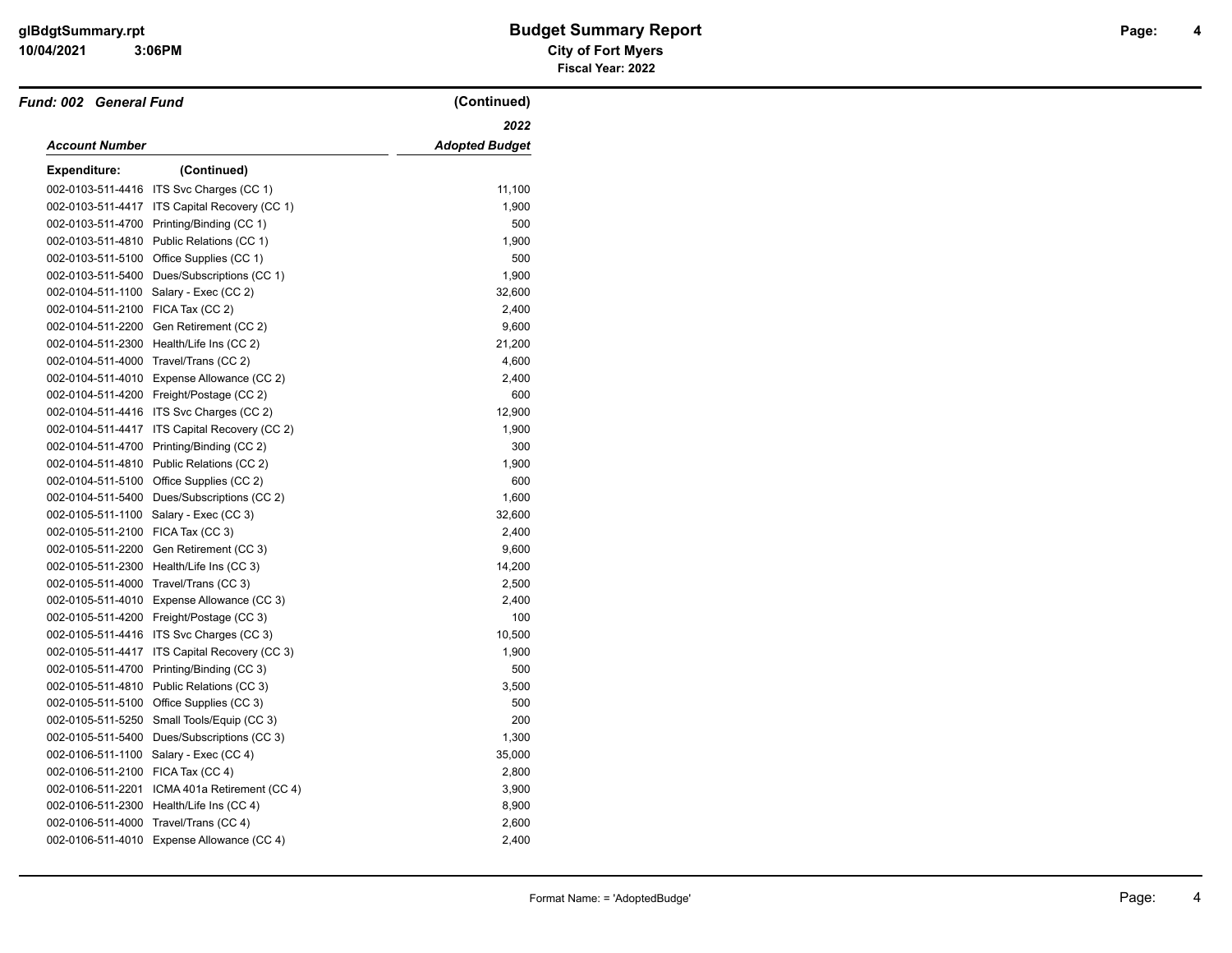| Fund: 002 General Fund            |                                              | (Continued)           |
|-----------------------------------|----------------------------------------------|-----------------------|
|                                   |                                              | 2022                  |
| <b>Account Number</b>             |                                              | <b>Adopted Budget</b> |
| <b>Expenditure:</b>               | (Continued)                                  |                       |
| 002-0106-511-4200                 | Freight/Postage (CC 4)                       | 2,600                 |
|                                   | 002-0106-511-4416 ITS Svc Charges (CC 4)     | 10,400                |
| 002-0106-511-4417                 | ITS Capital Recovery (CC 4)                  | 1,900                 |
| 002-0106-511-4700                 | Printing/Binding (CC 4)                      | 1,000                 |
| 002-0106-511-4810                 | Public Relations (CC 4)                      | 1,700                 |
| 002-0106-511-5100                 | Office Supplies (CC 4)                       | 1,200                 |
|                                   | 002-0106-511-5400 Dues/Subscriptions (CC 4)  | 300                   |
|                                   | 002-0107-511-1100 Salary - Exec (CC 5)       | 35,000                |
| 002-0107-511-2100 FICA Tax (CC 5) |                                              | 2,800                 |
| 002-0107-511-2201                 | ICMA 401a Retirement (CC 5)                  | 3,900                 |
| 002-0107-511-2300                 | Health/Life Ins (CC 5)                       | 100                   |
| 002-0107-511-4000                 | Travel/Trans (CC 5)                          | 3,000                 |
|                                   | 002-0107-511-4010 Expense Allowance (CC 5)   | 2,400                 |
|                                   | 002-0107-511-4200 Freight/Postage (CC 5)     | 1,900                 |
|                                   | 002-0107-511-4416 ITS Svc Charges (CC 5)     | 10,500                |
| 002-0107-511-4417                 | ITS Capital Recovery (CC 5)                  | 1,900                 |
| 002-0107-511-4700                 | Printing/Binding (CC 5)                      | 500                   |
| 002-0107-511-4810                 | Public Relations (CC 5)                      | 2,100                 |
|                                   | 002-0107-511-5100 Office Supplies (CC 5)     | 800                   |
| 002-0107-511-5400                 | Dues/Subscriptions (CC 5)                    | 1,500                 |
| 002-0108-511-1100                 | Salary - Exec (CC 6)                         | 32,600                |
| 002-0108-511-2100 FICA Tax (CC 6) |                                              | 2,400                 |
| 002-0108-511-2200                 | Gen Retirement (CC 6)                        | 9,600                 |
| 002-0108-511-2300                 | Health/Life Ins (CC 6)                       | 14,200                |
|                                   | 002-0108-511-4000 Travel/Trans (CC 6)        | 4,000                 |
| 002-0108-511-4010                 | Expense Allowance (CC 6)                     | 2,400                 |
|                                   | 002-0108-511-4200 Freight/Postage (CC 6)     | 400                   |
|                                   | 002-0108-511-4416 ITS Svc Charges (CC 6)     | 10,400                |
| 002-0108-511-4417                 | ITS Capital Recovery (CC 6)                  | 1,900                 |
| 002-0108-511-4700                 | Printing/Binding (CC 6)                      | 700                   |
| 002-0108-511-4810                 | Public Relations (CC 6)                      | 2,500                 |
| 002-0108-511-5100                 | Office Supplies (CC 6)                       | 1,100                 |
| 002-0108-511-5400                 | Dues/Subscriptions (CC 6)                    | 2,100                 |
| 002-0109-511-1100                 | Salary - Exec (CC MAY)                       | 42,400                |
|                                   | 002-0109-511-1202 Vehicle Allowance (CC MAY) | 3,600                 |
|                                   | 002-0109-511-2100 FICA Tax (CC MAY)          | 3,200                 |
| 002-0109-511-2201                 | ICMA 401a Retirement (CC MAY)                | 5,100                 |
| 002-0109-511-2300                 | Health/Life Ins (CC MAY)                     | 15,300                |
|                                   | 002-0109-511-4000 Travel/Trans (CC MAY)      | 12,000                |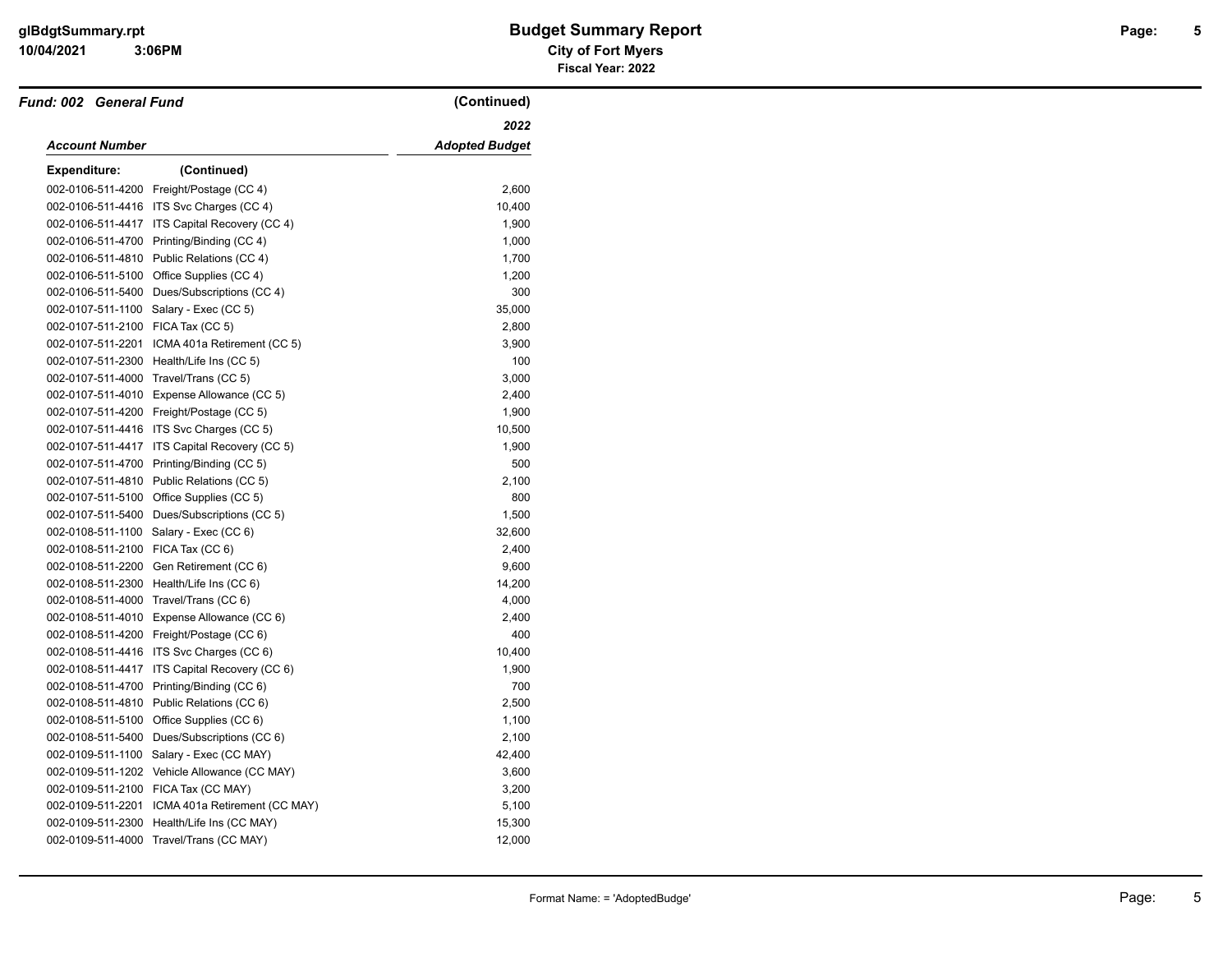| Fund: 002 General Fund              |                                                    | (Continued)           |
|-------------------------------------|----------------------------------------------------|-----------------------|
|                                     |                                                    | 2022                  |
| Account Number                      |                                                    | <b>Adopted Budget</b> |
| Expenditure:                        | (Continued)                                        |                       |
| 002-0109-511-4010                   | Expense Allowance (CC MAY)                         | 3,600                 |
|                                     | 002-0109-511-4200 Freight/Postage (CC MAY)         | 1,600                 |
|                                     | 002-0109-511-4416 ITS Svc Charges (CC MAY)         | 12,000                |
| 002-0109-511-4417                   | ITS Capital Recovery (CC MAY)                      | 2,000                 |
|                                     | 002-0109-511-4700 Printing/Binding (CC MAY)        | 500                   |
|                                     | 002-0109-511-4810 Public Relations (CC MAY)        | 10,000                |
| 002-0109-511-5100                   | Office Supplies (CC MAY)                           | 1,500                 |
| 002-0109-511-5250                   | Small Tools/Equip (CC MAY)                         | 600                   |
|                                     | 002-0109-511-5400 Dues/Subscriptions (CC MAY)      | 9,000                 |
| 002-0202-512-1100                   | Salary - Exec (CM)                                 | 410,000               |
|                                     | 002-0202-512-1200 Sal/Wage Regular (CM)            | 704,300               |
|                                     | 002-0202-512-1202 Vehicle Allowance (CM)           | 12,600                |
|                                     | 002-0202-512-1205 Seniority Pay (CM)               | 13,000                |
|                                     | 002-0202-512-1300 Salaries/Wages - Other (CM)      | 30,000                |
| 002-0202-512-1400                   | Sal/Wage Overtime (CM)                             | 30,000                |
| 002-0202-512-2100 FICA Tax (CM)     |                                                    | 82,600                |
|                                     | 002-0202-512-2200 Gen Retirement (CM)              | 304,900               |
|                                     | 002-0202-512-2300 Health/Life Ins (CM)             | 176,700               |
|                                     | 002-0202-512-2400 Workers' Comp (CM)               | 1,900                 |
| 002-0202-512-3100 Prof Svcs (CM)    |                                                    | 180,000               |
| 002-0202-512-3101                   | Prof Svcs - Special Projects (CM)                  | 180,000               |
|                                     | 002-0202-512-3400 Contract Svcs (CM)               | 50,000                |
| 002-0202-512-4000 Travel/Trans (CM) |                                                    | 20,200                |
|                                     | 002-0202-512-4010 Expense Allowance (CM)           | 4,800                 |
|                                     | 002-0202-512-4200 Freight/Postage (CM)             | 6,500                 |
|                                     | 002-0202-512-4400 Rentals/Leases (CM)              | 3,100                 |
| 002-0202-512-4416                   | ITS Svc Charges (CM)                               | 91,300                |
| 002-0202-512-4417                   | ITS Capital Recovery (CM)                          | 4,900                 |
| 002-0202-512-4600                   | Repairs/Maint (CM)                                 | 200                   |
| 002-0202-512-4700                   | Printing/Binding (CM)                              | 1,800                 |
| 002-0202-512-4800 Advertising (CM)  |                                                    | 600                   |
|                                     | 002-0202-512-4810 Public Relations (CM)            | 34,400                |
|                                     | 002-0202-512-4812 Newsletter Postage/Printing (CM) | 11,800                |
|                                     | 002-0202-512-5100 Office Supplies (CM)             | 3,200                 |
|                                     | 002-0202-512-5250 Small Tools/Equip (CM)           | 600                   |
|                                     | 002-0202-512-5255 Assets \$750-\$5,000 (CM)        | 4,500                 |
|                                     | 002-0202-512-5400 Dues/Subscriptions (CM)          | 35,200                |
| 002-0209-574-3400                   | Contract Svcs (Spec Events)                        | 152,200               |
|                                     | 002-0212-573-3100 Prof Svcs (ARTS)                 | 30,000                |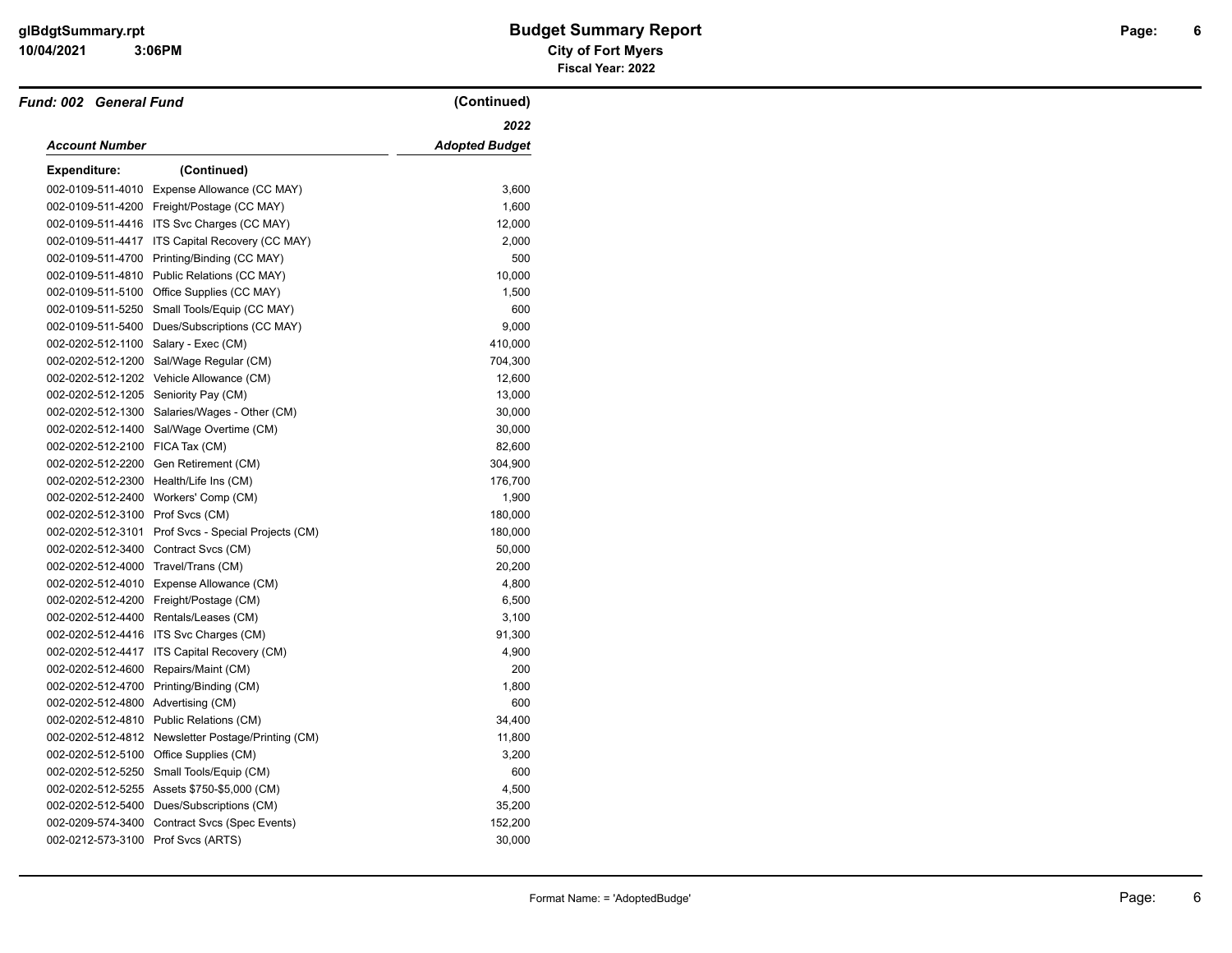| Fund: 002 General Fund            |                                                     | (Continued)           |
|-----------------------------------|-----------------------------------------------------|-----------------------|
|                                   |                                                     | 2022                  |
| Account Number                    |                                                     | <b>Adopted Budget</b> |
| <b>Expenditure:</b>               | (Continued)                                         |                       |
| 002-0212-573-3400                 | Contract Svcs (ARTS)                                | 135,000               |
| 002-0301-514-1100                 | Salary - Exec (CAO)                                 | 251,000               |
| 002-0301-514-1200                 | Sal/Wage Regular (CAO)                              | 891,800               |
| 002-0301-514-1202                 | Vehicle Allowance (CAO)                             | 6,000                 |
| 002-0301-514-1205                 | Seniority Pay (CAO)                                 | 8,600                 |
| 002-0301-514-1300                 | Salaries/Wages - Other (CAO)                        | 15,600                |
| 002-0301-514-1400                 | Sal/Wage Overtime (CAO)                             | 12,000                |
| 002-0301-514-2100 FICA Tax (CAO)  |                                                     | 86,000                |
| 002-0301-514-2200                 | Gen Retirement (CAO)                                | 328,600               |
| 002-0301-514-2300                 | Health/Life Ins (CAO)                               | 167,400               |
|                                   | 002-0301-514-2400 Workers' Comp (CAO)               | 1,900                 |
| 002-0301-514-3100 Prof Svcs (CAO) |                                                     | 100,000               |
| 002-0301-514-3101                 | Prof Svcs Misc (CAO)                                | 9,000                 |
|                                   | 002-0301-514-3105 Legal Professional Services (CAO) | 250,000               |
| 002-0301-514-3107                 | Police Litigation (CAO)                             | 150,000               |
| 002-0301-514-3140                 | Prof Svcs Litigation (CAO)                          | 14,400                |
| 002-0301-514-3300                 | Court Reporter Svcs (CAO)                           | 7,500                 |
| 002-0301-514-3400                 | Contract Svcs (CAO)                                 | 25,000                |
|                                   | 002-0301-514-4000 Travel/Trans (CAO)                | 3,500                 |
|                                   | 002-0301-514-4200 Freight/Postage (CAO)             | 500                   |
|                                   | 002-0301-514-4400 Rentals/Leases (CAO)              | 3,500                 |
|                                   | 002-0301-514-4416 ITS Svc Charges (CAO)             | 71,400                |
| 002-0301-514-4417                 | ITS Capital Recovery (CAO)                          | 5,700                 |
| 002-0301-514-4600                 | Repairs/Maint (CAO)                                 | 700                   |
| 002-0301-514-4700                 | Printing/Binding (CAO)                              | 1,200                 |
| 002-0301-514-4903                 | Taxes/Assessments (CAO)                             | 1,000                 |
| 002-0301-514-5100                 | Office Supplies (CAO)                               | 5,500                 |
| 002-0301-514-5250                 | Small Tools/Equip (CAO)                             | 100                   |
| 002-0301-514-5400                 | Dues/Subscriptions (CAO)                            | 45,000                |
| 002-0401-513-1100                 | Salary - Exec (CLK)                                 | 124,100               |
| 002-0401-513-1200                 | Sal/Wage Regular (CLK)                              | 389,700               |
| 002-0401-513-1205                 | Seniority Pay (CLK)                                 | 4,200                 |
| 002-0401-513-1400                 | Sal/Wage Overtime (CLK)                             | 6,000                 |
| 002-0401-513-2100                 | FICA Tax (CLK)                                      | 39,900                |
| 002-0401-513-2200                 | Gen Retirement (CLK)                                | 150,200               |
|                                   | 002-0401-513-2300 Health/Life Ins (CLK)             | 85,100                |
|                                   | 002-0401-513-2400 Workers' Comp (CLK)               | 2,900                 |
| 002-0401-513-3100                 | Prof Svcs (CLK)                                     | 2,000                 |
|                                   | 002-0401-513-3400 Contract Svcs (CLK)               | 25,000                |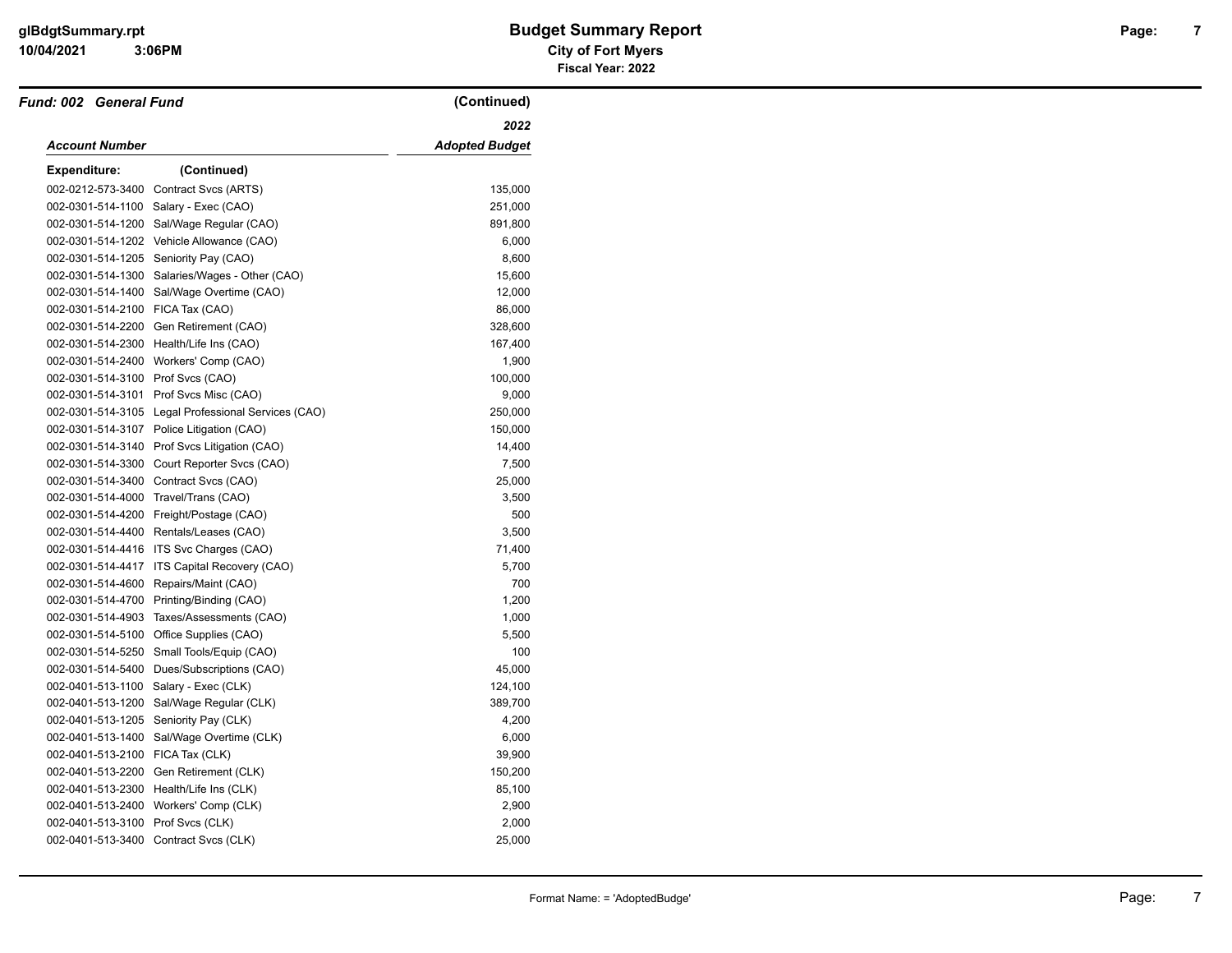| Fund: 002 General Fund              |                                                        | (Continued)           |
|-------------------------------------|--------------------------------------------------------|-----------------------|
|                                     |                                                        | 2022                  |
| Account Number                      |                                                        | <b>Adopted Budget</b> |
| <b>Expenditure:</b>                 | (Continued)                                            |                       |
| 002-0401-513-4000                   | Travel/Trans (CLK)                                     | 3,000                 |
|                                     | 002-0401-513-4200 Freight/Postage (CLK)                | 6,000                 |
|                                     | 002-0401-513-4400 Rentals/Leases (CLK)                 | 114,000               |
|                                     | 002-0401-513-4410 Fleet Equip Rental (CLK)             | 2,400                 |
|                                     | 002-0401-513-4416 ITS Svc Charges (CLK)                | 82,900                |
|                                     | 002-0401-513-4417 ITS Capital Recovery (CLK)           | 4,900                 |
|                                     | 002-0401-513-4600 Repairs/Maint (CLK)                  | 1,100                 |
|                                     | 002-0401-513-4700 Printing/Binding (CLK)               | 25,000                |
| 002-0401-513-4800 Advertising (CLK) |                                                        | 35,000                |
| 002-0401-513-4801                   | Election Expense (CLK)                                 | 10,000                |
|                                     | 002-0401-513-5100 Office Supplies (CLK)                | 4,300                 |
| 002-0401-513-5200                   | <b>Operating Supplies (CLK)</b>                        | 5,000                 |
|                                     | 002-0401-513-5250 Small Tools/Equip (CLK)              | 3,500                 |
|                                     | 002-0401-513-5400 Dues/Subscriptions (CLK)             | 4,500                 |
| 002-0501-581-9225                   | Trsf to Capital Leases Debt Svc                        | 2,190,600             |
|                                     | 002-0501-581-9272 Trsf to General Credit Line Debt Svc | 1,000,000             |
|                                     | 002-0501-581-9278 Trsf to 2014 Debt Svc                | 1,248,900             |
|                                     | 002-0501-581-9279 Trsf to 2016 Debt Svc                | 2,311,700             |
|                                     | 002-0501-581-9280 Trsf to 2018 Debt Svc                | 5,269,700             |
|                                     | 002-0503-511-9900 General Contingencies                | 20,000                |
|                                     | 002-0504-519-8212 Neighborhood Improvement Program     | 70,000                |
|                                     | 002-0504-519-8222 Black History Society                | 150,000               |
|                                     | 002-0504-519-8242 Miscellaneous Contribution           | 195,000               |
| 002-0504-519-8243 CASP              |                                                        | 35,000                |
| 002-0504-519-8263                   | Imaginarium Group, Inc.                                | 537,500               |
| 002-0505-511-4500                   | Insurance                                              | 639,800               |
| 002-0505-521-4500                   | Insurance                                              | 1,239,800             |
| 002-0505-539-4500                   | Insurance                                              | 205,500               |
| 002-0505-541-4500                   | Insurance                                              | 10,800                |
| 002-0505-572-4500 Insurance         |                                                        | 216,400               |
|                                     | 002-0505-581-9106 Trsf to Street Maintenance Fund      | 456,200               |
|                                     | 002-0505-581-9116 Trsf to Para-Transit Fund            | 63,600                |
| 002-0505-581-9130 Trsf to DRA Ops   |                                                        | 2,979,900             |
|                                     | 002-0505-581-9133 Trsf to Central Fort Myers TIF       | 35,900                |
| 002-0505-581-9141                   | Trsf to CAD #1                                         | 991,300               |
| 002-0505-581-9151                   | Trsf to MLK #1                                         | 668,300               |
|                                     | 002-0505-581-9404 Trsf to Skatium Fund                 | 638,900               |
| 002-0505-587-9134                   | Intrafund Trsf to SWFLEC                               | 279,500               |
|                                     | 002-0506-519-5400 Non-Departmental Dues/Subscriptions  | 33,500                |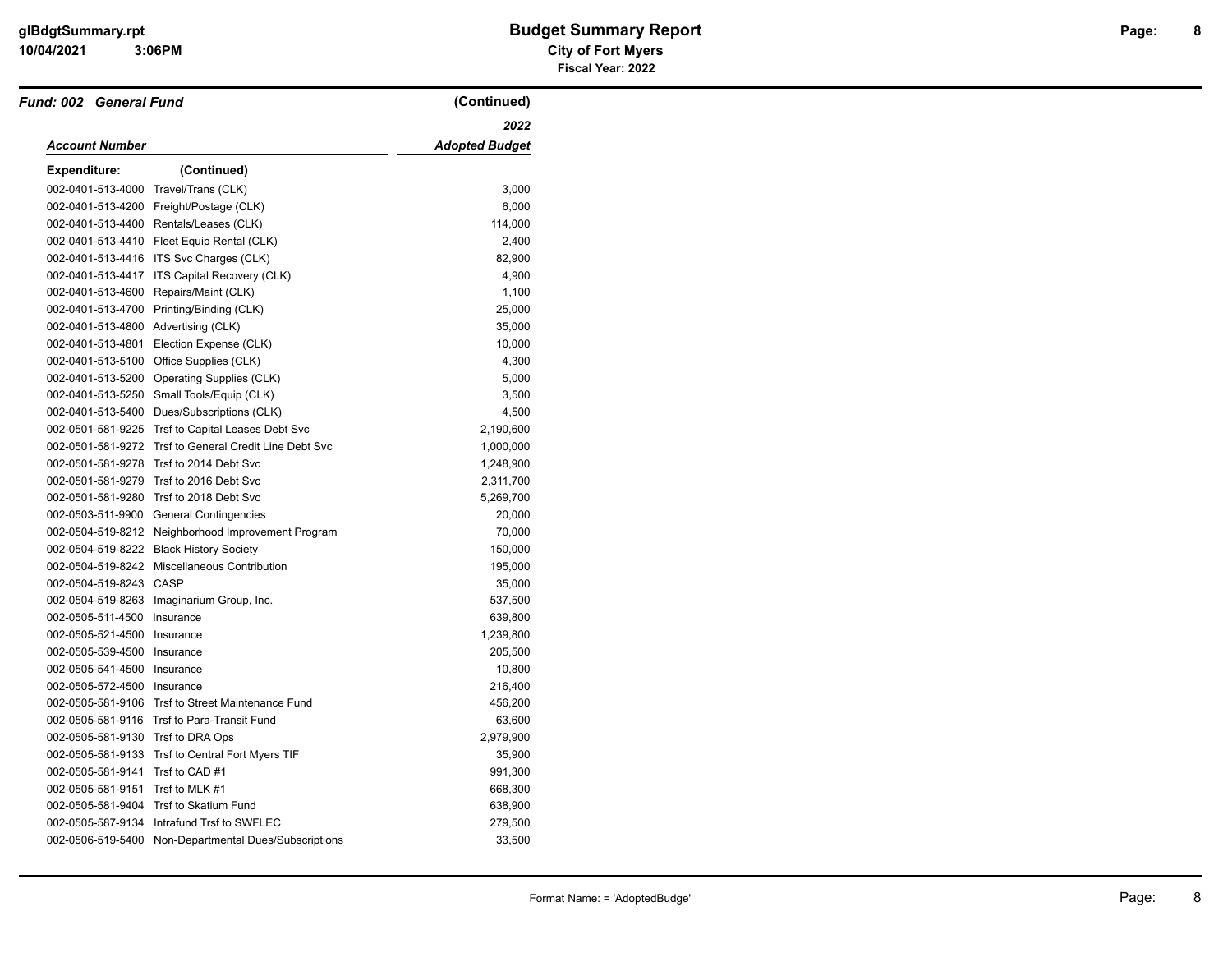#### **10/04/2021 City of Fort Myers glBdgtSummary.rpt Budget Summary Report Page: Fiscal Year: 2022**

| <b>Fund: 002 General Fund</b>       |                                              | (Continued)           |
|-------------------------------------|----------------------------------------------|-----------------------|
|                                     |                                              | 2022                  |
| Account Number                      |                                              | <b>Adopted Budget</b> |
| <b>Expenditure:</b>                 | (Continued)                                  |                       |
| 002-0602-572-1200                   | Sal/Wage Regular (REC)                       | 626,300               |
| 002-0602-572-1205                   | Seniority Pay (REC)                          | 4,600                 |
| 002-0602-572-1300                   | Salaries/Wages - Other (REC)                 | 325,100               |
| 002-0602-572-1400                   | Sal/Wage Overtime (REC)                      | 32,000                |
| 002-0602-572-2100 FICA Tax (REC)    |                                              | 51,700                |
|                                     | 002-0602-572-2200 Gen Retirement (REC)       | 187,900               |
|                                     | 002-0602-572-2300 Health/Life Ins (REC)      | 164,200               |
|                                     | 002-0602-572-2400 Workers' Comp (REC)        | 1,900                 |
| 002-0602-572-3100 Prof Svcs (REC)   |                                              | 3,500                 |
| 002-0602-572-3400                   | Contract Svcs (REC)                          | 39,400                |
|                                     | 002-0602-572-4200 Freight/Postage (REC)      | 500                   |
| 002-0602-572-4300 Utilities (REC)   |                                              | 221,000               |
|                                     | 002-0602-572-4400 Rentals/Leases (REC)       | 19,500                |
|                                     | 002-0602-572-4410 Fleet Equip Rental (REC)   | 22,500                |
|                                     | 002-0602-572-4416 ITS Svc Charges (REC)      | 99,900                |
| 002-0602-572-4417                   | ITS Capital Recovery (REC)                   | 4,100                 |
| 002-0602-572-4600                   | Repairs/Maint (REC)                          | 45,200                |
| 002-0602-572-4605                   | Repairs/Maint Facilities Chgs (REC)          | 31,000                |
| 002-0602-572-4800 Advertising (REC) |                                              | 12,000                |
| 002-0602-572-4900                   | Other Current Chgs (REC)                     | 114,700               |
| 002-0602-572-4903                   | Taxes/Assessments (REC)                      | 32,900                |
| 002-0602-572-4907                   | Other Current Chgs Racquet Club (REC)        | 50,000                |
| 002-0602-572-4960                   | Items for Resale Deleon Pool (REC)           | 33,000                |
| 002-0602-572-5100                   | Office Supplies (REC)                        | 5,000                 |
|                                     | 002-0602-572-5200 Operating Supplies (REC)   | 51,900                |
| 002-0602-572-5250                   | Small Tools/Equip (REC)                      | 9,000                 |
|                                     | 002-0602-572-5255 Assets \$750-\$5,000 (REC) | 3,000                 |
| 002-0602-572-5400                   | Dues/Subscriptions (REC)                     | 21,700                |
| 002-0603-539-1200                   | Sal/Wage Regular (PARKS)                     | 1,709,300             |
| 002-0603-539-1205                   | Seniority Pay (PARKS)                        | 23,400                |
| 002-0603-539-1400                   | Sal/Wage Overtime (PARKS)                    | 58,500                |
| 002-0603-539-2100                   | FICA Tax (PARKS)                             | 134,400               |
| 002-0603-539-2200                   | Gen Retirement (PARKS)                       | 491,100               |
| 002-0603-539-2300                   | Health/Life Ins (PARKS)                      | 422,700               |
| 002-0603-539-2400                   | Workers' Comp (PARKS)                        | 254,000               |
|                                     | 002-0603-539-3400 Contract Svcs (PARKS)      | 756,100               |
|                                     | 002-0603-539-4100 Communication (PARKS)      | 14,300                |
| 002-0603-539-4200                   | Freight/Postage (PARKS)                      | 200                   |
| 002-0603-539-4300 Utilities (PARKS) |                                              | 715,000               |

**9**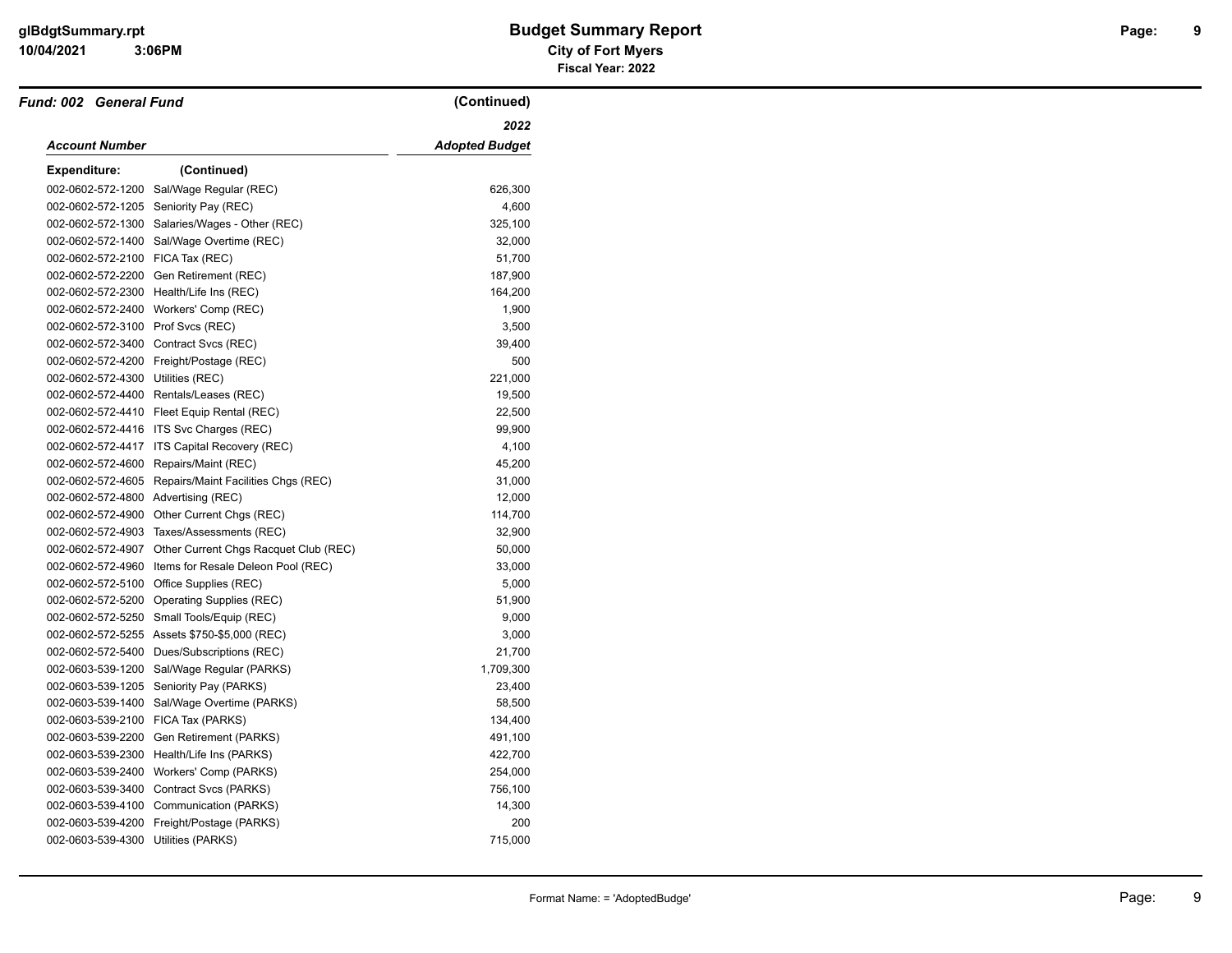| Fund: 002 General Fund              |                                              | (Continued)           |
|-------------------------------------|----------------------------------------------|-----------------------|
|                                     |                                              | 2022                  |
| Account Number                      |                                              | <b>Adopted Budget</b> |
| <b>Expenditure:</b>                 | (Continued)                                  |                       |
|                                     | 002-0603-539-4400 Rentals/Leases (PARKS)     | 14,500                |
| 002-0603-539-4410                   | Fleet Equip Rental (PARKS)                   | 364,000               |
|                                     | 002-0603-539-4416 ITS Svc Charges (PARKS)    | 109,200               |
| 002-0603-539-4417                   | ITS Capital Recovery (PARKS)                 | 3,000                 |
| 002-0603-539-4600                   | Repairs/Maint (PARKS)                        | 146,300               |
|                                     | 002-0603-539-4800 Advertising (PARKS)        | 300                   |
| 002-0603-539-4903                   | Taxes/Assessments (PARKS)                    | 16,900                |
| 002-0603-539-5100                   | Office Supplies (PARKS)                      | 1,200                 |
| 002-0603-539-5200                   | <b>Operating Supplies (PARKS)</b>            | 442,000               |
| 002-0603-539-5250                   | Small Tools/Equip (PARKS)                    | 6,200                 |
| 002-0603-539-5400                   | Dues/Subscriptions (PARKS)                   | 2,600                 |
| 002-0603-539-6300                   | Improvements (PARKS)                         | 100,000               |
|                                     | 002-0603-539-6400 Equipment (PARKS)          | 160,000               |
|                                     | 002-0606-572-1200 Sal/Wage Regular (STARS)   | 265,300               |
| 002-0606-572-1205                   | Seniority Pay (STARS)                        | 2,000                 |
| 002-0606-572-1300                   | Salaries/Wages - Other (STARS)               | 345,300               |
| 002-0606-572-1400                   | Sal/Wage Overtime (STARS)                    | 15,000                |
| 002-0606-572-2100 FICA Tax (STARS)  |                                              | 25,800                |
| 002-0606-572-2200                   | Gen Retirement (STARS)                       | 75,900                |
|                                     | 002-0606-572-2300 Health/Life Ins (STARS)    | 67,100                |
|                                     | 002-0606-572-2400 Workers' Comp (STARS)      | 81,700                |
| 002-0606-572-3100 Prof Svcs (STARS) |                                              | 2,500                 |
| 002-0606-572-3400                   | Contract Svcs (STARS)                        | 61,800                |
| 002-0606-572-4000                   | Travel/Trans (STARS)                         | 5,000                 |
| 002-0606-572-4300                   | Utilities (STARS)                            | 110,200               |
|                                     | 002-0606-572-4400 Rentals/Leases (STARS)     | 2,800                 |
|                                     | 002-0606-572-4410 Fleet Equip Rental (STARS) | 10,500                |
| 002-0606-572-4416                   | ITS Svc Charges (STARS)                      | 126,900               |
| 002-0606-572-4417                   | ITS Capital Recovery (STARS)                 | 5,100                 |
| 002-0606-572-4600                   | Repairs/Maint (STARS)                        | 15,500                |
| 002-0606-572-4605                   | Repairs/Maint Facilities Chgs (STARS)        | 18,000                |
| 002-0606-572-4800                   | Advertising (STARS)                          | 6,000                 |
| 002-0606-572-4810                   | <b>Public Relations (STARS)</b>              | 2,500                 |
| 002-0606-572-4900                   | Other Current Chgs (STARS)                   | 274,500               |
| 002-0606-572-4903                   | Taxes/Assessments (STARS)                    | 11,500                |
| 002-0606-572-4960                   | Items for Resale (STARS)                     | 12,300                |
|                                     | 002-0606-572-5100 Office Supplies (STARS)    | 1,400                 |
| 002-0606-572-5200                   | <b>Operating Supplies (STARS)</b>            | 73,600                |
|                                     | 002-0606-572-5250 Small Tools/Equip (STARS)  | 1,700                 |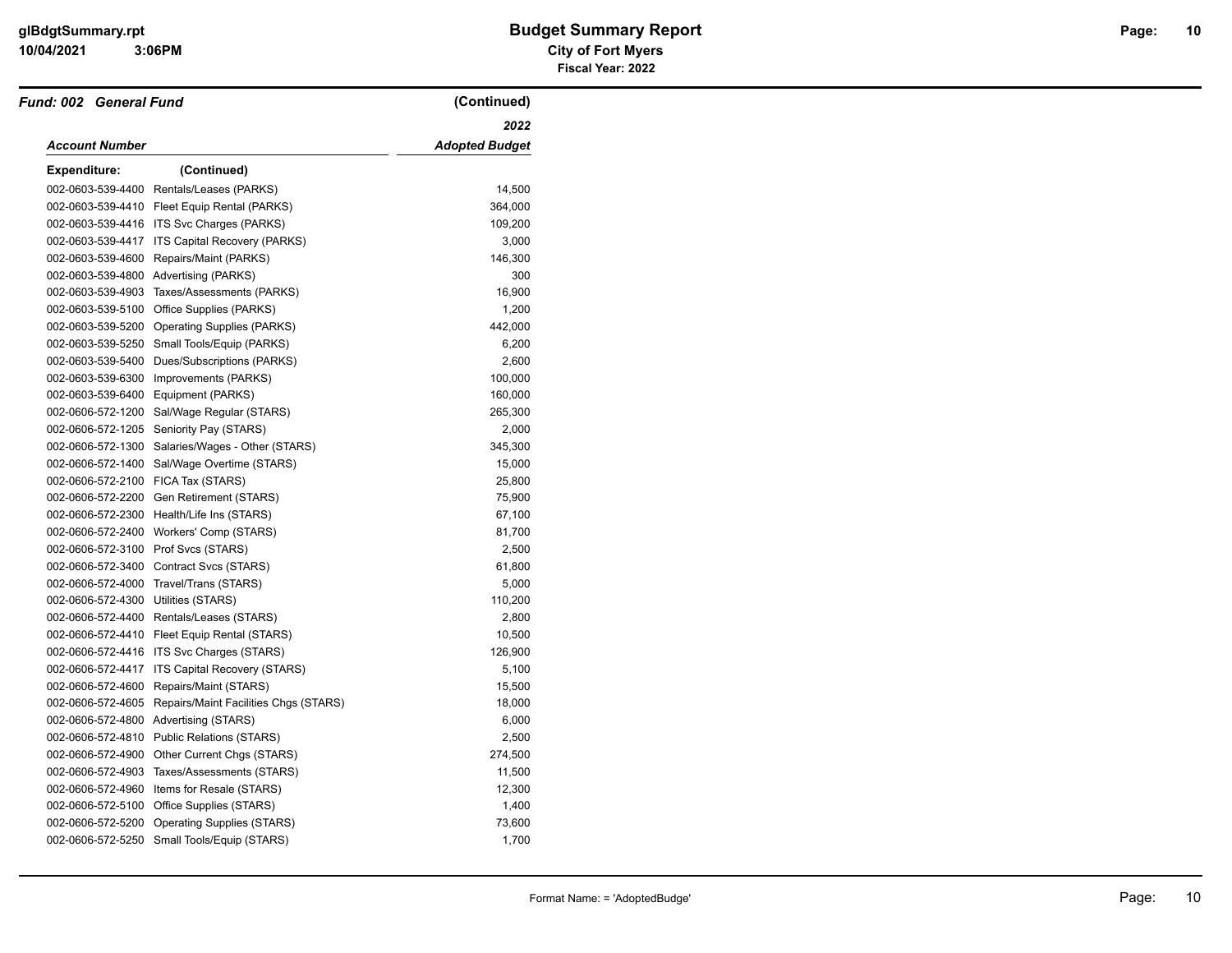| <b>Fund: 002 General Fund</b>       |                                                    | (Continued)           |
|-------------------------------------|----------------------------------------------------|-----------------------|
|                                     |                                                    | 2022                  |
| Account Number                      |                                                    | <b>Adopted Budget</b> |
| <b>Expenditure:</b>                 | (Continued)                                        |                       |
| 002-0606-572-5400                   | Dues/Subscriptions (STARS)                         | 2,300                 |
| 002-0612-539-1200                   | Sal/Wage Regular (CEM)                             | 171,700               |
| 002-0612-539-1205                   | Seniority Pay (CEM)                                | 1,500                 |
| 002-0612-539-1400                   | Sal/Wage Overtime (CEM)                            | 5,000                 |
| 002-0612-539-2100                   | FICA Tax (CEM)                                     | 13,100                |
| 002-0612-539-2200                   | Gen Retirement (CEM)                               | 50,500                |
| 002-0612-539-2300                   | Health/Life Ins (CEM)                              | 54,800                |
| 002-0612-539-2400                   | Workers' Comp (CEM)                                | 1,900                 |
| 002-0612-539-3400                   | Contract Svcs (CEM)                                | 106,100               |
| 002-0612-539-4300                   | Utilities (CEM)                                    | 17,000                |
| 002-0612-539-4400                   | Rentals/Leases (CEM)                               | 1,100                 |
|                                     | 002-0612-539-4410 Fleet Equip Rental (CEM)         | 30,100                |
| 002-0612-539-4416                   | ITS Svc Charges (CEM)                              | 12,800                |
| 002-0612-539-4600                   | Repairs/Maint (CEM)                                | 30,500                |
| 002-0612-539-4700                   | Printing/Binding (CEM)                             | 100                   |
| 002-0612-539-4903                   | Taxes/Assessments (CEM)                            | 9,200                 |
| 002-0612-539-5100                   | Office Supplies (CEM)                              | 1,600                 |
| 002-0612-539-5200                   | Operating Supplies (CEM)                           | 9,700                 |
|                                     | 002-0612-539-5208 Operating Supplies Markers (CEM) | 4,000                 |
| 002-0612-539-5250                   | Small Tools/Equip (CEM)                            | 1,900                 |
| 002-0701-513-1200                   | Sal/Wage Regular (OMB)                             | 261,800               |
| 002-0701-513-1205                   | Seniority Pay (OMB)                                | 5,200                 |
| 002-0701-513-2100 FICA Tax (OMB)    |                                                    | 19,900                |
| 002-0701-513-2200                   | Gen Retirement (OMB)                               | 75,500                |
|                                     | 002-0701-513-2300 Health/Life Ins (OMB)            | 38,100                |
| 002-0701-513-2400                   | Workers' Comp (OMB)                                | 1,900                 |
| 002-0701-513-3100 Prof Svcs (OMB)   |                                                    | 28,000                |
| 002-0701-513-4000                   | Travel/Trans (OMB)                                 | 4,300                 |
|                                     | 002-0701-513-4416 ITS Svc Charges (OMB)            | 17,100                |
| 002-0701-513-4417                   | ITS Capital Recovery (OMB)                         | 2,000                 |
| 002-0701-513-4800 Advertising (OMB) |                                                    | 2,600                 |
|                                     | 002-0701-513-5100 Office Supplies (OMB)            | 1,600                 |
| 002-0701-513-5400                   | Dues/Subscriptions (OMB)                           | 2,100                 |
| 002-0702-513-1200                   | Sal/Wage Regular (PUR)                             | 345,100               |
| 002-0702-513-1205                   | Seniority Pay (PUR)                                | 2,300                 |
| 002-0702-513-2100 FICA Tax (PUR)    |                                                    | 25,700                |
|                                     | 002-0702-513-2200 Gen Retirement (PUR)             | 99,700                |
| 002-0702-513-2300                   | Health/Life Ins (PUR)                              | 58,800                |
|                                     | 002-0702-513-2400 Workers' Comp (PUR)              | 1,900                 |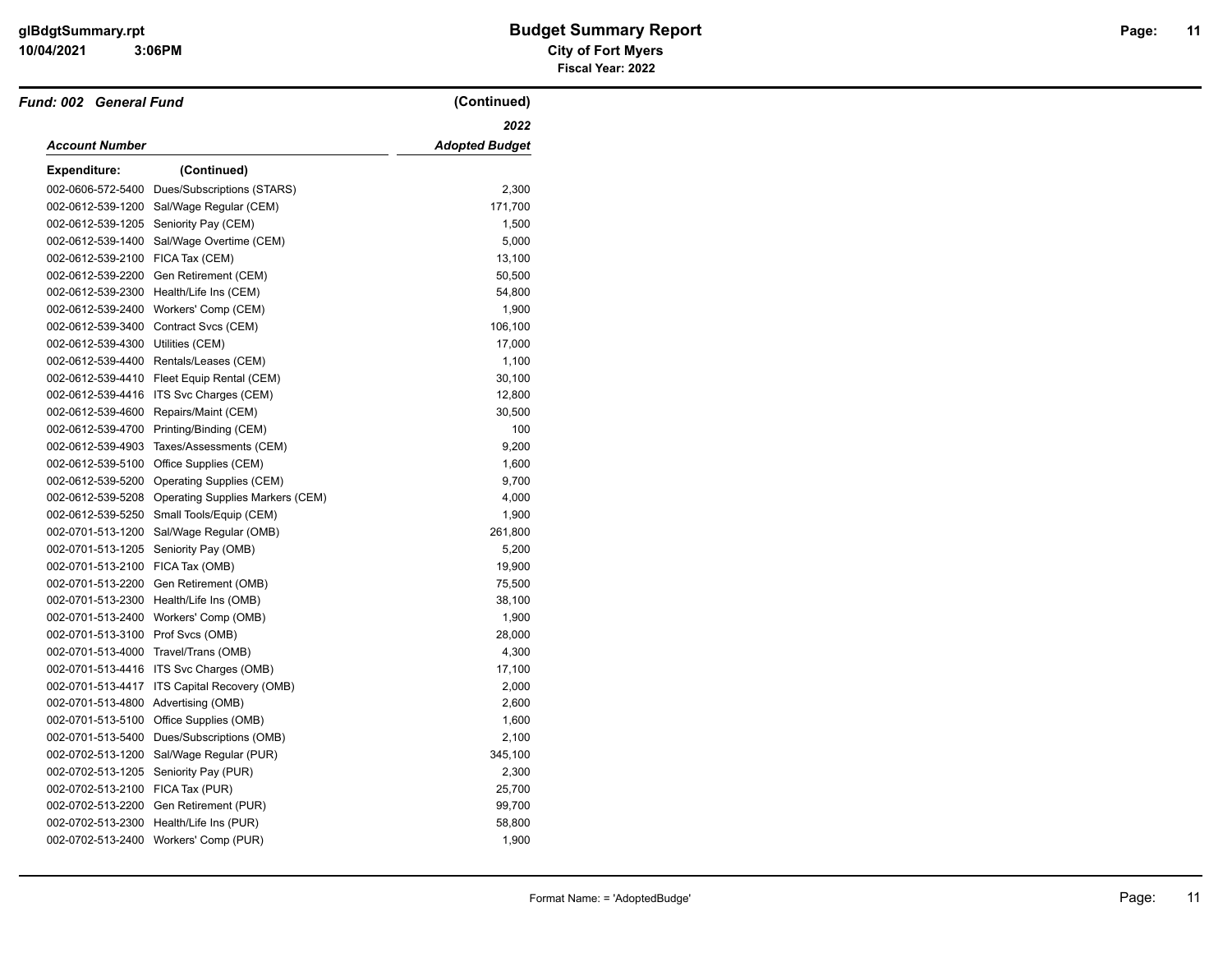| <b>Fund: 002 General Fund</b>       |                                                     | (Continued)    |
|-------------------------------------|-----------------------------------------------------|----------------|
|                                     |                                                     | 2022           |
| Account Number                      |                                                     | Adopted Budget |
| <b>Expenditure:</b>                 | (Continued)                                         |                |
| 002-0702-513-3400                   | Contract Svcs (PUR)                                 | 25,000         |
| 002-0702-513-4000                   | Travel/Trans (PUR)                                  | 7,500          |
| 002-0702-513-4200                   | Freight/Postage (PUR)                               | 500            |
|                                     | 002-0702-513-4400 Rentals/Leases (PUR)              | 35,000         |
|                                     | 002-0702-513-4410 Fleet Equip Rental (PUR)          | 900            |
| 002-0702-513-4416                   | ITS Svc Charges (PUR)                               | 64,000         |
| 002-0702-513-4417                   | ITS Capital Recovery (PUR)                          | 3,100          |
| 002-0702-513-4700                   | Printing/Binding (PUR)                              | 100            |
| 002-0702-513-4800 Advertising (PUR) |                                                     | 1,700          |
| 002-0702-513-5100                   | Office Supplies (PUR)                               | 1,700          |
| 002-0702-513-5200                   | Operating Supplies (PUR)                            | 300            |
|                                     | 002-0702-513-5400 Dues/Subscriptions (PUR)          | 29,900         |
| 002-0801-513-1100                   | Salary - Exec (ES)                                  | 76,900         |
| 002-0801-513-1200                   | Sal/Wage Regular (ES)                               | 500,500        |
| 002-0801-513-1205                   | Seniority Pay (ES)                                  | 4,200          |
| 002-0801-513-1300                   | Salaries/Wages - Other (ES)                         | 99,100         |
| 002-0801-513-1400                   | Sal/Wage Overtime (ES)                              | 2,000          |
| 002-0801-513-2100 FICA Tax (ES)     |                                                     | 48,100         |
|                                     | 002-0801-513-2200 Gen Retirement (ES)               | 168,200        |
| 002-0801-513-2300                   | Health/Life Ins (ES)                                | 113,400        |
| 002-0801-513-2400                   | Workers' Comp (ES)                                  | 1,900          |
|                                     | 002-0801-513-2500 Unemploy Comp (ES)                | 50,000         |
| 002-0801-513-3100 Prof Svcs (ES)    |                                                     | 70,800         |
| 002-0801-513-3400                   | Contract Svcs (ES)                                  | 49,400         |
|                                     | 002-0801-513-3403 Contract Svcs FLEX SPENDING ADMIN | 39,700         |
| 002-0801-513-4000                   | Travel/Trans (ES)                                   | 7,500          |
| 002-0801-513-4200                   | Freight/Postage (ES)                                | 1,000          |
|                                     | 002-0801-513-4400 Rentals/Leases (ES)               | 6,500          |
|                                     | 002-0801-513-4416 ITS Svc Charges (ES)              | 120,600        |
| 002-0801-513-4417                   | ITS Capital Recovery (ES)                           | 4,100          |
| 002-0801-513-4600                   | Repairs/Maint (ES)                                  | 500            |
| 002-0801-513-4810                   | Public Relations (ES)                               | 500            |
|                                     | 002-0801-513-4903 Taxes/Assessments (ES)            | 900            |
| 002-0801-513-5100                   | Office Supplies (ES)                                | 3,400          |
|                                     | 002-0801-513-5200 Operating Supplies (ES)           | 15,100         |
|                                     | 002-0801-513-5400 Dues/Subscriptions (ES)           | 75,300         |
| 002-0901-541-1100                   | Salary - Exec (PWA)                                 | 152,200        |
| 002-0901-541-1200                   | Sal/Wage Regular (PWA)                              | 131,600        |
|                                     | 002-0901-541-1205 Seniority Pay (PWA)               | 6,600          |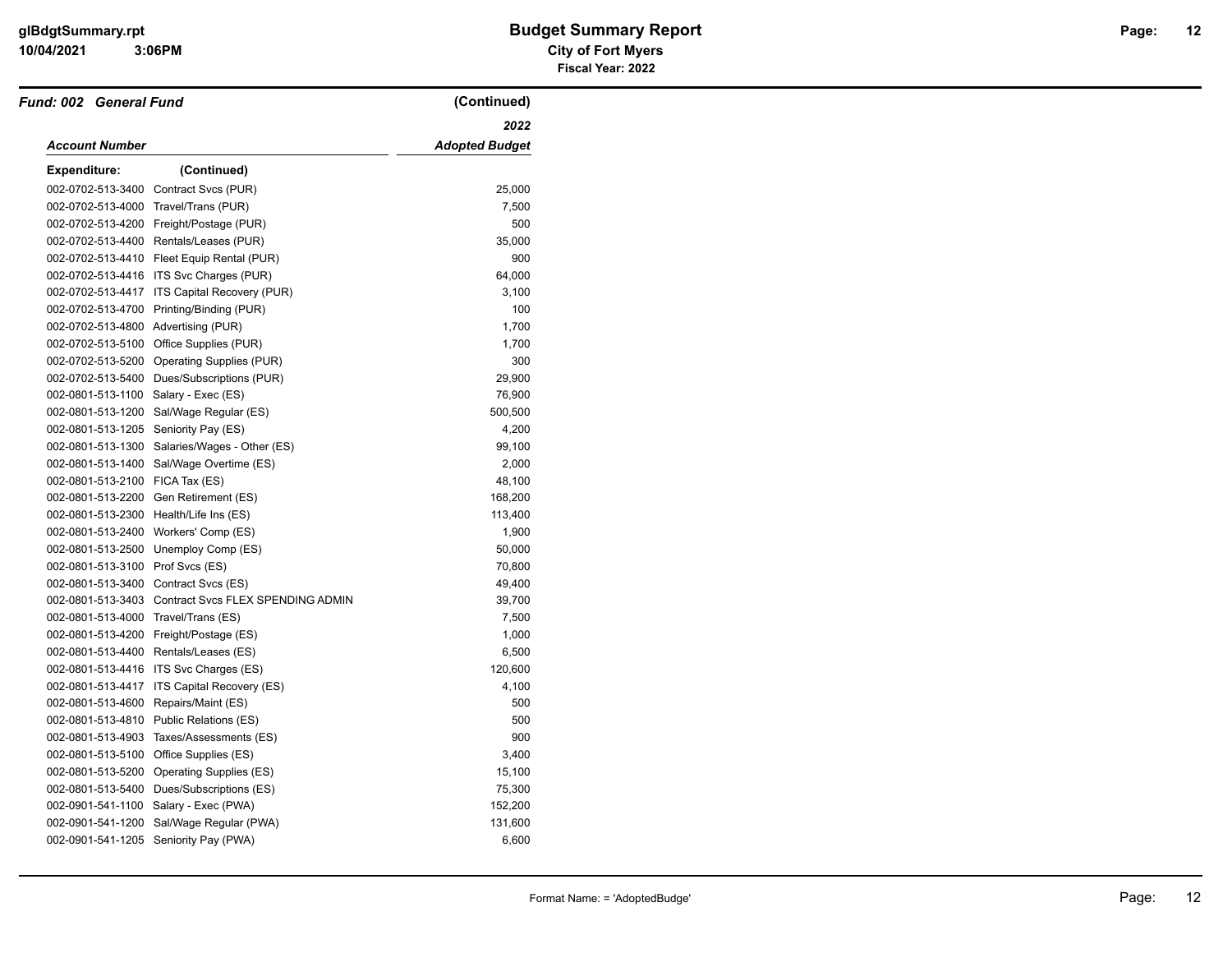| <b>Fund: 002 General Fund</b> |                                              | (Continued)           |
|-------------------------------|----------------------------------------------|-----------------------|
|                               |                                              | 2022                  |
| Account Number                |                                              | <b>Adopted Budget</b> |
| <b>Expenditure:</b>           | (Continued)                                  |                       |
| 002-0901-541-1400             | Sal/Wage Overtime (PWA)                      | 5,000                 |
| 002-0901-541-2100             | FICA Tax (PWA)                               | 22,000                |
| 002-0901-541-2200             | Gen Retirement (PWA)                         | 83,800                |
| 002-0901-541-2300             | Health/Life Ins (PWA)                        | 34,400                |
| 002-0901-541-2400             | Workers' Comp (PWA)                          | 1,900                 |
| 002-0901-541-3100             | Prof Svcs (PWA)                              | 45,500                |
| 002-0901-541-4000             | Travel/Trans (PWA)                           | 5,000                 |
| 002-0901-541-4100             | Communication (PWA)                          | 300                   |
| 002-0901-541-4200             | Freight/Postage (PWA)                        | 200                   |
| 002-0901-541-4410             | Fleet Equip Rental (PWA)                     | 28,500                |
| 002-0901-541-4416             | ITS Svc Charges (PWA)                        | 33,600                |
| 002-0901-541-4417             | ITS Capital Recovery (PWA)                   | 2,400                 |
| 002-0901-541-4600             | Repairs/Maint (PWA)                          | 200                   |
| 002-0901-541-5100             | Office Supplies (PWA)                        | 1,600                 |
| 002-0901-541-5400             | Dues/Subscriptions (PWA)                     | 2,800                 |
| 002-0902-539-1200             | Sal/Wage Regular (ENG)                       | 1,024,500             |
| 002-0902-539-1205             | Seniority Pay (ENG)                          | 11,700                |
| 002-0902-539-1400             | Sal/Wage Overtime (ENG)                      | 25,000                |
| 002-0902-539-2100             | FICA Tax (ENG)                               | 79,100                |
| 002-0902-539-2200             | Gen Retirement (ENG)                         | 303,400               |
| 002-0902-539-2300             | Health/Life Ins (ENG)                        | 221,100               |
| 002-0902-539-2400             | Workers' Comp (ENG)                          | 1,900                 |
| 002-0902-539-3100             | Prof Svcs (ENG)                              | 411,200               |
| 002-0902-539-4000             | Travel/Trans (ENG)                           | 5,000                 |
| 002-0902-539-4100             | Communication (ENG)                          | 3,400                 |
| 002-0902-539-4200             | Freight/Postage (ENG)                        | 1,400                 |
| 002-0902-539-4400             | Rentals/Leases (ENG)                         | 15,000                |
| 002-0902-539-4410             | Fleet Equip Rental (ENG)                     | 70,200                |
| 002-0902-539-4416             | ITS Svc Charges (ENG)                        | 164,300               |
| 002-0902-539-4417             | ITS Capital Recovery (ENG)                   | 7,300                 |
| 002-0902-539-4600             | Repairs/Maint (ENG)                          | 3,500                 |
| 002-0902-539-4700             | Printing/Binding (ENG)                       | 3,000                 |
| 002-0902-539-4800             | Advertising (ENG)                            | 4,000                 |
| 002-0902-539-5100             | Office Supplies (ENG)                        | 10,000                |
| 002-0902-539-5158             | Hardware < \$750 (ENG)                       | 1,500                 |
| 002-0902-539-5159             | Software < \$750 (ENG)                       | 3,000                 |
| 002-0902-539-5200             | <b>Operating Supplies (ENG)</b>              | 10,000                |
| 002-0902-539-5250             | Small Tools/Equip (ENG)                      | 7,000                 |
|                               | 002-0902-539-5255 Assets \$750-\$5,000 (ENG) | 3,000                 |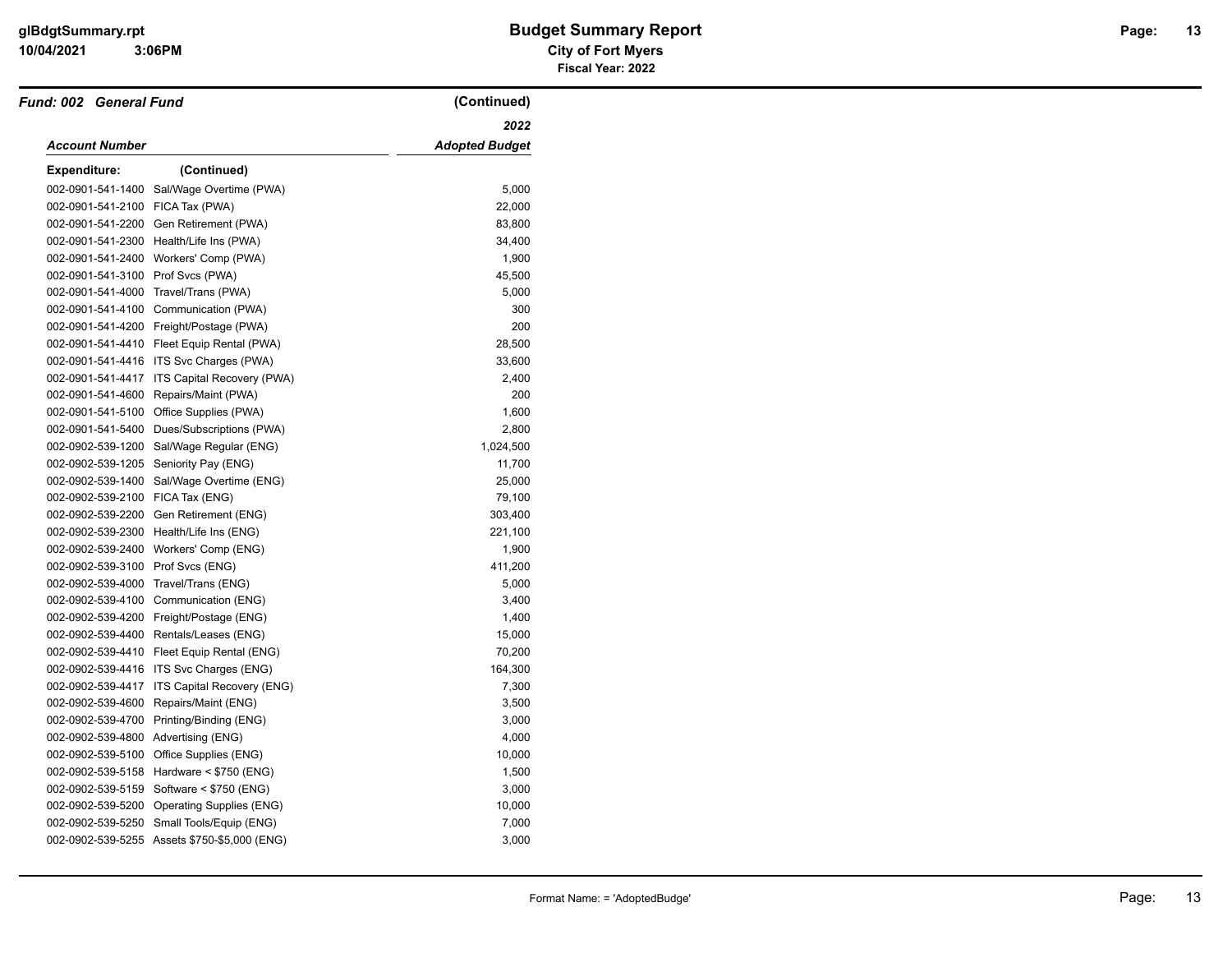| Fund: 002 General Fund             |                                                   | (Continued)           |
|------------------------------------|---------------------------------------------------|-----------------------|
|                                    |                                                   | 2022                  |
| Account Number                     |                                                   | <b>Adopted Budget</b> |
| <b>Expenditure:</b>                | (Continued)                                       |                       |
| 002-0902-539-5299                  | Software = $$750 < $5,000$ (ENG)                  | 2,500                 |
| 002-0902-539-5400                  | Dues/Subscriptions (ENG)                          | 6,000                 |
| 002-1002-521-1100                  | Salary - Exec (PD)                                | 216,900               |
| 002-1002-521-1200                  | Sal/Wage Regular (PD)                             | 3,770,100             |
| 002-1002-521-1201                  | Sal/Wage Sworn Officers (PD)                      | 17,156,600            |
| 002-1002-521-1205                  | Seniority Pay (PD)                                | 267,400               |
| 002-1002-521-1300                  | Salaries/Wages - Other (PD)                       | 477,100               |
| 002-1002-521-1400                  | Sal/Wage Overtime (PD)                            | 1,038,100             |
| 002-1002-521-1500                  | Education Incentive Pay (PD)                      | 362,500               |
| 002-1002-521-2100                  | FICA Tax (PD)                                     | 1,747,600             |
| 002-1002-521-2200                  | Gen Retirement (PD)                               | 780,100               |
| 002-1002-521-2210                  | Police/Fire Retirement (PD)                       | 10,250,900            |
|                                    | 002-1002-521-2300 Health/Life Ins (PD)            | 3,755,600             |
| 002-1002-521-2400                  | Workers' Comp (PD)                                | 1,175,900             |
| 002-1002-521-3100                  | Prof Svcs (PD)                                    | 310,100               |
| 002-1002-521-3400                  | Contract Svcs (PD)                                | 1,498,400             |
| 002-1002-521-4000                  | Travel/Trans (PD)                                 | 70,000                |
| 002-1002-521-4100                  | Communication (PD)                                | 222,100               |
| 002-1002-521-4200                  | Freight/Postage (PD)                              | 10,300                |
| 002-1002-521-4300                  | Utilities (PD)                                    | 176,400               |
| 002-1002-521-4400                  | Rentals/Leases (PD)                               | 279,800               |
|                                    | 002-1002-521-4410 Fleet Equip Rental (PD)         | 2,153,900             |
| 002-1002-521-4416                  | ITS Svc Charges (PD)                              | 4,095,700             |
| 002-1002-521-4417                  | ITS Capital Recovery (PD)                         | 240,500               |
| 002-1002-521-4600                  | Repairs/Maint (PD)                                | 77,400                |
| 002-1002-521-4700                  | Printing/Binding (PD)                             | 15,000                |
| 002-1002-521-4800 Advertising (PD) |                                                   | 9,100                 |
| 002-1002-521-4810                  | Public Relations (PD)                             | 20,300                |
| 002-1002-521-4900                  | Other Current Chgs (PD)                           | 151,500               |
| 002-1002-521-4903                  | Taxes/Assessments (PD)                            | 7,700                 |
| 002-1002-521-5100                  | Office Supplies (PD)                              | 22,000                |
| 002-1002-521-5158                  | Hardware $<$ \$750 (PD)                           | 5,000                 |
| 002-1002-521-5159                  | Software < \$750 (PD)                             | 1,500                 |
| 002-1002-521-5200                  | Operating Supplies (PD)                           | 562,100               |
| 002-1002-521-5203                  | Operating Supplies PAL Program (PD)               | 90,000                |
| 002-1002-521-5250                  | Small Tools/Equip (PD)                            | 141,000               |
|                                    | 002-1002-521-5255 Assets \$750-\$5,000 (PD)       | 22,700                |
| 002-1002-521-5259                  | Small Computer Tools/Equip (PD)                   | 5,900                 |
|                                    | 002-1002-521-5298 Hardware = $$750 < $5,000$ (PD) | 5,000                 |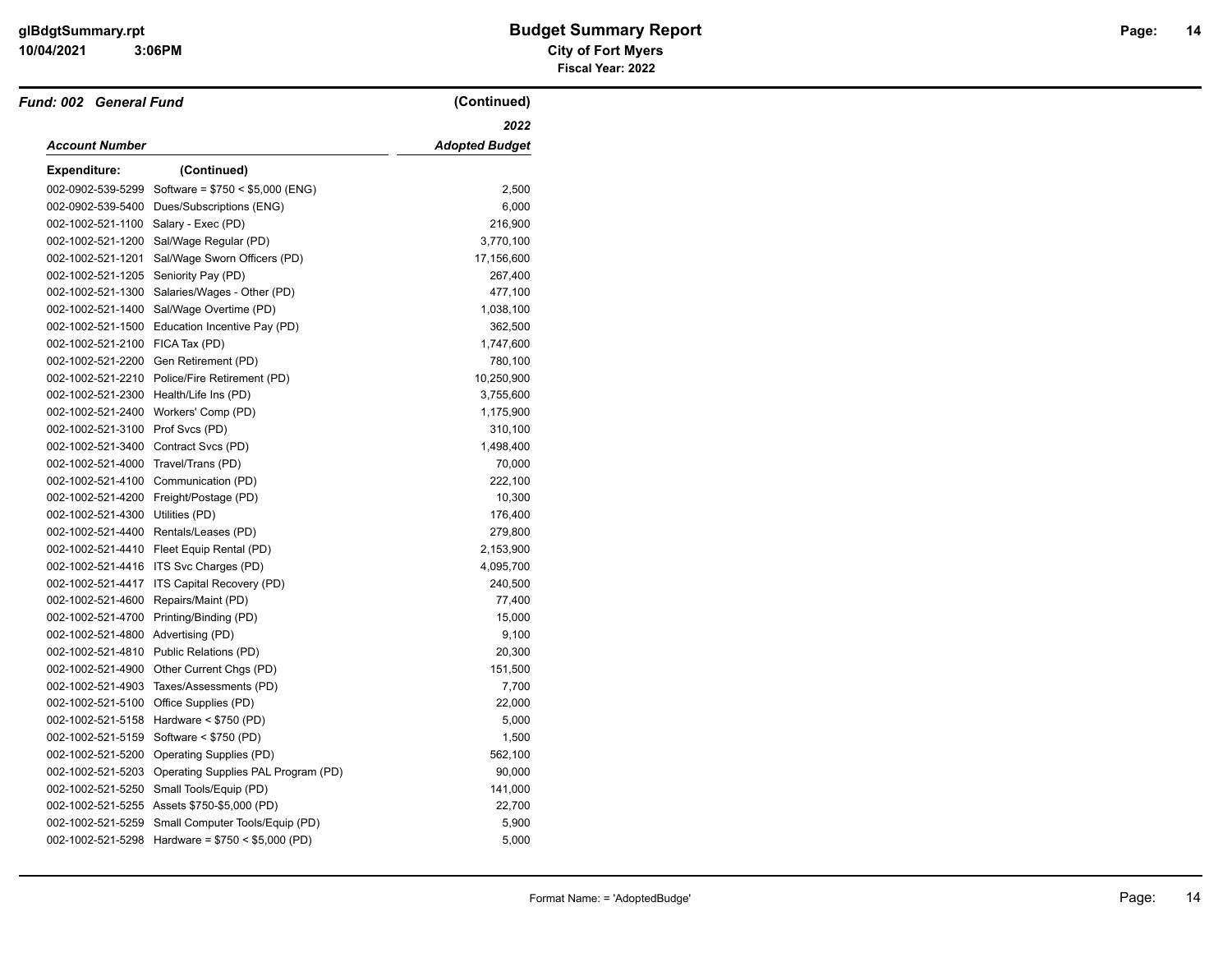| <b>Fund: 002 General Fund</b>      |                                                  | (Continued)           |
|------------------------------------|--------------------------------------------------|-----------------------|
|                                    |                                                  | 2022                  |
| <b>Account Number</b>              |                                                  | <b>Adopted Budget</b> |
| <b>Expenditure:</b>                | (Continued)                                      |                       |
|                                    | 002-1002-521-5400 Dues/Subscriptions (PD)        | 223,400               |
| 002-1002-521-5401                  | Tuition Reimburse (PD)                           | 80,000                |
|                                    | 002-1002-521-5402 Academy Training Costs (PD)    | 40,000                |
| 002-1002-521-6400 Equipment (PD)   |                                                  | 130,000               |
|                                    | 002-1002-581-9040 Trsf to COPS Hiring Grant (PD) | 625,000               |
| 002-1002-581-9060                  | Trsf to Police Grants (PD)                       | 13,200                |
| 002-1101-522-1100                  | Salary - Exec (FD)                               | 189,300               |
| 002-1101-522-1200                  | Sal/Wage Regular (FD)                            | 1,454,500             |
| 002-1101-522-1201                  | Sal/Wage Sworn Officers (FD)                     | 10,010,800            |
| 002-1101-522-1205                  | Seniority Pay (FD)                               | 172,000               |
| 002-1101-522-1400                  | Sal/Wage Overtime (FD)                           | 100,200               |
| 002-1101-522-1500                  | Education Incentive Pay (FD)                     | 387,700               |
| 002-1101-522-2100 FICA Tax (FD)    |                                                  | 942,500               |
|                                    | 002-1101-522-2200 Gen Retirement (FD)            | 218,100               |
| 002-1101-522-2201                  | ICMA 401a Retirement (FD)                        | 18,200                |
|                                    | 002-1101-522-2210 Police/Fire Retirement (FD)    | 8,776,200             |
|                                    | 002-1101-522-2300 Health/Life Ins (FD)           | 1,977,700             |
|                                    | 002-1101-522-2400 Workers' Comp (FD)             | 1,742,900             |
| 002-1101-522-3100 Prof Svcs (FD)   |                                                  | 122,000               |
| 002-1101-522-3400                  | Contract Svcs (FD)                               | 333,300               |
| 002-1101-522-4000                  | Travel/Trans (FD)                                | 53,600                |
| 002-1101-522-4100                  | Communication (FD)                               | 42,000                |
|                                    | 002-1101-522-4200 Freight/Postage (FD)           | 2,700                 |
| 002-1101-522-4300                  | Utilities (FD)                                   | 192,200               |
|                                    | 002-1101-522-4400 Rentals/Leases (FD)            | 12,900                |
|                                    | 002-1101-522-4410 Fleet Equip Rental (FD)        | 488,400               |
| 002-1101-522-4416                  | ITS Svc Charges (FD)                             | 755,200               |
| 002-1101-522-4417                  | ITS Capital Recovery (FD)                        | 19,700                |
| 002-1101-522-4600                  | Repairs/Maint (FD)                               | 245,200               |
|                                    | 002-1101-522-4700 Printing/Binding (FD)          | 1,000                 |
| 002-1101-522-4800 Advertising (FD) |                                                  | 1,500                 |
| 002-1101-522-4810                  | Public Relations (FD)                            | 15,000                |
|                                    | 002-1101-522-4900 Other Current Chgs (FD)        | 1,044,200             |
|                                    | 002-1101-522-4903 Taxes/Assessments (FD)         | 15,600                |
| 002-1101-522-5100                  | Office Supplies (FD)                             | 9,000                 |
|                                    | 002-1101-522-5158 Hardware < \$750 (FD)          | 5,000                 |
| 002-1101-522-5200                  | Operating Supplies (FD)                          | 412,400               |
| 002-1101-522-5204                  | Fuel Expenses (FD)                               | 98,800                |
|                                    | 002-1101-522-5205 Medical Supplies (FD)          | 64,700                |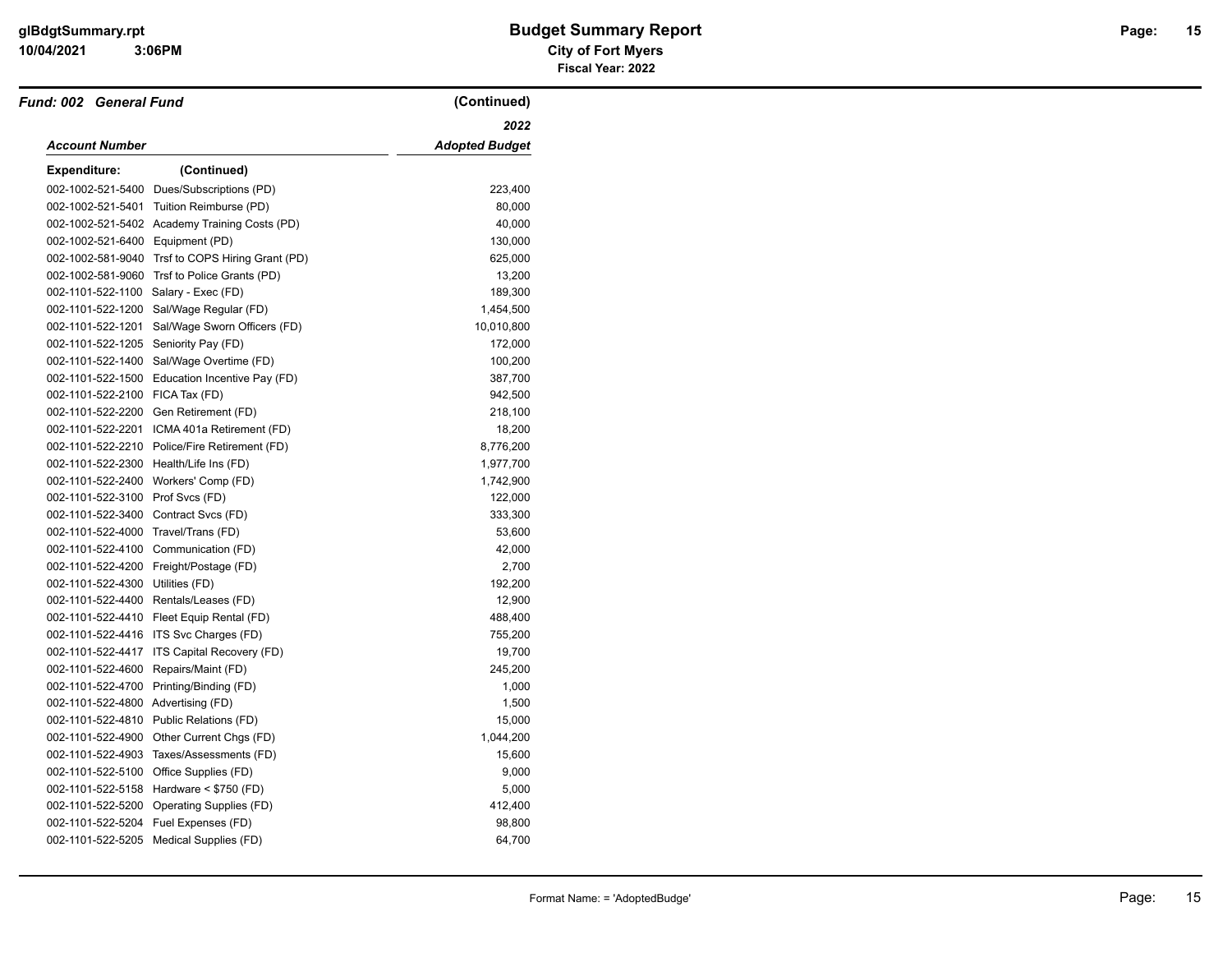| <b>Fund: 002 General Fund</b>     |                                               | (Continued)           |
|-----------------------------------|-----------------------------------------------|-----------------------|
|                                   |                                               | 2022                  |
| Account Number                    |                                               | <b>Adopted Budget</b> |
| <b>Expenditure:</b>               | (Continued)                                   |                       |
| 002-1101-522-5250                 | Small Tools/Equip (FD)                        | 34,600                |
|                                   | 002-1101-522-5255 Assets \$750-\$5,000 (FD)   | 140,500               |
| 002-1101-522-5400                 | Dues/Subscriptions (FD)                       | 64,200                |
| 002-1101-522-5401                 | Tuition Reimburse (FD)                        | 160,800               |
|                                   | 002-1101-522-5402 Academy Training Costs (FD) | 8,500                 |
| 002-1101-522-6400                 | Equipment (FD)                                | 111,000               |
| 002-1102-522-1200                 | Sal/Wage Regular (DISP)                       | 1,528,100             |
| 002-1102-522-1205                 | Seniority Pay (DISP)                          | 9,600                 |
| 002-1102-522-1400                 | Sal/Wage Overtime (DISP)                      | 78,500                |
| 002-1102-522-2100 FICA Tax (DISP) |                                               | 123,700               |
| 002-1102-522-2200                 | Gen Retirement (DISP)                         | 471,100               |
|                                   | 002-1102-522-2300 Health/Life Ins (DISP)      | 458,400               |
|                                   | 002-1102-522-2400 Workers' Comp (DISP)        | 1,900                 |
|                                   | 002-1102-522-4416 ITS Svc Charges (DISP)      | 71,200                |
| 002-1102-522-4417                 | <b>ITS Capital Recovery (DISP)</b>            | 3,100                 |
| 002-1102-522-4600                 | Repairs/Maint (DISP)                          | 3,000                 |
| 002-1102-522-5200                 | Operating Supplies (DISP)                     | 3,700                 |
| 002-1102-522-5250                 | Small Tools/Equip (DISP)                      | 2,000                 |
| 002-1104-522-3400                 | Contract Svcs (EM MGT)                        | 300                   |
| 002-1104-522-4000                 | Travel/Trans (EM MGT)                         | 3,600                 |
| 002-1104-522-4100                 | Communication (EM MGT)                        | 1,500                 |
|                                   | 002-1104-522-4416 ITS Svc Charges (EM MGT)    | 10,700                |
| 002-1104-522-4417                 | ITS Capital Recovery (EM MGT)                 | 1,700                 |
|                                   | 002-1104-522-4700 Printing/Binding (EM MGT)   | 500                   |
| 002-1104-522-4810                 | Public Relations (EM MGT)                     | 500                   |
| 002-1104-522-5100                 | Office Supplies (EM MGT)                      | 500                   |
| 002-1104-522-5200                 | Operating Supplies (EM MGT)                   | 2,400                 |
| 002-1104-522-5250                 | Small Tools/Equip (EM MGT)                    | 500                   |
| 002-1104-522-5400                 | Dues/Subscriptions (EM MGT)                   | 1,000                 |
| 002-1180-513-1200                 | Sal/Wage Regular (HRE)                        | 214,200               |
| 002-1180-513-1205                 | Seniority Pay (HRE)                           | 6,400                 |
| 002-1180-513-2100                 | FICA Tax (HRE)                                | 16,900                |
| 002-1180-513-2200                 | Gen Retirement (HRE)                          | 41,700                |
| 002-1180-513-2300                 | Health/Life Ins (HRE)                         | 33,300                |
| 002-1180-513-2400                 | Workers' Comp (HRE)                           | 1,900                 |
| 002-1180-513-3100 Prof Svcs (HRE) |                                               | 8,000                 |
| 002-1180-513-3400                 | Contract Svcs (HRE)                           | 1,700                 |
| 002-1180-513-4000                 | Travel/Trans (HRE)                            | 500                   |
|                                   | 002-1180-513-4200 Freight/Postage (HRE)       | 500                   |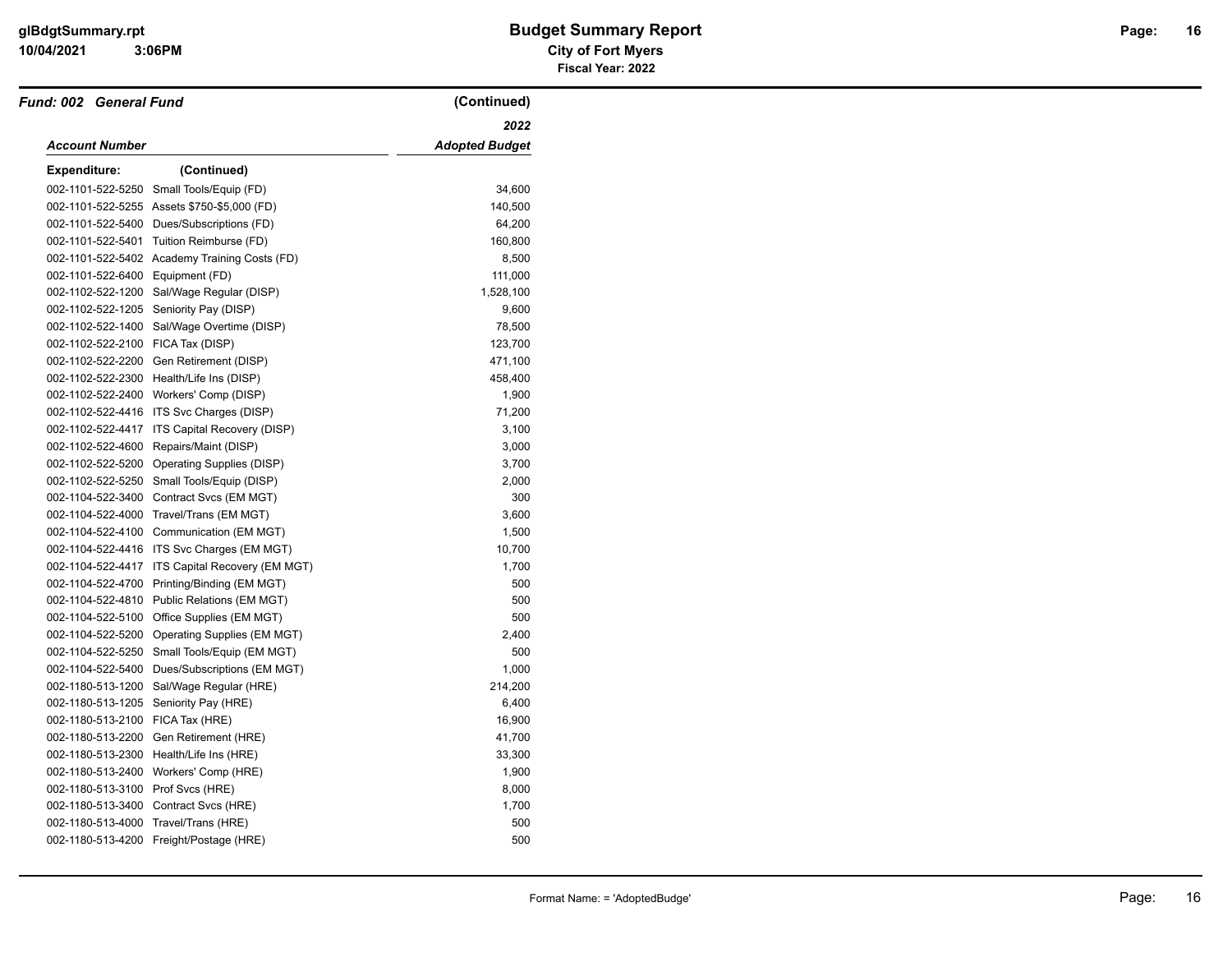#### **10/04/2021 City of Fort Myers glBdgtSummary.rpt Budget Summary Report Page: Fiscal Year: 2022**

| <b>Fund: 002 General Fund</b>        |                                            | (Continued)           |
|--------------------------------------|--------------------------------------------|-----------------------|
|                                      |                                            | 2022                  |
| <b>Account Number</b>                |                                            | <b>Adopted Budget</b> |
| Expenditure:                         | (Continued)                                |                       |
| 002-1180-513-4300                    | Utilities (HRE)                            | 3,900                 |
| 002-1180-513-4400                    | Rentals/Leases (HRE)                       | 20,300                |
|                                      | 002-1180-513-4410 Fleet Equip Rental (HRE) | 8,800                 |
| 002-1180-513-4416                    | ITS Svc Charges (HRE)                      | 76,300                |
| 002-1180-513-4417                    | ITS Capital Recovery (HRE)                 | 3,000                 |
| 002-1180-513-4600                    | Repairs/Maint (HRE)                        | 500                   |
| 002-1180-513-4700                    | Printing/Binding (HRE)                     | 200                   |
| 002-1180-513-4800 Advertising (HRE)  |                                            | 5,000                 |
| 002-1180-513-4900                    | Other Current Chgs (HRE)                   | 1,000                 |
| 002-1180-513-5100                    | Office Supplies (HRE)                      | 1,500                 |
| 002-1180-513-5400                    | Dues/Subscriptions (HRE)                   | 2,200                 |
| 002-1203-524-1200                    | Sal/Wage Regular (CE)                      | 872,300               |
| 002-1203-524-1205 Seniority Pay (CE) |                                            | 10,000                |
|                                      | 002-1203-524-1400 Sal/Wage Overtime (CE)   | 12,000                |
| 002-1203-524-2100 FICA Tax (CE)      |                                            | 66,600                |
| 002-1203-524-2200                    | Gen Retirement (CE)                        | 253,700               |
|                                      | 002-1203-524-2300 Health/Life Ins (CE)     | 195,900               |
|                                      | 002-1203-524-2400 Workers' Comp (CE)       | 1,900                 |
| 002-1203-524-3100 Prof Svcs (CE)     |                                            | 37,700                |
|                                      | 002-1203-524-3400 Contract Svcs (CE)       | 117,500               |
| 002-1203-524-4000                    | Travel/Trans (CE)                          | 3,000                 |
| 002-1203-524-4200                    | Freight/Postage (CE)                       | 25,000                |
| 002-1203-524-4300                    | Utilities (CE)                             | 4,400                 |
|                                      | 002-1203-524-4400 Rentals/Leases (CE)      | 24,500                |
|                                      | 002-1203-524-4410 Fleet Equip Rental (CE)  | 96,000                |
|                                      | 002-1203-524-4416 ITS Svc Charges (CE)     | 139,700               |
| 002-1203-524-4417                    | ITS Capital Recovery (CE)                  | 4,600                 |
| 002-1203-524-4600                    | Repairs/Maint (CE)                         | 3,800                 |
| 002-1203-524-4700                    | Printing/Binding (CE)                      | 700                   |
| 002-1203-524-4810                    | Public Relations (CE)                      | 200                   |
|                                      | 002-1203-524-5100 Office Supplies (CE)     | 5,000                 |
| 002-1203-524-5200                    | Operating Supplies (CE)                    | 8,000                 |
| 002-1203-524-5250                    | Small Tools/Equip (CE)                     | 4,000                 |
| 002-1203-524-5400                    | Dues/Subscriptions (CE)                    | 5,800                 |
| 002-1301-515-1200                    | Sal/Wage Regular (PLAN)                    | 376,000               |
| 002-1301-515-1205                    | Seniority Pay (PLAN)                       | 5,500                 |
| 002-1301-515-1400                    | Sal/Wage Overtime (PLAN)                   | 2,000                 |
| 002-1301-515-2100                    | FICA Tax (PLAN)                            | 29,300                |
|                                      | 002-1301-515-2200 Gen Retirement (PLAN)    | 108,200               |

**17**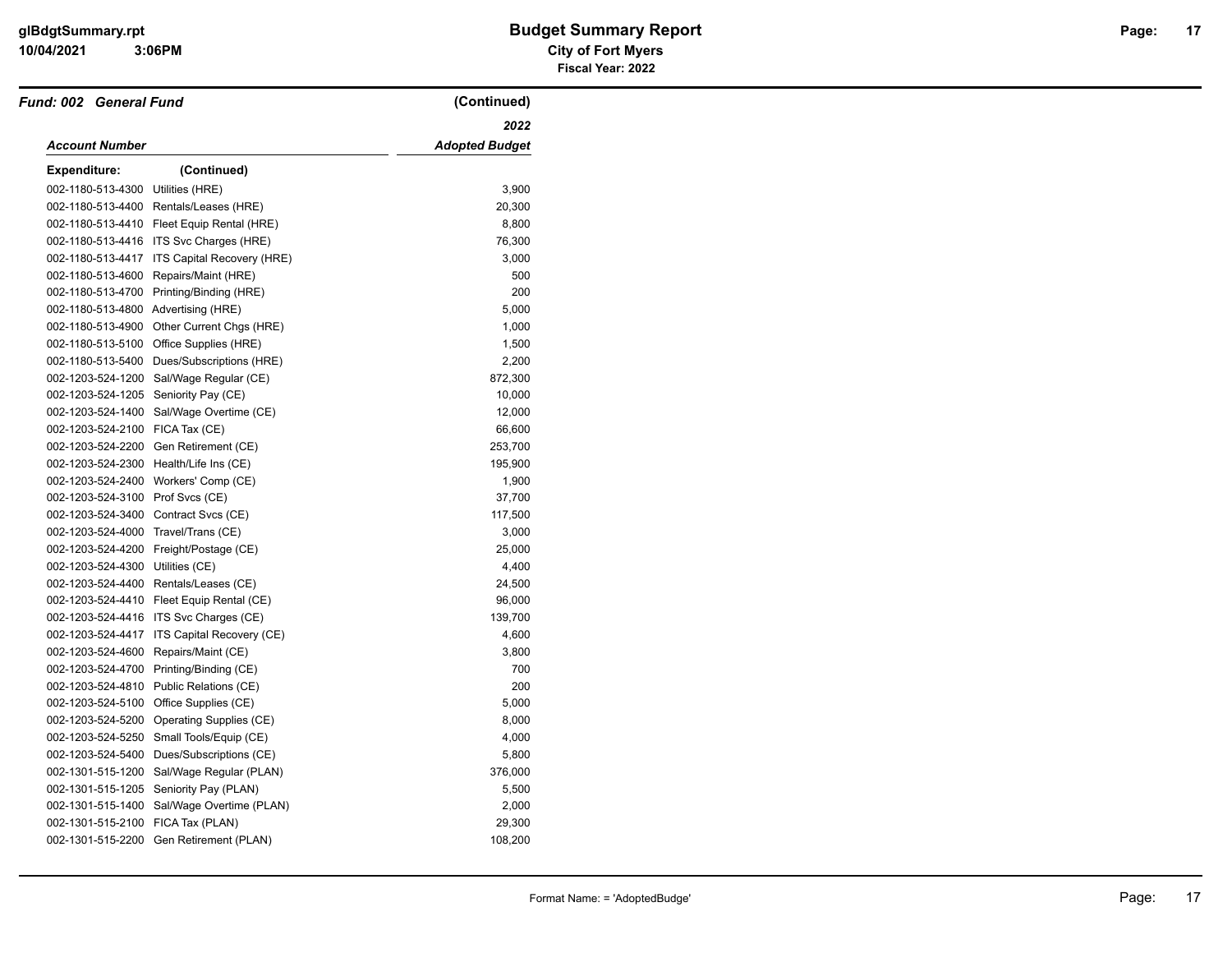$\overline{\phantom{0}}$ 

#### **3:06PM**

| Fund: 002 General Fund               |                                              | (Continued)           |
|--------------------------------------|----------------------------------------------|-----------------------|
|                                      |                                              | 2022                  |
| <b>Account Number</b>                |                                              | <b>Adopted Budget</b> |
| <b>Expenditure:</b>                  | (Continued)                                  |                       |
|                                      | 002-1301-515-2300 Health/Life Ins (PLAN)     | 80,700                |
|                                      | 002-1301-515-2400 Workers' Comp (PLAN)       | 24,500                |
| 002-1301-515-3100                    | Prof Svcs (PLAN)                             | 18,000                |
|                                      | 002-1301-515-3400 Contract Svcs (PLAN)       | 1,600                 |
| 002-1301-515-4000                    | Travel/Trans (PLAN)                          | 3,000                 |
| 002-1301-515-4200                    | Freight/Postage (PLAN)                       | 9,600                 |
| 002-1301-515-4300 Utilities (PLAN)   |                                              | 3,400                 |
|                                      | 002-1301-515-4400 Rentals/Leases (PLAN)      | 19,800                |
| 002-1301-515-4410                    | Fleet Equip Rental (PLAN)                    | 1,800                 |
|                                      | 002-1301-515-4416 ITS Svc Charges (PLAN)     | 118,700               |
| 002-1301-515-4417                    | ITS Capital Recovery (PLAN)                  | 2,900                 |
| 002-1301-515-4600                    | Repairs/Maint (PLAN)                         | 1,000                 |
|                                      | 002-1301-515-4700 Printing/Binding (PLAN)    | 4,000                 |
| 002-1301-515-4810                    | Public Relations (PLAN)                      | 400                   |
| 002-1301-515-4900                    | Other Current Chgs (PLAN)                    | 4,800                 |
|                                      | 002-1301-515-5100 Office Supplies (PLAN)     | 3,000                 |
|                                      | 002-1301-515-5200 Operating Supplies (PLAN)  | 1,500                 |
|                                      | 002-1301-515-5400 Dues/Subscriptions (PLAN)  | 32,700                |
| 002-1302-515-1100                    | Salary - Exec (CDD)                          | 142,400               |
| 002-1302-515-1200                    | Sal/Wage Regular (CDD)                       | 415,500               |
| 002-1302-515-1205                    | Seniority Pay (CDD)                          | 4,700                 |
| 002-1302-515-2100 FICA Tax (CDD)     |                                              | 42,100                |
| 002-1302-515-2200                    | Gen Retirement (CDD)                         | 160,700               |
|                                      | 002-1302-515-2300 Health/Life Ins (CDD)      | 80,400                |
|                                      | 002-1302-515-2400 Workers' Comp (CDD)        | 1,900                 |
| 002-1302-515-3100                    | Prof Svcs (CDD)                              | 176,200               |
|                                      | 002-1302-515-3400 Contract Svcs (CDD)        | 2,200                 |
| 002-1302-515-4000 Travel/Trans (CDD) |                                              | 3,800                 |
| 002-1302-515-4200                    | Freight/Postage (CDD)                        | 400                   |
| 002-1302-515-4300 Utilities (CDD)    |                                              | 4,700                 |
|                                      | 002-1302-515-4400 Rentals/Leases (CDD)       | 27,800                |
| 002-1302-515-4410                    | Fleet Equip Rental (CDD)                     | 2,600                 |
|                                      | 002-1302-515-4416 ITS Svc Charges (CDD)      | 98,000                |
|                                      | 002-1302-515-4417 ITS Capital Recovery (CDD) | 4,800                 |
| 002-1302-515-4600                    | Repairs/Maint (CDD)                          | 500                   |
|                                      | 002-1302-515-4700 Printing/Binding (CDD)     | 200                   |
|                                      | 002-1302-515-5100 Office Supplies (CDD)      | 3,000                 |
| 002-1302-515-5400                    | Dues/Subscriptions (CDD)                     | 14,600                |
| 002-2103-513-1200                    | Sal/Wage Regular (FM)                        | 747,100               |
|                                      |                                              |                       |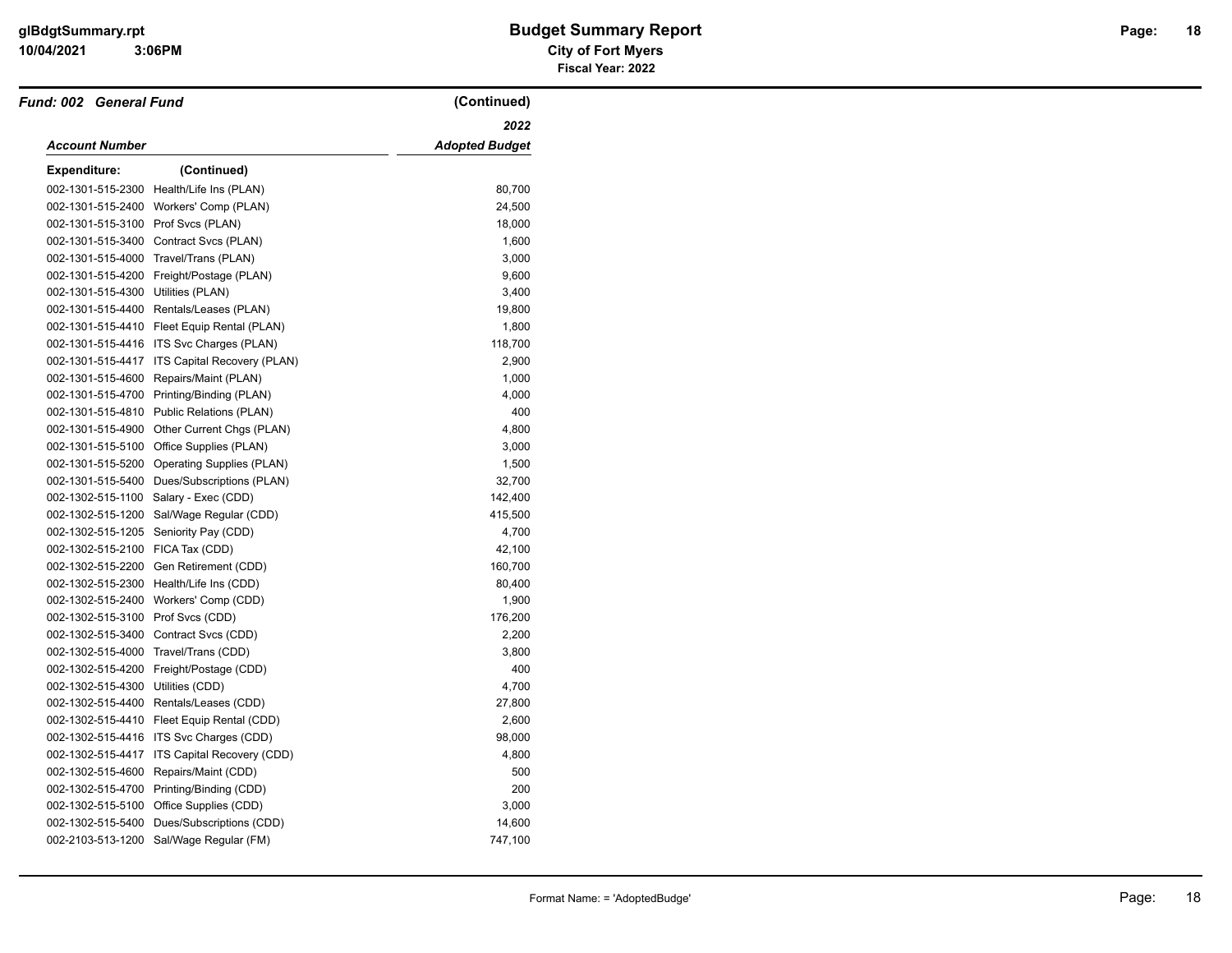| Fund: 002 General Fund               |                                                            | (Continued)           |
|--------------------------------------|------------------------------------------------------------|-----------------------|
|                                      |                                                            | 2022                  |
| <b>Account Number</b>                |                                                            | <b>Adopted Budget</b> |
| <b>Expenditure:</b>                  | (Continued)                                                |                       |
| 002-2103-513-1205 Seniority Pay (FM) |                                                            | 9,600                 |
| 002-2103-513-1400                    | Sal/Wage Overtime (FM)                                     | 15,000                |
| 002-2103-513-2100 FICA Tax (FM)      |                                                            | 56,800                |
|                                      | 002-2103-513-2200 Gen Retirement (FM)                      | 198,200               |
| 002-2103-513-2300                    | Health/Life Ins (FM)                                       | 208,400               |
|                                      | 002-2103-513-2400 Workers' Comp (FM)                       | 2,100                 |
| 002-2103-513-3100 Prof Svcs (FM)     |                                                            | 3,000                 |
|                                      | 002-2103-513-3400 Contract Svcs (FM)                       | 37,900                |
|                                      | 002-2103-513-3402 Contracts Svcs Security (FM)             | 303,800               |
| 002-2103-513-4000                    | Travel/Trans (FM)                                          | 500                   |
|                                      | 002-2103-513-4200 Freight/Postage (FM)                     | 100                   |
| 002-2103-513-4300 Utilities (FM)     |                                                            | 491,300               |
|                                      | 002-2103-513-4410 Fleet Equip Rental (FM)                  | 82,400                |
|                                      | 002-2103-513-4416 ITS Svc Charges (FM)                     | 72,400                |
|                                      | 002-2103-513-4417 ITS Capital Recovery (FM)                | 1,700                 |
| 002-2103-513-4600                    | Repairs/Maint (FM)                                         | 142,800               |
| 002-2103-513-4604                    | Repairs/Maint Davis Art Center (FM)                        | 30,000                |
|                                      | 002-2103-513-4900 Other Current Chgs (FM)                  | 65,300                |
|                                      | 002-2103-513-4903 Taxes/Assessments (FM)                   | 62,700                |
|                                      | 002-2103-513-5100 Office Supplies (FM)                     | 1,000                 |
|                                      | 002-2103-513-5200 Operating Supplies (FM)                  | 101,100               |
|                                      | 002-2103-513-5210 Operating Supplies Special Projects (FM) | 353,300               |
| 002-2103-513-5211                    | Black History Museum (FM)                                  | 5,000                 |
|                                      | 002-2103-513-5250 Small Tools/Equip (FM)                   | 10,000                |
| 002-2103-513-5400                    | Dues/Subscriptions (FM)                                    | 1,500                 |
| 002-2103-513-6300 Equipment (FM)     |                                                            | 80,000                |
| 002-2103-519-6400                    | Equipment (FM)                                             | 190,100               |
| 002-2301-513-1200                    | Sal/Wage Regular (FS)                                      | 810,800               |
| 002-2301-513-1205 Seniority Pay (FS) |                                                            | 10,300                |
|                                      | 002-2301-513-1400 Sal/Wage Overtime (FS)                   | 3,200                 |
| 002-2301-513-2100 FICA Tax (FS)      |                                                            | 61,500                |
| 002-2301-513-2200                    | Gen Retirement (FS)                                        | 232,200               |
|                                      | 002-2301-513-2300 Health/Life Ins (FS)                     | 116,600               |
|                                      | 002-2301-513-2400 Workers' Comp (FS)                       | 1,900                 |
| 002-2301-513-3100 Prof Svcs (FS)     |                                                            | 15,000                |
|                                      | 002-2301-513-3200 Accounting/Auditing (FS)                 | 46,500                |
| 002-2301-513-3400 Contract Svcs (FS) |                                                            | 10,000                |
| 002-2301-513-4000                    | Travel/Trans (FS)                                          | 3,500                 |
|                                      | 002-2301-513-4200 Freight/Postage (FS)                     | 8,000                 |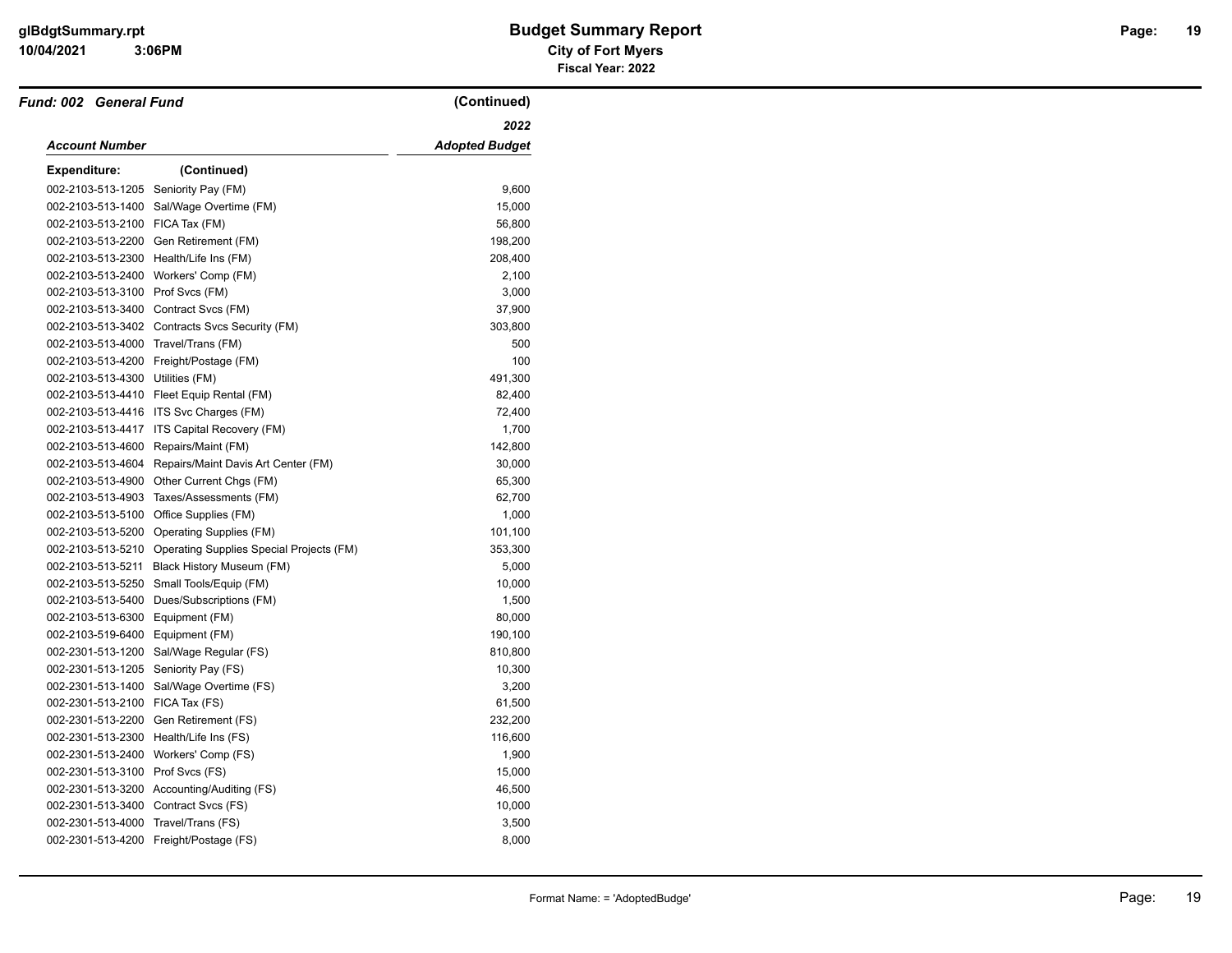| Fund: 002 General Fund               |                                            | (Continued)           |
|--------------------------------------|--------------------------------------------|-----------------------|
|                                      |                                            | 2022                  |
| Account Number                       |                                            | <b>Adopted Budget</b> |
| <b>Expenditure:</b>                  | (Continued)                                |                       |
| 002-2301-513-4416                    | ITS Svc Charges (FS)                       | 119,800               |
| 002-2301-513-4417                    | ITS Capital Recovery (FS)                  | 3,600                 |
| 002-2301-513-4600                    | Repairs/Maint (FS)                         | 1,500                 |
| 002-2301-513-4700                    | Printing/Binding (FS)                      | 6,000                 |
| 002-2301-513-4900                    | Other Current Chgs (FS)                    | 200                   |
| 002-2301-513-5100                    | Office Supplies (FS)                       | 5,700                 |
| 002-2301-513-5159                    | Software $<$ \$750 (FS)                    | 500                   |
| 002-2301-513-5400                    | Dues/Subscriptions (FS)                    | 5,700                 |
| 002-2303-513-1200                    | Sal/Wage Regular (TR)                      | 268,400               |
| 002-2303-513-1205                    | Seniority Pay (TR)                         | 2,600                 |
| 002-2303-513-1300                    | Salaries/Wages - Other (TR)                | 6,000                 |
| 002-2303-513-1400                    | Sal/Wage Overtime (TR)                     | 1,200                 |
| 002-2303-513-2100 FICA Tax (TR)      |                                            | 20,500                |
| 002-2303-513-2200                    | Gen Retirement (TR)                        | 76,600                |
| 002-2303-513-2300                    | Health/Life Ins (TR)                       | 48,300                |
| 002-2303-513-2400                    | Workers' Comp (TR)                         | 1,900                 |
| 002-2303-513-3100                    | Prof Svcs (TR)                             | 3,500                 |
| 002-2303-513-3400 Contract Svcs (TR) |                                            | 45,000                |
| 002-2303-513-4000 Travel/Trans (TR)  |                                            | 1,300                 |
|                                      | 002-2303-513-4200 Freight/Postage (TR)     | 1,000                 |
| 002-2303-513-4416                    | ITS Svc Charges (TR)                       | 53,100                |
| 002-2303-513-4417                    | ITS Capital Recovery (TR)                  | 3,100                 |
| 002-2303-513-5100                    | Office Supplies (TR)                       | 700                   |
| 002-2303-513-5400                    | Dues/Subscriptions (TR)                    | 6,000                 |
| 002-2305-513-1100                    | Salary - Exec (FSA)                        | 121,800               |
| 002-2305-513-1200                    | Sal/Wage Regular (FSA)                     | 49,700                |
| 002-2305-513-1300                    | Salaries/Wages - Other (FSA)               | 140,400               |
| 002-2305-513-2100                    | FICA Tax (FSA)                             | 14,900                |
| 002-2305-513-2200                    | Gen Retirement (FSA)                       | 49,600                |
|                                      | 002-2305-513-2300 Health/Life Ins (FSA)    | 29,300                |
| 002-2305-513-2400                    | Workers' Comp (FSA)                        | 1,900                 |
| 002-2305-513-3100                    | Prof Svcs (FSA)                            | 275,100               |
| 002-2305-513-4000                    | Travel/Trans (FSA)                         | 2,500                 |
|                                      | 002-2305-513-4200 Freight/Postage (FSA)    | 200                   |
|                                      | 002-2305-513-4416 ITS Svc Charges (FSA)    | 28,800                |
| 002-2305-513-4417                    | ITS Capital Recovery (FSA)                 | 2,100                 |
|                                      | 002-2305-513-4810 Public Relations (FSA)   | 500                   |
| 002-2305-513-5100                    | Office Supplies (FSA)                      | 1,500                 |
|                                      | 002-2305-513-5400 Dues/Subscriptions (FSA) | 2,500                 |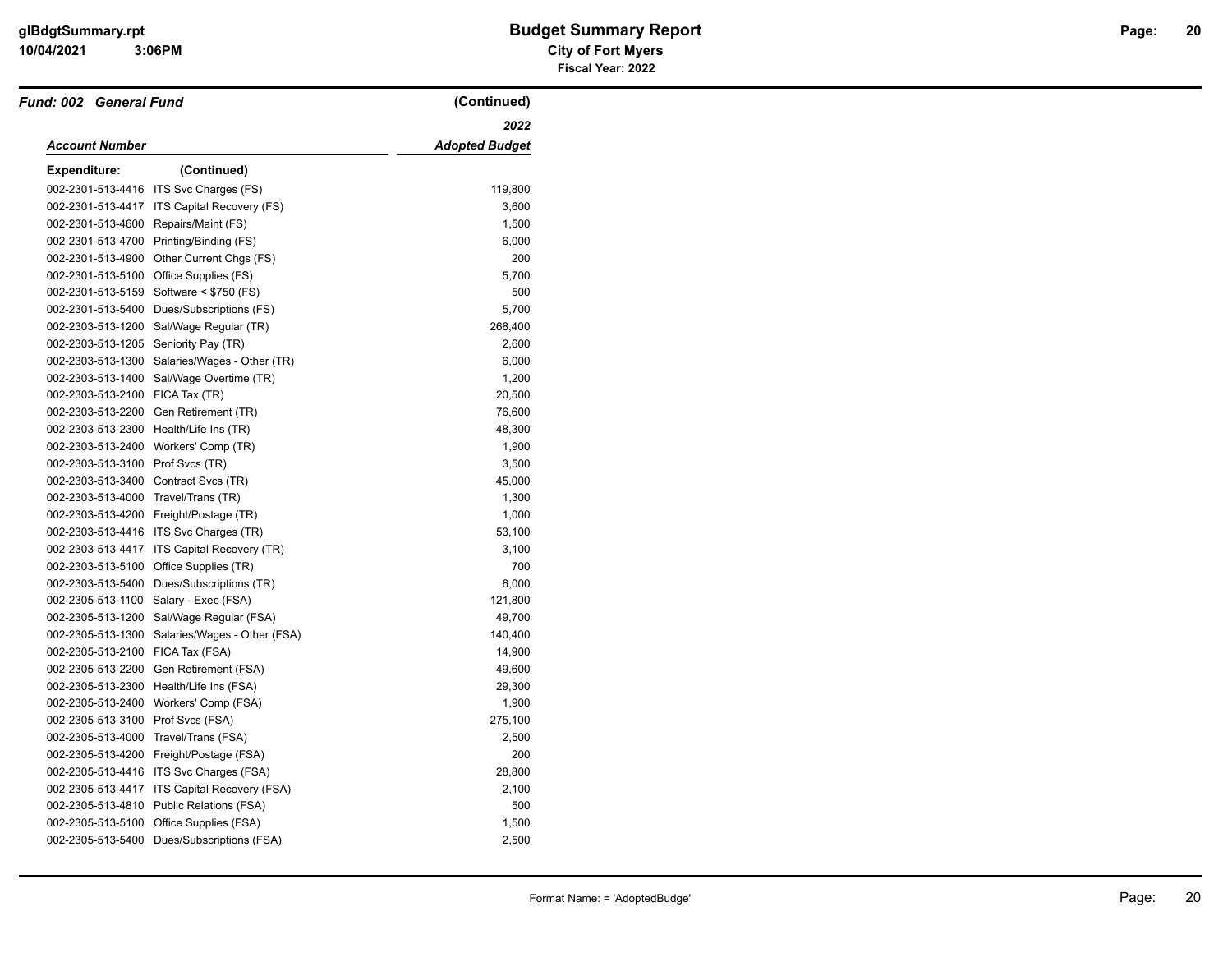|                       | Fund: 002 General Fund            |                       |
|-----------------------|-----------------------------------|-----------------------|
|                       |                                   | 2022                  |
| <b>Account Number</b> |                                   | <b>Adopted Budget</b> |
| <b>Expenditure:</b>   | (Continued)                       |                       |
| 002-2306-513-1200     | Sal/Wage Regular (SWTCH/MAIL)     | 63,700                |
| 002-2306-513-1205     | Seniority Pay (SWTCH/MAIL)        | 1,300                 |
| 002-2306-513-2100     | FICA Tax (SWTCH/MAIL)             | 5,100                 |
| 002-2306-513-2200     | Gen Retirement (SWTCH/MAIL)       | 18,000                |
| 002-2306-513-2300     | Health/Life Ins (SWTCH/MAIL)      | 30,300                |
| 002-2306-513-2400     | Workers' Comp (SWTCH/MAIL)        | 52,600                |
| 002-2306-513-3400     | Contract Svcs (SWTCH/MAIL)        | 3,700                 |
| 002-2306-513-4100     | Communication (SWTCH/MAIL)        | 100                   |
| 002-2306-513-4200     | Freight/Postage (SWTCH/MAIL)      | 100                   |
| 002-2306-513-4400     | Rentals/Leases (SWTCH/MAIL)       | 13,500                |
| 002-2306-513-4410     | Fleet Equip Rental (SWTCH/MAIL)   | 2,900                 |
| 002-2306-513-4416     | ITS Svc Charges (SWTCH/MAIL)      | 9,700                 |
| 002-2306-513-4417     | ITS Capital Recovery (SWTCH/MAIL) | 1,900                 |
| 002-2306-513-4600     | Repairs/Maint (SWTCH/MAIL)        | 200                   |
| 002-2306-513-5100     | Office Supplies (SWTCH/MAIL)      | 1,100                 |
|                       | Fund: 002 Total Expenditure:      | 140,455,800           |
|                       | Fund: 002 Total Net Budget:       | 0                     |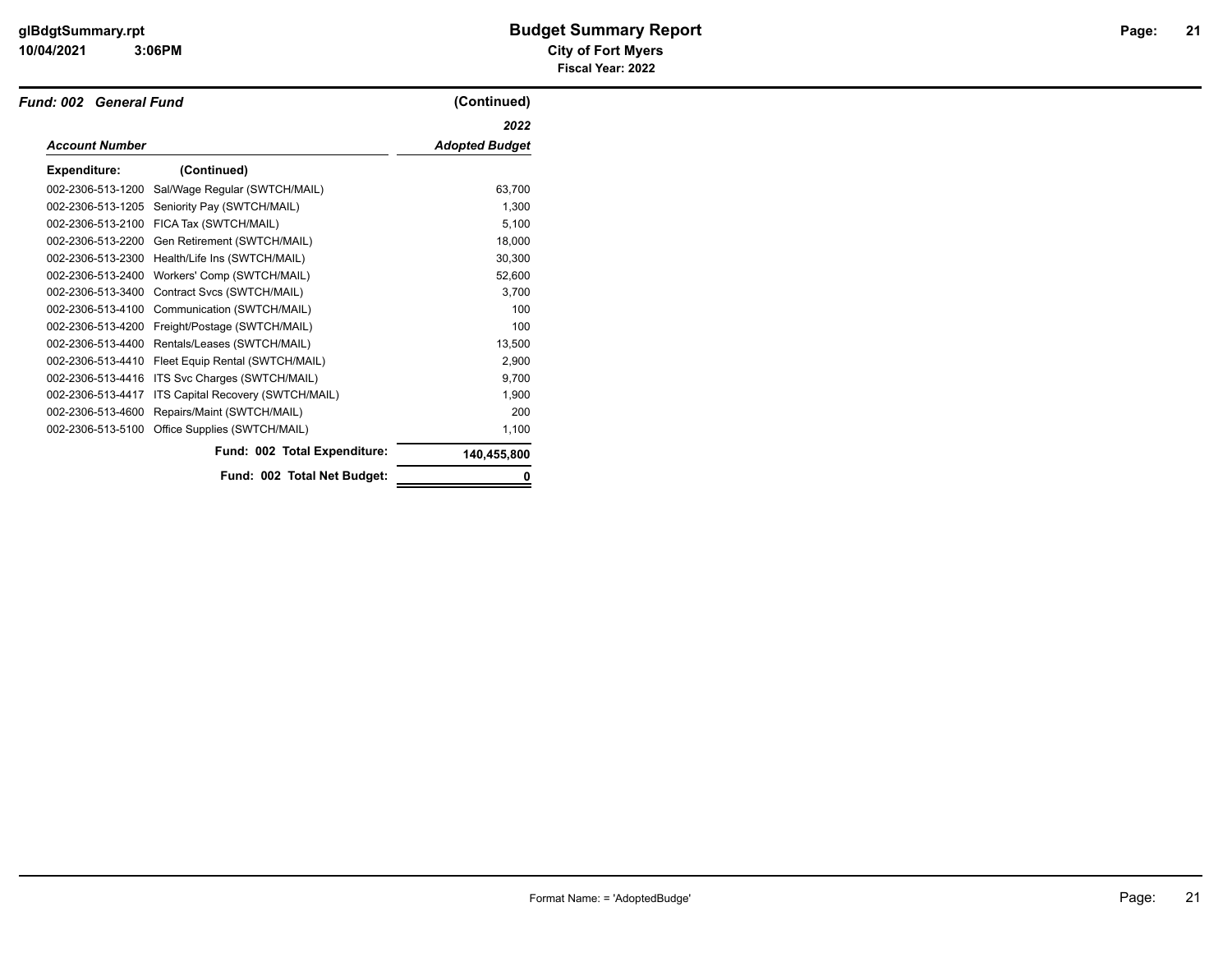#### *Fund: 003 Cemetery Trust Fund*

|                       | 2022                         |                       |
|-----------------------|------------------------------|-----------------------|
| <b>Account Number</b> |                              | <b>Adopted Budget</b> |
| Revenue:              |                              |                       |
|                       | Fund: 003 Total Revenue:     | 0                     |
| <b>Expenditure:</b>   |                              |                       |
|                       | Fund: 003 Total Expenditure: | 0                     |
|                       | Fund: 003 Total Net Budget:  |                       |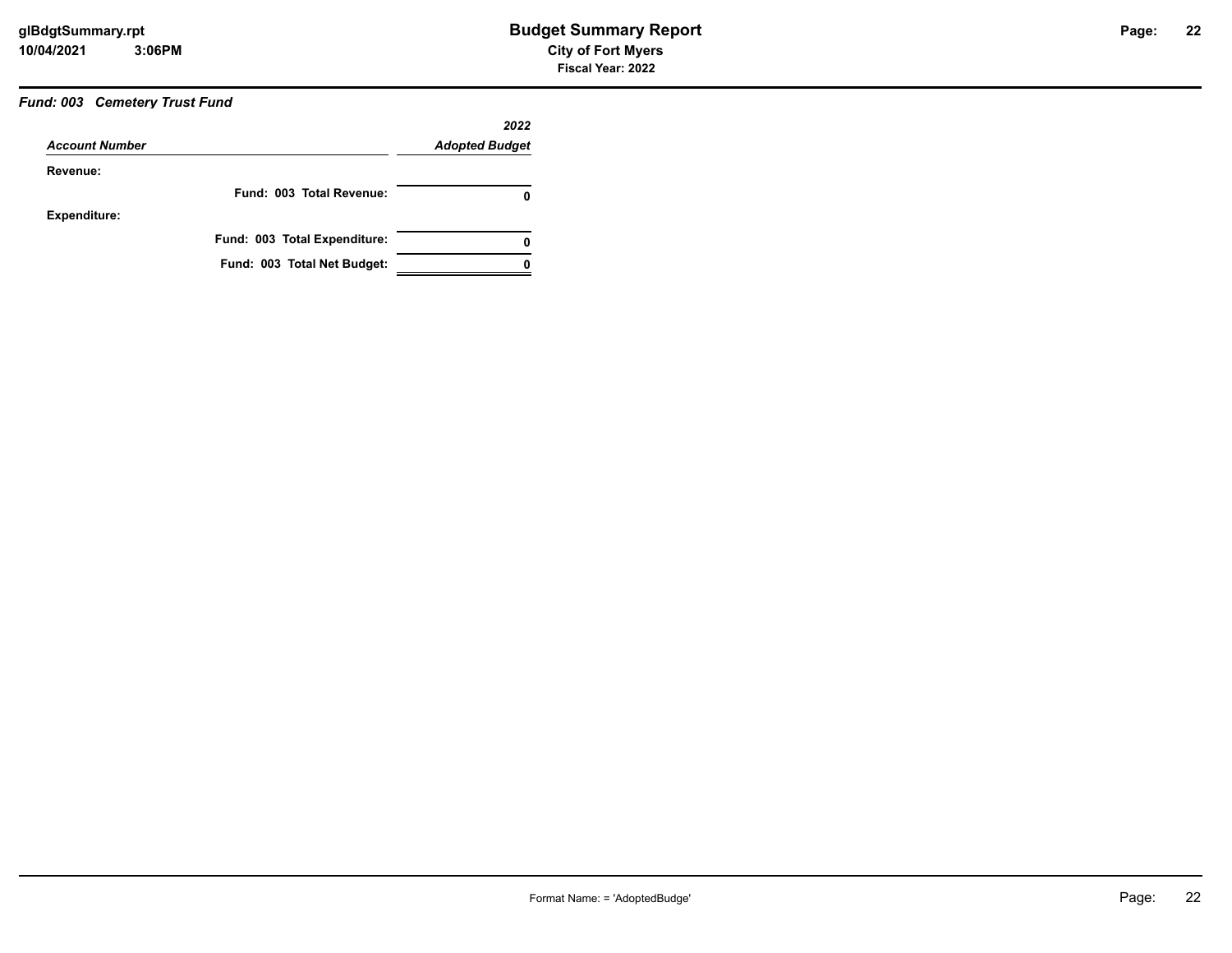#### *Fund: 011 Police Training Fund*

|                                                      | 2022                  |
|------------------------------------------------------|-----------------------|
|                                                      | <b>Adopted Budget</b> |
|                                                      |                       |
| 011-6150-369-0010 Miscellaneous Revenue (PD TRAIN)   | 15,100                |
| Fund: 011 Total Revenue:                             | 15,100                |
|                                                      |                       |
| 011-0000-513-3110 Prof Svcs Investment/Earnings Fees | 100                   |
| 011-6150-521-4000 Travel/Trans (PD TRAIN)            | 7,500                 |
| 011-6150-521-5400 Dues/Subscriptions (PD TRAIN)      | 7,500                 |
| Fund: 011 Total Expenditure:                         | 15,100                |
| Fund: 011 Total Net Budget:                          |                       |
|                                                      |                       |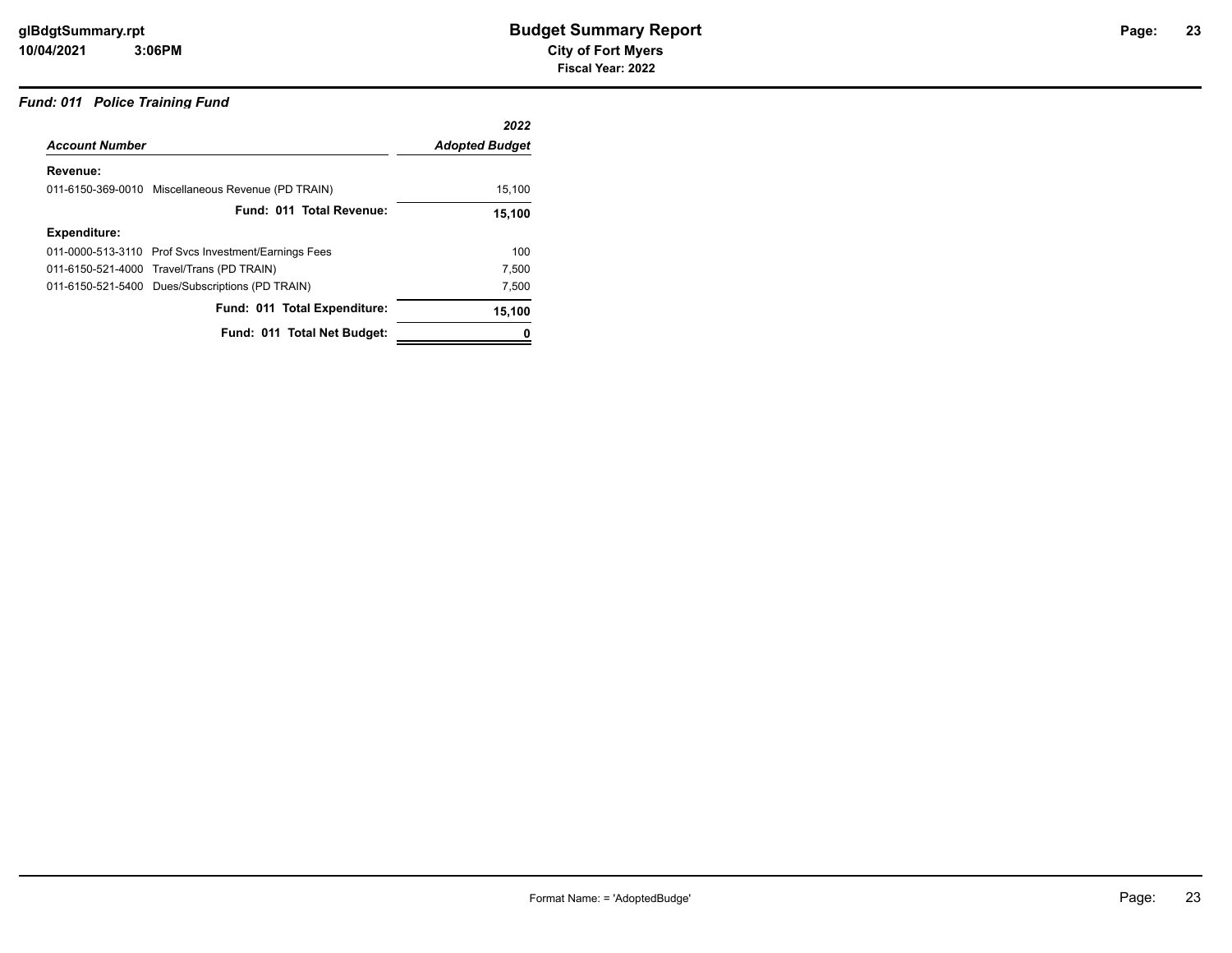#### *Fund: 012 Law Enforcement Trust Fund*

|                                      |                                                   | 2022                  |
|--------------------------------------|---------------------------------------------------|-----------------------|
| <b>Account Number</b>                |                                                   | <b>Adopted Budget</b> |
| Revenue:                             |                                                   |                       |
|                                      | 012-6200-369-0100 Reimbursed Expense (LAW ENF TR) | 5.000                 |
| 012-6200-389-9010 Prior Year Surplus |                                                   | 70,000                |
|                                      | Fund: 012 Total Revenue:                          | 75.000                |
| Expenditure:                         |                                                   |                       |
|                                      | 012-6200-521-3100 Prof Svcs (LAW ENF TR)          | 75.000                |
|                                      | Fund: 012 Total Expenditure:                      | 75,000                |
|                                      | Fund: 012 Total Net Budget:                       |                       |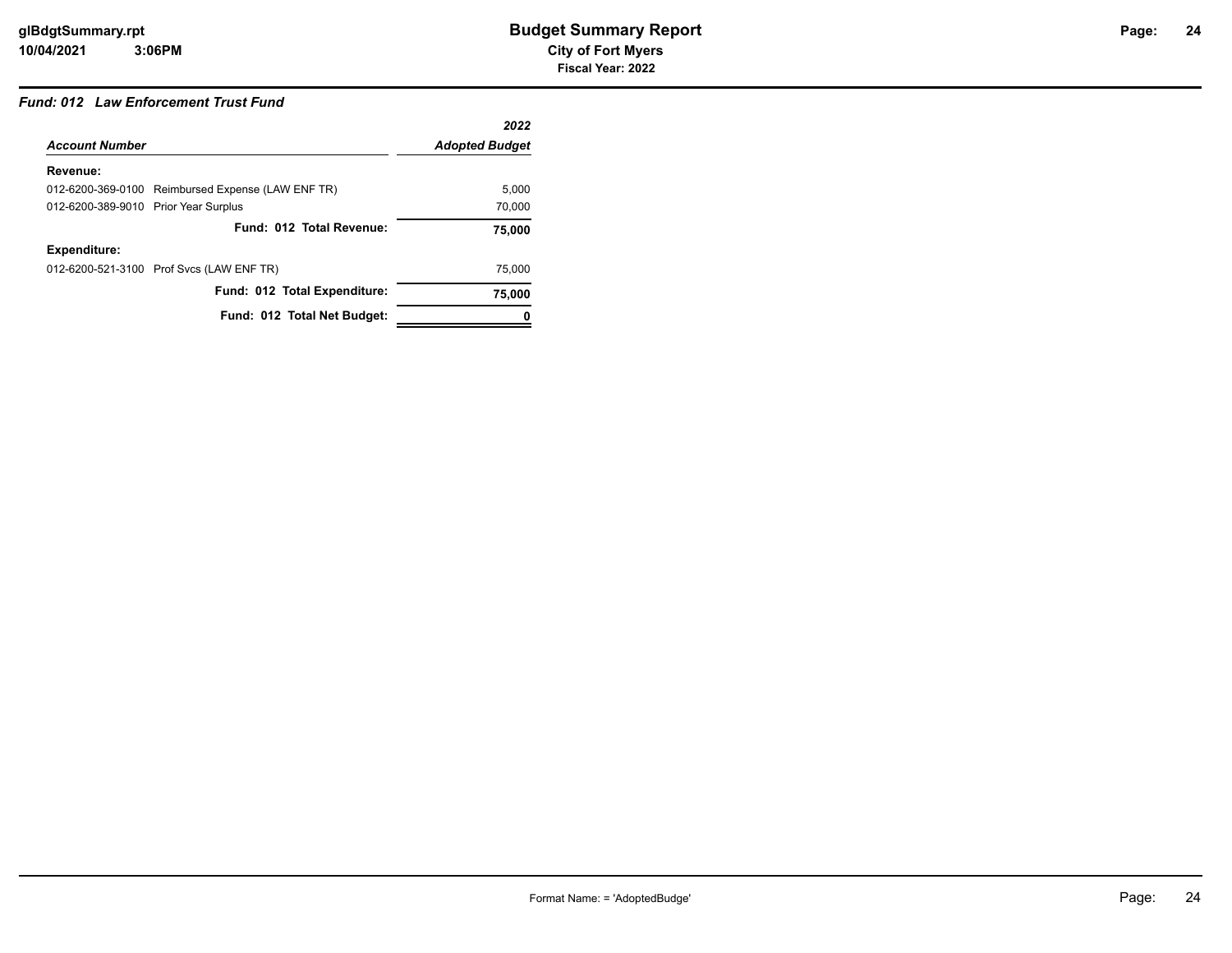#### *Fund: 013 Federal Confiscated Funds*

|                                      |                                                 | 2022                  |
|--------------------------------------|-------------------------------------------------|-----------------------|
| <b>Account Number</b>                |                                                 | <b>Adopted Budget</b> |
| Revenue:                             |                                                 |                       |
| 013-6300-389-9010 Prior Year Surplus |                                                 | 20,000                |
|                                      | Fund: 013 Total Revenue:                        | 20,000                |
| Expenditure:                         |                                                 |                       |
|                                      | 013-6300-521-4900 Other Current Chgs (FED FORF) | 16.000                |
|                                      | 013-6300-521-5200 Operating Supplies (FED FORF) | 4,000                 |
|                                      | Fund: 013 Total Expenditure:                    | 20,000                |
|                                      | Fund: 013 Total Net Budget:                     |                       |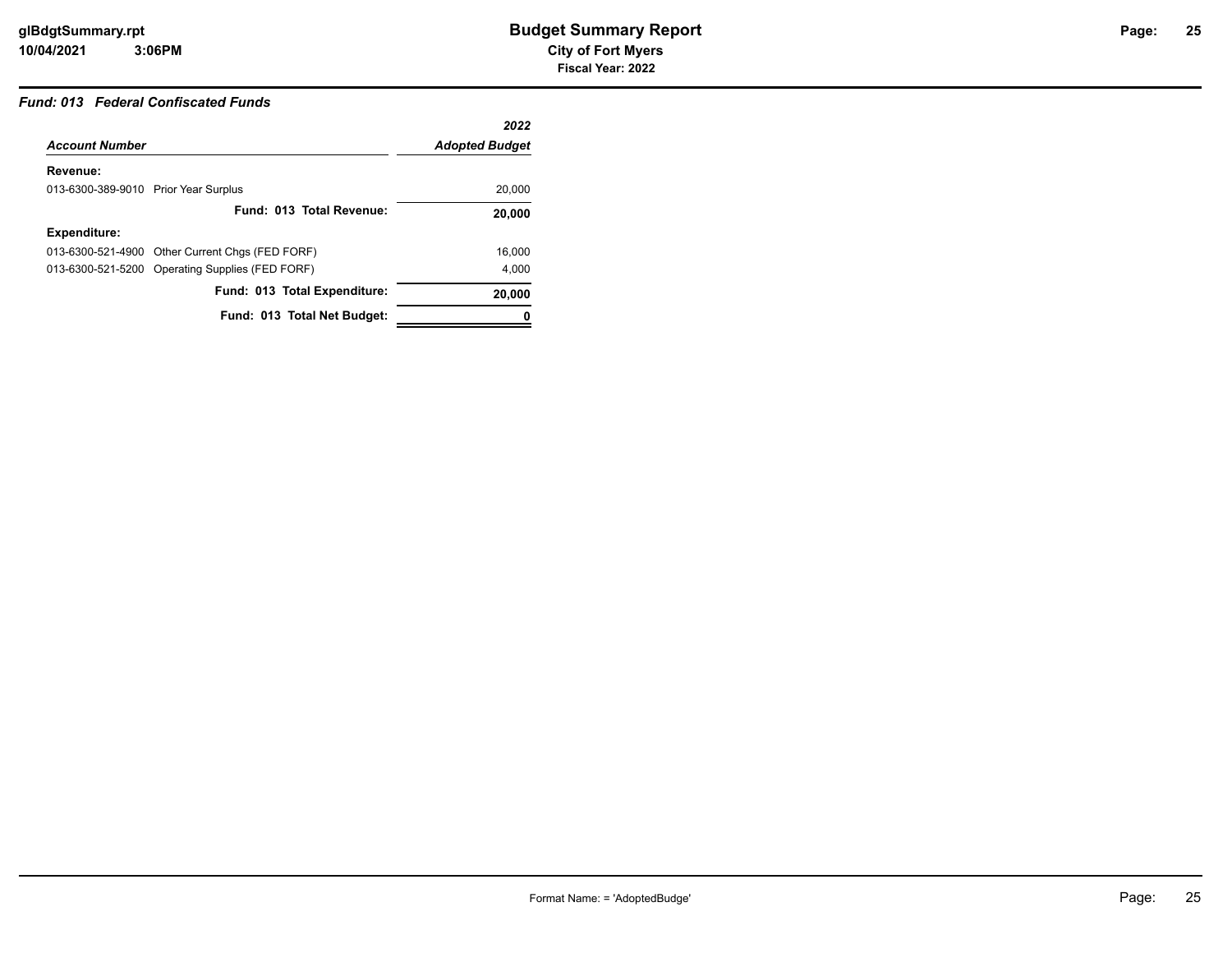#### *Fund: 014 Crime Prevention Fund*

|                                      |                                                  | 2022                  |
|--------------------------------------|--------------------------------------------------|-----------------------|
| <b>Account Number</b>                |                                                  | <b>Adopted Budget</b> |
| Revenue:                             |                                                  |                       |
| 014-0014-351-1010 Fines              |                                                  | 3,000                 |
| 014-0014-389-9010 Prior Year Surplus |                                                  | 20,000                |
|                                      | Fund: 014 Total Revenue:                         | 23,000                |
| <b>Expenditure:</b>                  |                                                  |                       |
|                                      | 014-0014-521-4400 Rentals/Leases (CR PREV)       | 4,500                 |
|                                      | 014-0014-521-5200 Operating Supplies (CR PREV)   | 600                   |
|                                      | 014-0014-521-5255 Assets \$750-\$5,000 (CR PREV) | 7,900                 |
|                                      | 014-0014-521-6400 Equipment (CR PREV)            | 10,000                |
|                                      | Fund: 014 Total Expenditure:                     | 23,000                |
|                                      | Fund: 014 Total Net Budget:                      |                       |
|                                      |                                                  |                       |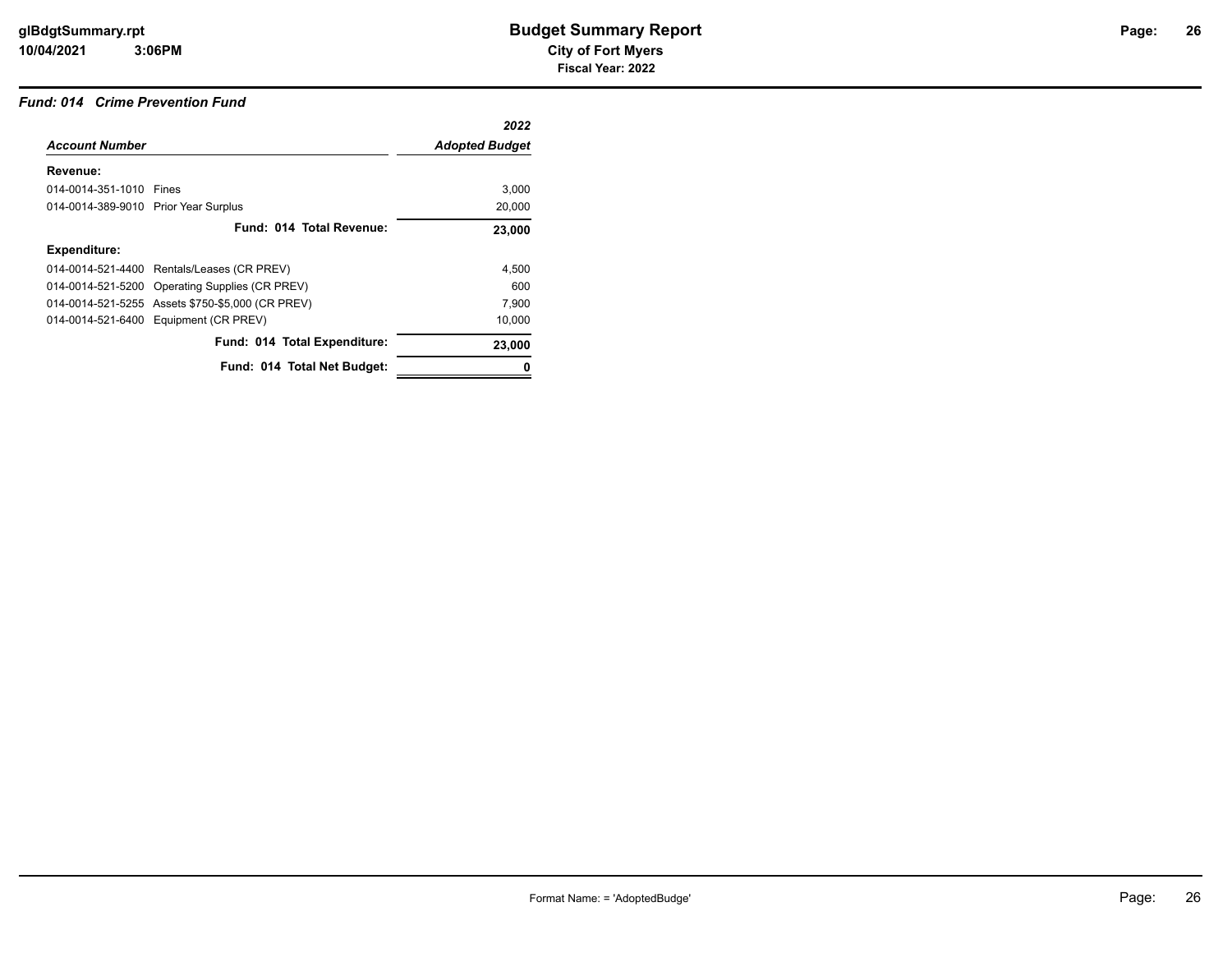### *Fund: 034 FEMA Fire Safety Grant*

| <b>Account Number</b> |                              | 2022                  |  |
|-----------------------|------------------------------|-----------------------|--|
|                       |                              | <b>Adopted Budget</b> |  |
| Revenue:              |                              |                       |  |
|                       | Fund: 034 Total Revenue:     | 0                     |  |
| Expenditure:          |                              |                       |  |
|                       | Fund: 034 Total Expenditure: | 0                     |  |
|                       | Fund: 034 Total Net Budget:  |                       |  |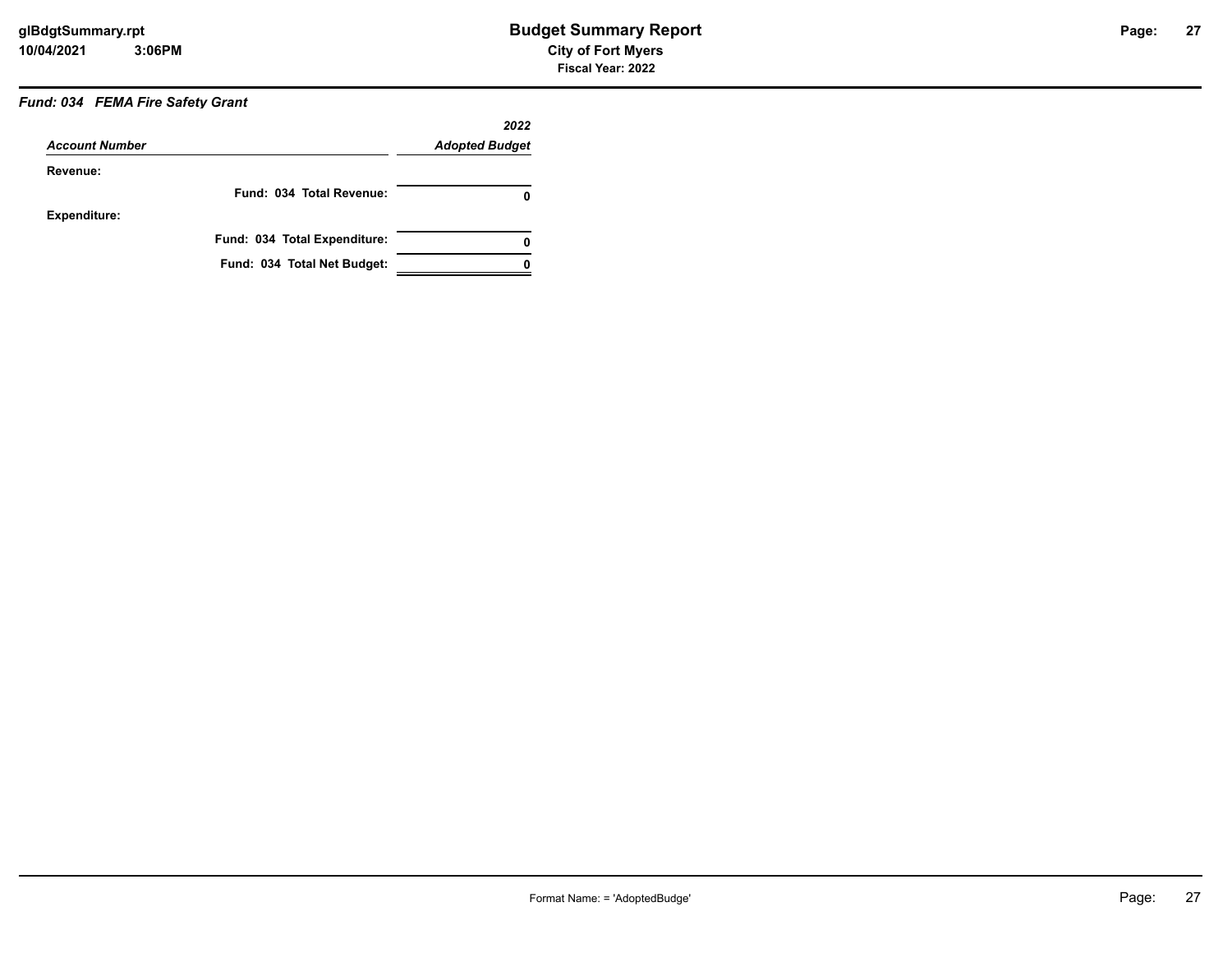#### *Fund: 035 Brownsfield Grant*

|                       |                              | 2022                  |
|-----------------------|------------------------------|-----------------------|
| <b>Account Number</b> |                              | <b>Adopted Budget</b> |
| Revenue:              |                              |                       |
|                       | Fund: 035 Total Revenue:     | 0                     |
| <b>Expenditure:</b>   |                              |                       |
|                       | Fund: 035 Total Expenditure: | 0                     |
|                       | Fund: 035 Total Net Budget:  |                       |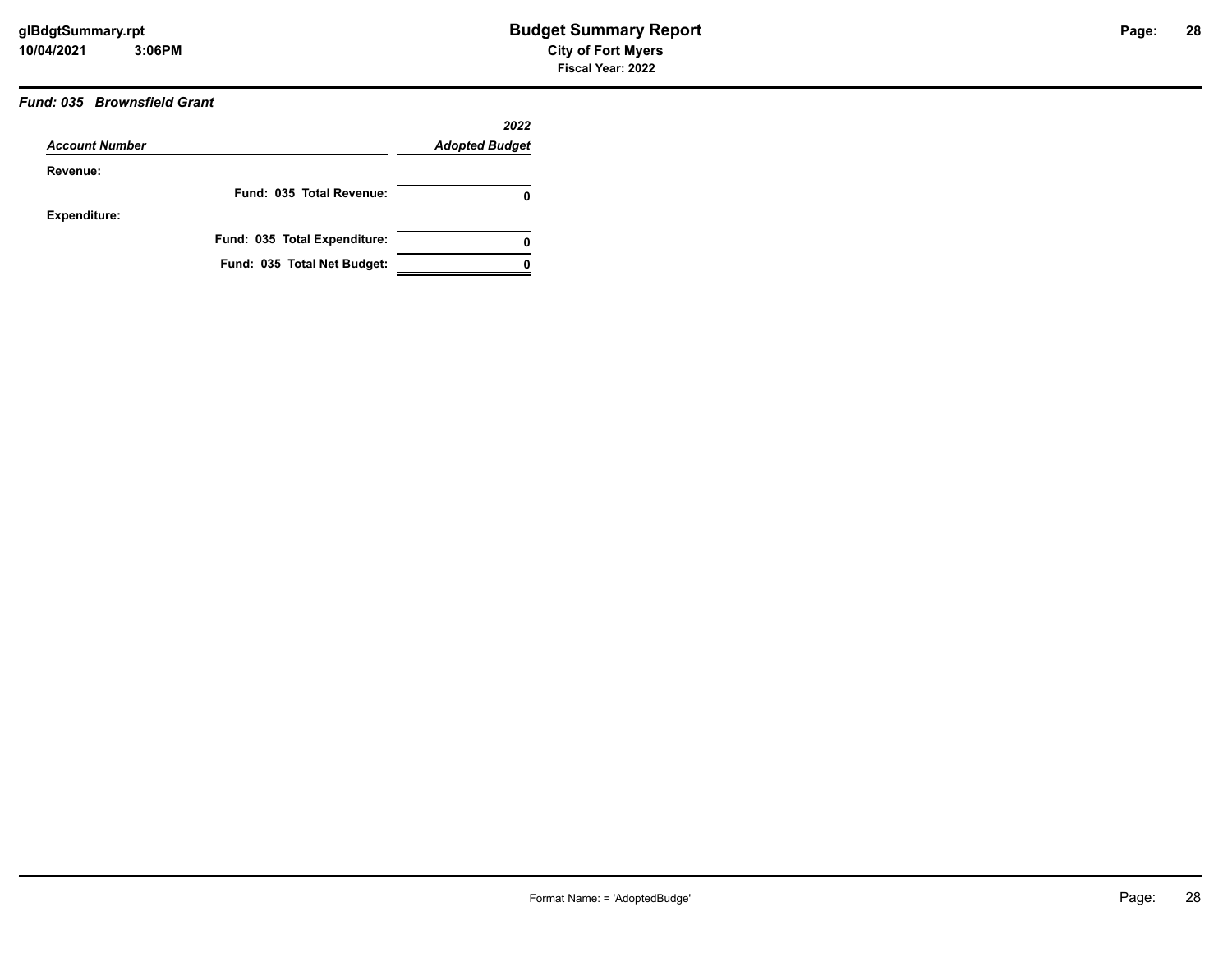#### *Fund: 036 LLEBG #8*

|                       |                              | 2022                  |
|-----------------------|------------------------------|-----------------------|
| <b>Account Number</b> |                              | <b>Adopted Budget</b> |
| <b>Expenditure:</b>   |                              |                       |
|                       | Fund: 036 Total Expenditure: |                       |
|                       | Fund: 036 Total Net Budget:  |                       |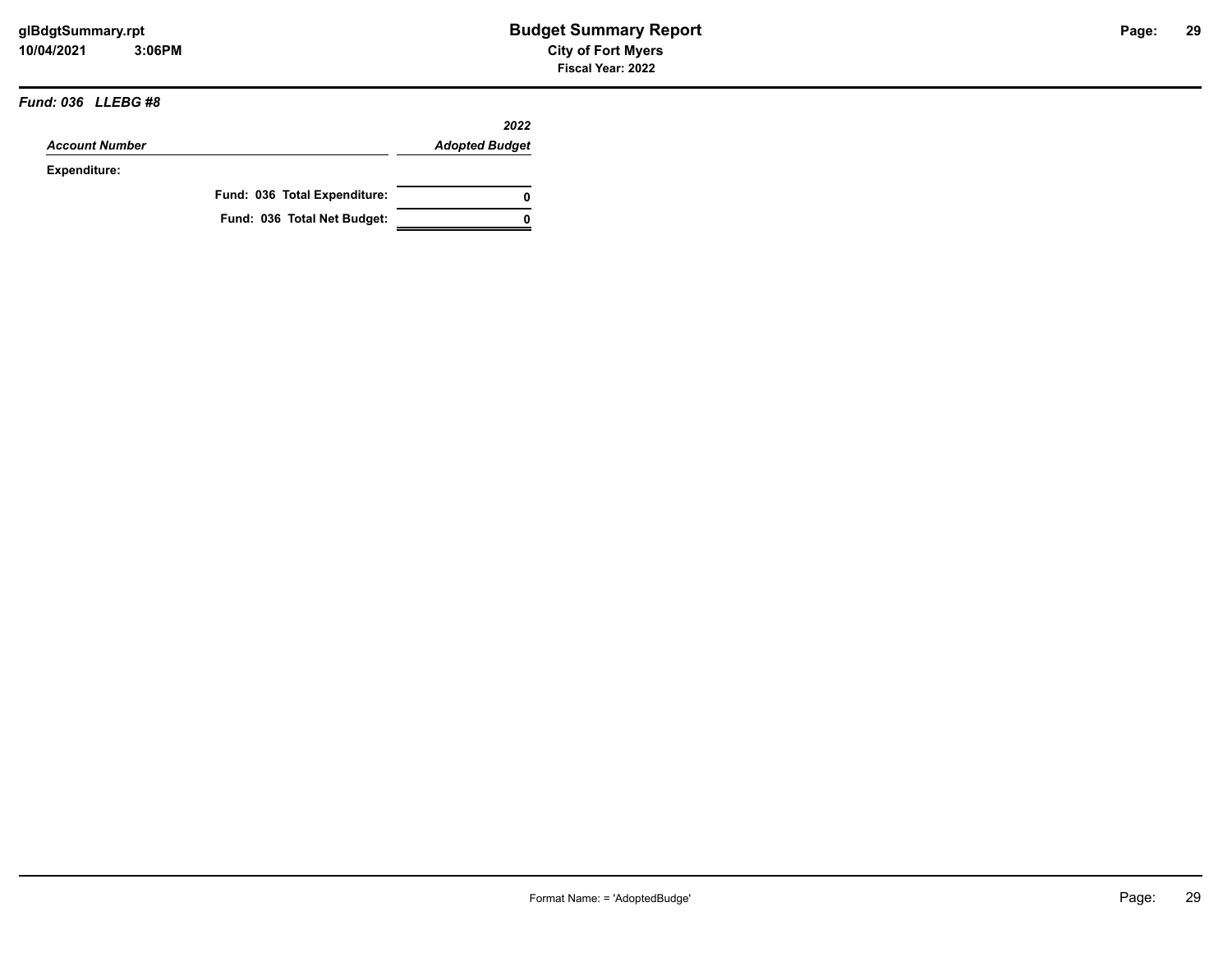#### *Fund: 040 COPS Hiring Recovery Program*

|                       |                                                          | 2022                  |
|-----------------------|----------------------------------------------------------|-----------------------|
| <b>Account Number</b> |                                                          | <b>Adopted Budget</b> |
| Revenue:              |                                                          |                       |
|                       | 040-9340-381-0002 Trsf from General Fund                 | 625,000               |
|                       | Fund: 040 Total Revenue:                                 | 625,000               |
| <b>Expenditure:</b>   |                                                          |                       |
|                       | 040-9340-521-1201 Sal/Wage Sworn Officers (COPS FY 2021) | 350,000               |
|                       | 040-9340-521-2100 FICA Tax (COPS FY 2021)                | 26.775                |
|                       | 040-9340-521-2210 Retirement (COPS FY 2021)              | 184.450               |
|                       | 040-9340-521-2300 Health/Life Ins (COPS FY 2021)         | 63.775                |
|                       | Fund: 040 Total Expenditure:                             | 625,000               |
|                       | Fund: 040 Total Net Budget:                              |                       |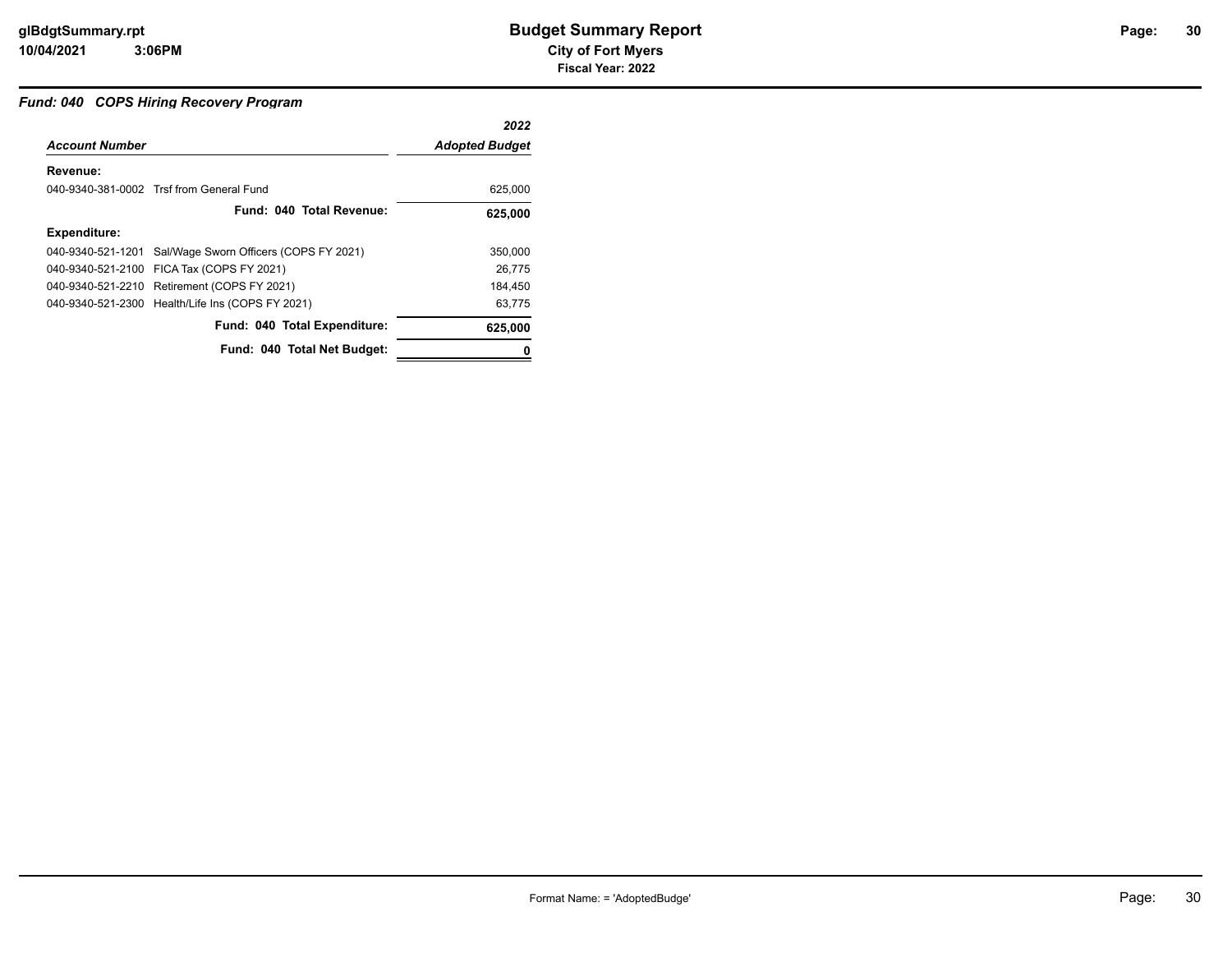#### *Fund: 044 FDOT LEAD Grant*

|                       |                              | 2022                  |
|-----------------------|------------------------------|-----------------------|
| <b>Account Number</b> |                              | <b>Adopted Budget</b> |
| Expenditure:          |                              |                       |
|                       | Fund: 044 Total Expenditure: | 0                     |
|                       | Fund: 044 Total Net Budget:  | Ω                     |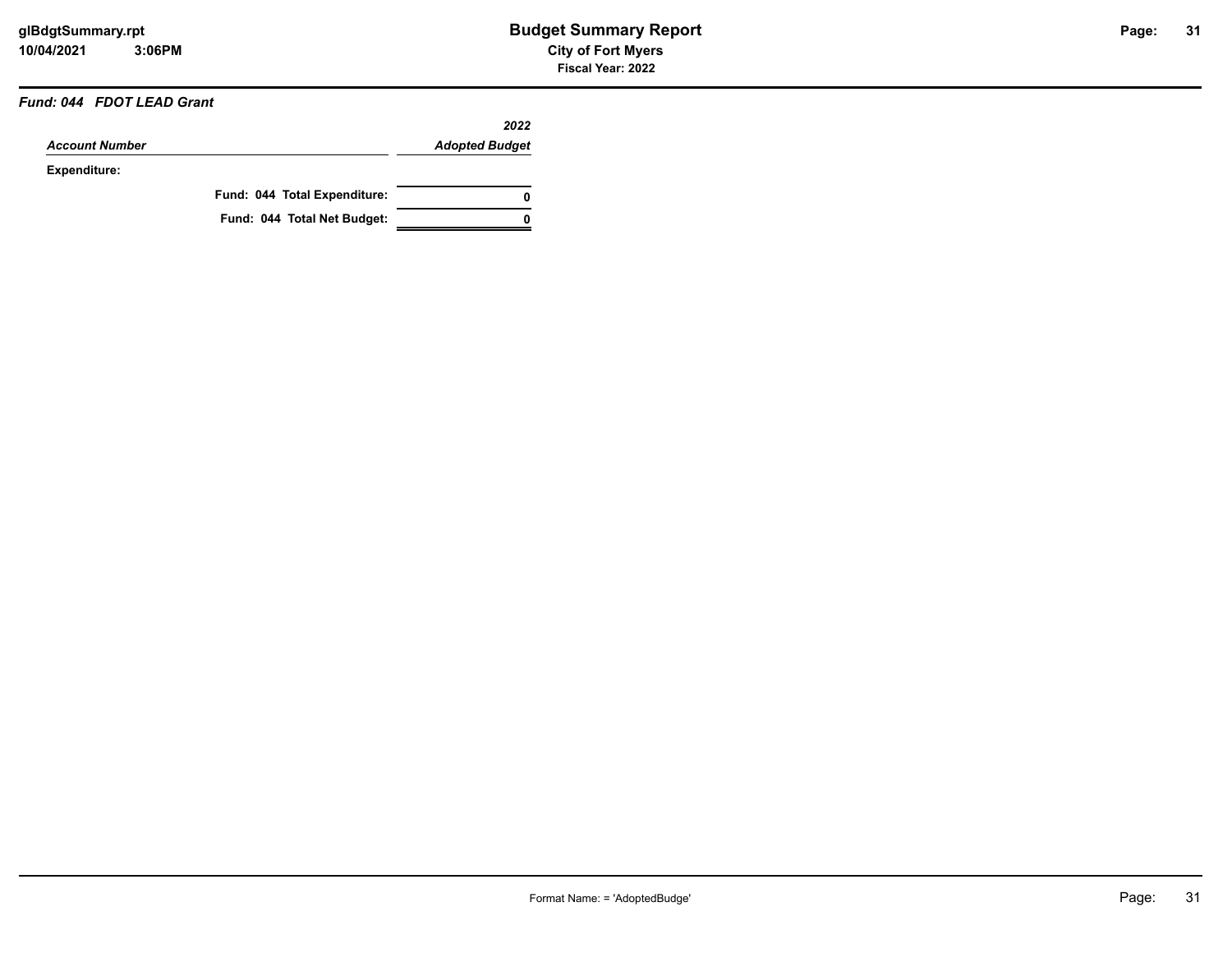#### *Fund: 045 CARES Act-Emergency Rental Assistance Pr*

|                       |                              | 2022                  |
|-----------------------|------------------------------|-----------------------|
| <b>Account Number</b> |                              | <b>Adopted Budget</b> |
| Revenue:              |                              |                       |
|                       | Fund: 045 Total Revenue:     |                       |
| <b>Expenditure:</b>   |                              |                       |
|                       | Fund: 045 Total Expenditure: | 0                     |
|                       | Fund: 045 Total Net Budget:  |                       |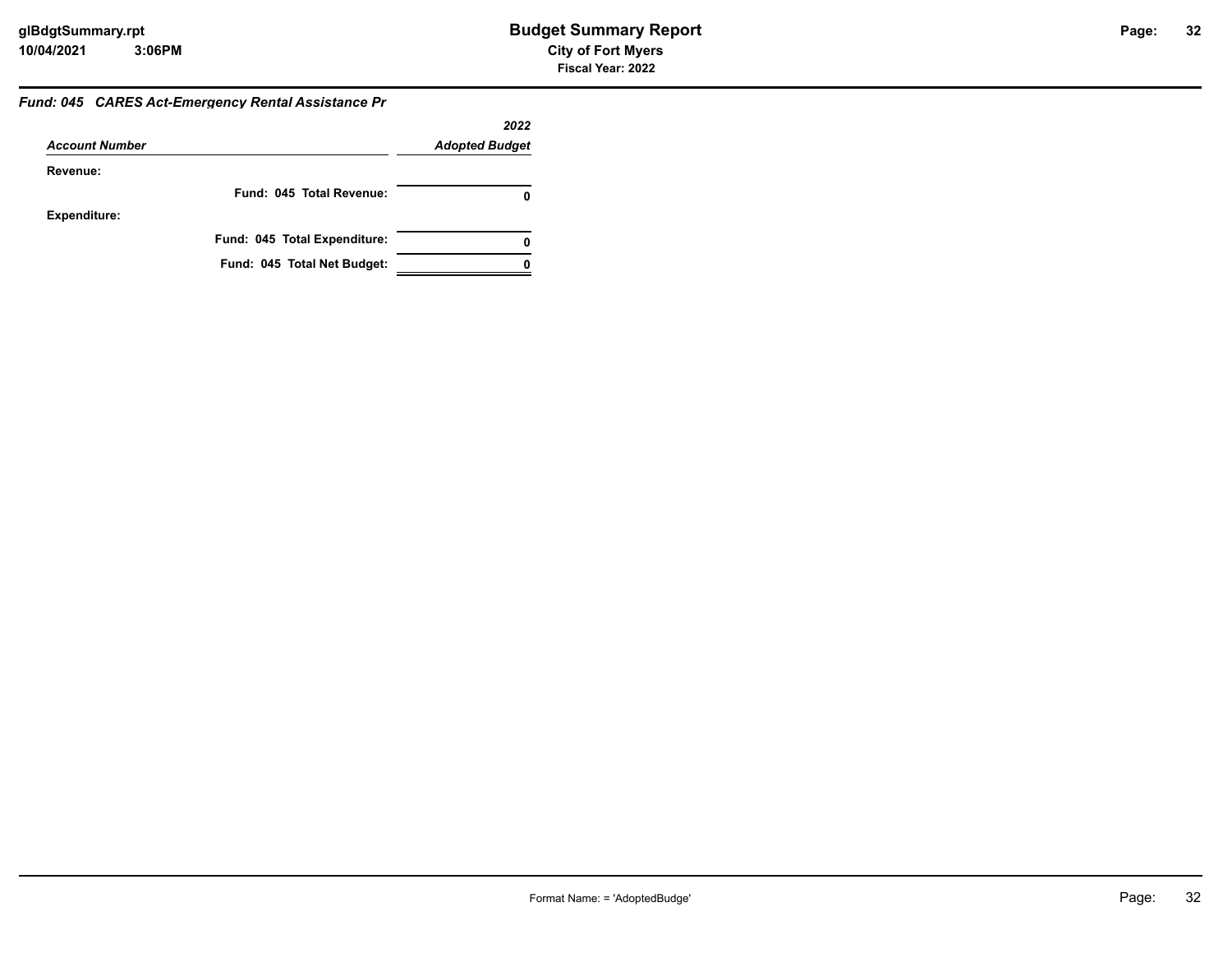#### *Fund: 046 CRF Housing Assistance Program (FHFC)*

|                       |                             | 2022                  |
|-----------------------|-----------------------------|-----------------------|
| <b>Account Number</b> |                             | <b>Adopted Budget</b> |
| Revenue:              |                             |                       |
|                       | Fund: 046 Total Revenue:    | 0                     |
|                       | Fund: 046 Total Net Budget: | 0                     |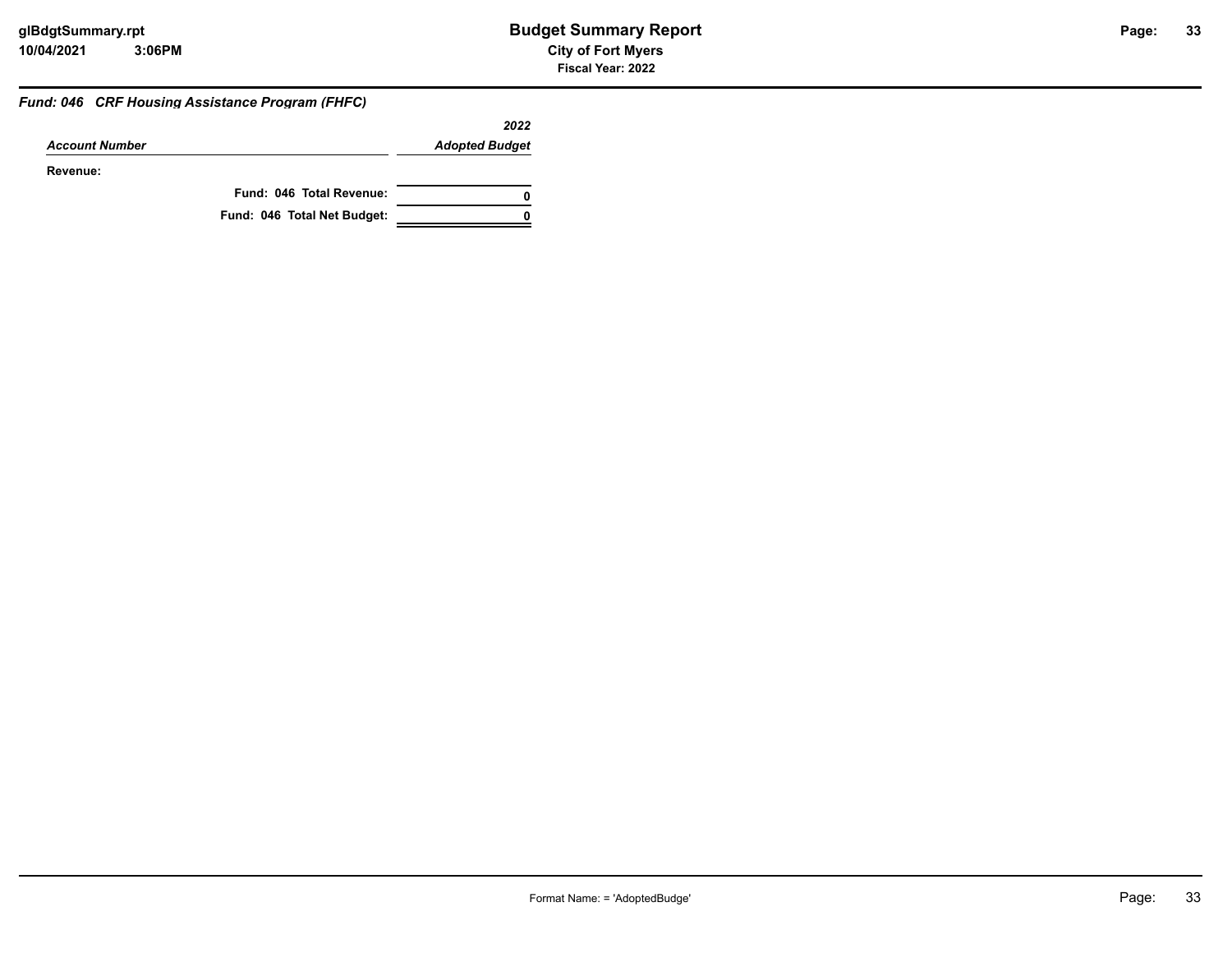## **34**

#### *Fund: 047 American Rescue Plan Act 2021 (CSLFRF)*

|                       |                                                         | 2022                  |
|-----------------------|---------------------------------------------------------|-----------------------|
| <b>Account Number</b> |                                                         | <b>Adopted Budget</b> |
| Revenue:              |                                                         |                       |
|                       | 047-9047-331-5019 US Treasury-Amer Rescue Plan (CSLFRF) | 2,000,000             |
|                       | Fund: 047 Total Revenue:                                | 2,000,000             |
| <b>Expenditure:</b>   |                                                         |                       |
|                       | 047-9047-554-8242 Miscellaneous Contribution - CNI      | 2,000,000             |
|                       | Fund: 047 Total Expenditure:                            | 2,000,000             |
|                       | Fund: 047 Total Net Budget:                             | o                     |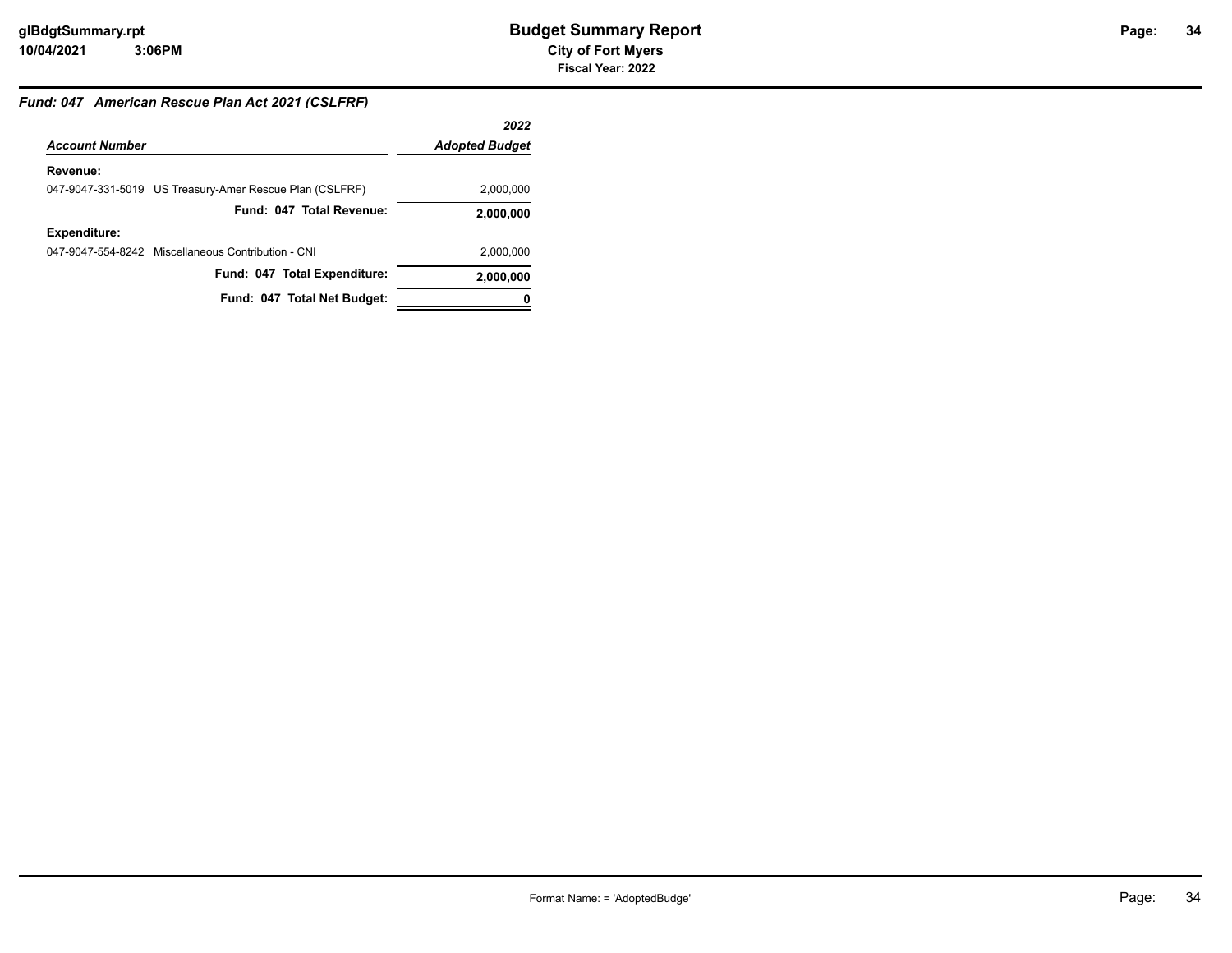#### *Fund: 048 WCIND Grants - Fire*

| <b>Account Number</b> |                              | 2022<br><b>Adopted Budget</b> |
|-----------------------|------------------------------|-------------------------------|
| Revenue:              |                              |                               |
|                       | Fund: 048 Total Revenue:     | 0                             |
| <b>Expenditure:</b>   |                              |                               |
|                       | Fund: 048 Total Expenditure: | 0                             |
|                       | Fund: 048 Total Net Budget:  |                               |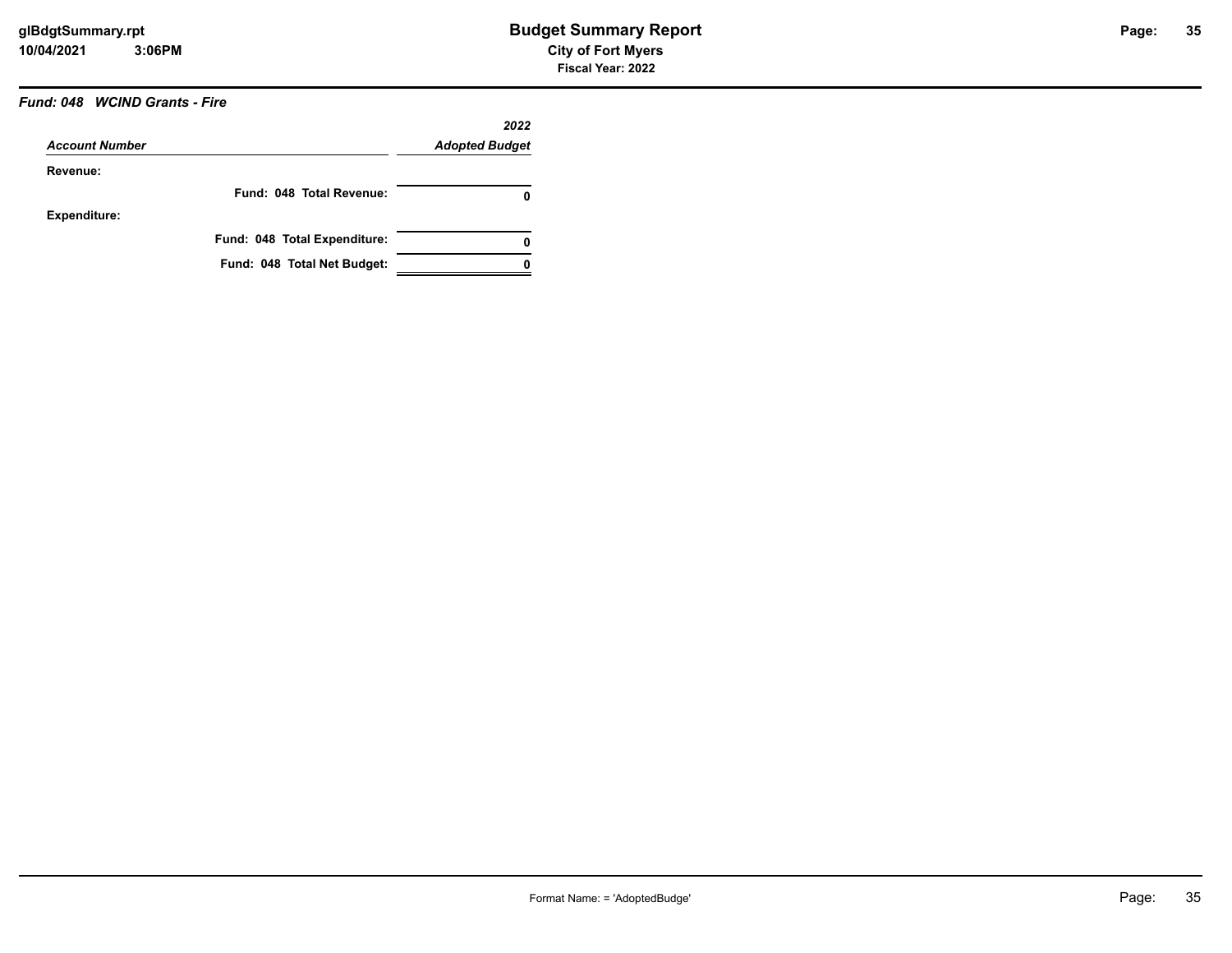### *Fund: 049 Weed and Seed FY 2006*

|                       |                              | 2022                  |
|-----------------------|------------------------------|-----------------------|
| <b>Account Number</b> |                              | <b>Adopted Budget</b> |
| Revenue:              |                              |                       |
|                       | Fund: 049 Total Revenue:     | 0                     |
| <b>Expenditure:</b>   |                              |                       |
|                       | Fund: 049 Total Expenditure: | 0                     |
|                       | Fund: 049 Total Net Budget:  |                       |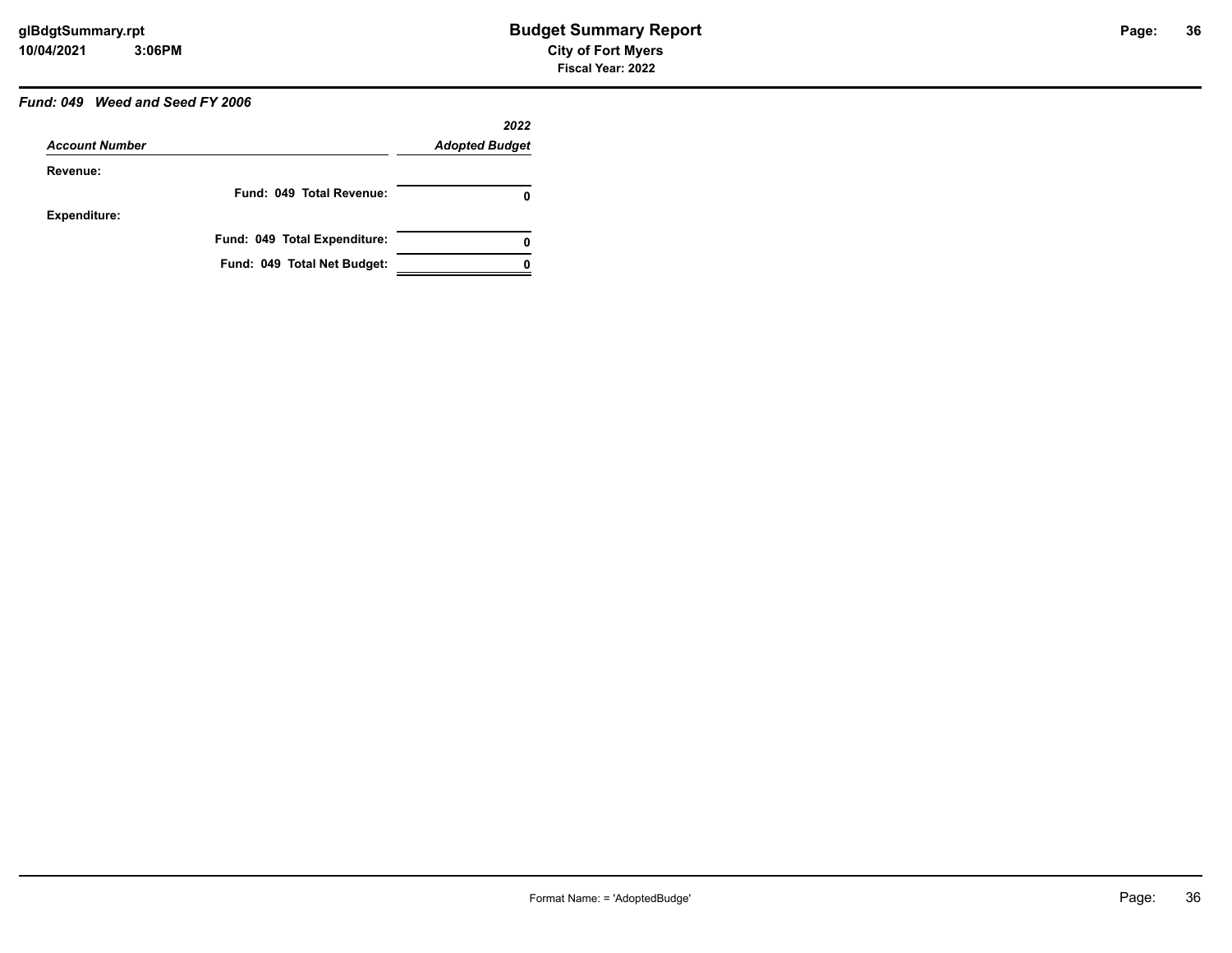### *Fund: 050 FDLE Terrorism Prevention Grant*

|                       |                              | 2022                  |
|-----------------------|------------------------------|-----------------------|
| <b>Account Number</b> |                              | <b>Adopted Budget</b> |
| Revenue:              |                              |                       |
|                       | Fund: 050 Total Revenue:     | 0                     |
| <b>Expenditure:</b>   |                              |                       |
|                       | Fund: 050 Total Expenditure: | 0                     |
|                       | Fund: 050 Total Net Budget:  |                       |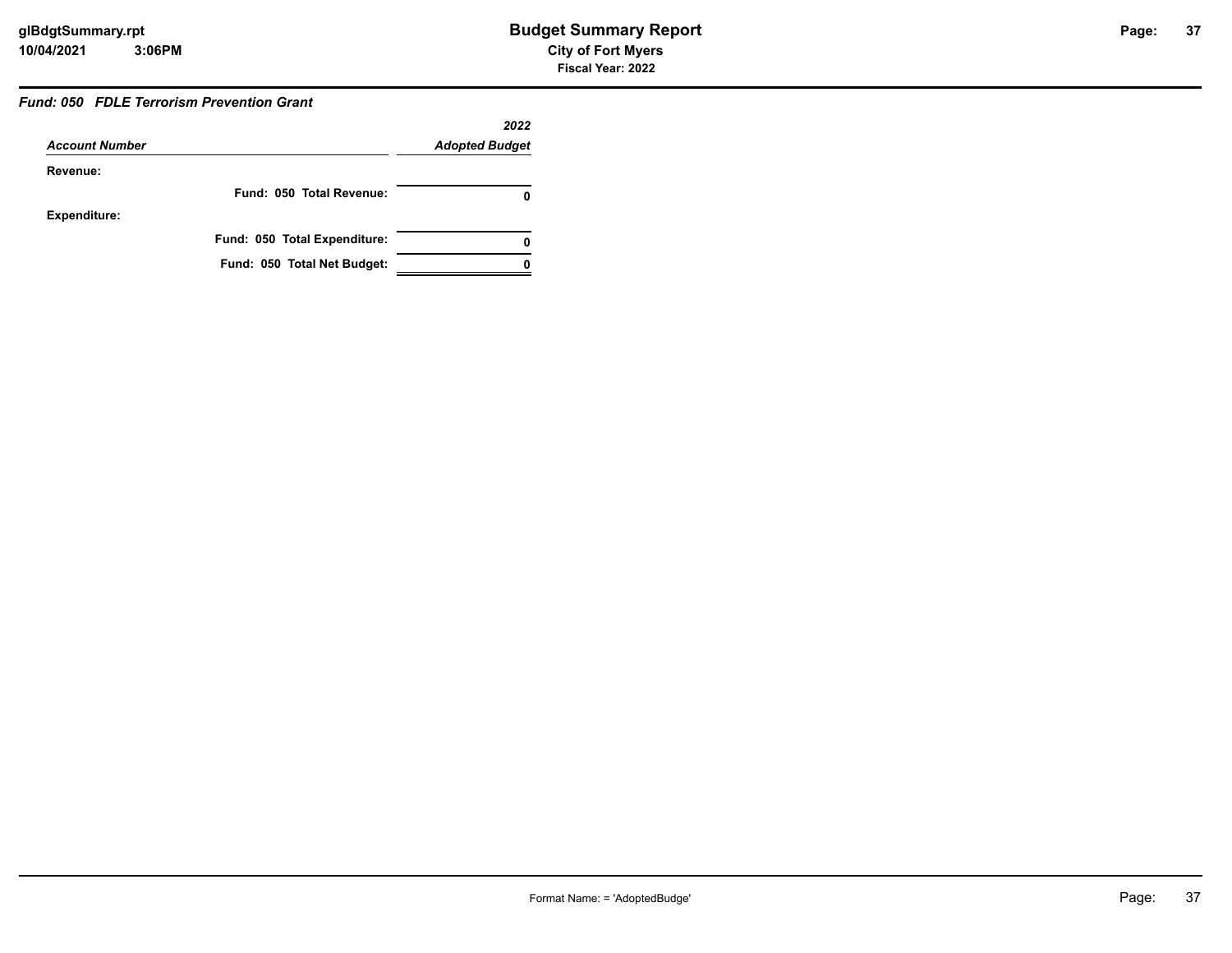#### *Fund: 051 Emergency Response and Recovery Grant*

|                       |                              | 2022                  |
|-----------------------|------------------------------|-----------------------|
| <b>Account Number</b> |                              | <b>Adopted Budget</b> |
| Revenue:              |                              |                       |
|                       | Fund: 051 Total Revenue:     | 0                     |
| <b>Expenditure:</b>   |                              |                       |
|                       | Fund: 051 Total Expenditure: | 0                     |
|                       | Fund: 051 Total Net Budget:  |                       |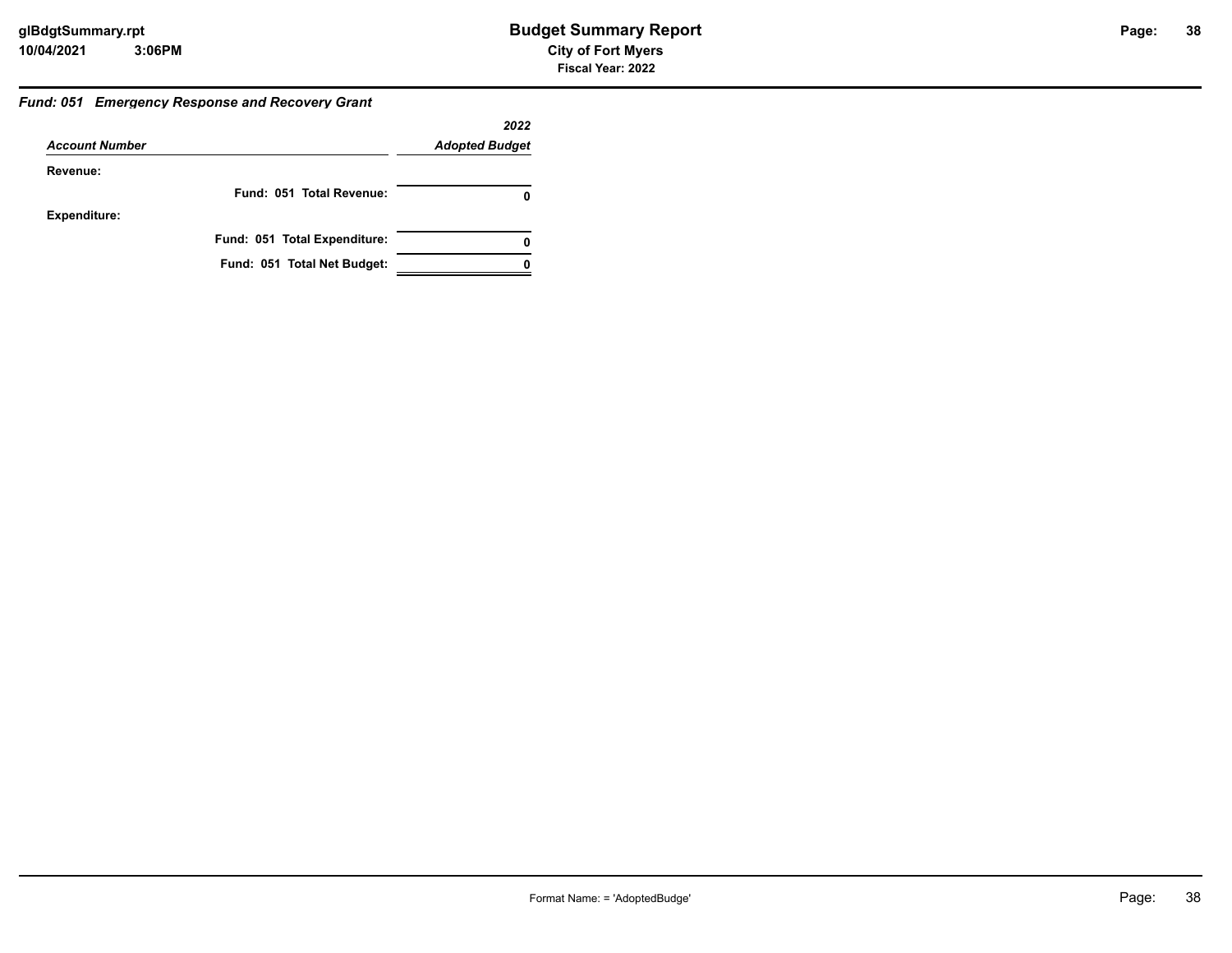## *Fund: 052 JAG Program 2005-2009*

| <b>Account Number</b> |                              | 2022<br><b>Adopted Budget</b> |
|-----------------------|------------------------------|-------------------------------|
| Revenue:              |                              |                               |
|                       | Fund: 052 Total Revenue:     |                               |
| <b>Expenditure:</b>   |                              |                               |
|                       | Fund: 052 Total Expenditure: | 0                             |
|                       | Fund: 052 Total Net Budget:  |                               |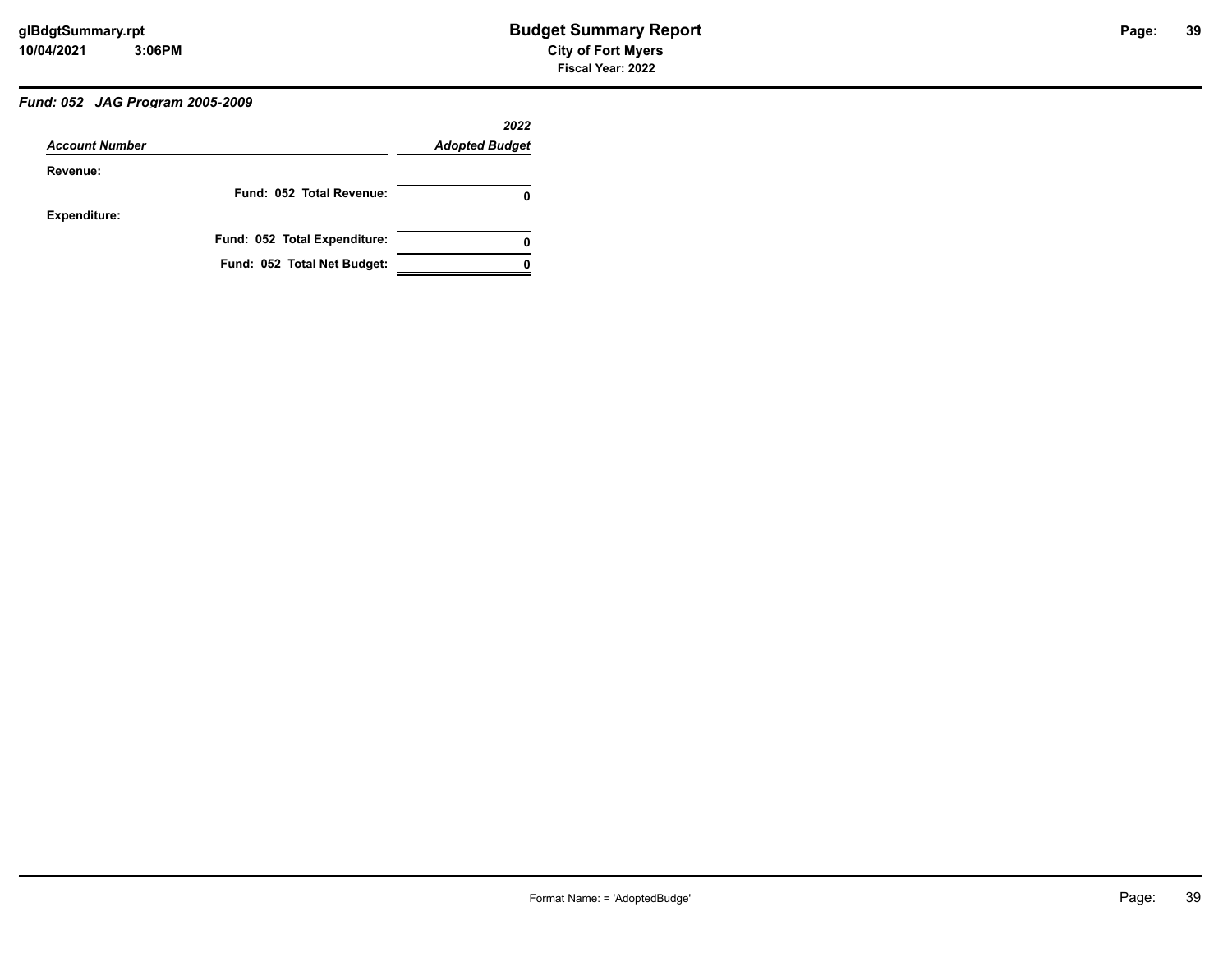## *Fund: 053 Weed and Seed FY 2007*

|                       |                              | 2022                  |
|-----------------------|------------------------------|-----------------------|
| <b>Account Number</b> |                              | <b>Adopted Budget</b> |
| Revenue:              |                              |                       |
|                       | Fund: 053 Total Revenue:     | O                     |
| <b>Expenditure:</b>   |                              |                       |
|                       | Fund: 053 Total Expenditure: | 0                     |
|                       | Fund: 053 Total Net Budget:  |                       |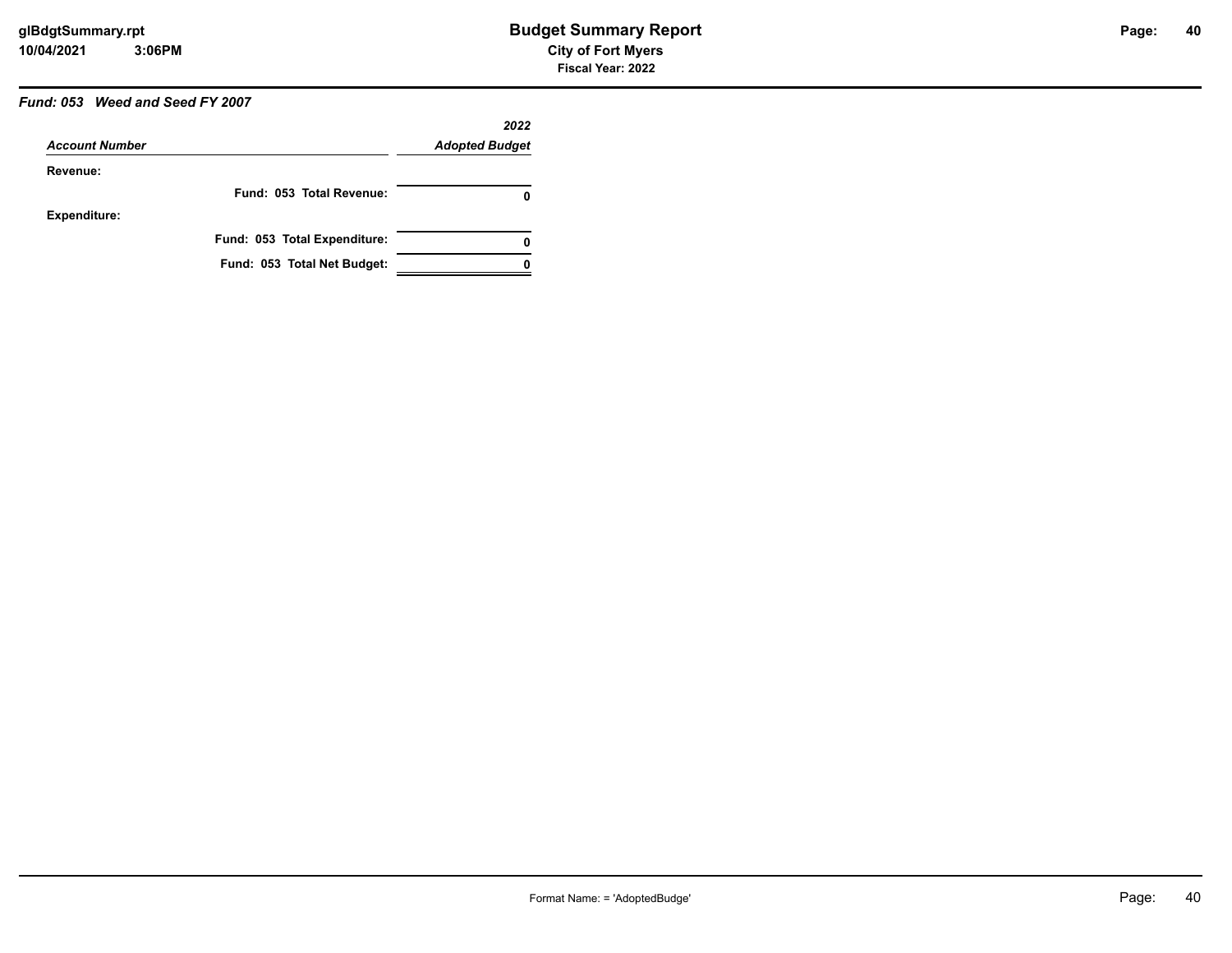## *Fund: 054 WCIND Grants - Police*

| <b>Account Number</b> |                              | 2022<br><b>Adopted Budget</b> |
|-----------------------|------------------------------|-------------------------------|
| Revenue:              |                              |                               |
|                       | Fund: 054 Total Revenue:     | 0                             |
| <b>Expenditure:</b>   |                              |                               |
|                       | Fund: 054 Total Expenditure: | 0                             |
|                       | Fund: 054 Total Net Budget:  |                               |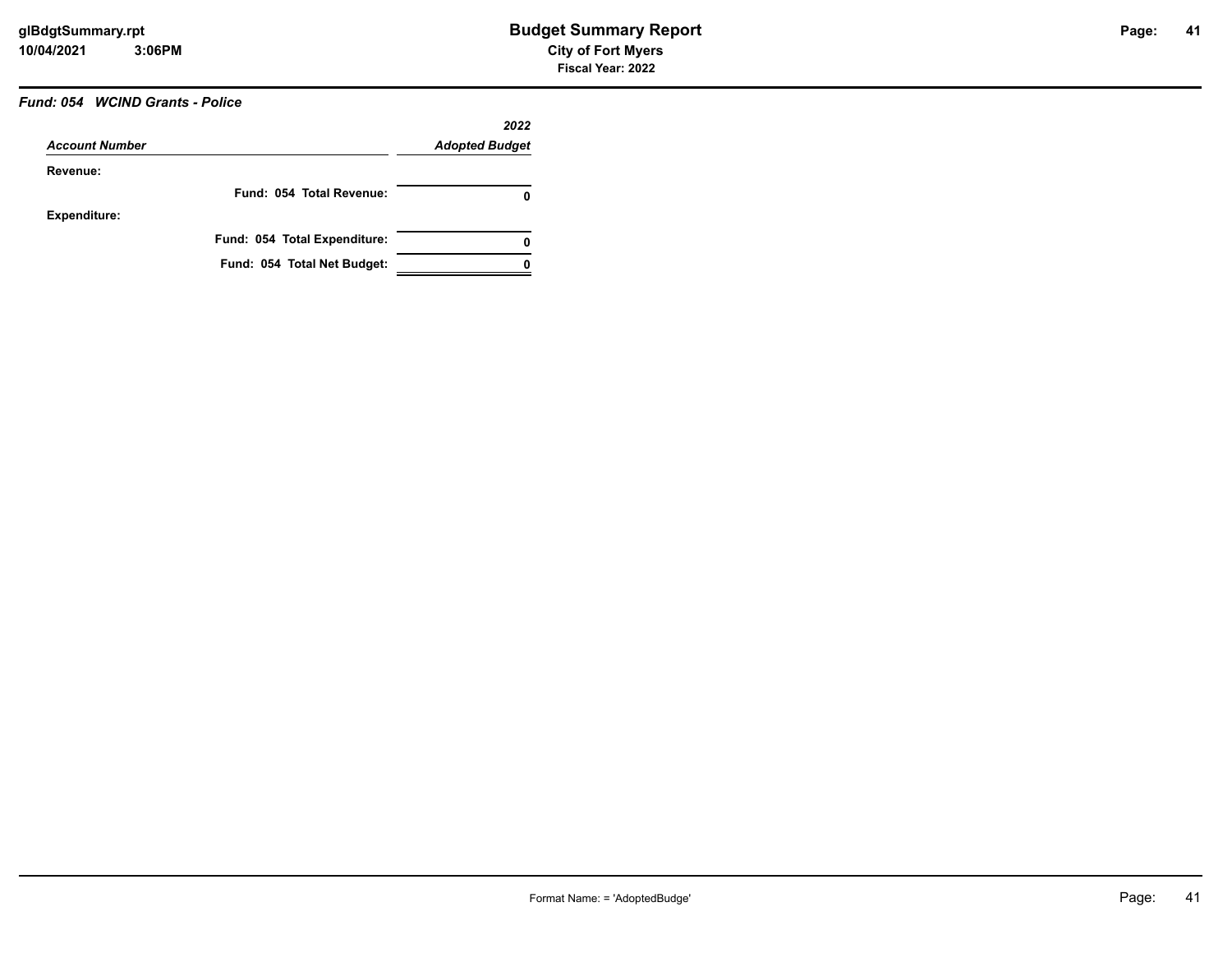## *Fund: 055 DUI Checkpoint Program*

| <b>Account Number</b> |                              | 2022<br><b>Adopted Budget</b> |
|-----------------------|------------------------------|-------------------------------|
| Revenue:              |                              |                               |
|                       | Fund: 055 Total Revenue:     | 0                             |
| <b>Expenditure:</b>   |                              |                               |
|                       | Fund: 055 Total Expenditure: | 0                             |
|                       | Fund: 055 Total Net Budget:  |                               |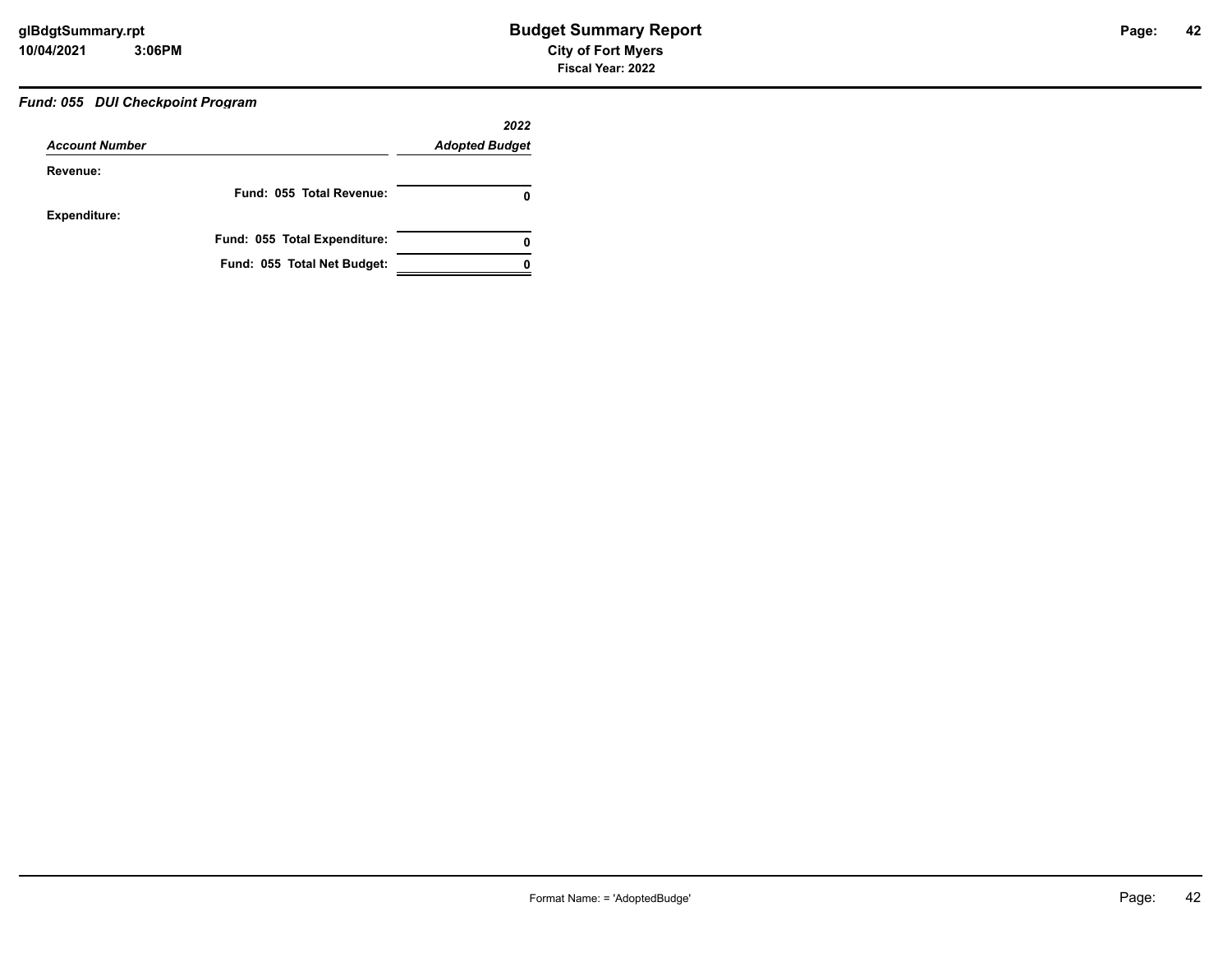## *Fund: 056 FDLE Buffer Zone Project*

|                       |                              | 2022                  |
|-----------------------|------------------------------|-----------------------|
| <b>Account Number</b> |                              | <b>Adopted Budget</b> |
| Revenue:              |                              |                       |
|                       | Fund: 056 Total Revenue:     | 0                     |
| <b>Expenditure:</b>   |                              |                       |
|                       | Fund: 056 Total Expenditure: | 0                     |
|                       | Fund: 056 Total Net Budget:  |                       |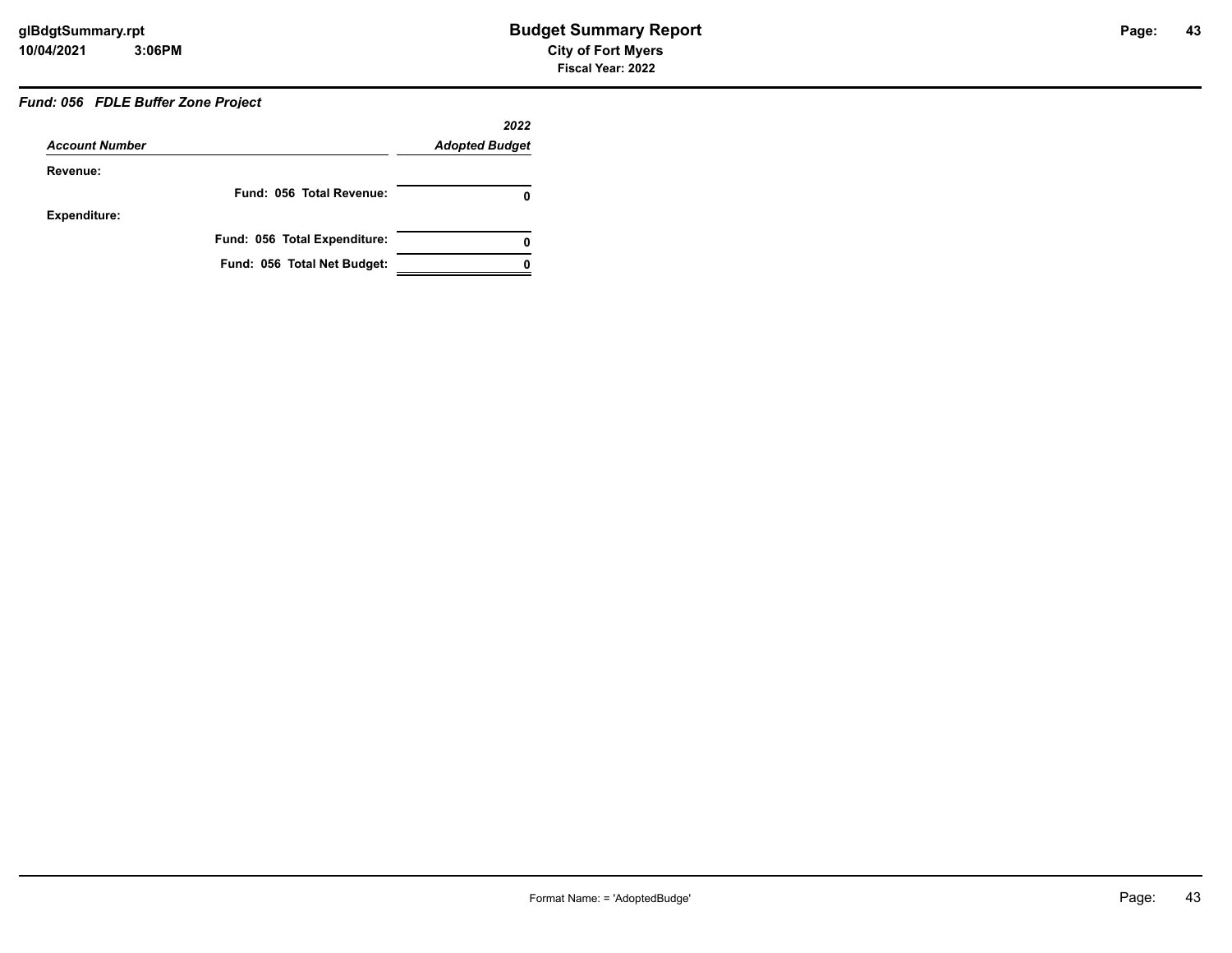#### *Fund: 057 Fire Dept WMD Equipment and Training*

|                       |                              | 2022                  |
|-----------------------|------------------------------|-----------------------|
| <b>Account Number</b> |                              | <b>Adopted Budget</b> |
| Revenue:              |                              |                       |
|                       | Fund: 057 Total Revenue:     | 0                     |
| Expenditure:          |                              |                       |
|                       | Fund: 057 Total Expenditure: | 0                     |
|                       | Fund: 057 Total Net Budget:  |                       |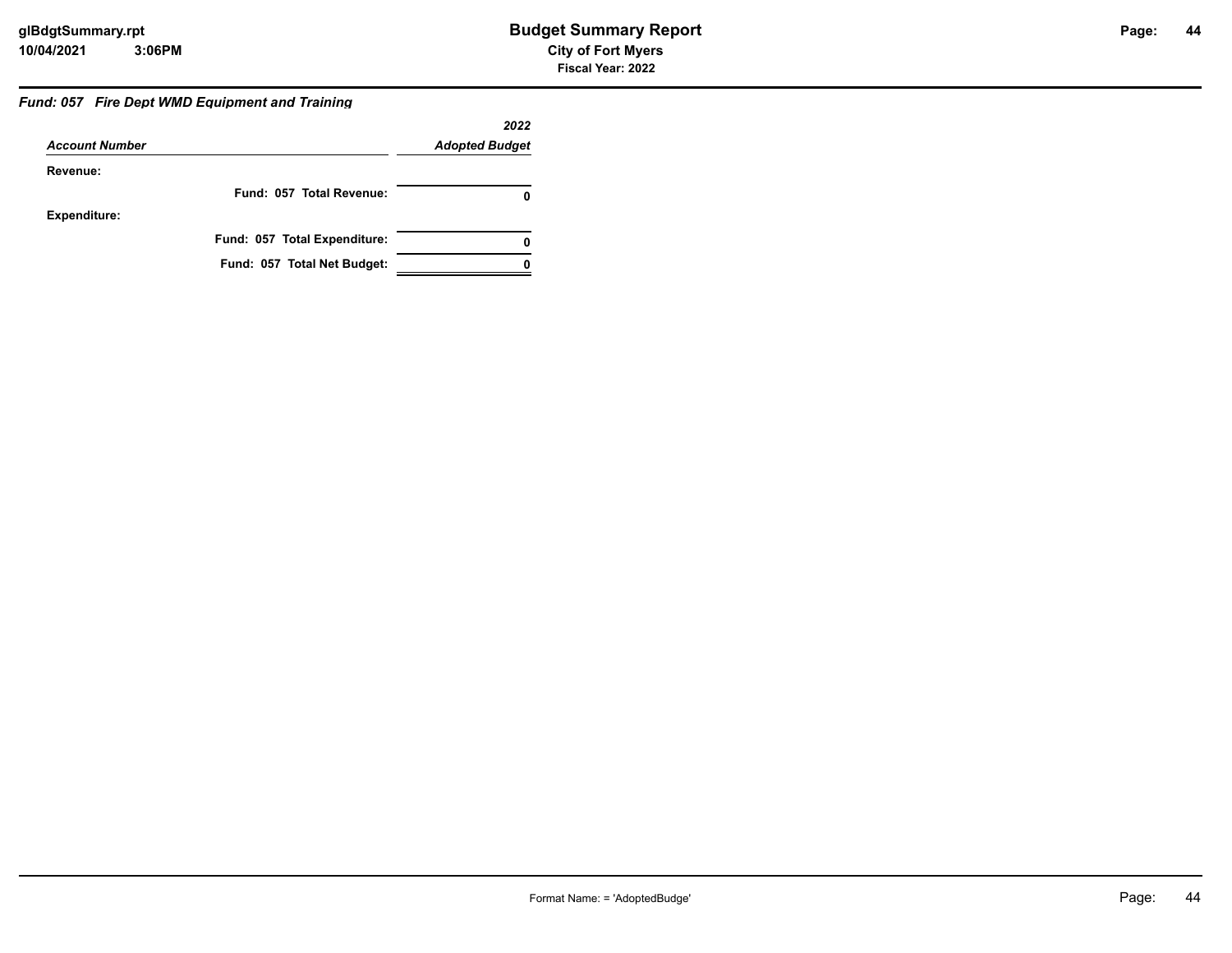## *Fund: 058 WCIND Grant 2007-2008*

|                       |                              | 2022                  |
|-----------------------|------------------------------|-----------------------|
| <b>Account Number</b> |                              | <b>Adopted Budget</b> |
| Revenue:              |                              |                       |
|                       | Fund: 058 Total Revenue:     | 0                     |
| <b>Expenditure:</b>   |                              |                       |
|                       | Fund: 058 Total Expenditure: | 0                     |
|                       | Fund: 058 Total Net Budget:  |                       |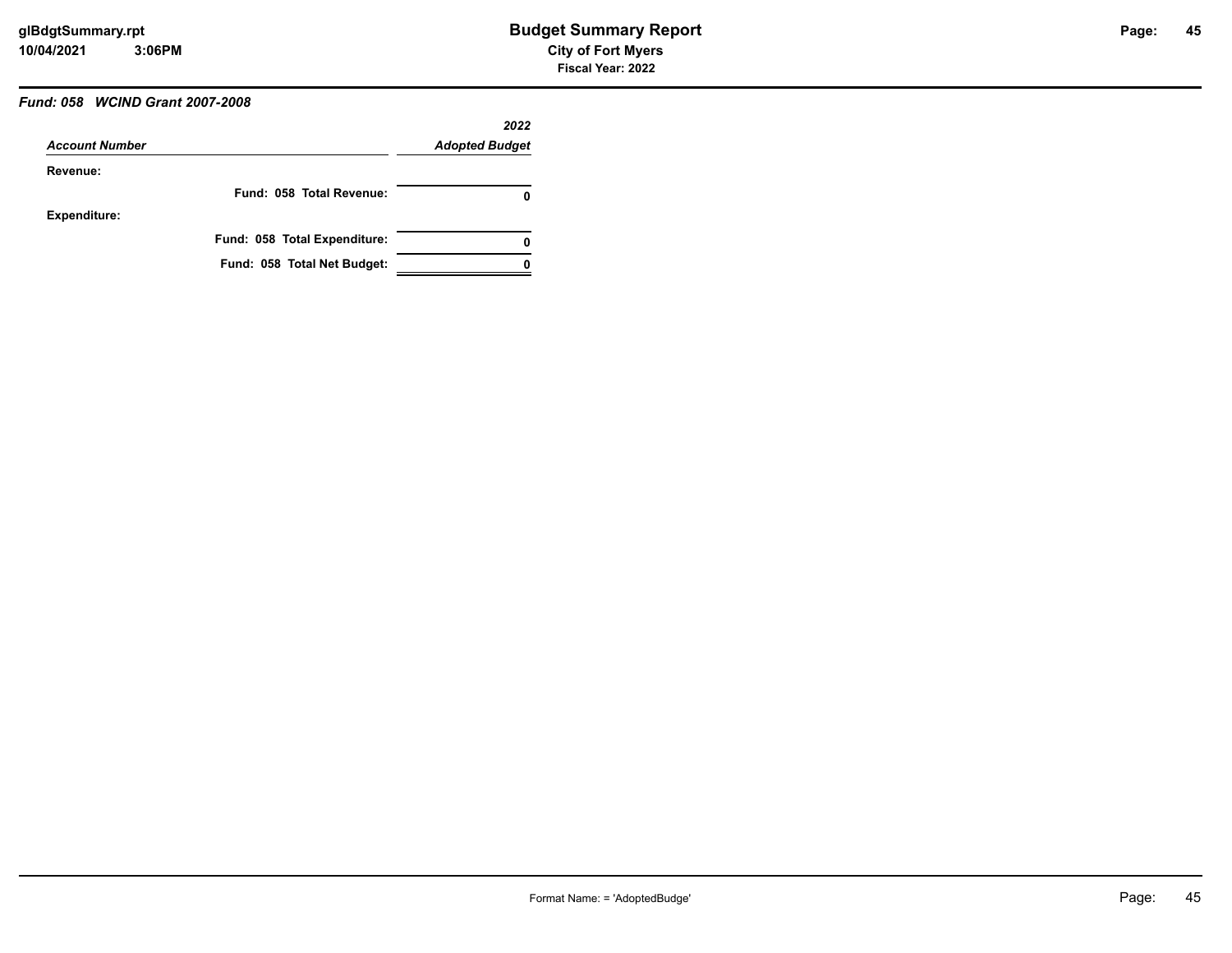## *Fund: 059 JAG Grant 2008*

|                       |                              | 2022                  |
|-----------------------|------------------------------|-----------------------|
| <b>Account Number</b> |                              | <b>Adopted Budget</b> |
| Revenue:              |                              |                       |
|                       | Fund: 059 Total Revenue:     | 0                     |
| <b>Expenditure:</b>   |                              |                       |
|                       | Fund: 059 Total Expenditure: | 0                     |
|                       | Fund: 059 Total Net Budget:  |                       |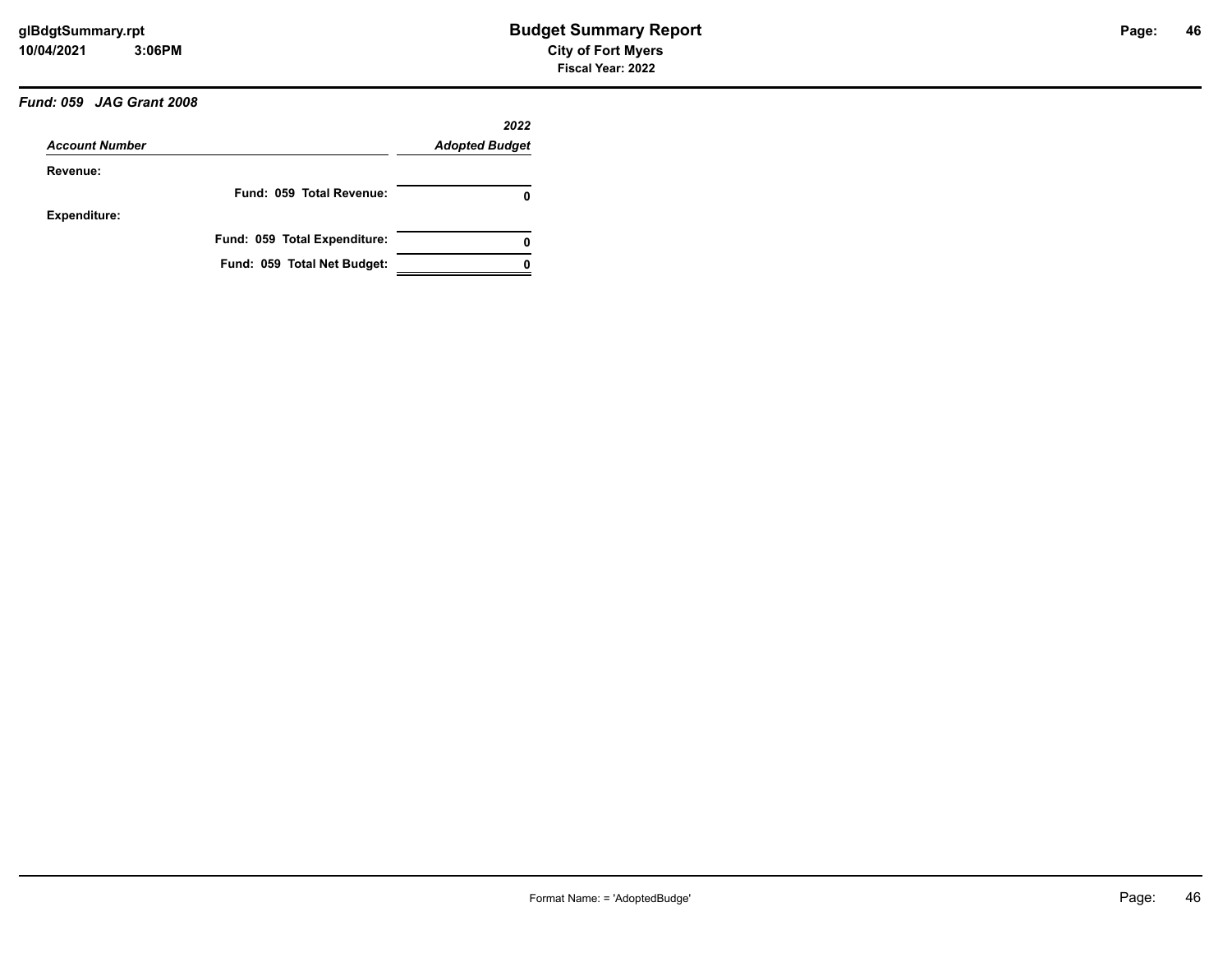#### *Fund: 060 Police Grants*

|                       |                                                         | 2022                  |
|-----------------------|---------------------------------------------------------|-----------------------|
| <b>Account Number</b> |                                                         | <b>Adopted Budget</b> |
| Revenue:              |                                                         |                       |
|                       | 060-9360-334-2000 Bulletproof Vest Grant FY 2022-2023   | 13.200                |
|                       | 060-9360-381-0002 Trsf from General Fund                | 13,200                |
|                       | Fund: 060 Total Revenue:                                | 26,400                |
| Expenditure:          |                                                         |                       |
|                       | 060-9360-521-5255 Assets \$750-\$5,000 (BVP FY '22-'23) | 26.400                |
|                       | Fund: 060 Total Expenditure:                            | 26,400                |
|                       | Fund: 060 Total Net Budget:                             |                       |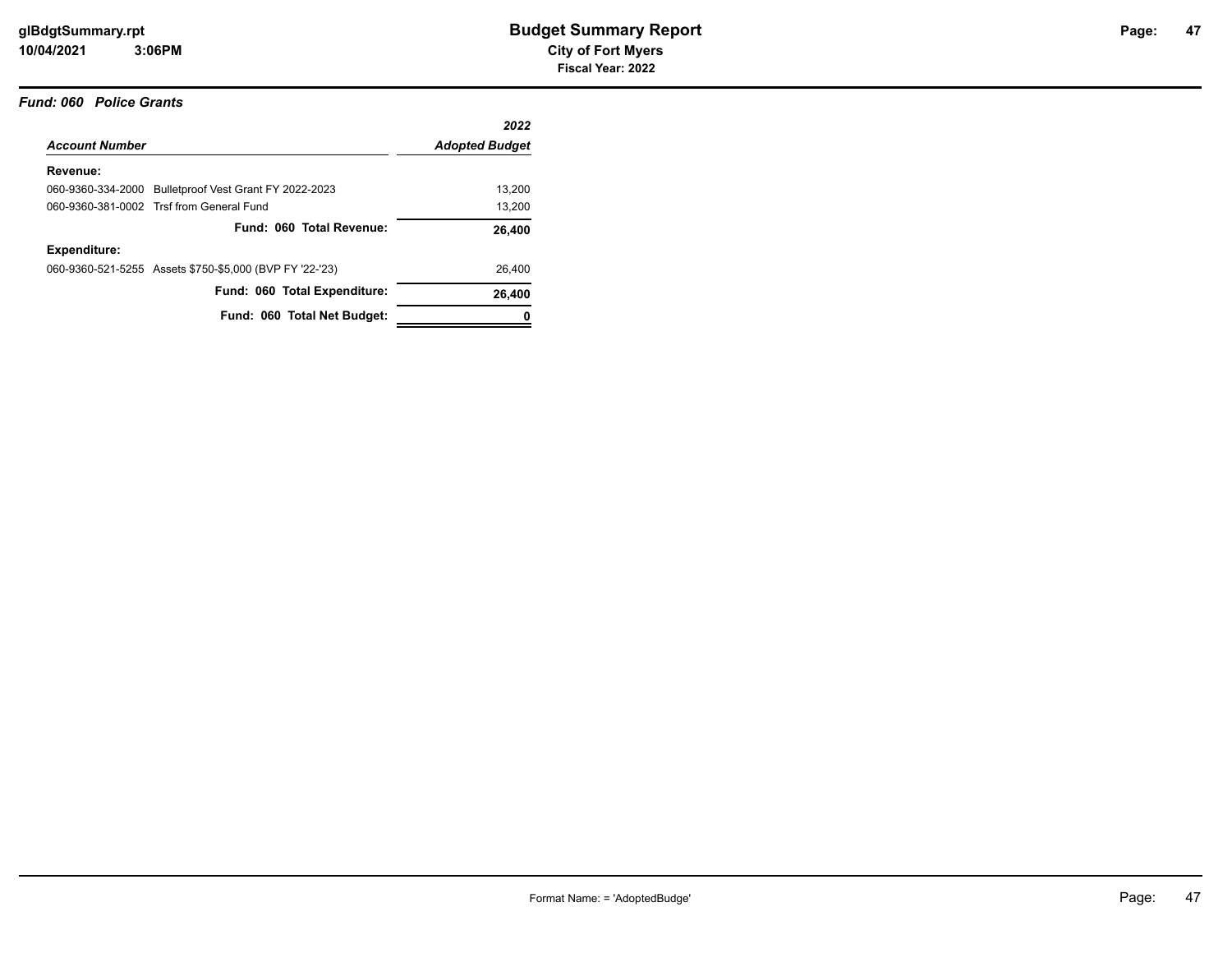### *Fund: 061 Community Development Block Grant*

|                       |                                                | 2022                  |
|-----------------------|------------------------------------------------|-----------------------|
| <b>Account Number</b> |                                                | <b>Adopted Budget</b> |
| Revenue:              |                                                |                       |
|                       | 061-2021-331-5017 CDBG Grant Revenue           | 624,982               |
|                       | Fund: 061 Total Revenue:                       | 624,982               |
| <b>Expenditure:</b>   |                                                |                       |
| 061-2021-554-1200     | Sal/Wage Regular (HUD FY 2021)                 | 72,498                |
|                       | 061-2021-554-2100 FICA Tax (HUD FY 2021)       | 5,741                 |
|                       | 061-2021-554-2200 Gen Retirement (HUD FY 2021) | 14.874                |
| 061-2021-554-2300     | Health/Life Ins (HUD FY 2021)                  | 7.575                 |
| 061-2021-554-3100     | Prof Svcs (HUD FY 2021)                        | 13,308                |
| 061-2021-554-4000     | Travel/Trans (HUD FY 2021)                     | 2,000                 |
| 061-2021-554-4200     | Freight/Postage (HUD FY 2021)                  | 1.500                 |
| 061-2021-554-4900     | Other Current Chgs (HUD FY 2021)               | 3,500                 |
| 061-2021-554-4902     | Fair Housing Outreach (HUD FY 2021)            | 1,000                 |
| 061-2021-554-5100     | Office Supplies (HUD FY 2021)                  | 1,000                 |
| 061-2021-554-5400     | Dues/Subscriptions (HUD FY 2021)               | 2.000                 |
| 061-2021-554-8235     | Single-Resident Rehab (HUD FY 2021)            | 483,620               |
| 061-2021-554-8249     | Program Delivery (HUD FY 2021)                 | 16,366                |
|                       | Fund: 061 Total Expenditure:                   | 624,982               |
|                       | Fund: 061 Total Net Budget:                    | n                     |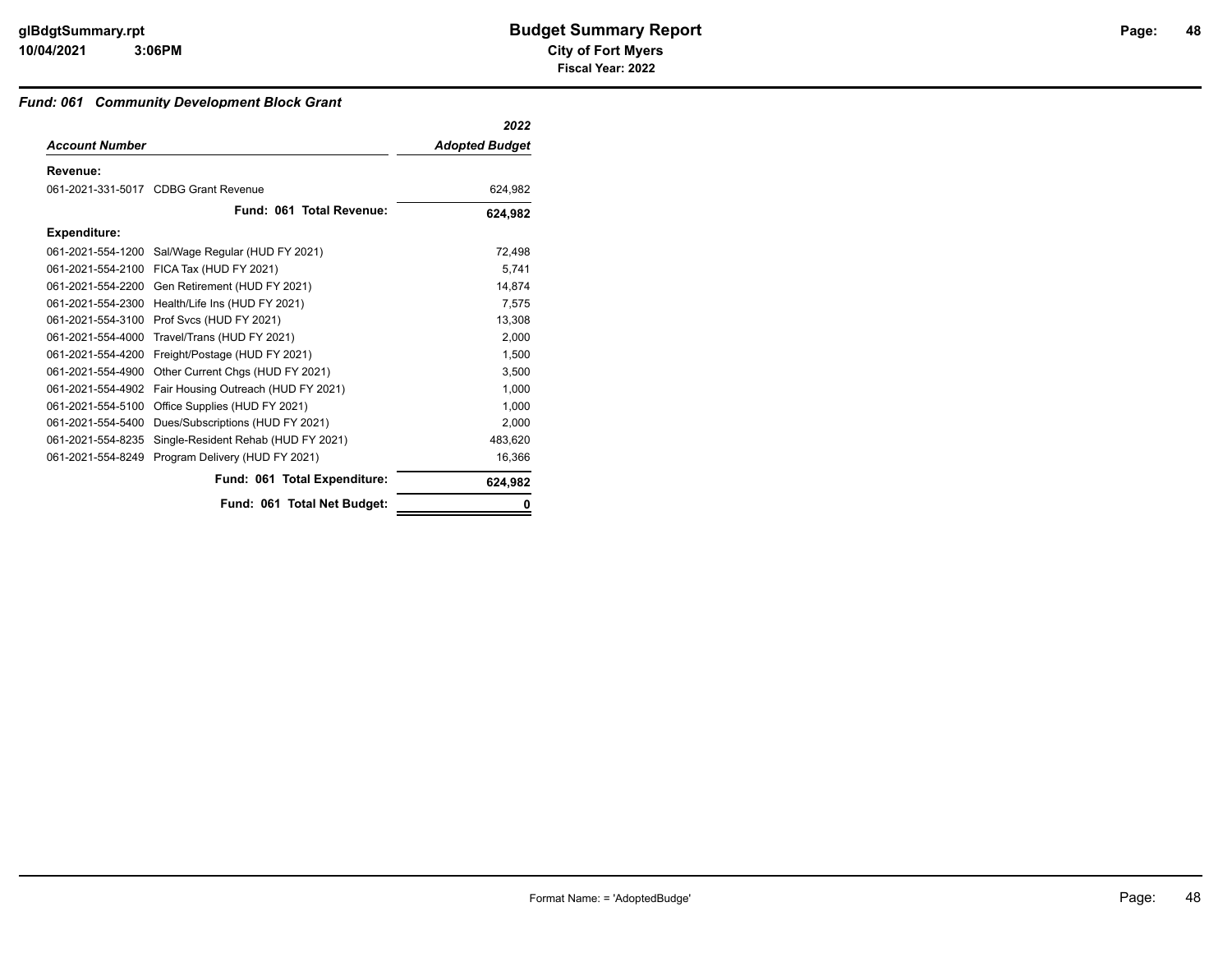## *Fund: 062 PSN - Anti-Gang IGP*

| <b>Account Number</b> |                              | 2022<br><b>Adopted Budget</b> |
|-----------------------|------------------------------|-------------------------------|
| Revenue:              |                              |                               |
|                       | Fund: 062 Total Revenue:     | 0                             |
| <b>Expenditure:</b>   |                              |                               |
|                       | Fund: 062 Total Expenditure: | 0                             |
|                       | Fund: 062 Total Net Budget:  |                               |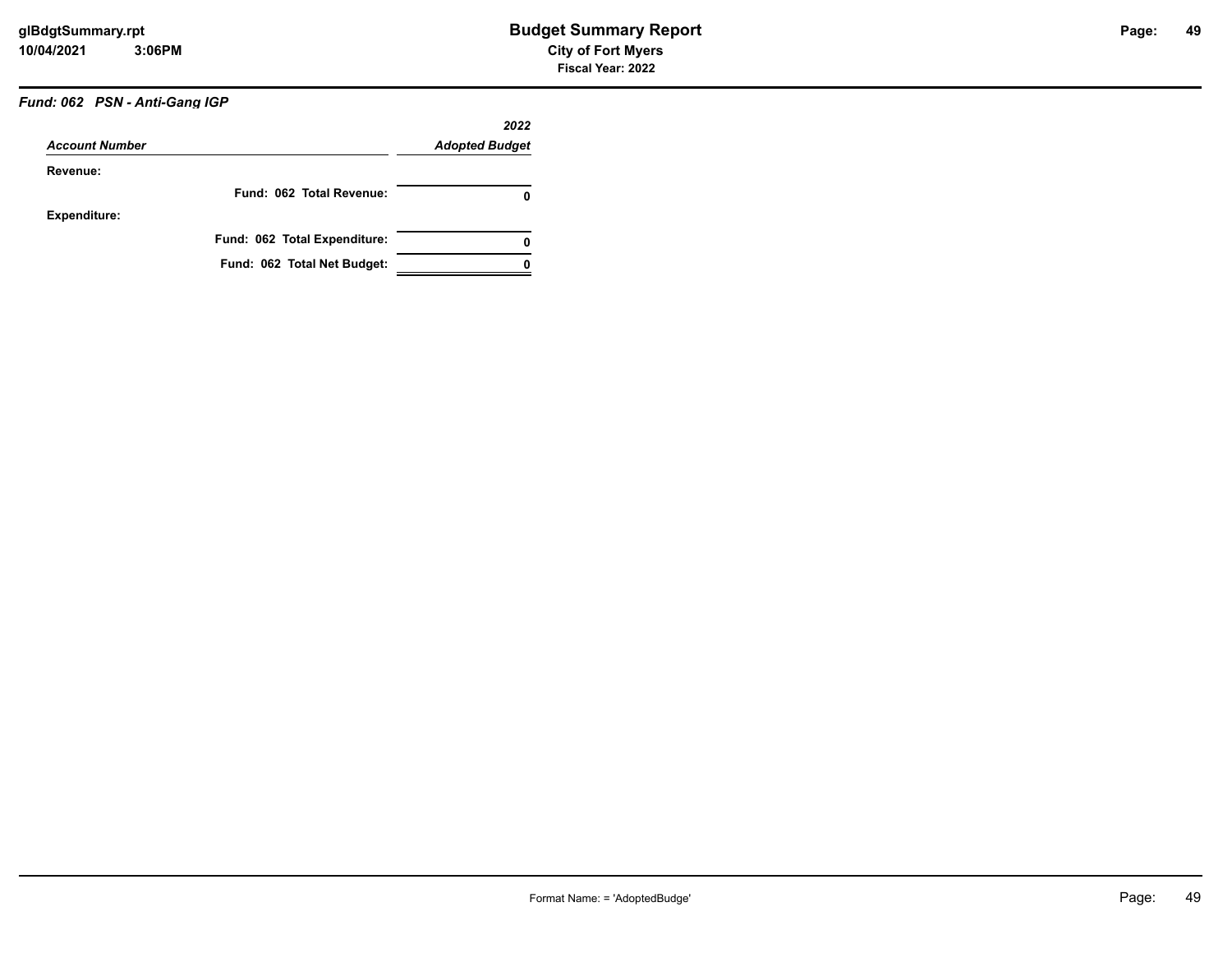### *Fund: 063 PSN - Gun VIP*

|                       |                              | 2022                  |
|-----------------------|------------------------------|-----------------------|
| <b>Account Number</b> |                              | <b>Adopted Budget</b> |
| Revenue:              |                              |                       |
|                       | Fund: 063 Total Revenue:     | 0                     |
| <b>Expenditure:</b>   |                              |                       |
|                       | Fund: 063 Total Expenditure: | 0                     |
|                       | Fund: 063 Total Net Budget:  |                       |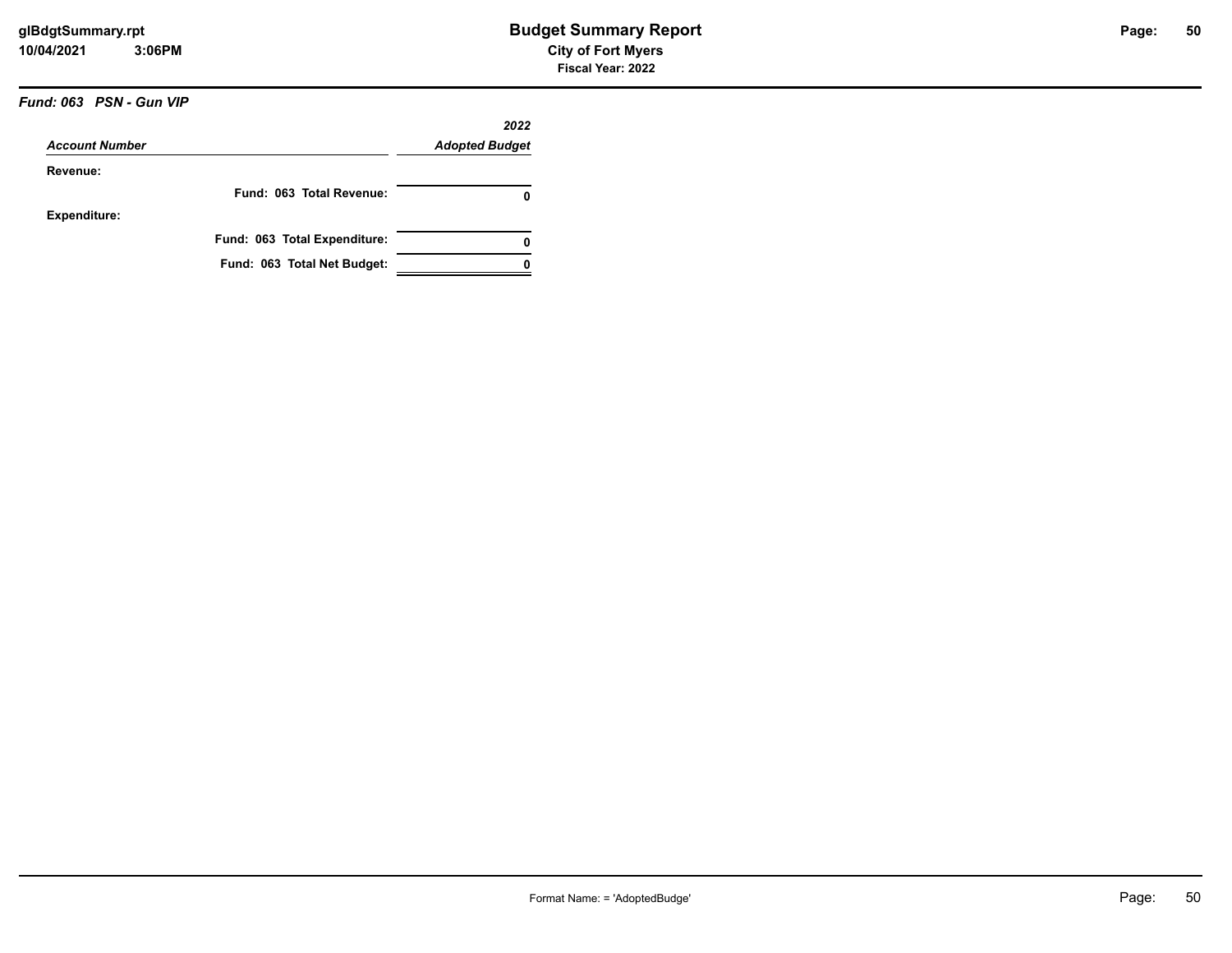### *Fund: 064 JAG Grant 2009*

| <b>Account Number</b> |                              | 2022                  |
|-----------------------|------------------------------|-----------------------|
|                       |                              | <b>Adopted Budget</b> |
| Revenue:              |                              |                       |
|                       | Fund: 064 Total Revenue:     | 0                     |
| <b>Expenditure:</b>   |                              |                       |
|                       | Fund: 064 Total Expenditure: | 0                     |
|                       | Fund: 064 Total Net Budget:  |                       |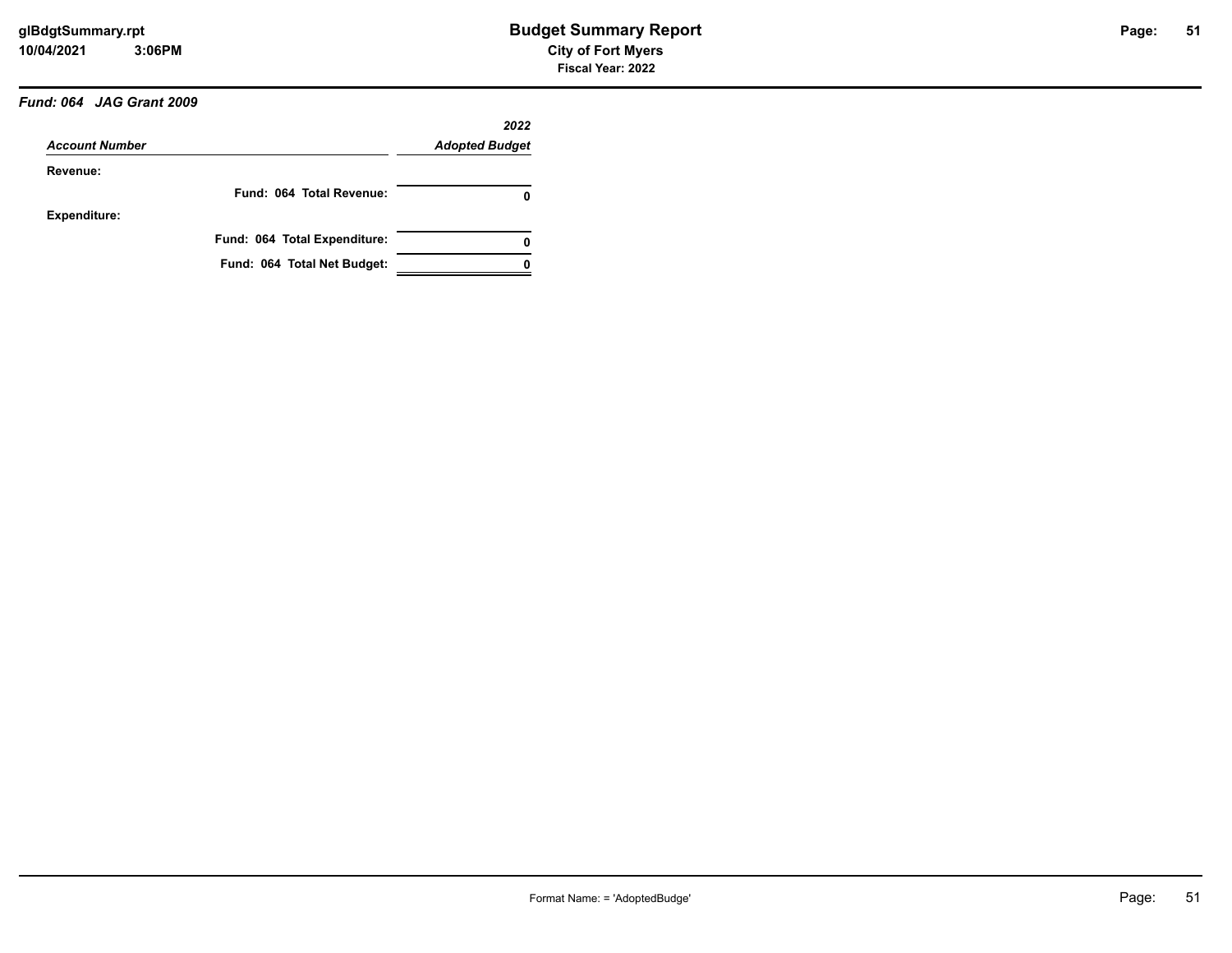### *Fund: 065 SHSGP HAZMAT Grant Program*

|                       |                              | 2022                  |
|-----------------------|------------------------------|-----------------------|
| <b>Account Number</b> |                              | <b>Adopted Budget</b> |
| Revenue:              |                              |                       |
|                       | Fund: 065 Total Revenue:     | 0                     |
| <b>Expenditure:</b>   |                              |                       |
|                       | Fund: 065 Total Expenditure: | 0                     |
|                       | Fund: 065 Total Net Budget:  |                       |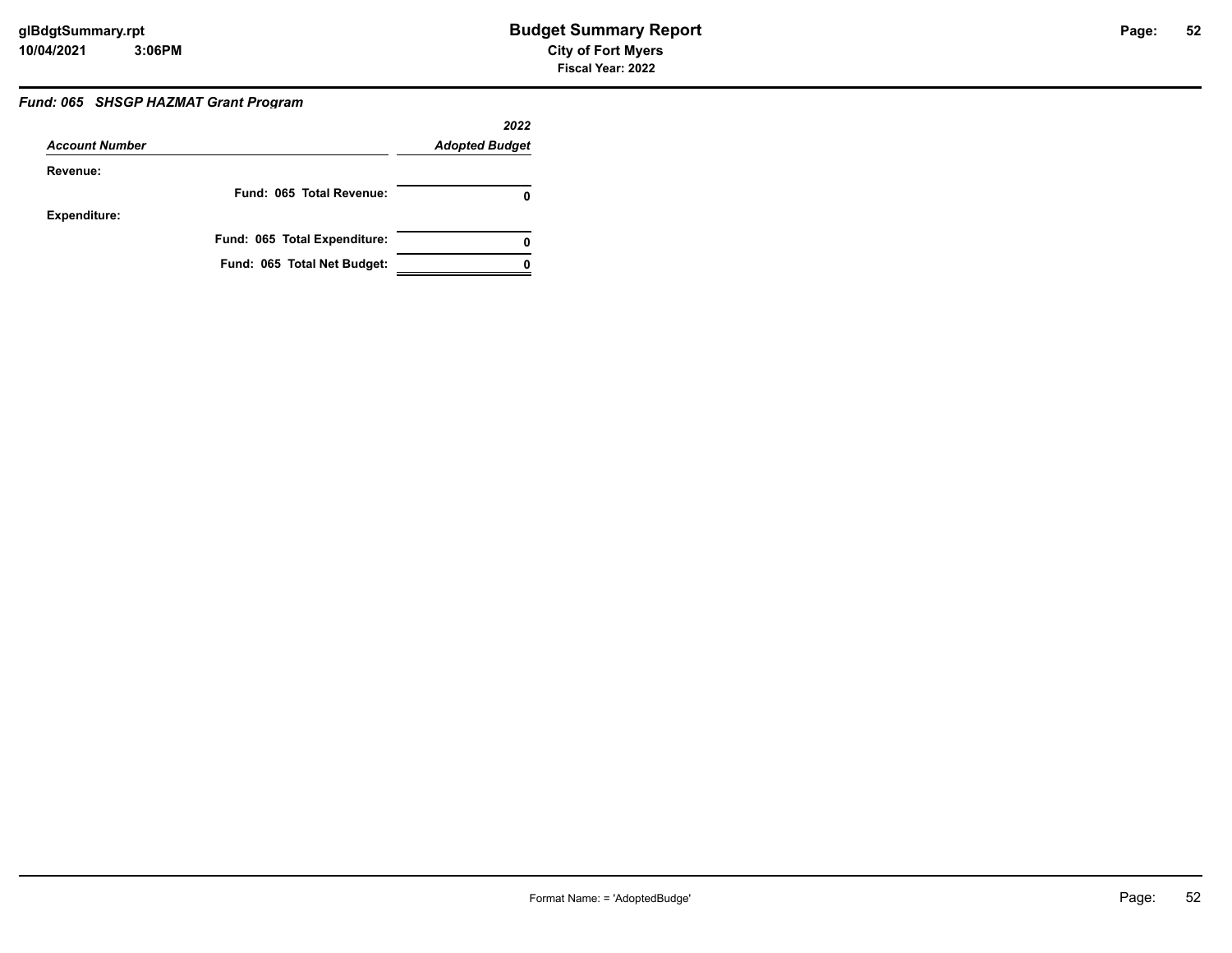### *Fund: 066 COPS Fast Grant*

|                       |                              | 2022                  |
|-----------------------|------------------------------|-----------------------|
| <b>Account Number</b> |                              | <b>Adopted Budget</b> |
| Expenditure:          |                              |                       |
|                       | Fund: 066 Total Expenditure: | 0                     |
|                       | Fund: 066 Total Net Budget:  |                       |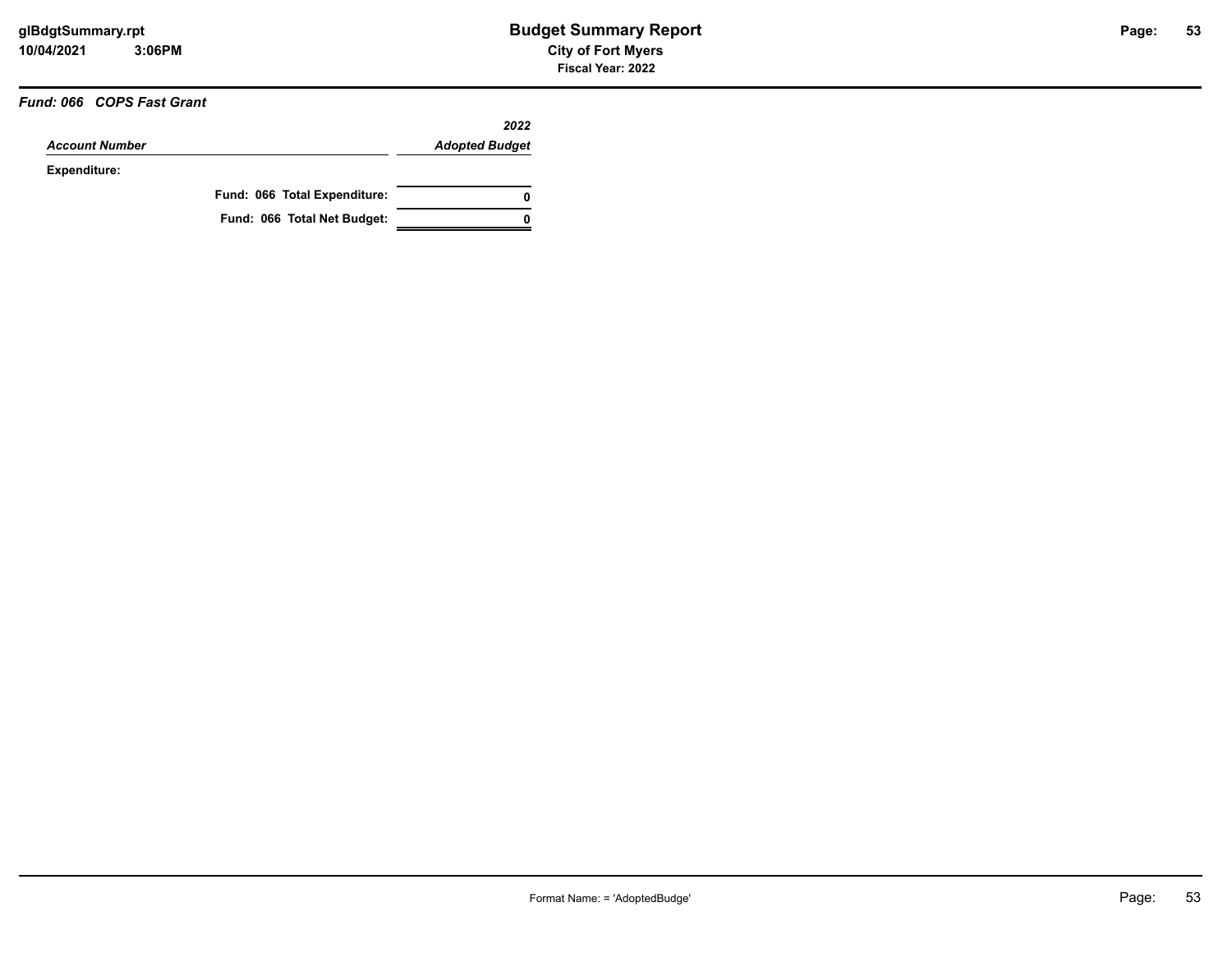## *Fund: 067 PSN - JAM Unit Grant 2008-2009*

| <b>Account Number</b> |                              | 2022<br><b>Adopted Budget</b> |
|-----------------------|------------------------------|-------------------------------|
| Revenue:              |                              |                               |
|                       | Fund: 067 Total Revenue:     | 0                             |
| <b>Expenditure:</b>   |                              |                               |
|                       | Fund: 067 Total Expenditure: | 0                             |
|                       | Fund: 067 Total Net Budget:  |                               |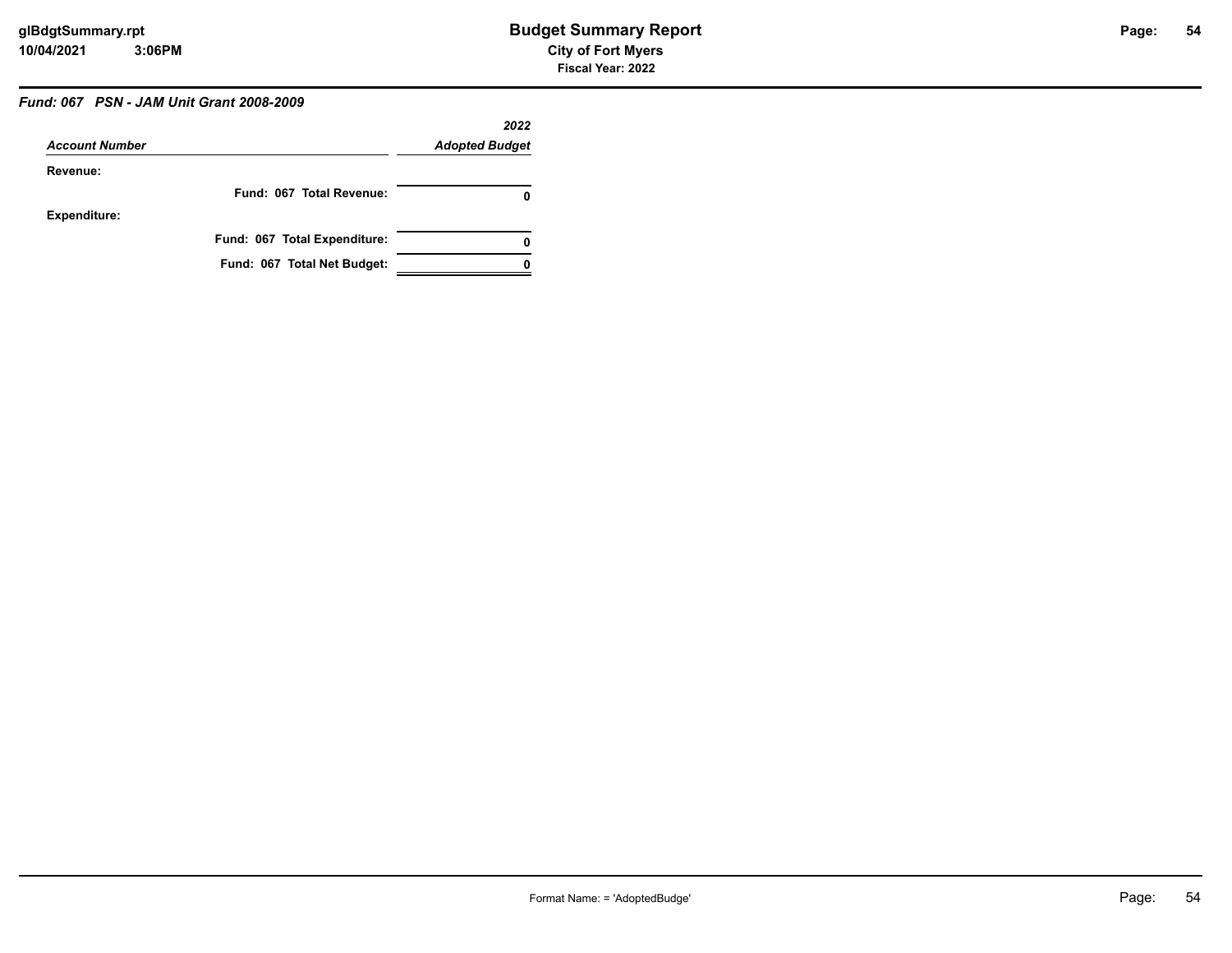#### *Fund: 068 FDLE Terrorism Prevention Gr 2008-2009*

|                       |                              | 2022                  |
|-----------------------|------------------------------|-----------------------|
| <b>Account Number</b> |                              | <b>Adopted Budget</b> |
| Revenue:              |                              |                       |
|                       | Fund: 068 Total Revenue:     |                       |
| <b>Expenditure:</b>   |                              |                       |
|                       | Fund: 068 Total Expenditure: | 0                     |
|                       | Fund: 068 Total Net Budget:  |                       |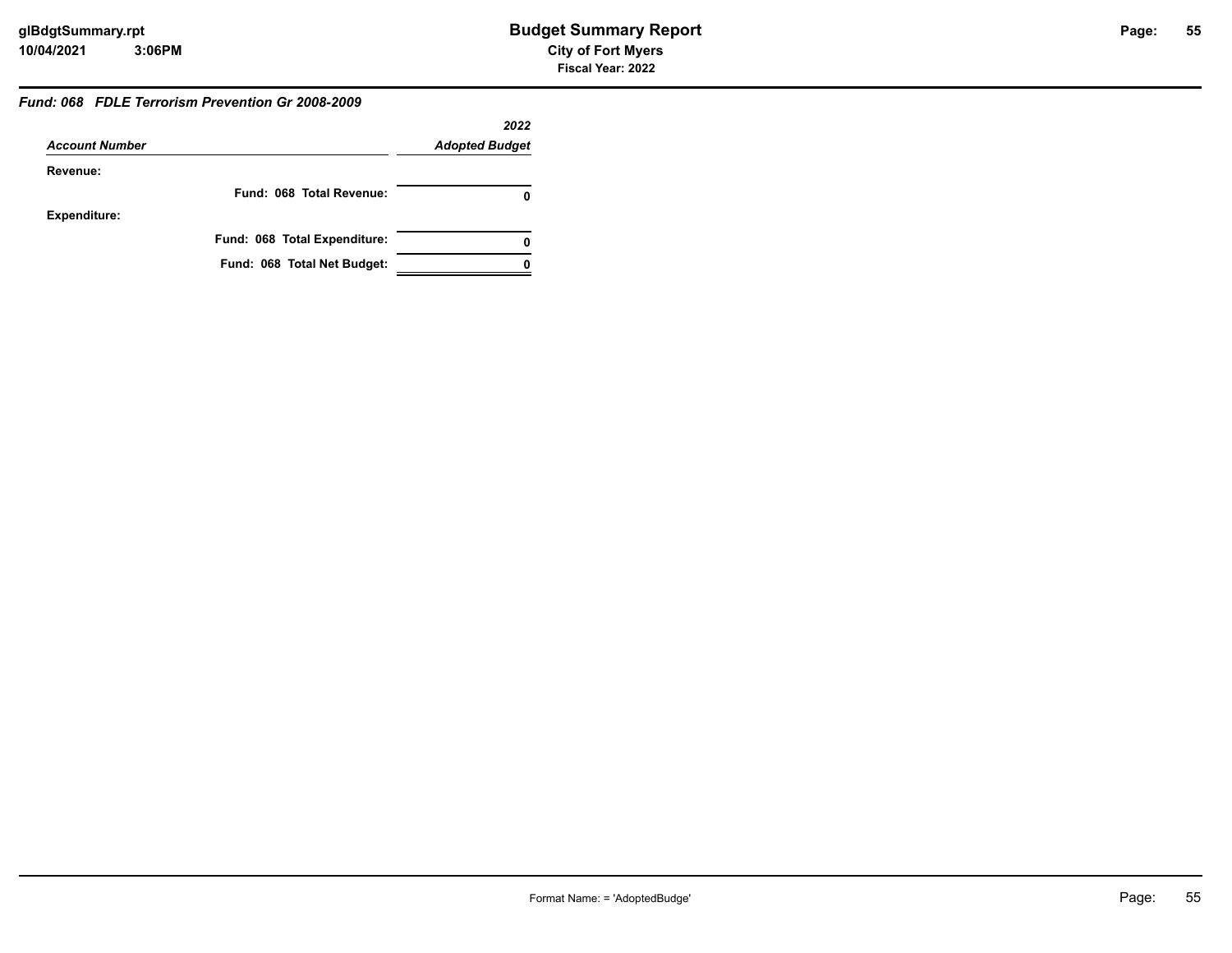## *Fund: 069 ARRA - JAG Grant 2009*

|                       |                              | 2022                  |
|-----------------------|------------------------------|-----------------------|
| <b>Account Number</b> |                              | <b>Adopted Budget</b> |
| Revenue:              |                              |                       |
|                       | Fund: 069 Total Revenue:     | 0                     |
| <b>Expenditure:</b>   |                              |                       |
|                       | Fund: 069 Total Expenditure: | 0                     |
|                       | Fund: 069 Total Net Budget:  |                       |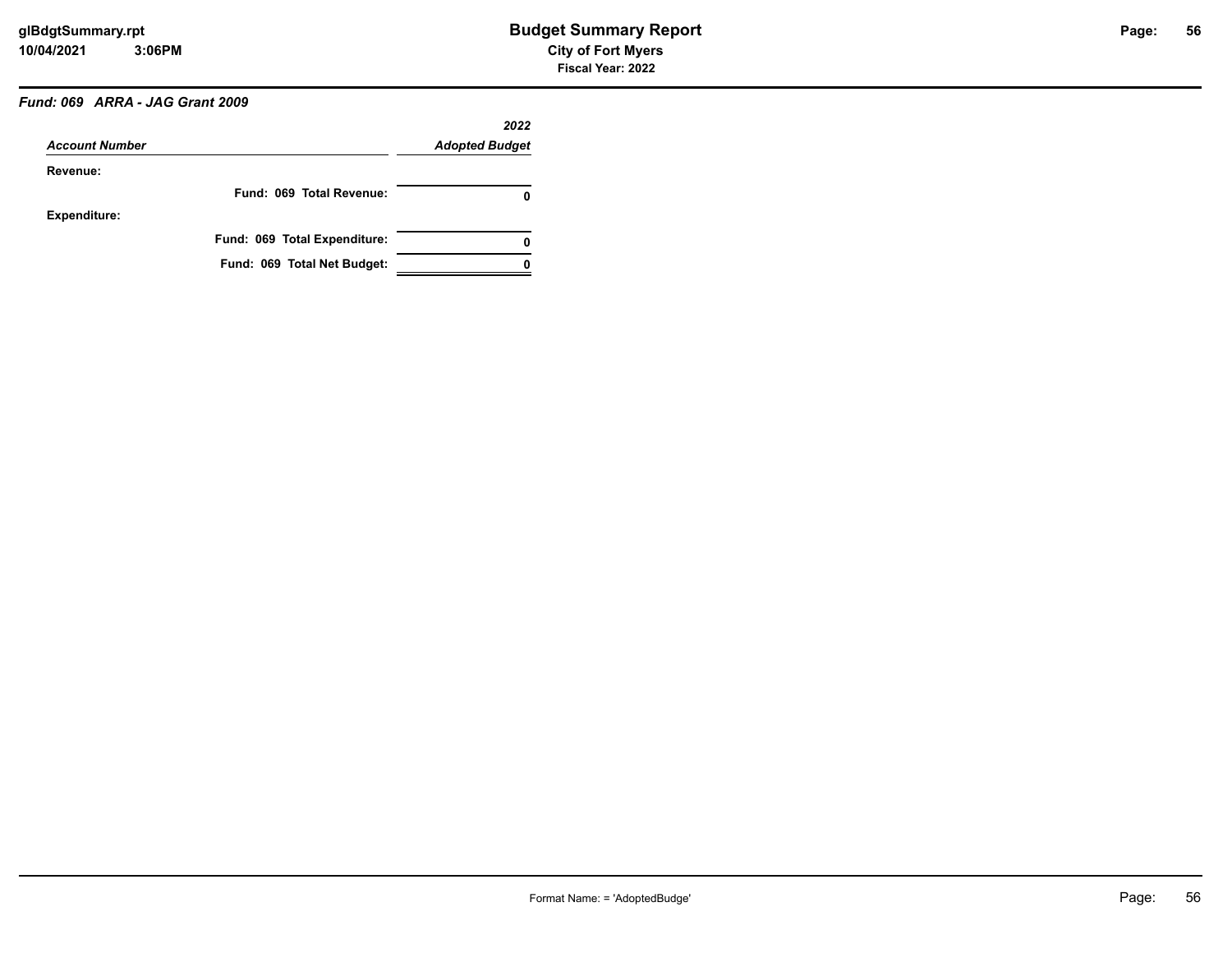#### *Fund: 070 Justice Assistance Grant Programs*

|                       |                              | 2022                  |
|-----------------------|------------------------------|-----------------------|
| <b>Account Number</b> |                              | <b>Adopted Budget</b> |
| Revenue:              |                              |                       |
|                       | Fund: 070 Total Revenue:     |                       |
| <b>Expenditure:</b>   |                              |                       |
|                       | Fund: 070 Total Expenditure: | 0                     |
|                       | Fund: 070 Total Net Budget:  |                       |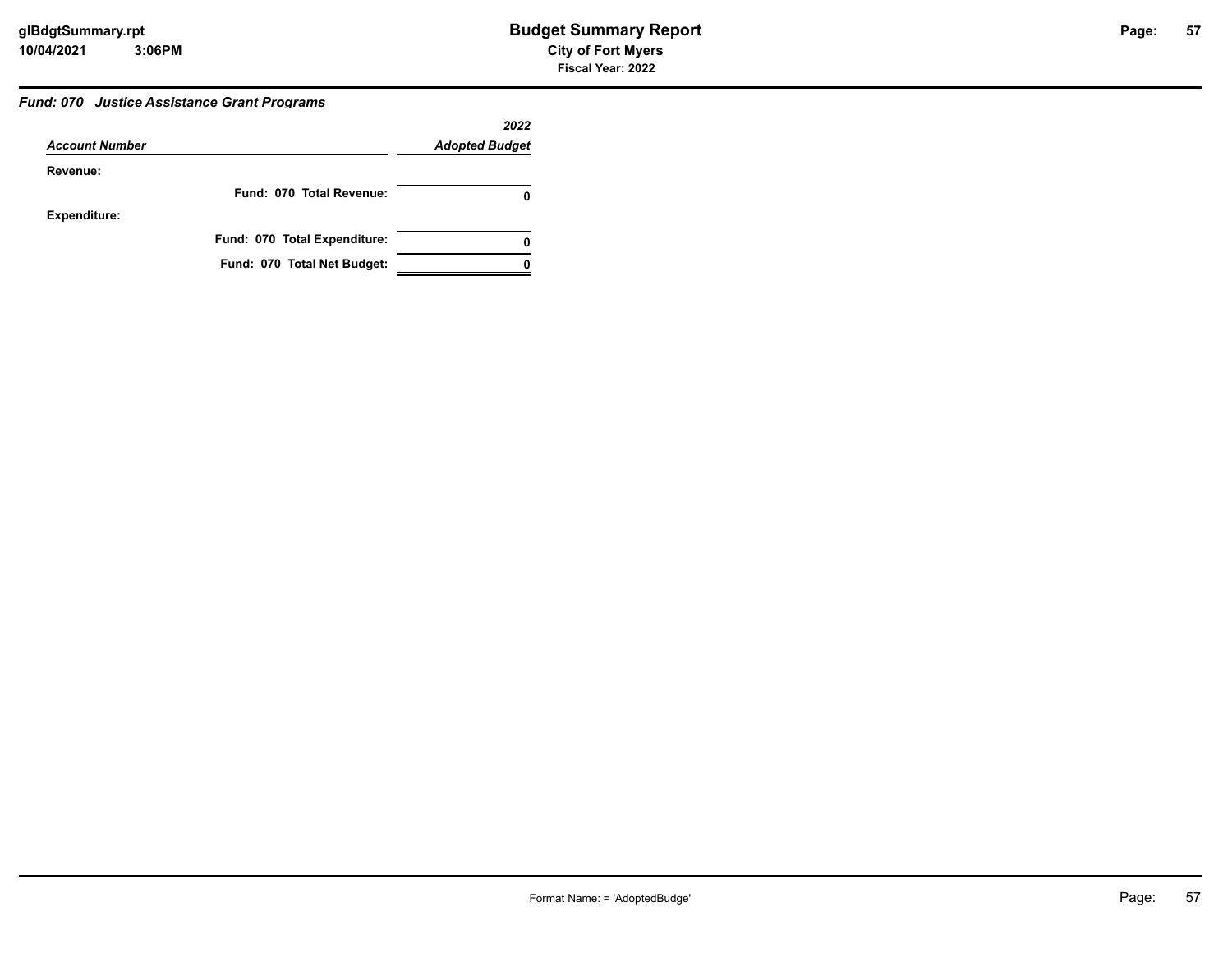## *Fund: 071 WCIND Grant 2009-2010*

| <b>Account Number</b> |                              | 2022<br><b>Adopted Budget</b> |
|-----------------------|------------------------------|-------------------------------|
| Revenue:              |                              |                               |
|                       | Fund: 071 Total Revenue:     | O                             |
| <b>Expenditure:</b>   |                              |                               |
|                       | Fund: 071 Total Expenditure: | 0                             |
|                       | Fund: 071 Total Net Budget:  |                               |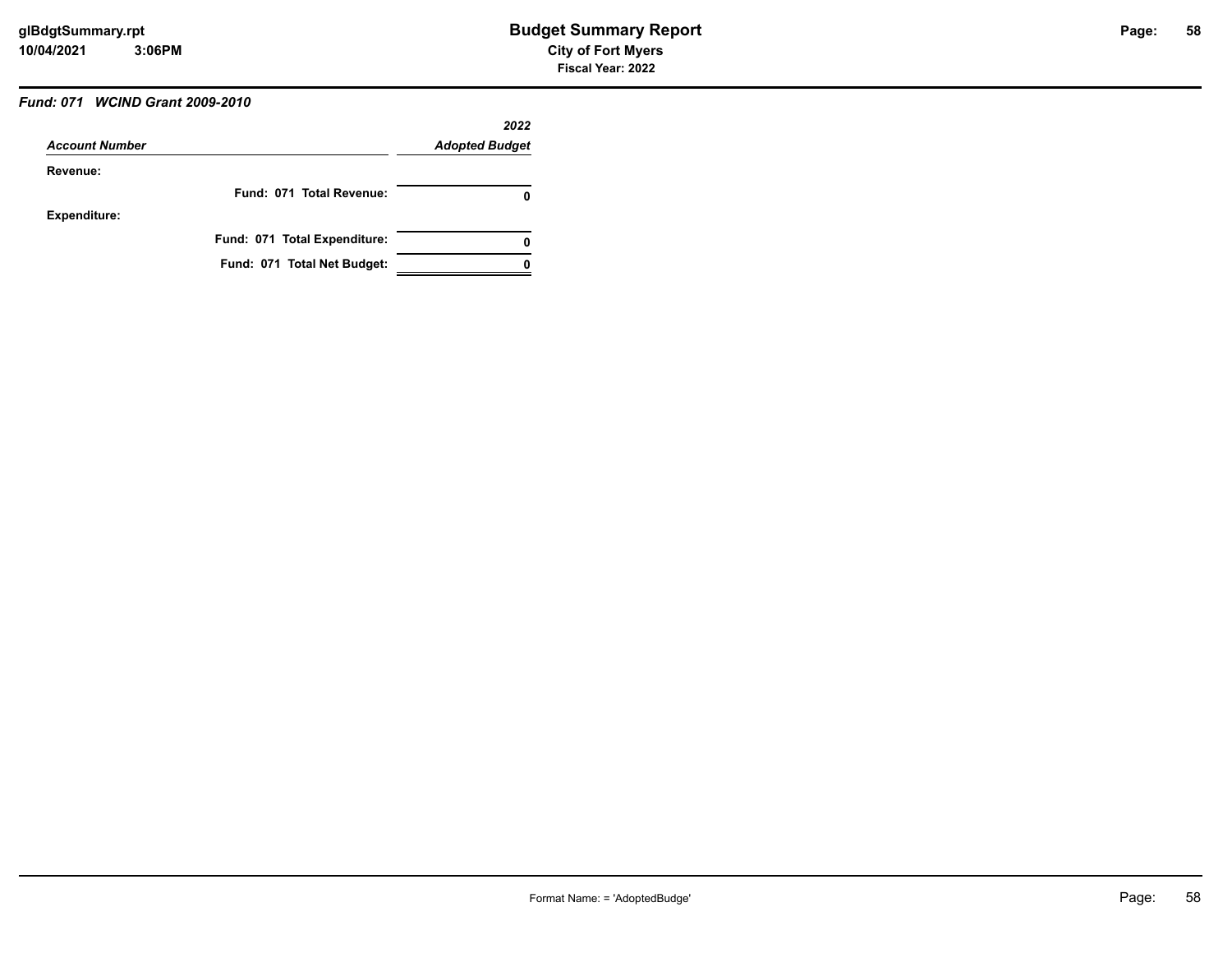#### *Fund: 072 PSN Reduce Violent Crimes Strategic Plan*

|                       |                              | 2022                  |
|-----------------------|------------------------------|-----------------------|
| <b>Account Number</b> |                              | <b>Adopted Budget</b> |
| Revenue:              |                              |                       |
|                       | Fund: 072 Total Revenue:     |                       |
| <b>Expenditure:</b>   |                              |                       |
|                       | Fund: 072 Total Expenditure: |                       |
|                       | Fund: 072 Total Net Budget:  |                       |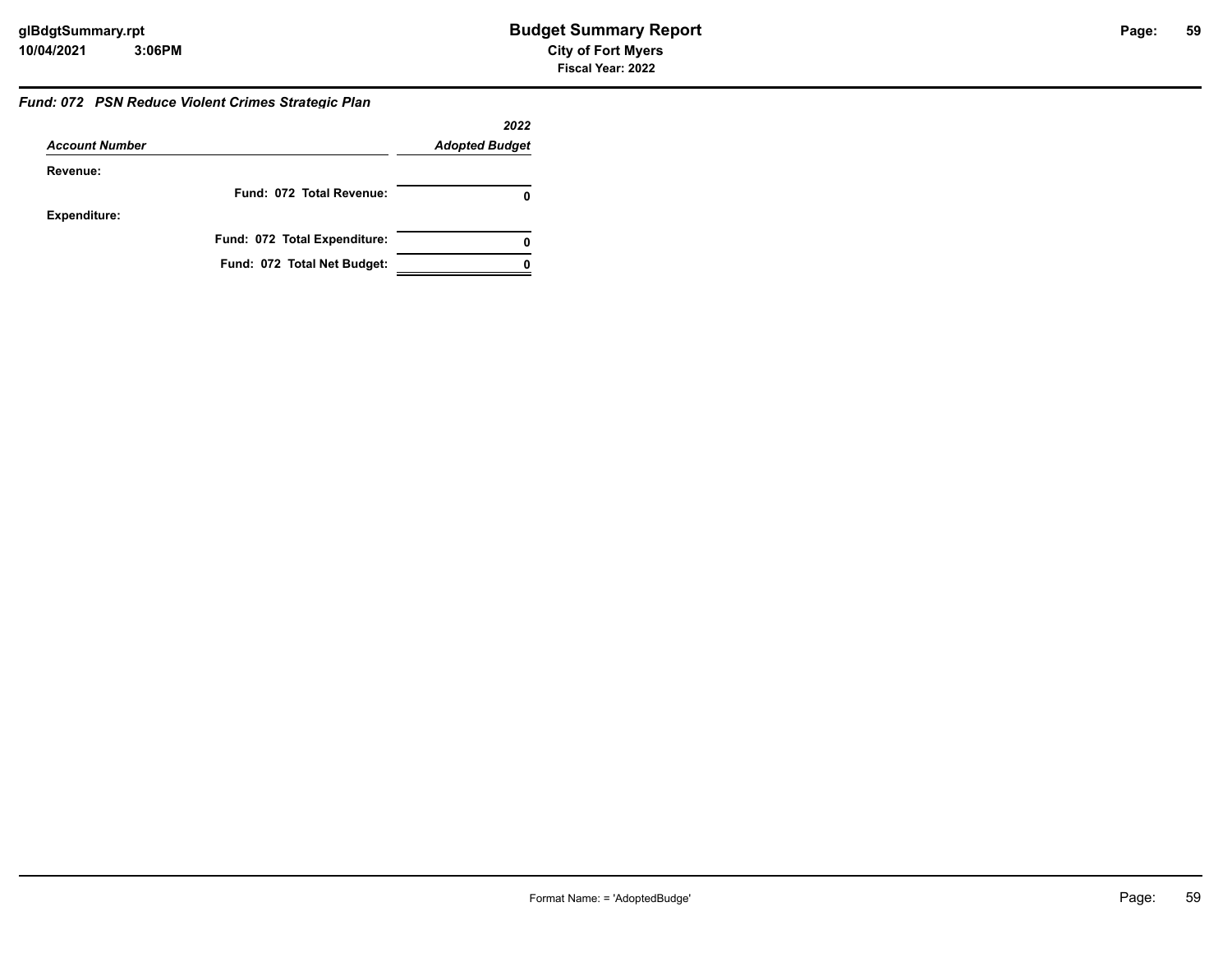### *Fund: 073 FDOT Grants for Police Programs*

| <b>Account Number</b> |                              | 2022<br><b>Adopted Budget</b> |
|-----------------------|------------------------------|-------------------------------|
| Revenue:              |                              |                               |
|                       | Fund: 073 Total Revenue:     |                               |
| <b>Expenditure:</b>   |                              |                               |
|                       | Fund: 073 Total Expenditure: | 0                             |
|                       | Fund: 073 Total Net Budget:  |                               |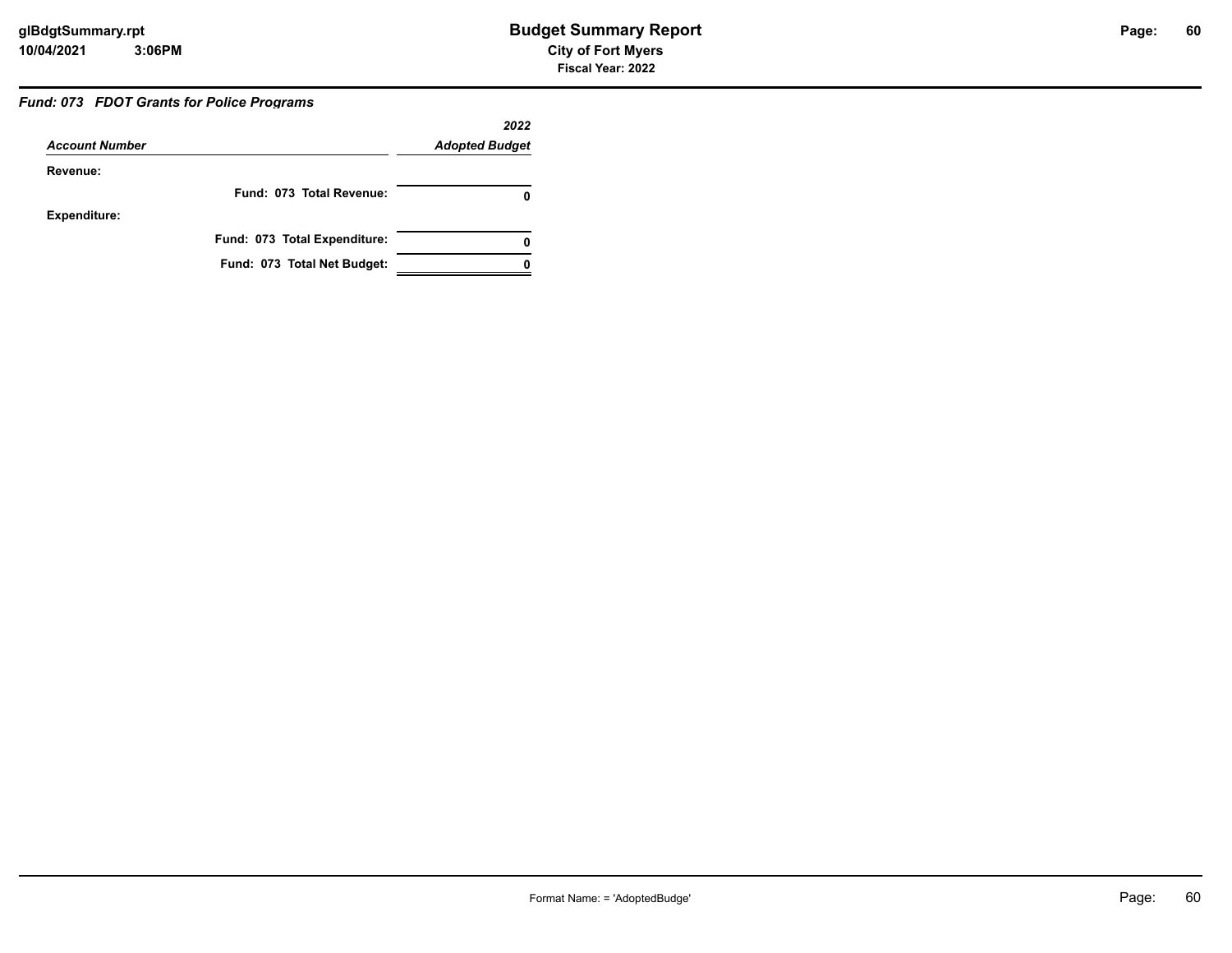#### *Fund: 074 FEMA Assistance to Firefighters Grants*

|                       |                              | 2022                  |
|-----------------------|------------------------------|-----------------------|
| <b>Account Number</b> |                              | <b>Adopted Budget</b> |
| Revenue:              |                              |                       |
|                       | Fund: 074 Total Revenue:     |                       |
| <b>Expenditure:</b>   |                              |                       |
|                       | Fund: 074 Total Expenditure: | Ω                     |
|                       | Fund: 074 Total Net Budget:  |                       |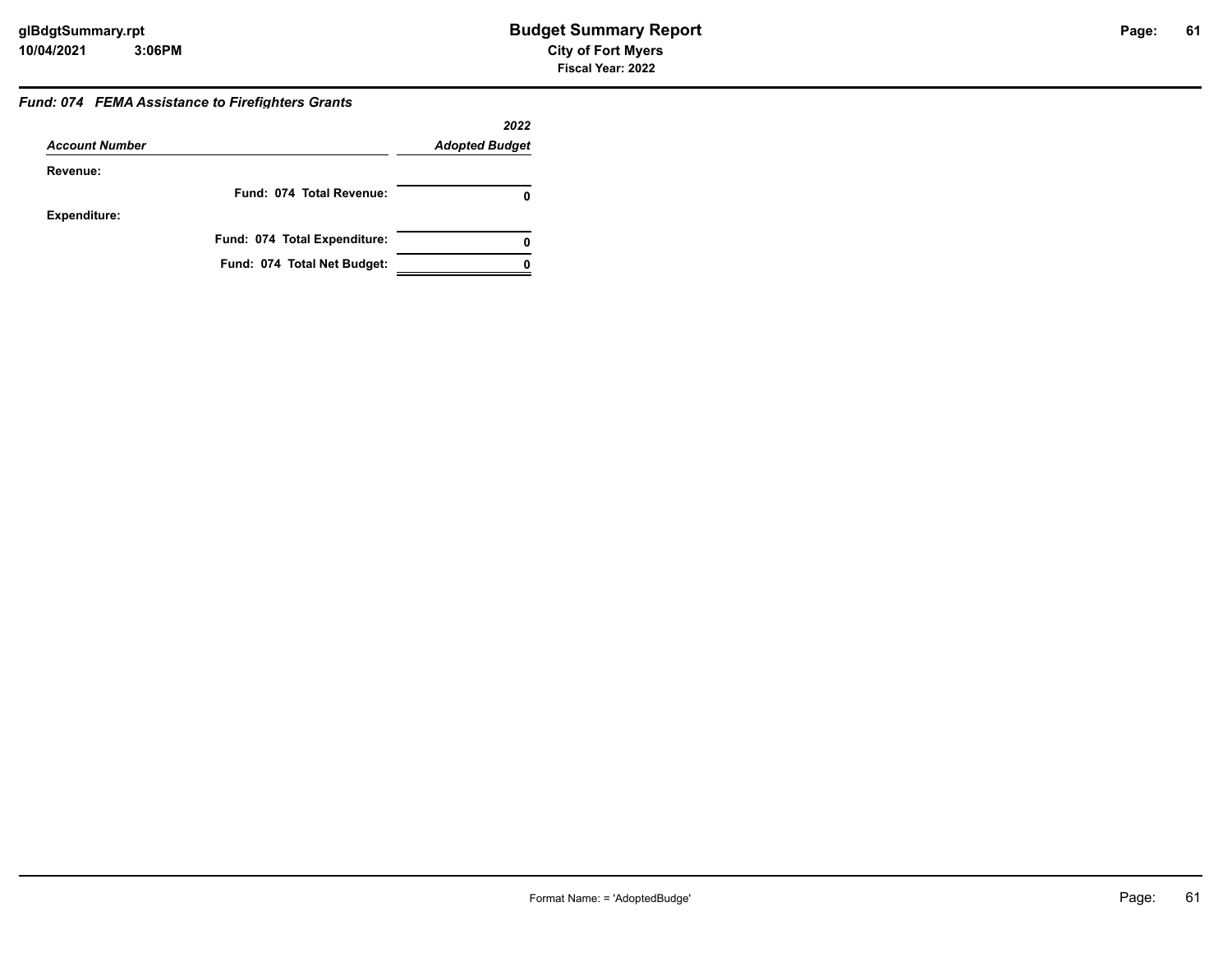### *Fund: 076 Weed and Seed IV*

|                       |                              | 2022                  |
|-----------------------|------------------------------|-----------------------|
| <b>Account Number</b> |                              | <b>Adopted Budget</b> |
| Revenue:              |                              |                       |
|                       | Fund: 076 Total Revenue:     | 0                     |
| <b>Expenditure:</b>   |                              |                       |
|                       | Fund: 076 Total Expenditure: | 0                     |
|                       | Fund: 076 Total Net Budget:  |                       |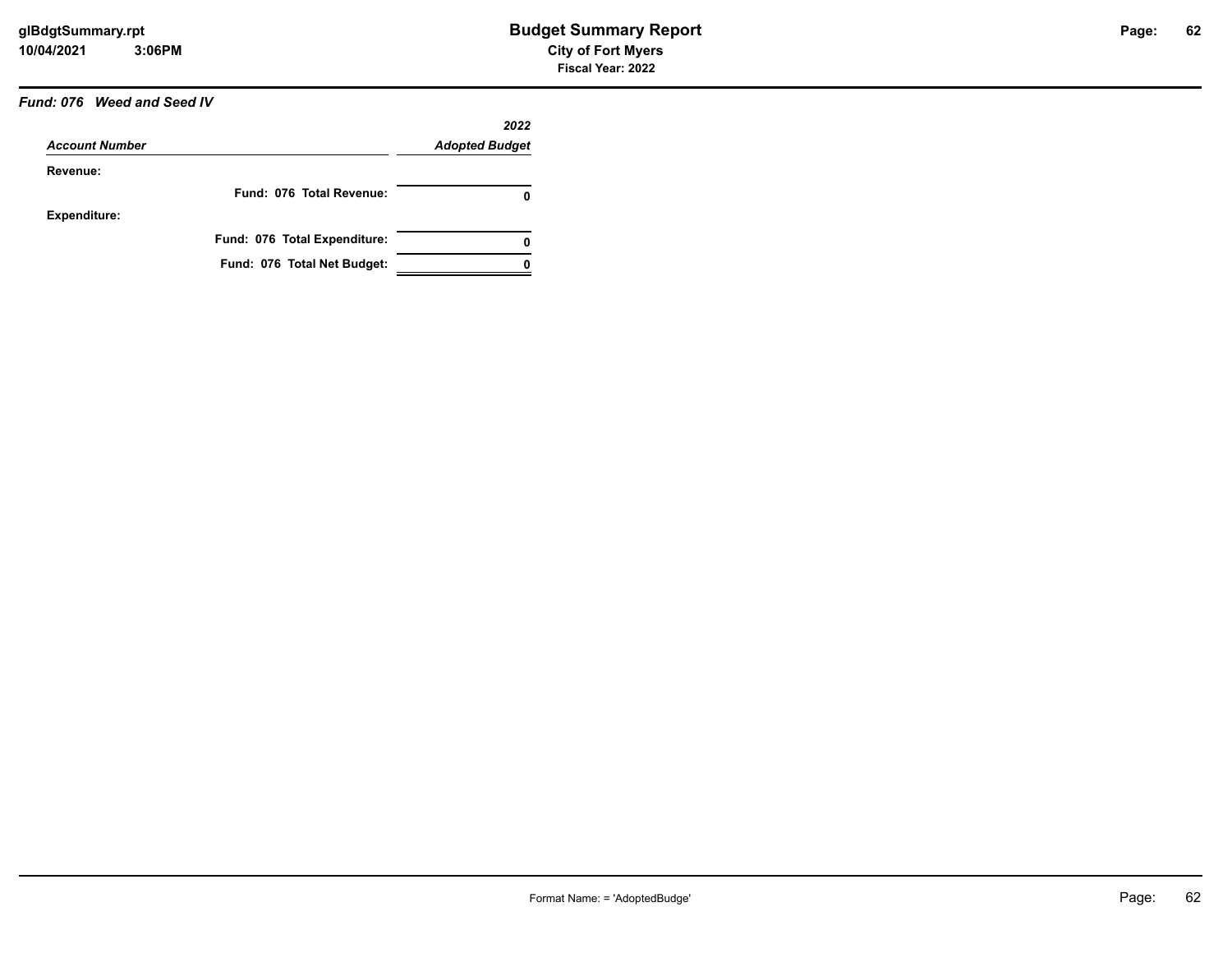## *Fund: 102 Land Acquisition Fund*

|                                                      | 2022                  |
|------------------------------------------------------|-----------------------|
| <b>Account Number</b>                                | <b>Adopted Budget</b> |
| Revenue:                                             |                       |
| 102-0102-389-9010 Prior Year Surplus                 | 75,400                |
| Fund: 102 Total Revenue:                             | 75,400                |
| <b>Expenditure:</b>                                  |                       |
| 102-0000-513-3110 Prof Svcs Investment/Earnings Fees | 400                   |
| 102-0102-511-3100 Prof Svcs (LAND ACQ)               | 35,000                |
| 102-0102-511-3400 Contract Svcs (LAND ACQ)           | 40,000                |
| Fund: 102 Total Expenditure:                         | 75,400                |
| Fund: 102 Total Net Budget:                          |                       |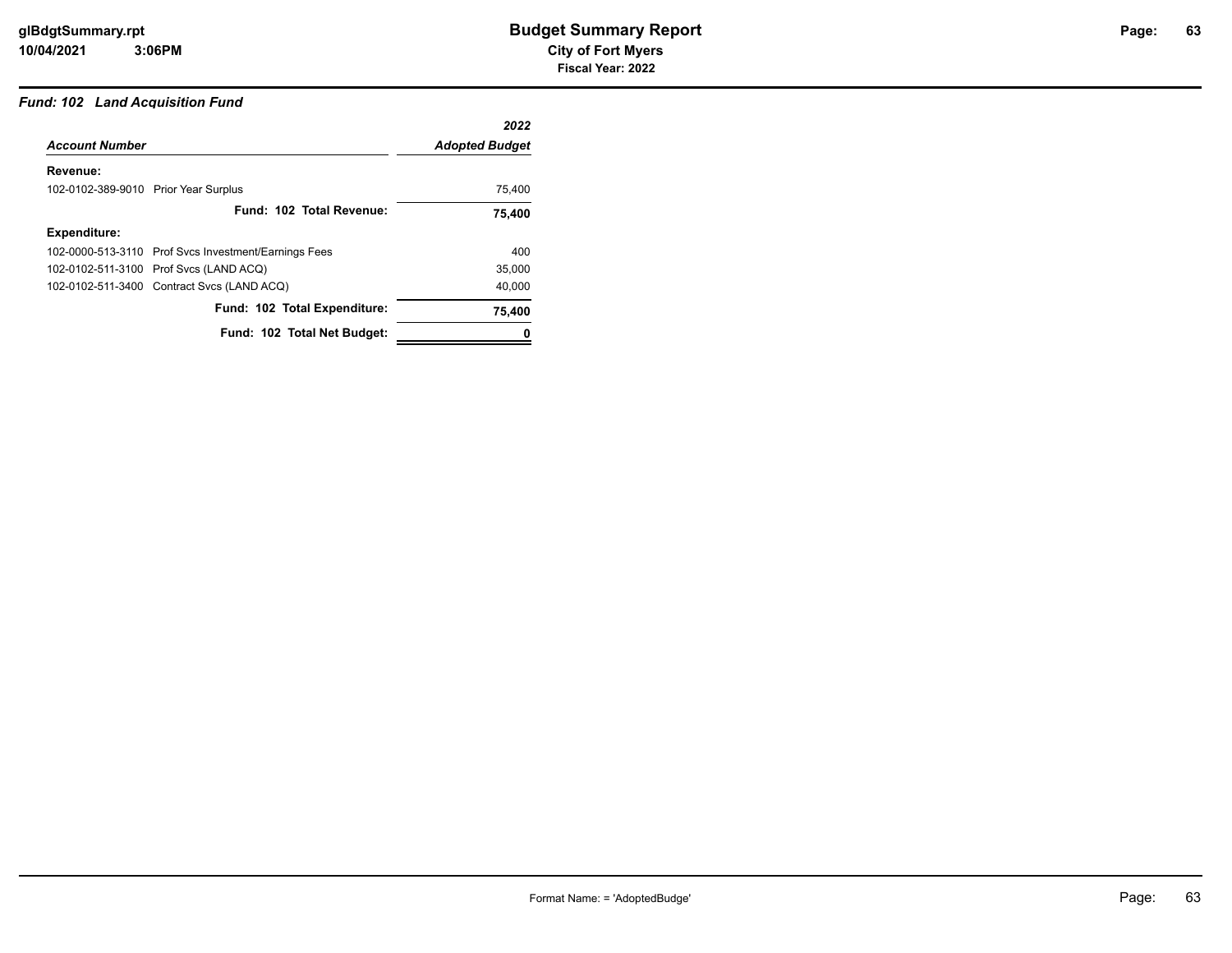#### *Fund: 103 Off Duty Pay - Police*

|                                      |                                                  | 2022                  |
|--------------------------------------|--------------------------------------------------|-----------------------|
| <b>Account Number</b>                |                                                  | <b>Adopted Budget</b> |
| Revenue:                             |                                                  |                       |
| 103-1004-342-1042 Off Duty Pay-1     |                                                  | 650,000               |
|                                      | 103-1004-342-9001 Off Duty Pay Admin Fee         | 40,000                |
| 103-1004-389-9010 Prior Year Surplus |                                                  | 31,300                |
|                                      | Fund: 103 Total Revenue:                         | 721,300               |
| <b>Expenditure:</b>                  |                                                  |                       |
|                                      | 103-1004-521-1550 Police Off Duty Pay (ODP)      | 604,000               |
| 103-1004-521-2100 FICA Tax (ODP)     |                                                  | 46,000                |
|                                      | 103-1004-587-9002 Intrafund Trsf to General Fund | 31,300                |
|                                      | 103-9998-521-9998 Off Duty Pay Reserves          | 40,000                |
|                                      | Fund: 103 Total Expenditure:                     | 721,300               |
|                                      | Fund: 103 Total Net Budget:                      | 0                     |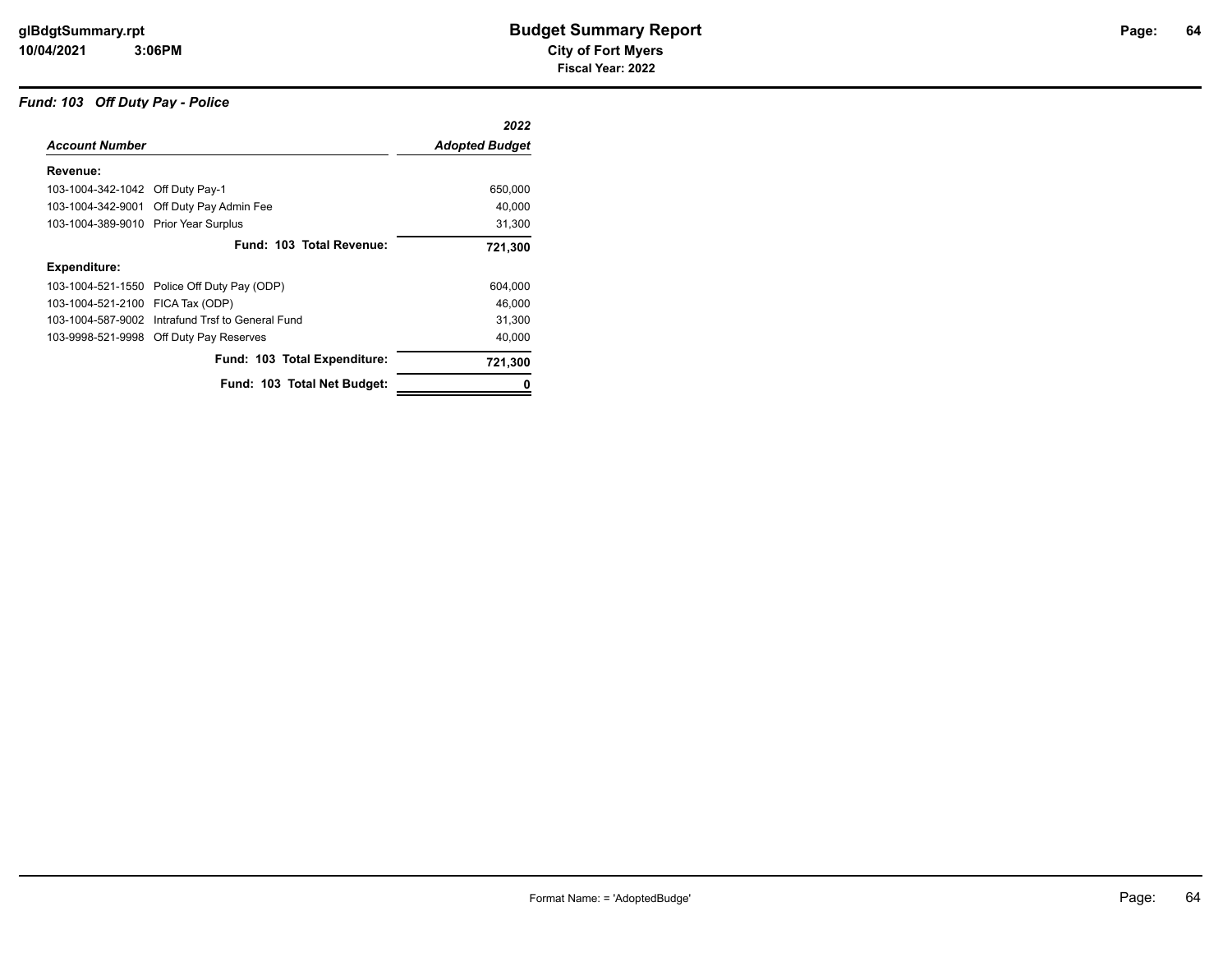## *Fund: 104 Street Light Maintenance Fund*

|                                      |                              | 2022                  |
|--------------------------------------|------------------------------|-----------------------|
| <b>Account Number</b>                |                              | <b>Adopted Budget</b> |
| Revenue:                             |                              |                       |
| 104-2253-389-9010 Prior Year Surplus |                              | 12,400                |
|                                      | Fund: 104 Total Revenue:     | 12,400                |
| <b>Expenditure:</b>                  |                              |                       |
| 104-2235-541-4600                    | Repairs/Maint SAGA #35       | 3,000                 |
| 104-2246-541-4600                    | Repairs/Maint SAGA #46       | 3,200                 |
| 104-2248-541-4600                    | Repairs/Maint SAGA #48       | 700                   |
| 104-2258-541-4600                    | Repairs/Maint SAGA #58       | 2,000                 |
| 104-2259-541-4600                    | Repairs/Maint SAGA #59       | 3,500                 |
|                                      | Fund: 104 Total Expenditure: | 12,400                |
|                                      | Fund: 104 Total Net Budget:  |                       |
|                                      |                              |                       |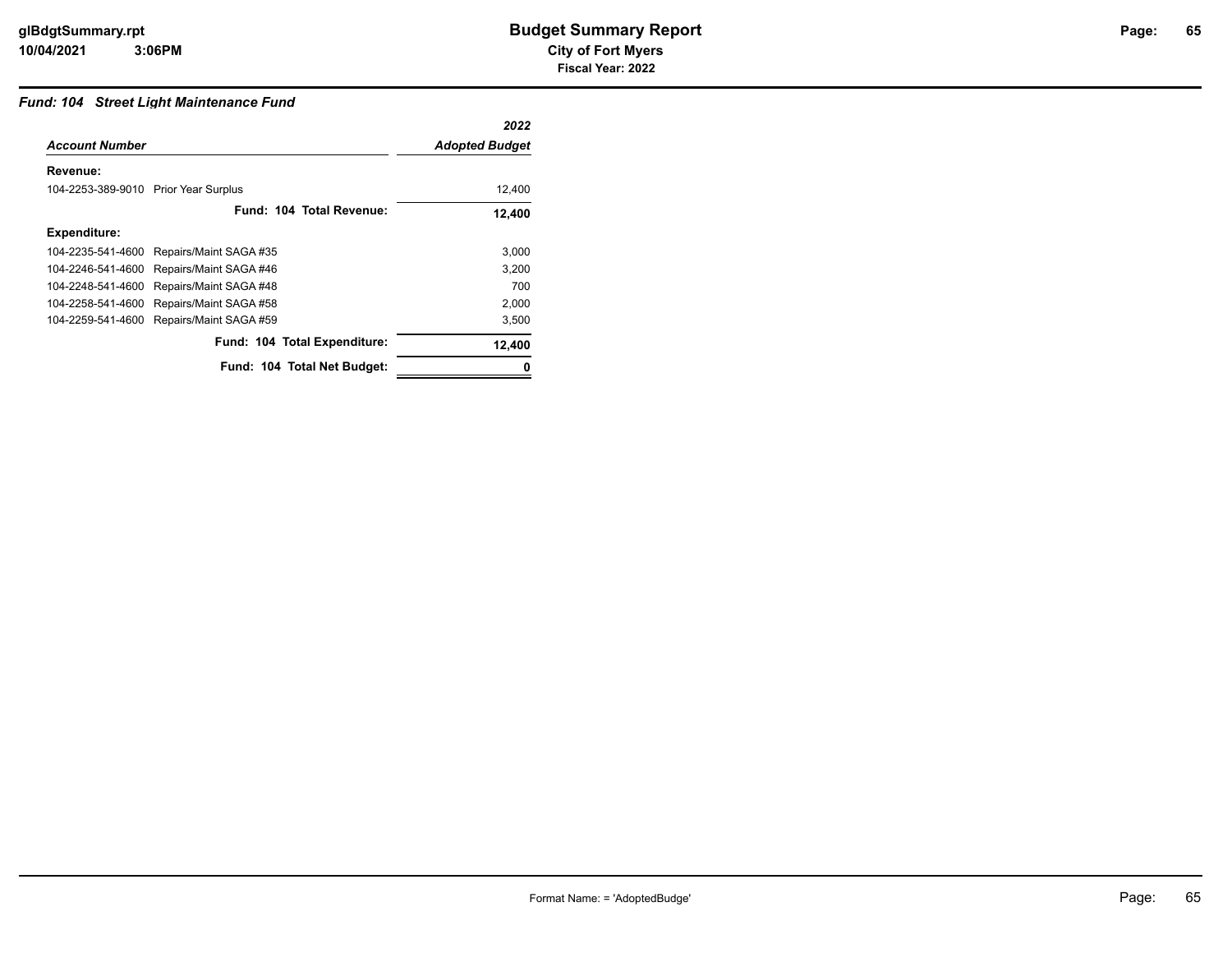#### *Fund: 106 Street Maintenance Fund*

|                   |                                                      | 2022                  |
|-------------------|------------------------------------------------------|-----------------------|
| Account Number    |                                                      | <b>Adopted Budget</b> |
| Revenue:          |                                                      |                       |
| 106-0000-312-4011 | 6th Cent Local Option Gas Tax                        | 2,138,000             |
| 106-0000-335-1220 | 8th Cent Gas Tax                                     | 847,100               |
|                   | 106-0000-381-0002 Trsf from General Fund             | 456,200               |
|                   | 106-0000-381-0380 Trsf from 2016 Bond Cap Project    | 25,000                |
| 106-0000-381-0398 | Trsf from 2006 Bond Cap Project                      | 60,000                |
| 106-0000-381-0399 | Trsf from 2014 Bond Cap Project                      | 13,000                |
| 106-0000-389-9010 | Prior Year Surplus                                   | 461,400               |
| 106-0904-369-0100 | Reimbursed Expense (STM)                             | 362,900               |
| 106-0921-369-0100 | Reimbursed Expense (LOGT)                            | 23,300                |
|                   | Fund: 106 Total Revenue:                             | 4,386,900             |
| Expenditure:      |                                                      |                       |
|                   | 106-0000-513-3110 Prof Svcs Investment/Earnings Fees | 1,400                 |
|                   | 106-0904-541-1200 Sal/Wage Regular (STM)             | 766,400               |
| 106-0904-541-1205 | Seniority Pay (STM)                                  | 14,500                |
| 106-0904-541-1400 | Sal/Wage Overtime (STM)                              | 15,000                |
| 106-0904-541-2100 | FICA Tax (STM)                                       | 59,700                |
| 106-0904-541-2200 | Gen Retirement (STM)                                 | 205,500               |
| 106-0904-541-2300 | Health/Life Ins (STM)                                | 180,300               |
| 106-0904-541-2400 | Workers' Comp (STM)                                  | 1,900                 |
| 106-0904-541-3400 | Contract Svcs (STM)                                  | 115,300               |
|                   | 106-0904-541-4000 Travel/Trans (STM)                 | 500                   |
| 106-0904-541-4100 | Communication (STM)                                  | 15,200                |
| 106-0904-541-4200 | Freight/Postage (STM)                                | 100                   |
| 106-0904-541-4300 | Utilities (STM)                                      | 1,147,600             |
| 106-0904-541-4400 | Rentals/Leases (STM)                                 | 5,000                 |
| 106-0904-541-4410 | Fleet Equip Rental (STM)                             | 212,200               |
| 106-0904-541-4416 | ITS Svc Charges (STM)                                | 56,100                |
| 106-0904-541-4417 | ITS Capital Recovery (STM)                           | 2,500                 |
| 106-0904-541-4500 | Insurance (STM)                                      | 45,500                |
| 106-0904-541-4600 | Repairs/Maint (STM)                                  | 153,000               |
| 106-0904-541-4903 | Taxes/Assessments (STM)                              | 39,100                |
| 106-0904-541-5100 | Office Supplies (STM)                                | 200                   |
| 106-0904-541-5200 | <b>Operating Supplies (STM)</b>                      | 32,000                |
| 106-0904-541-5250 | Small Tools/Equip (STM)                              | 5,500                 |
| 106-0904-541-5255 | Assets \$750-\$5,000 (STM)                           | 154,600               |
| 106-0904-541-5300 | Road Materials/Supplies (STM)                        | 65,000                |
| 106-0904-541-5400 | Dues/Subscriptions (STM)                             | 500                   |
| 106-0904-541-6400 | Equipment (STM)                                      | 195,000               |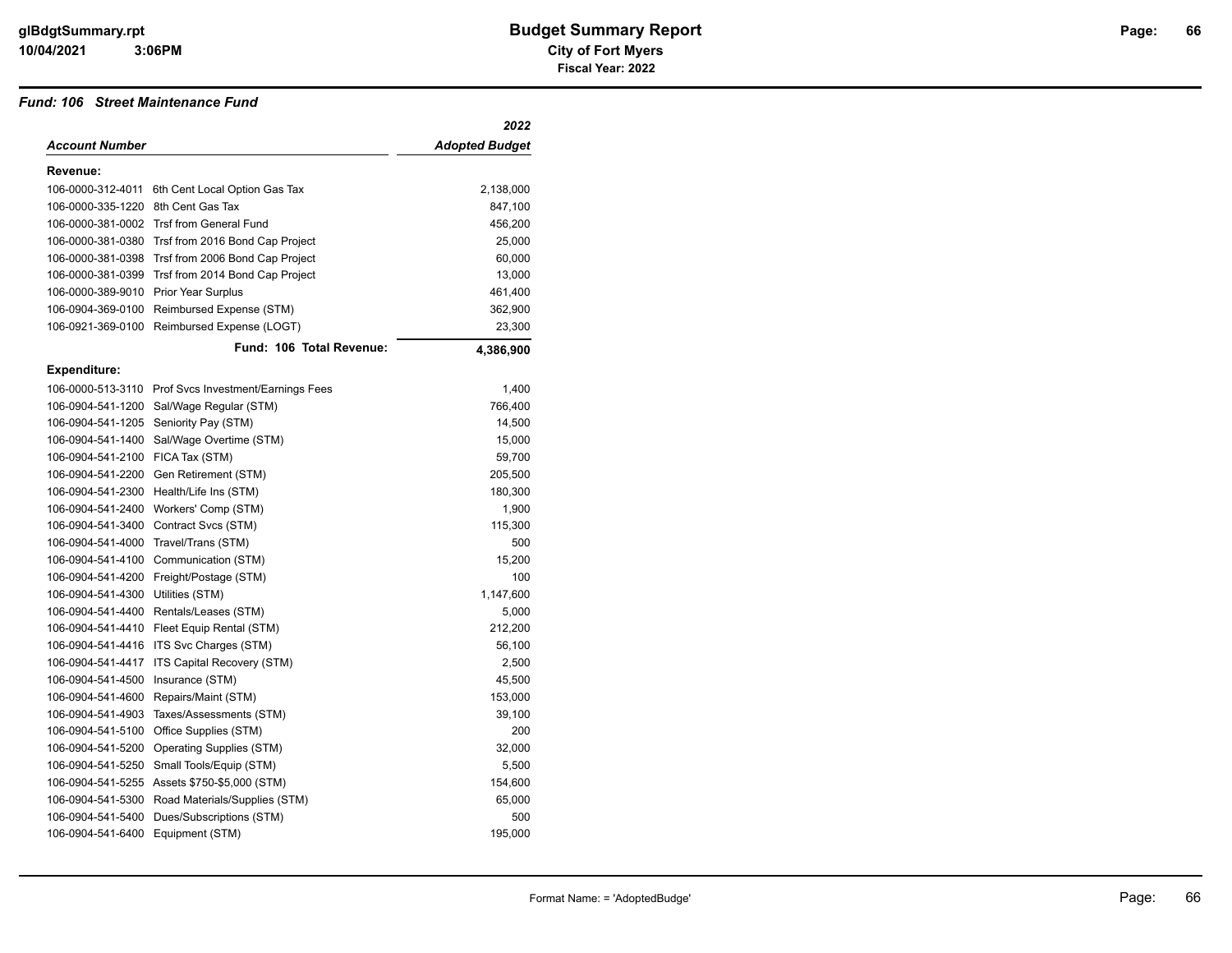### **3:06PM**

## **10/04/2021 City of Fort Myers glBdgtSummary.rpt Budget Summary Report Page: Fiscal Year: 2022**

|                       | <b>Fund: 106 Street Maintenance Fund</b> | (Continued)           |
|-----------------------|------------------------------------------|-----------------------|
|                       |                                          | 2022                  |
| <b>Account Number</b> |                                          | <b>Adopted Budget</b> |
| <b>Expenditure:</b>   | (Continued)                              |                       |
| 106-0921-541-1200     | Sal/Wage Regular (TRF)                   | 172,900               |
| 106-0921-541-1205     | Seniority Pay (TRF)                      | 1,000                 |
| 106-0921-541-1400     | Sal/Wage Overtime (TRF)                  | 27,000                |
| 106-0921-541-2100     | FICA Tax (TRF)                           | 15,300                |
| 106-0921-541-2200     | Gen Retirement (TRF)                     | 56,700                |
| 106-0921-541-2300     | Health/Life Ins (TRF)                    | 42,100                |
| 106-0921-541-2400     | Workers' Comp (TRF)                      | 1,900                 |
| 106-0921-541-3400     | Contract Svcs (TRF)                      | 170,000               |
| 106-0921-541-4300     | Utilities (TRF)                          | 75.000                |
| 106-0921-541-4410     | Fleet Equip Rental (TRF)                 | 37,400                |
| 106-0921-541-4416     | ITS Svc Charges (TRF)                    | 17,400                |
| 106-0921-541-4417     | ITS Capital Recovery (TRF)               | 600                   |
| 106-0921-541-4500     | Insurance (TRF)                          | 45,500                |
| 106-0921-541-4600     | Repairs/Maint (TRF)                      | 75,000                |
| 106-0921-541-5100     | Office Supplies (TRF)                    | 300                   |
| 106-0921-541-5200     | Operating Supplies (TRF)                 | 59.000                |
| 106-0921-541-5250     | Small Tools/Equip (TRF)                  | 1,700                 |
| 106-0921-541-5400     | Dues/Subscriptions (TRF)                 | 500                   |
| 106-0921-541-6400     | Equipment (TRF)                          | 98,000                |
|                       | Fund: 106 Total Expenditure:             | 4,386,900             |
|                       | Fund: 106 Total Net Budget:              |                       |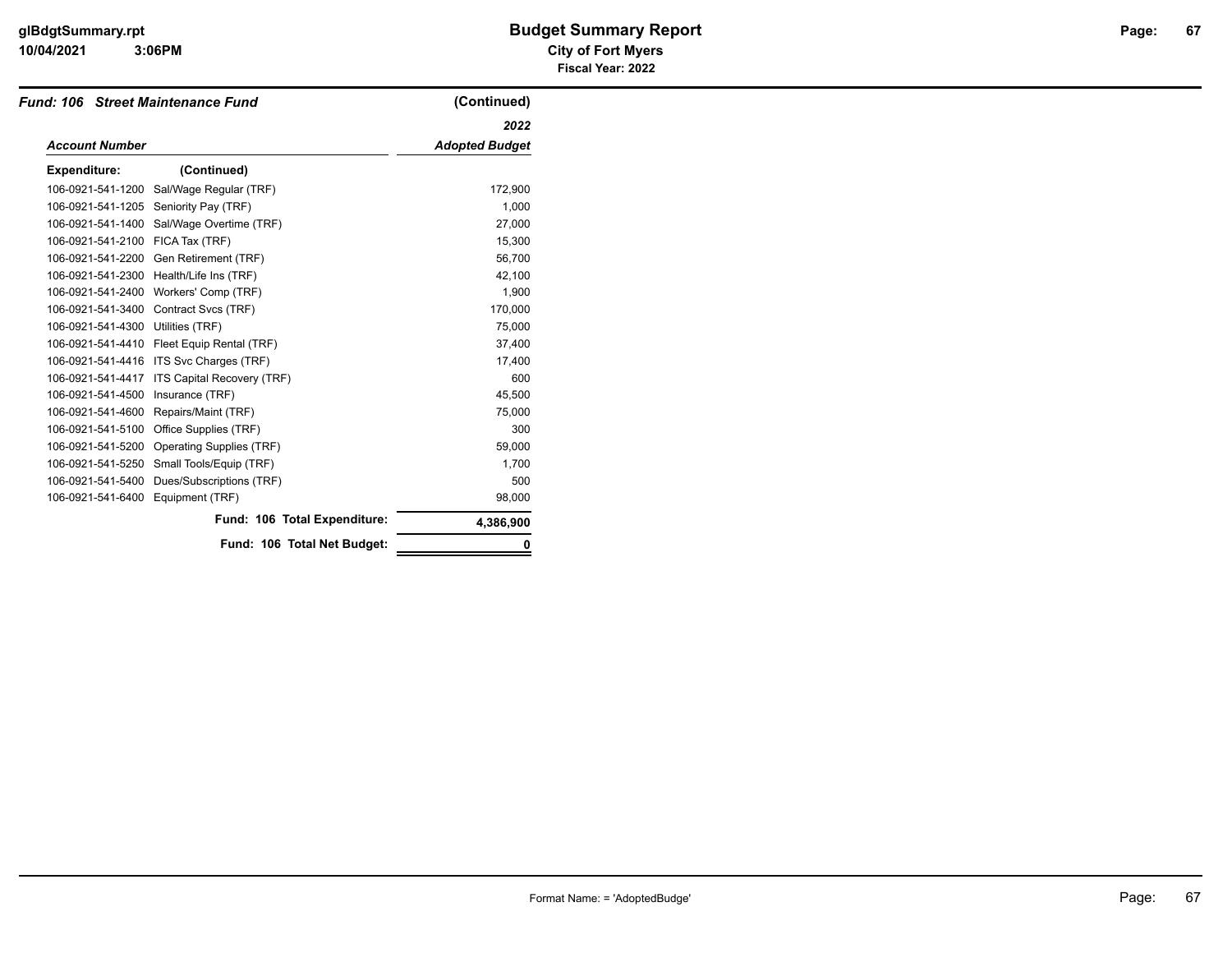## *Fund: 107 Beautification Fund*

|                       |                              | 2022                  |
|-----------------------|------------------------------|-----------------------|
| <b>Account Number</b> |                              | <b>Adopted Budget</b> |
| Revenue:              |                              |                       |
|                       | Fund: 107 Total Revenue:     | 0                     |
| <b>Expenditure:</b>   |                              |                       |
|                       | Fund: 107 Total Expenditure: | 0                     |
|                       | Fund: 107 Total Net Budget:  |                       |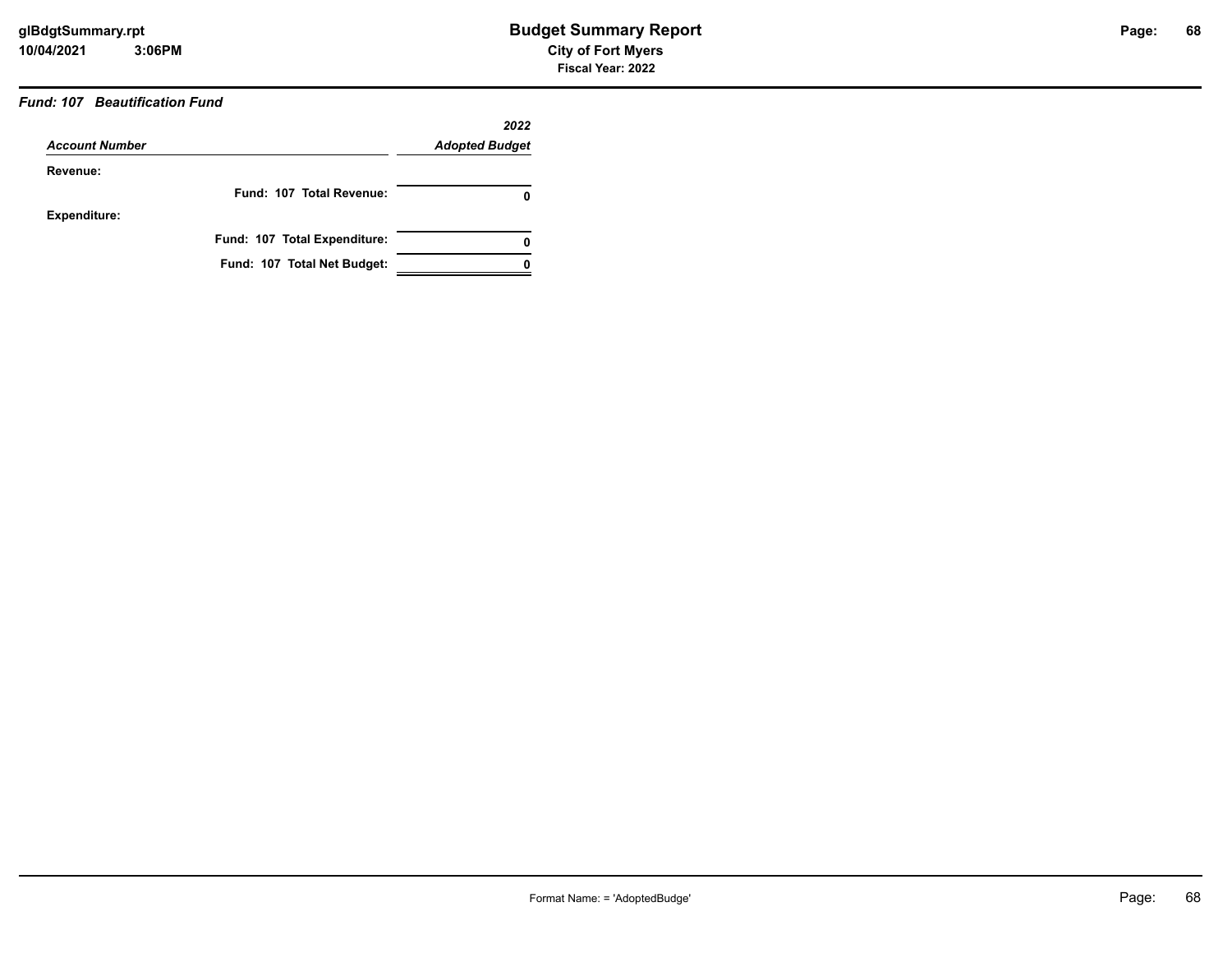## *Fund: 108 SAGA Administration Fund*

| <b>Account Number</b> |                              | 2022<br><b>Adopted Budget</b> |
|-----------------------|------------------------------|-------------------------------|
| Revenue:              |                              |                               |
|                       | Fund: 108 Total Revenue:     |                               |
| <b>Expenditure:</b>   |                              |                               |
|                       | Fund: 108 Total Expenditure: | 0                             |
|                       | Fund: 108 Total Net Budget:  |                               |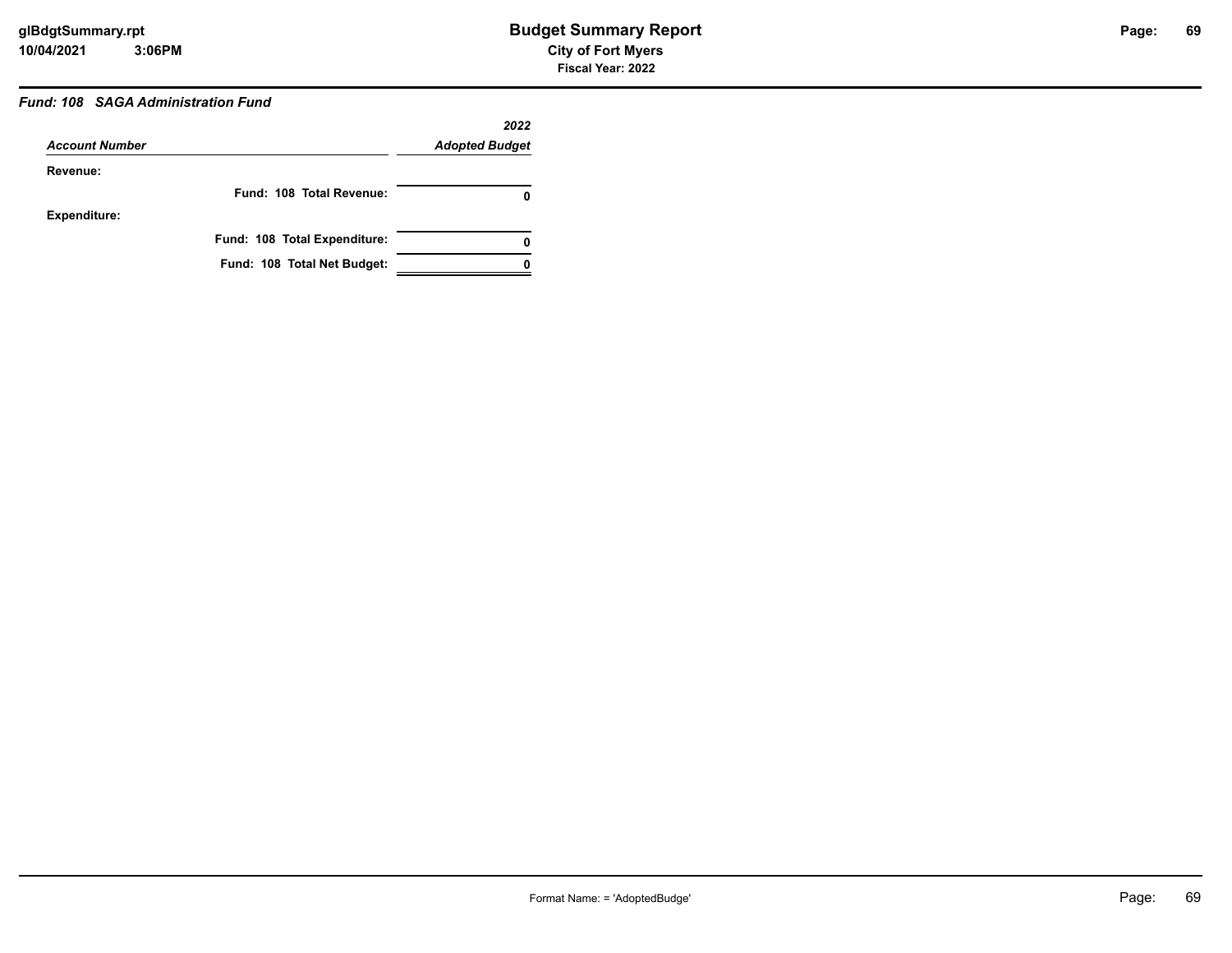### *Fund: 109 Public Art Fund*

| <b>Account Number</b> |                              | 2022<br><b>Adopted Budget</b> |
|-----------------------|------------------------------|-------------------------------|
|                       |                              |                               |
| Revenue:              |                              |                               |
|                       | Fund: 109 Total Revenue:     | 0                             |
| <b>Expenditure:</b>   |                              |                               |
|                       | Fund: 109 Total Expenditure: | 0                             |
|                       | Fund: 109 Total Net Budget:  |                               |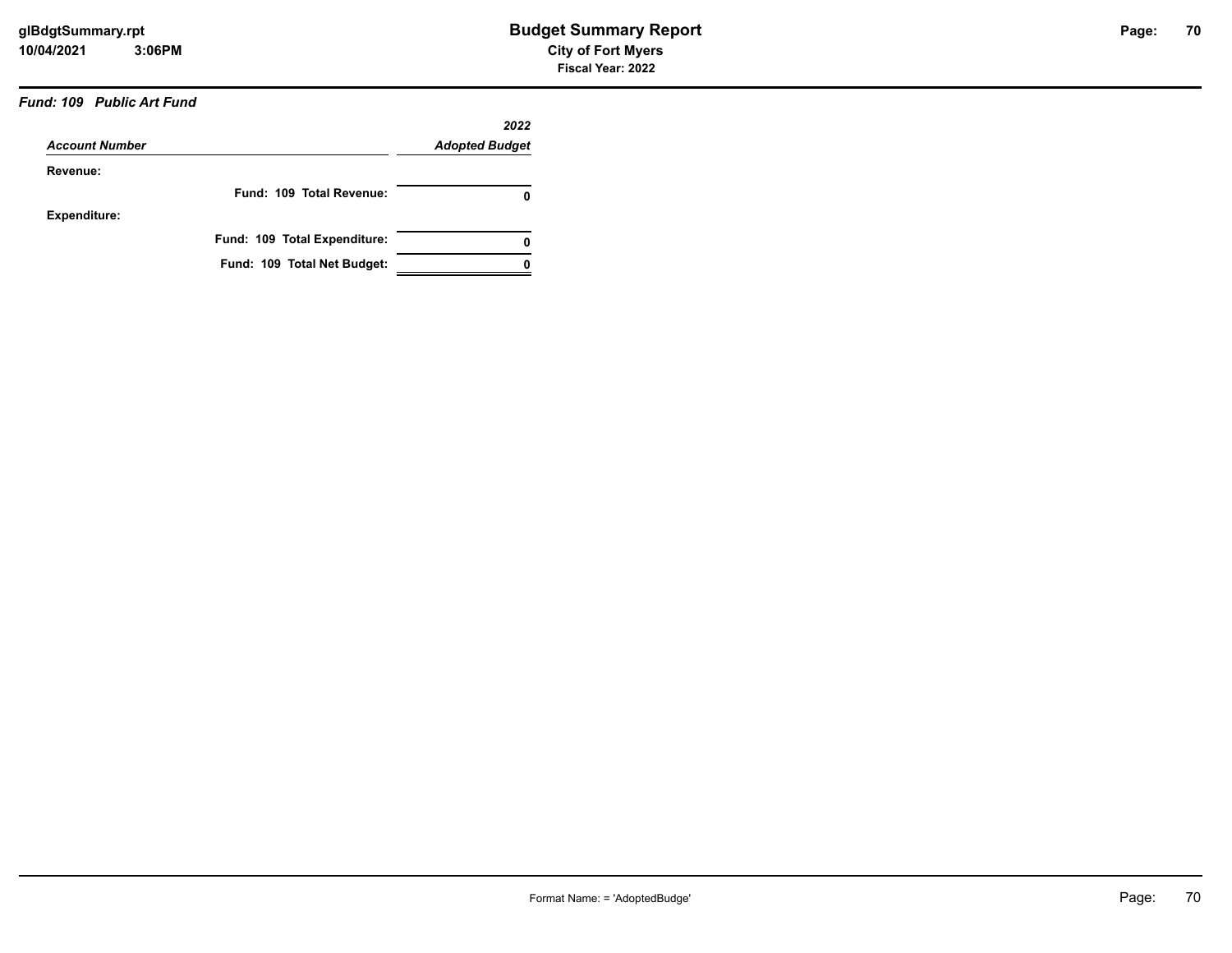#### *Fund: 110 Law Enforcement Equipment Fund*

|                       |                              | 2022                  |
|-----------------------|------------------------------|-----------------------|
| <b>Account Number</b> |                              | <b>Adopted Budget</b> |
| Revenue:              |                              |                       |
|                       | Fund: 110 Total Revenue:     |                       |
| <b>Expenditure:</b>   |                              |                       |
|                       | Fund: 110 Total Expenditure: | 0                     |
|                       | Fund: 110 Total Net Budget:  |                       |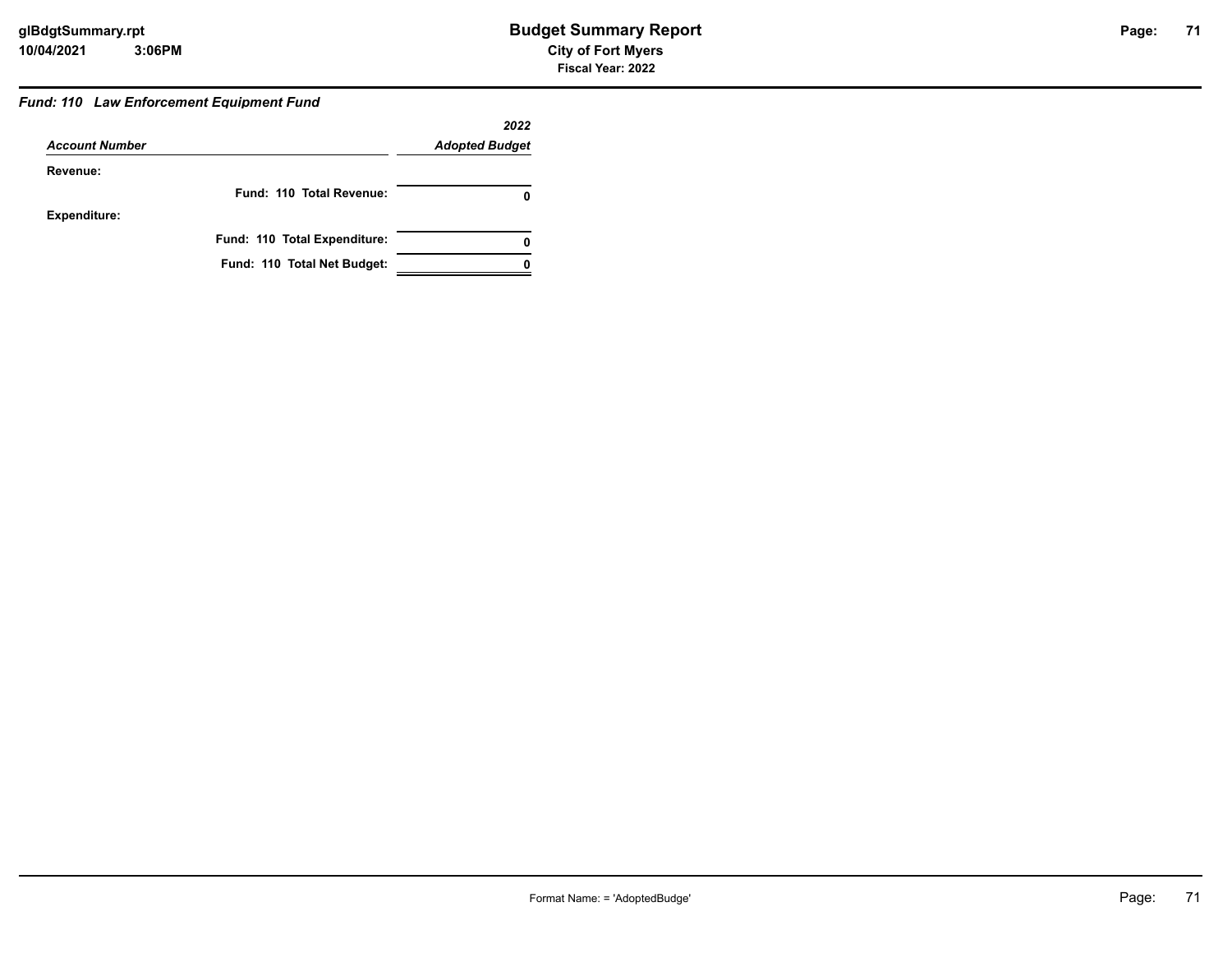# **72**

### *Fund: 111 Attainable Workforce Housing Fund*

|                                                          | 2022                  |
|----------------------------------------------------------|-----------------------|
| <b>Account Number</b>                                    | <b>Adopted Budget</b> |
| Revenue:                                                 |                       |
| 111-0000-389-9010 Prior Year Surplus                     | 3.210.000             |
| Fund: 111 Total Revenue:                                 | 3,210,000             |
| <b>Expenditure:</b>                                      |                       |
| 111-0000-554-8242 Miscellaneous Contribution             | 2,500,000             |
| 111-1113-554-3100 Prof Svcs - Mortgage Assist (AFF WORK) | 710.000               |
| Fund: 111 Total Expenditure:                             | 3,210,000             |
| Fund: 111 Total Net Budget:                              |                       |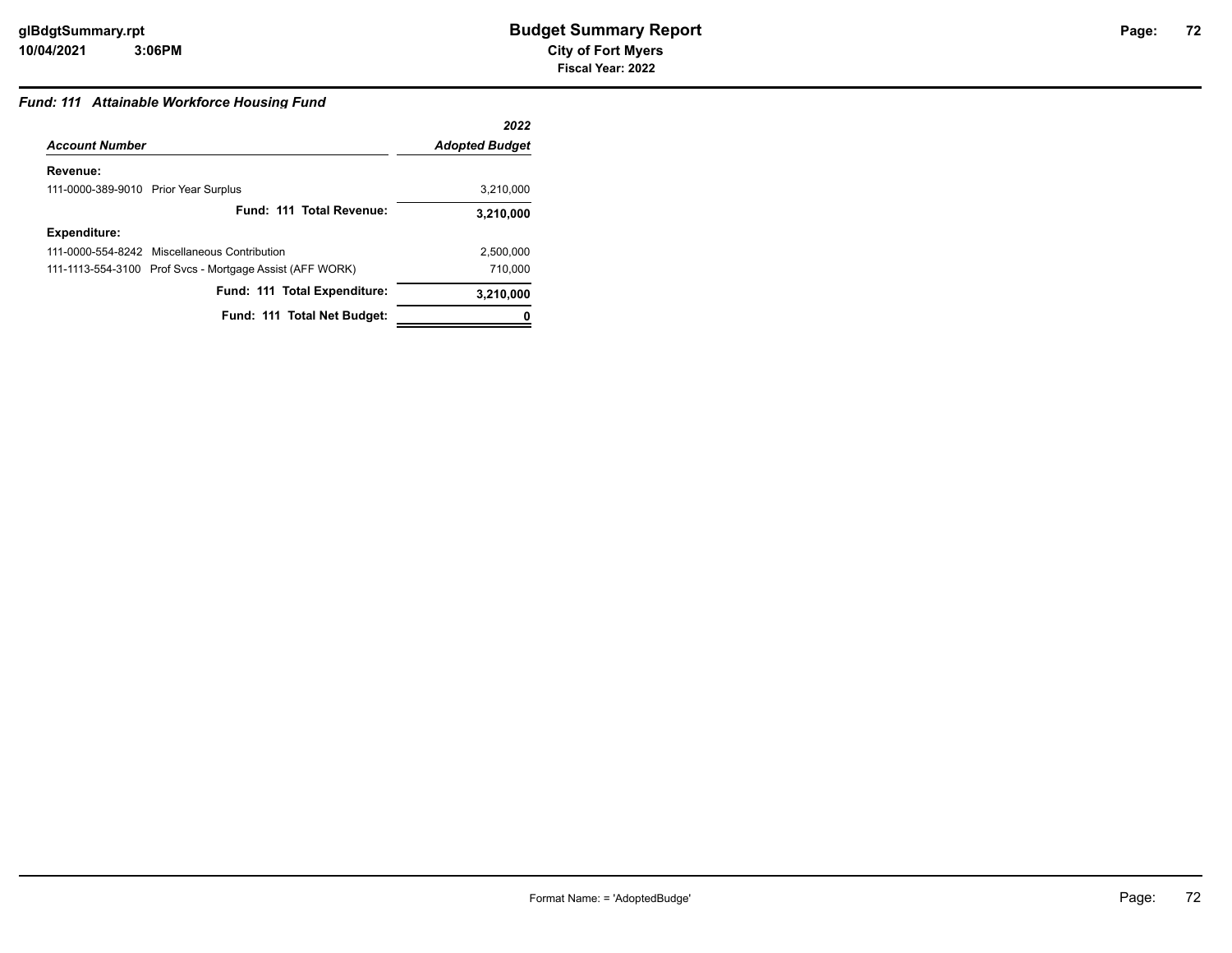## *Fund: 112 Hurricane Shelter Fund*

|                       |                              | 2022                  |
|-----------------------|------------------------------|-----------------------|
| <b>Account Number</b> |                              | <b>Adopted Budget</b> |
| Revenue:              |                              |                       |
|                       | Fund: 112 Total Revenue:     | 0                     |
| <b>Expenditure:</b>   |                              |                       |
|                       | Fund: 112 Total Expenditure: | 0                     |
|                       | Fund: 112 Total Net Budget:  |                       |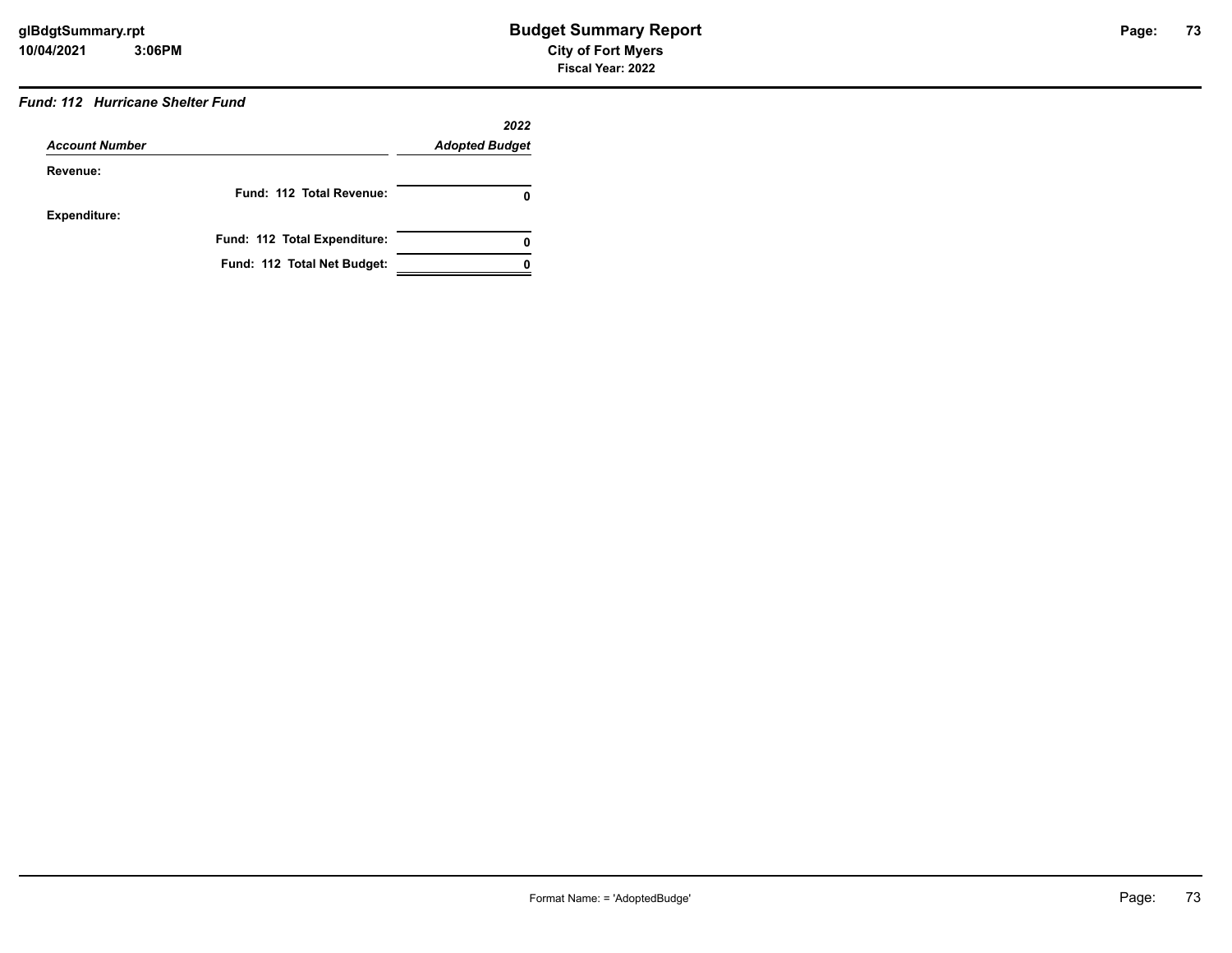## *Fund: 113 Public-Private Parking*

| <b>Account Number</b> |                              | 2022<br><b>Adopted Budget</b> |
|-----------------------|------------------------------|-------------------------------|
| Revenue:              |                              |                               |
|                       | Fund: 113 Total Revenue:     | 0                             |
| <b>Expenditure:</b>   |                              |                               |
|                       | Fund: 113 Total Expenditure: | 0                             |
|                       | Fund: 113 Total Net Budget:  |                               |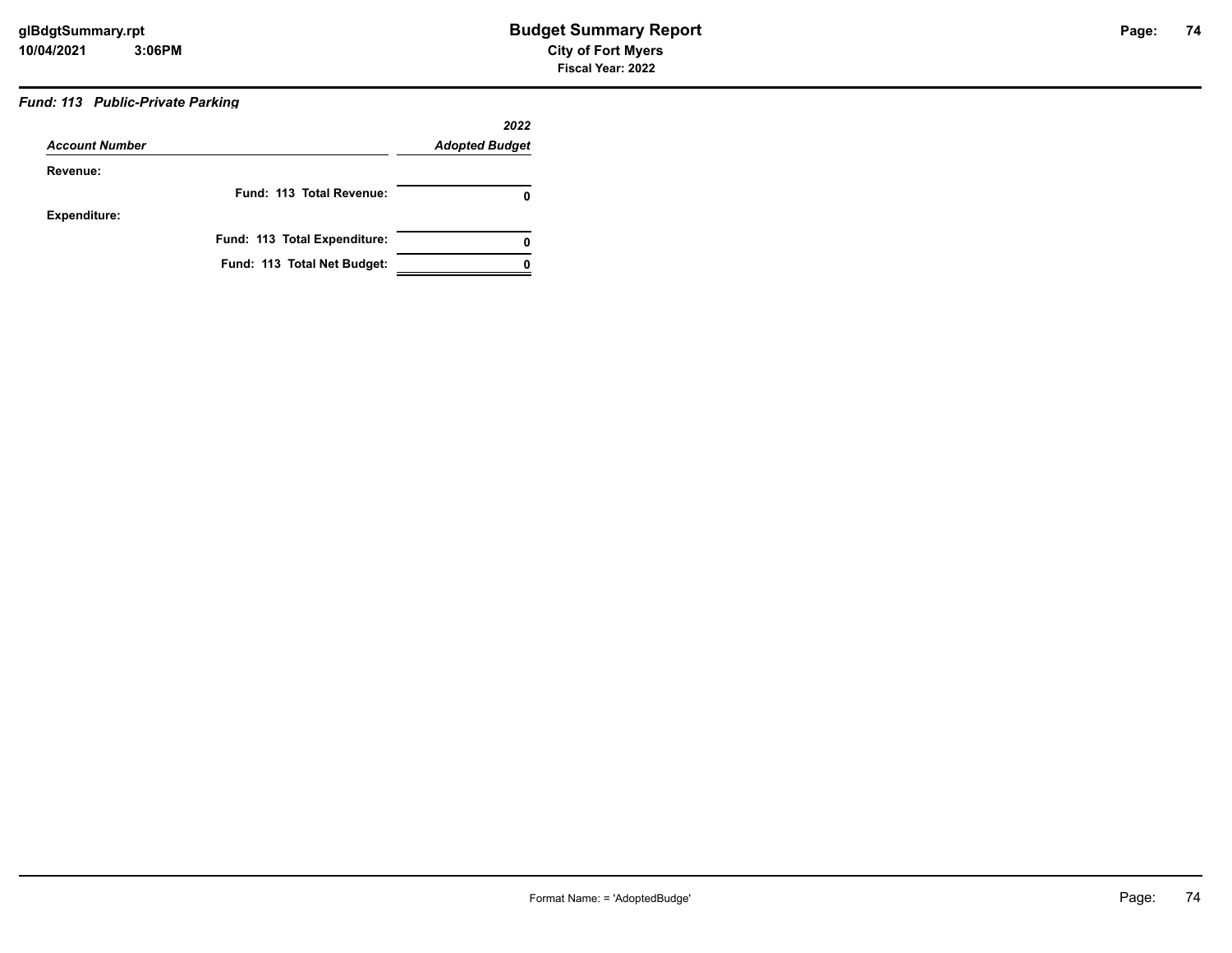#### *Fund: 114 East Riverside Community Center*

| <b>Account Number</b> |                              | 2022<br><b>Adopted Budget</b> |
|-----------------------|------------------------------|-------------------------------|
| Revenue:              |                              |                               |
|                       | Fund: 114 Total Revenue:     |                               |
| <b>Expenditure:</b>   |                              |                               |
|                       | Fund: 114 Total Expenditure: | 0                             |
|                       | Fund: 114 Total Net Budget:  |                               |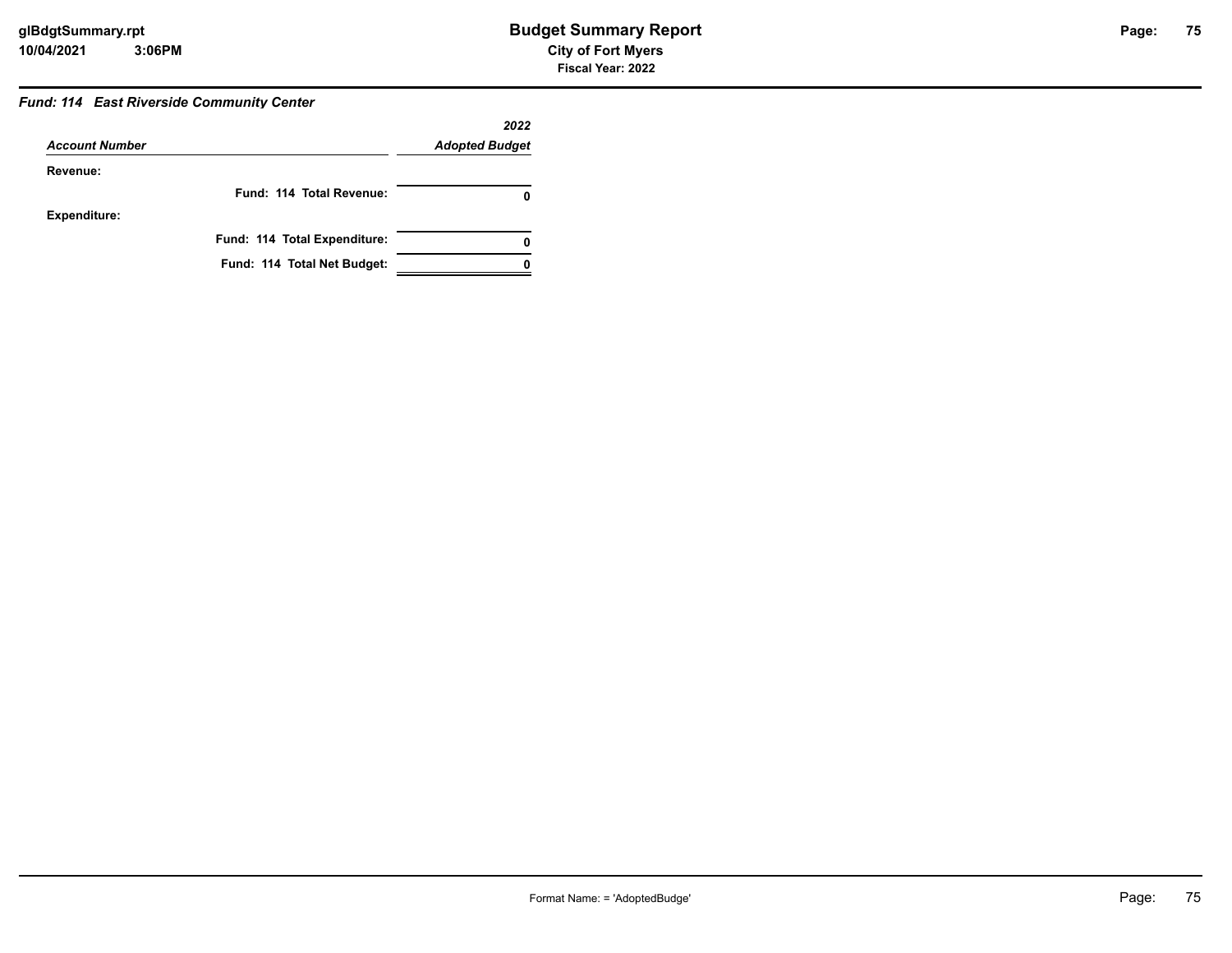#### *Fund: 116 Para-Transit Fund*

|                                     |                                                      | 2022                  |
|-------------------------------------|------------------------------------------------------|-----------------------|
| <b>Account Number</b>               |                                                      | <b>Adopted Budget</b> |
| Revenue:                            |                                                      |                       |
|                                     | 116-1116-366-0001 Contributions from Developers      | 65.700                |
|                                     | 116-1116-381-0002 Trsf from General Fund             | 63.600                |
| 116-1116-381-0130 Trsf from DRA Ops |                                                      | 267,800               |
|                                     | Fund: 116 Total Revenue:                             | 397,100               |
| <b>Expenditure:</b>                 |                                                      |                       |
|                                     | 116-0000-513-3110 Prof Svcs Investment/Earnings Fees | 300                   |
|                                     | 116-1116-549-3100 Prof Svcs (Para-Transit)           | 396.800               |
|                                     | Fund: 116 Total Expenditure:                         | 397,100               |
|                                     | Fund: 116 Total Net Budget:                          |                       |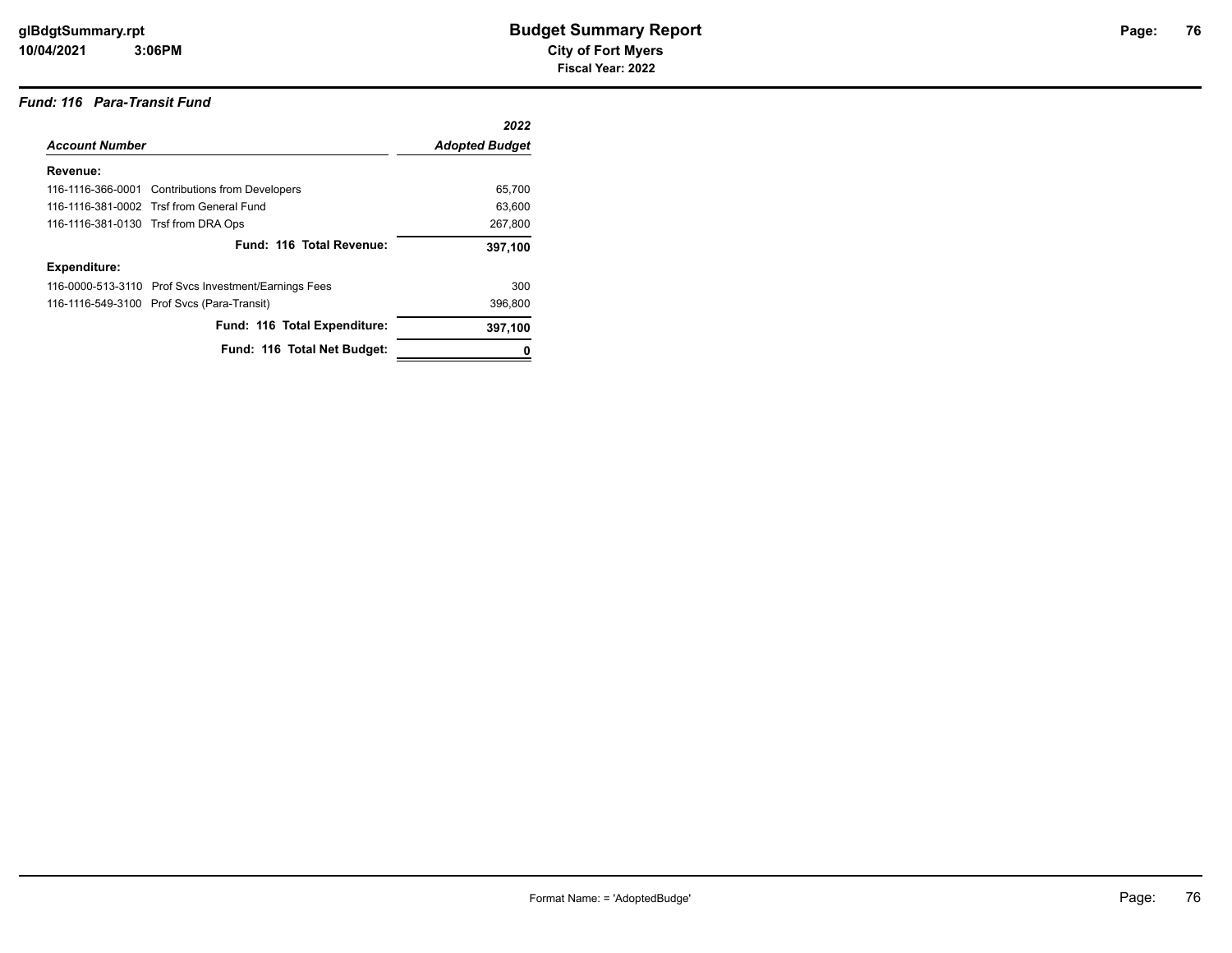### *Fund: 117 Patrons of Palms*

| <b>Account Number</b> |                              | 2022<br><b>Adopted Budget</b> |
|-----------------------|------------------------------|-------------------------------|
| Revenue:              |                              |                               |
|                       | Fund: 117 Total Revenue:     | 0                             |
| <b>Expenditure:</b>   |                              |                               |
|                       | Fund: 117 Total Expenditure: | 0                             |
|                       | Fund: 117 Total Net Budget:  |                               |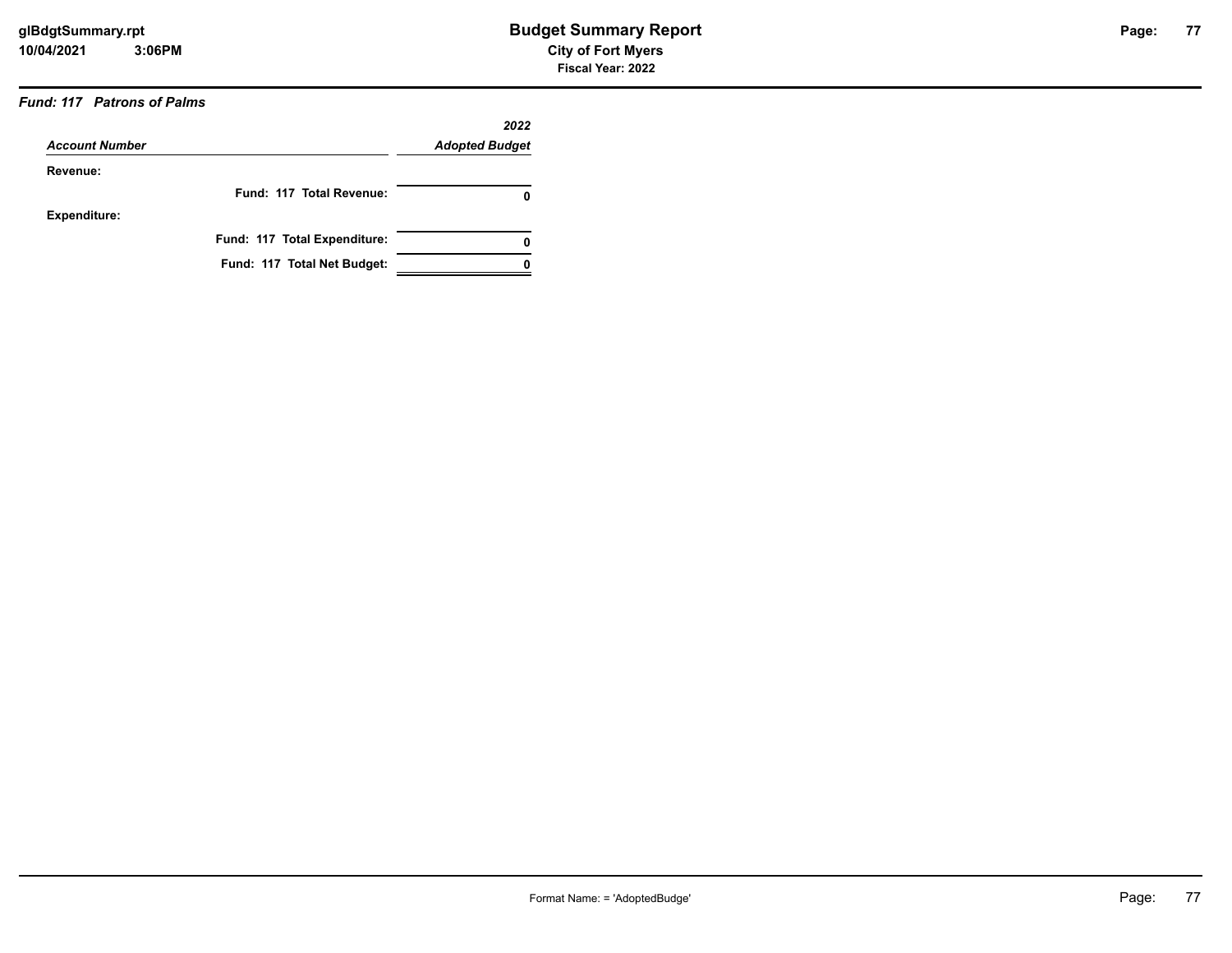#### *Fund: 118 Facilities Management and Construction*

|                       |                              | 2022                  |
|-----------------------|------------------------------|-----------------------|
| <b>Account Number</b> |                              | <b>Adopted Budget</b> |
| Revenue:              |                              |                       |
|                       | Fund: 118 Total Revenue:     |                       |
| <b>Expenditure:</b>   |                              |                       |
|                       | Fund: 118 Total Expenditure: | 0                     |
|                       | Fund: 118 Total Net Budget:  |                       |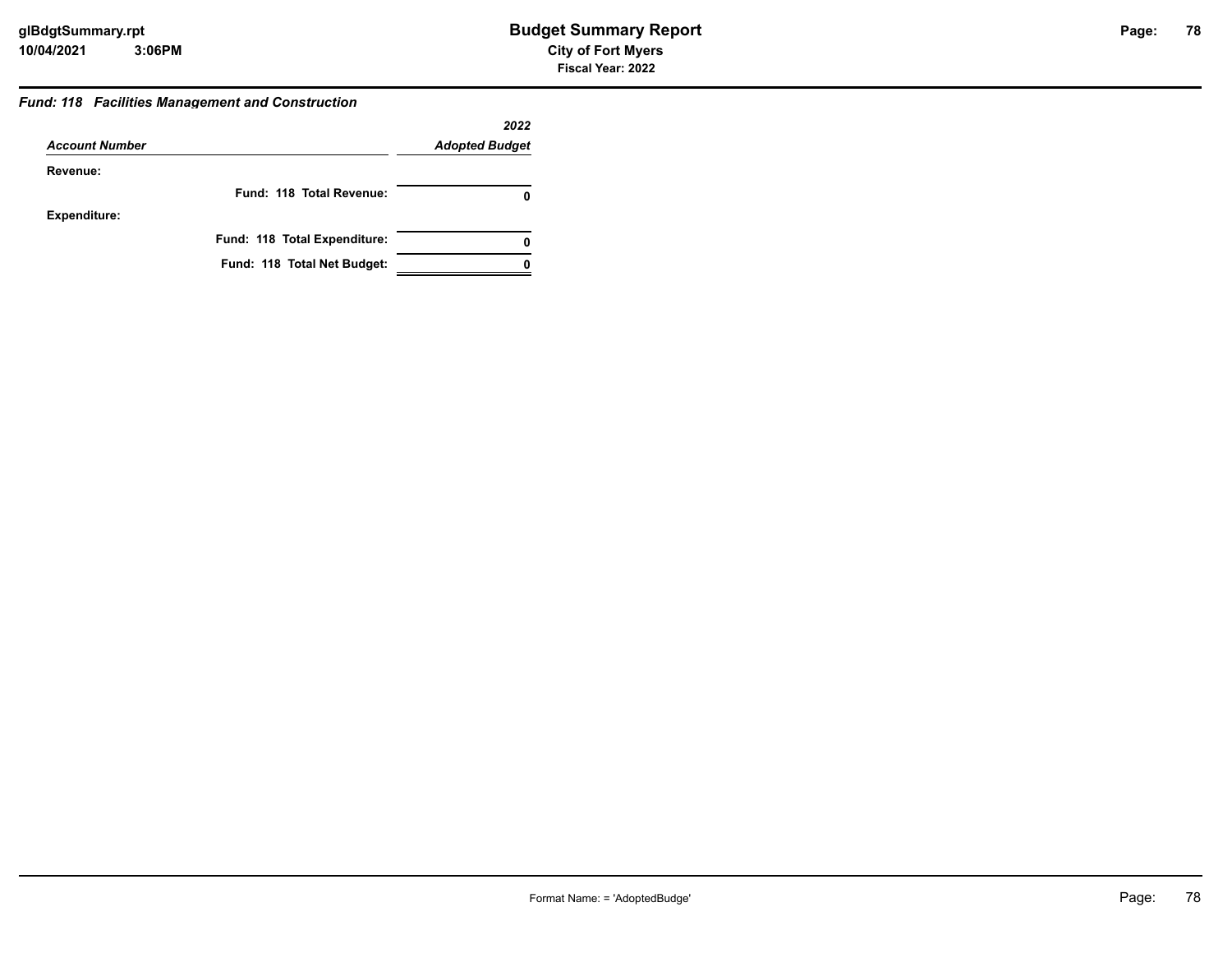### *Fund: 119 Submerged Land Lease*

|                       |                              | 2022                  |
|-----------------------|------------------------------|-----------------------|
| <b>Account Number</b> |                              | <b>Adopted Budget</b> |
| Revenue:              |                              |                       |
|                       | Fund: 119 Total Revenue:     | 0                     |
| <b>Expenditure:</b>   |                              |                       |
|                       | Fund: 119 Total Expenditure: | 0                     |
|                       | Fund: 119 Total Net Budget:  |                       |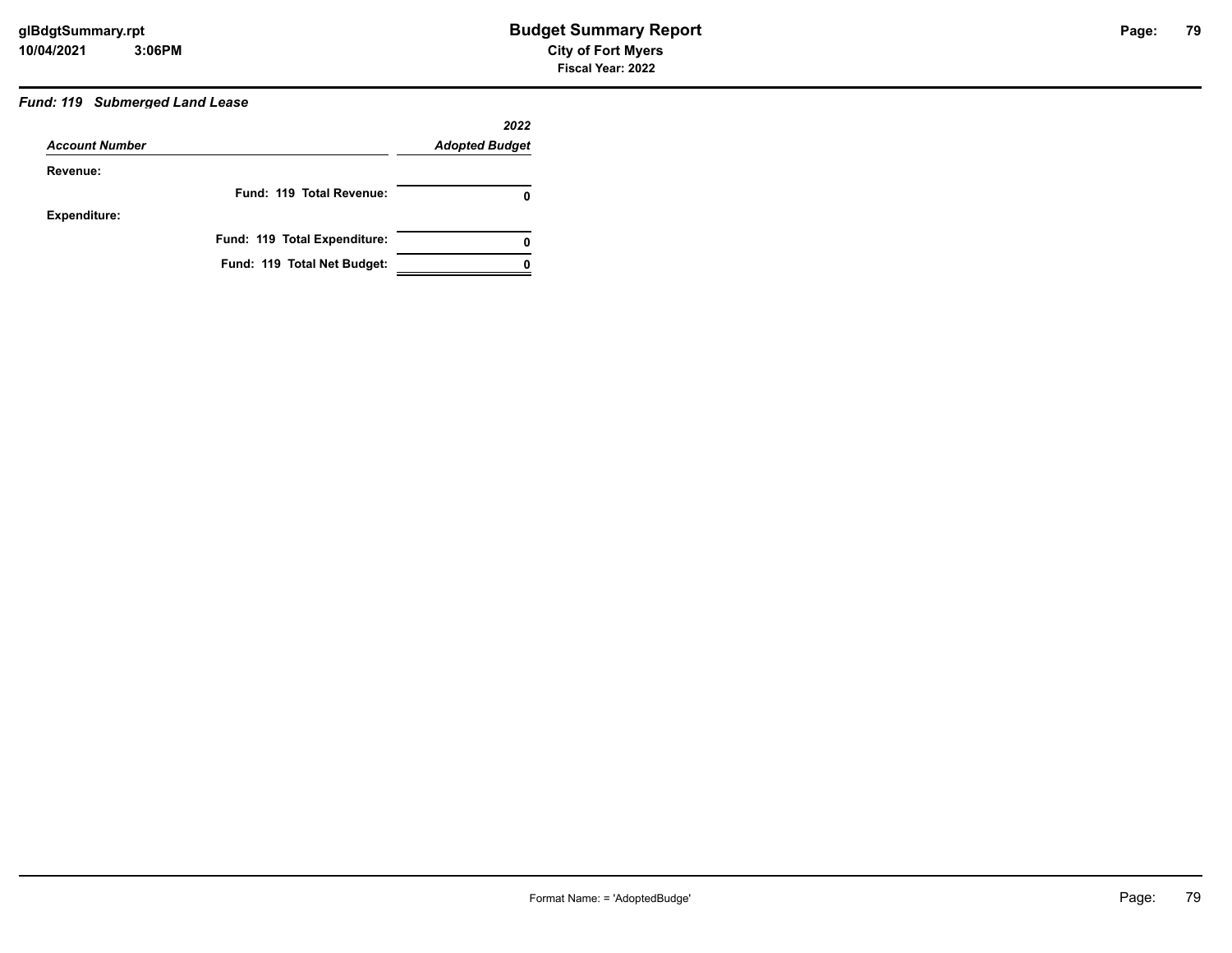#### *Fund: 120 State Housing Initiative Partnership*

|                       |                                                         | 2022                  |
|-----------------------|---------------------------------------------------------|-----------------------|
| <b>Account Number</b> |                                                         | <b>Adopted Budget</b> |
| Revenue:              |                                                         |                       |
|                       | 120-2021-334-5003 Strategy A Down Payment/Closing Costs | 37,500                |
|                       | 120-2021-334-5005 Administrative Revenue                | 46,009                |
|                       | 120-2021-334-5006 Strategy B Owner Occupied Rehab       | 361,294               |
|                       | Fund: 120 Total Revenue:                                | 444,803               |
| <b>Expenditure:</b>   |                                                         |                       |
| 120-2021-554-1200     | Sal/Wage Regular (SHIP St FY 2021)                      | 16,205                |
| 120-2021-554-2100     | FICA Tax (SHIP St FY 2021)                              | 1.289                 |
| 120-2021-554-2200     | Gen Retirement (SHIP St FY 2021)                        | 4.765                 |
| 120-2021-554-2300     | Health/Life Ins (SHIP St FY 2021)                       | 1,920                 |
| 120-2021-554-3100     | Prof Svcs (SHIP St FY 2021)                             | 15.830                |
| 120-2021-554-4000     | Travel/Trans (SHIP St FY 2020)                          | 2.250                 |
| 120-2021-554-4200     | Freight/Postage (SHIP St FY 2021)                       | 750                   |
| 120-2021-554-4900     | Other Current Chgs (SHIP St FY 2021)                    | 750                   |
| 120-2021-554-5100     | Office Supplies (SHIP St FY 2021)                       | 750                   |
| 120-2021-554-5400     | Dues/Subscriptions (SHIP St FY 2021)                    | 1,500                 |
| 120-2021-554-8203     | Strat A Down Pay/Clos (SHIP St FY 2021)                 | 37,500                |
| 120-2021-554-8206     | Strat B Owner Occ Rehab(SHIP St FY 2021)                | 361,294               |
|                       | Fund: 120 Total Expenditure:                            | 444.803               |
|                       | Fund: 120 Total Net Budget:                             |                       |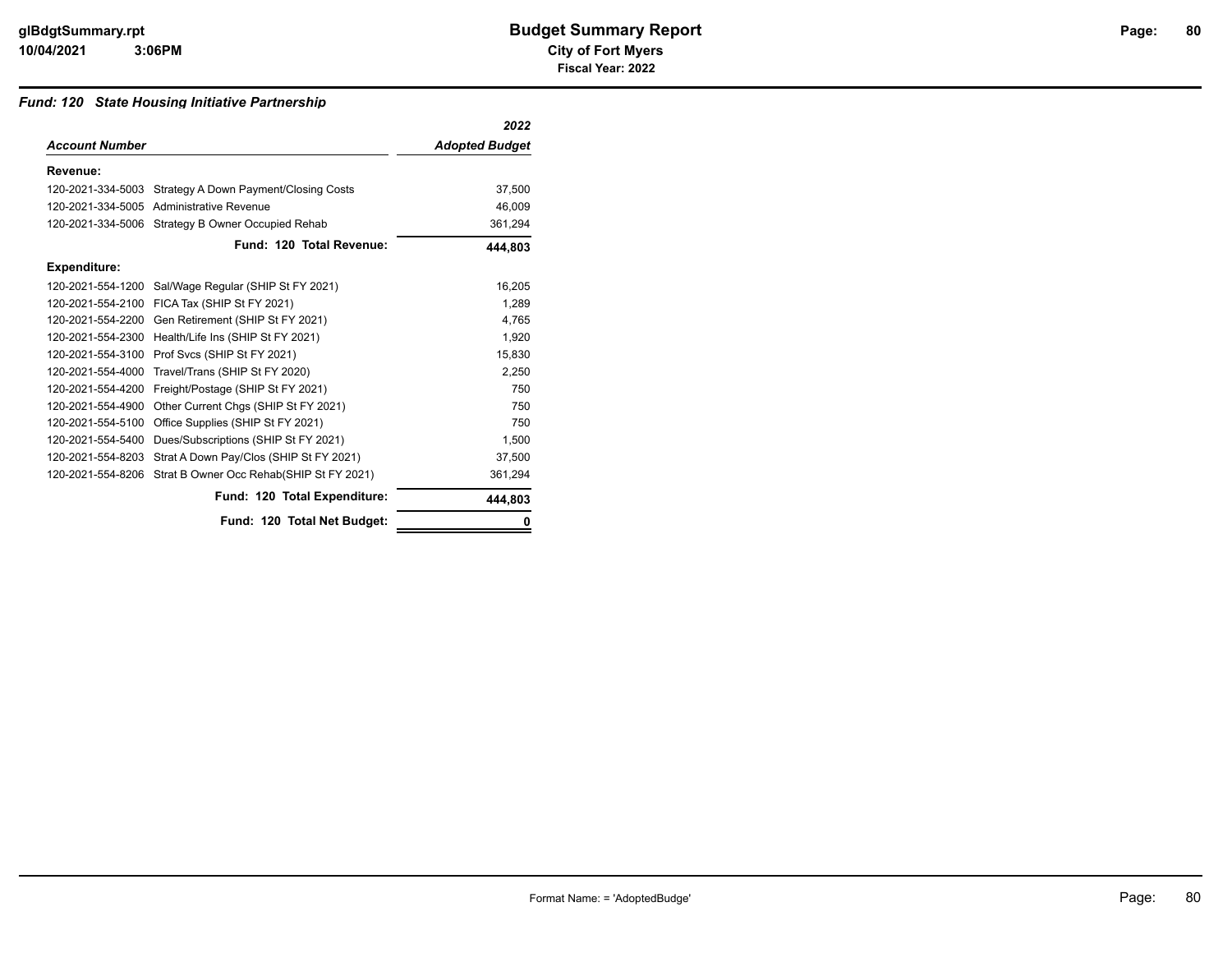#### *Fund: 121 SHIP 13/14*

|                       |                              | 2022                  |
|-----------------------|------------------------------|-----------------------|
| <b>Account Number</b> |                              | <b>Adopted Budget</b> |
| Revenue:              |                              |                       |
|                       | Fund: 121 Total Revenue:     |                       |
| <b>Expenditure:</b>   |                              |                       |
|                       | Fund: 121 Total Expenditure: |                       |
|                       | Fund: 121 Total Net Budget:  |                       |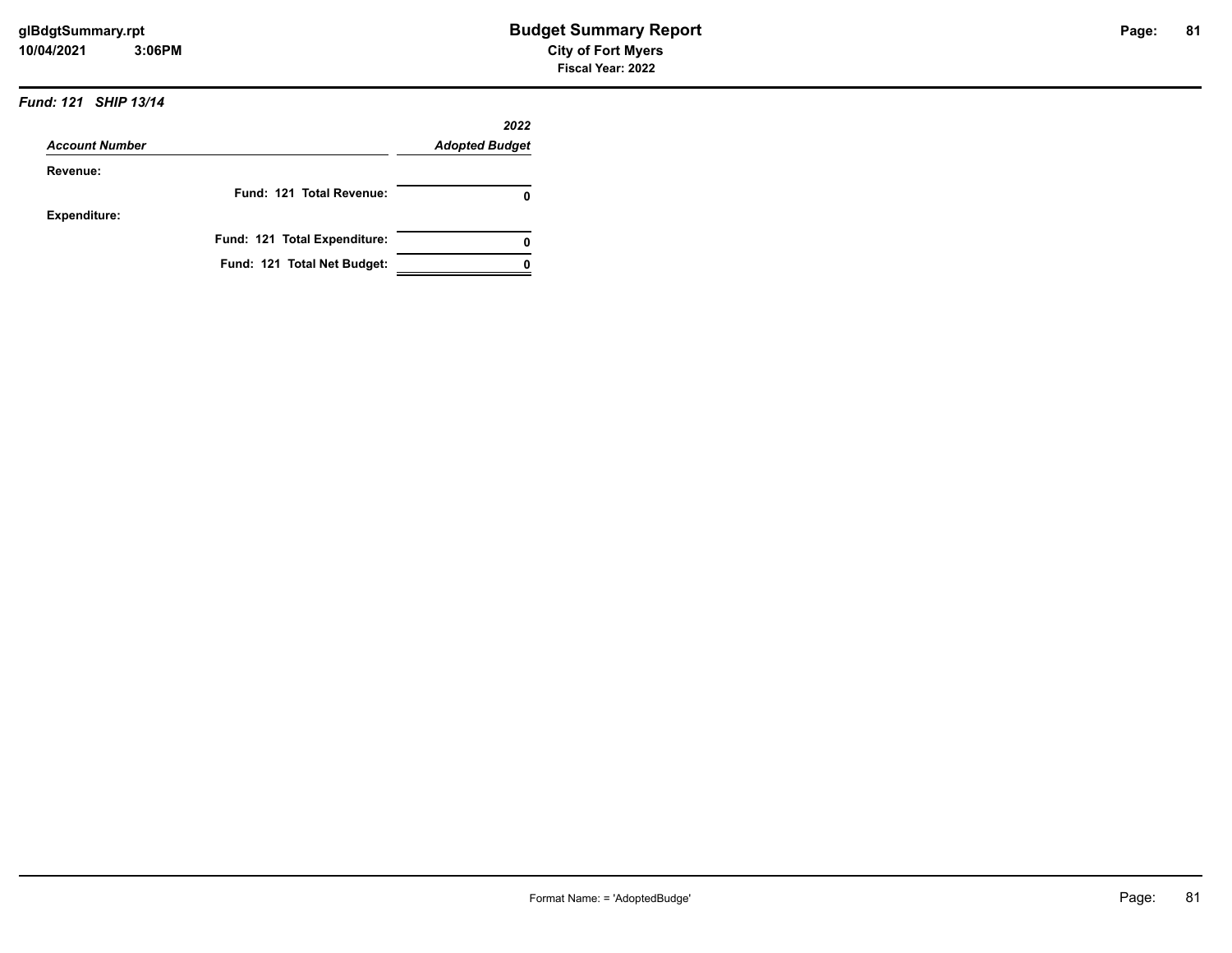#### *Fund: 122 SHIP 14/15*

|                       |                              | 2022                  |
|-----------------------|------------------------------|-----------------------|
| <b>Account Number</b> |                              | <b>Adopted Budget</b> |
| Revenue:              |                              |                       |
|                       | Fund: 122 Total Revenue:     |                       |
| <b>Expenditure:</b>   |                              |                       |
|                       | Fund: 122 Total Expenditure: |                       |
|                       | Fund: 122 Total Net Budget:  |                       |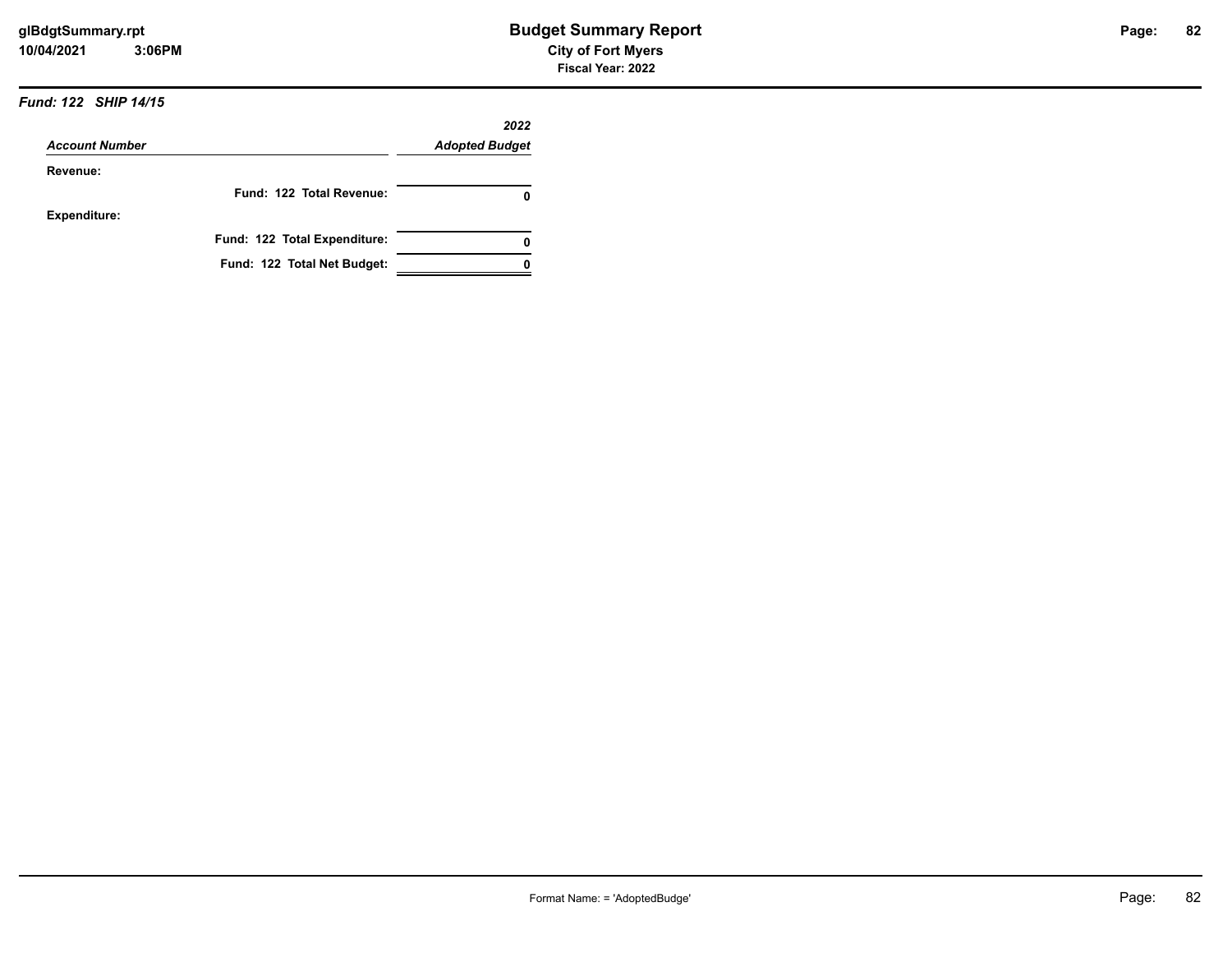#### *Fund: 123 SHIP 11/12*

|                       |                              | 2022                  |
|-----------------------|------------------------------|-----------------------|
| <b>Account Number</b> |                              | <b>Adopted Budget</b> |
| Revenue:              |                              |                       |
|                       | Fund: 123 Total Revenue:     | 0                     |
| Expenditure:          |                              |                       |
|                       | Fund: 123 Total Expenditure: | 0                     |
|                       | Fund: 123 Total Net Budget:  |                       |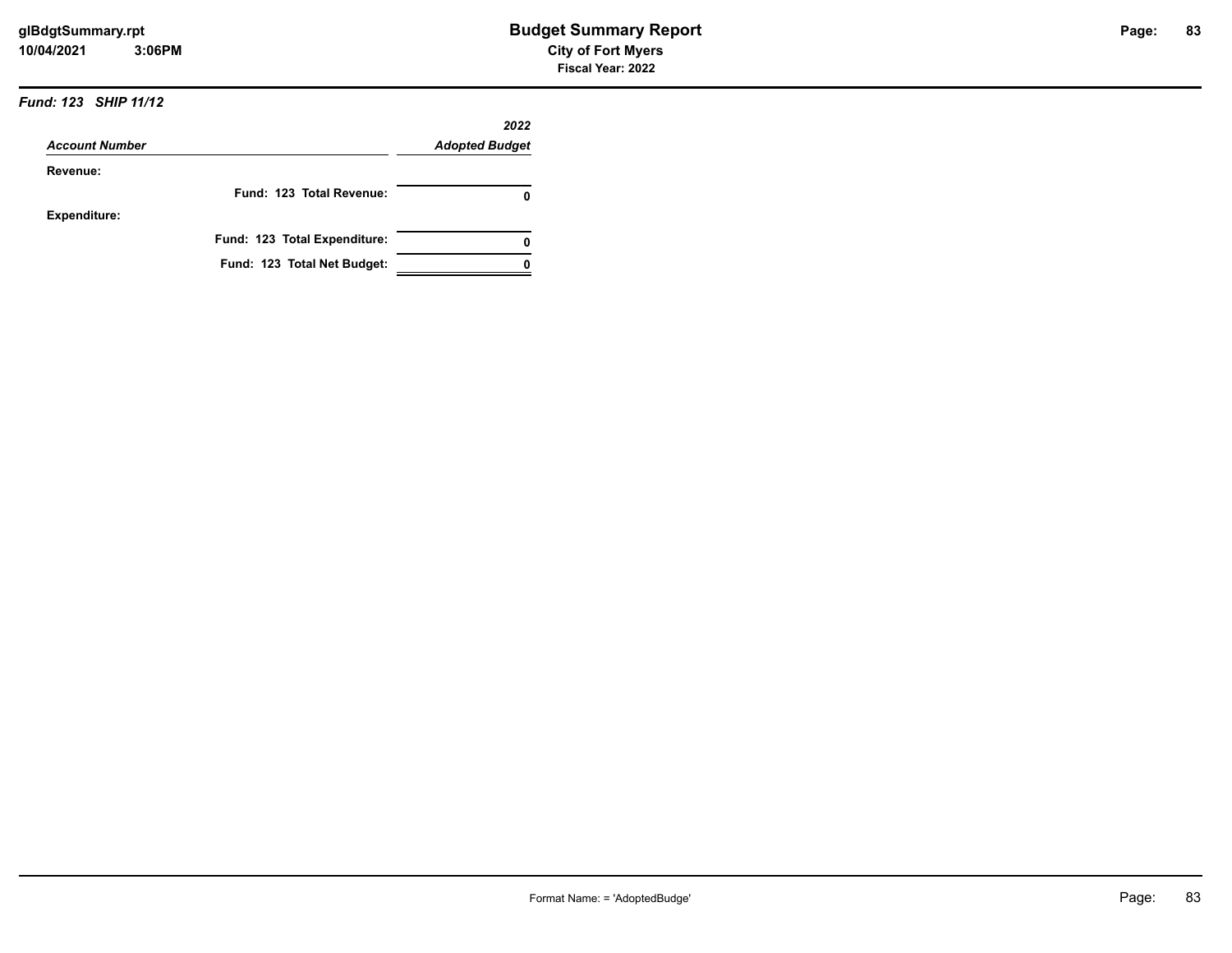#### *Fund: 130 Downtown Redevelopment Area*

|                                      |                                                         | 2022                  |
|--------------------------------------|---------------------------------------------------------|-----------------------|
| <b>Account Number</b>                |                                                         | <b>Adopted Budget</b> |
| Revenue:                             |                                                         |                       |
|                                      | 130-0000-361-1010 Interest and Other Earnings           | 14,300                |
|                                      | 130-6301-319-5001 Tax Increment Revenue Lee County      | 1,516,800             |
|                                      | 130-6301-381-0002 Trsf from General Fund                | 2,979,900             |
| 130-6301-389-9010 Prior Year Surplus |                                                         | 1,755,900             |
|                                      | Fund: 130 Total Revenue:                                | 6,266,900             |
| <b>Expenditure:</b>                  |                                                         |                       |
|                                      | 130-0000-513-3110 Prof Svcs Investment/Earnings Fees    | 3,700                 |
|                                      | 130-6301-552-1100 Salary - Exec (DRA)                   | 131,700               |
| 130-6301-552-1200                    | Sal/Wage Regular (DRA)                                  | 484,200               |
|                                      | 130-6301-552-1202 Vehicle Allowance (DRA)               | 2,900                 |
|                                      | 130-6301-552-1205 Seniority Pay (DRA)                   | 6,500                 |
|                                      | 130-6301-552-1300 Salaries/Wages - Other (DRA)          | 4,900                 |
| 130-6301-552-2100 FICA Tax (DRA)     |                                                         | 47,100                |
|                                      | 130-6301-552-2200 Gen Retirement (DRA)                  | 176,600               |
|                                      | 130-6301-552-2300 Health/Life Ins (DRA)                 | 116,300               |
|                                      | 130-6301-552-2400 Workers' Comp (DRA)                   | 6,600                 |
| 130-6301-552-3100 Prof Svcs (DRA)    |                                                         | 41,700                |
|                                      | 130-6301-552-3105 Legal Professional Services (DRA)     | 143,600               |
|                                      | 130-6301-552-3200 Accounting/Auditing (DRA)             | 500                   |
|                                      | 130-6301-552-3400 Contract Svcs (DRA)                   | 200,500               |
|                                      | 130-6301-552-4000 Travel/Trans (DRA)                    | 10,000                |
|                                      | 130-6301-552-4200 Freight/Postage (DRA)                 | 2,500                 |
| 130-6301-552-4300                    | Utilities (DRA)                                         | 68,600                |
|                                      | 130-6301-552-4400 Rentals/Leases (DRA)                  | 83,300                |
|                                      | 130-6301-552-4416 ITS Svc Charges (DRA)                 | 65,800                |
|                                      | 130-6301-552-4417 ITS Capital Recovery (DRA)            | 3,500                 |
| 130-6301-552-4500                    | Insurance (DRA)                                         | 36,400                |
|                                      | 130-6301-552-4600 Repairs/Maint (DRA)                   | 197,700               |
| 130-6301-552-4700                    | Printing/Binding (DRA)                                  | 5,000                 |
| 130-6301-552-4800                    | Advertising (DRA)                                       | 50,000                |
|                                      | 130-6301-552-4810 Public Relations (DRA)                | 7,700                 |
|                                      | 130-6301-552-4813 Public Relations Special Events (DRA) | 398,500               |
|                                      | 130-6301-552-4904 Tax Increment Rebates (DRA)           | 389,200               |
|                                      | 130-6301-552-4906 Other Subsidies and Assistance (DRA)  | 185,000               |
| 130-6301-552-4940                    | General Admin Expense (DRA)                             | 216,300               |
|                                      | 130-6301-552-5100 Office Supplies (DRA)                 | 4,100                 |
| 130-6301-552-5158                    | Hardware $<$ \$750 (DRA)                                | 5,000                 |
|                                      | 130-6301-552-5159 Software < \$750 (DRA)                | 2,000                 |
|                                      |                                                         |                       |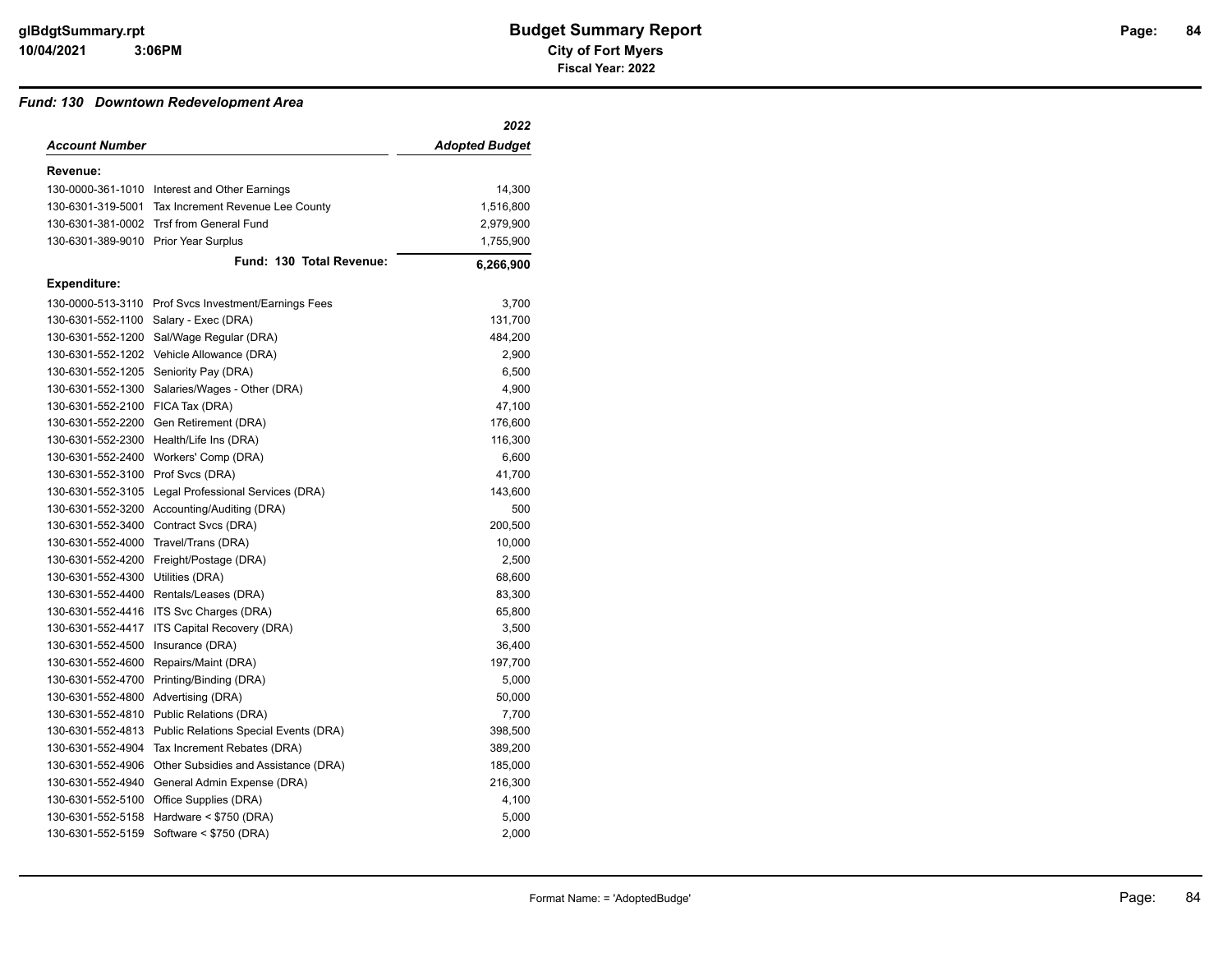**3:06PM**

|                                   | Fund: 130 Downtown Redevelopment Area                  | (Continued)           |
|-----------------------------------|--------------------------------------------------------|-----------------------|
|                                   |                                                        | 2022                  |
| <b>Account Number</b>             |                                                        | <b>Adopted Budget</b> |
| Expenditure:                      | (Continued)                                            |                       |
|                                   | 130-6301-552-5200 Operating Supplies (DRA)             | 19,400                |
|                                   | 130-6301-552-5250 Small Tools/Equip (DRA)              | 2,500                 |
| 130-6301-552-5400                 | Dues/Subscriptions (DRA)                               | 14,000                |
| 130-6301-552-6400 Equipment (DRA) |                                                        | 12,300                |
|                                   | 130-6301-581-9002 Trsf to General Fund (DRA)           | 500,000               |
|                                   | 130-6301-581-9116 Trsf to Para-Transit Fund (DRA)      | 267,800               |
|                                   | 130-6301-581-9318 Trsf to DRA CIB (DRA)                | 1,800,000             |
|                                   | 130-6301-581-9402 Trsf to Stormwater Ops (DRA)         | 37,100                |
|                                   | 130-6301-587-9131 Intrafund Trsf to DRA Debt Svc (DRA) | 516,400               |
|                                   | Fund: 130 Total Expenditure:                           | 6,266,900             |
|                                   | Fund: 130 Total Net Budget:                            | 0                     |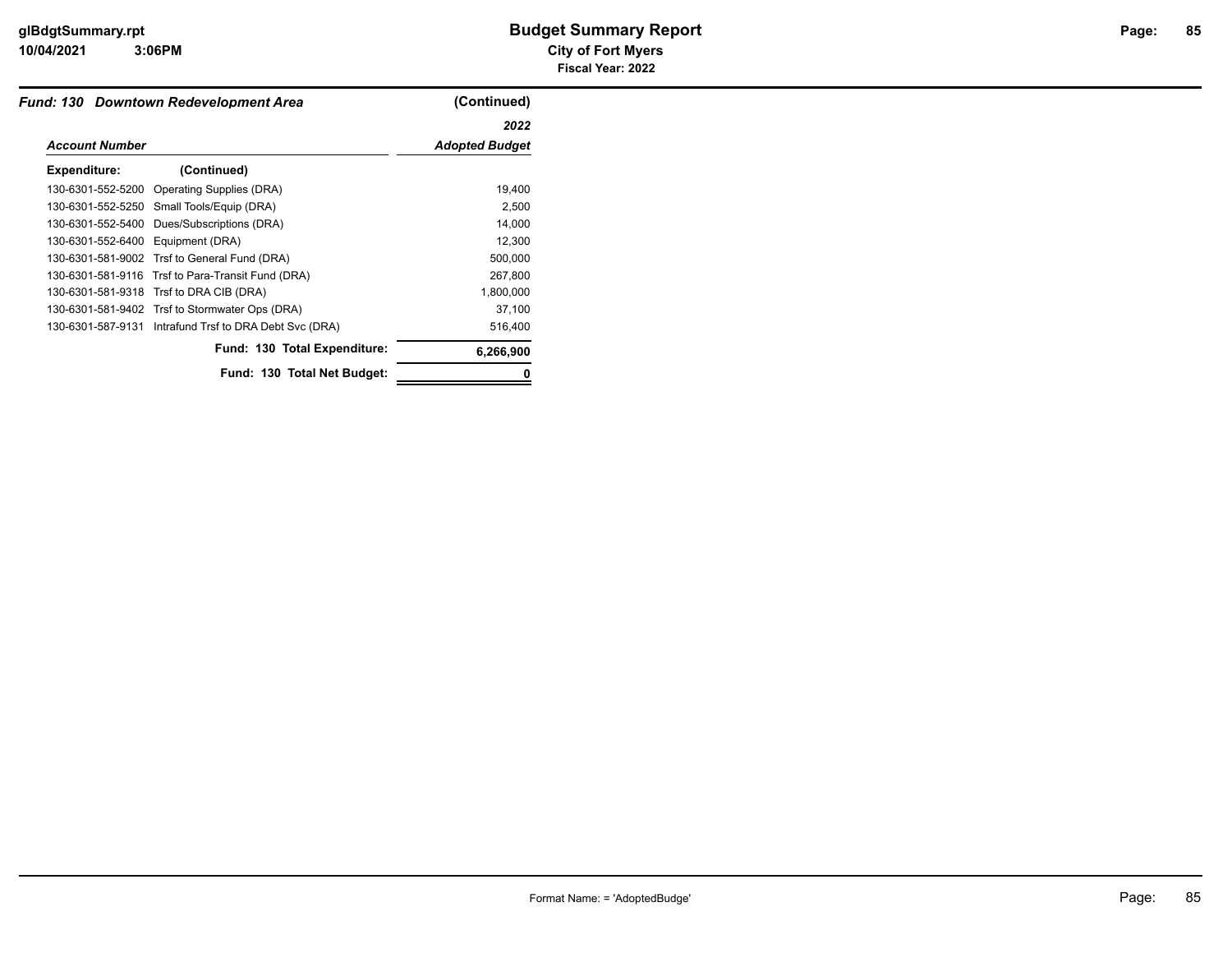#### *Fund: 131 Downtown Redevelopment Area,Debt Service*

|                       |                                                    | 2022                  |
|-----------------------|----------------------------------------------------|-----------------------|
| <b>Account Number</b> |                                                    | <b>Adopted Budget</b> |
| Revenue:              |                                                    |                       |
|                       | 131-6302-387-0130 Intrafund Trsf from DRA Ops      | 516,400               |
|                       | Fund: 131 Total Revenue:                           | 516,400               |
| Expenditure:          |                                                    |                       |
|                       | 131-6302-552-7110 Principal Expense 2005A DRA Note | 496.200               |
|                       | 131-6302-552-7210 Interest Expense 2005A DRA Note  | 20.200                |
|                       | Fund: 131 Total Expenditure:                       | 516,400               |
|                       | Fund: 131 Total Net Budget:                        |                       |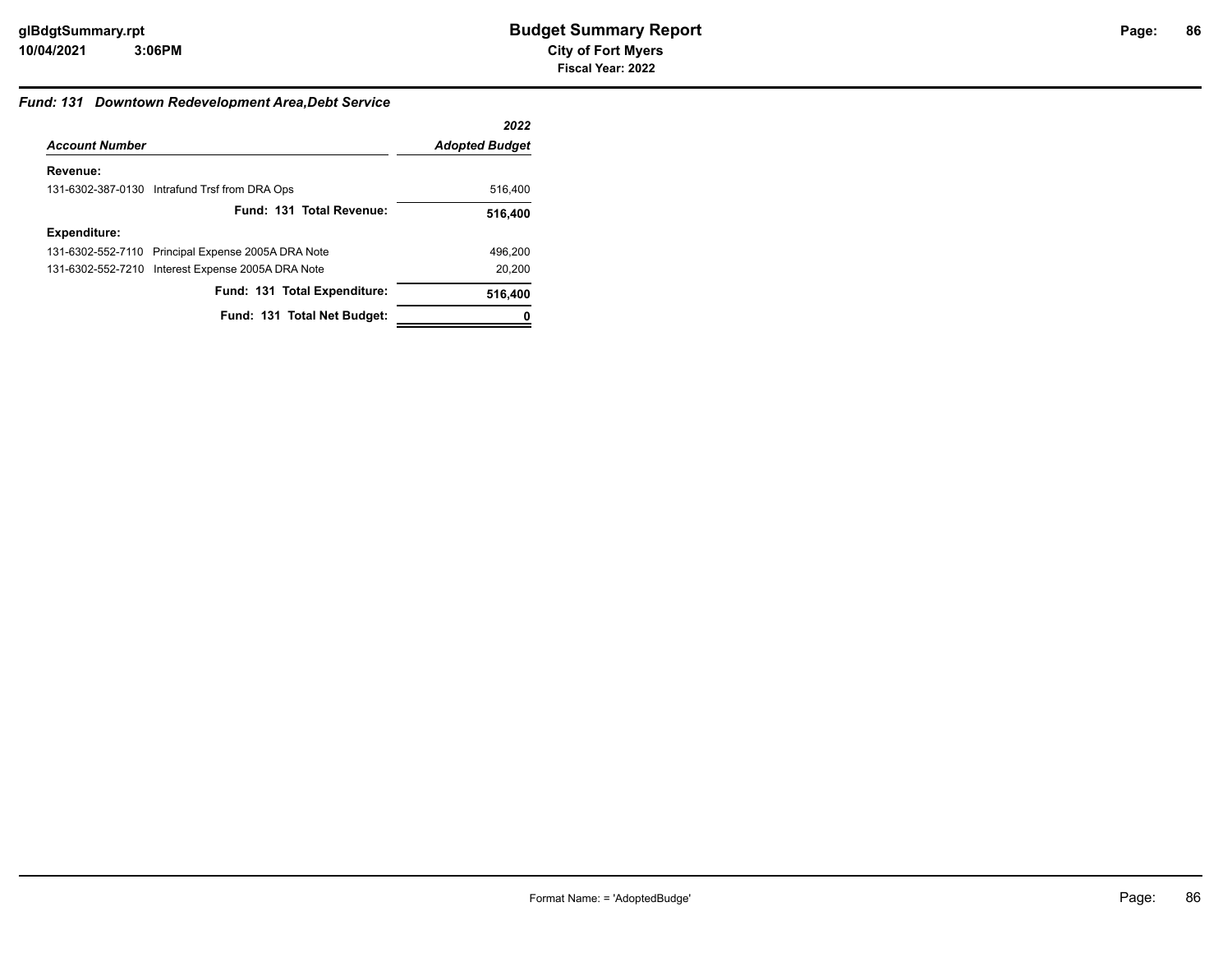### *Fund: 132 Velasco Village TIF*

| <b>Account Number</b> |                              | 2022<br><b>Adopted Budget</b> |
|-----------------------|------------------------------|-------------------------------|
| Revenue:              |                              |                               |
|                       | Fund: 132 Total Revenue:     | 0                             |
| <b>Expenditure:</b>   |                              |                               |
|                       | Fund: 132 Total Expenditure: | 0                             |
|                       | Fund: 132 Total Net Budget:  |                               |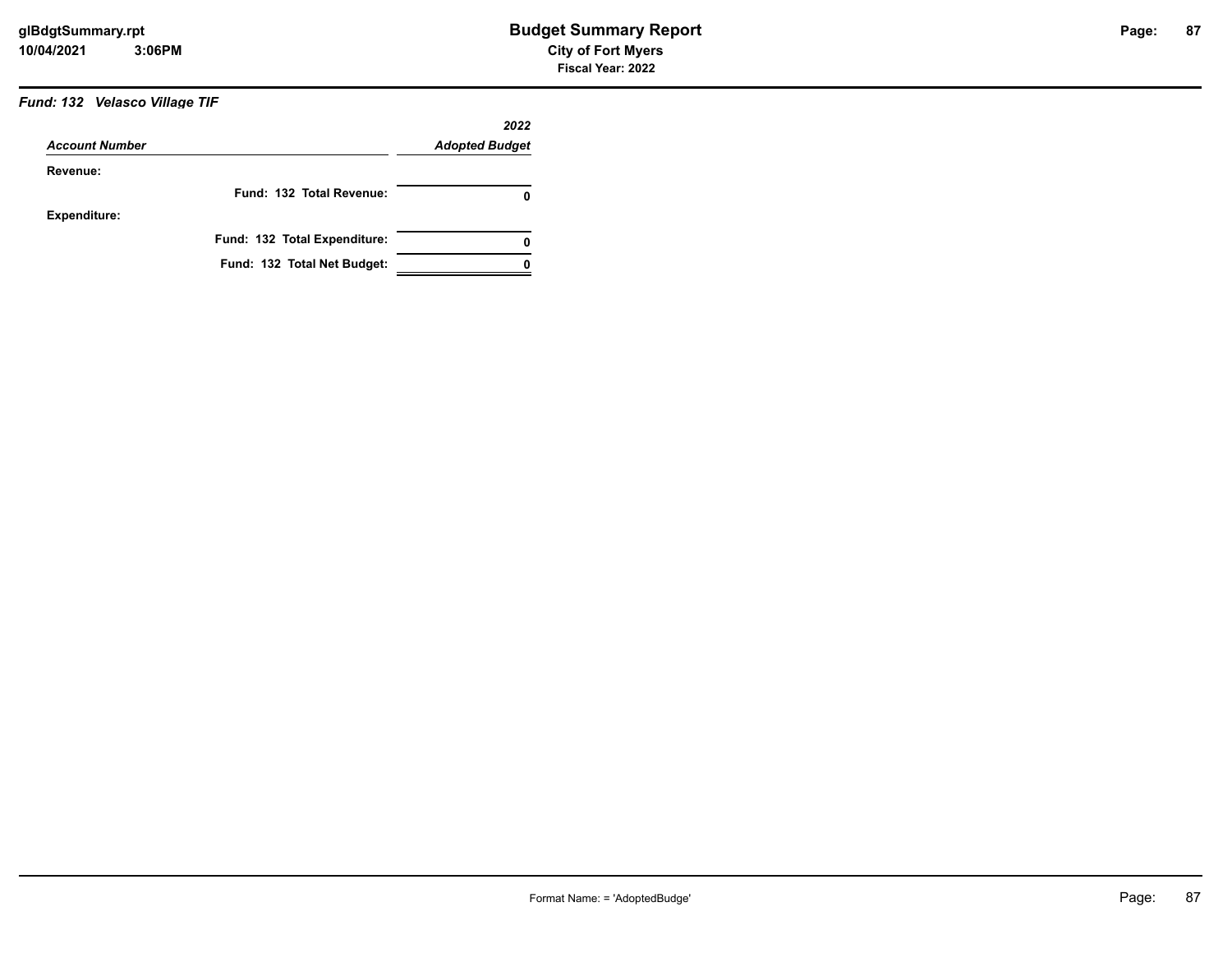### *Fund: 133 Central Fort Myers Redevelopment TIF*

|                       |                                                             | 2022                  |
|-----------------------|-------------------------------------------------------------|-----------------------|
| <b>Account Number</b> |                                                             | <b>Adopted Budget</b> |
| Revenue:              |                                                             |                       |
|                       | 133-6305-319-5001 Tax Increment Revenue Lee County          | 18,300                |
|                       | 133-6305-381-0002 Trsf from General Fund                    | 35,900                |
|                       | Fund: 133 Total Revenue:                                    | 54,200                |
| <b>Expenditure:</b>   |                                                             |                       |
|                       | 133-6305-559-3100 Prof Svcs (CEN DRA TIF)                   | 48,500                |
|                       | 133-6305-559-3105 Legal Professional Services (CEN DRA TIF) | 5,700                 |
|                       | Fund: 133 Total Expenditure:                                | 54,200                |
|                       | Fund: 133 Total Net Budget:                                 |                       |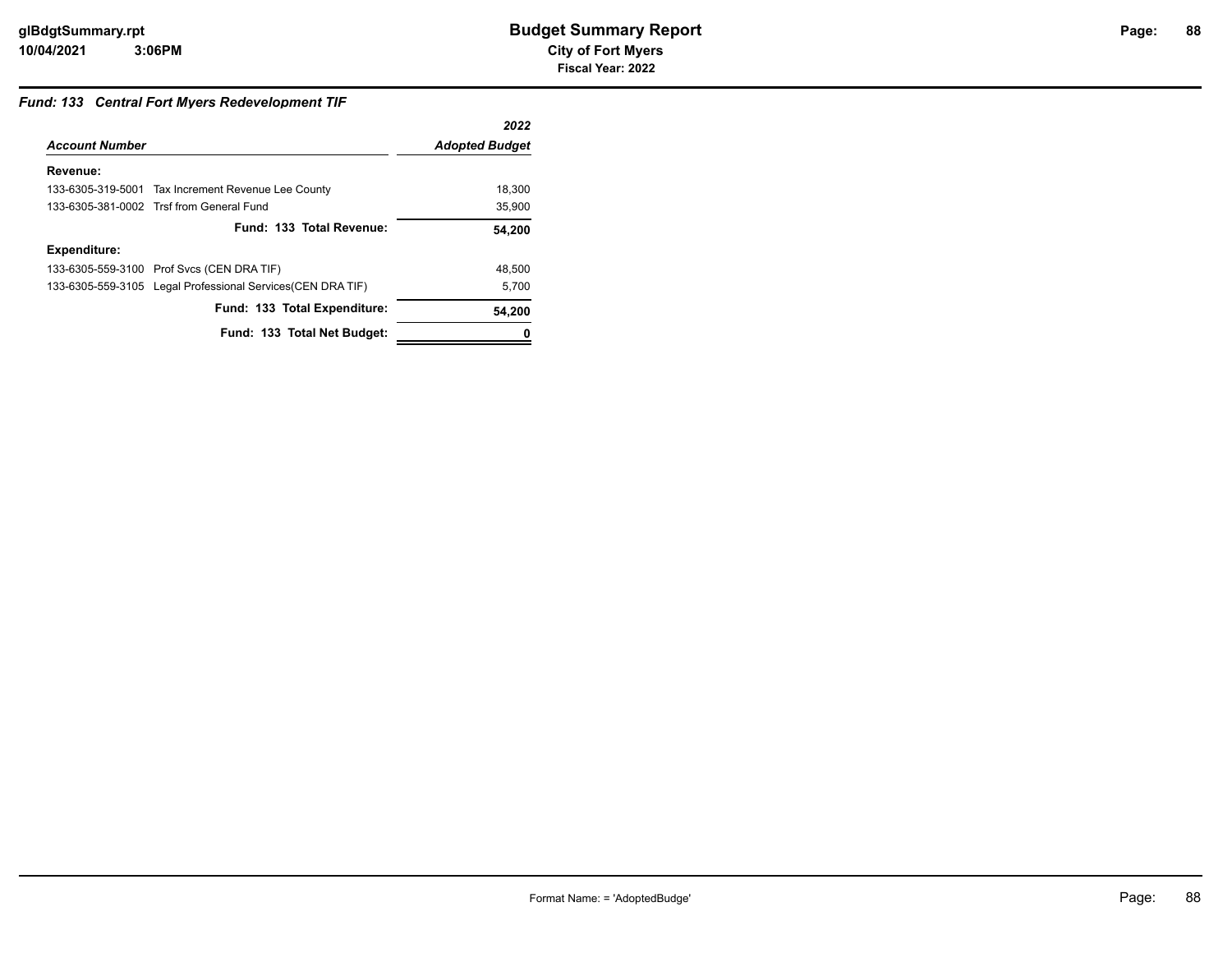#### *Fund: 134 SWFL Enterprise Center*

|                                      |                                                      | 2022           |
|--------------------------------------|------------------------------------------------------|----------------|
| <b>Account Number</b>                |                                                      | Adopted Budget |
| Revenue:                             |                                                      |                |
|                                      | 134-6293-362-0030 Rental Income-SWFLEC               | 148,200        |
| 134-6293-369-0010                    | Miscellaneous Revenue (SWFEC)                        | 8,500          |
| 134-6293-369-0100                    | Reimbursed Expense (SWFEC)                           | 100            |
| 134-6293-387-0002                    | Intrafund Trsf from General Fund                     | 279,500        |
| 134-6293-389-9010 Prior Year Surplus |                                                      | 54,500         |
|                                      | Fund: 134 Total Revenue:                             | 490,800        |
| <b>Expenditure:</b>                  |                                                      |                |
|                                      | 134-0000-513-3110 Prof Svcs Investment/Earnings Fees | 200            |
| 134-6293-552-1100                    | Salary - Exec (SWFEC)                                | 97,600         |
| 134-6293-552-1200                    | Sal/Wage Regular (SWFEC)                             | 81,600         |
| 134-6293-552-1205                    | Seniority Pay (SWFEC)                                | 2,600          |
| 134-6293-552-2100                    | FICA Tax (SWFEC)                                     | 13,400         |
| 134-6293-552-2200                    | Gen Retirement (SWFEC)                               | 52,000         |
| 134-6293-552-2300                    | Health/Life Ins (SWFEC)                              | 37,200         |
| 134-6293-552-2400                    | Workers' Comp (SWFEC)                                | 1,900          |
| 134-6293-552-3100                    | Prof Svcs (SWFEC)                                    | 1,500          |
| 134-6293-552-3105                    | Legal Professional Services (SWFEC)                  | 6,000          |
| 134-6293-552-3200                    | Accounting/Auditing (SWFEC)                          | 100            |
| 134-6293-552-3400                    | Contract Svcs (SWFEC)                                | 33,900         |
| 134-6293-552-4000                    | Travel/Trans (SWFEC)                                 | 500            |
| 134-6293-552-4200                    | Freight/Postage (SWFEC)                              | 500            |
| 134-6293-552-4300                    | Utilities (SWFEC)                                    | 35,000         |
| 134-6293-552-4400                    | Rentals/Leases (SWFEC)                               | 2,500          |
| 134-6293-552-4416                    | ITS Svc Charges (SWFEC)                              | 34,400         |
| 134-6293-552-4417                    | ITS Capital Recovery (SWFEC)                         | 2,700          |
| 134-6293-552-4500                    | Insurance (SWFEC)                                    | 22,800         |
| 134-6293-552-4600                    | Repairs/Maint (SWFEC)                                | 5,000          |
| 134-6293-552-4700                    | Printing/Binding (SWFEC)                             | 1,000          |
| 134-6293-552-4800                    | Advertising (SWFEC)                                  | 5,900          |
| 134-6293-552-4810                    | <b>Public Relations (SWFEC)</b>                      | 2,000          |
| 134-6293-552-4903                    | Taxes/Assessments (SWFEC)                            | 11,200         |
| 134-6293-552-4940                    | General Admin Expense (SWFEC)                        | 35,000         |
| 134-6293-552-5100                    | Office Supplies (SWFEC)                              | 1,500          |
| 134-6293-552-5200                    | Operating Supplies (SWFEC)                           | 1,300          |
| 134-6293-552-5250                    | Small Tools/Equip (SWFEC)                            | 500            |
| 134-6293-552-5400                    | Dues/Subscriptions (SWFEC)                           | 1,000          |
|                                      | Fund: 134 Total Expenditure:                         | 490.800        |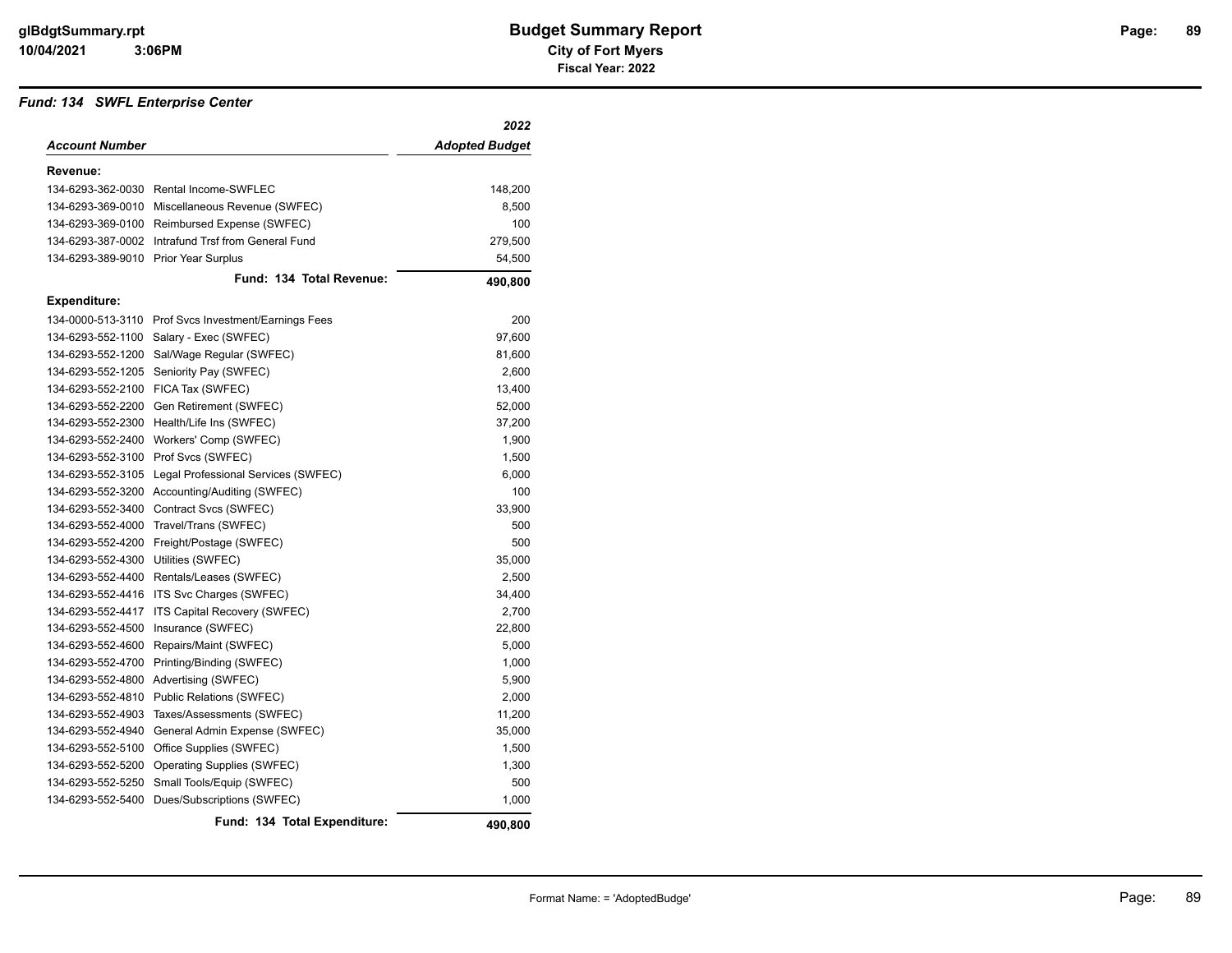**Fund: 134 Total Net Budget: 0**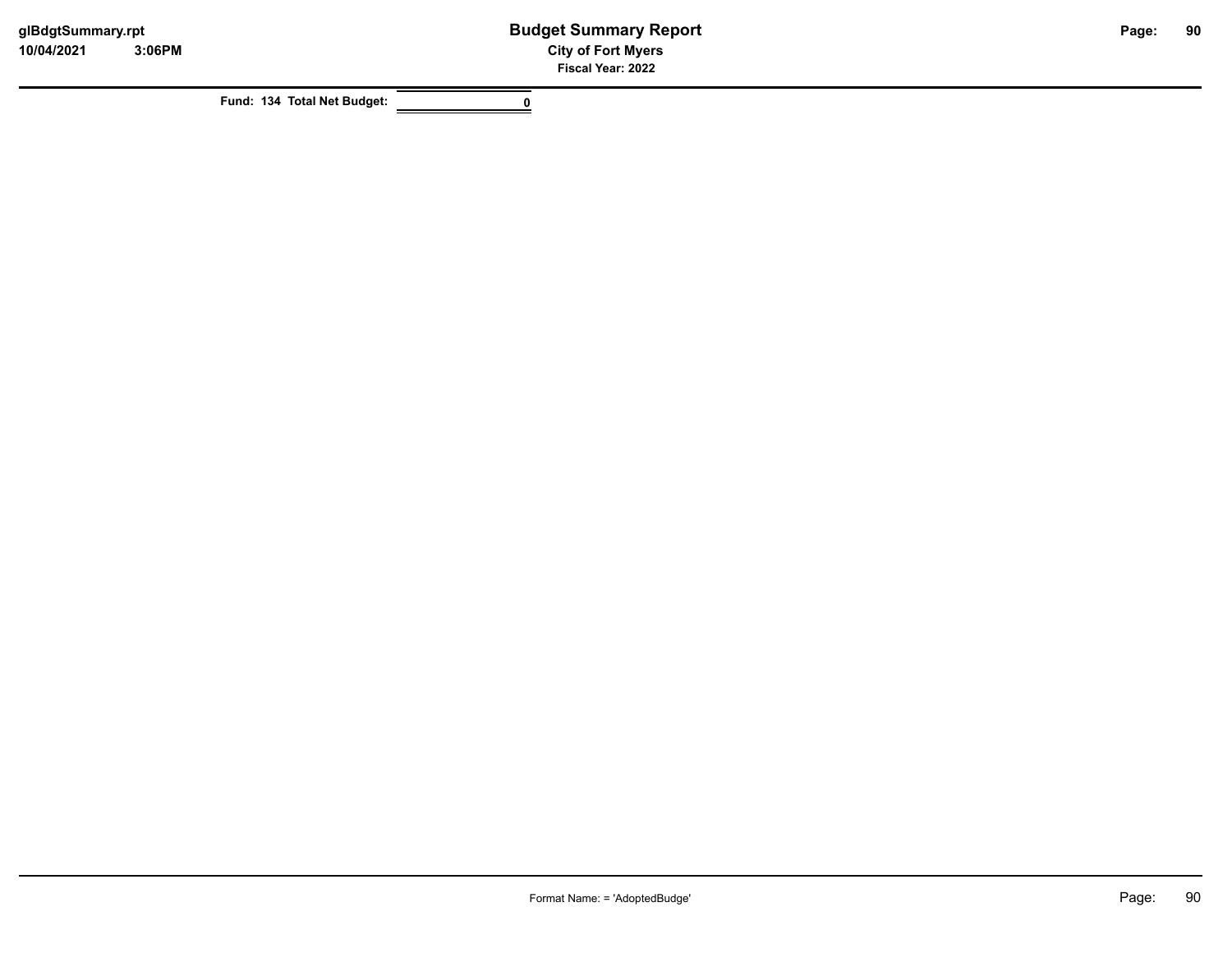### *Fund: 135 Eastwood Redevelopment Area*

|                       |                              | 2022                  |
|-----------------------|------------------------------|-----------------------|
| <b>Account Number</b> |                              | <b>Adopted Budget</b> |
| Revenue:              |                              |                       |
|                       | Fund: 135 Total Revenue:     | 0                     |
| <b>Expenditure:</b>   |                              |                       |
|                       | Fund: 135 Total Expenditure: | 0                     |
|                       | Fund: 135 Total Net Budget:  |                       |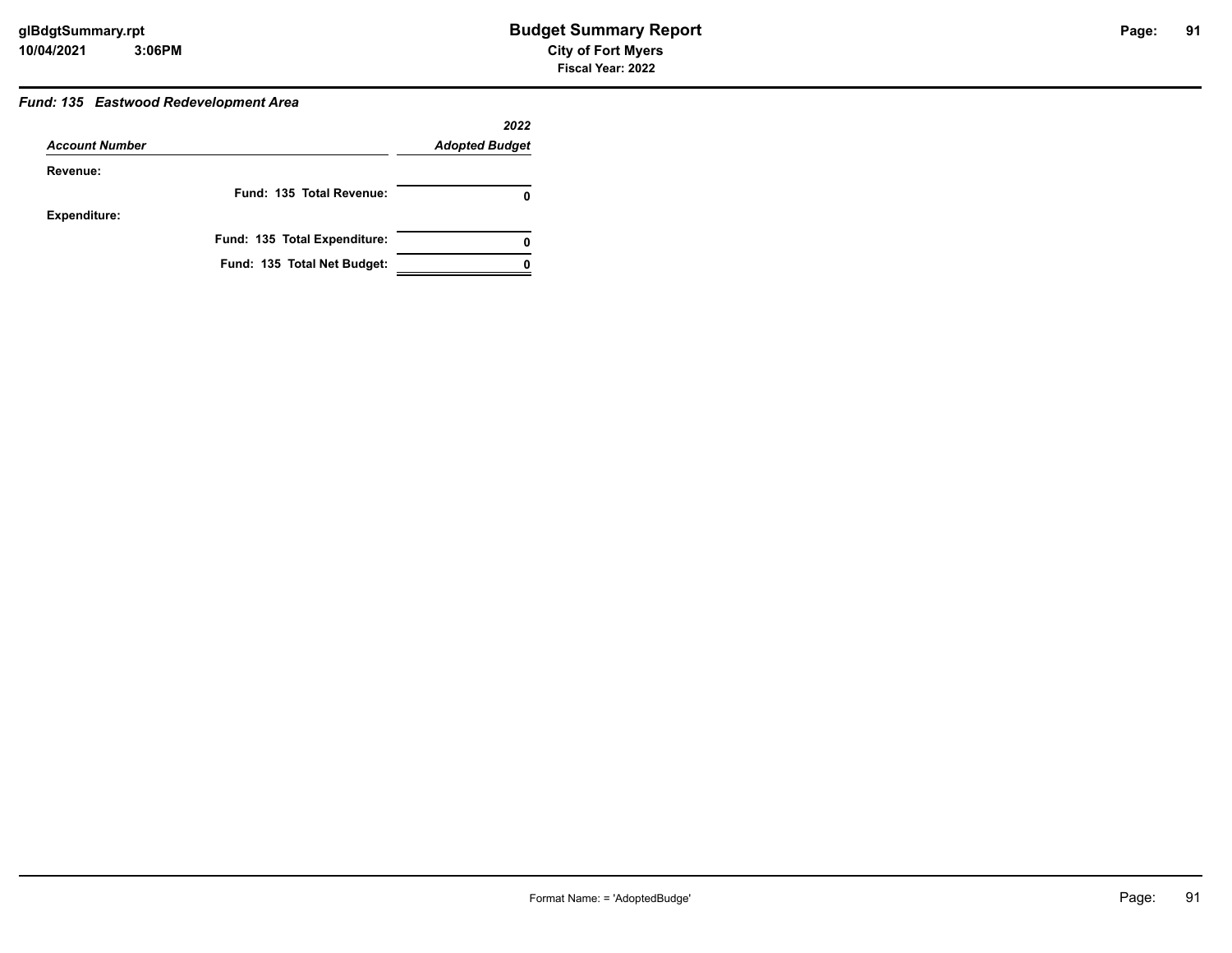### *Fund: 136 Dunbar/Michigan TIF Area*

| <b>Account Number</b> |                              | 2022<br><b>Adopted Budget</b> |
|-----------------------|------------------------------|-------------------------------|
| Revenue:              |                              |                               |
|                       | Fund: 136 Total Revenue:     |                               |
| <b>Expenditure:</b>   |                              |                               |
|                       | Fund: 136 Total Expenditure: | 0                             |
|                       | Fund: 136 Total Net Budget:  |                               |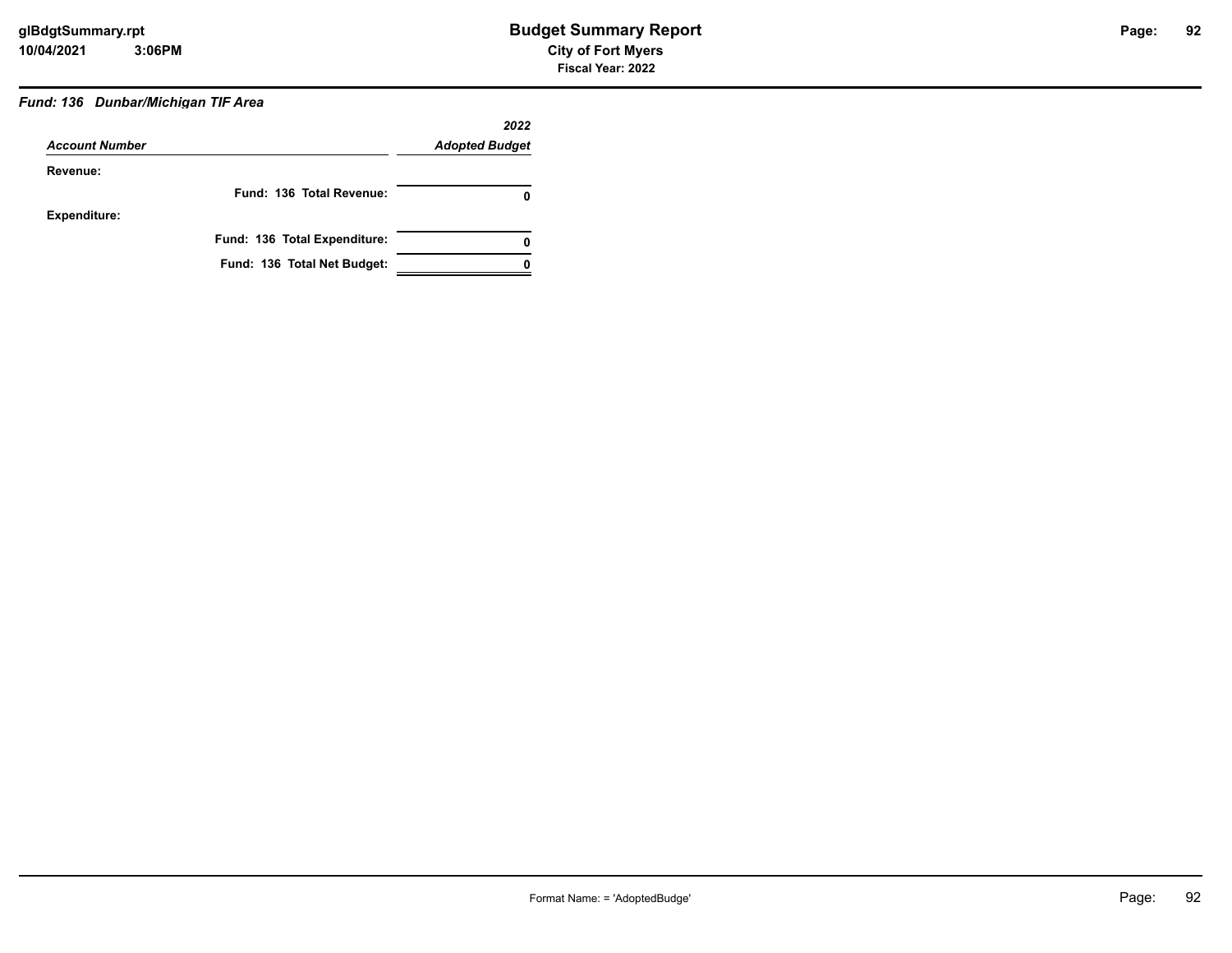### *Fund: 137 East Fort Myers TIF*

| <b>Account Number</b> |                              | 2022<br><b>Adopted Budget</b> |
|-----------------------|------------------------------|-------------------------------|
| Revenue:              |                              |                               |
|                       | Fund: 137 Total Revenue:     | 0                             |
| <b>Expenditure:</b>   |                              |                               |
|                       | Fund: 137 Total Expenditure: | 0                             |
|                       | Fund: 137 Total Net Budget:  |                               |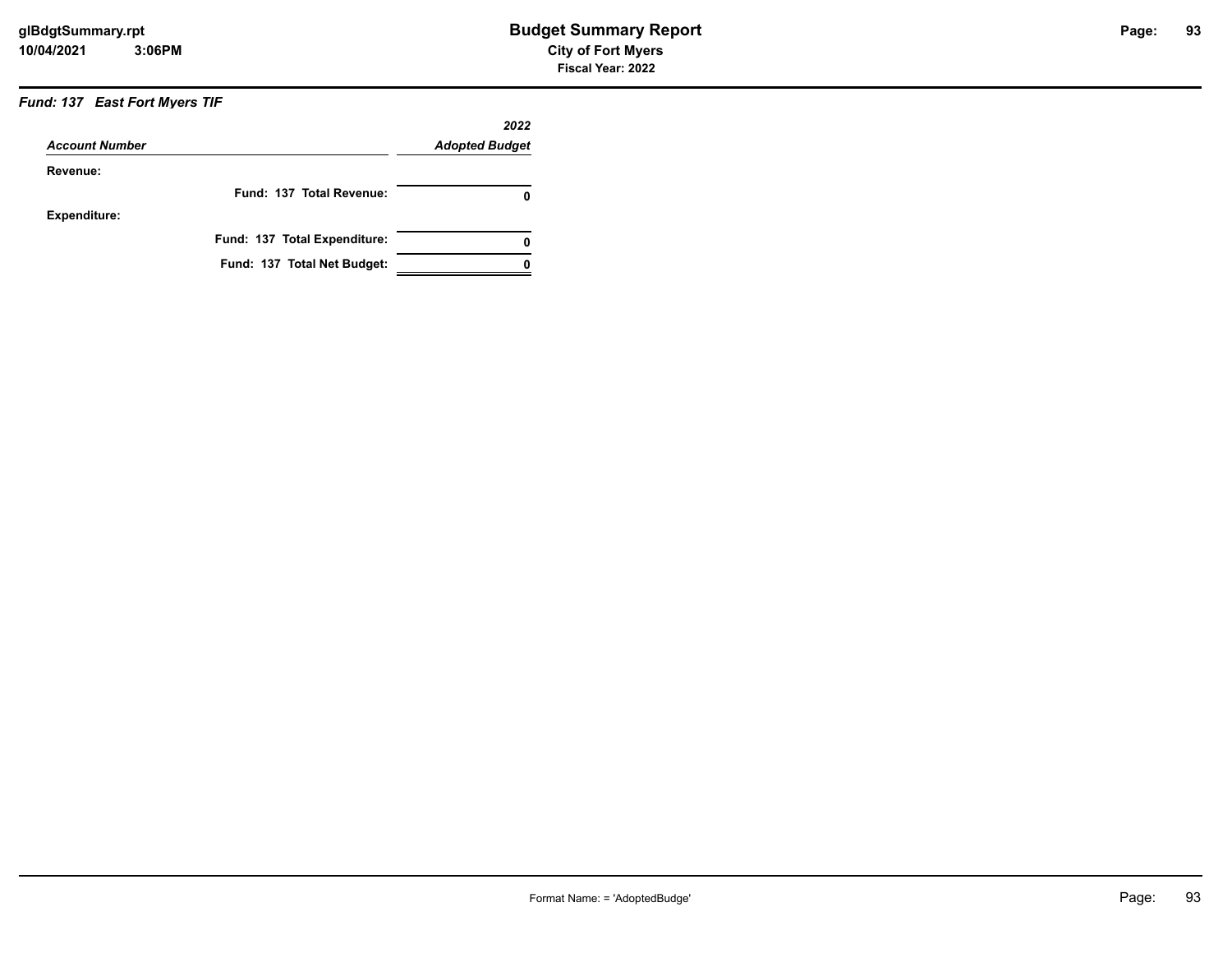#### *Fund: 141 Cleveland Ave #1 Redevelopment TIF*

|                                      |                                                      | 2022                  |
|--------------------------------------|------------------------------------------------------|-----------------------|
| <b>Account Number</b>                |                                                      | <b>Adopted Budget</b> |
| Revenue:                             |                                                      |                       |
|                                      | 141-5141-319-5001 Tax Increment Revenue Lee County   | 504,600               |
|                                      | 141-5141-381-0002 Trsf from General Fund             | 991,300               |
| 141-5141-389-9010 Prior Year Surplus |                                                      | 2,208,600             |
|                                      | Fund: 141 Total Revenue:                             | 3,704,500             |
| <b>Expenditure:</b>                  |                                                      |                       |
|                                      | 141-0000-513-3110 Prof Svcs Investment/Earnings Fees | 2,700                 |
| 141-5141-559-1100                    | Salary - Exec (CAD TIF)                              | 19,500                |
| 141-5141-559-1200                    | Sal/Wage Regular (CAD TIF)                           | 55,500                |
| 141-5141-559-1202                    | Vehicle Allowance (CAD TIF)                          | 400                   |
| 141-5141-559-1205                    | Seniority Pay (CAD TIF)                              | 900                   |
| 141-5141-559-1300                    | Salaries/Wages - Other (CAD TIF)                     | 700                   |
| 141-5141-559-2100                    | FICA Tax (CAD TIF)                                   | 5,800                 |
| 141-5141-559-2200                    | Gen Retirement (CAD TIF)                             | 21,700                |
| 141-5141-559-2300                    | Health/Life Ins (CAD TIF)                            | 14,000                |
|                                      | 141-5141-559-3100 Prof Svcs (CAD TIF)                | 266,900               |
| 141-5141-559-3105                    | Legal Professional Services (CAD TIF)                | 32,200                |
|                                      | 141-5141-559-3200 Accounting/Auditing (CAD TIF)      | 100                   |
| 141-5141-559-3400                    | Contract Svcs (CAD TIF)                              | 26,900                |
| 141-5141-559-4000                    | Travel/Trans (CAD TIF)                               | 8,000                 |
| 141-5141-559-4200                    | Freight/Postage (CAD TIF)                            | 1,000                 |
| 141-5141-559-4300                    | Utilities (CAD TIF)                                  | 2,600                 |
| 141-5141-559-4400                    | Rentals/Leases (CAD TIF)                             | 11,500                |
| 141-5141-559-4600                    | Repairs/Maint (CAD TIF)                              | 20,800                |
| 141-5141-559-4700                    | Printing/Binding (CAD TIF)                           | 2,000                 |
| 141-5141-559-4800                    | Advertising (CAD TIF)                                | 15,000                |
| 141-5141-559-4813                    | Public Relations (CAD TIF)                           | 800                   |
| 141-5141-559-4904                    | Tax Increment Rebates (CAD TIF)                      | 447,000               |
| 141-5141-559-4906                    | Other Subsidies and Assistance (CAD TIF)             | 2,100,000             |
| 141-5141-559-4940                    | General Admin Expense (CAD TIF)                      | 121,800               |
| 141-5141-559-5100                    | Office Supplies (CAD TIF)                            | 1,500                 |
| 141-5141-559-5158                    | Hardware < \$750 (CAD TIF)                           | 1,000                 |
| 141-5141-559-5159                    | Software < \$750 (CAD TIF)                           | 1,000                 |
| 141-5141-559-5200                    | Operating Supplies (CAD TIF)                         | 14,500                |
|                                      | 141-5141-559-5250 Small Tools/Equip (CAD TIF)        | 1,000                 |
| 141-5141-559-5400                    | Dues/Subscriptions (CAD TIF)                         | 7,700                 |
| 141-5141-581-9318                    | Trsf to DRA CIB (CAD TIF)                            | 500,000               |
|                                      | Fund: 141 Total Expenditure:                         | 3,704,500             |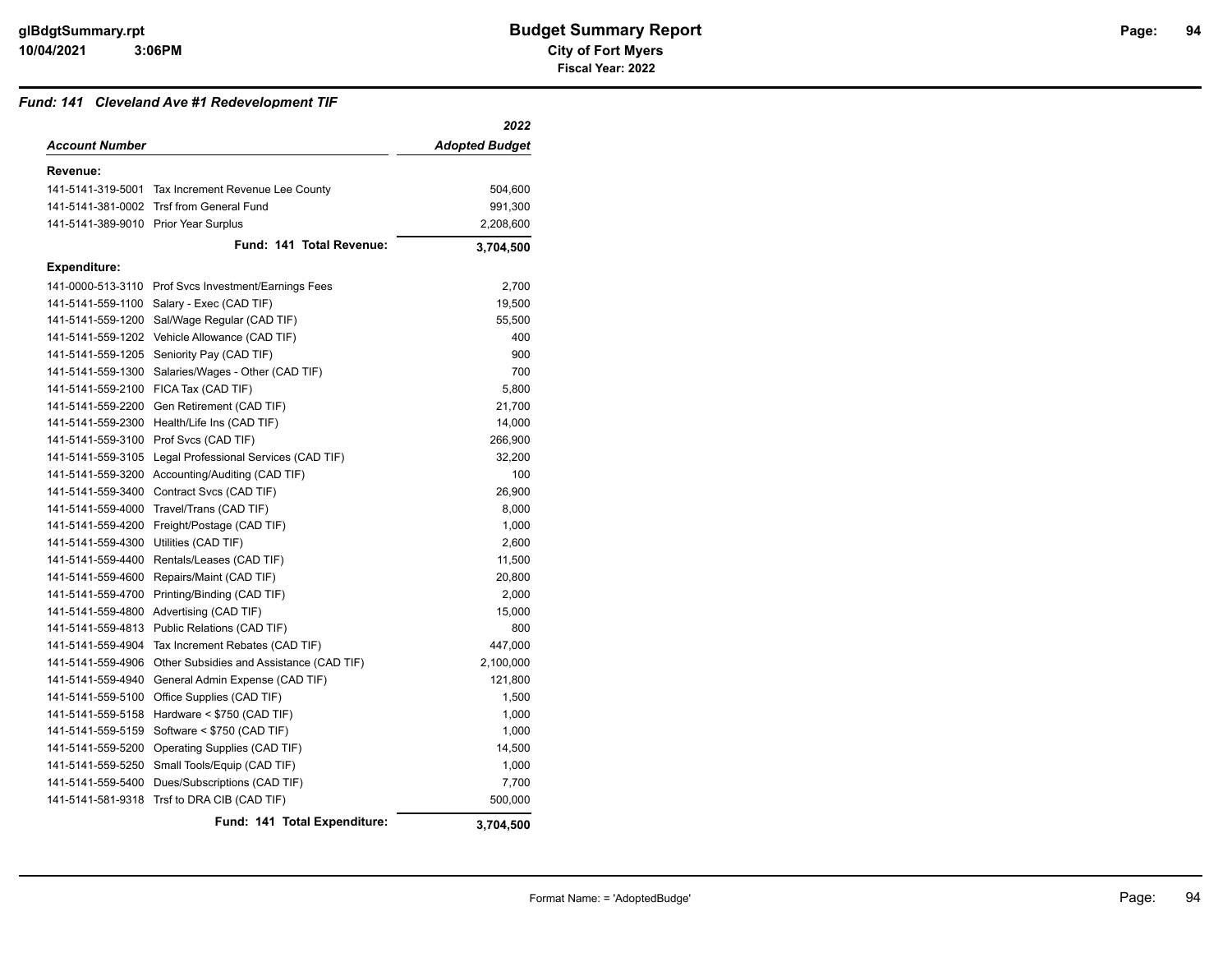**Fund: 141 Total Net Budget: 0**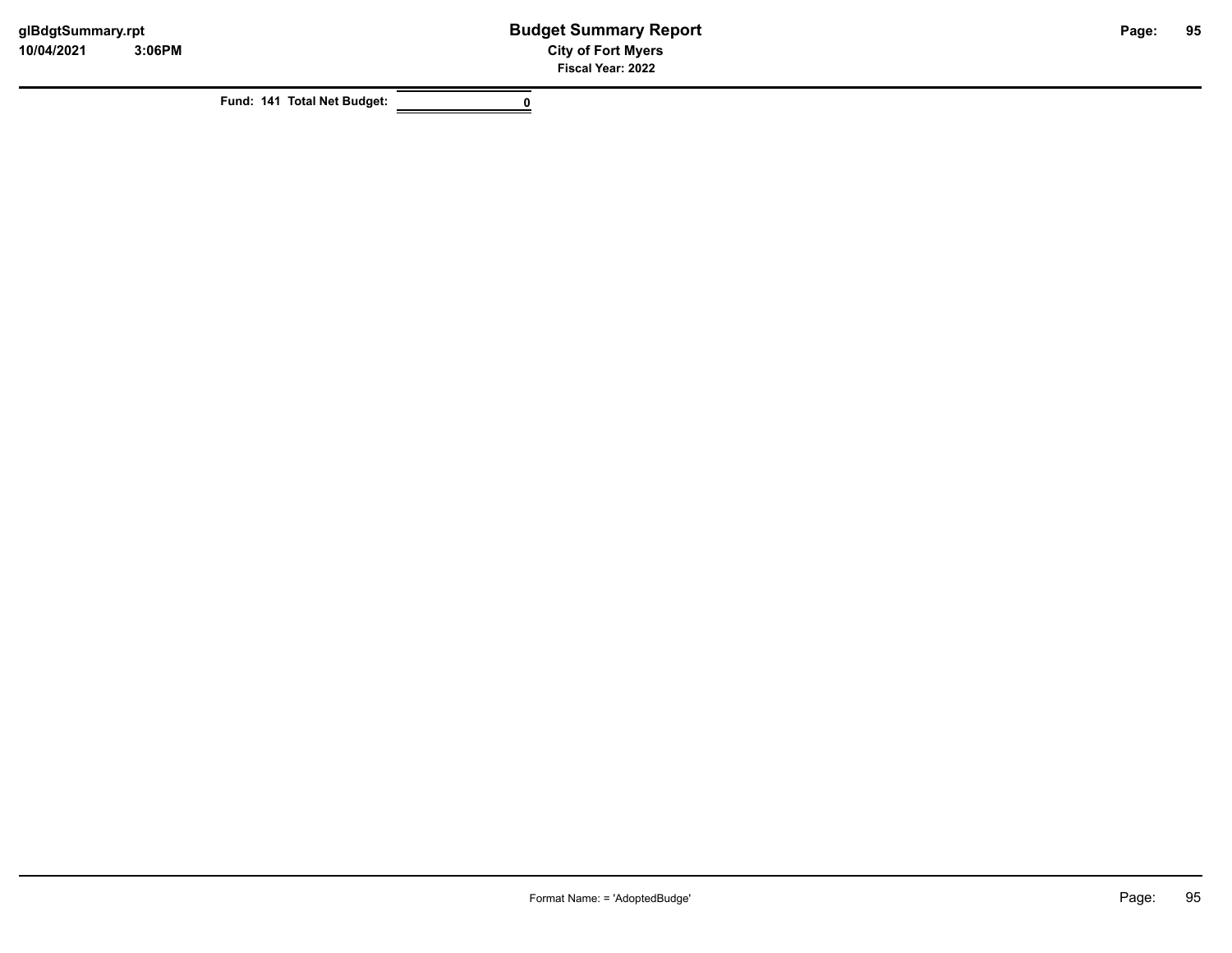#### *Fund: 151 MLK Blvd #1 Redevelopment TIF*

|                                      |                                                      | 2022                  |
|--------------------------------------|------------------------------------------------------|-----------------------|
| Account Number                       |                                                      | <b>Adopted Budget</b> |
| Revenue:                             |                                                      |                       |
|                                      | 151-5161-319-5001 Tax Increment Revenue Lee County   | 340,200               |
|                                      | 151-5161-381-0002 Trsf from General Fund             | 668,300               |
| 151-5161-389-9010 Prior Year Surplus |                                                      | 742,800               |
|                                      | Fund: 151 Total Revenue:                             | 1,751,300             |
| <b>Expenditure:</b>                  |                                                      |                       |
|                                      | 151-0000-513-3110 Prof Svcs Investment/Earnings Fees | 700                   |
|                                      | 151-5161-559-1100 Salary - Exec (MLK TIF)            | 11,400                |
| 151-5161-559-1200                    | Sal/Wage Regular (MLK TIF)                           | 32,400                |
|                                      | 151-5161-559-1202 Vehicle Allowance (MLK TIF)        | 300                   |
|                                      | 151-5161-559-1205 Seniority Pay (MLK TIF)            | 600                   |
| 151-5161-559-1300                    | Salaries/Wages - Other (MLK TIF)                     | 400                   |
| 151-5161-559-2100                    | FICA Tax (MLK TIF)                                   | 3,400                 |
| 151-5161-559-2200                    | Gen Retirement (MLK TIF)                             | 12,500                |
| 151-5161-559-2300                    | Health/Life Ins (MLK TIF)                            | 8,100                 |
|                                      | 151-5161-559-3100 Prof Svcs (MLK TIF)                | 171,700               |
| 151-5161-559-3105                    | Legal Professional Services (MLK TIF)                | 31,200                |
|                                      | 151-5161-559-3200 Accounting/Auditing (MLK TIF)      | 100                   |
| 151-5161-559-3400                    | Contract Svcs (MLK TIF)                              | 11,000                |
|                                      | 151-5161-559-4000 Travel/Trans (MLK TIF)             | 5,200                 |
| 151-5161-559-4200                    | Freight/Postage (MLK TIF)                            | 1,000                 |
| 151-5161-559-4300                    | Utilities (MLK TIF)                                  | 500                   |
| 151-5161-559-4400                    | Rentals/Leases (MLK TIF)                             | 6,200                 |
| 151-5161-559-4600                    | Repairs/Maint (MLK TIF)                              | 30,400                |
| 151-5161-559-4700                    | Printing/Binding (MLK TIF)                           | 1,000                 |
| 151-5161-559-4800                    | Advertising (MLK TIF)                                | 12,500                |
| 151-5161-559-4810                    | Public Relations (MLK TIF)                           | 24,400                |
| 151-5161-559-4825                    | Disaster Public Assistance (MLK TIF)                 | 50,000                |
| 151-5161-559-4903                    | Taxes/Assessments (MLK TIF)                          | 7,200                 |
| 151-5161-559-4906                    | Other Subsidies and Assistance (MLK TIF)             | 1,100,000             |
| 151-5161-559-4940                    | General Admin Expense (MLK TIF)                      | 61,600                |
| 151-5161-559-5100                    | Office Supplies (MLK TIF)                            | 1,000                 |
| 151-5161-559-5158                    | Hardware < \$750 (MLK TIF)                           | 1,000                 |
| 151-5161-559-5159                    | Software < \$750 (MLK TIF)                           | 1,000                 |
| 151-5161-559-5200                    | Operating Supplies (MLK TIF)                         | 1,500                 |
| 151-5161-559-5250                    | Small Tools/Equip (MLK TIF)                          | 2,500                 |
| 151-5161-559-5400                    | Dues/Subscriptions (MLK TIF)                         | 10,500                |
|                                      | 151-5161-581-9318 Trsf to DRA CIB (MLK TIF)          | 150,000               |
|                                      | Fund: 151 Total Expenditure:                         | 1,751,300             |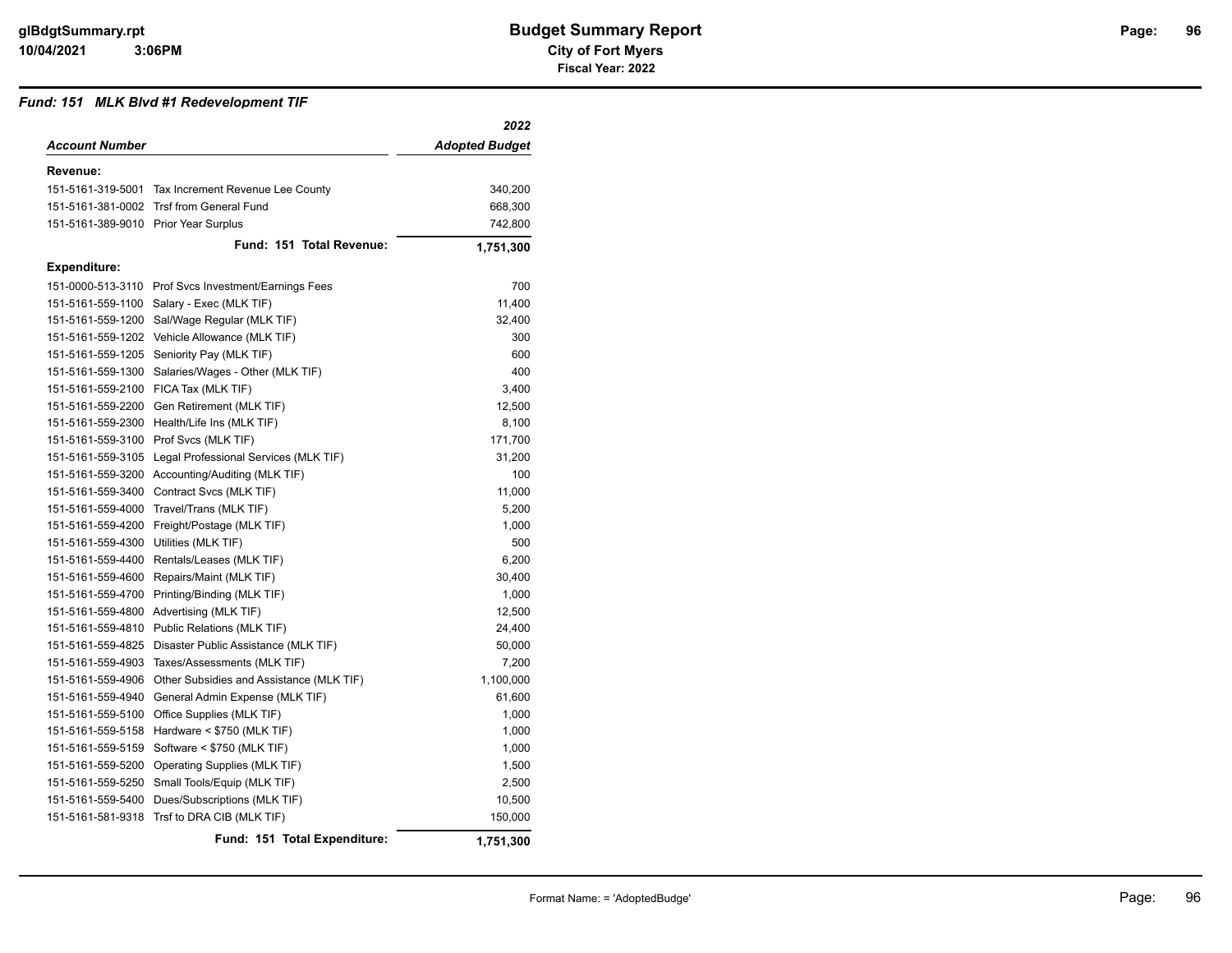**Fund: 151 Total Net Budget: 0**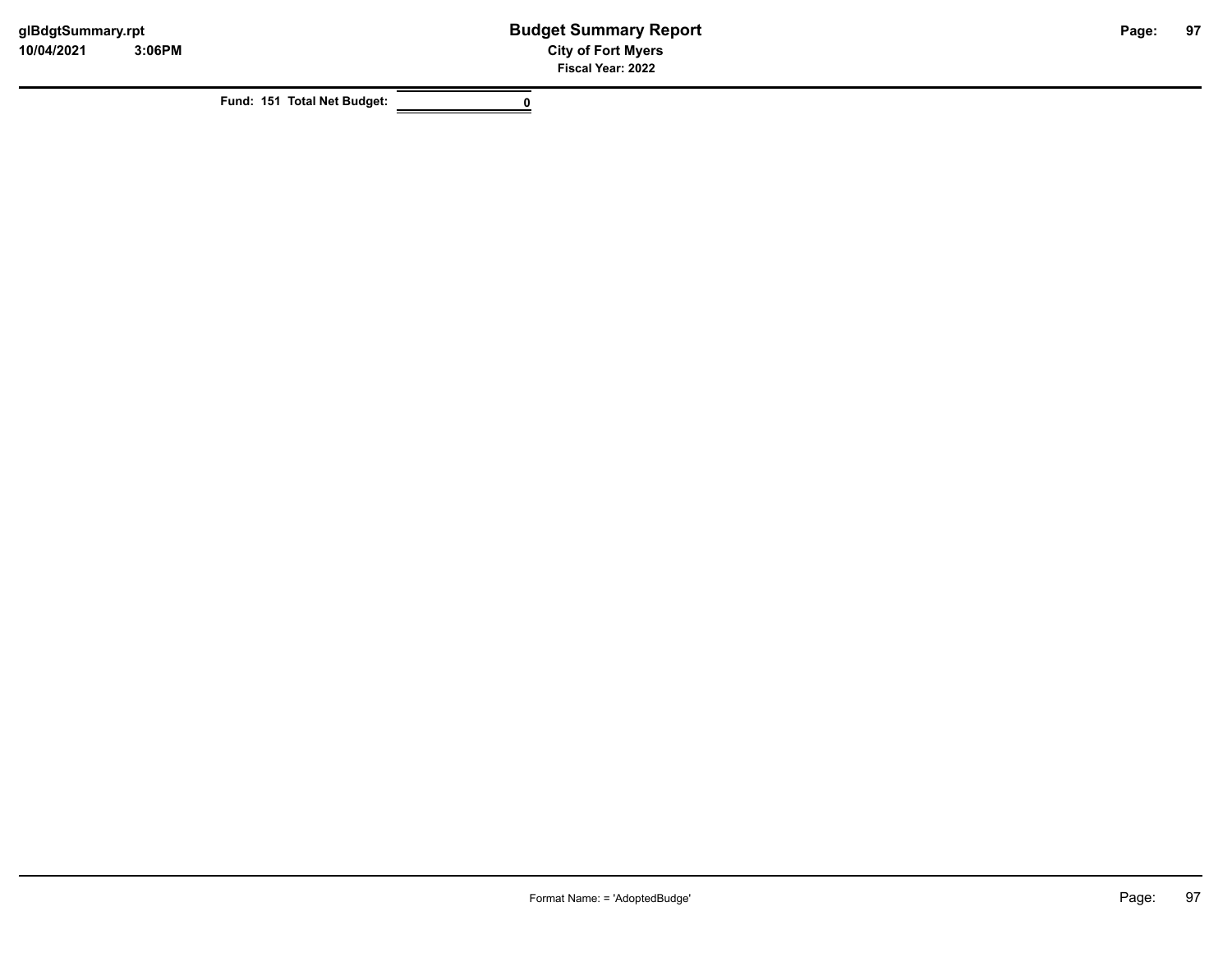## *Fund: 160 Winkler Safe Neighborhood Area*

|                       |                              | 2022                  |
|-----------------------|------------------------------|-----------------------|
| <b>Account Number</b> |                              | <b>Adopted Budget</b> |
| Revenue:              |                              |                       |
|                       | Fund: 160 Total Revenue:     | 0                     |
| Expenditure:          |                              |                       |
|                       | Fund: 160 Total Expenditure: | 0                     |
|                       | Fund: 160 Total Net Budget:  |                       |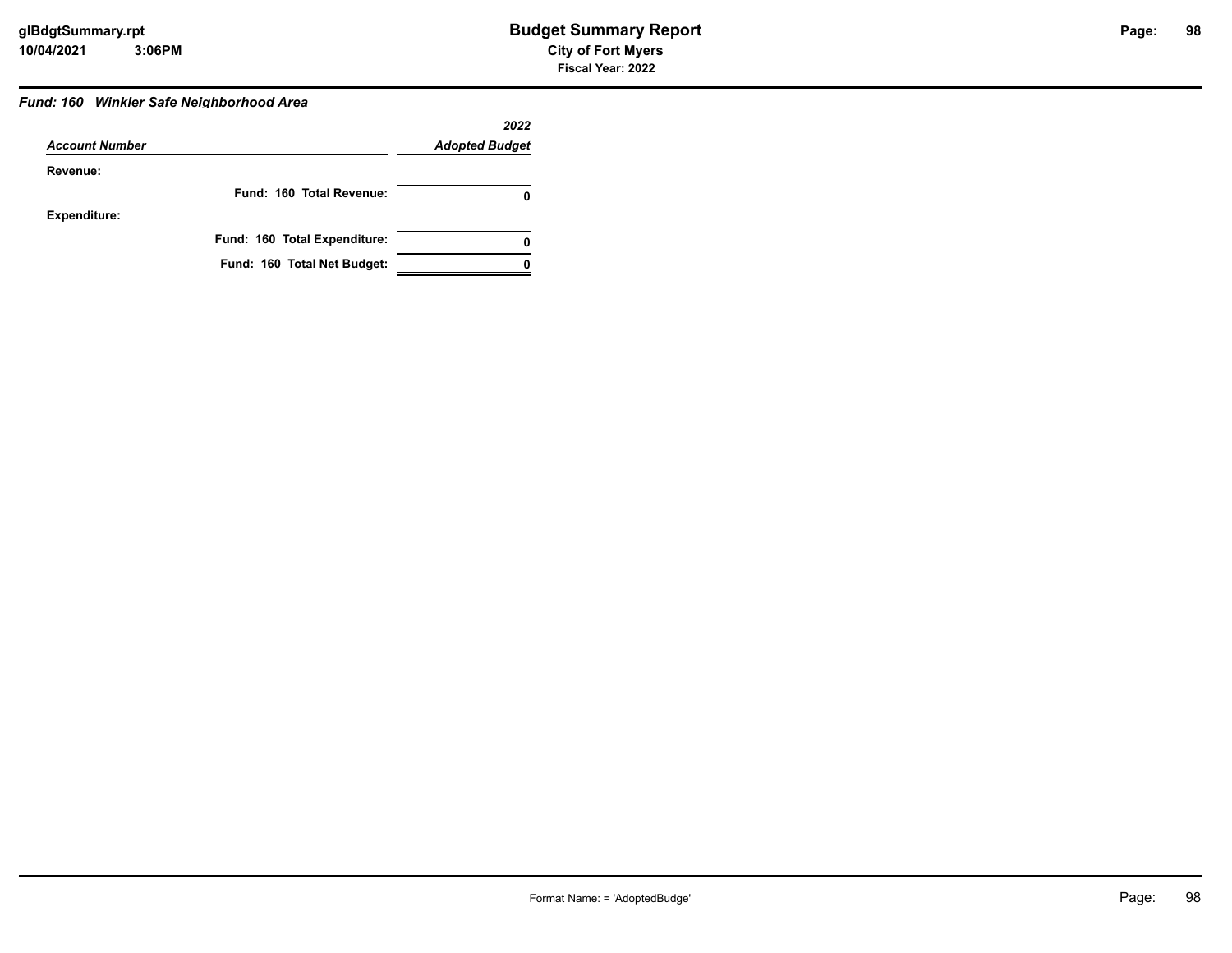### *Fund: 161 Winkler Safe Neighborhood R and R*

|                       |                              | 2022                  |
|-----------------------|------------------------------|-----------------------|
| <b>Account Number</b> |                              | <b>Adopted Budget</b> |
| Revenue:              |                              |                       |
|                       | Fund: 161 Total Revenue:     | 0                     |
| <b>Expenditure:</b>   |                              |                       |
|                       | Fund: 161 Total Expenditure: |                       |
|                       | Fund: 161 Total Net Budget:  |                       |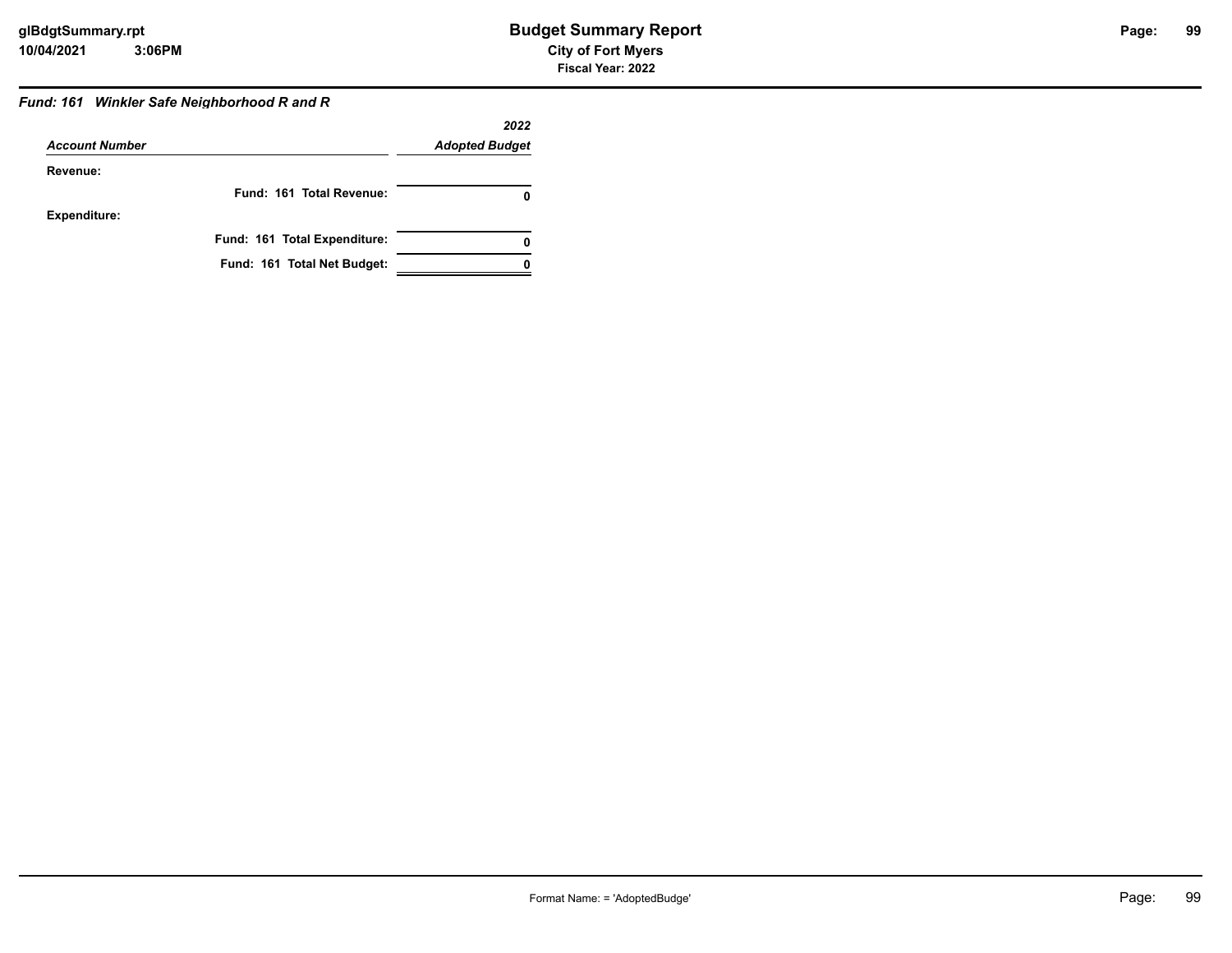### *Fund: 197 Pandemic Event 2020*

| <b>Account Number</b> |                              | 2022<br><b>Adopted Budget</b> |
|-----------------------|------------------------------|-------------------------------|
|                       |                              |                               |
| Revenue:              |                              |                               |
|                       | Fund: 197 Total Revenue:     | 0                             |
| <b>Expenditure:</b>   |                              |                               |
|                       | Fund: 197 Total Expenditure: | 0                             |
|                       | Fund: 197 Total Net Budget:  |                               |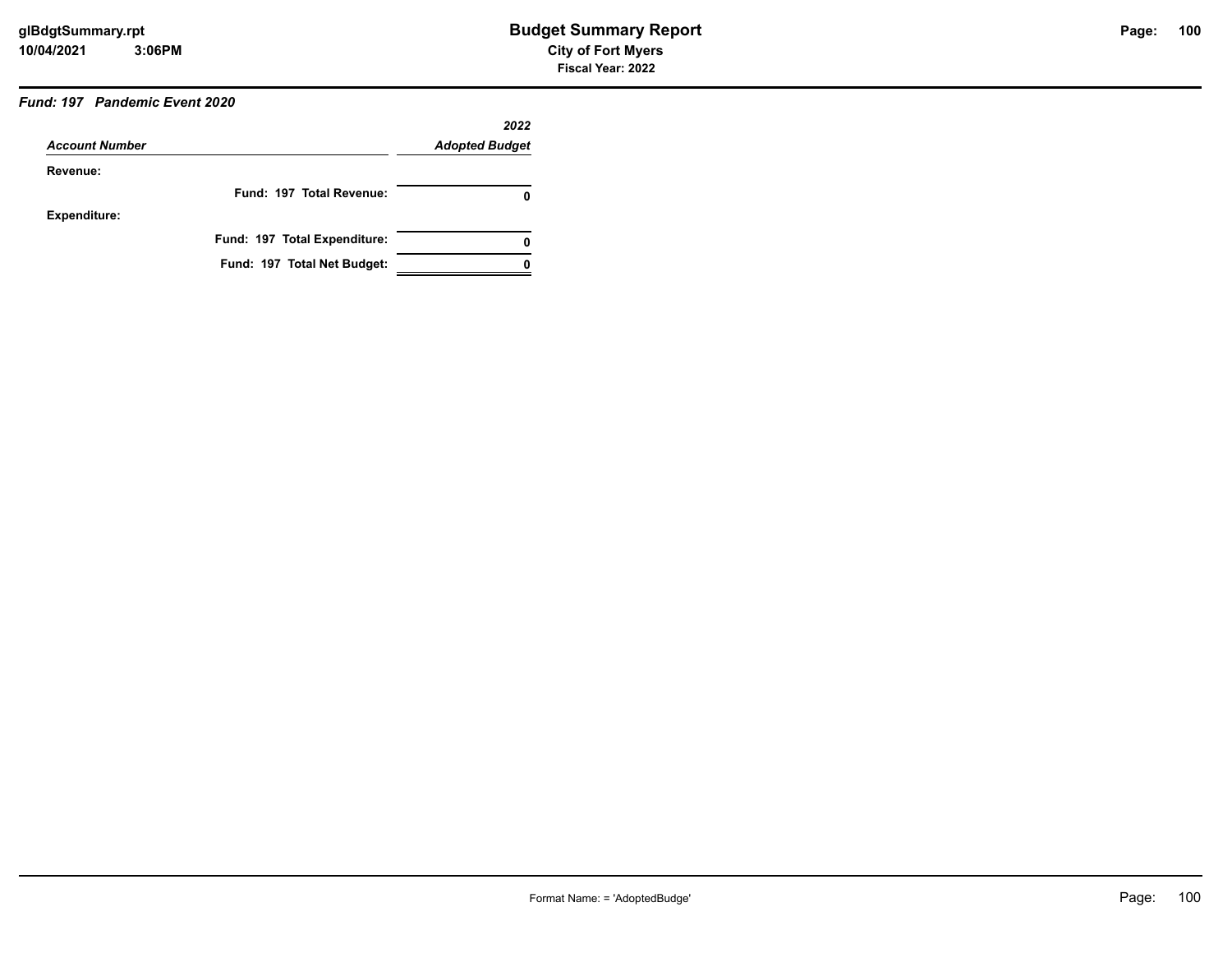### *Fund: 198 FEMA Grant - WILMA*

| <b>Account Number</b> |                              | 2022<br><b>Adopted Budget</b> |
|-----------------------|------------------------------|-------------------------------|
| Revenue:              |                              |                               |
|                       | Fund: 198 Total Revenue:     | 0                             |
| <b>Expenditure:</b>   |                              |                               |
|                       | Fund: 198 Total Expenditure: | 0                             |
|                       | Fund: 198 Total Net Budget:  |                               |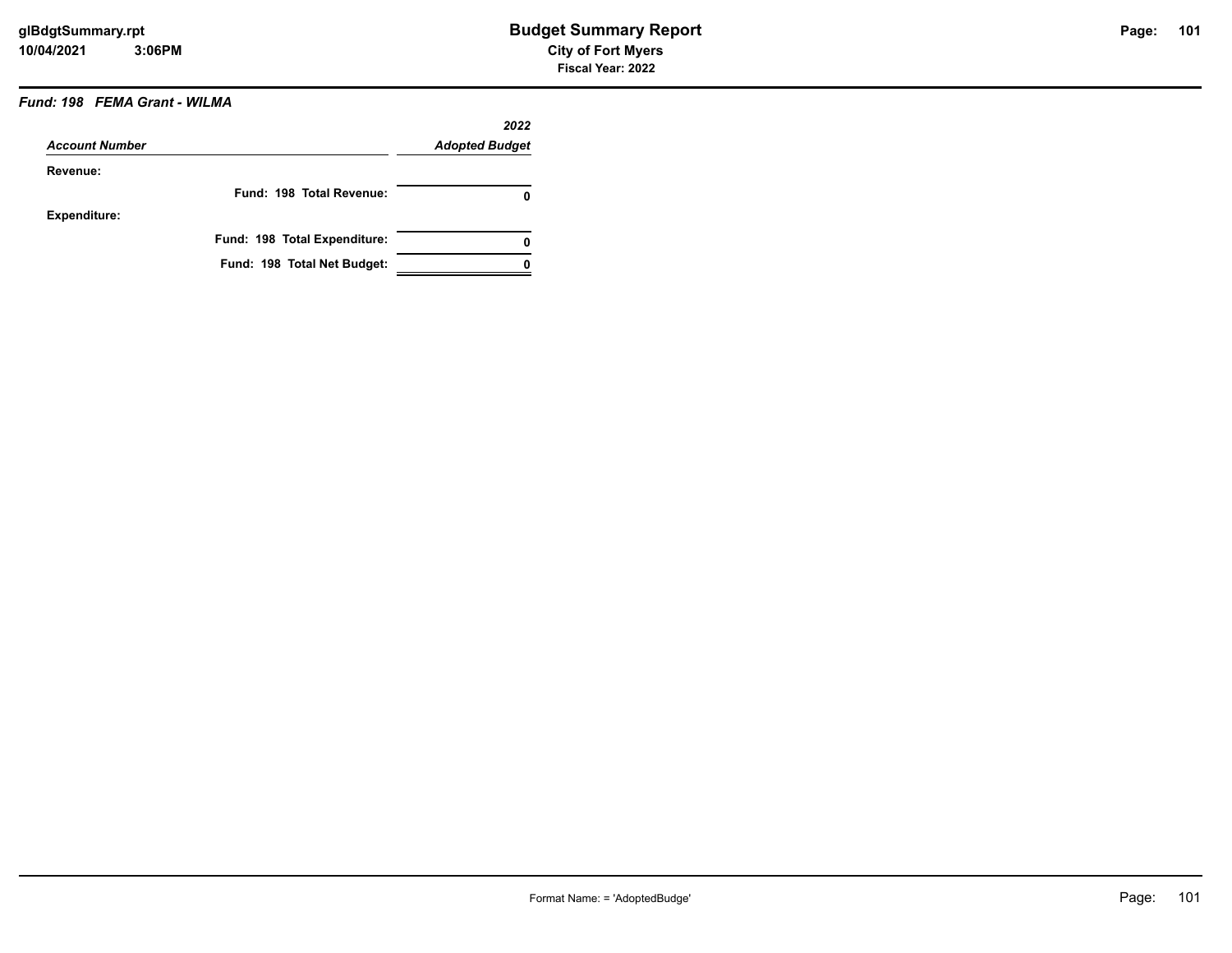### *Fund: 199 FEMA Disaster Grant*

| <b>Account Number</b> |                              | 2022<br><b>Adopted Budget</b> |
|-----------------------|------------------------------|-------------------------------|
| Revenue:              |                              |                               |
|                       | Fund: 199 Total Revenue:     | 0                             |
| <b>Expenditure:</b>   |                              |                               |
|                       | Fund: 199 Total Expenditure: | 0                             |
|                       | Fund: 199 Total Net Budget:  |                               |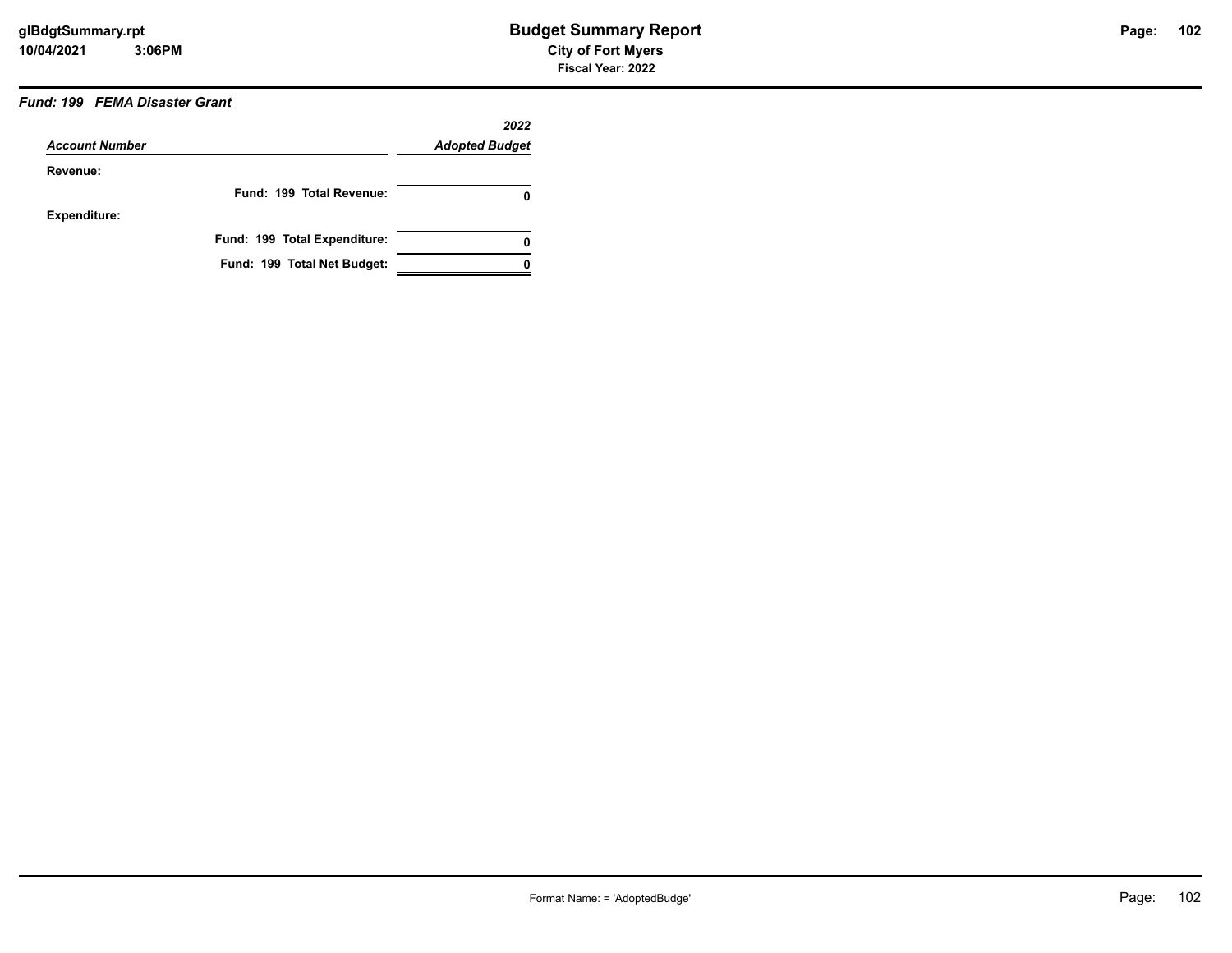### *Fund: 223 Series 1996A Bonds, Debt Service*

| <b>Account Number</b> |                              | 2022<br><b>Adopted Budget</b> |
|-----------------------|------------------------------|-------------------------------|
| Revenue:              |                              |                               |
|                       | Fund: 223 Total Revenue:     |                               |
| <b>Expenditure:</b>   |                              |                               |
|                       | Fund: 223 Total Expenditure: | 0                             |
|                       | Fund: 223 Total Net Budget:  |                               |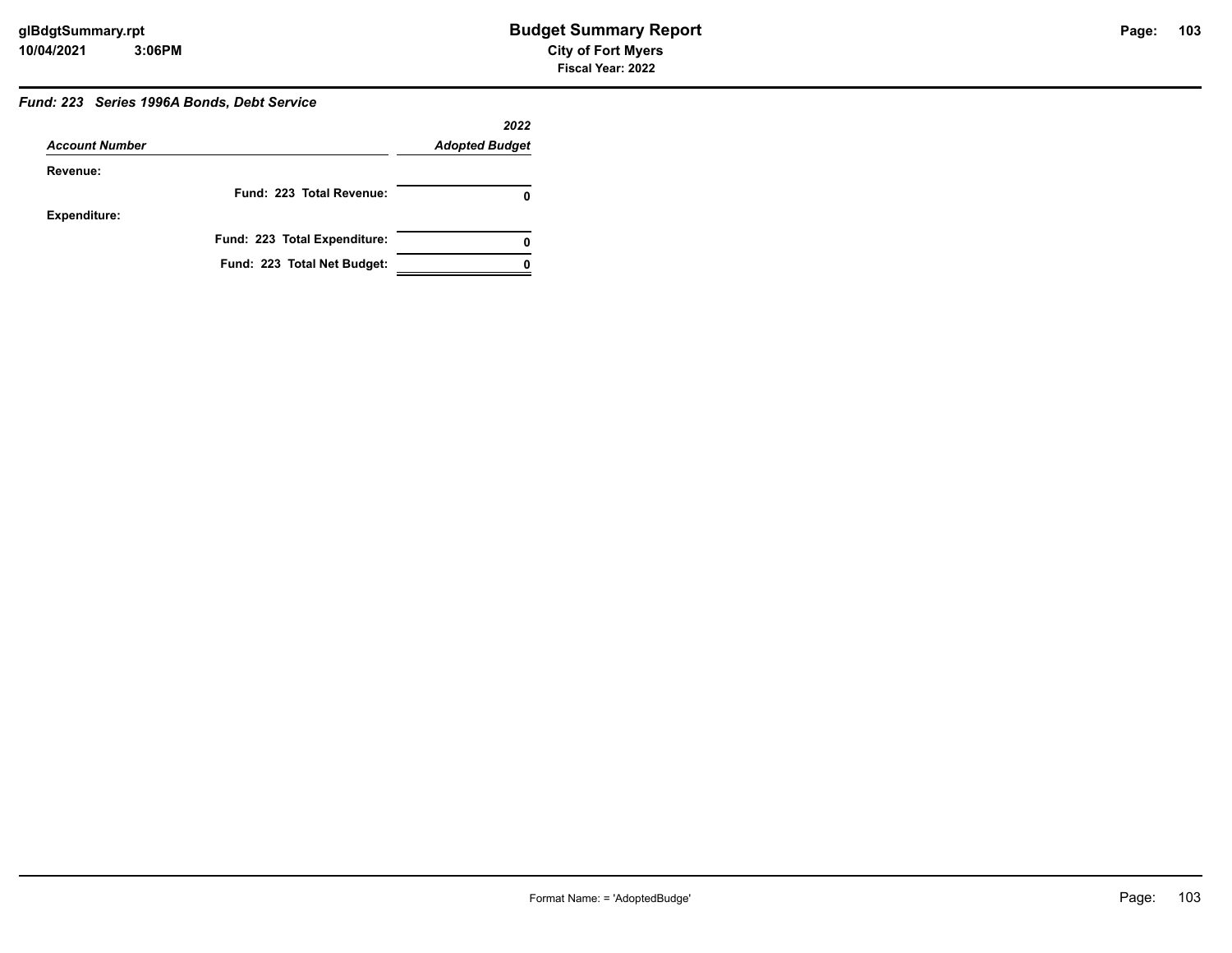### *Fund: 225 Capital Leases*

|                       |                                                          | 2022                  |
|-----------------------|----------------------------------------------------------|-----------------------|
| <b>Account Number</b> |                                                          | <b>Adopted Budget</b> |
| Revenue:              |                                                          |                       |
|                       | 225-0225-381-0002 Trsf from General Fund                 | 2,190,600             |
|                       | Fund: 225 Total Revenue:                                 | 2,190,600             |
| Expenditure:          |                                                          |                       |
|                       | 225-0225-522-7126 Principal Expense Capital Lease (FD)   | 816,000               |
|                       | 225-0225-522-7226 Interest Expense Capital Lease (FD)    | 182,800               |
| 225-1225-521-7127     | Principal Expense Capital Lease (PD)                     | 1,053,300             |
| 225-1225-521-7227     | Interest Expense Capital Lease (PD)                      | 108,800               |
| 225-2225-539-7128     | Principal Expense Capital Lease (PARKS)                  | 28,300                |
|                       | 225-2225-539-7228 Interest Expense Capital Lease (PARKS) | 1,400                 |
|                       | Fund: 225 Total Expenditure:                             | 2,190,600             |
|                       | Fund: 225 Total Net Budget:                              | 0                     |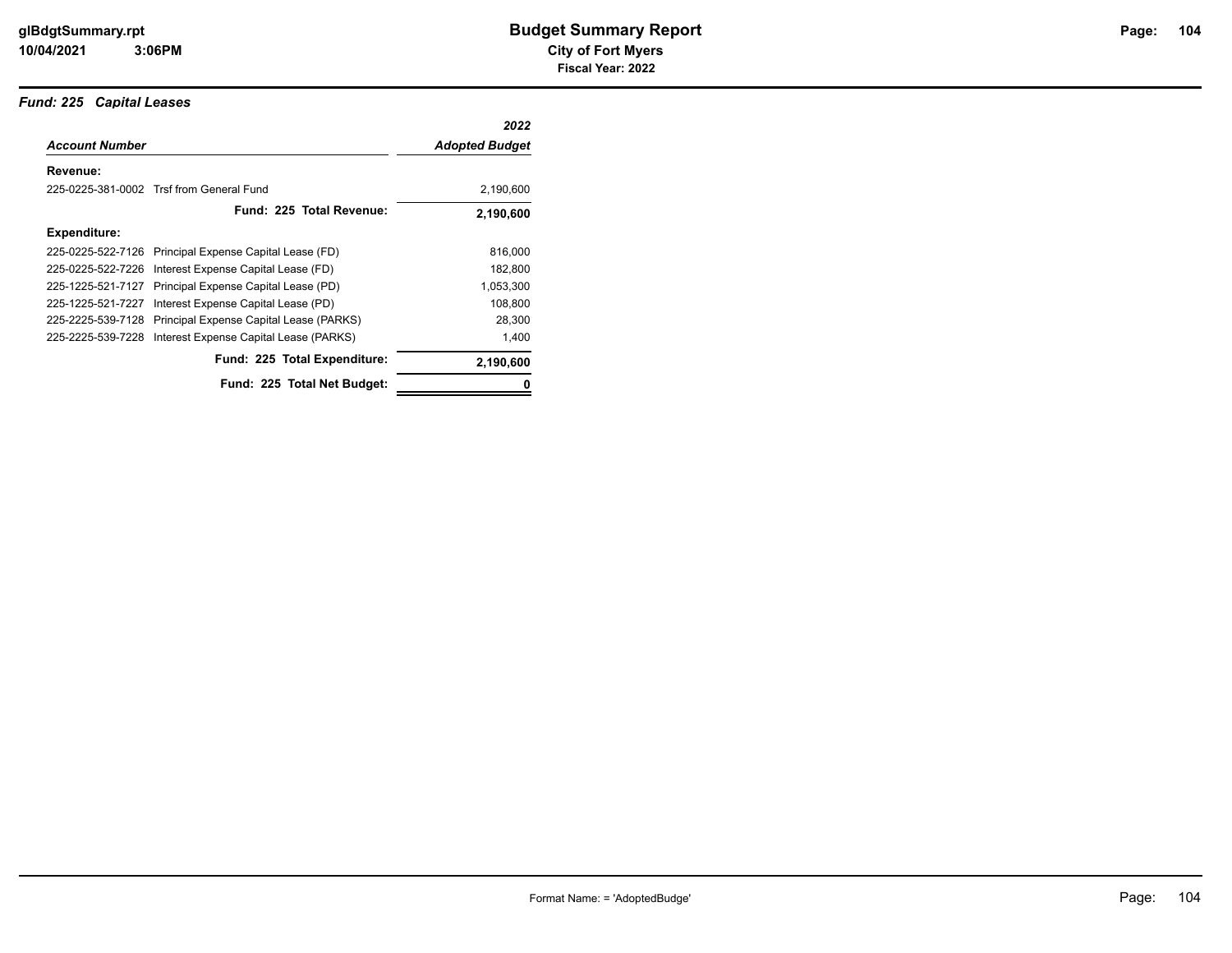#### *Fund: 260 Series 1997A Bonds, Debt Service*

|                       |                              | 2022                  |
|-----------------------|------------------------------|-----------------------|
| <b>Account Number</b> |                              | <b>Adopted Budget</b> |
| Revenue:              |                              |                       |
|                       | Fund: 260 Total Revenue:     |                       |
| <b>Expenditure:</b>   |                              |                       |
|                       | Fund: 260 Total Expenditure: |                       |
|                       | Fund: 260 Total Net Budget:  |                       |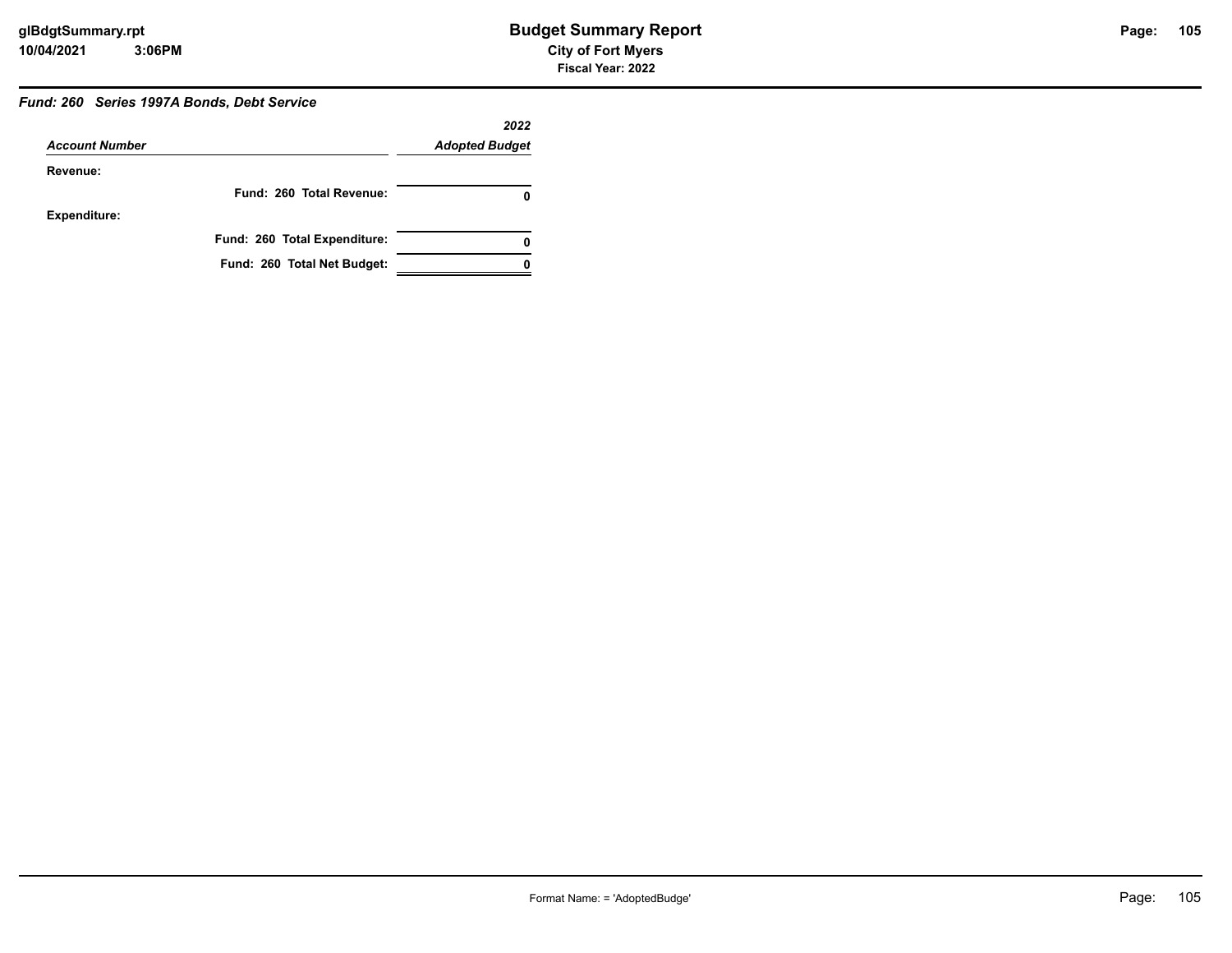#### *Fund: 266 Series 2001A Bonds, Debt Service*

|                       |                              | 2022                  |
|-----------------------|------------------------------|-----------------------|
| <b>Account Number</b> |                              | <b>Adopted Budget</b> |
| Revenue:              |                              |                       |
|                       | Fund: 266 Total Revenue:     |                       |
| <b>Expenditure:</b>   |                              |                       |
|                       | Fund: 266 Total Expenditure: | 0                     |
|                       | Fund: 266 Total Net Budget:  |                       |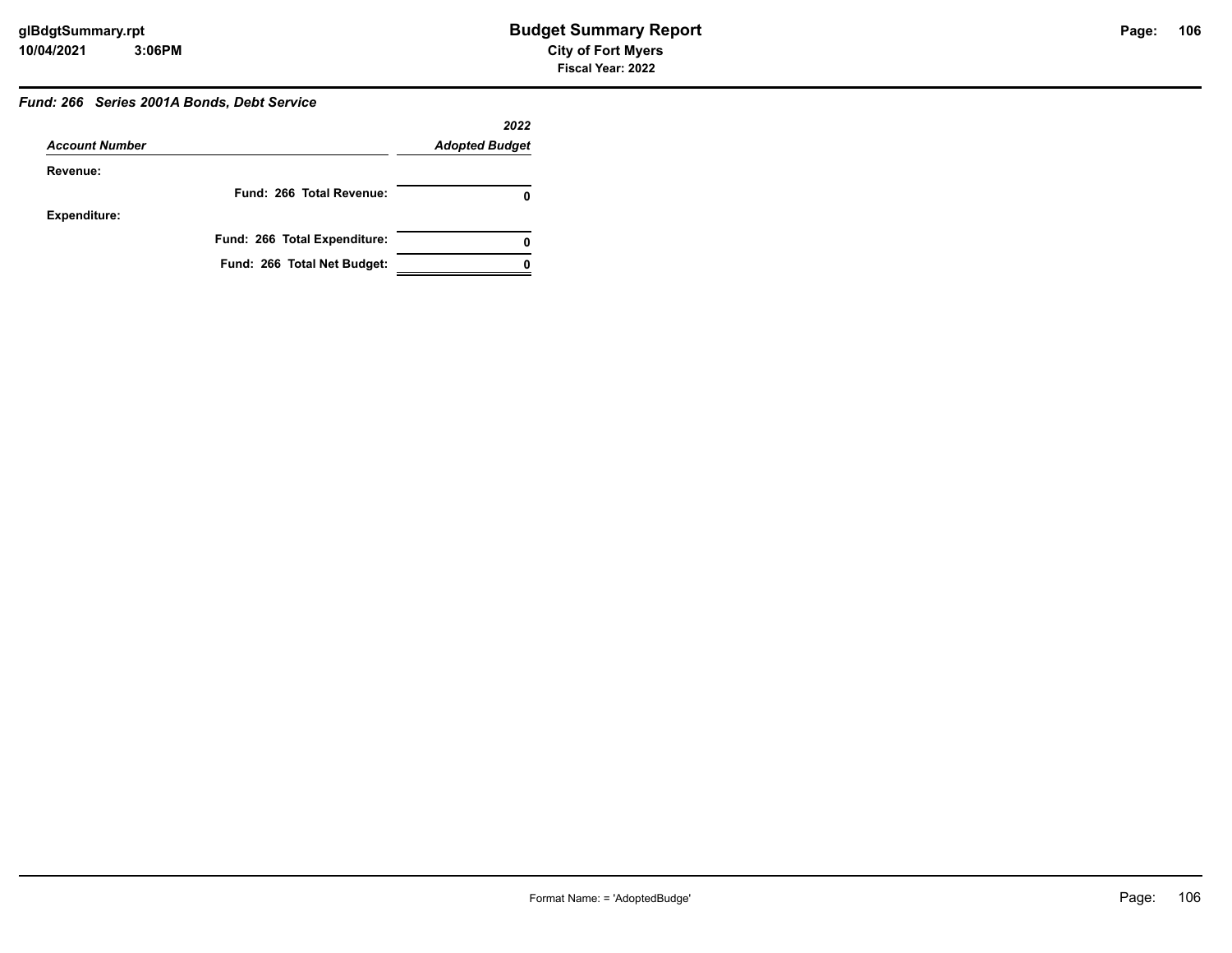#### *Fund: 267 Series 1999 GB Bonds, Debt Service*

|                       |                              | 2022                  |
|-----------------------|------------------------------|-----------------------|
| <b>Account Number</b> |                              | <b>Adopted Budget</b> |
| Revenue:              |                              |                       |
|                       | Fund: 267 Total Revenue:     |                       |
| <b>Expenditure:</b>   |                              |                       |
|                       | Fund: 267 Total Expenditure: | 0                     |
|                       | Fund: 267 Total Net Budget:  |                       |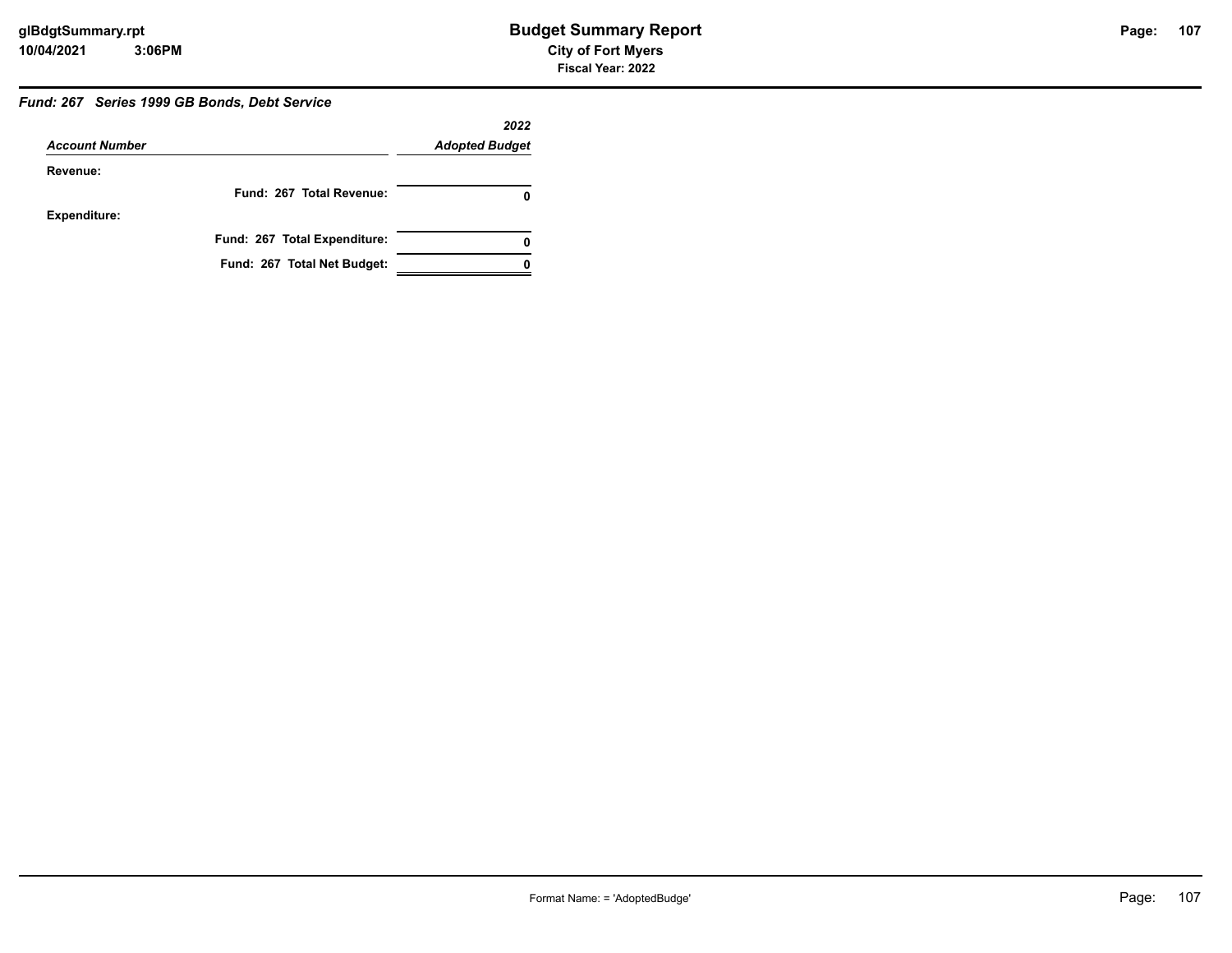#### *Fund: 268 Series 2000A Bonds, Debt Service*

|                       |                              | 2022                  |
|-----------------------|------------------------------|-----------------------|
| <b>Account Number</b> |                              | <b>Adopted Budget</b> |
| Revenue:              |                              |                       |
|                       | Fund: 268 Total Revenue:     |                       |
| <b>Expenditure:</b>   |                              |                       |
|                       | Fund: 268 Total Expenditure: | 0                     |
|                       | Fund: 268 Total Net Budget:  |                       |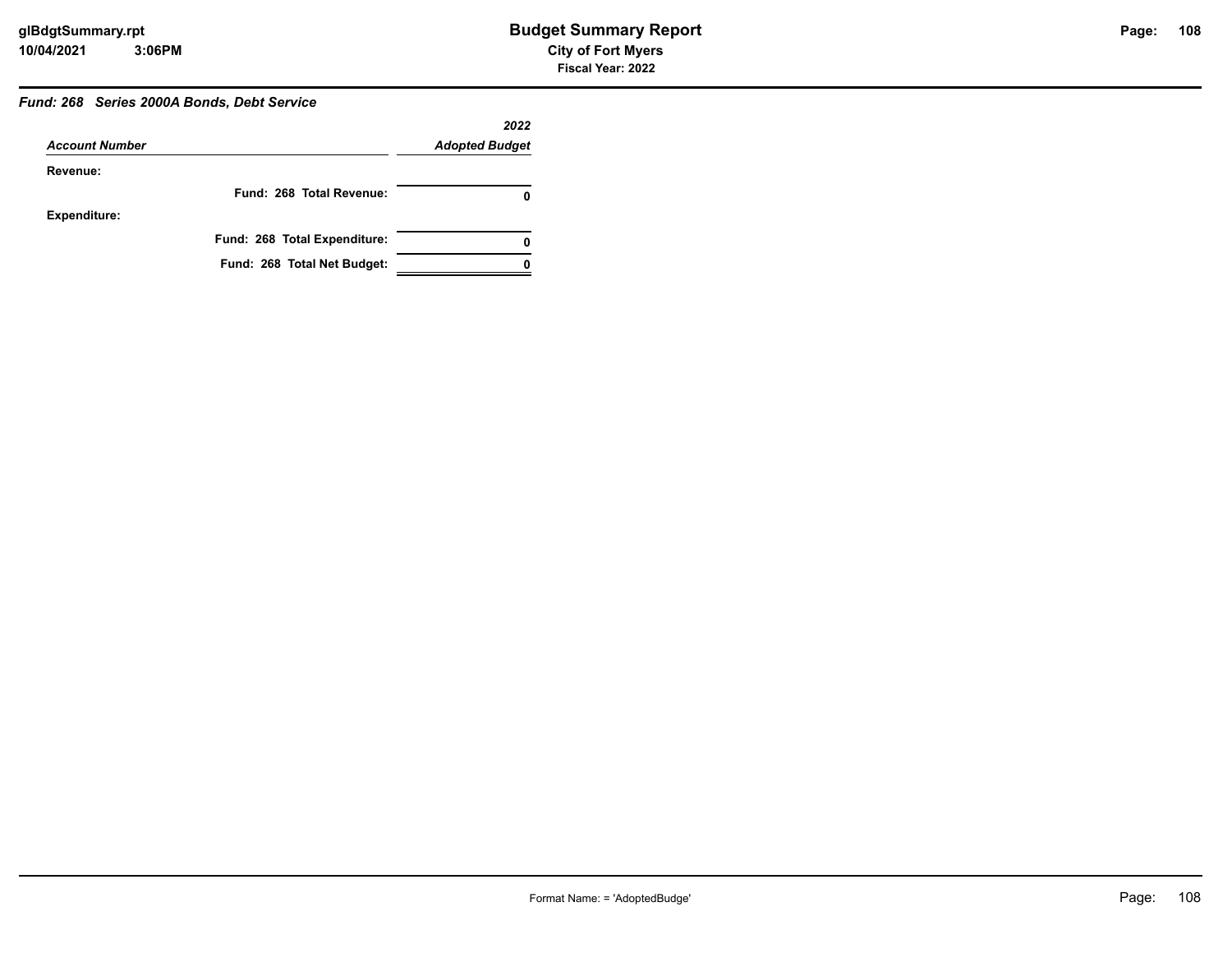#### *Fund: 270 Series 2002A Bonds, Debt Service*

|                       |                              | 2022                  |
|-----------------------|------------------------------|-----------------------|
| <b>Account Number</b> |                              | <b>Adopted Budget</b> |
| Revenue:              |                              |                       |
|                       | Fund: 270 Total Revenue:     | 0                     |
| <b>Expenditure:</b>   |                              |                       |
|                       | Fund: 270 Total Expenditure: | 0                     |
|                       | Fund: 270 Total Net Budget:  |                       |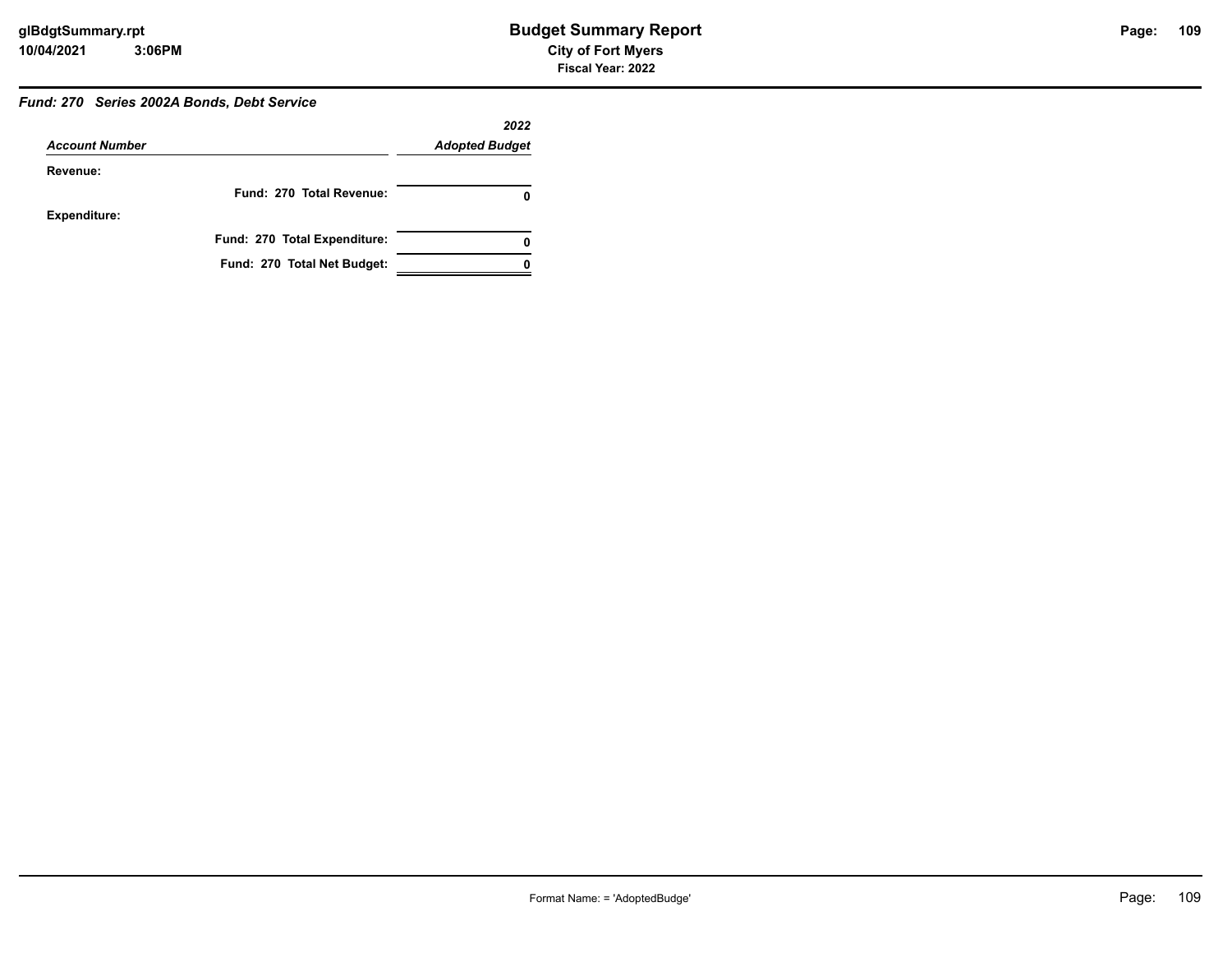#### *Fund: 271 Series 2004A Gas Bonds, Debt Service*

|                       |                              | 2022                  |
|-----------------------|------------------------------|-----------------------|
| <b>Account Number</b> |                              | <b>Adopted Budget</b> |
| Revenue:              |                              |                       |
|                       | Fund: 271 Total Revenue:     |                       |
| Expenditure:          |                              |                       |
|                       | Fund: 271 Total Expenditure: |                       |
|                       | Fund: 271 Total Net Budget:  |                       |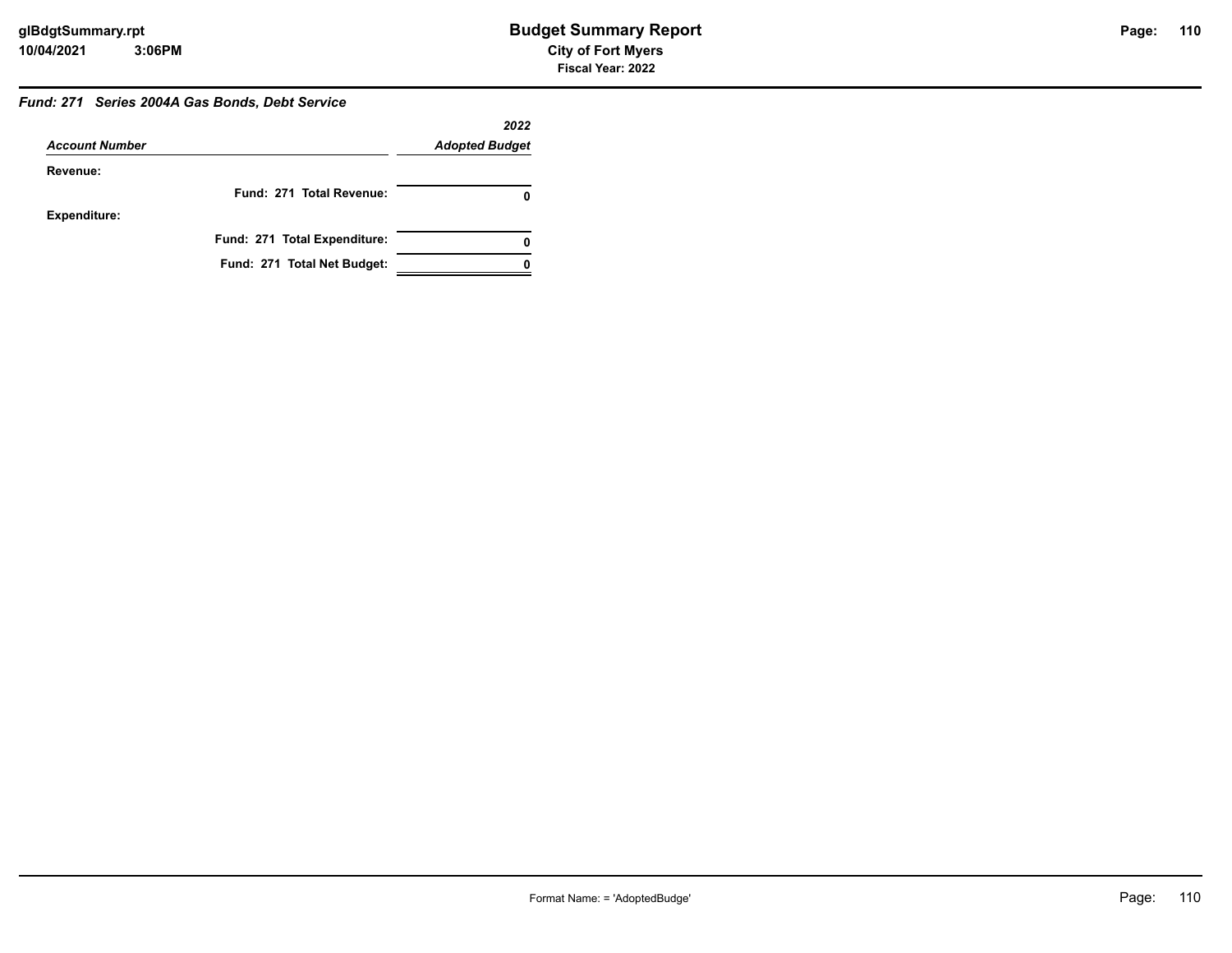#### *Fund: 272 General Credit Line Debt Service*

|                                 |                                                        | 2022                  |
|---------------------------------|--------------------------------------------------------|-----------------------|
| <b>Account Number</b>           |                                                        | <b>Adopted Budget</b> |
| Revenue:                        |                                                        |                       |
|                                 | 272-2720-381-0002 Trsf from General Fund               | 1.000.000             |
| 272-2720-384-0001 Debt Proceeds |                                                        | 22,583,500            |
|                                 | Fund: 272 Total Revenue:                               | 23,583,500            |
| <b>Expenditure:</b>             |                                                        |                       |
|                                 | 272-2720-517-7279 Interest Expense General Credit Line | 1,000,000             |
|                                 | 272-2720-581-9396 Trsf to Credit Line Capital Projects | 22.583.500            |
|                                 | Fund: 272 Total Expenditure:                           | 23,583,500            |
|                                 | Fund: 272 Total Net Budget:                            |                       |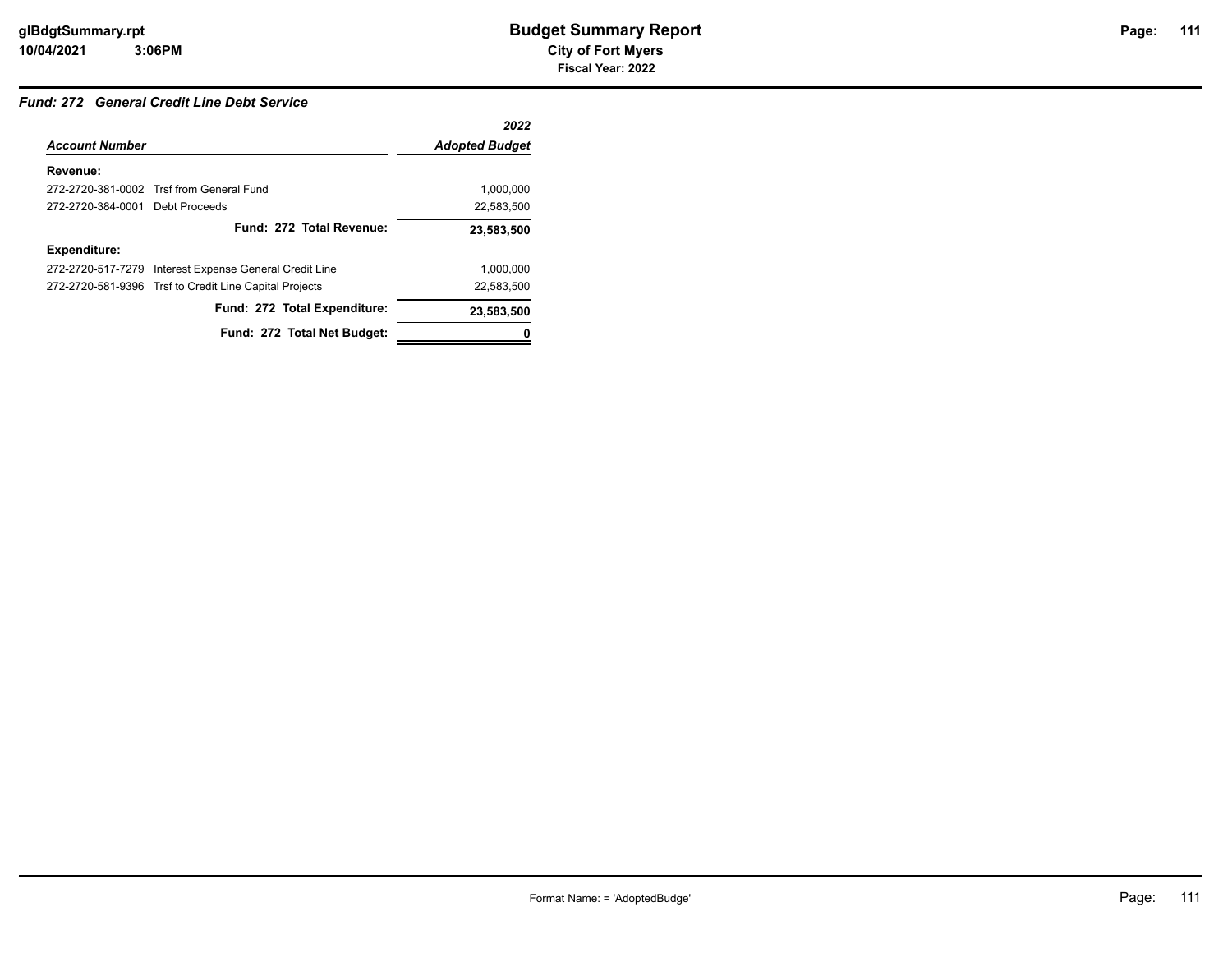# *Fund: 274 2005C FMLC Bonds, Debt Service*

| <b>Account Number</b> |                              | 2022<br><b>Adopted Budget</b> |
|-----------------------|------------------------------|-------------------------------|
| Revenue:              |                              |                               |
|                       | Fund: 274 Total Revenue:     |                               |
| <b>Expenditure:</b>   |                              |                               |
|                       | Fund: 274 Total Expenditure: | 0                             |
|                       | Fund: 274 Total Net Budget:  |                               |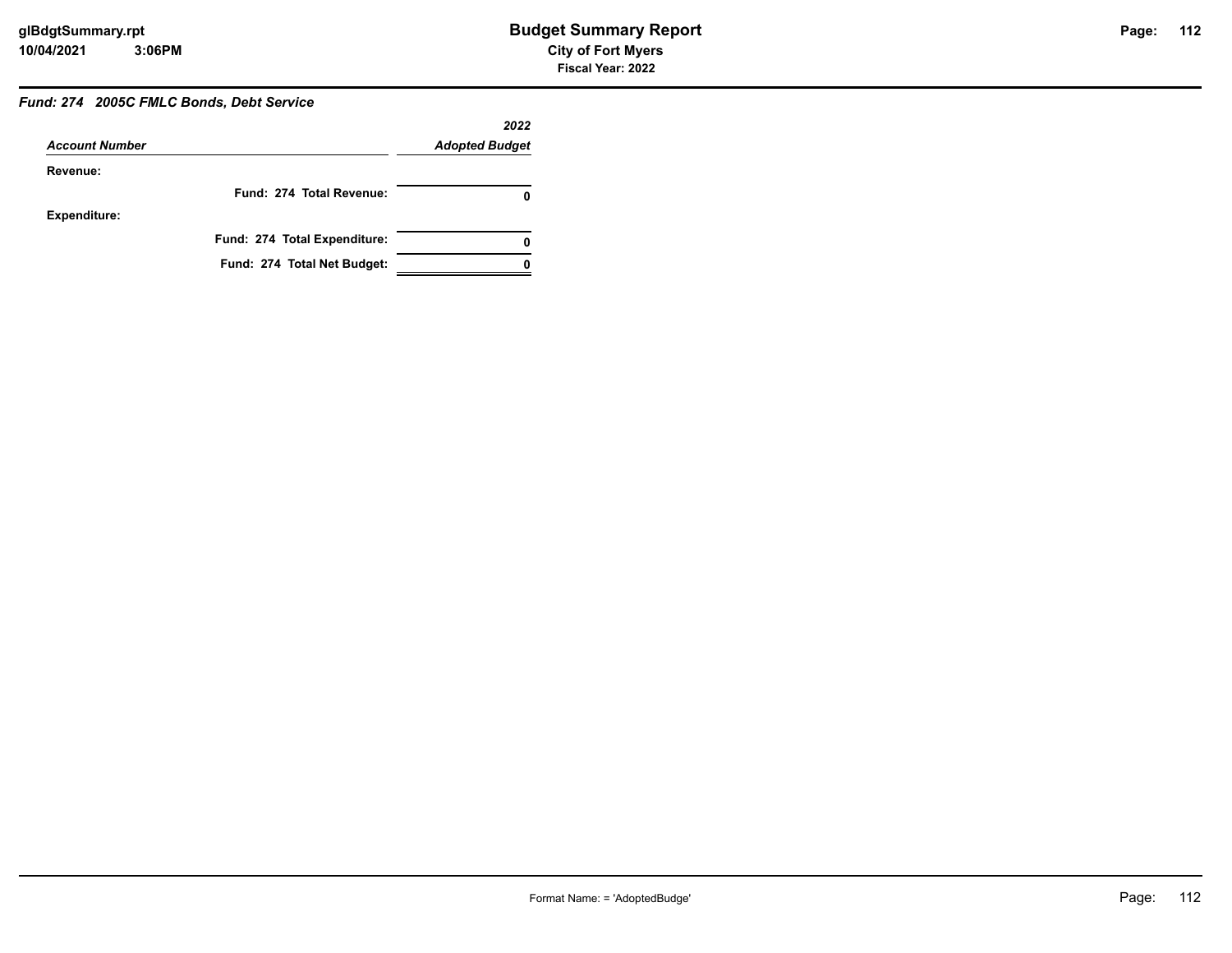# Page: 113

### *Fund: 275 Series 2006 Bonds, Debt Service*

|                       |                              | 2022                  |
|-----------------------|------------------------------|-----------------------|
| <b>Account Number</b> |                              | <b>Adopted Budget</b> |
| Revenue:              |                              |                       |
|                       | Fund: 275 Total Revenue:     |                       |
| <b>Expenditure:</b>   |                              |                       |
|                       | Fund: 275 Total Expenditure: |                       |
|                       | Fund: 275 Total Net Budget:  |                       |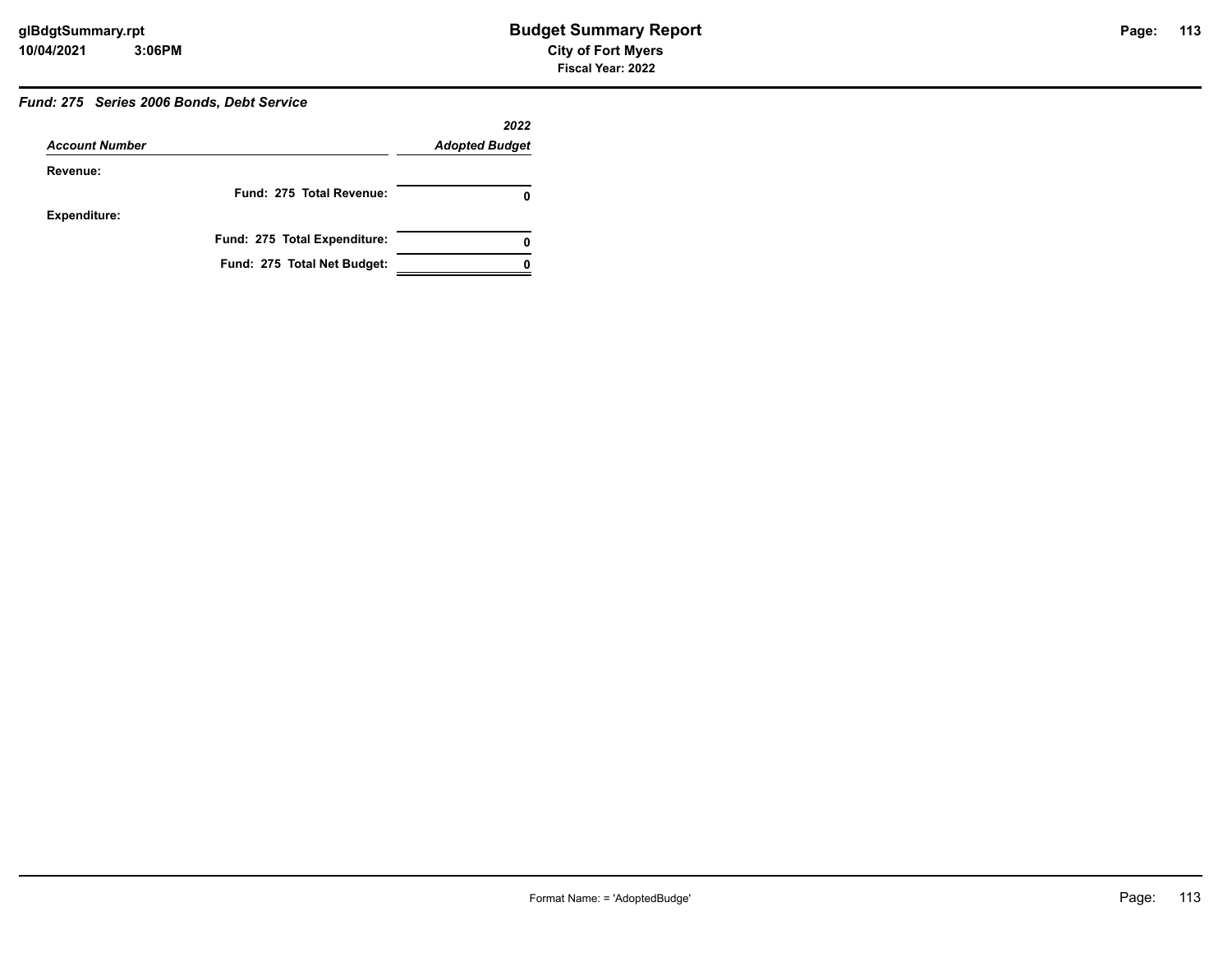#### *Fund: 276 Series 2007 Refunding Bonds,Debt Service*

|                       |                              | 2022                  |
|-----------------------|------------------------------|-----------------------|
| <b>Account Number</b> |                              | <b>Adopted Budget</b> |
| Revenue:              |                              |                       |
|                       | Fund: 276 Total Revenue:     |                       |
| <b>Expenditure:</b>   |                              |                       |
|                       | Fund: 276 Total Expenditure: | 0                     |
|                       | Fund: 276 Total Net Budget:  |                       |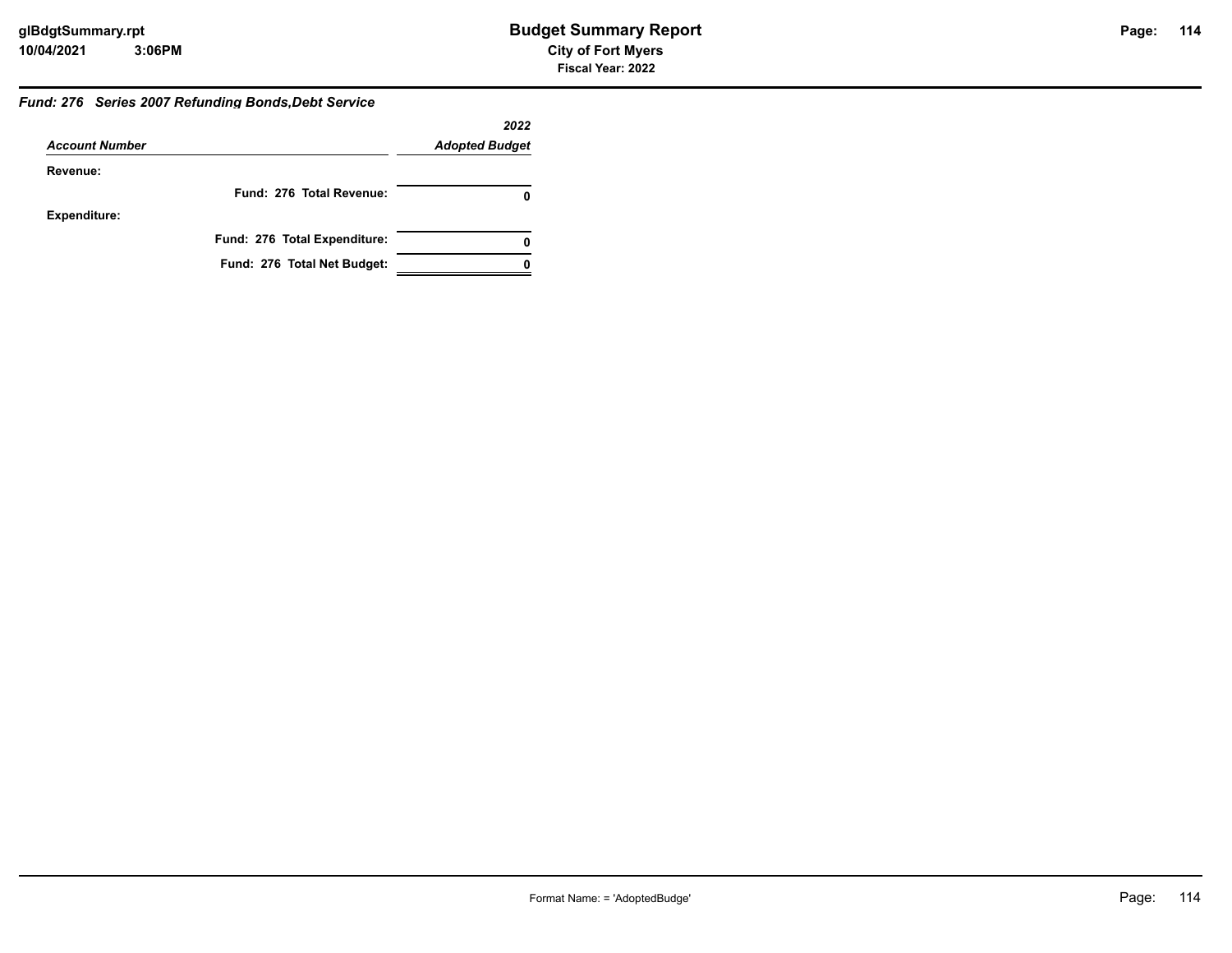#### *Fund: 277 2008 Capital Improvement Refunding Note*

|                       |                              | 2022                  |
|-----------------------|------------------------------|-----------------------|
| <b>Account Number</b> |                              | <b>Adopted Budget</b> |
| Revenue:              |                              |                       |
|                       | Fund: 277 Total Revenue:     |                       |
| <b>Expenditure:</b>   |                              |                       |
|                       | Fund: 277 Total Expenditure: | 0                     |
|                       | Fund: 277 Total Net Budget:  |                       |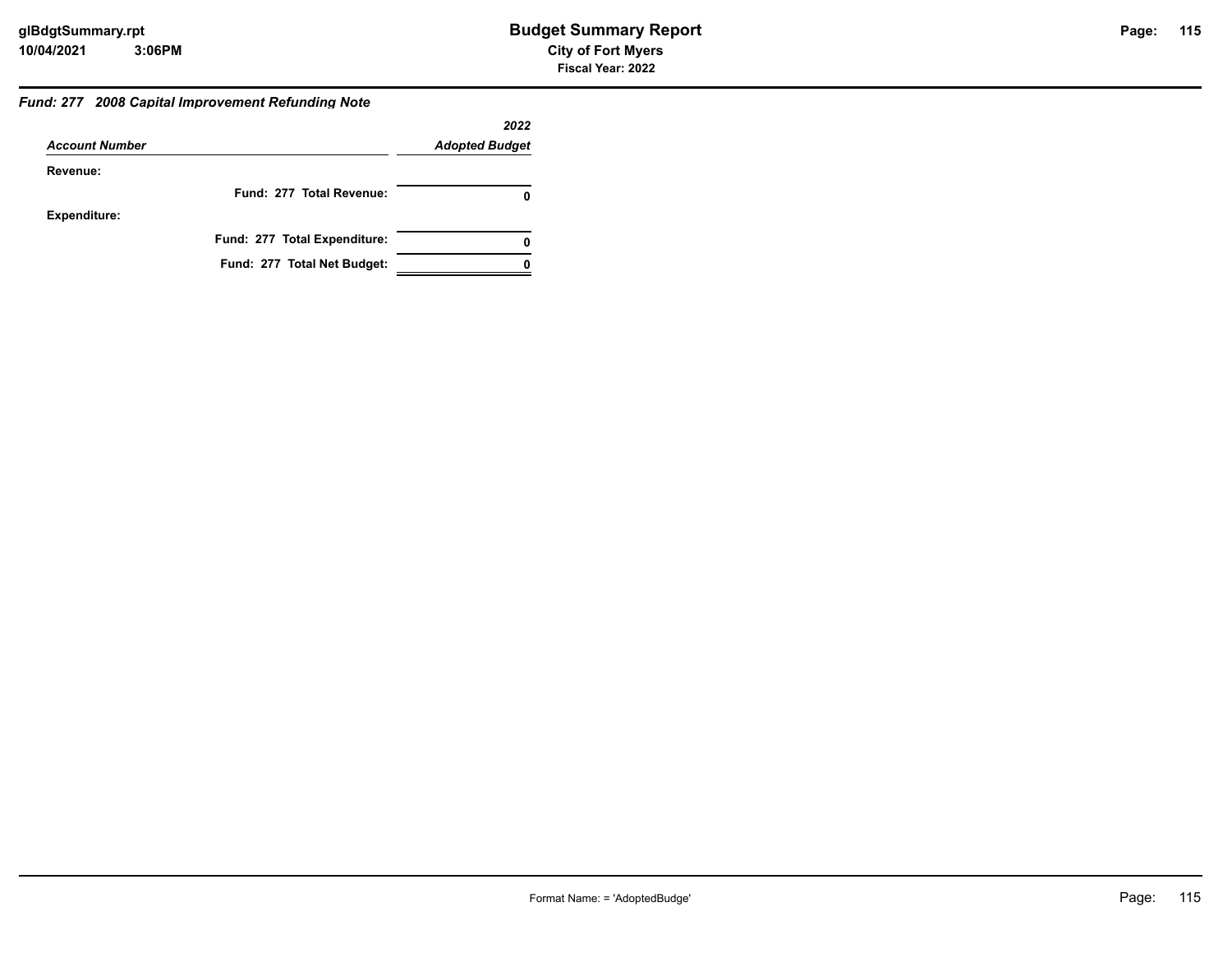#### *Fund: 278 Series 2014 Bonds, Debt Service*

|                       |                                                 | 2022                  |
|-----------------------|-------------------------------------------------|-----------------------|
| <b>Account Number</b> |                                                 | <b>Adopted Budget</b> |
| Revenue:              |                                                 |                       |
|                       | 278-2780-381-0002 Trsf from General Fund        | 1,248,900             |
|                       | 278-2780-381-0408 Trsf from FMCC Ops            | 285,400               |
|                       | Fund: 278 Total Revenue:                        | 1,534,300             |
| <b>Expenditure:</b>   |                                                 |                       |
|                       | 278-2780-517-7101 Principal Expense 2014A Bonds | 530.000               |
| 278-2780-517-7201     | Interest Expense 2014A Bonds                    | 1,003,200             |
| 278-2780-517-7300     | Pay Agent Fees 2014A & B Bonds                  | 1,100                 |
|                       | Fund: 278 Total Expenditure:                    | 1,534,300             |
|                       | Fund: 278 Total Net Budget:                     |                       |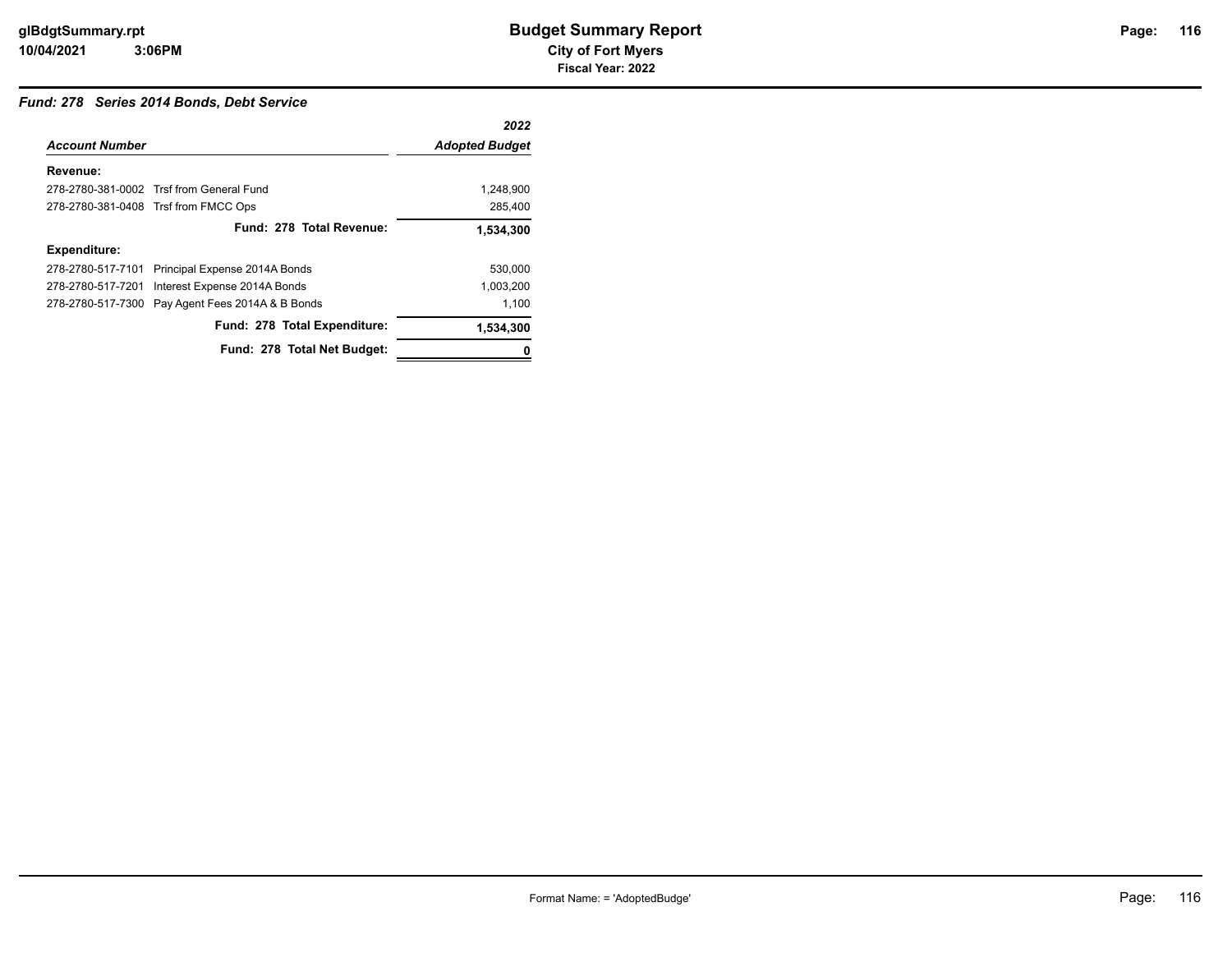#### *Fund: 279 Series 2016 Bonds, Debt Service*

|                                     |                                                 | 2022                  |
|-------------------------------------|-------------------------------------------------|-----------------------|
| <b>Account Number</b>               |                                                 | <b>Adopted Budget</b> |
| Revenue:                            |                                                 |                       |
|                                     | 279-2790-381-0002 Trsf from General Fund        | 2,311,700             |
|                                     | 279-2790-381-0353 Trsf from Harborside Cap Proj | 400,000               |
|                                     | 279-2790-381-0402 Trsf from Stormwater Ops      | 82,100                |
| 279-2790-381-0403                   | Trsf from Parking                               | 47,200                |
| 279-2790-381-0404                   | Trsf from Skatium Fund                          | 25,900                |
|                                     | 279-2790-381-0407 Trsf from Yacht Basin Ops     | 31,900                |
|                                     | 279-2790-381-0409 Trsf from EWGC Ops            | 212,200               |
| 279-2790-381-0503 Trsf from ITS Ops |                                                 | 78,500                |
|                                     | Fund: 279 Total Revenue:                        | 3,189,500             |
| <b>Expenditure:</b>                 |                                                 |                       |
| 279-2790-517-7101                   | Principal Expense 2016A Bonds                   | 1,490,000             |
| 279-2790-517-7201                   | Interest Expense 2016A Bonds                    | 1,698,900             |
| 279-2790-517-7300                   | Pay Agent Fees 2016A Bonds                      | 600                   |
|                                     | Fund: 279 Total Expenditure:                    | 3,189,500             |
|                                     | Fund: 279 Total Net Budget:                     |                       |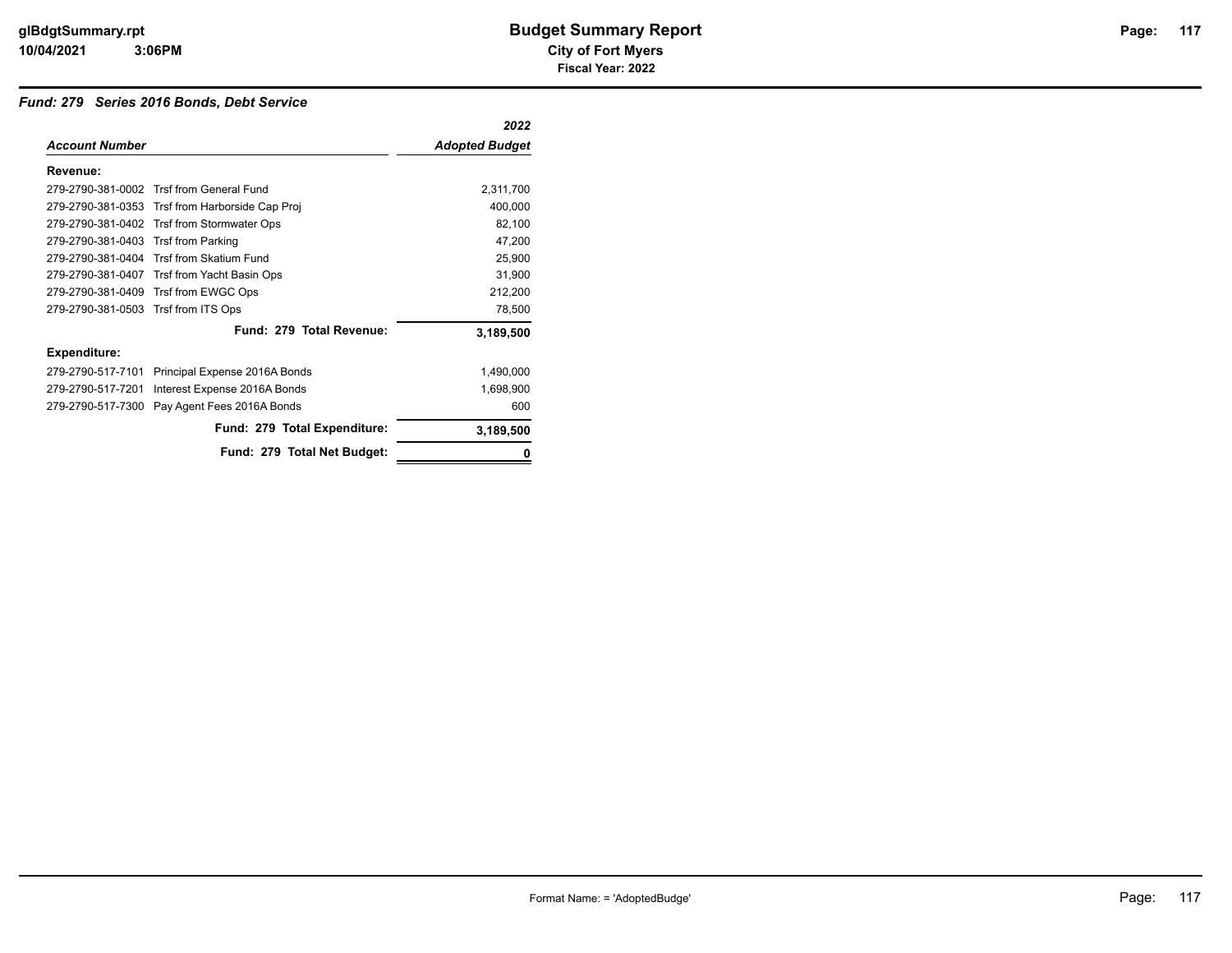#### *Fund: 280 Series 2018 Bonds, Debt Service*

|                       |                                                  | 2022                  |
|-----------------------|--------------------------------------------------|-----------------------|
| <b>Account Number</b> |                                                  | <b>Adopted Budget</b> |
| Revenue:              |                                                  |                       |
|                       | 280-2800-381-0002 Trsf from General Fund         | 5,269,700             |
|                       | 280-2800-381-0402 Trsf from Stormwater Ops       | 509,200               |
|                       | Fund: 280 Total Revenue:                         | 5,778,900             |
| <b>Expenditure:</b>   |                                                  |                       |
|                       | 280-2800-517-7101 Principal Expense 2018A Bonds  | 3,821,800             |
|                       | 280-2800-517-7102 Principal Expense 2018B Bonds  | 240,000               |
| 280-2800-517-7201     | Interest Expense 2018A Bonds                     | 1,134,100             |
|                       | 280-2800-517-7202 Interest Expense 2018B Bonds   | 582,100               |
|                       | 280-2800-517-7300 Pay Agent Fees 2018A & B Bonds | 900                   |
|                       | Fund: 280 Total Expenditure:                     | 5,778,900             |
|                       | Fund: 280 Total Net Budget:                      | 0                     |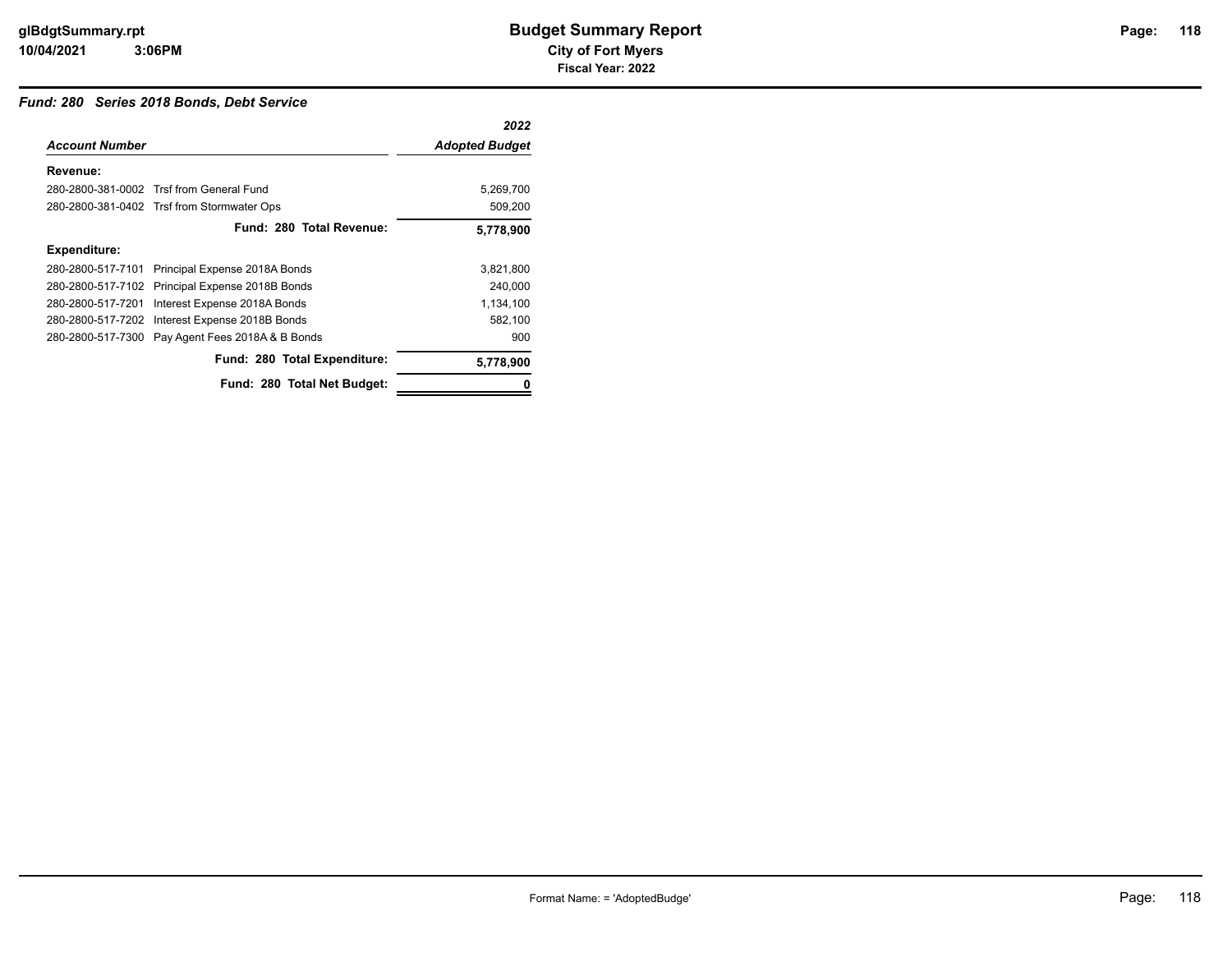## Page: 119

#### *Fund: 303 Fire Impact Fees*

|                                      |                                                 | 2022                  |
|--------------------------------------|-------------------------------------------------|-----------------------|
| <b>Account Number</b>                |                                                 | <b>Adopted Budget</b> |
| Revenue:                             |                                                 |                       |
| 303-6360-389-9010 Prior Year Surplus |                                                 | 300,000               |
|                                      | Fund: 303 Total Revenue:                        | 300,000               |
| <b>Expenditure:</b>                  |                                                 |                       |
|                                      | 303-6360-587-9310 Intrafund Trsf to General CIB | 300,000               |
|                                      | Fund: 303 Total Expenditure:                    | 300,000               |
|                                      | Fund: 303 Total Net Budget:                     |                       |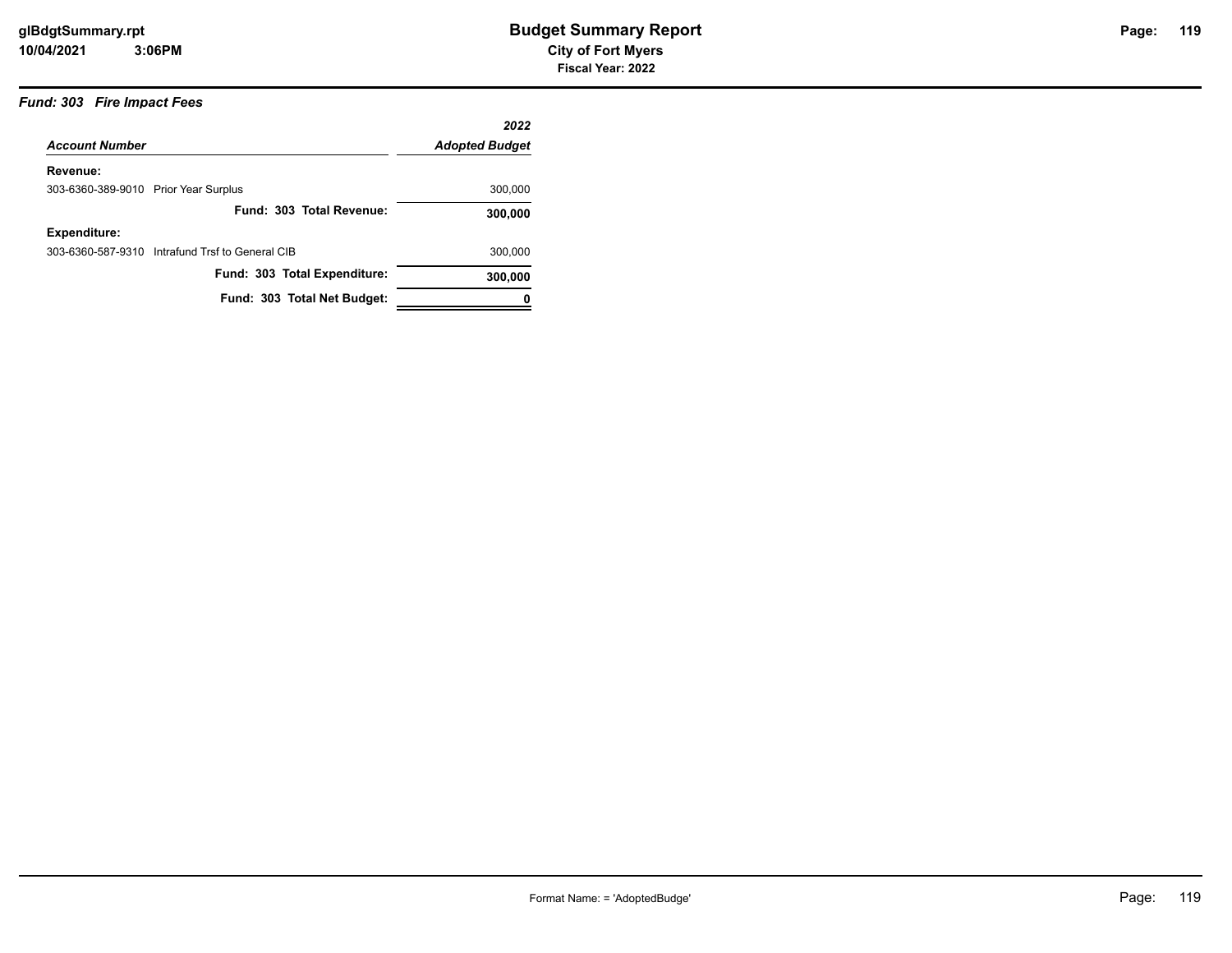**120**

#### *Fund: 304 Community Parks Impact Fees*

|                       |                              | 2022                  |
|-----------------------|------------------------------|-----------------------|
| <b>Account Number</b> |                              | <b>Adopted Budget</b> |
| Revenue:              |                              |                       |
|                       | Fund: 304 Total Revenue:     |                       |
| <b>Expenditure:</b>   |                              |                       |
|                       | Fund: 304 Total Expenditure: |                       |
|                       | Fund: 304 Total Net Budget:  |                       |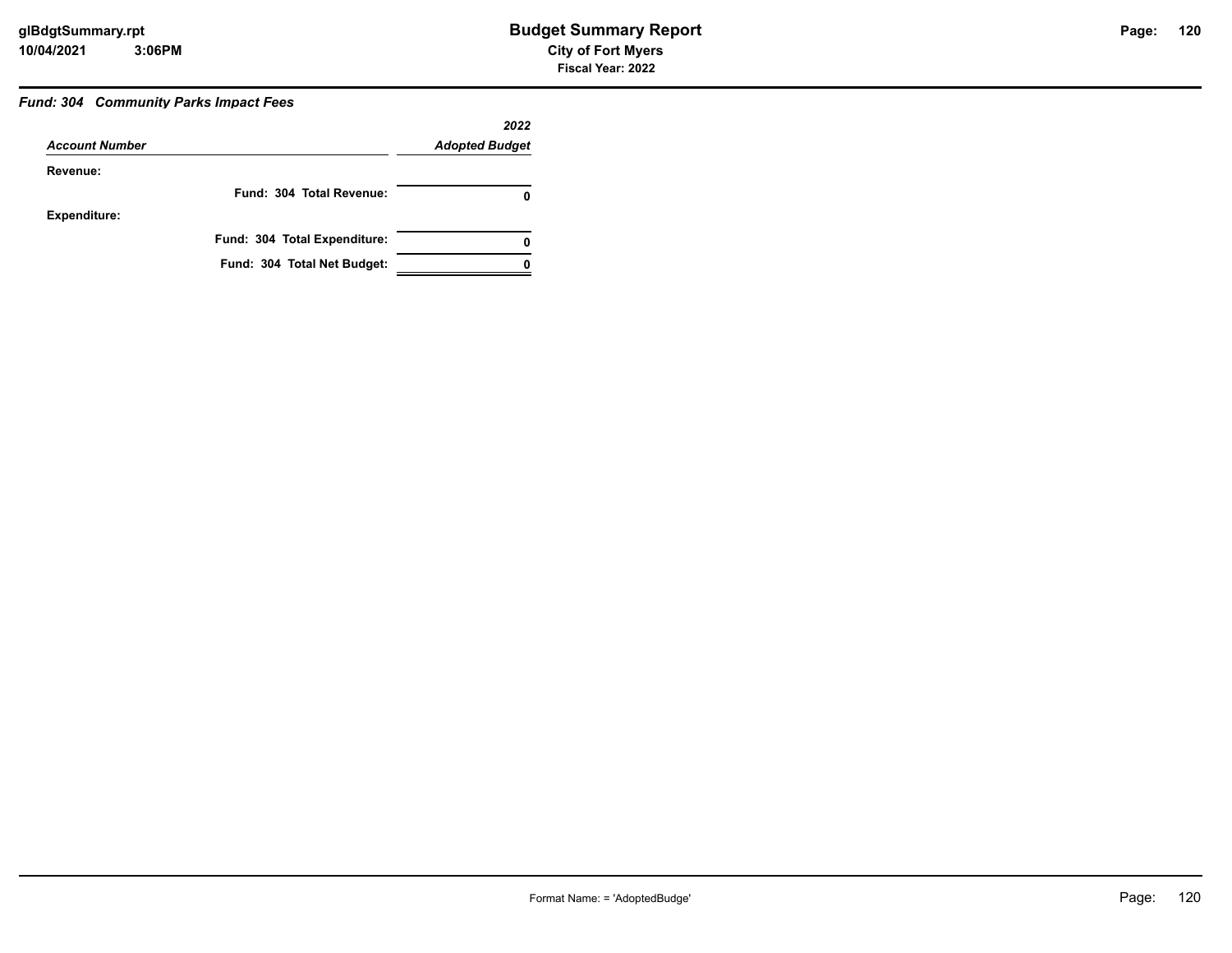#### *Fund: 306 Road Impact Fees*

|                                      |                                                        | 2022                  |
|--------------------------------------|--------------------------------------------------------|-----------------------|
| <b>Account Number</b>                |                                                        | <b>Adopted Budget</b> |
| Revenue:                             |                                                        |                       |
| 306-6380-389-9010 Prior Year Surplus |                                                        | 300,000               |
|                                      | Fund: 306 Total Revenue:                               | 300,000               |
| <b>Expenditure:</b>                  |                                                        |                       |
|                                      | 306-6380-587-9349 Intrafund Trsf to Transportation CIB | 300,000               |
|                                      | Fund: 306 Total Expenditure:                           | 300,000               |
|                                      | Fund: 306 Total Net Budget:                            | 0                     |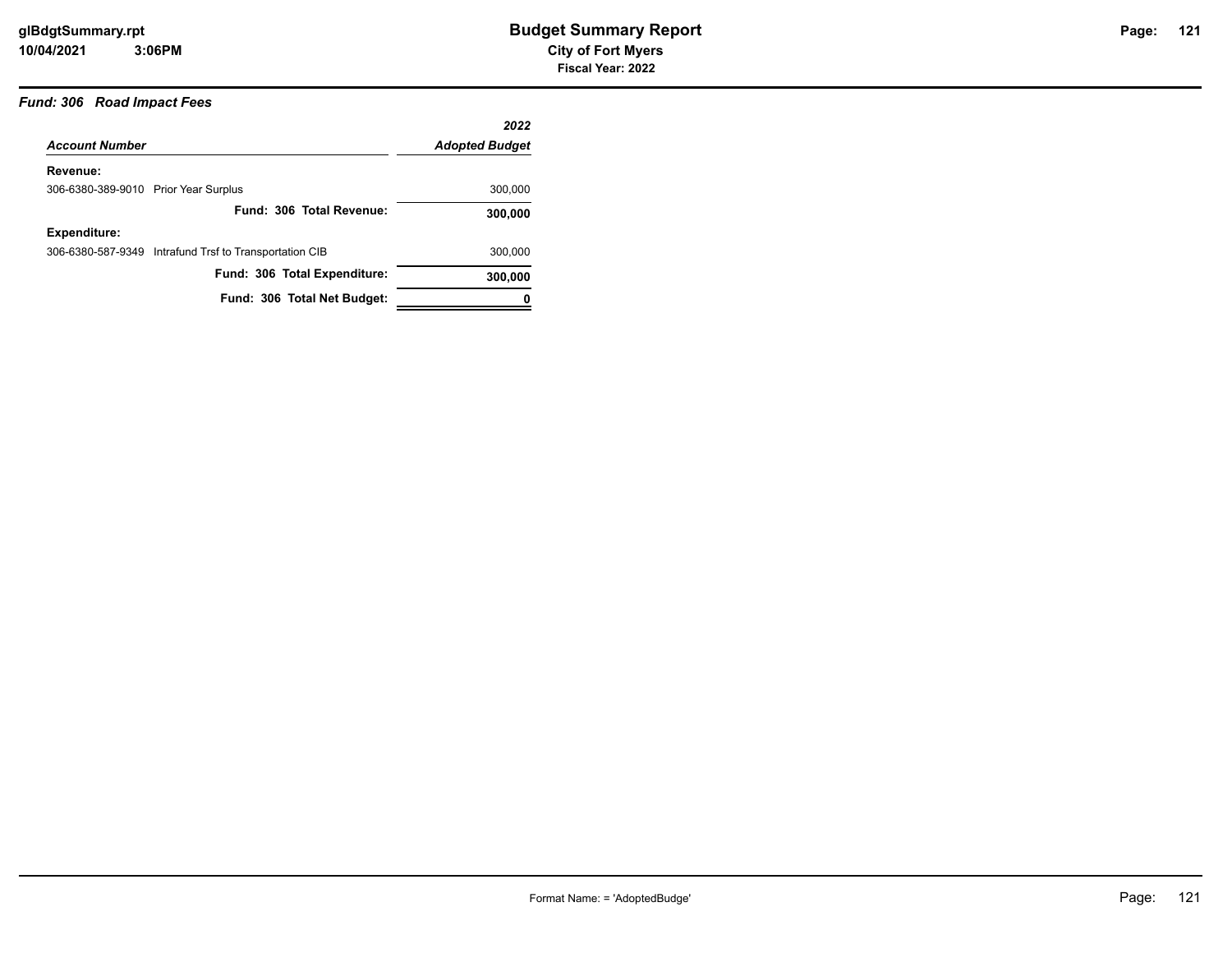#### *Fund: 308 Gas Tax Construction Capital Projects*

|                                      |                                                        | 2022                  |
|--------------------------------------|--------------------------------------------------------|-----------------------|
| <b>Account Number</b>                |                                                        | <b>Adopted Budget</b> |
| Revenue:                             |                                                        |                       |
|                                      | 308-6395-312-4010 Local Option Gas Tax 5 Cents         | 1,576,000             |
| 308-6395-389-9010 Prior Year Surplus |                                                        | 91,000                |
|                                      | Fund: 308 Total Revenue:                               | 1,667,000             |
| <b>Expenditure:</b>                  |                                                        |                       |
|                                      | 308-0000-513-3110 Prof Svcs Investment/Earnings Fees   | 1,500,000             |
|                                      | 308-6395-587-9349 Intrafund Trsf to Transportation CIB | 167,000               |
|                                      | Fund: 308 Total Expenditure:                           | 1,667,000             |
|                                      | Fund: 308 Total Net Budget:                            |                       |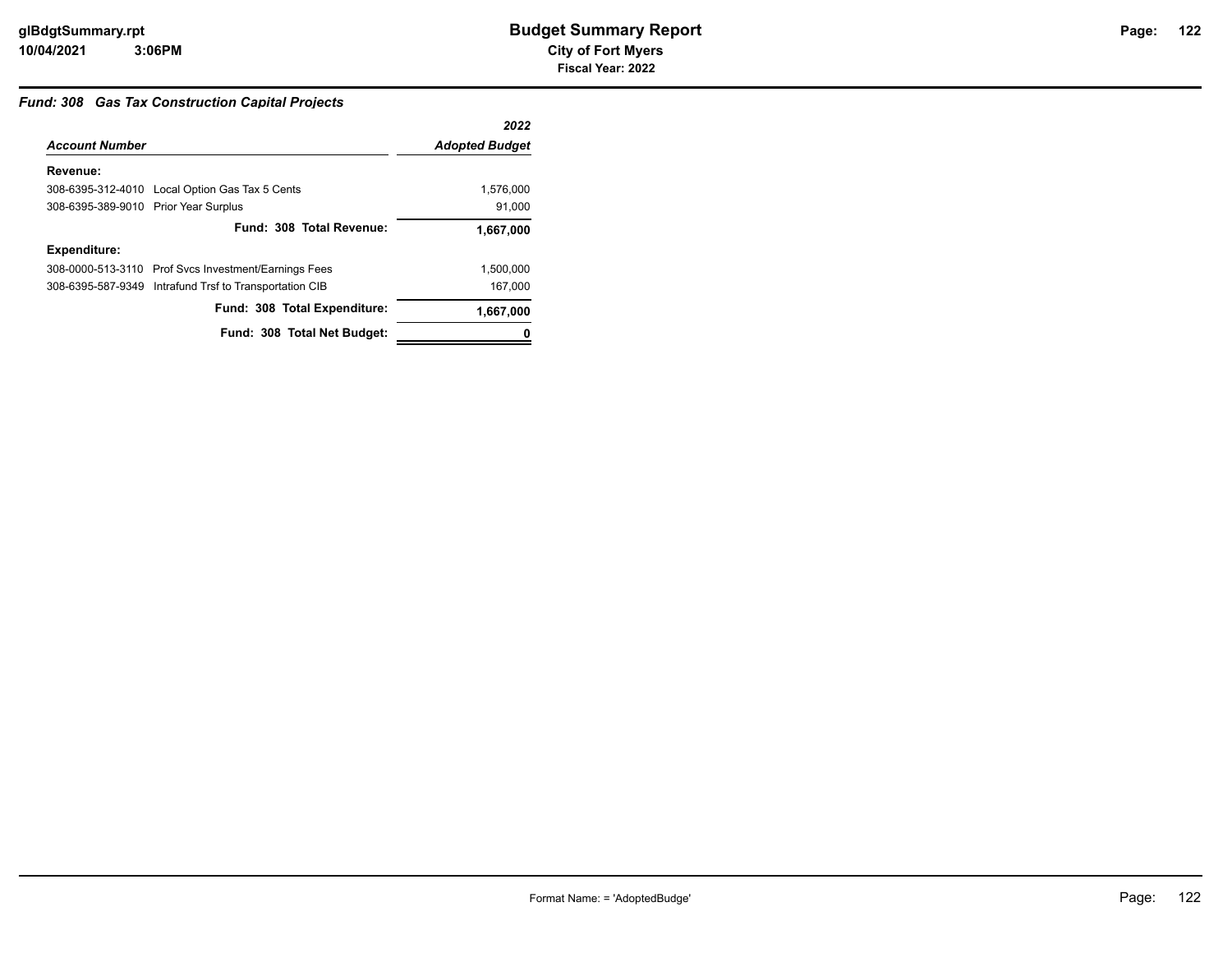#### *Fund: 310 General Capital Projects*

|                       |                                                 | 2022                  |
|-----------------------|-------------------------------------------------|-----------------------|
| <b>Account Number</b> |                                                 | <b>Adopted Budget</b> |
| Revenue:              |                                                 |                       |
| 310-4398-387-0396     | Intrafund Trsf from General Line of Cred        | 200,000               |
| 310-7119-381-0403     | <b>Trsf from Parking</b>                        | 70,000                |
| 310-7242-387-0381     | Intrafund Trsf from 2018 Bond Cap Proj          | 500,000               |
| 310-7411-387-0396     | Intrafund Trsf from General Line of Cred        | 15,000,000            |
| 310-7412-387-0303     | Intrafund Trsf from Fire Impact Fees            | 300,000               |
| 310-7412-387-0396     | Intrafund Trsf from General Line of Cred        | 1,200,000             |
| 310-7434-337-7012     | <b>TDC Grant Revenue</b>                        | 1,000,000             |
|                       | Fund: 310 Total Revenue:                        | 18,270,000            |
| Expenditure:          |                                                 |                       |
| 310-4398-572-6200     | Buildings Roberto Clemente Park Comm Ctr        | 200.000               |
| 310-7119-545-6300     | City of Palms Parking Garage Improvement        | 70,000                |
| 310-7242-575-4600     | Repairs/Maint Edison Restaurant Imp/Comp        | 500,000               |
| 310-7411-521-6200     | <b>Buildings New Police Department Facility</b> | 15,000,000            |
| 310-7412-522-6200     | <b>Buildings Fire Station 7</b>                 | 1,500,000             |
| 310-7434-572-6300     | Legacy Island Improvements                      | 1,000,000             |
|                       | Fund: 310 Total Expenditure:                    | 18,270,000            |
|                       | Fund: 310 Total Net Budget:                     | o                     |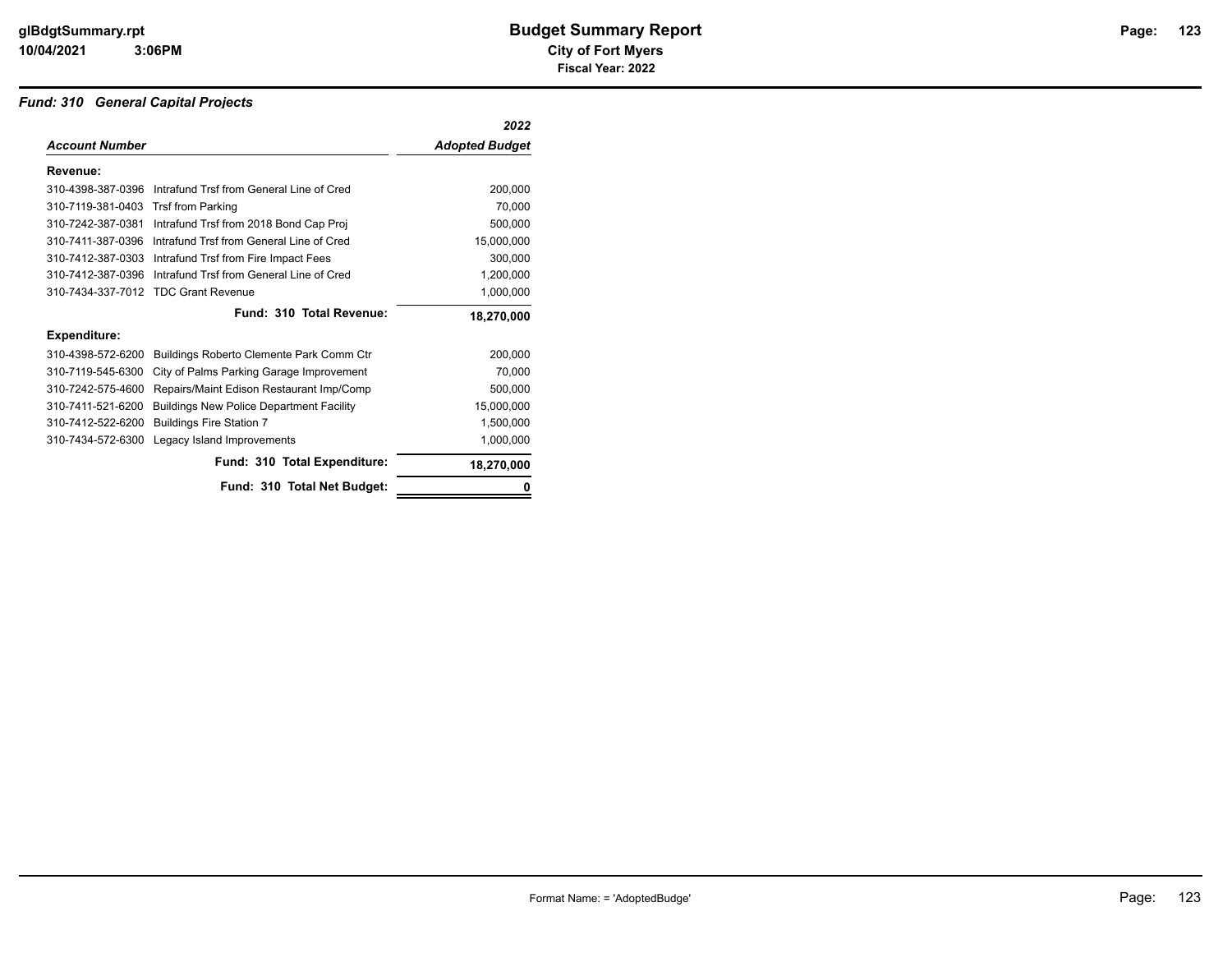#### *Fund: 311 Utility Capital Projects*

|                     |                                          | 2022                  |
|---------------------|------------------------------------------|-----------------------|
| Account Number      |                                          | <b>Adopted Budget</b> |
| Revenue:            |                                          |                       |
| 311-4496-387-0401   | Intrafund Trsf from Utility Fund         | 1,000,000             |
| 311-6011-387-0485   | Intrafund Trsf from Future SRF Loan      | 82,000                |
| 311-6137-387-0496   | Intrafund Trsf from 2019A Bonds Cap Proj | 3,561,600             |
| 311-6207-387-0485   | Intrafund Trsf from Future SRF Loan      | 1,000,000             |
| 311-6236-387-0434   | Intrafund Trsf from Unpledged Sewer Imp  | 8,100,000             |
| 311-6236-387-0475   | Intrafund Trsf fr Future UT Bond Const   | 33,870,000            |
| 311-6267-387-0434   | Intrafund Trsf from Unpledged Sewer Imp  | 1,000,000             |
| 311-6462-387-0401   | Intrafund Trsf from Utility Fund         | 13,800,000            |
| 311-6462-387-0432   | Intrafund Trsf from Unpledged Water Imp  | 1,200,000             |
| 311-6512-387-0485   | Intrafund Trsf from Future SRF Loan      | 1,000,000             |
| 311-6513-387-0485   | Intrafund Trsf from Future SRF Loan      | 1,000,000             |
| 311-6538-387-0431   | Intrafund Trsf from Utility R&R          | 550,000               |
| 311-7045-387-0485   | Intrafund Trsf from Future SRF Loan      | 1,450,000             |
| 311-7046-387-0485   | Intrafund Trsf from Future SRF Loan      | 1,000,000             |
| 311-7056-387-0485   | Intrafund Trsf from Future SRF Loan      | 1,000,000             |
| 311-7060-387-0401   | Intrafund Trsf from Utility Fund         | 300,000               |
| 311-7173-387-0401   | Intrafund Trsf from Utility Fund         | 2,850,000             |
| 311-7186-387-0485   | Intrafund Trsf from Future SRF Loan      | 3,445,000             |
| 311-7187-387-0431   | Intrafund Trsf from Utility R&R          | 1,500,000             |
| 311-7212-387-0485   | Intrafund Trsf from Future SRF Loan      | 1,000,000             |
| 311-7248-387-0431   | Intrafund Trsf from Utility R&R          | 2,700,000             |
| 311-7278-387-0401   | Intrafund Trsf from Utility Fund         | 1,200,000             |
| 311-7292-387-0432   | Intrafund Trsf from Unpledged Water Imp  | 3,400,000             |
| 311-7372-387-0485   | Intrafund Trsf from Future SRF Loan      | 11,535,000            |
| 311-7472-387-0401   | Intrafund Trsf from Utility Fund         | 1,456,000             |
| 311-7496-387-0431   | Intrafund Trsf from Utility R&R          | 1,288,400             |
|                     | Fund: 311 Total Revenue:                 | 100,288,000           |
| <b>Expenditure:</b> |                                          |                       |
| 311-4496-536-6300   | Neighborhood Utility Improvements        | 1,000,000             |
| 311-6011-533-6300   | Citywide Water Main PH IIIC              | 82,000                |
| 311-6137-535-6400   | Clarifier Rehab/Resurface/Covers CWWTP   | 3,561,600             |
| 311-6207-535-6300   | Edgewood Trunk Sanitary Sewer Improv     | 1,000,000             |
| 311-6236-535-6300   | <b>Reuse Facility SWWTP</b>              | 41,970,000            |
| 311-6267-536-6300   | <b>East Water Reclamation Facility</b>   | 1,000,000             |
| 311-6462-533-6300   | Wellfield Expansion Improvements         | 15,000,000            |
| 311-6512-535-6400   | Injection Well-DEP Requirement CWWTP     | 1,000,000             |
| 311-6513-535-6400   | Injection Well-DEP Requirement SWWTP     | 1,000,000             |
| 311-6538-535-6400   | <b>Odor Control Blower SWWTP</b>         | 550,000               |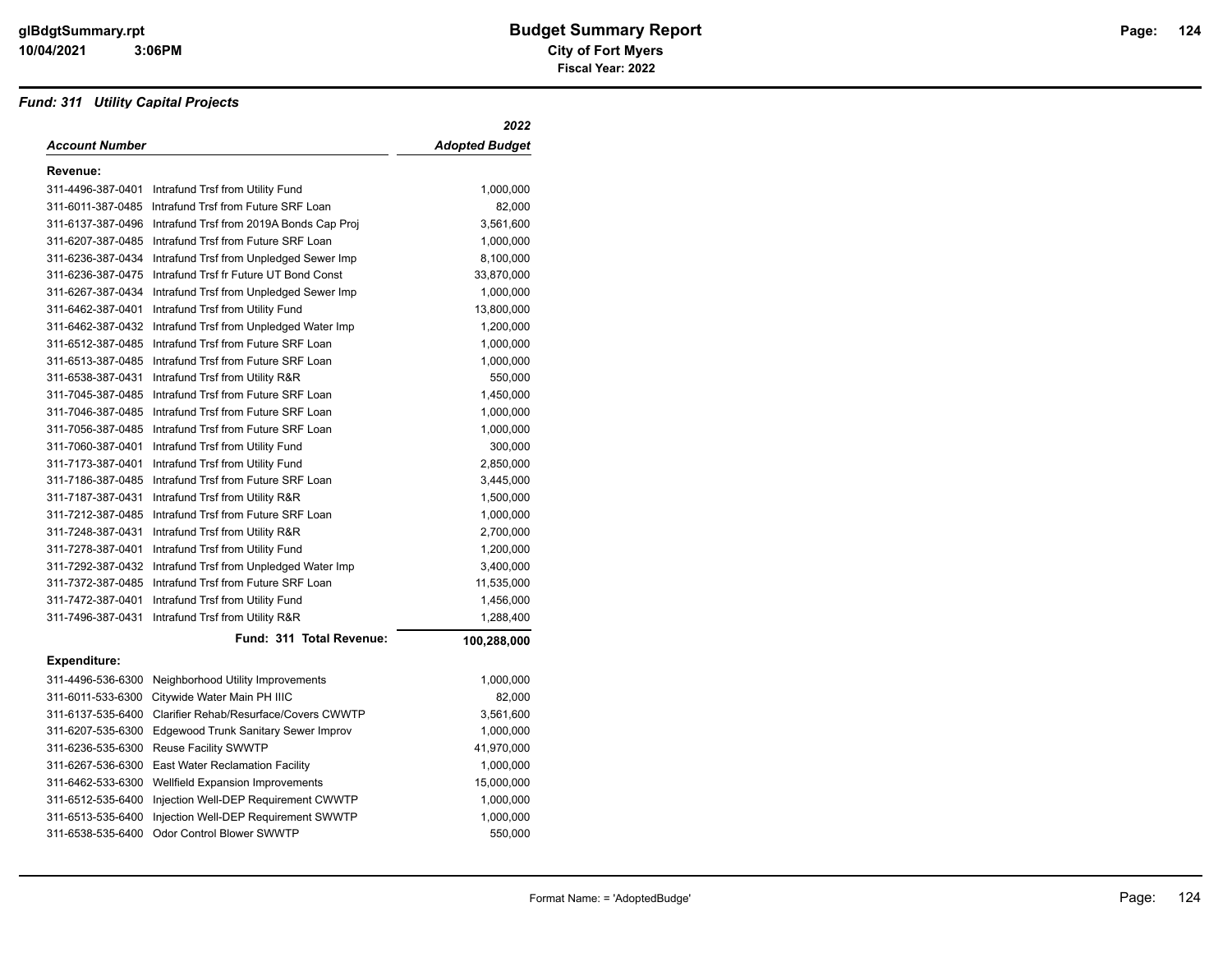#### **10/04/2021 City of Fort Myers 3:06PM**

| <b>Fund: 311 Utility Capital Projects</b> |                                          | (Continued)           |
|-------------------------------------------|------------------------------------------|-----------------------|
|                                           |                                          | 2022                  |
| <b>Account Number</b>                     |                                          | <b>Adopted Budget</b> |
| <b>Expenditure:</b>                       | (Continued)                              |                       |
| 311-7045-533-6300                         | Water Main Replacement PH IIIC Area 5    | 1,450,000             |
| 311-7046-535-6300                         | Sewer Main Replacement PH IIIC Area 5    | 1,000,000             |
| 311-7056-535-6300                         | Sewer Main Replacement PH III Area 9     | 1,000,000             |
| 311-7060-535-6300                         | Lab/Admin Building Conversion for Staff  | 300,000               |
| 311-7173-535-6300                         | Lift Station Recommendations Constructn  | 2,850,000             |
| 311-7186-533-6300                         | Evans Avenue Potable Water Trans Main    | 3,445,000             |
| 311-7187-533-6300                         | Reflection Isles Water Main Replacement  | 1,500,000             |
| 311-7212-537-6300                         | Reclaimed Water Production 100% CWWTP    | 1,000,000             |
| 311-7248-535-6400                         | Belt Press Refurbish/Replacement CWWTP   | 2,700,000             |
| 311-7278-535-6400                         | Belt Press Replacement SWWTP             | 1,200,000             |
| 311-7292-533-6300                         | New Storage Tank Pump in SE Area         | 3,400,000             |
| 311-7372-533-6400                         | Injection Well (Backup to Existing Well) | 11,535,000            |
| 311-7472-535-6300                         | Lift Station 06, 23, 92 Force Main Const | 1,456,000             |
| 311-7496-535-6400                         | Digester Blower Pipe Replacement CWWTP   | 1,288,400             |
|                                           | Fund: 311 Total Expenditure:             | 100,288,000           |
|                                           | Fund: 311 Total Net Budget:              | 0                     |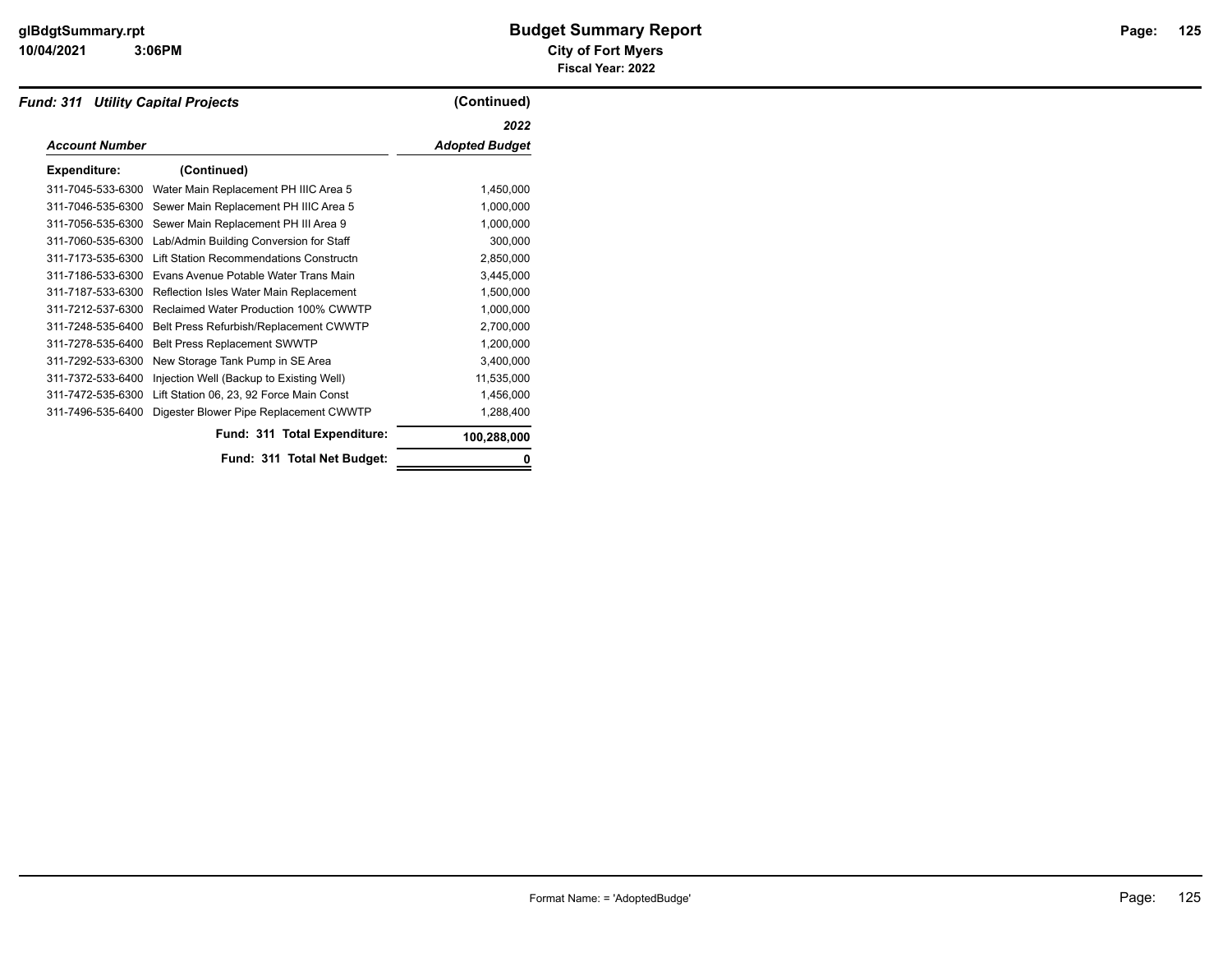#### *Fund: 312 Edison Ford Estates Capital Projects*

|                       |                              | 2022                  |
|-----------------------|------------------------------|-----------------------|
| <b>Account Number</b> |                              | <b>Adopted Budget</b> |
| Revenue:              |                              |                       |
|                       | Fund: 312 Total Revenue:     |                       |
| <b>Expenditure:</b>   |                              |                       |
|                       | Fund: 312 Total Expenditure: |                       |
|                       | Fund: 312 Total Net Budget:  |                       |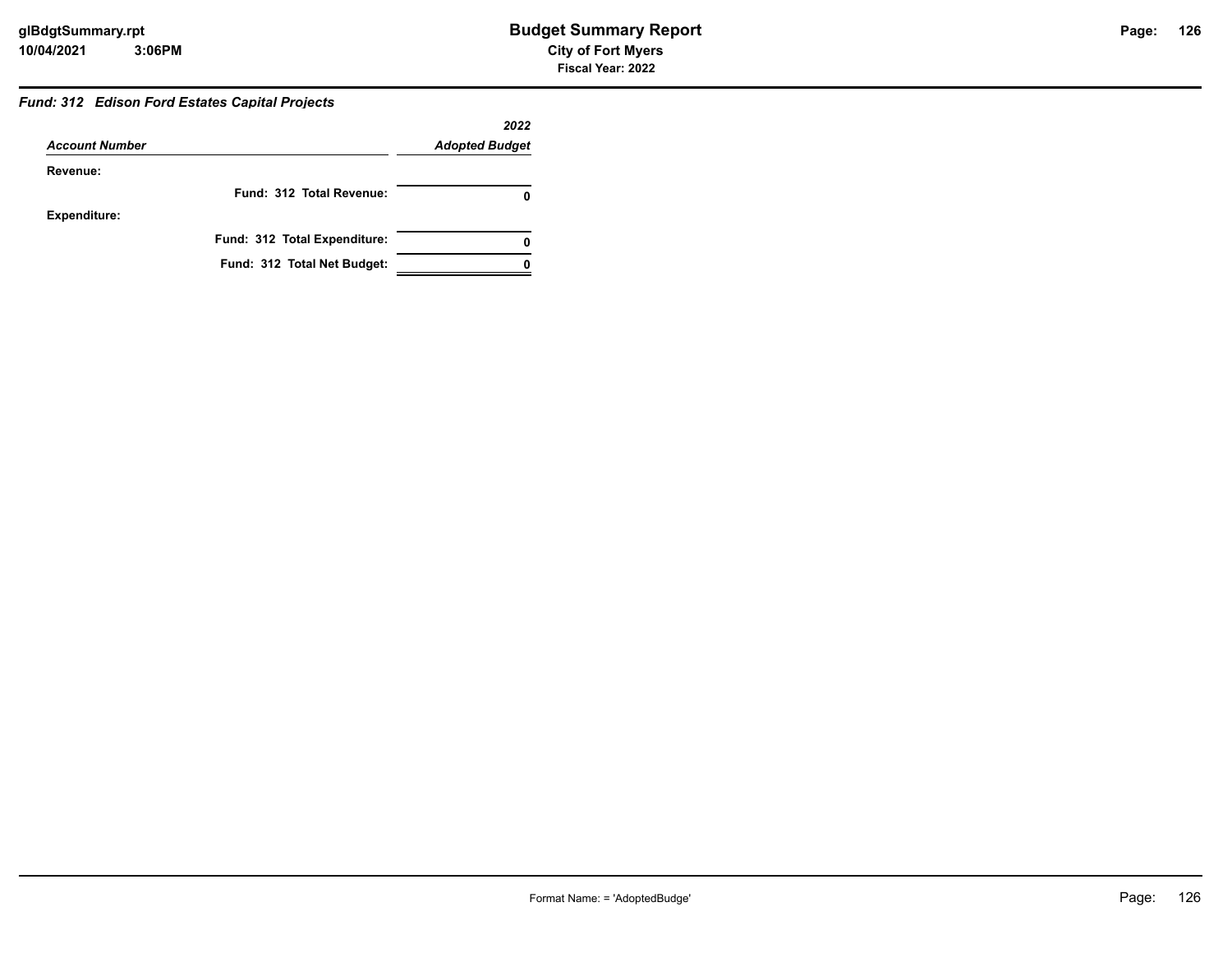#### *Fund: 313 Yacht Basin Capital Projects*

|                       |                              | 2022                  |
|-----------------------|------------------------------|-----------------------|
| <b>Account Number</b> |                              | <b>Adopted Budget</b> |
| Revenue:              |                              |                       |
|                       | Fund: 313 Total Revenue:     |                       |
| <b>Expenditure:</b>   |                              |                       |
|                       | Fund: 313 Total Expenditure: |                       |
|                       | Fund: 313 Total Net Budget:  |                       |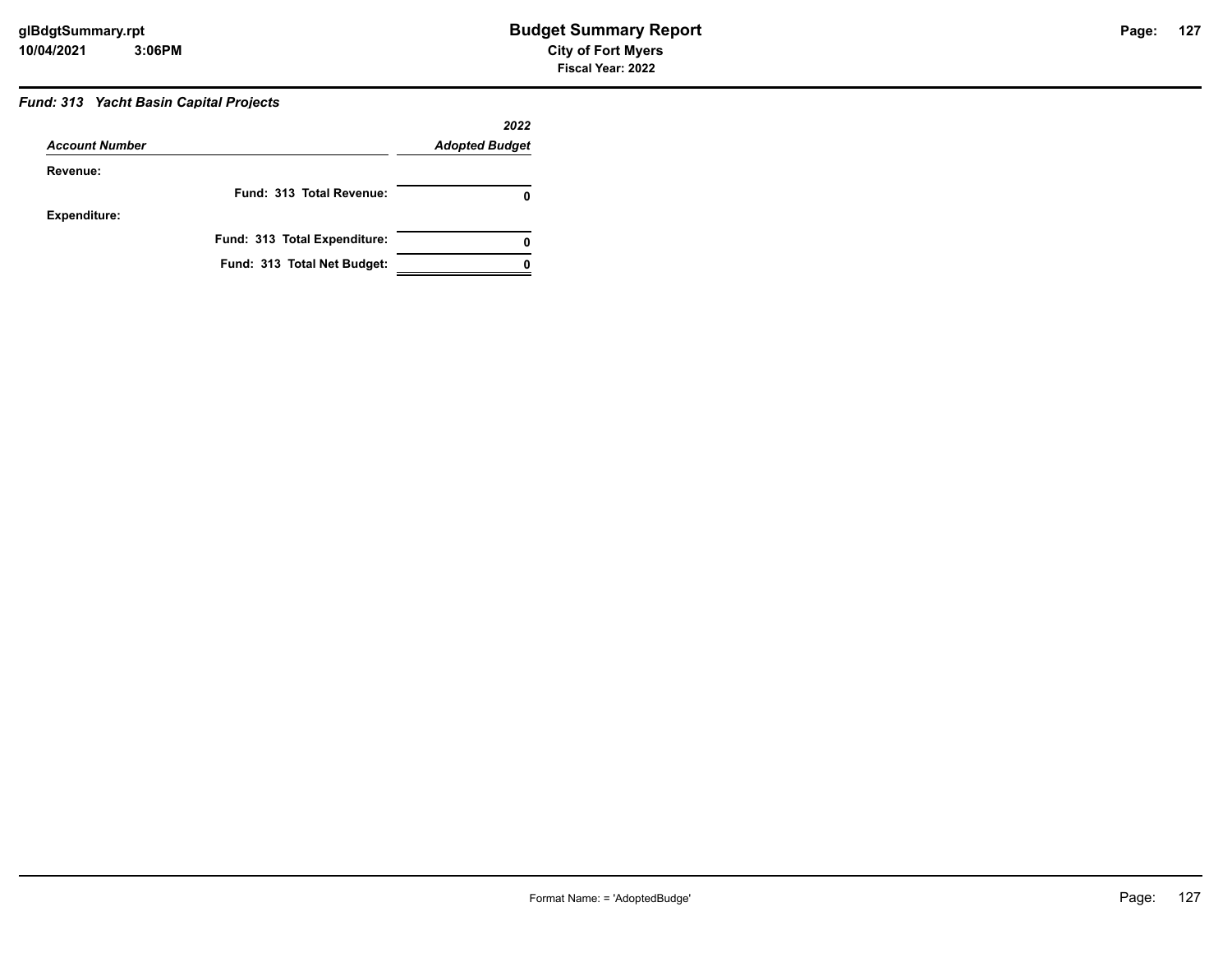#### *Fund: 314 Eastwood Golf Course Capital Projects*

|                       |                                                    | 2022                  |
|-----------------------|----------------------------------------------------|-----------------------|
| <b>Account Number</b> |                                                    | <b>Adopted Budget</b> |
| Revenue:              |                                                    |                       |
|                       | 314-7073-381-0396 Trsf from General Line of Credit | 3,625,000             |
|                       | Fund: 314 Total Revenue:                           | 3,625,000             |
| <b>Expenditure:</b>   |                                                    |                       |
|                       | 314-7073-572-6300 Golf Course Renovations          | 3,625,000             |
|                       | Fund: 314 Total Expenditure:                       | 3,625,000             |
|                       | Fund: 314 Total Net Budget:                        |                       |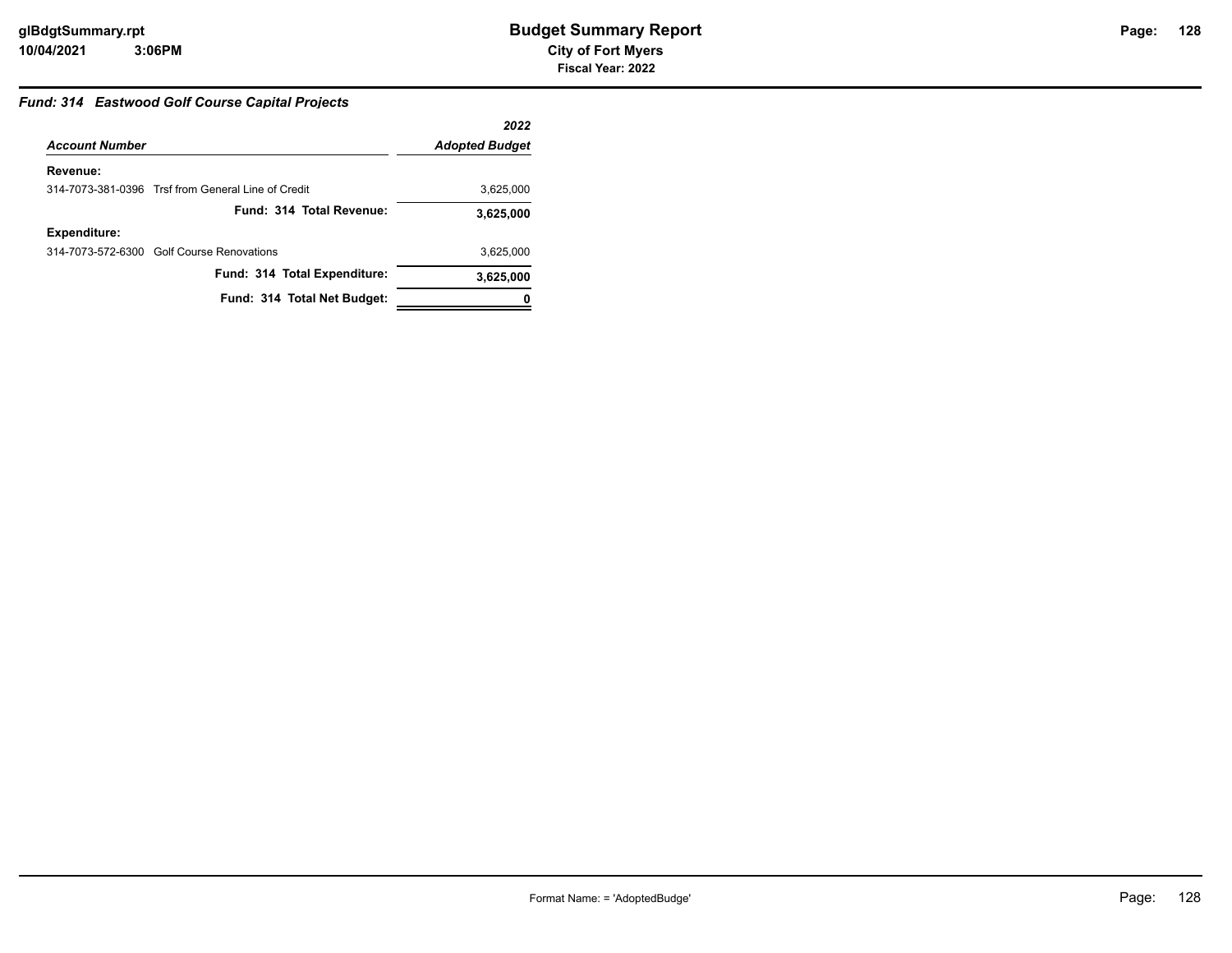**Fiscal Year: 2022**

## *Fund: 317 Solid Waste Capital Projects*

|                       |                              | 2022                  |
|-----------------------|------------------------------|-----------------------|
| <b>Account Number</b> |                              | <b>Adopted Budget</b> |
| Revenue:              |                              |                       |
|                       | Fund: 317 Total Revenue:     |                       |
| <b>Expenditure:</b>   |                              |                       |
|                       | Fund: 317 Total Expenditure: |                       |
|                       | Fund: 317 Total Net Budget:  |                       |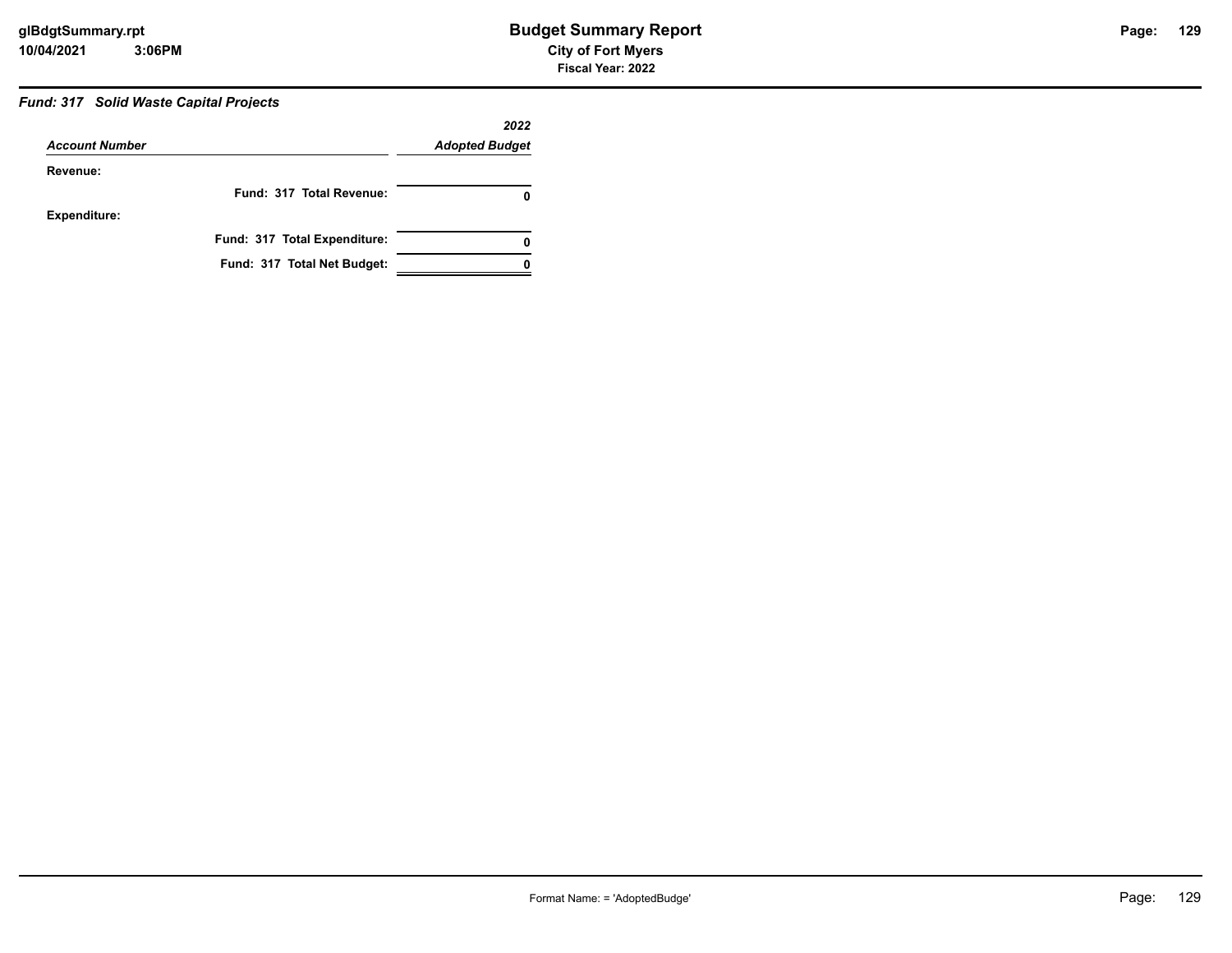#### *Fund: 318 Downtown Redevelopment Capital Projects*

|                                     |                                                            | 2022                  |
|-------------------------------------|------------------------------------------------------------|-----------------------|
| <b>Account Number</b>               |                                                            | <b>Adopted Budget</b> |
| Revenue:                            |                                                            |                       |
|                                     | 318-7071-366-0001 Donations from Private Sources           | 500,000               |
| 318-7071-381-0130 Trsf from DRA Ops |                                                            | 1,800,000             |
| 318-7136-381-0141 Trsf from CAD #1  |                                                            | 500,000               |
| 318-7483-381-0151 Trsf from MLK #1  |                                                            | 150,000               |
|                                     | Fund: 318 Total Revenue:                                   | 2,950,000             |
| <b>Expenditure:</b>                 |                                                            |                       |
| 318-7071-575-6300                   | Curved Pier                                                | 2,300,000             |
|                                     | 318-7136-541-6301 Landscaping US41 Streetscape Improvement | 500,000               |
| 318-7483-549-6301                   | Landscaping Irrigation MLK Boulevard                       | 150,000               |
|                                     | Fund: 318 Total Expenditure:                               | 2,950,000             |
|                                     | Fund: 318 Total Net Budget:                                | 0                     |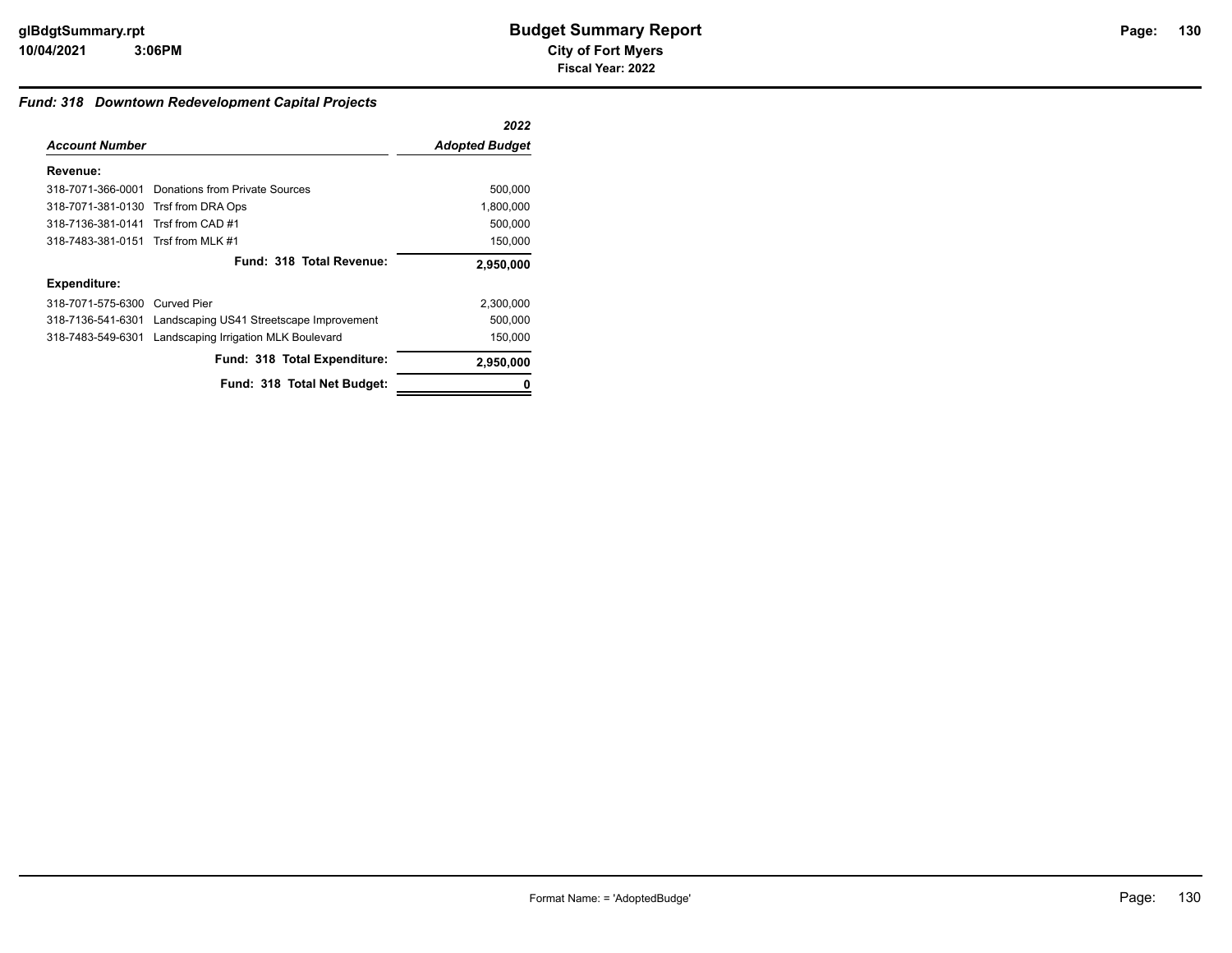#### *Fund: 319 UPAAR Grants Capital Projects*

| <b>Account Number</b> |                              | 2022<br><b>Adopted Budget</b> |
|-----------------------|------------------------------|-------------------------------|
| Revenue:              |                              |                               |
|                       | Fund: 319 Total Revenue:     |                               |
| <b>Expenditure:</b>   |                              |                               |
|                       | Fund: 319 Total Expenditure: | 0                             |
|                       | Fund: 319 Total Net Budget:  |                               |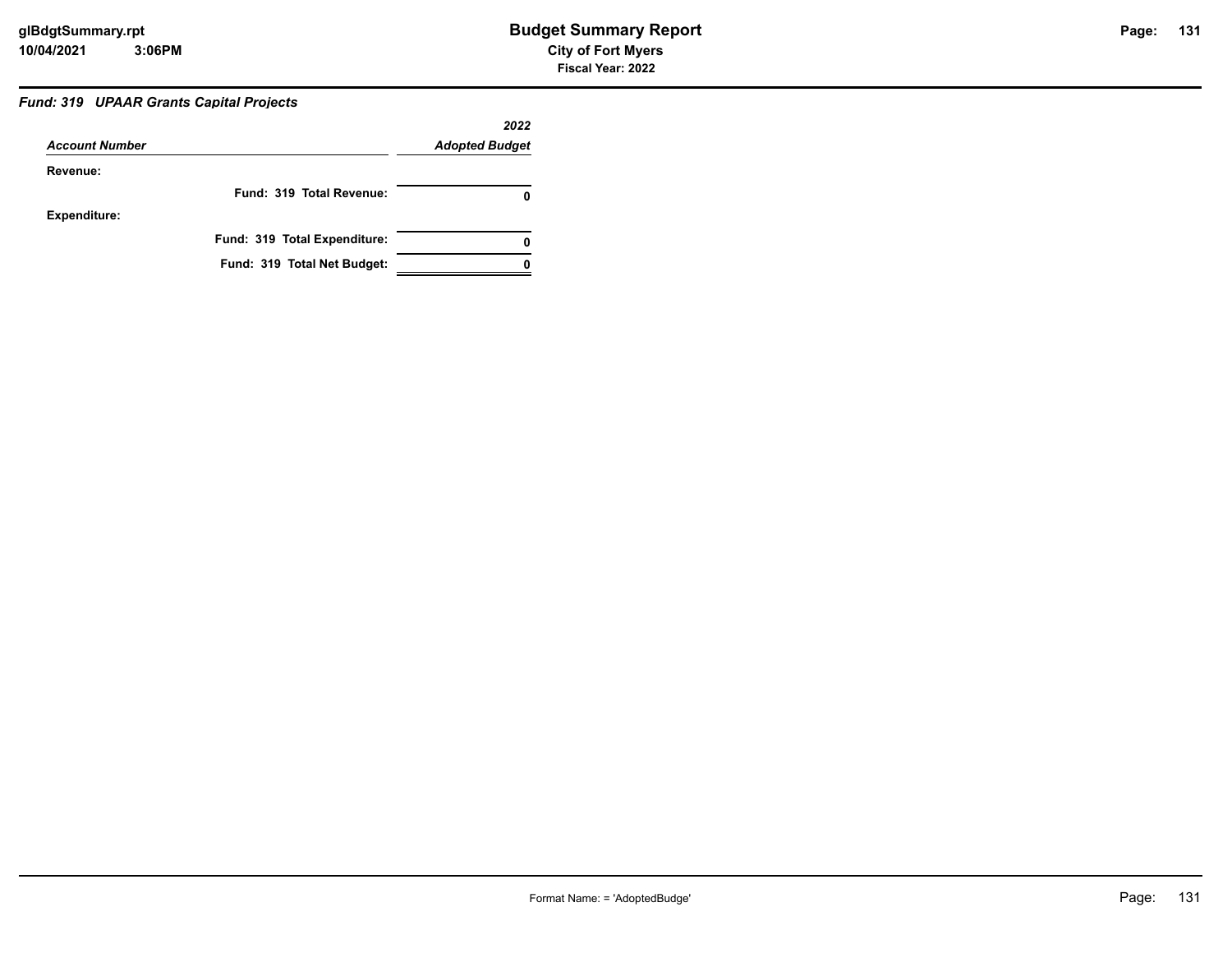#### *Fund: 320 General Fund 10% Repairs and Renewals*

|                       |                              | 2022                  |
|-----------------------|------------------------------|-----------------------|
| <b>Account Number</b> |                              | <b>Adopted Budget</b> |
| Revenue:              |                              |                       |
|                       | Fund: 320 Total Revenue:     | 0                     |
| <b>Expenditure:</b>   |                              |                       |
|                       | Fund: 320 Total Expenditure: | 0                     |
|                       | Fund: 320 Total Net Budget:  |                       |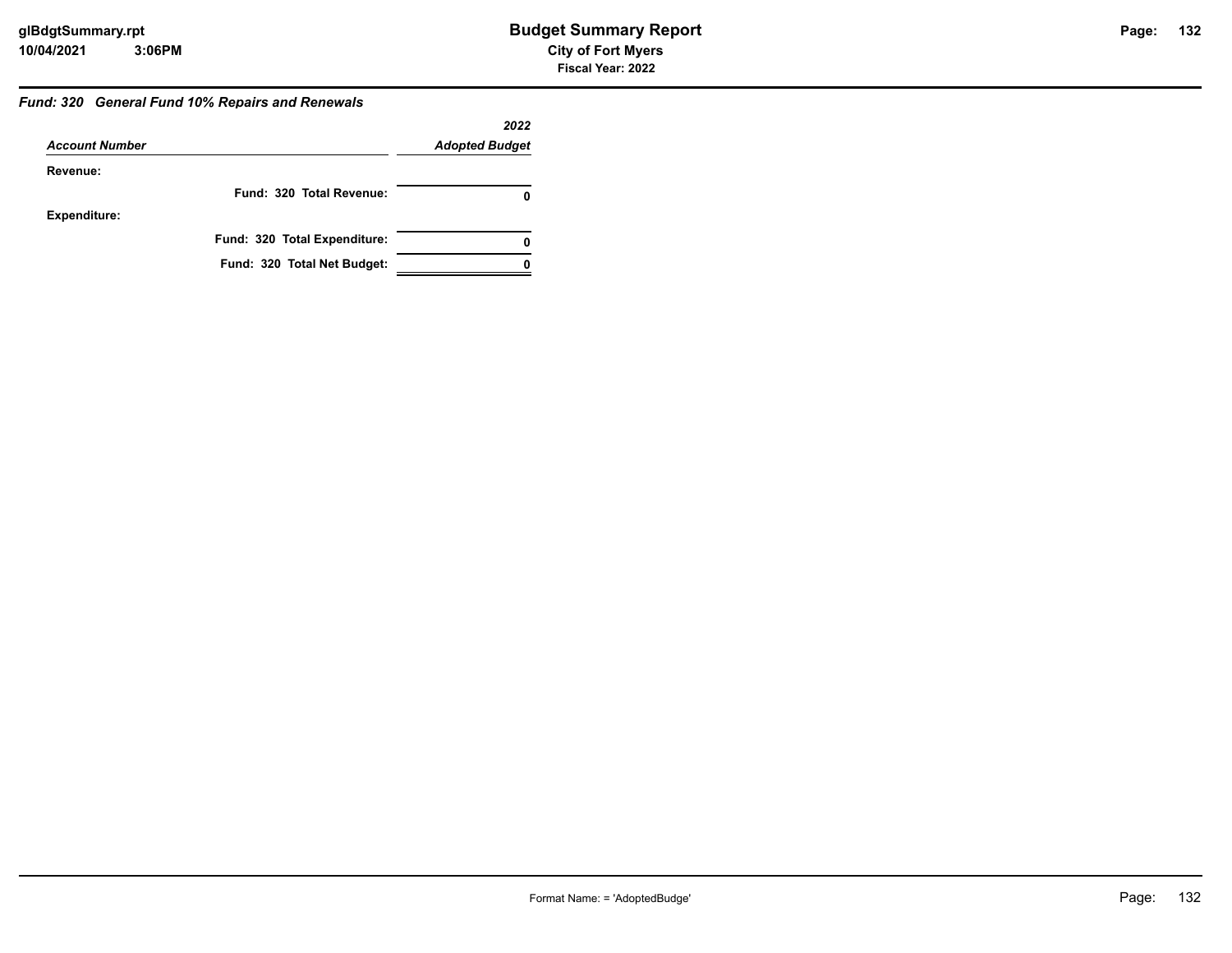#### *Fund: 323 Dept of Cultural & Historic-Imag Cap Prj*

|                       |                              | 2022                  |
|-----------------------|------------------------------|-----------------------|
| <b>Account Number</b> |                              | <b>Adopted Budget</b> |
| Revenue:              |                              |                       |
|                       | Fund: 323 Total Revenue:     |                       |
| <b>Expenditure:</b>   |                              |                       |
|                       | Fund: 323 Total Expenditure: | 0                     |
|                       | Fund: 323 Total Net Budget:  |                       |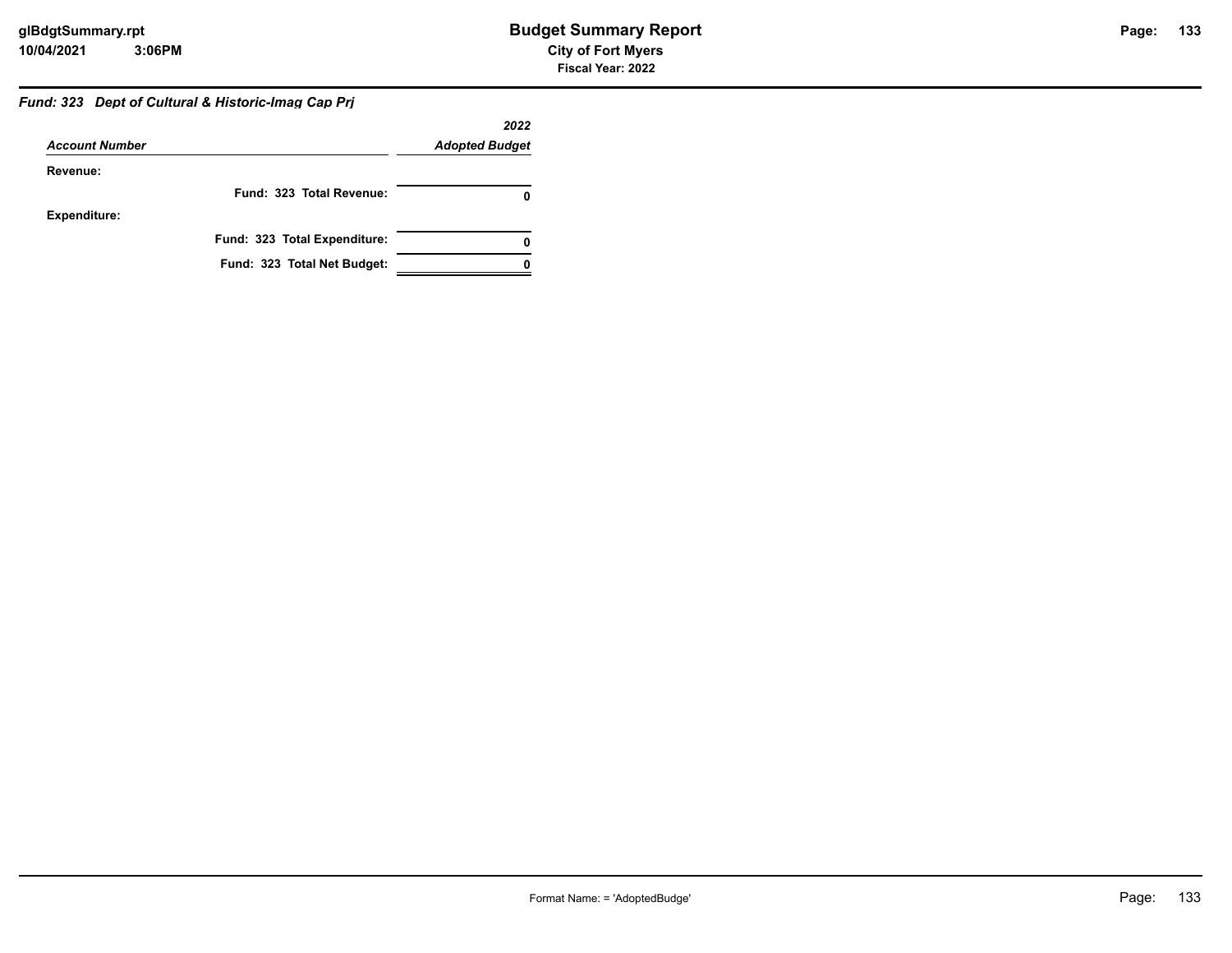|                       |                              | 2022                  |
|-----------------------|------------------------------|-----------------------|
| <b>Account Number</b> |                              | <b>Adopted Budget</b> |
| Revenue:              |                              |                       |
|                       | Fund: 331 Total Revenue:     | 0                     |
| <b>Expenditure:</b>   |                              |                       |
|                       | Fund: 331 Total Expenditure: |                       |
|                       | Fund: 331 Total Net Budget:  |                       |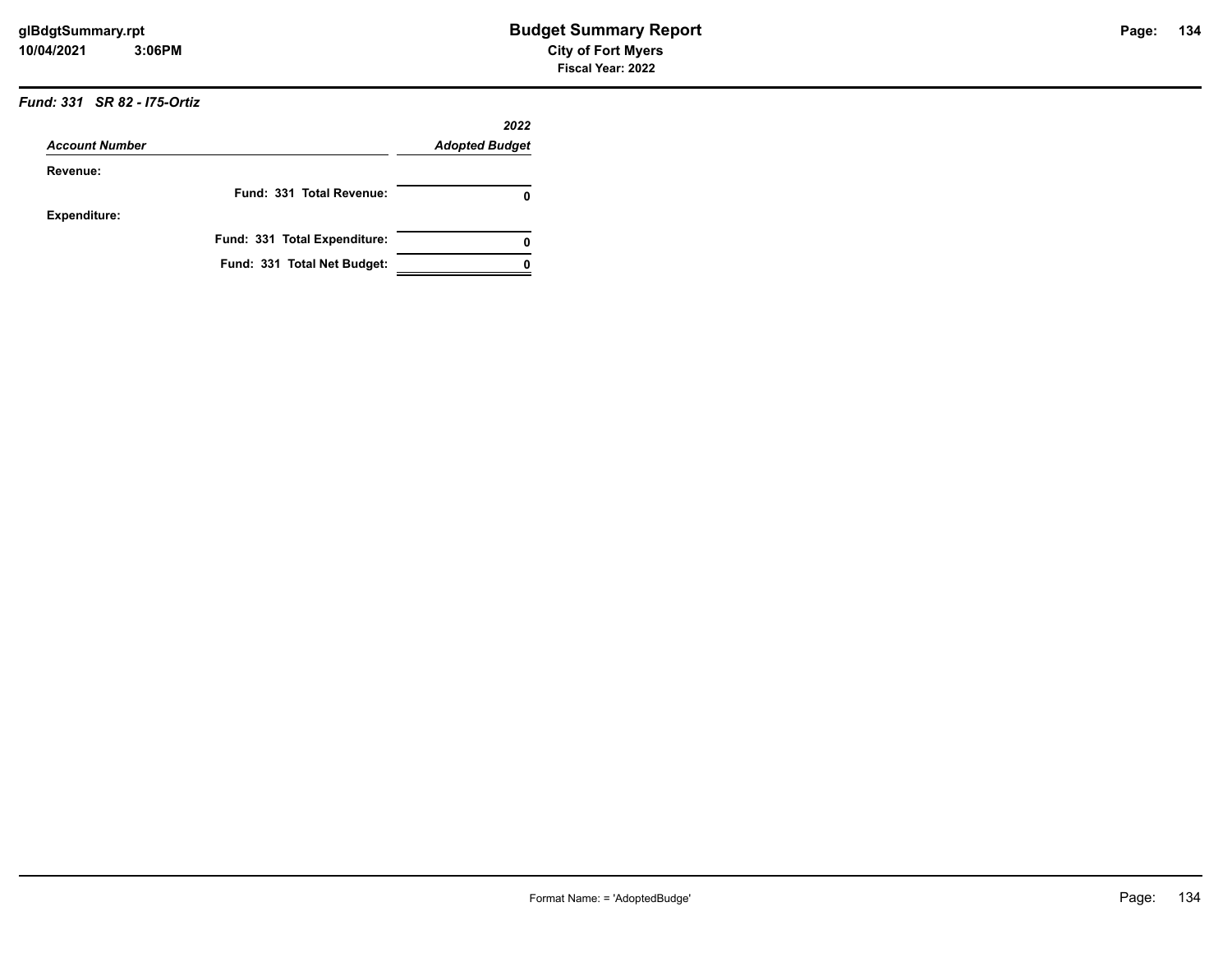### **135**

#### *Fund: 332 Road Impact Fees - SR80 - First Street*

|                                      |                                                        | 2022                  |
|--------------------------------------|--------------------------------------------------------|-----------------------|
| <b>Account Number</b>                |                                                        | <b>Adopted Budget</b> |
| Revenue:                             |                                                        |                       |
| 332-3320-389-9010 Prior Year Surplus |                                                        | 216,500               |
|                                      | Fund: 332 Total Revenue:                               | 216,500               |
| <b>Expenditure:</b>                  |                                                        |                       |
|                                      | 332-3320-587-9349 Intrafund Trsf to Transportation CIB | 216,500               |
|                                      | Fund: 332 Total Expenditure:                           | 216,500               |
|                                      | Fund: 332 Total Net Budget:                            | 0                     |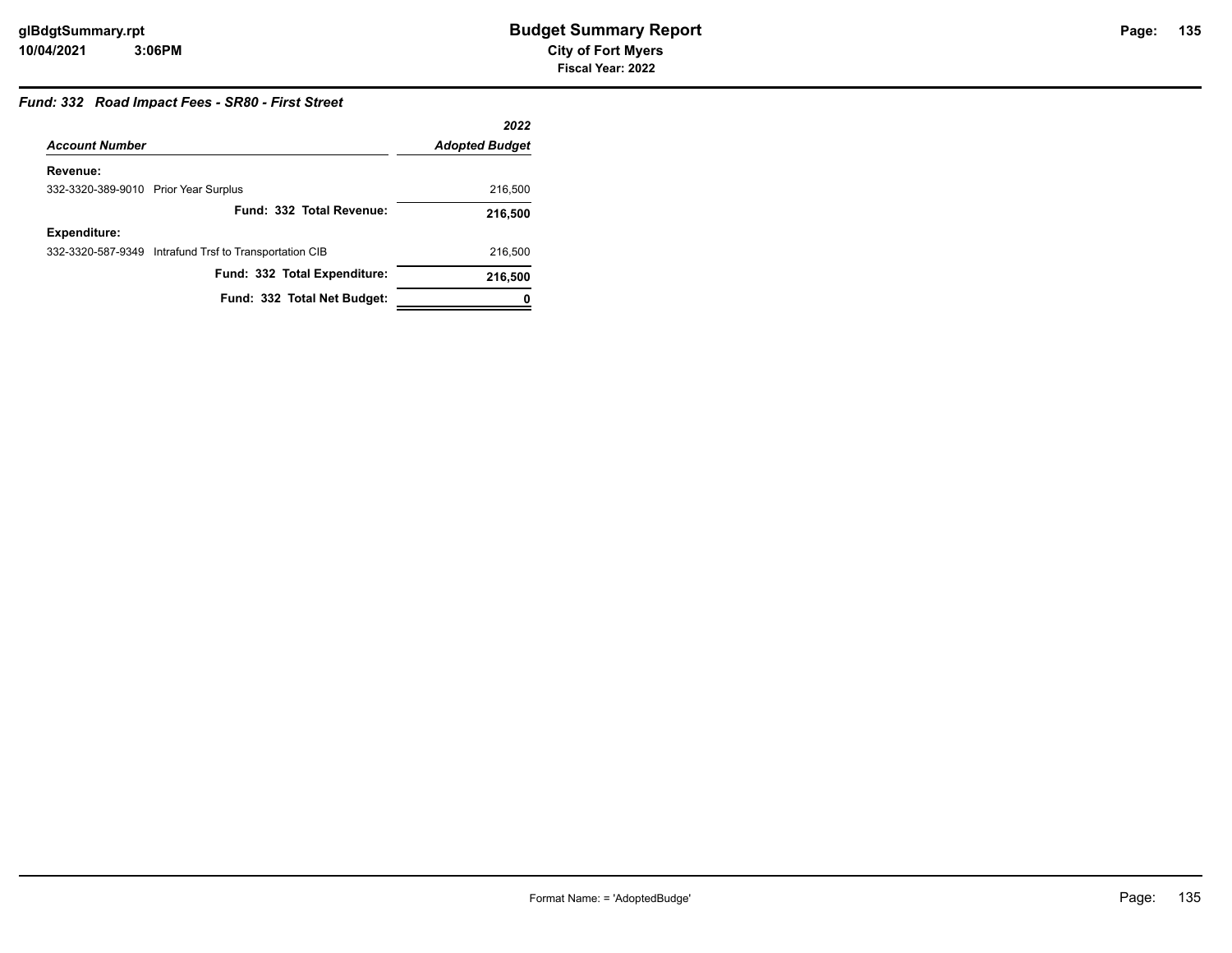#### *Fund: 333 Downtown Traffic Calming*

|                       |                              | 2022                  |
|-----------------------|------------------------------|-----------------------|
| <b>Account Number</b> |                              | <b>Adopted Budget</b> |
| Revenue:              |                              |                       |
|                       | Fund: 333 Total Revenue:     | 0                     |
| <b>Expenditure:</b>   |                              |                       |
|                       | Fund: 333 Total Expenditure: | 0                     |
|                       | Fund: 333 Total Net Budget:  |                       |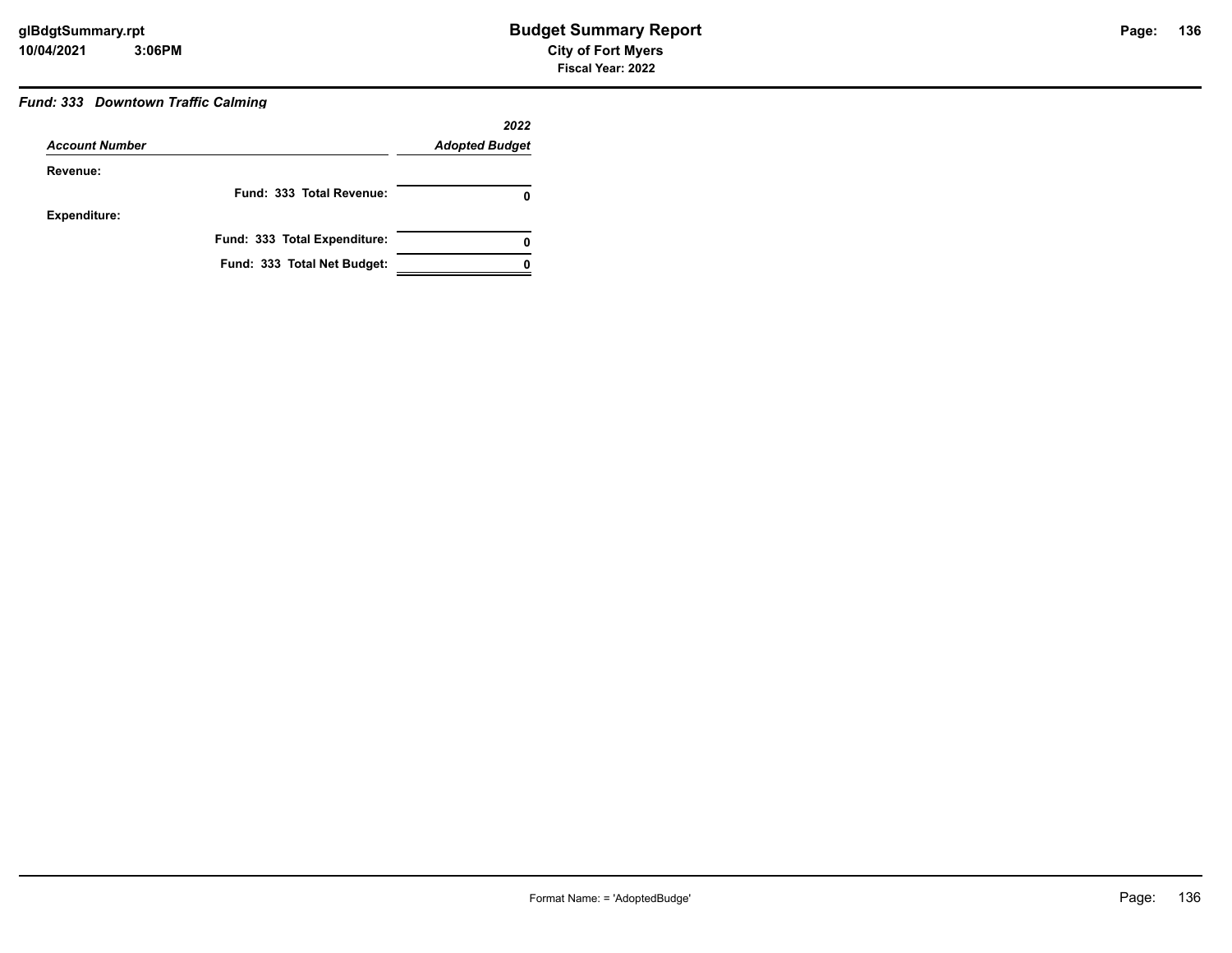#### *Fund: 334 W 1st St Roundabout - Dedicated Dev Fees*

|                       |                              | 2022                  |
|-----------------------|------------------------------|-----------------------|
| <b>Account Number</b> |                              | <b>Adopted Budget</b> |
| Revenue:              |                              |                       |
|                       | Fund: 334 Total Revenue:     |                       |
| <b>Expenditure:</b>   |                              |                       |
|                       | Fund: 334 Total Expenditure: | 0                     |
|                       | Fund: 334 Total Net Budget:  |                       |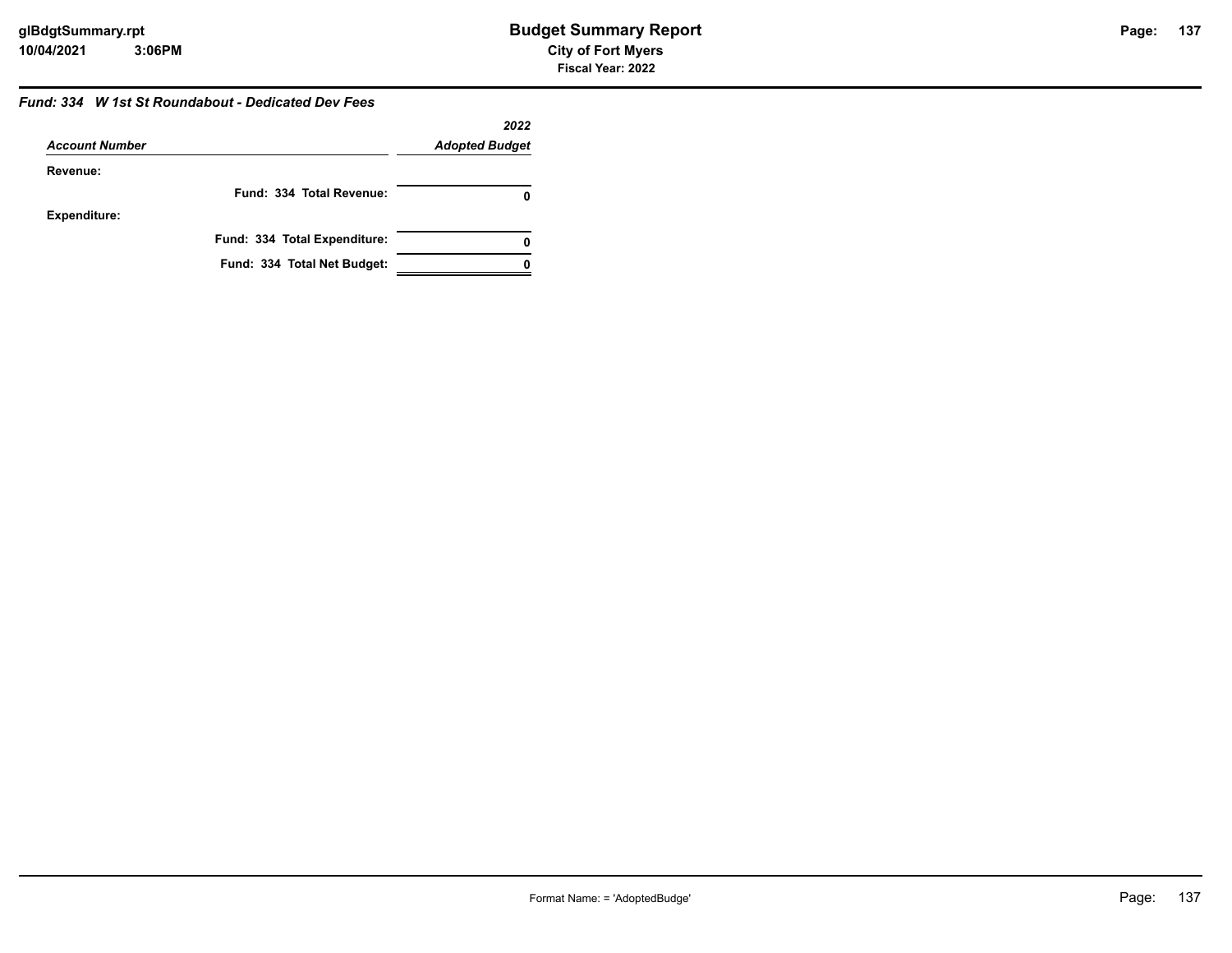#### *Fund: 335 McGregor Roundabout - Dedicated Dev Fees*

|                       |                              | 2022                  |
|-----------------------|------------------------------|-----------------------|
| <b>Account Number</b> |                              | <b>Adopted Budget</b> |
| Revenue:              |                              |                       |
|                       | Fund: 335 Total Revenue:     |                       |
| <b>Expenditure:</b>   |                              |                       |
|                       | Fund: 335 Total Expenditure: | 0                     |
|                       | Fund: 335 Total Net Budget:  |                       |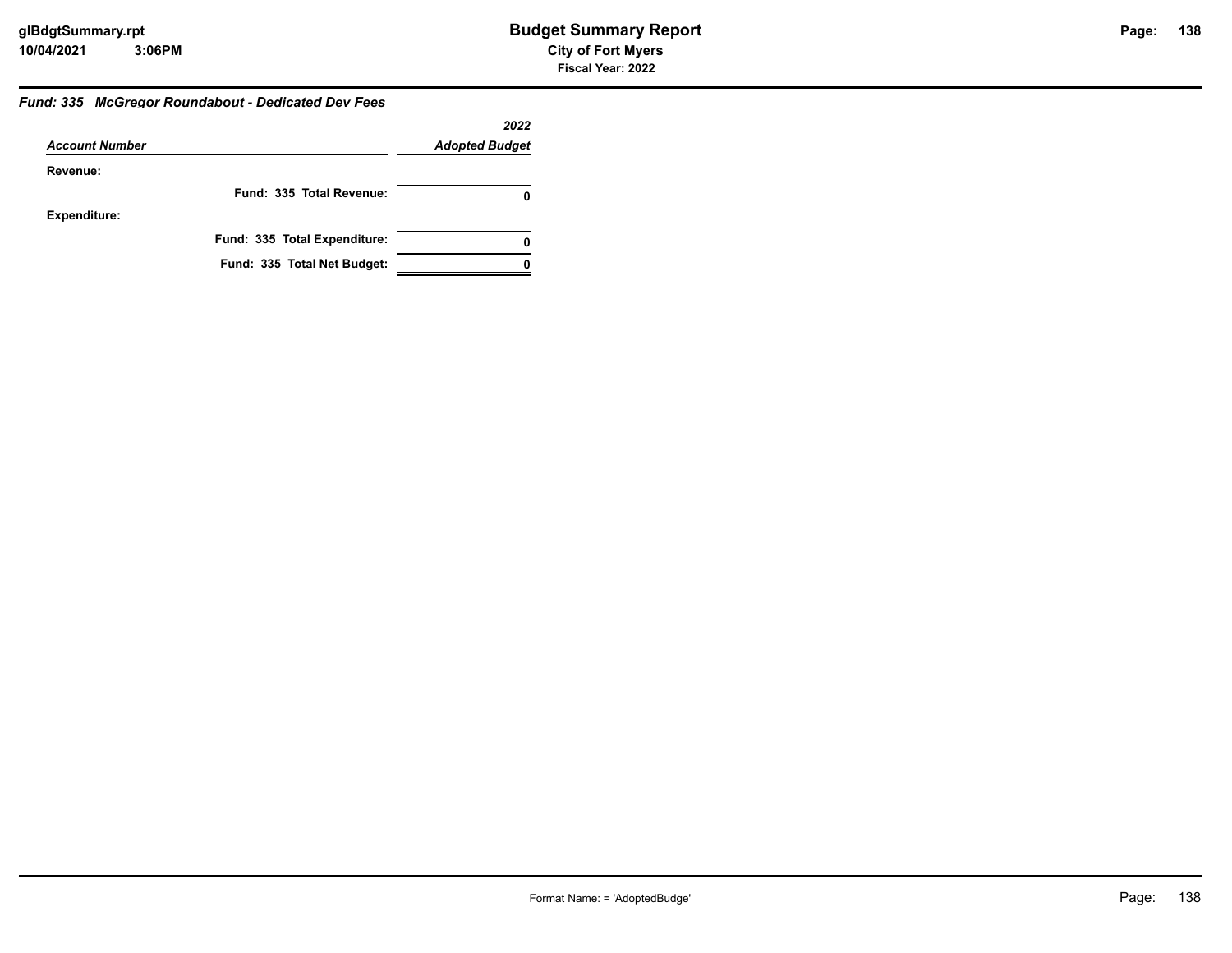#### *Fund: 336 Sidewalks Construction Fund*

|                                      |                                                      | 2022                  |
|--------------------------------------|------------------------------------------------------|-----------------------|
| <b>Account Number</b>                |                                                      | <b>Adopted Budget</b> |
| Revenue:                             |                                                      |                       |
| 336-3360-389-9010 Prior Year Surplus |                                                      | 90,000                |
|                                      | Fund: 336 Total Revenue:                             | 90,000                |
| <b>Expenditure:</b>                  |                                                      |                       |
|                                      | 336-0000-513-3110 Prof Svcs Investment/Earnings Fees | 90,000                |
|                                      | Fund: 336 Total Expenditure:                         | 90,000                |
|                                      | Fund: 336 Total Net Budget:                          | 0                     |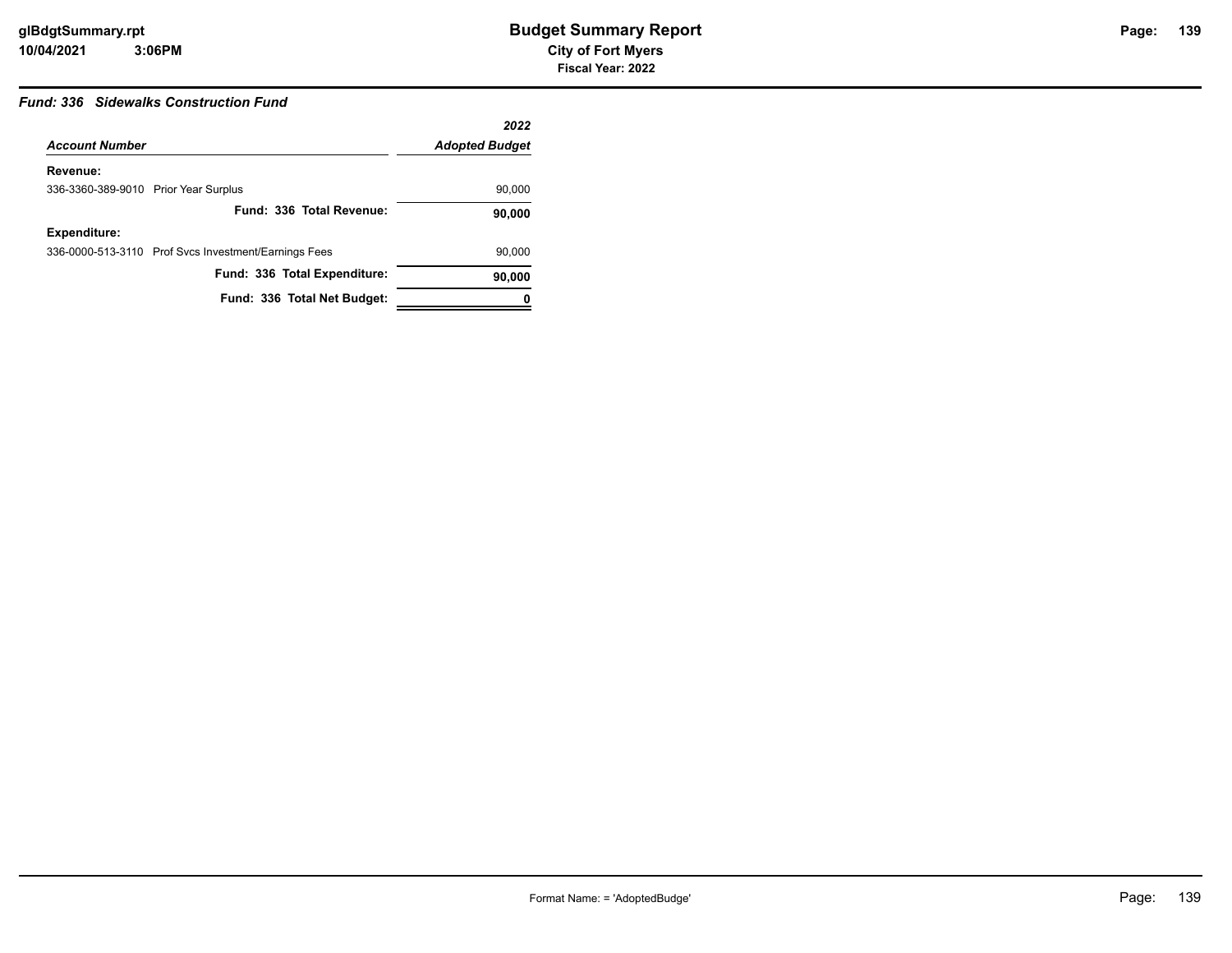#### *Fund: 338 Street Lights Construction Fund*

|                       |                             | 2022                  |
|-----------------------|-----------------------------|-----------------------|
| <b>Account Number</b> |                             | <b>Adopted Budget</b> |
| Revenue:              |                             |                       |
|                       | Fund: 338 Total Revenue:    | 0                     |
|                       | Fund: 338 Total Net Budget: | ŋ                     |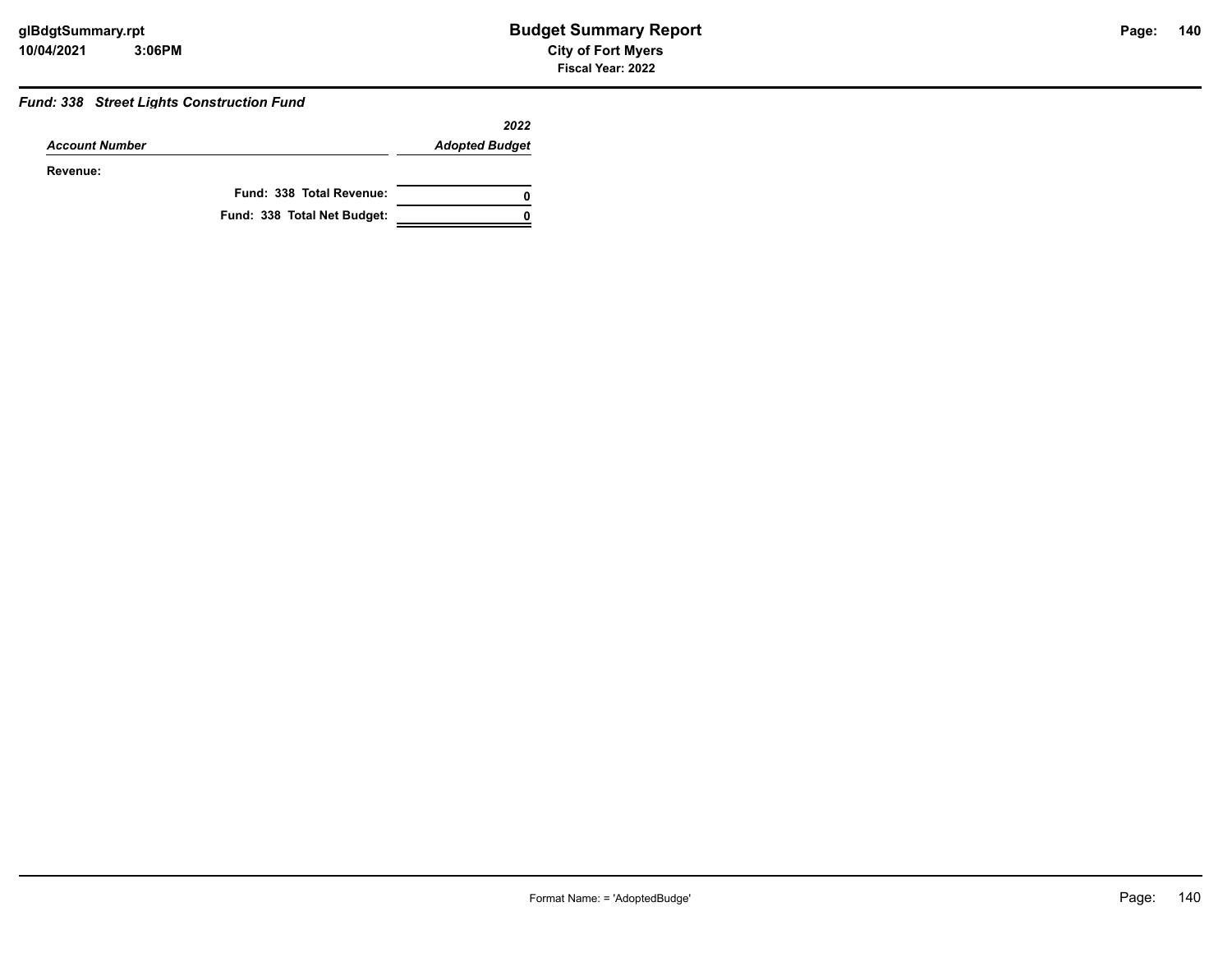#### *Fund: 342 Stormwater Capital Projects*

|                       |                                                           | 2022                  |
|-----------------------|-----------------------------------------------------------|-----------------------|
| <b>Account Number</b> |                                                           | <b>Adopted Budget</b> |
| Revenue:              |                                                           |                       |
|                       | 342-7032-387-0402 Intrafund Trsf from Stormwater Ops      | 945.000               |
|                       | 342-7189-387-0402 Intrafund Trsf from Stormwater Ops      | 120.000               |
|                       | Fund: 342 Total Revenue:                                  | 1,065,000             |
| <b>Expenditure:</b>   |                                                           |                       |
|                       | 342-7032-538-6300 Meadow Lark Park Drainage Improvements  | 945.000               |
|                       | 342-7189-538-6300 Dean Park/Velasco Village Drainage Impr | 120,000               |
|                       | Fund: 342 Total Expenditure:                              | 1,065,000             |
|                       | Fund: 342 Total Net Budget:                               |                       |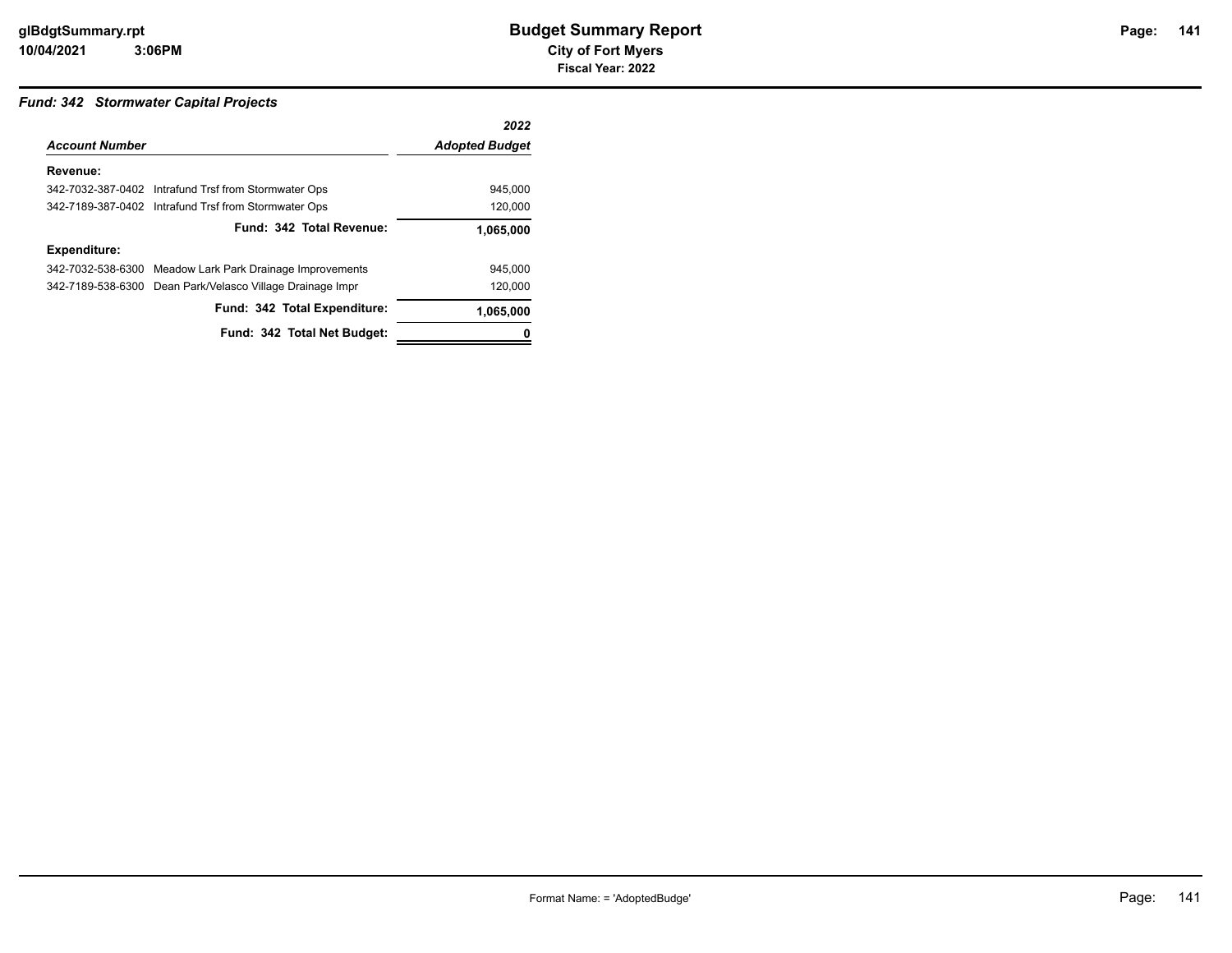### **142**

#### *Fund: 343 Langford Kingston Capital Projects*

|                       |                              | 2022                  |
|-----------------------|------------------------------|-----------------------|
| <b>Account Number</b> |                              | <b>Adopted Budget</b> |
| Revenue:              |                              |                       |
|                       | Fund: 343 Total Revenue:     |                       |
| <b>Expenditure:</b>   |                              |                       |
|                       | Fund: 343 Total Expenditure: |                       |
|                       | Fund: 343 Total Net Budget:  |                       |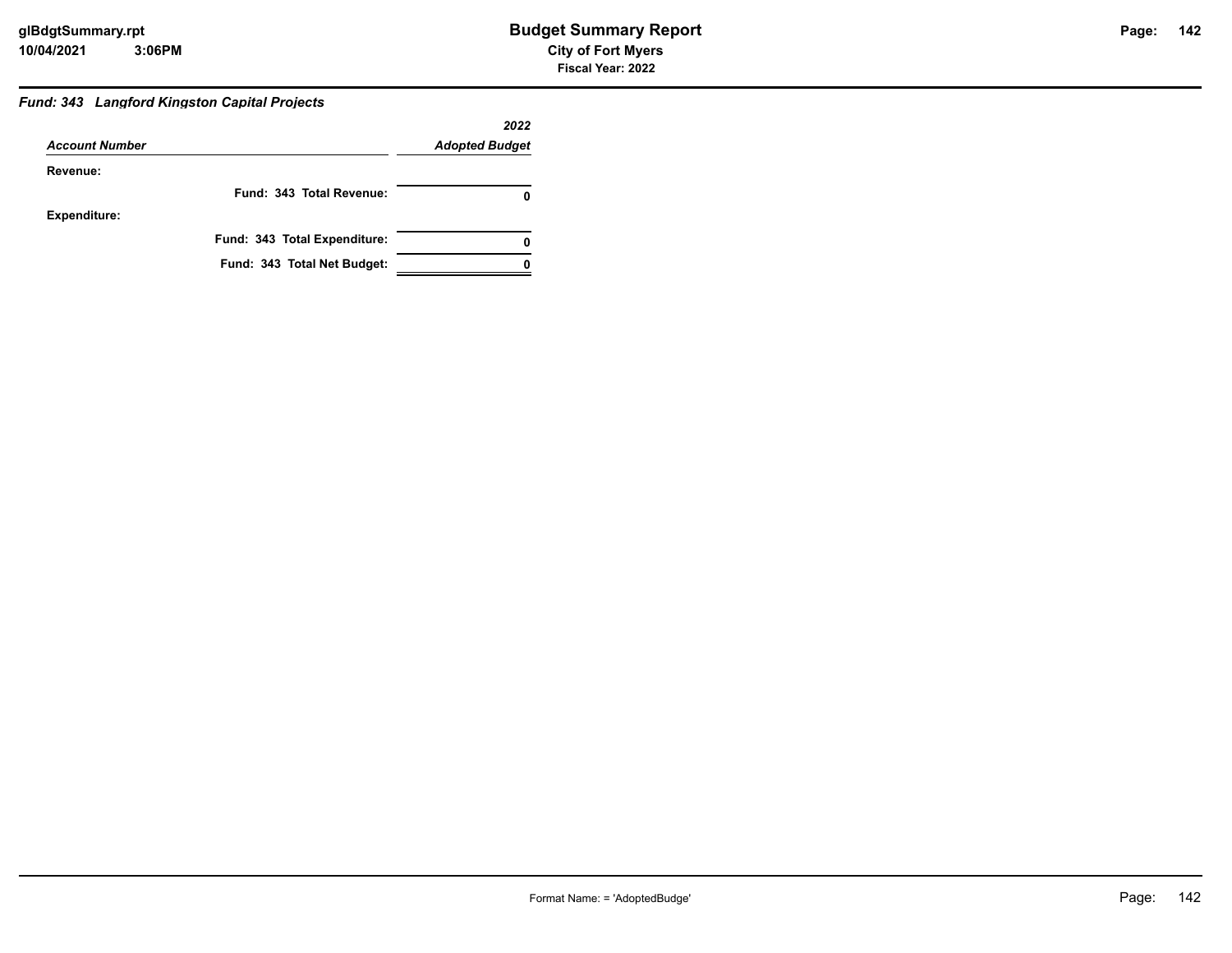#### *Fund: 344 Fort Myers Country Club Capital Projects*

|                       |                              | 2022                  |
|-----------------------|------------------------------|-----------------------|
| <b>Account Number</b> |                              | <b>Adopted Budget</b> |
| Revenue:              |                              |                       |
|                       | Fund: 344 Total Revenue:     | 0                     |
| Expenditure:          |                              |                       |
|                       | Fund: 344 Total Expenditure: | 0                     |
|                       | Fund: 344 Total Net Budget:  |                       |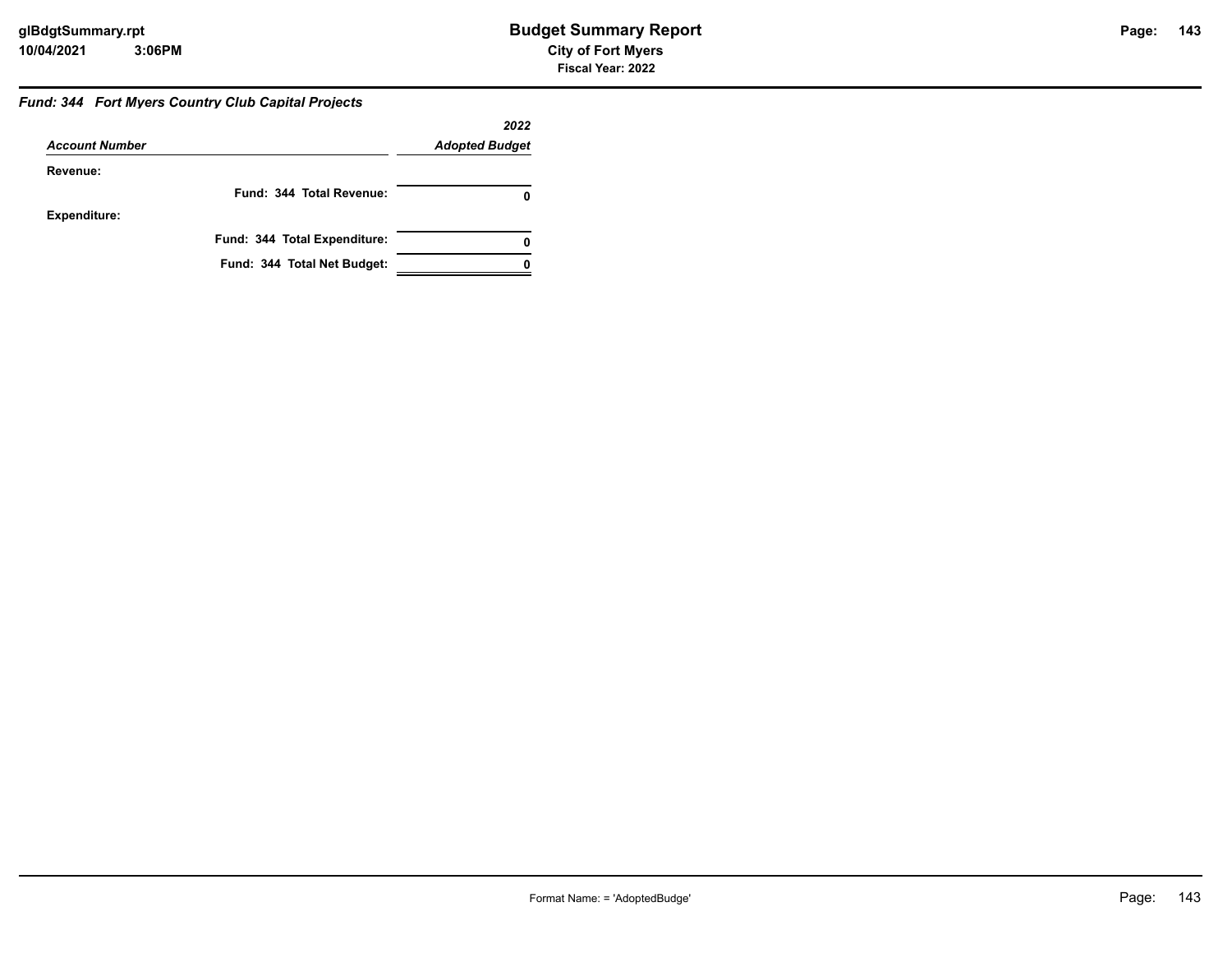#### *Fund: 345 Building Permits and Insp Cap Projects*

|                       |                              | 2022                  |
|-----------------------|------------------------------|-----------------------|
| <b>Account Number</b> |                              | <b>Adopted Budget</b> |
| Revenue:              |                              |                       |
|                       | Fund: 345 Total Revenue:     | 0                     |
| <b>Expenditure:</b>   |                              |                       |
|                       | Fund: 345 Total Expenditure: | 0                     |
|                       | Fund: 345 Total Net Budget:  |                       |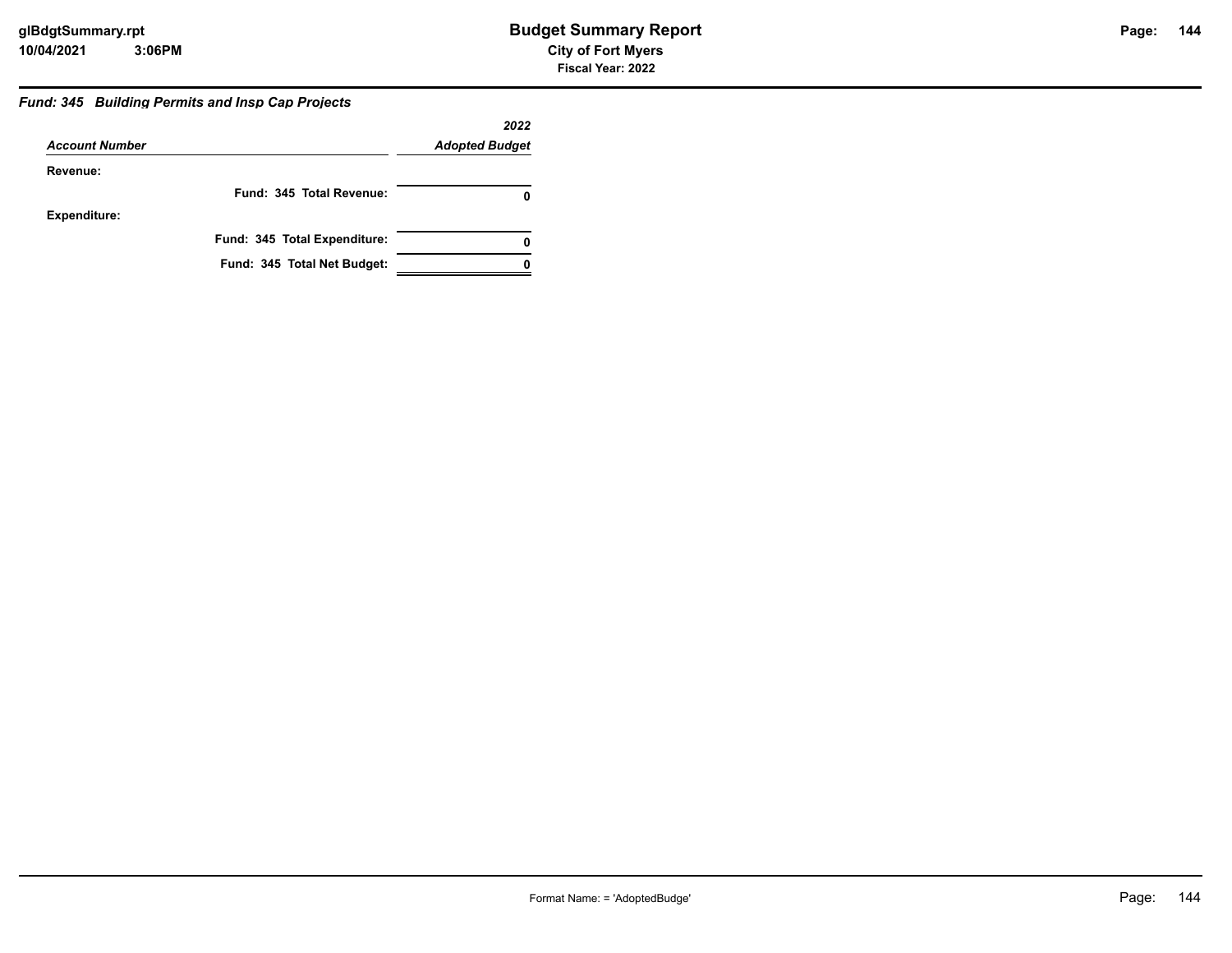#### *Fund: 346 ITS Capital Projects*

| <b>Account Number</b> |                              | 2022<br><b>Adopted Budget</b> |
|-----------------------|------------------------------|-------------------------------|
| Revenue:              |                              |                               |
|                       | Fund: 346 Total Revenue:     | 0                             |
| <b>Expenditure:</b>   |                              |                               |
|                       | Fund: 346 Total Expenditure: | 0                             |
|                       | Fund: 346 Total Net Budget:  |                               |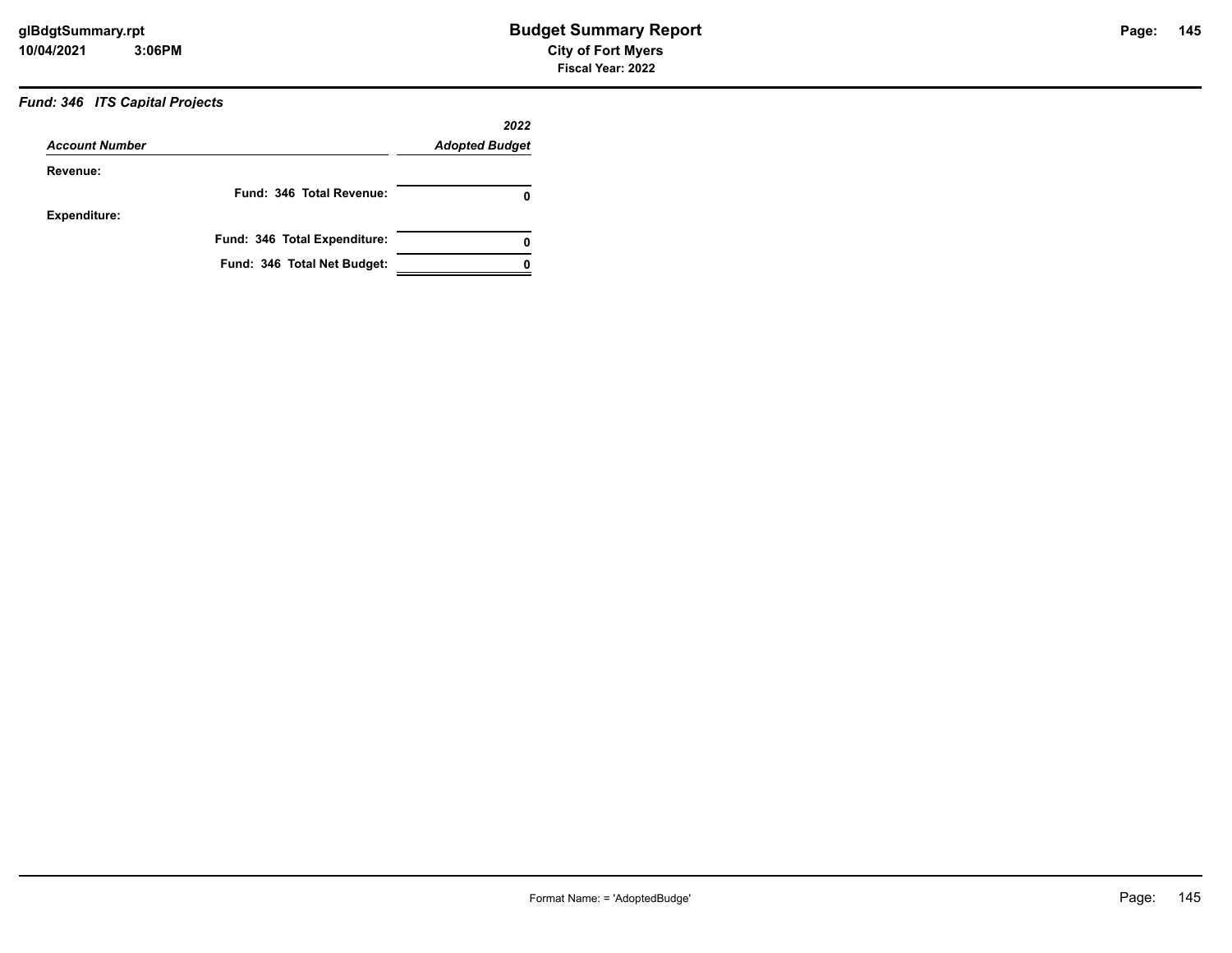#### *Fund: 347 Edison Ford Estates Capital Projects*

|                       |                              | 2022                  |
|-----------------------|------------------------------|-----------------------|
| <b>Account Number</b> |                              | <b>Adopted Budget</b> |
| Revenue:              |                              |                       |
|                       | Fund: 347 Total Revenue:     |                       |
| <b>Expenditure:</b>   |                              |                       |
|                       | Fund: 347 Total Expenditure: |                       |
|                       | Fund: 347 Total Net Budget:  |                       |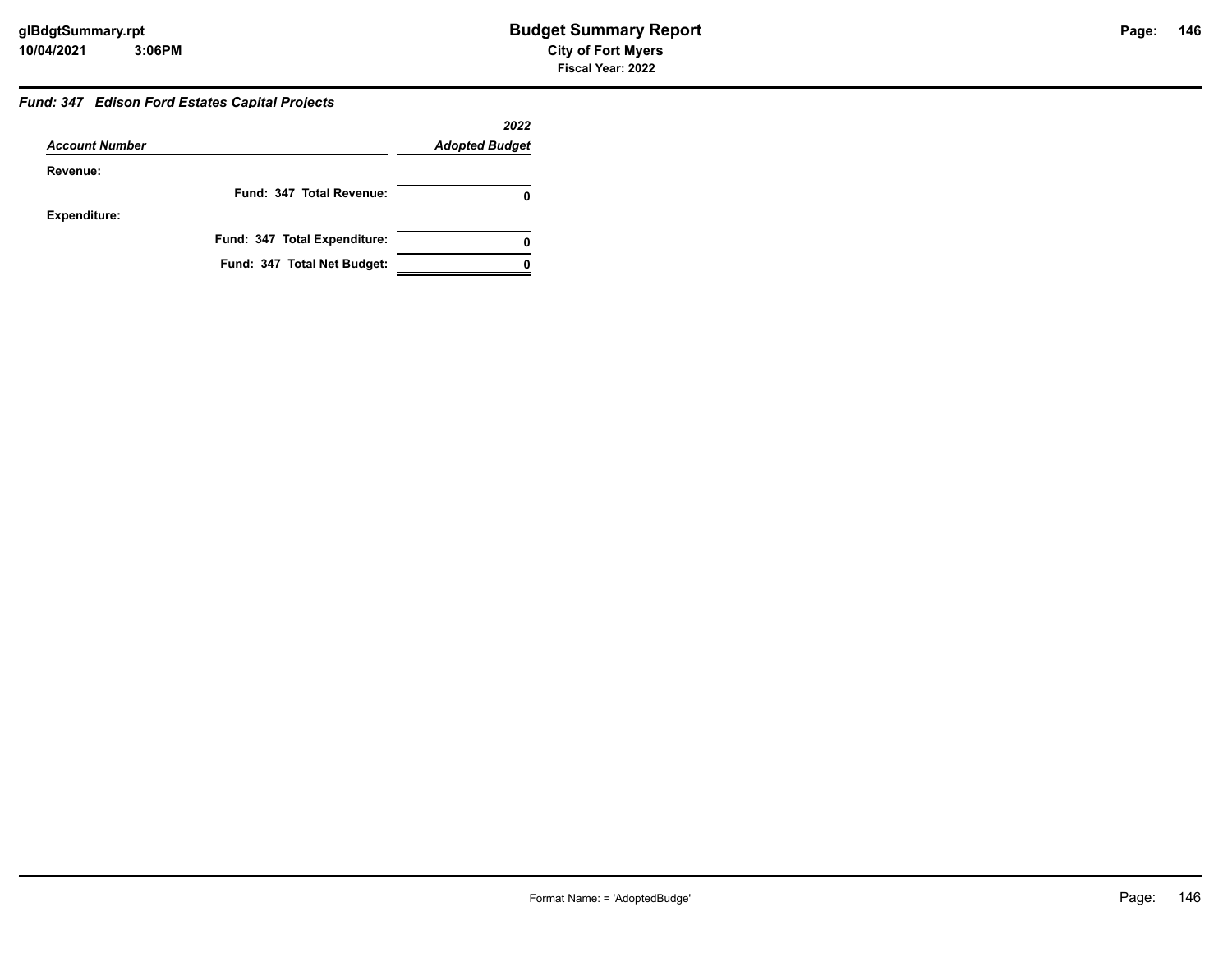#### *Fund: 348 SR 82 (MLK) - Ortiz to Lee Blvd*

| <b>Account Number</b> |                              | 2022<br><b>Adopted Budget</b> |
|-----------------------|------------------------------|-------------------------------|
| Revenue:              |                              |                               |
|                       | Fund: 348 Total Revenue:     | 0                             |
| <b>Expenditure:</b>   |                              |                               |
|                       | Fund: 348 Total Expenditure: | 0                             |
|                       | Fund: 348 Total Net Budget:  |                               |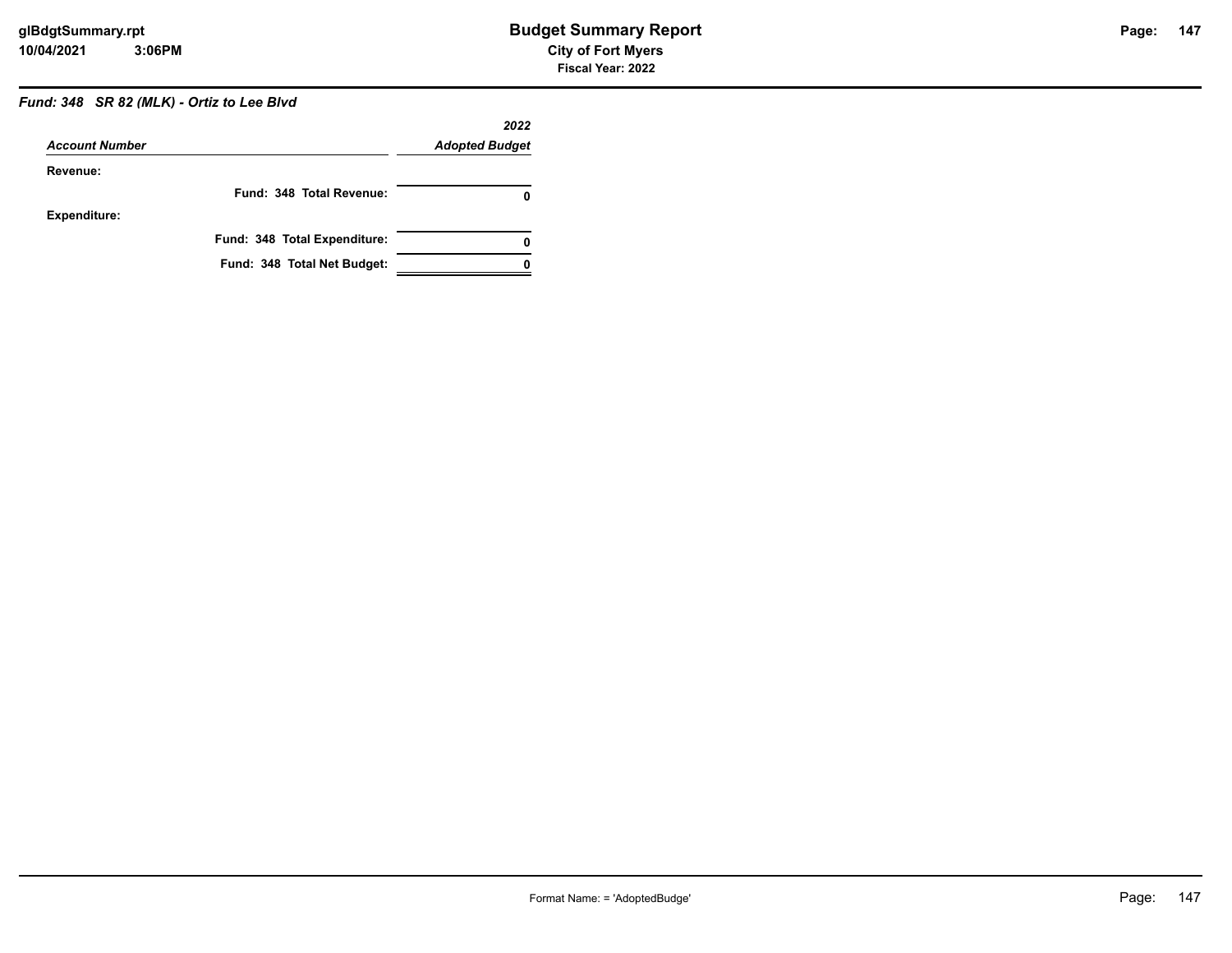#### *Fund: 349 Transportation Capital Projects*

|                       |                                                            | 2022                  |
|-----------------------|------------------------------------------------------------|-----------------------|
| <b>Account Number</b> |                                                            | <b>Adopted Budget</b> |
| Revenue:              |                                                            |                       |
|                       | 349-4433-387-0308 Intrafund Trsf from Gas Tax Construction | 167,000               |
| 349-7038-381-0396     | Trsf from General Line of Credit                           | 2,558,500             |
| 349-7038-387-0332     | Intrafund Trsf from Road Imp Fees 1st St                   | 216,500               |
| 349-7492-387-0306     | Intrafund Trsf from Road Impact Fees                       | 150,000               |
| 349-7494-387-0306     | Intrafund Trsf from Road Impact Fees                       | 150,000               |
|                       | Fund: 349 Total Revenue:                                   | 3,242,000             |
| <b>Expenditure:</b>   |                                                            |                       |
|                       | 349-4433-541-6300 Sidewalks PH 3&4 Utilities Improvements  | 167,000               |
| 349-7038-541-6302     | Second St Imp/Fowler-Seaboard - Roads                      | 2,775,000             |
|                       | 349-7492-541-6304 Sidewalks - Grace Avenue                 | 150,000               |
|                       | 349-7494-541-6304 Sidewalks - Passaic Avenue               | 150,000               |
|                       | Fund: 349 Total Expenditure:                               | 3,242,000             |
|                       | Fund: 349 Total Net Budget:                                | 0                     |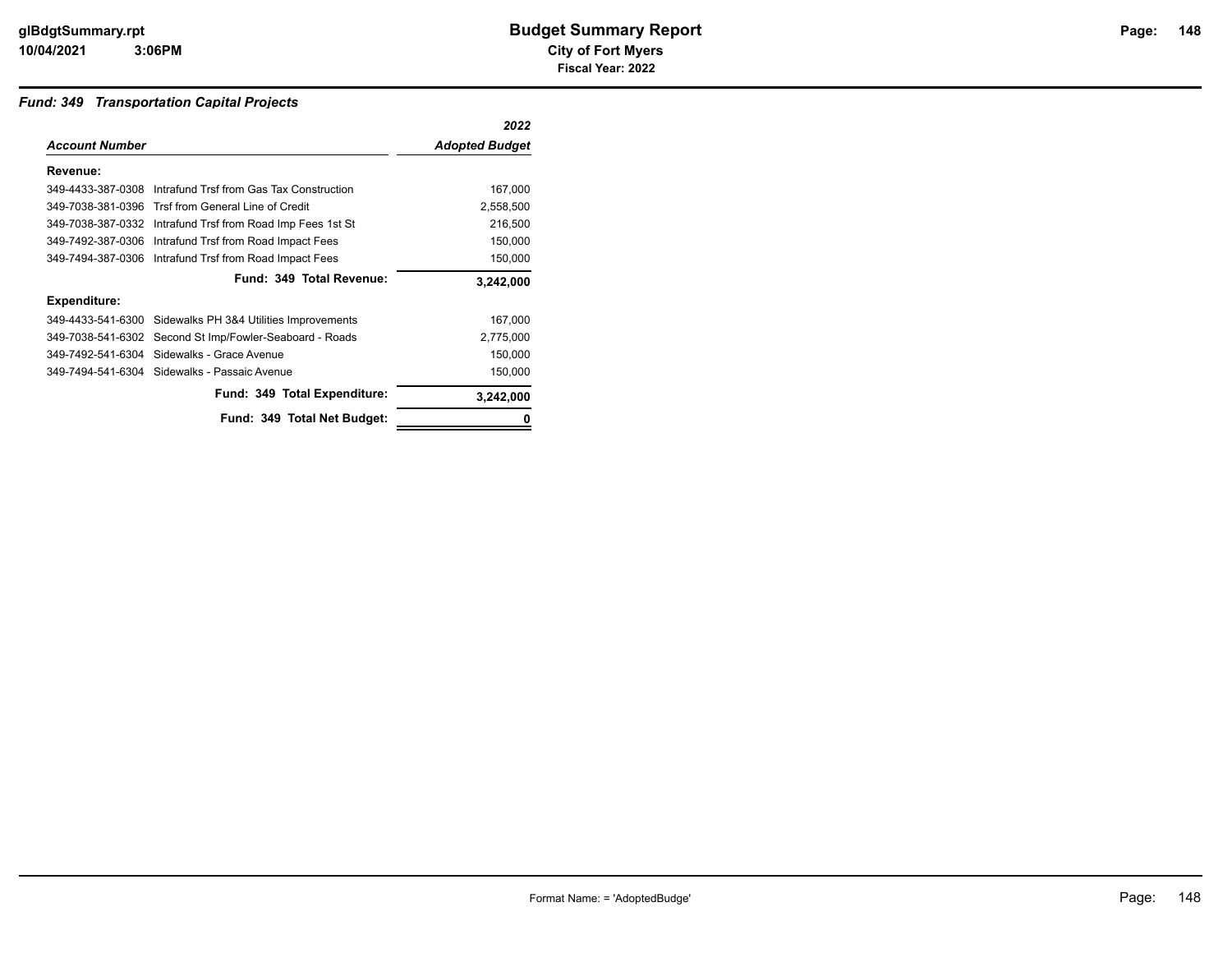#### *Fund: 353 Harborside Event Center Capital Projects*

|                       |                                            | 2022                  |
|-----------------------|--------------------------------------------|-----------------------|
| <b>Account Number</b> |                                            | <b>Adopted Budget</b> |
| Revenue:              |                                            |                       |
|                       | 353-7269-337-7000 Lee County Contributions | 400,000               |
|                       | Fund: 353 Total Revenue:                   | 400,000               |
| <b>Expenditure:</b>   |                                            |                       |
|                       | 353-7269-581-9279 Trsf to 2016 Debt Svc    | 400,000               |
|                       | Fund: 353 Total Expenditure:               | 400,000               |
|                       | Fund: 353 Total Net Budget:                |                       |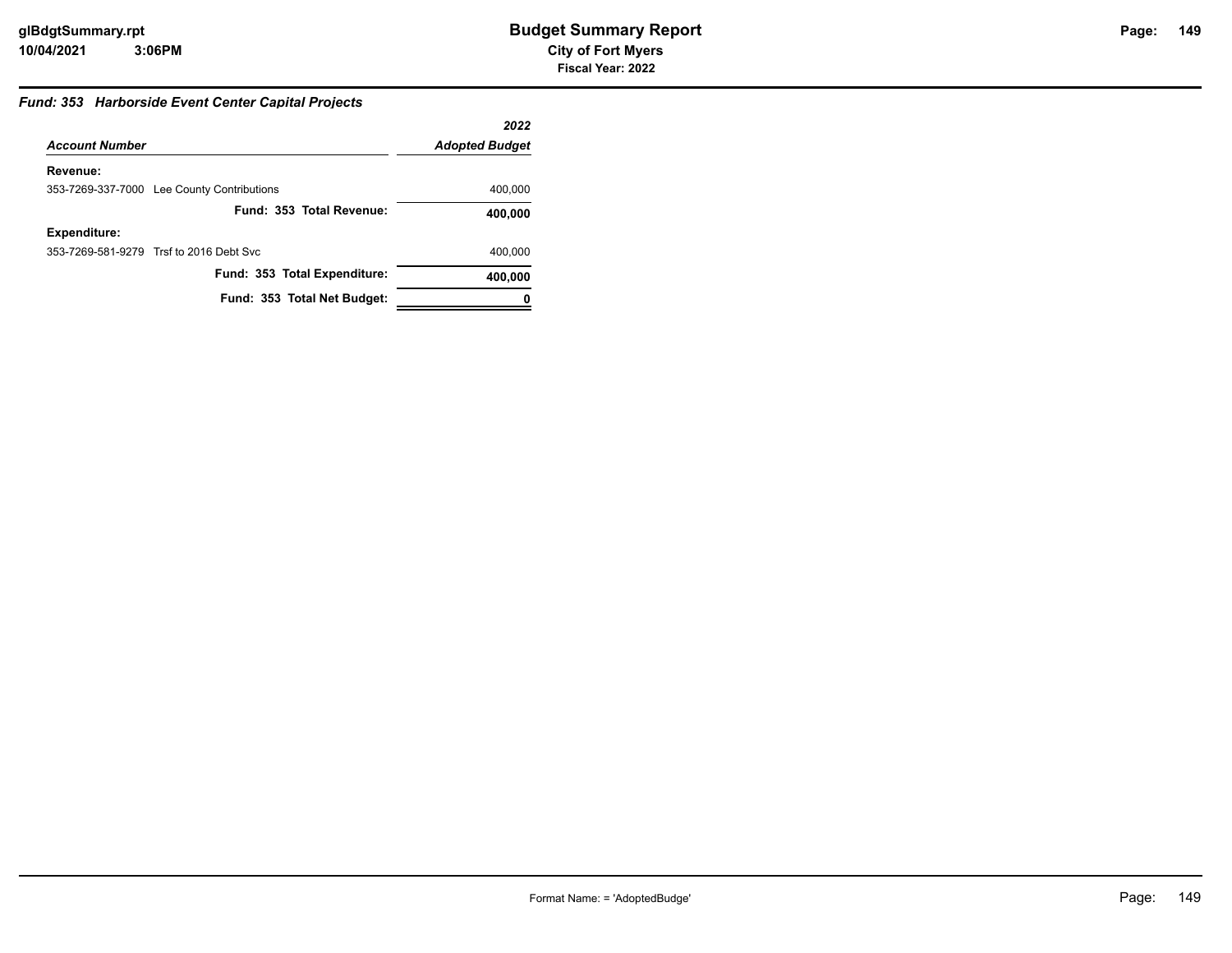#### *Fund: 371 2004A Bonds, Capital Projects Fund*

|                       |                              | 2022                  |
|-----------------------|------------------------------|-----------------------|
| <b>Account Number</b> |                              | <b>Adopted Budget</b> |
| Revenue:              |                              |                       |
|                       | Fund: 371 Total Revenue:     |                       |
| <b>Expenditure:</b>   |                              |                       |
|                       | Fund: 371 Total Expenditure: |                       |
|                       | Fund: 371 Total Net Budget:  |                       |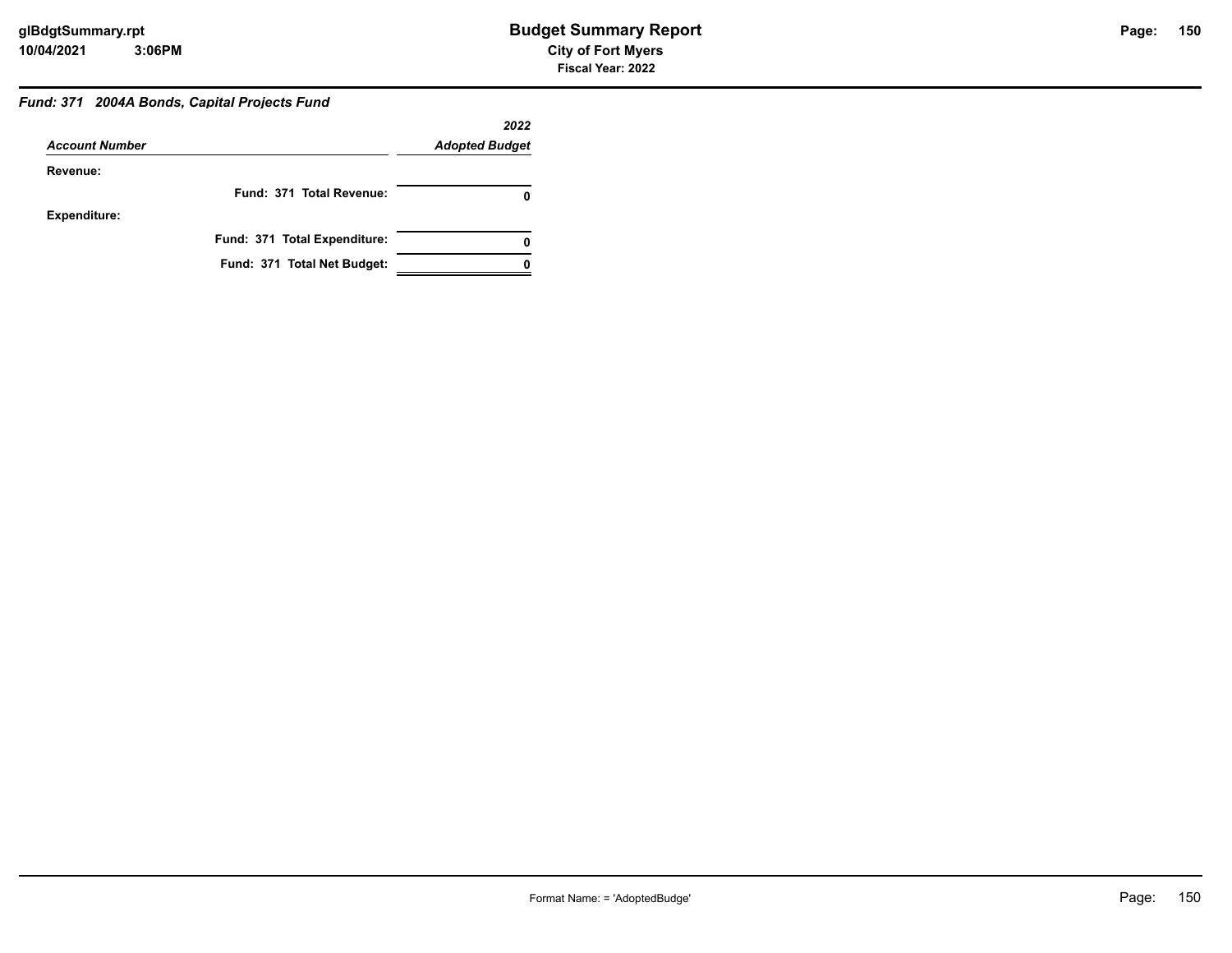#### *Fund: 372 2005 Note, Yacht Basin Capital Projects*

|                       |                              | 2022                  |
|-----------------------|------------------------------|-----------------------|
| <b>Account Number</b> |                              | <b>Adopted Budget</b> |
| Revenue:              |                              |                       |
|                       | Fund: 372 Total Revenue:     |                       |
| <b>Expenditure:</b>   |                              |                       |
|                       | Fund: 372 Total Expenditure: |                       |
|                       | Fund: 372 Total Net Budget:  |                       |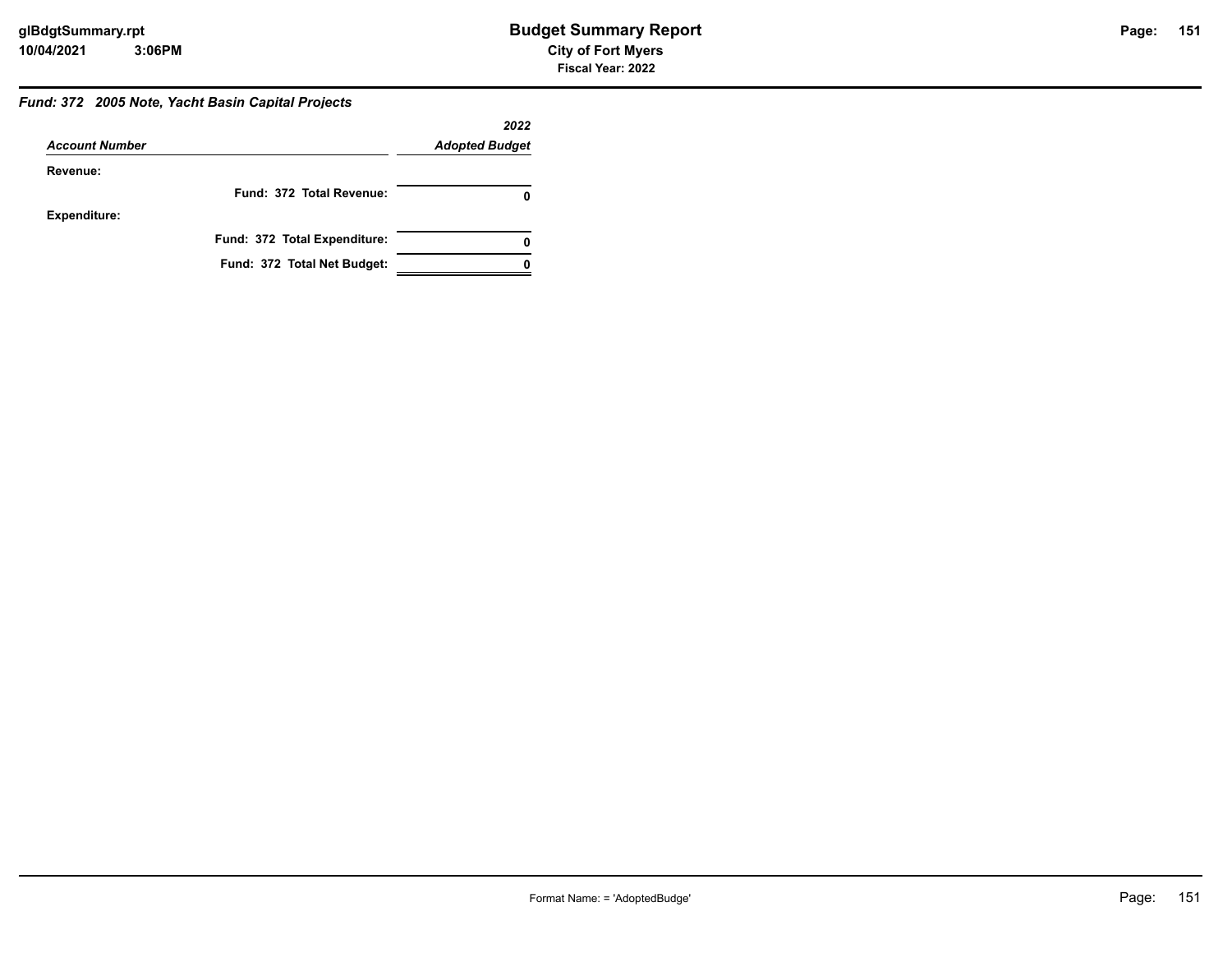#### *Fund: 380 2016A Bonds, Capital Projects Fund*

|                                      |                                                   | 2022                  |
|--------------------------------------|---------------------------------------------------|-----------------------|
| <b>Account Number</b>                |                                                   | <b>Adopted Budget</b> |
| Revenue:                             |                                                   |                       |
| 380-3800-389-9010 Prior Year Surplus |                                                   | 25,000                |
|                                      | Fund: 380 Total Revenue:                          | 25,000                |
| <b>Expenditure:</b>                  |                                                   |                       |
|                                      | 380-3800-581-9106 Trsf to Street Maintenance Fund | 25,000                |
|                                      | Fund: 380 Total Expenditure:                      | 25,000                |
|                                      | Fund: 380 Total Net Budget:                       |                       |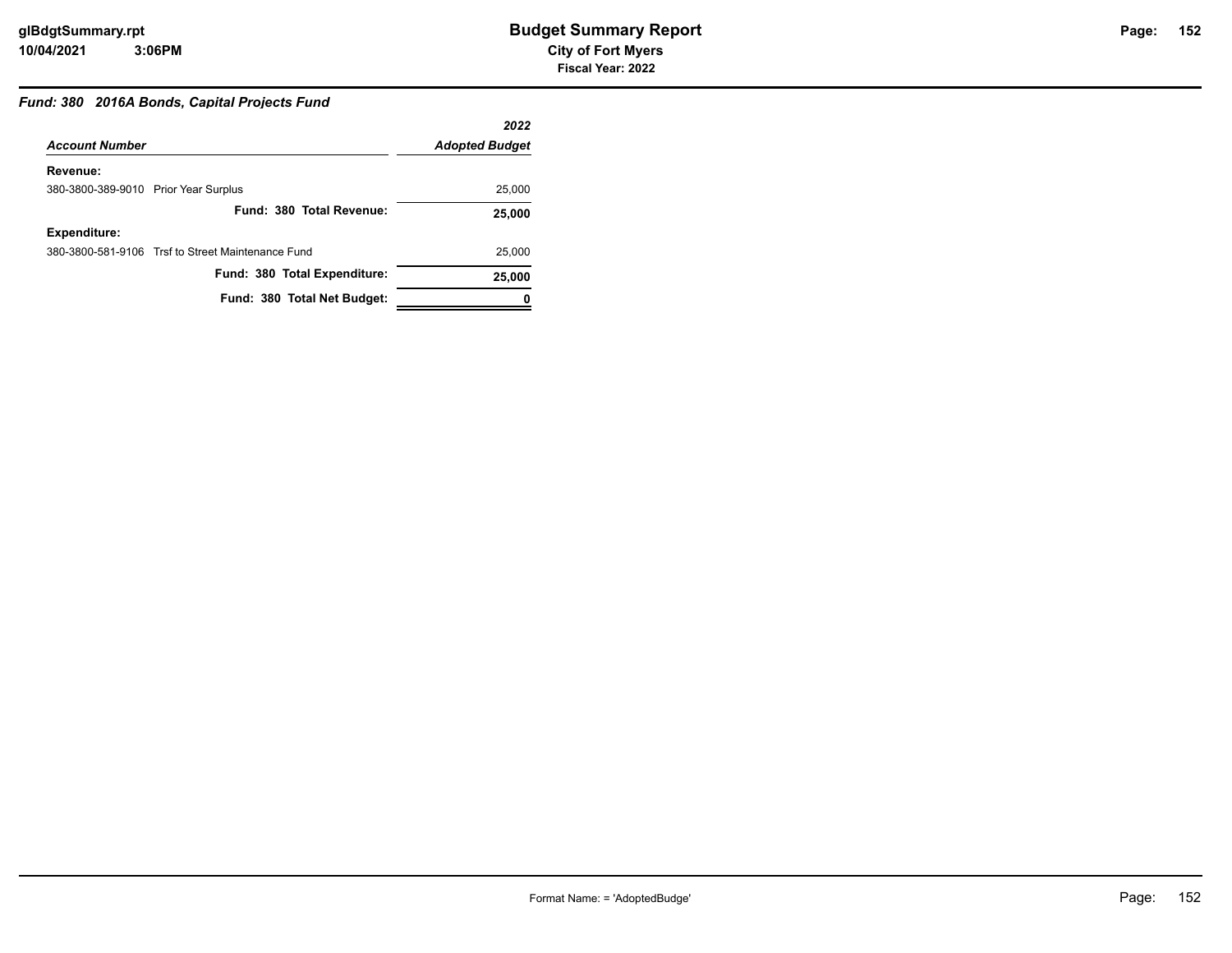#### *Fund: 381 2018 Bonds, Capital Projects Fund*

|                                      |                                                 | 2022                  |
|--------------------------------------|-------------------------------------------------|-----------------------|
| <b>Account Number</b>                |                                                 | <b>Adopted Budget</b> |
| Revenue:                             |                                                 |                       |
| 381-3810-389-9010 Prior Year Surplus |                                                 | 500,000               |
|                                      | Fund: 381 Total Revenue:                        | 500,000               |
| <b>Expenditure:</b>                  |                                                 |                       |
|                                      | 381-3810-587-9310 Intrafund Trsf to General CIB | 500,000               |
|                                      | Fund: 381 Total Expenditure:                    | 500,000               |
|                                      | Fund: 381 Total Net Budget:                     |                       |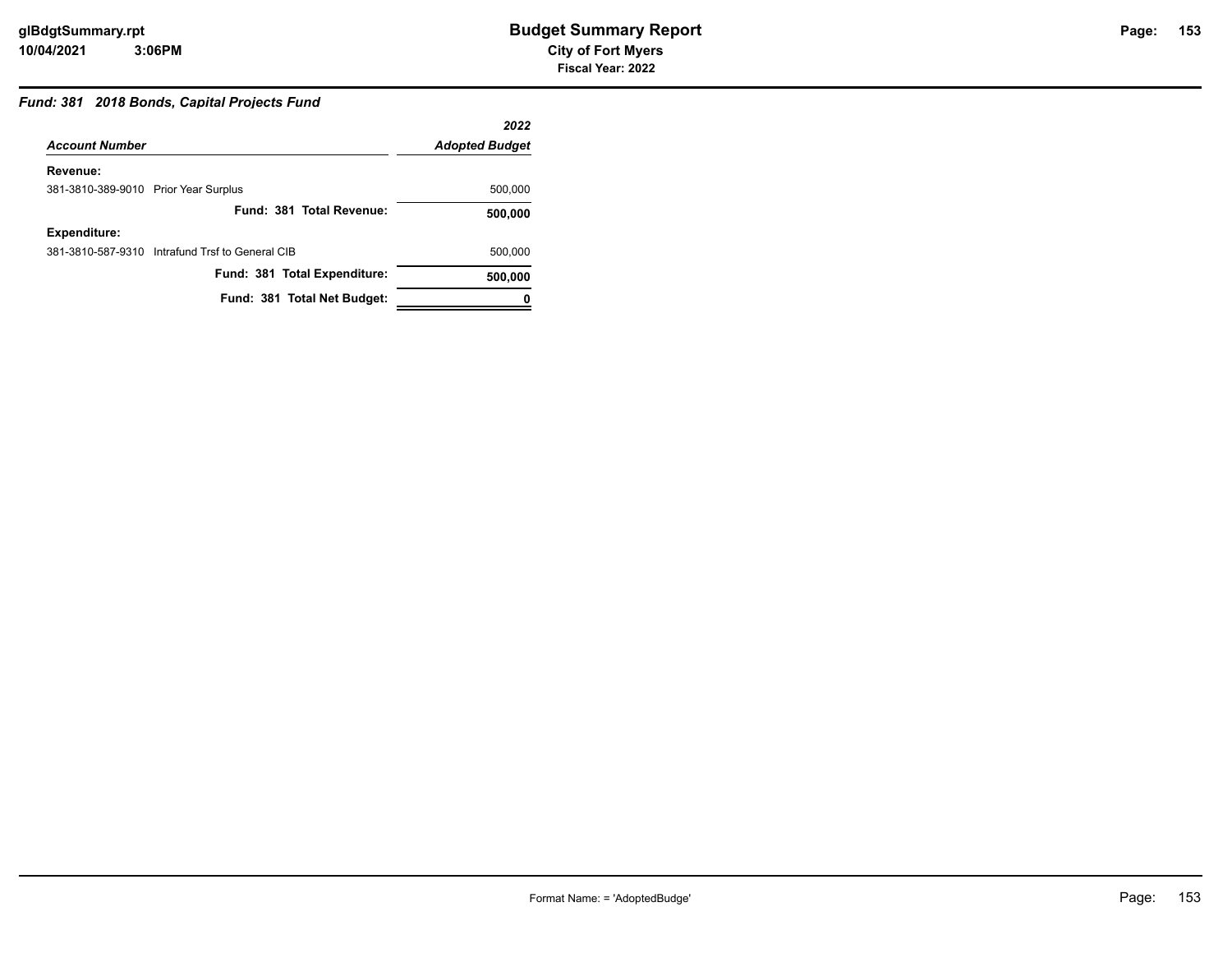#### *Fund: 393 2001A Bonds, Capital Projects Fund*

|                       |                              | 2022                  |
|-----------------------|------------------------------|-----------------------|
| <b>Account Number</b> |                              | <b>Adopted Budget</b> |
| Revenue:              |                              |                       |
|                       | Fund: 393 Total Revenue:     |                       |
| <b>Expenditure:</b>   |                              |                       |
|                       | Fund: 393 Total Expenditure: |                       |
|                       | Fund: 393 Total Net Budget:  |                       |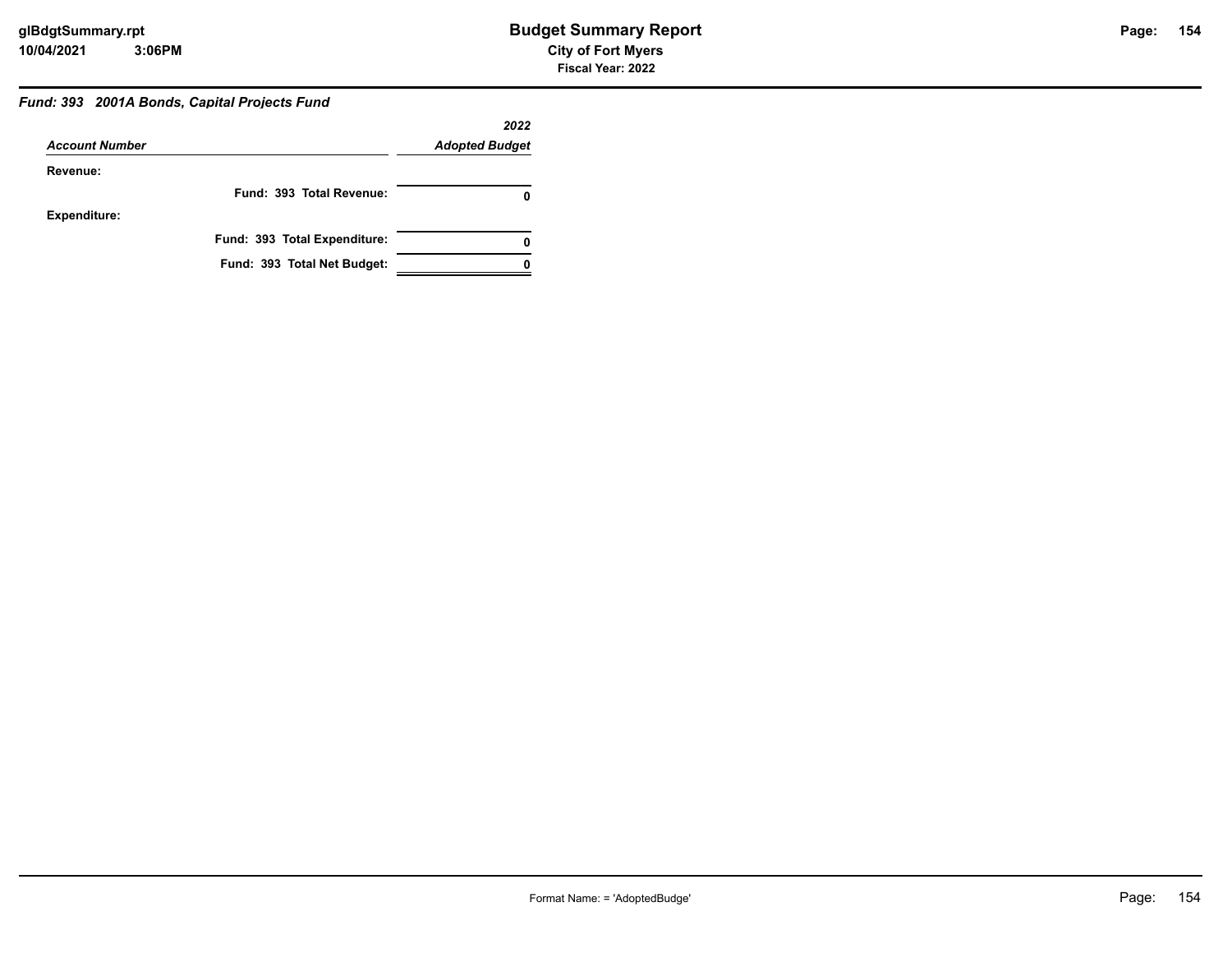#### *Fund: 396 General Credit Line, Capital Projects Fd*

|                                    |                                                  | 2022                  |
|------------------------------------|--------------------------------------------------|-----------------------|
| <b>Account Number</b>              |                                                  | <b>Adopted Budget</b> |
| Revenue:                           |                                                  |                       |
|                                    | 396-3960-381-0272 Trsf from Credit Line Debt Svc | 22,583,500            |
|                                    | Fund: 396 Total Revenue:                         | 22,583,500            |
| <b>Expenditure:</b>                |                                                  |                       |
| 396-3960-581-9314 Trsf to EWGC CIB |                                                  | 3,625,000             |
|                                    | 396-3960-581-9349 Trsf to Transportation CIB     | 2,558,500             |
|                                    | 396-3960-587-9310 Intrafund Trsf to General CIB  | 16,400,000            |
|                                    | Fund: 396 Total Expenditure:                     | 22,583,500            |
|                                    | Fund: 396 Total Net Budget:                      |                       |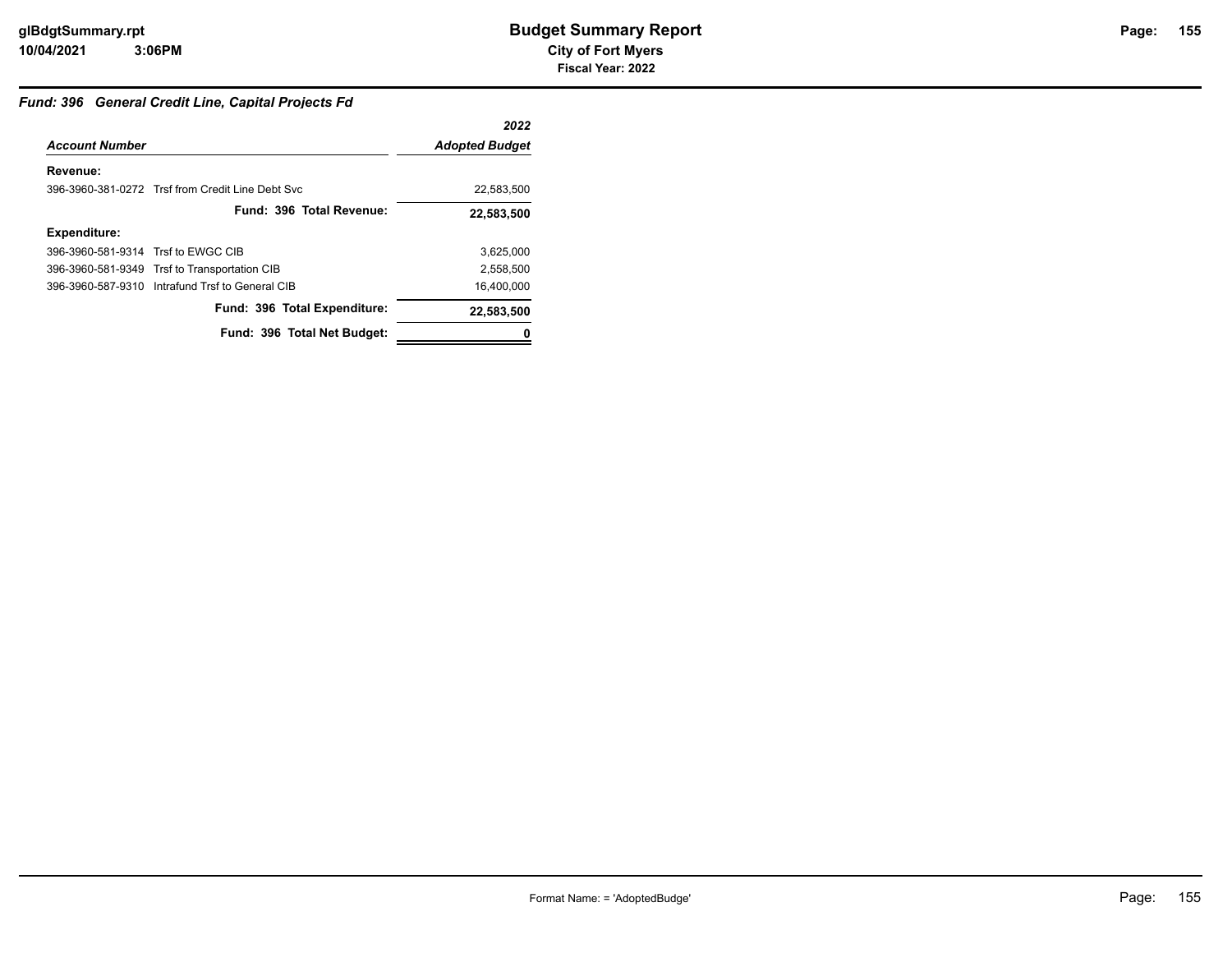#### *Fund: 397 2005A Note, Capital Projects Fund*

|                       |                              | 2022                  |
|-----------------------|------------------------------|-----------------------|
| <b>Account Number</b> |                              | <b>Adopted Budget</b> |
| Revenue:              |                              |                       |
|                       | Fund: 397 Total Revenue:     |                       |
| <b>Expenditure:</b>   |                              |                       |
|                       | Fund: 397 Total Expenditure: |                       |
|                       | Fund: 397 Total Net Budget:  |                       |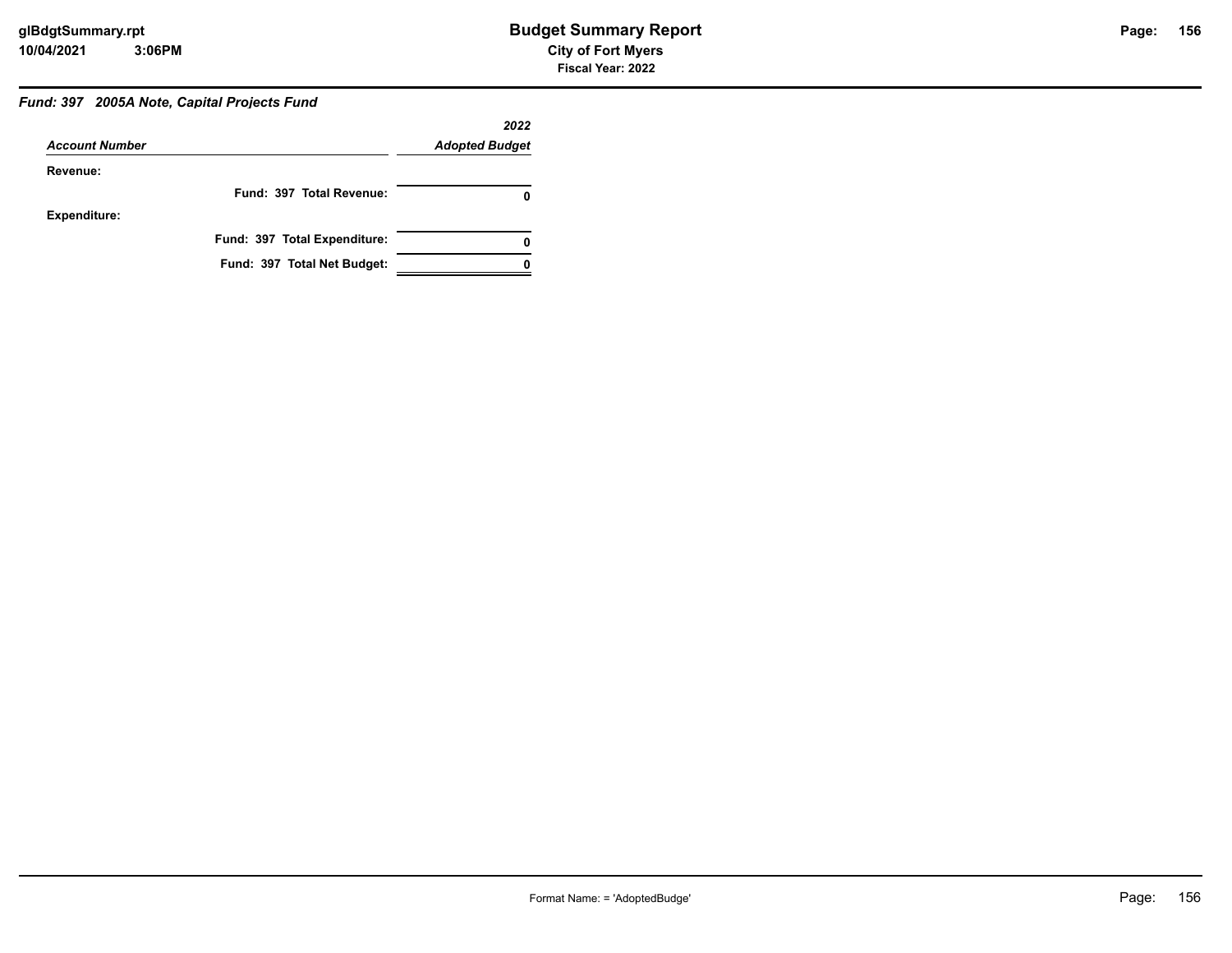#### *Fund: 398 2006 Bonds, Capital Projects Fund*

|                                      |                                                   | 2022                  |
|--------------------------------------|---------------------------------------------------|-----------------------|
| <b>Account Number</b>                |                                                   | <b>Adopted Budget</b> |
| Revenue:                             |                                                   |                       |
| 398-3980-389-9010 Prior Year Surplus |                                                   | 60,000                |
|                                      | Fund: 398 Total Revenue:                          | 60,000                |
| <b>Expenditure:</b>                  |                                                   |                       |
|                                      | 398-3980-581-9106 Trsf to Street Maintenance Fund | 60,000                |
|                                      | Fund: 398 Total Expenditure:                      | 60,000                |
|                                      | Fund: 398 Total Net Budget:                       |                       |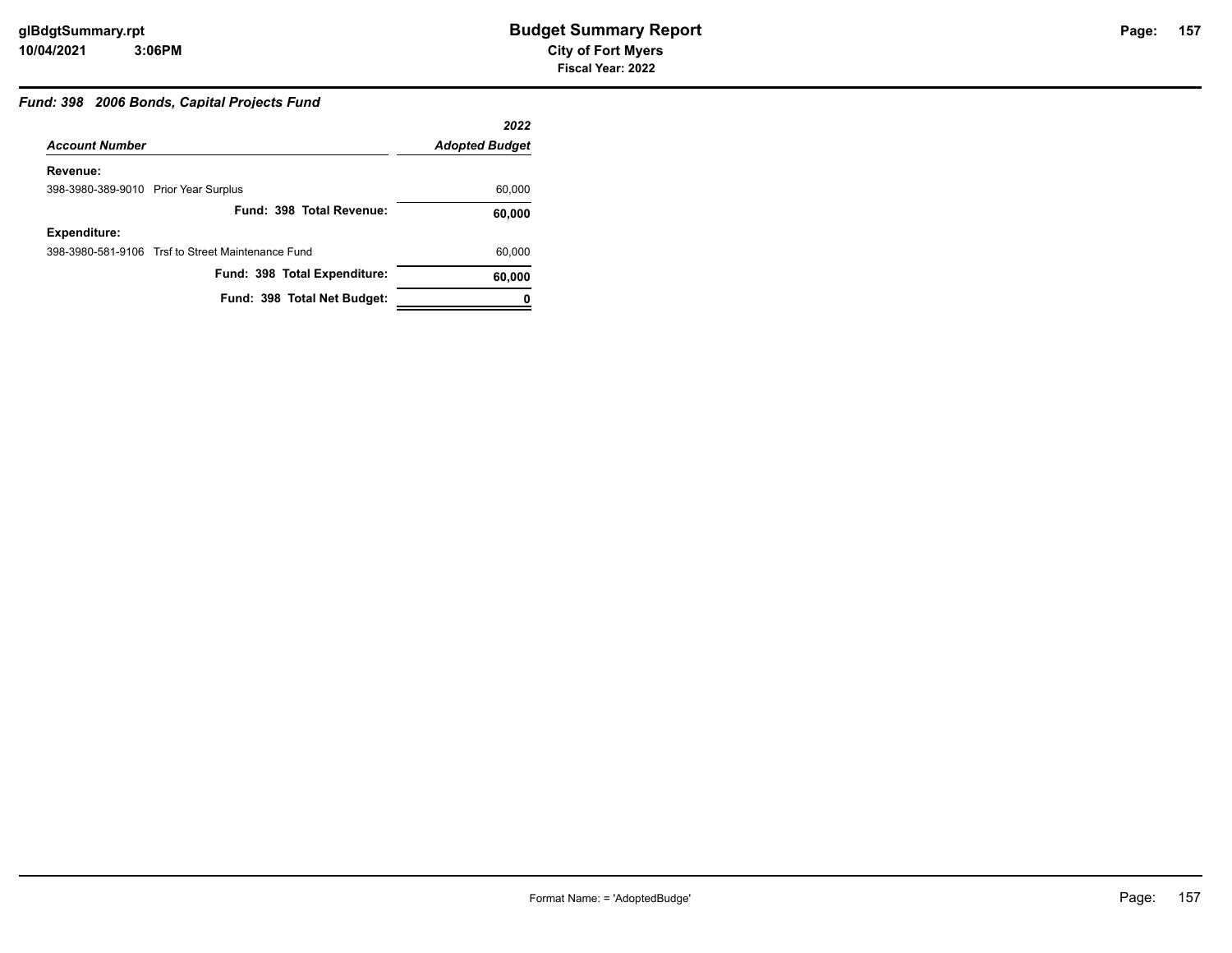## *Fund: 399 2014A Bonds, Capital Projects Fund*

|                                      |                                                   | 2022                  |
|--------------------------------------|---------------------------------------------------|-----------------------|
| <b>Account Number</b>                |                                                   | <b>Adopted Budget</b> |
| Revenue:                             |                                                   |                       |
| 399-3990-389-9010 Prior Year Surplus |                                                   | 13,000                |
|                                      | Fund: 399 Total Revenue:                          | 13,000                |
| <b>Expenditure:</b>                  |                                                   |                       |
|                                      | 399-3990-581-9106 Trsf to Street Maintenance Fund | 13,000                |
|                                      | Fund: 399 Total Expenditure:                      | 13,000                |
|                                      | Fund: 399 Total Net Budget:                       |                       |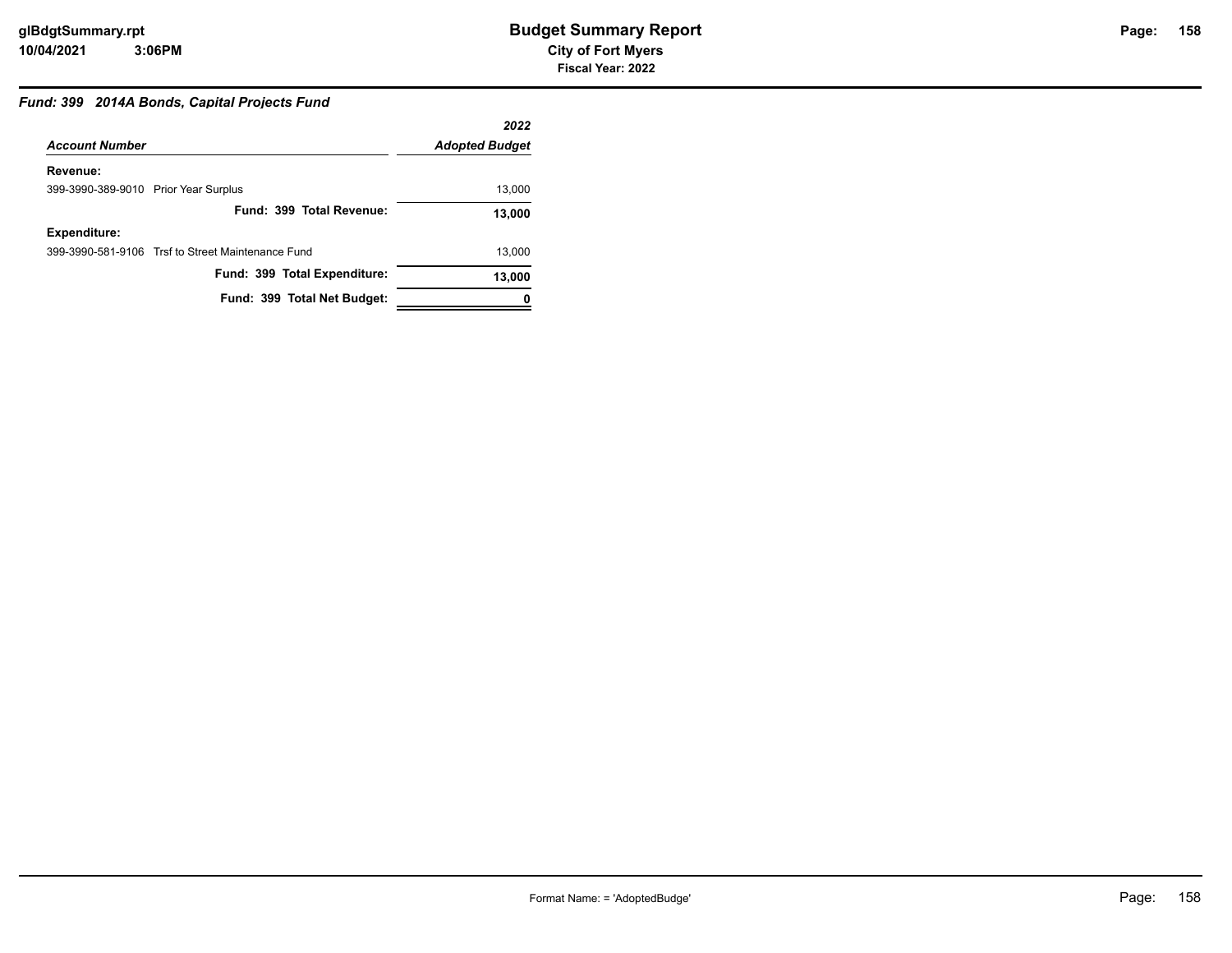#### *Fund: 401 Utility Operations*

|                       |                                          | 2022                  |
|-----------------------|------------------------------------------|-----------------------|
| <b>Account Number</b> |                                          | <b>Adopted Budget</b> |
| Revenue:              |                                          |                       |
| 401-0000-343-3101     | <b>Water Sales</b>                       | 17,969,800            |
| 401-0000-343-3102     | Water Installation                       | 99,500                |
|                       | 401-0000-343-3103 Water Hydrant Rental   | 33,000                |
| 401-0000-343-3104     | <b>Utility Service Charges</b>           | 515,400               |
| 401-0000-343-3107     | Water Admin Charges                      | 5,888,300             |
| 401-0000-343-5101     | Sewer Service - City                     | 31,187,200            |
| 401-0000-343-5104     | Sewer Service - County                   | 11,911,800            |
| 401-0000-343-5107     | Sewer Admin Charges                      | 9,176,200             |
| 401-0000-343-7101     | Reclaimed Water Revenue - Lee County     | 556,900               |
| 401-0000-343-7102     | Reclaimed Water Revenue - City           | 108,100               |
| 401-0000-343-7103     | Reclaimed Water Revenue - Other          | 427,900               |
| 401-0000-343-7170     | <b>Truck Hauled Waste Revenue</b>        | 360,600               |
| 401-0000-361-1010     | Interest and Other Earnings              | 254,800               |
| 401-0000-369-0010     | Miscellaneous Revenue (UT)               | 50,000                |
| 401-0000-369-0103     | Reimbursed Expense BPA Testing Program   | 160,000               |
| 401-0000-369-0401     | <b>Utilities Late Fees</b>               | 500,000               |
| 401-0000-389-9010     | <b>Prior Year Surplus</b>                | 14,987,700            |
|                       | Fund: 401 Total Revenue:                 | 94,187,200            |
| <b>Expenditure:</b>   |                                          |                       |
| 401-0000-513-3110     | Prof Svcs Investment/Earnings Fees       | 33,000                |
| 401-0508-587-9311     | Intrafund Trsf to Utility CIB            | 20,606,000            |
| 401-0508-587-9431     | Intrafund Trsf to Utility R&R            | 3,911,700             |
| 401-0509-536-7105     | Principal Expense 2020A Bonds            | 2,375,000             |
| 401-0509-536-7106     | Principal Expense 2020B Bonds            | 4,195,000             |
| 401-0509-536-7109     | Principal Expense 2012 Bonds             | 270,000               |
| 401-0509-536-7120     | Principal Expense UT Ref Rev Note 2017A  | 690,000               |
| 401-0509-536-7123     | Principal Expense UT Ref Rev Note 2021A  | 835,000               |
| 401-0509-536-7124     | Principal Expense Siemens Capital Lease  | 653,900               |
| 401-0509-536-7204     | Interest Expense 2019A Bonds             | 4,353,700             |
| 401-0509-536-7205     | Interest Expense 2020A Bonds             | 1,748,300             |
| 401-0509-536-7206     | Interest Expense 2020B Bonds             | 1,612,000             |
| 401-0509-536-7209     | Interest Expense 2012 Bonds              | 128,900               |
| 401-0509-536-7220     | Interest Expense UT Ref Rev Note 2017    | 1,168,200             |
| 401-0509-536-7223     | Interest Expense UT Ref Rev Note 2021    | 143,300               |
| 401-0509-536-7224     | Interest Expense Siemens Capital Lease   | 365,700               |
| 401-0509-536-7231     | Interest Expense UT Ref Rev, Future Debt | 1,200,000             |
| 401-0509-536-7300     | Pay Agent Fees                           | 4,000                 |
| 401-0905-536-1200     | Sal/Wage Regular (UE)                    | 329,900               |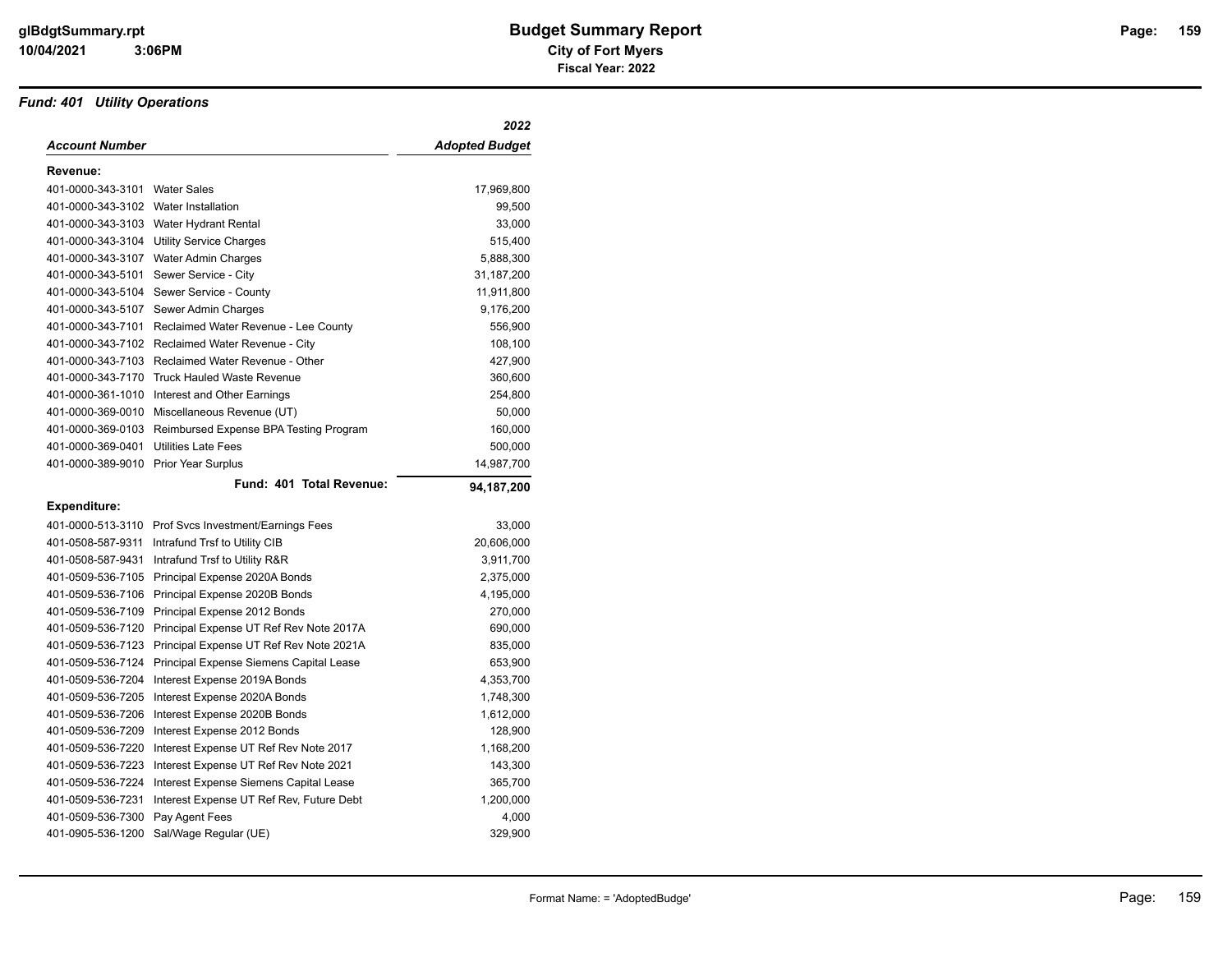| <b>Fund: 401 Utility Operations</b> |                                             | (Continued)           |
|-------------------------------------|---------------------------------------------|-----------------------|
|                                     |                                             | 2022                  |
| <b>Account Number</b>               |                                             | <b>Adopted Budget</b> |
| Expenditure:                        | (Continued)                                 |                       |
| 401-0905-536-1205                   | Seniority Pay (UE)                          | 2,000                 |
| 401-0905-536-1400                   | Sal/Wage Overtime (UE)                      | 15,000                |
| 401-0905-536-2100                   | FICA Tax (UE)                               | 26,400                |
| 401-0905-536-2200                   | Gen Retirement (UE)                         | 98,800                |
| 401-0905-536-2300                   | Health/Life Ins (UE)                        | 96,200                |
| 401-0905-536-2400                   | Workers' Comp (UE)                          | 1,900                 |
| 401-0905-536-3100                   | Prof Svcs (UE)                              | 560,000               |
| 401-0905-536-3400                   | Contract Svcs (UE)                          | 5,000                 |
| 401-0905-536-4000                   | Travel/Trans (UE)                           | 3,000                 |
| 401-0905-536-4200                   | Freight/Postage (UE)                        | 1,000                 |
| 401-0905-536-4416                   | ITS Svc Charges (UE)                        | 51,300                |
| 401-0905-536-4417                   | ITS Capital Recovery (UE)                   | 3,900                 |
| 401-0905-536-4600                   | Repairs/Maint (UE)                          | 500                   |
| 401-0905-536-4700                   | Printing/Binding (UE)                       | 500                   |
| 401-0905-536-4800                   | Advertising (UE)                            | 500                   |
| 401-0905-536-5100                   | Office Supplies (UE)                        | 2,500                 |
| 401-0905-536-5159                   | Software < \$750 (UE)                       | 1,000                 |
| 401-0905-536-5200                   | Operating Supplies (UE)                     | 5,000                 |
| 401-0905-536-5250                   | Small Tools/Equip (UE)                      | 12,000                |
|                                     | 401-0905-536-5255 Assets \$750-\$5,000 (UE) | 3,000                 |
| 401-0905-536-5400                   | Dues/Subscriptions (UE)                     | 2,000                 |
| 401-0907-536-1200                   | Sal/Wage Regular (UA)                       | 469,300               |
| 401-0907-536-1205                   | Seniority Pay (UA)                          | 5,200                 |
| 401-0907-536-2100                   | FICA Tax (UA)                               | 35,200                |
| 401-0907-536-2200                   | Gen Retirement (UA)                         | 136,300               |
| 401-0907-536-2300                   | Health/Life Ins (UA)                        | 76,500                |
| 401-0907-536-2400                   | Workers' Comp (UA)                          | 1,900                 |
| 401-0907-536-3100                   | Prof Svcs (UA)                              | 290,000               |
| 401-0907-536-3200                   | Accounting/Auditing (UA)                    | 32,800                |
| 401-0907-536-4000                   | Travel/Trans (UA)                           | 5,000                 |
| 401-0907-536-4416                   | ITS Svc Charges (UA)                        | 27,300                |
| 401-0907-536-4417                   | ITS Capital Recovery (UA)                   | 2,800                 |
| 401-0907-536-4500                   | Insurance (UA)                              | 910,100               |
| 401-0907-536-4940                   | General Admin Expense (UA)                  | 2,990,900             |
| 401-0907-536-4942                   | Payment in Lieu of Taxes (UA)               | 7,180,700             |
| 401-0907-536-5100                   | Office Supplies (UA)                        | 1,000                 |
| 401-0907-536-5200                   | Operating Supplies (UA)                     | 2,500                 |
| 401-0907-536-5400                   | Dues/Subscriptions (UA)                     | 3,500                 |
| 401-0908-533-1200                   | Sal/Wage Regular (WP)                       | 797,800               |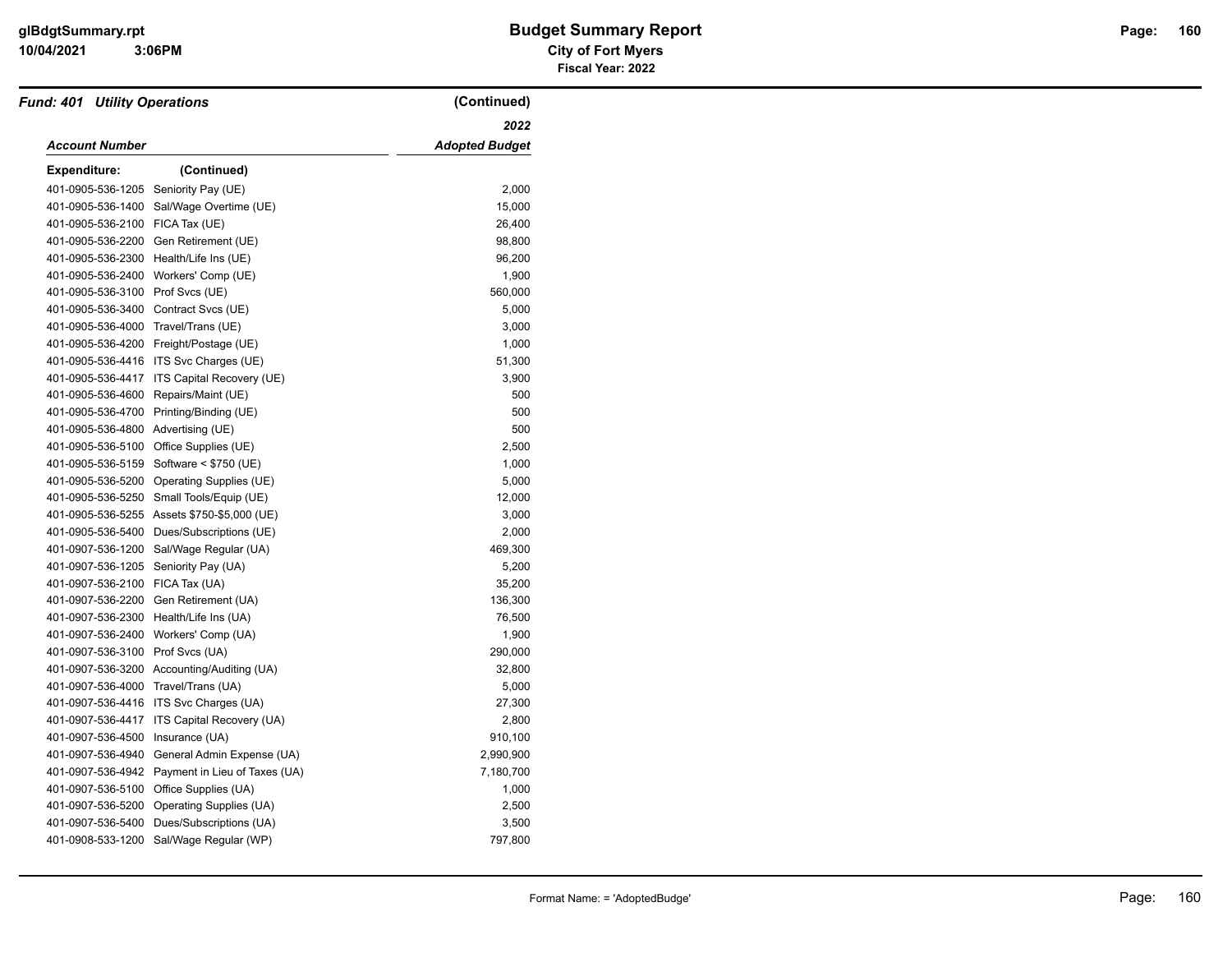| <b>Fund: 401 Utility Operations</b> |                           | (Continued)           |
|-------------------------------------|---------------------------|-----------------------|
|                                     |                           | 2022                  |
| <b>Account Number</b>               |                           | <b>Adopted Budget</b> |
| <b>Expenditure:</b>                 | (Continued)               |                       |
| 401-0908-533-1205                   | Seniority Pay (WP)        | 4,600                 |
| 401-0908-533-1400                   | Sal/Wage Overtime (WP)    | 55,000                |
| 401-0908-533-2100                   | FICA Tax (WP)             | 61,500                |
| 401-0908-533-2200                   | Gen Retirement (WP)       | 244,600               |
| 401-0908-533-2300                   | Health/Life Ins (WP)      | 205,500               |
| 401-0908-533-2400                   | Workers' Comp (WP)        | 1,900                 |
| 401-0908-533-3100                   | Prof Svcs (WP)            | 271,500               |
| 401-0908-533-3400                   | Contract Svcs (WP)        | 45,300                |
| 401-0908-533-4000                   | Travel/Trans (WP)         | 9,000                 |
| 401-0908-533-4100                   | Communication (WP)        | 4,500                 |
| 401-0908-533-4200                   | Freight/Postage (WP)      | 11,400                |
| 401-0908-533-4300                   | Utilities (WP)            | 882,800               |
| 401-0908-533-4400                   | Rentals/Leases (WP)       | 15,500                |
| 401-0908-533-4410                   | Fleet Equip Rental (WP)   | 27,800                |
| 401-0908-533-4416                   | ITS Svc Charges (WP)      | 93,200                |
| 401-0908-533-4417                   | ITS Capital Recovery (WP) | 2,700                 |
| 401-0908-533-4600                   | Repairs/Maint (WP)        | 488,000               |
| 401-0908-533-4700                   | Printing/Binding (WP)     | 5,500                 |
| 401-0908-533-4800                   | Advertising (WP)          | 500                   |
| 401-0908-533-4903                   | Taxes/Assessments (WP)    | 1,300                 |
| 401-0908-533-5100                   | Office Supplies (WP)      | 6,000                 |
| 401-0908-533-5200                   | Operating Supplies (WP)   | 4,733,900             |
| 401-0908-533-5204                   | Fuel Expenses (WP)        | 11,200                |
| 401-0908-533-5250                   | Small Tools/Equip (WP)    | 15,000                |
| 401-0908-533-5400                   | Dues/Subscriptions (WP)   | 20,900                |
| 401-0908-533-6400                   | Equipment (WP)            | 1,130,000             |
| 401-0909-533-1200                   | Sal/Wage Regular (WDM)    | 816,700               |
| 401-0909-533-1205                   | Seniority Pay (WDM)       | 9,400                 |
| 401-0909-533-1400                   | Sal/Wage Overtime (WDM)   | 120,000               |
| 401-0909-533-2100                   | FICA Tax (WDM)            | 71,300                |
| 401-0909-533-2200                   | Gen Retirement (WDM)      | 270,500               |
| 401-0909-533-2300                   | Health/Life Ins (WDM)     | 175,200               |
| 401-0909-533-2400                   | Workers' Comp (WDM)       | 72,400                |
| 401-0909-533-3100                   | Prof Svcs (WDM)           | 3,000                 |
| 401-0909-533-3400                   | Contract Svcs (WDM)       | 57,500                |
| 401-0909-533-4000                   | Travel/Trans (WDM)        | 2,000                 |
| 401-0909-533-4100                   | Communication (WDM)       | 10,000                |
| 401-0909-533-4200                   | Freight/Postage (WDM)     | 100                   |
| 401-0909-533-4400                   | Rentals/Leases (WDM)      | 15,500                |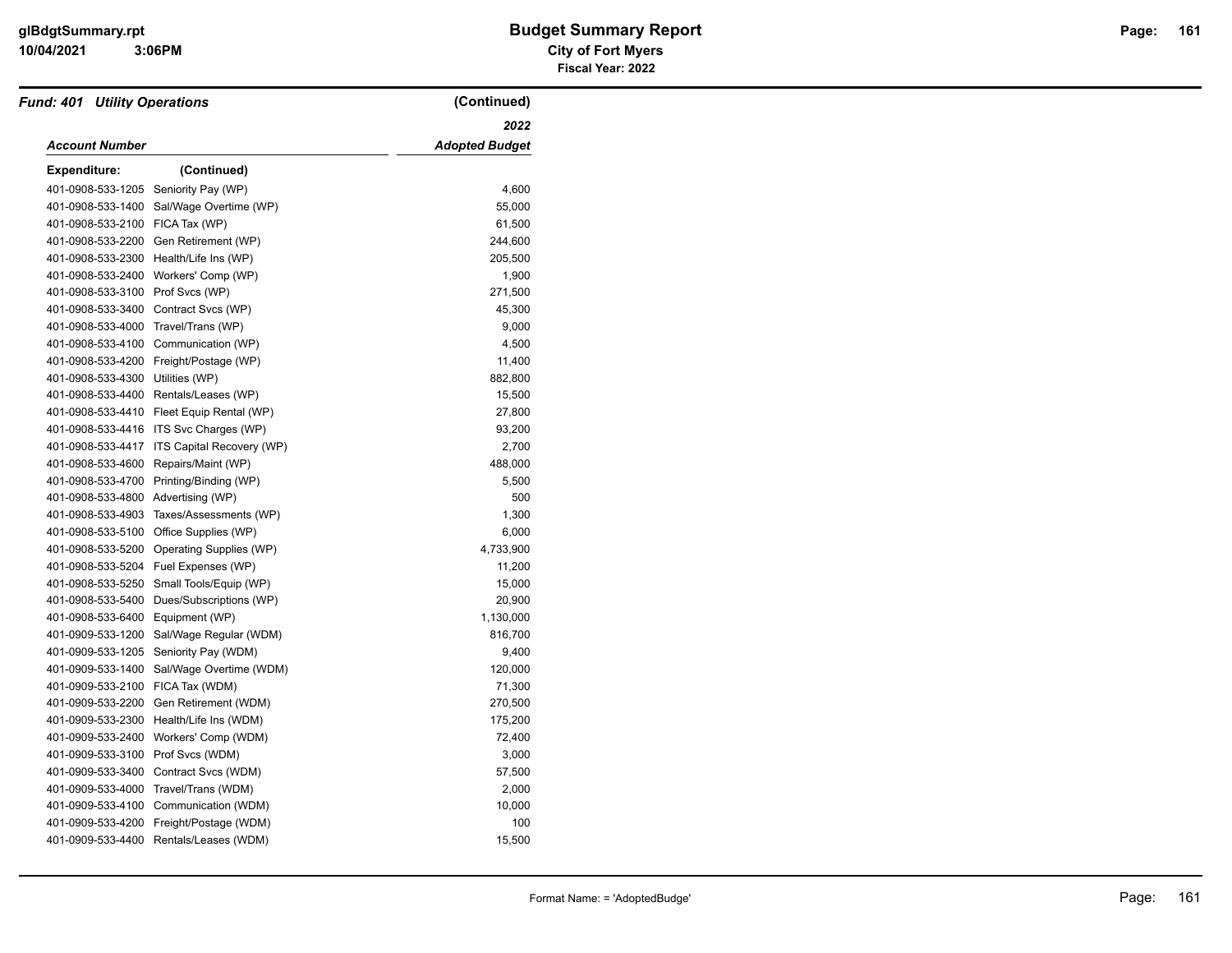| <b>Fund: 401 Utility Operations</b> |                                              | (Continued)           |
|-------------------------------------|----------------------------------------------|-----------------------|
|                                     |                                              | 2022                  |
| <b>Account Number</b>               |                                              | <b>Adopted Budget</b> |
| <b>Expenditure:</b>                 | (Continued)                                  |                       |
| 401-0909-533-4410                   | Fleet Equip Rental (WDM)                     | 220,400               |
| 401-0909-533-4416                   | ITS Svc Charges (WDM)                        | 69,600                |
| 401-0909-533-4417                   | ITS Capital Recovery (WDM)                   | 3,600                 |
| 401-0909-533-4600                   | Repairs/Maint (WDM)                          | 765,900               |
| 401-0909-533-5100                   | Office Supplies (WDM)                        | 2,800                 |
| 401-0909-533-5200                   | Operating Supplies (WDM)                     | 85,400                |
| 401-0909-533-5250                   | Small Tools/Equip (WDM)                      | 13,300                |
| 401-0909-533-5255                   | Assets \$750-\$5,000 (WDM)                   | 1,000                 |
| 401-0909-533-5300                   | Road Materials/Supplies (WDM)                | 30,000                |
| 401-0909-533-5400                   | Dues/Subscriptions (WDM)                     | 4,800                 |
| 401-0909-533-6300                   | Improvements                                 | 650,000               |
| 401-0909-533-6400                   | Equipment (WDM)                              | 200,000               |
| 401-0911-535-1200                   | Sal/Wage Regular (CSP)                       | 1,008,200             |
| 401-0911-535-1205                   | Seniority Pay (CSP)                          | 12,000                |
| 401-0911-535-1400                   | Sal/Wage Overtime (CSP)                      | 51,200                |
| 401-0911-535-2100                   | FICA Tax (CSP)                               | 80,000                |
| 401-0911-535-2200                   | Gen Retirement (CSP)                         | 299,300               |
| 401-0911-535-2300                   | Health/Life Ins (CSP)                        | 193,400               |
| 401-0911-535-2400                   | Workers' Comp (CSP)                          | 1,900                 |
| 401-0911-535-3100                   | Prof Svcs (CSP)                              | 492,700               |
| 401-0911-535-3400                   | Contract Svcs (CSP)                          | 1,170,200             |
| 401-0911-535-4000                   | Travel/Trans (CSP)                           | 9,500                 |
| 401-0911-535-4100                   | Communication (CSP)                          | 7,800                 |
| 401-0911-535-4200                   | Freight/Postage (CSP)                        | 800                   |
| 401-0911-535-4300                   | Utilities (CSP)                              | 802,300               |
| 401-0911-535-4400                   | Rentals/Leases (CSP)                         | 233,300               |
| 401-0911-535-4410                   | Fleet Equip Rental (CSP)                     | 24,700                |
| 401-0911-535-4416                   | ITS Svc Charges (CSP)                        | 78,400                |
| 401-0911-535-4417                   | ITS Capital Recovery (CSP)                   | 3,100                 |
| 401-0911-535-4600                   | Repairs/Maint (CSP)                          | 213,200               |
| 401-0911-535-4903                   | Taxes/Assessments (CSP)                      | 16,800                |
| 401-0911-535-5100                   | Office Supplies (CSP)                        | 3,500                 |
| 401-0911-535-5200                   | Operating Supplies (CSP)                     | 670,900               |
| 401-0911-535-5204                   | Fuel Expenses (CSP)                          | 31,000                |
| 401-0911-535-5250                   | Small Tools/Equip (CSP)                      | 6,000                 |
|                                     | 401-0911-535-5255 Assets \$750-\$5,000 (CSP) | 27,500                |
| 401-0911-535-5400                   | Dues/Subscriptions (CSP)                     | 7,600                 |
| 401-0911-535-6300                   | Improvements (CSP)                           | 27,000                |
| 401-0912-535-1200                   | Sal/Wage Regular (SSP)                       | 1,303,900             |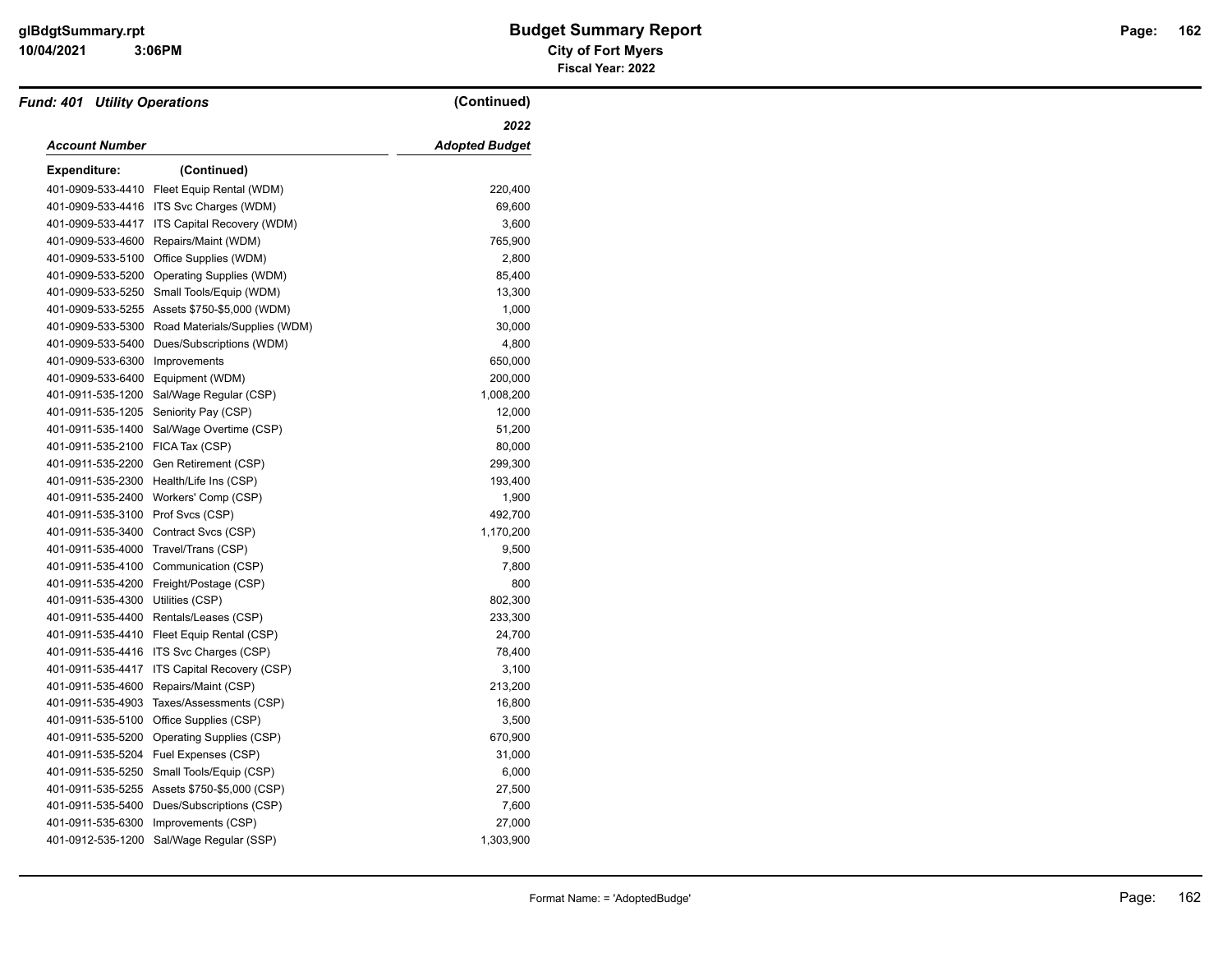| <b>Fund: 401 Utility Operations</b> |                            | (Continued)           |
|-------------------------------------|----------------------------|-----------------------|
|                                     |                            | 2022                  |
| <b>Account Number</b>               |                            | <b>Adopted Budget</b> |
| Expenditure:                        | (Continued)                |                       |
| 401-0912-535-1205                   | Seniority Pay (SSP)        | 27,300                |
| 401-0912-535-1400                   | Sal/Wage Overtime (SSP)    | 48,100                |
| 401-0912-535-2100                   | FICA Tax (SSP)             | 103,200               |
| 401-0912-535-2200                   | Gen Retirement (SSP)       | 321,300               |
| 401-0912-535-2300                   | Health/Life Ins (SSP)      | 230,400               |
| 401-0912-535-2400                   | Workers' Comp (SSP)        | 1,900                 |
| 401-0912-535-3100                   | Prof Svcs (SSP)            | 484,900               |
| 401-0912-535-3400                   | Contract Svcs (SSP)        | 1,172,500             |
| 401-0912-535-4000                   | Travel/Trans (SSP)         | 10,500                |
| 401-0912-535-4100                   | Communication (SSP)        | 5,000                 |
| 401-0912-535-4200                   | Freight/Postage (SSP)      | 1,500                 |
| 401-0912-535-4300                   | Utilities (SSP)            | 825,000               |
| 401-0912-535-4400                   | Rentals/Leases (SSP)       | 16,000                |
| 401-0912-535-4410                   | Fleet Equip Rental (SSP)   | 25,200                |
| 401-0912-535-4416                   | ITS Svc Charges (SSP)      | 77,000                |
| 401-0912-535-4417                   | ITS Capital Recovery (SSP) | 3,400                 |
| 401-0912-535-4600                   | Repairs/Maint (SSP)        | 220,900               |
| 401-0912-535-4700                   | Printing/Binding (SSP)     | 500                   |
| 401-0912-535-4903                   | Taxes/Assessments (SSP)    | 17,000                |
| 401-0912-535-5100                   | Office Supplies (SSP)      | 3,500                 |
| 401-0912-535-5200                   | Operating Supplies (SSP)   | 920,300               |
| 401-0912-535-5204                   | Fuel Expenses (SSP)        | 31,000                |
| 401-0912-535-5250                   | Small Tools/Equip (SSP)    | 6,000                 |
| 401-0912-535-5255                   | Assets \$750-\$5,000 (SSP) | 28,500                |
| 401-0912-535-5400                   | Dues/Subscriptions (SSP)   | 7,200                 |
| 401-0912-535-6400                   | Equipment (SSP)            | 38,000                |
| 401-0913-535-1200                   | Sal/Wage Regular (SMLS)    | 480,000               |
| 401-0913-535-1205                   | Seniority Pay (SMLS)       | 4,500                 |
| 401-0913-535-1400                   | Sal/Wage Overtime (SMLS)   | 70,000                |
| 401-0913-535-2100                   | FICA Tax (SMLS)            | 40,900                |
| 401-0913-535-2200                   | Gen Retirement (SMLS)      | 158,100               |
| 401-0913-535-2300                   | Health/Life Ins (SMLS)     | 146,400               |
| 401-0913-535-2400                   | Workers' Comp (SMLS)       | 1,900                 |
| 401-0913-535-3100                   | Prof Svcs (SMLS)           | 20,900                |
| 401-0913-535-3400                   | Contract Svcs (SMLS)       | 400                   |
| 401-0913-535-4000                   | Travel/Trans (SMLS)        | 1,000                 |
| 401-0913-535-4100                   | Communication (SMLS)       | 27,600                |
| 401-0913-535-4200                   | Freight/Postage (SMLS)     | 300                   |
| 401-0913-535-4300                   | Utilities (SMLS)           | 202,200               |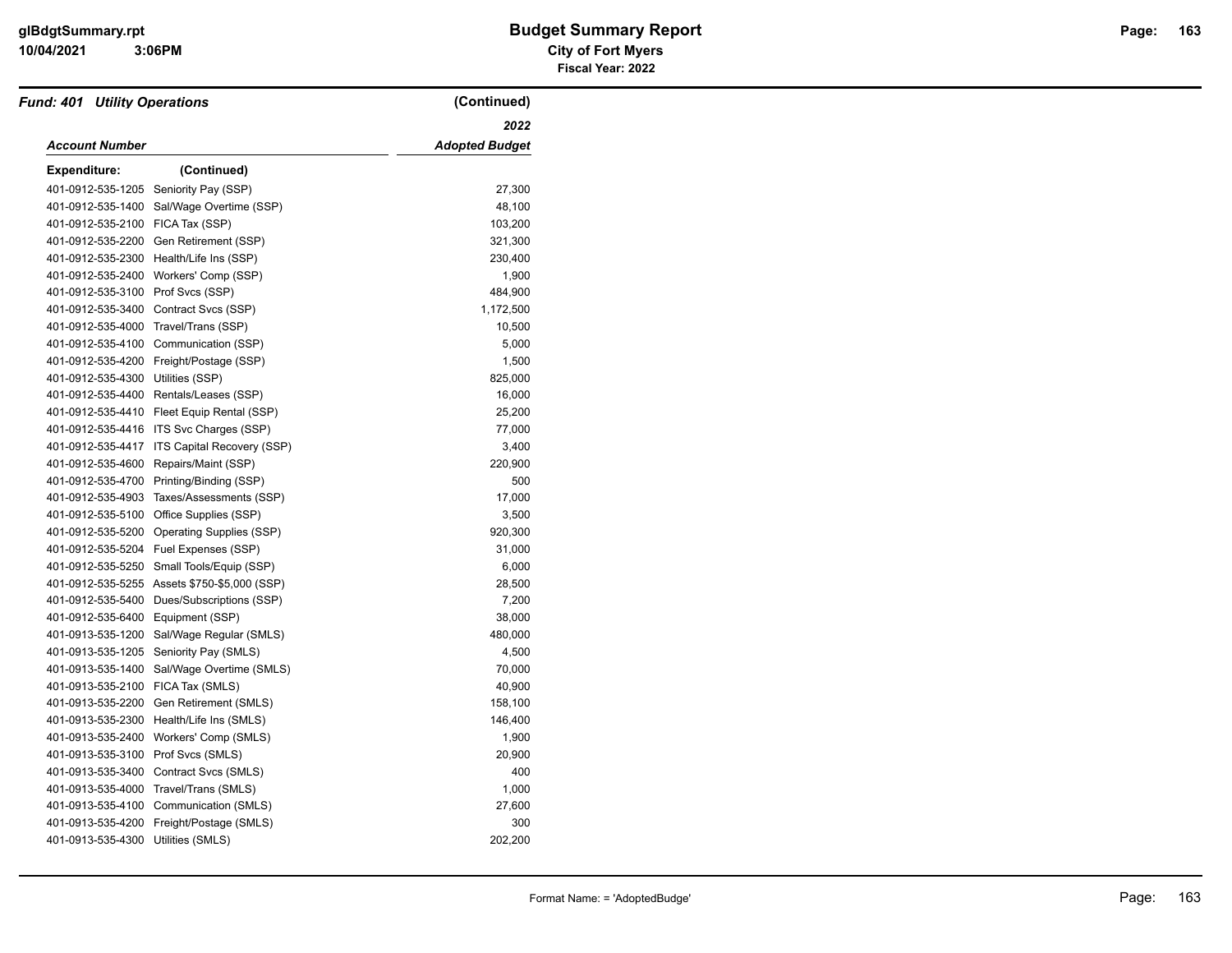| <b>Fund: 401 Utility Operations</b> |                                  | (Continued)           |
|-------------------------------------|----------------------------------|-----------------------|
|                                     |                                  | 2022                  |
| <b>Account Number</b>               |                                  | <b>Adopted Budget</b> |
| <b>Expenditure:</b>                 | (Continued)                      |                       |
| 401-0913-535-4400                   | Rentals/Leases (SMLS)            | 16,500                |
| 401-0913-535-4410                   | Fleet Equip Rental (SMLS)        | 111,700               |
| 401-0913-535-4416                   | ITS Svc Charges (SMLS)           | 35,500                |
| 401-0913-535-4417                   | ITS Capital Recovery (SMLS)      | 2,400                 |
| 401-0913-535-4600                   | Repairs/Maint (SMLS)             | 341,600               |
| 401-0913-535-4800                   | Advertising (SMLS)               | 400                   |
| 401-0913-535-5100                   | Office Supplies (SMLS)           | 400                   |
| 401-0913-535-5200                   | <b>Operating Supplies (SMLS)</b> | 54,900                |
| 401-0913-535-5250                   | Small Tools/Equip (SMLS)         | 3,600                 |
| 401-0913-535-5400                   | Dues/Subscriptions (SMLS)        | 2,000                 |
| 401-0913-535-6300                   | Improvements (SMLS)              | 460,000               |
| 401-0913-535-6400                   | Equipment (SMLS)                 | 330,000               |
| 401-0914-535-1200                   | Sal/Wage Regular (SMM)           | 633,700               |
| 401-0914-535-1205                   | Seniority Pay (SMM)              | 10,200                |
| 401-0914-535-1400                   | Sal/Wage Overtime (SMM)          | 95,400                |
| 401-0914-535-2100                   | FICA Tax (SMM)                   | 54,800                |
| 401-0914-535-2200                   | Gen Retirement (SMM)             | 210,200               |
| 401-0914-535-2300                   | Health/Life Ins (SMM)            | 171,300               |
| 401-0914-535-2400                   | Workers' Comp (SMM)              | 24,800                |
| 401-0914-535-3100                   | Prof Svcs (SMM)                  | 5,700                 |
| 401-0914-535-3400                   | Contract Svcs (SMM)              | 15,200                |
| 401-0914-535-4000                   | Travel/Trans (SMM)               | 1,000                 |
| 401-0914-535-4100                   | Communication (SMM)              | 12,100                |
| 401-0914-535-4200                   | Freight/Postage (SMM)            | 800                   |
| 401-0914-535-4400                   | Rentals/Leases (SMM)             | 21,700                |
| 401-0914-535-4410                   | Fleet Equip Rental (SMM)         | 195,800               |
| 401-0914-535-4416                   | ITS Svc Charges (SMM)            | 145,600               |
| 401-0914-535-4417                   | ITS Capital Recovery (SMM)       | 2,200                 |
| 401-0914-535-4600                   | Repairs/Maint (SMM)              | 378,400               |
| 401-0914-535-4700                   | Printing/Binding (SMM)           | 100                   |
| 401-0914-535-4800                   | Advertising (SMM)                | 100                   |
| 401-0914-535-5100                   | Office Supplies (SMM)            | 1,000                 |
| 401-0914-535-5200                   | <b>Operating Supplies (SMM)</b>  | 37,300                |
| 401-0914-535-5250                   | Small Tools/Equip (SMM)          | 4,600                 |
| 401-0914-535-5300                   | Road Materials/Supplies (SMM)    | 61,500                |
| 401-0914-535-5400                   | Dues/Subscriptions (SMM)         | 4,400                 |
| 401-0914-535-6300                   | Improvements (SMM)               | 1,150,000             |
| 401-0914-535-6400                   | Equipment (SMM)                  | 500,000               |
| 401-0922-536-1200                   | Sal/Wage Regular (UCS)           | 359,100               |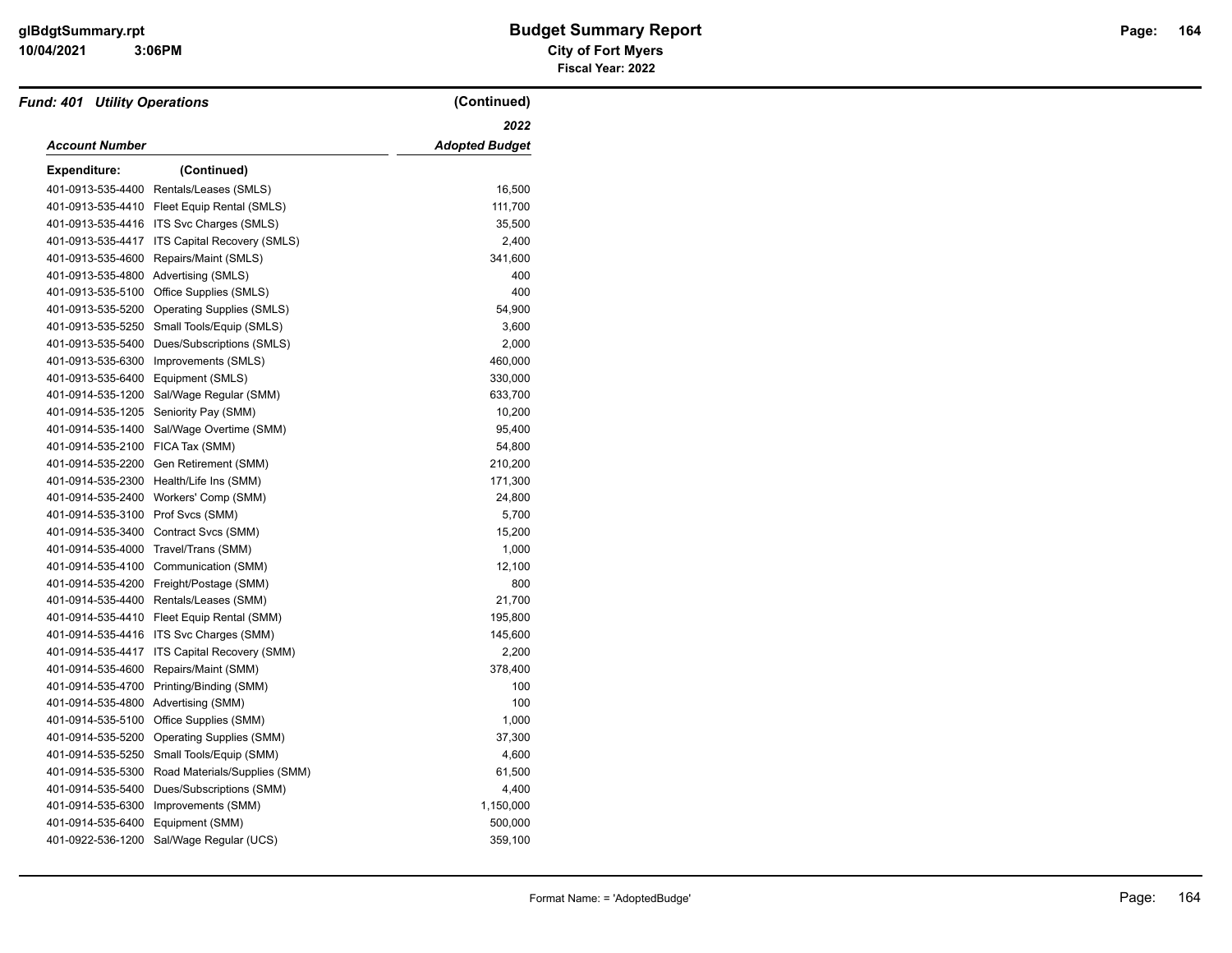| <b>Fund: 401 Utility Operations</b> |                                      | (Continued)           |
|-------------------------------------|--------------------------------------|-----------------------|
|                                     |                                      | 2022                  |
| Account Number                      |                                      | <b>Adopted Budget</b> |
| <b>Expenditure:</b>                 | (Continued)                          |                       |
| 401-0922-536-1205                   | Seniority Pay (UCS)                  | 4,500                 |
| 401-0922-536-1400                   | Sal/Wage Overtime (UCS)              | 35,000                |
| 401-0922-536-2100                   | FICA Tax (UCS)                       | 29,500                |
| 401-0922-536-2200                   | Gen Retirement (UCS)                 | 114,500               |
| 401-0922-536-2300                   | Health/Life Ins (UCS)                | 139,400               |
| 401-0922-536-2400                   | Workers' Comp (UCS)                  | 1,900                 |
| 401-0922-536-4000                   | Travel/Trans (UCS)                   | 1,000                 |
| 401-0922-536-4100                   | Communication (UCS)                  | 8,000                 |
| 401-0922-536-4410                   | Fleet Equip Rental (UCS)             | 67,300                |
| 401-0922-536-4416                   | ITS Svc Charges (UCS)                | 53,300                |
| 401-0922-536-4417                   | ITS Capital Recovery (UCS)           | 2,400                 |
| 401-0922-536-4600                   | Repairs/Maint (UCS)                  | 353,200               |
| 401-0922-536-4700                   | Printing/Binding (UCS)               | 1,500                 |
| 401-0922-536-4800                   | Advertising (UCS)                    | 200                   |
| 401-0922-536-5100                   | Office Supplies (UCS)                | 300                   |
| 401-0922-536-5200                   | Operating Supplies (UCS)             | 15,900                |
| 401-0922-536-5250                   | Small Tools/Equip (UCS)              | 9,600                 |
| 401-0922-536-5400                   | Dues/Subscriptions (UCS)             | 5,300                 |
| 401-0922-536-6400                   | Equipment (UCS)                      | 1,000,000             |
| 401-2302-536-1200                   | Sal/Wage Regular (UAC)               | 1,140,000             |
| 401-2302-536-1205                   | Seniority Pay (UAC)                  | 17,600                |
| 401-2302-536-1400                   | Sal/Wage Overtime (UAC)              | 154,100               |
| 401-2302-536-2100                   | FICA Tax (UAC)                       | 96,500                |
| 401-2302-536-2200                   | Gen Retirement (UAC)                 | 322,800               |
| 401-2302-536-2300                   | Health/Life Ins (UAC)                | 299,900               |
| 401-2302-536-2400                   | Workers' Comp (UAC)                  | 1,900                 |
| 401-2302-536-3100                   | Prof Svcs (UAC)                      | 580,000               |
| 401-2302-536-3400                   | Contract Svcs (UAC)                  | 419,000               |
| 401-2302-536-3409                   | Contract Svcs BPA Testing Prog (UAC) | 160,000               |
| 401-2302-536-4000                   | Travel/Trans (UAC)                   | 2,000                 |
| 401-2302-536-4200                   | Freight/Postage (UAC)                | 142,500               |
| 401-2302-536-4300                   | Utilities (UAC)                      | 17,800                |
| 401-2302-536-4400                   | Rentals/Leases (UAC)                 | 9,000                 |
| 401-2302-536-4416                   | ITS Svc Charges (UAC)                | 226,700               |
| 401-2302-536-4417                   | ITS Capital Recovery (UAC)           | 5,400                 |
| 401-2302-536-4600                   | Repairs/Maint (UAC)                  | 26,000                |
| 401-2302-536-4700                   | Printing/Binding (UAC)               | 1,000                 |
| 401-2302-536-4903                   | Taxes/Assessments (UAC)              | 1,400                 |
| 401-2302-536-4910                   | Bad Debt Expense (UAC)               | 150,000               |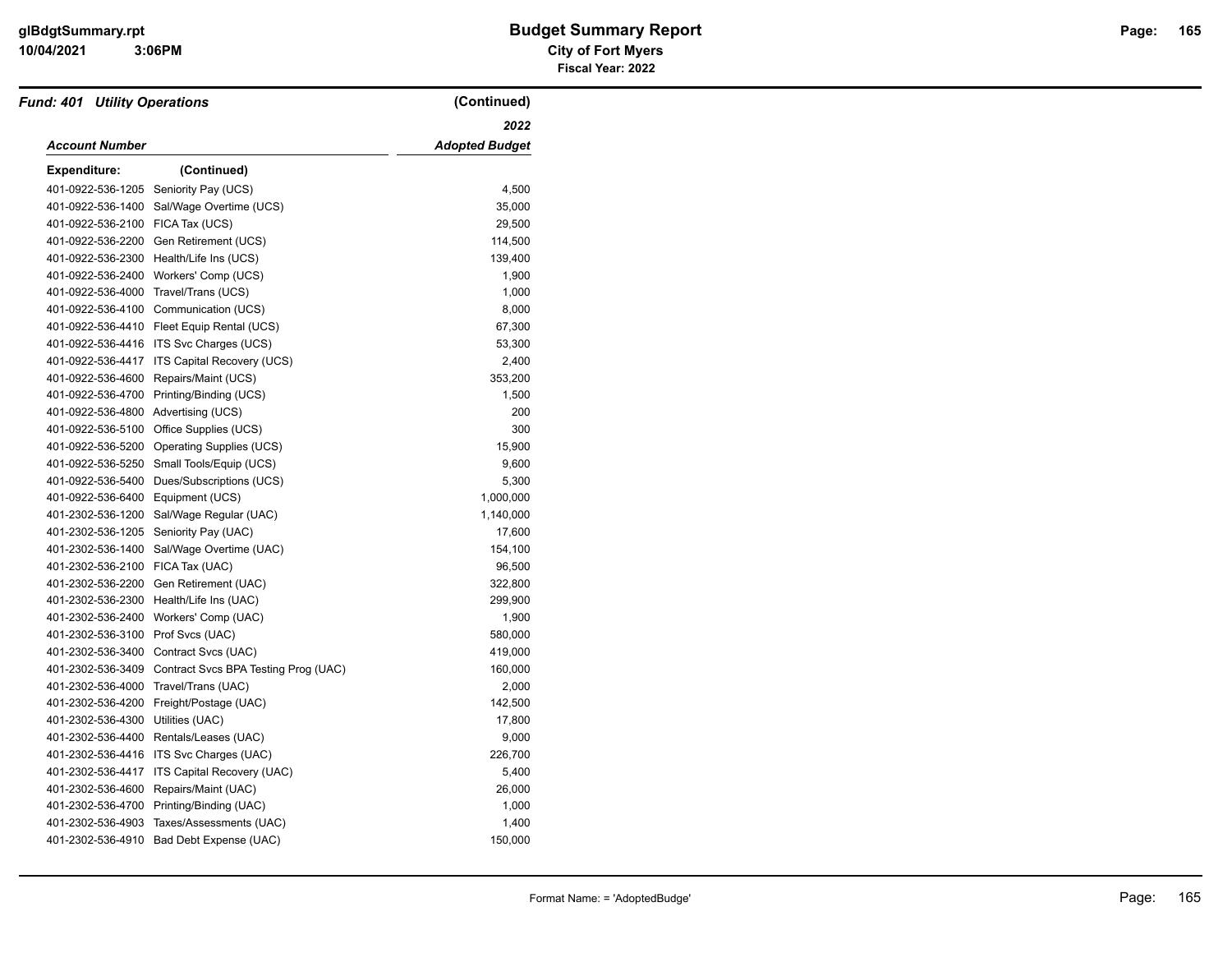|                       | <b>Fund: 401 Utility Operations</b>        |                       |
|-----------------------|--------------------------------------------|-----------------------|
|                       |                                            | 2022                  |
| <b>Account Number</b> |                                            | <b>Adopted Budget</b> |
| Expenditure:          | (Continued)                                |                       |
|                       | 401-2302-536-4930 Cash (Over)Short (UAC)   | 100                   |
|                       | 401-2302-536-5100 Office Supplies (UAC)    | 5,000                 |
|                       | 401-2302-536-5200 Operating Supplies (UAC) | 8.500                 |
|                       | 401-2302-536-5250 Small Tools/Equip (UAC)  | 35.100                |
|                       | 401-2302-536-5400 Dues/Subscriptions (UAC) | 6.200                 |
|                       | Fund: 401 Total Expenditure:               | 94,187,200            |
|                       | Fund: 401 Total Net Budget:                |                       |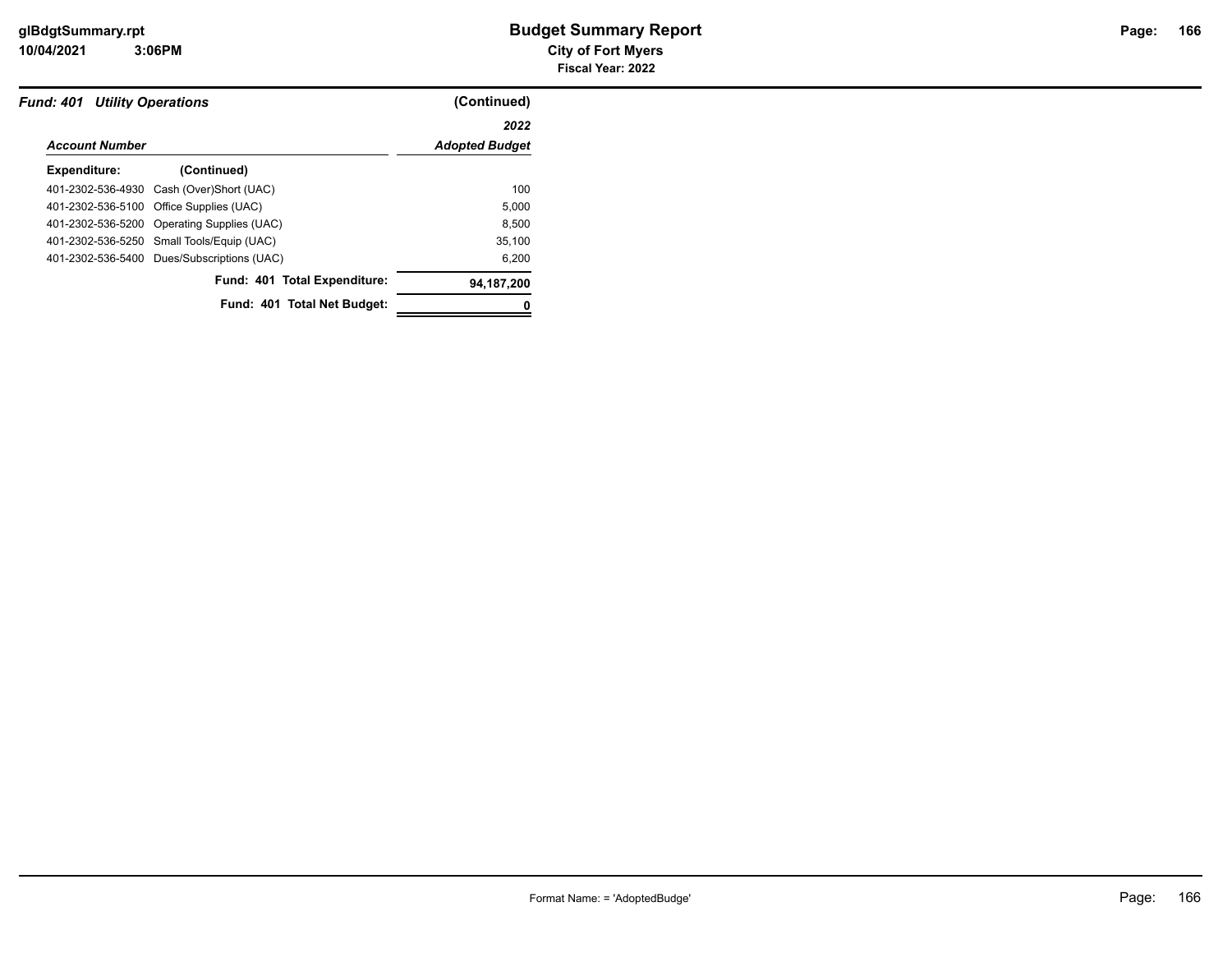#### *Fund: 402 Stormwater Operations*

|                                      |                                                          | 2022           |
|--------------------------------------|----------------------------------------------------------|----------------|
| <b>Account Number</b>                |                                                          | Adopted Budget |
| Revenue:                             |                                                          |                |
| 402-0000-343-7110 Stormwater Fees    |                                                          | 6,296,900      |
|                                      | 402-0000-361-1010 Interest and Other Earnings            | 30,000         |
| 402-0000-381-0130 Trsf from DRA Ops  |                                                          | 37,100         |
| 402-0000-389-9010 Prior Year Surplus |                                                          | 1,316,300      |
| 402-0925-369-0100                    | Reimbursed Expense (SWA)                                 | 54,400         |
|                                      | Fund: 402 Total Revenue:                                 | 7,734,700      |
| <b>Expenditure:</b>                  |                                                          |                |
|                                      | 402-0000-513-3110 Prof Svcs Investment/Earnings Fees     | 9,600          |
|                                      | 402-0000-581-9279 Trsf to 2016 Debt Svc (STW)            | 82,100         |
| 402-0000-581-9280                    | Trsf to 2018 Debt Svc (STW)                              | 509,200        |
|                                      | 402-0508-587-9342 Intrafund Trsf to Stormwater CIB (STW) | 1,065,000      |
| 402-0923-537-1200                    | Sal/Wage Regular (DR)                                    | 700,900        |
| 402-0923-537-1205 Seniority Pay (DR) |                                                          | 9,500          |
| 402-0923-537-1400                    | Sal/Wage Overtime (DR)                                   | 11,000         |
| 402-0923-537-2100                    | FICA Tax (DR)                                            | 52,800         |
| 402-0923-537-2200                    | Gen Retirement (DR)                                      | 185,300        |
| 402-0923-537-2300                    | Health/Life Ins (DR)                                     | 203,300        |
| 402-0923-537-2400                    | Workers' Comp (DR)                                       | 144,300        |
| 402-0923-537-3400                    | Contract Svcs (DR)                                       | 967,000        |
| 402-0923-537-4000 Travel/Trans (DR)  |                                                          | 1,100          |
|                                      | 402-0923-537-4410 Fleet Equip Rental (DR)                | 202,100        |
| 402-0923-537-4416                    | ITS Svc Charges (DR)                                     | 39,900         |
| 402-0923-537-4417                    | ITS Capital Recovery (DR)                                | 2,200          |
| 402-0923-537-4500                    | Insurance (DR)                                           | 45,500         |
| 402-0923-537-4600                    | Repairs/Maint (DR)                                       | 1,135,000      |
| 402-0923-537-4940                    | General Admin Expense (DR)                               | 115,200        |
| 402-0923-537-5100                    | Office Supplies (DR)                                     | 200            |
| 402-0923-537-5200                    | Operating Supplies (DR)                                  | 49,700         |
| 402-0923-537-5204                    | Fuel Expenses (DR)                                       | 1,000          |
| 402-0923-537-5250                    | Small Tools/Equip (DR)                                   | 7,000          |
| 402-0923-537-5300                    | Road Materials/Supplies (DR)                             | 18,000         |
| 402-0923-537-5400                    | Dues/Subscriptions (DR)                                  | 2,000          |
| 402-0923-537-6400 Equipment (DR)     |                                                          | 272,500        |
| 402-0923-537-7125                    | Principal Expense St Sweeper Lease (DR)                  | 32,400         |
| 402-0923-537-7225                    | Interest Expense St Sweeper Lease (DR)                   | 4,700          |
| 402-0925-537-1200                    | Sal/Wage Regular (SWA)                                   | 276,100        |
| 402-0925-537-1205                    | Seniority Pay (SWA)                                      | 4,800          |
| 402-0925-537-1400                    | Sal/Wage Overtime (SWA)                                  | 2,500          |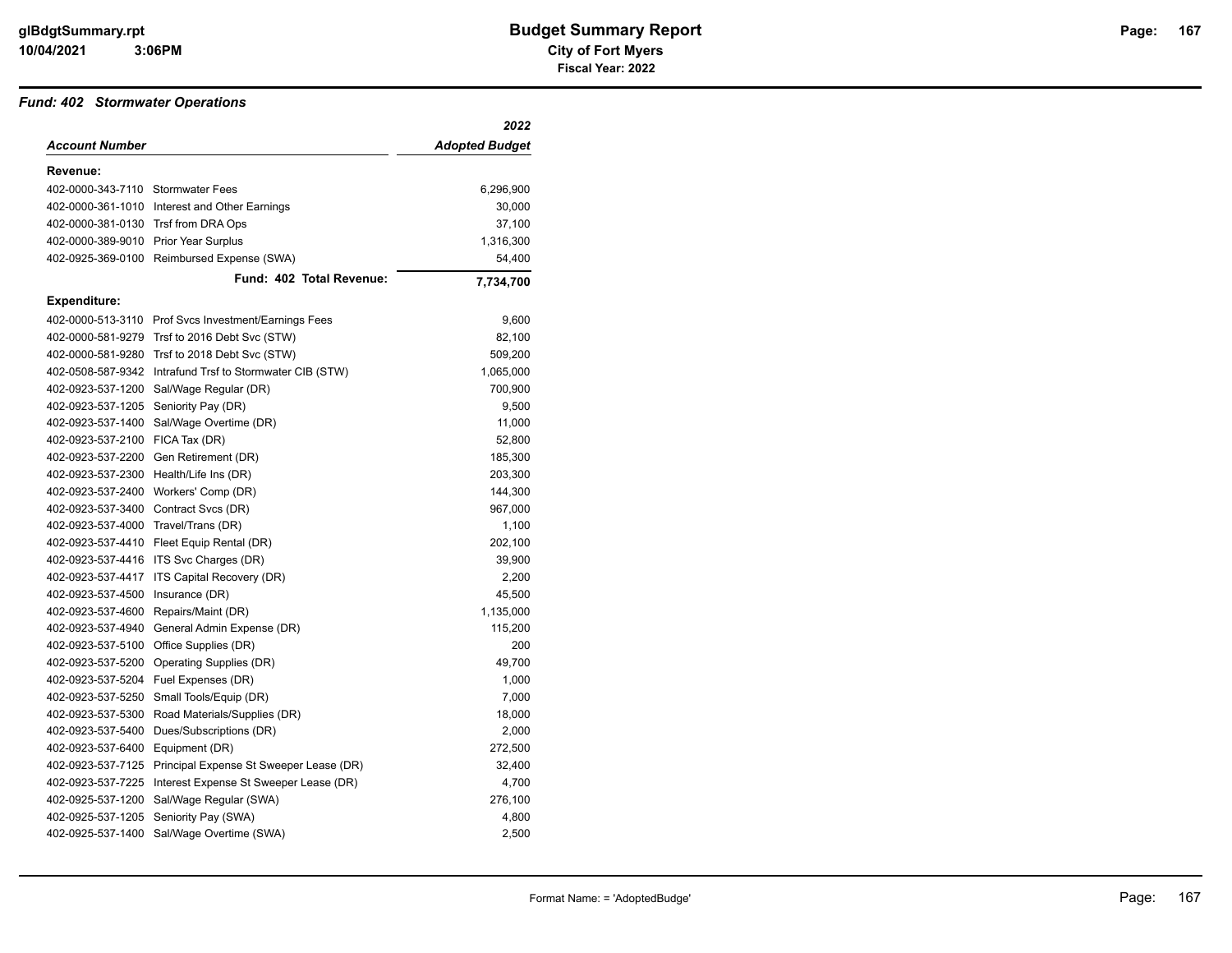#### **10/04/2021 City of Fort Myers 3:06PM**

# **glBdgtSummary.rpt Budget Summary Report Page: Fiscal Year: 2022**

| <b>Fund: 402 Stormwater Operations</b> |                              | (Continued)           |
|----------------------------------------|------------------------------|-----------------------|
|                                        |                              | 2022                  |
| <b>Account Number</b>                  |                              | <b>Adopted Budget</b> |
| <b>Expenditure:</b>                    | (Continued)                  |                       |
| 402-0925-537-2100                      | FICA Tax (SWA)               | 21,300                |
| 402-0925-537-2200                      | Gen Retirement (SWA)         | 80,500                |
| 402-0925-537-2300                      | Health/Life Ins (SWA)        | 45,000                |
| 402-0925-537-2400                      | Workers' Comp (SWA)          | 1,900                 |
| 402-0925-537-3100                      | Prof Svcs (SWA)              | 739,100               |
| 402-0925-537-3200                      | Accounting/Auditing (SWA)    | 3,300                 |
| 402-0925-537-3400                      | Contract Svcs (SWA)          | 27,000                |
| 402-0925-537-4000                      | Travel/Trans (SWA)           | 1,000                 |
| 402-0925-537-4100                      | Communication (SWA)          | 300                   |
| 402-0925-537-4200                      | Freight/Postage (SWA)        | 700                   |
| 402-0925-537-4416                      | ITS Svc Charges (SWA)        | 33,100                |
| 402-0925-537-4417                      | ITS Capital Recovery (SWA)   | 3.100                 |
| 402-0925-537-4500                      | Insurance (SWA)              | 22.800                |
| 402-0925-537-4940                      | General Admin Expense (SWA)  | 191,700               |
| 402-0925-537-4942                      | Payment in Lieu of Taxes     | 403.400               |
| 402-0925-537-5100                      | Office Supplies (SWA)        | 200                   |
| 402-0925-537-5200                      | Operating Supplies (SWA)     | 400                   |
| 402-0925-537-5400                      | Dues/Subscriptions (SWA)     | 8,000                 |
|                                        | Fund: 402 Total Expenditure: | 7,734,700             |
|                                        | Fund: 402 Total Net Budget:  |                       |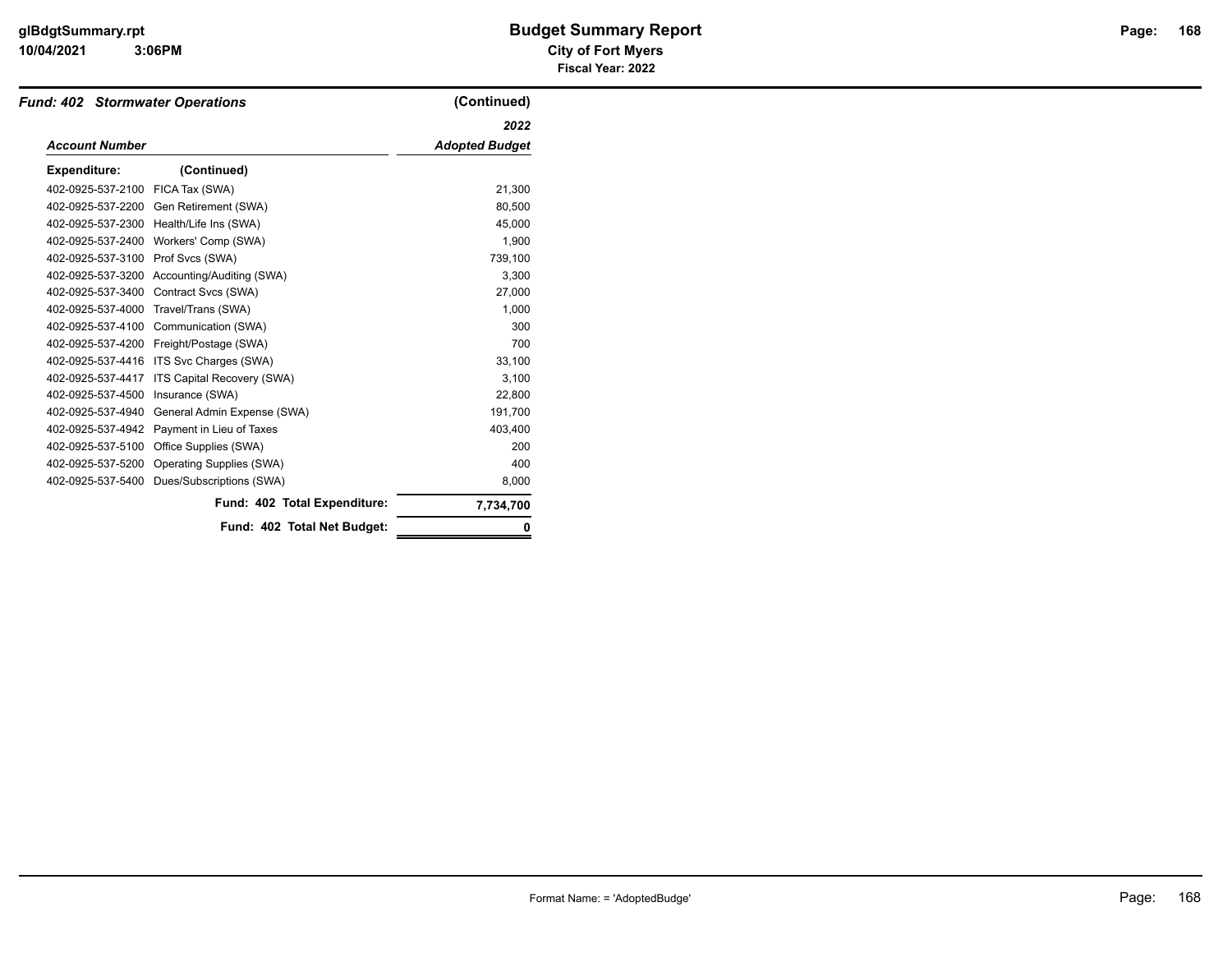#### *Fund: 403 Downtown Parking Garages Operations*

|                       |                                         | 2022                  |
|-----------------------|-----------------------------------------|-----------------------|
| <b>Account Number</b> |                                         | <b>Adopted Budget</b> |
| Revenue:              |                                         |                       |
| 403-0000-361-1010     | Interest and Other Earnings             | 10,000                |
| 403-0000-369-0011     | <b>Special Events Revenue</b>           | 150,000               |
| 403-0000-389-9010     | <b>Prior Year Surplus</b>               | 128,300               |
| 403-4030-344-5010     | Parking Garage Fees (MAIN PG)           | 440,000               |
| 403-4031-344-5010     | Parking Garage Fees (COP PG)            | 550,000               |
| 403-4031-362-1010     | Rental Income-City of Palms Parking Gar | 57,500                |
| 403-4032-344-5000     | <b>Parking Meter Permits</b>            | 60,000                |
| 403-4032-354-0010     | <b>Parking Meter Fines</b>              | 250,000               |
| 403-4033-344-5010     | Parking Garage Fees (HOTEL PG)          | 125,000               |
|                       | Fund: 403 Total Revenue:                | 1,770,800             |
| <b>Expenditure:</b>   |                                         |                       |
| 403-0000-513-3110     | Prof Svcs Investment/Earnings Fees      | 1,500                 |
| 403-4030-545-3100     | Prof Svcs (MAIN PG)                     | 3,500                 |
| 403-4030-545-3400     | Contract Svcs (MAIN PG)                 | 224,600               |
| 403-4030-545-4300     | Utilities (MAIN PG)                     | 2,000                 |
| 403-4030-545-4600     | Repairs/Maint (MAIN PG)                 | 20,400                |
| 403-4030-545-4903     | Taxes/Assessments (MAIN PG)             | 3,900                 |
| 403-4031-545-3100     | Prof Svcs (COP PG)                      | 60,000                |
| 403-4031-545-3400     | Contract Svcs (COP PG)                  | 304,600               |
| 403-4031-545-4300     | Utilities (COP PG)                      | 1,800                 |
| 403-4031-545-4600     | Repairs/Maint (COP PG)                  | 20,400                |
| 403-4031-545-4903     | Taxes/Assessments (COP PG)              | 13,000                |
| 403-4031-545-4941     | Harborside Retail Tenant Exp (COP PG)   | 25,000                |
| 403-4032-545-3200     | Accounting/Auditing (PGA)               | 500                   |
| 403-4032-545-3400     | Contract Svcs (PGA)                     | 315,000               |
| 403-4032-545-4900     | Other Current Chgs (PGA)                | 20,000                |
| 403-4032-545-4940     | General Admin Expense (PGA)             | 115,400               |
| 403-4032-545-5100     | Office Supplies (PGA)                   | 500                   |
| 403-4032-545-5200     | <b>Operating Supplies (PGA)</b>         | 1,500                 |
| 403-4032-581-9002     | Trsf to General Fund (PGA)              | 395,000               |
| 403-4032-581-9279     | Trsf to 2016 Debt Svc (PGA)             | 47,200                |
| 403-4032-581-9310     | Trsf to General CIB (PGA)               | 70,000                |
| 403-4033-545-3400     | Contract Svcs (HOTEL PG)                | 115,000               |
| 403-4033-545-4600     | Repairs/Maint (HOTEL PG)                | 10,000                |
|                       | Fund: 403 Total Expenditure:            | 1,770,800             |
|                       | Fund: 403 Total Net Budget:             | 0                     |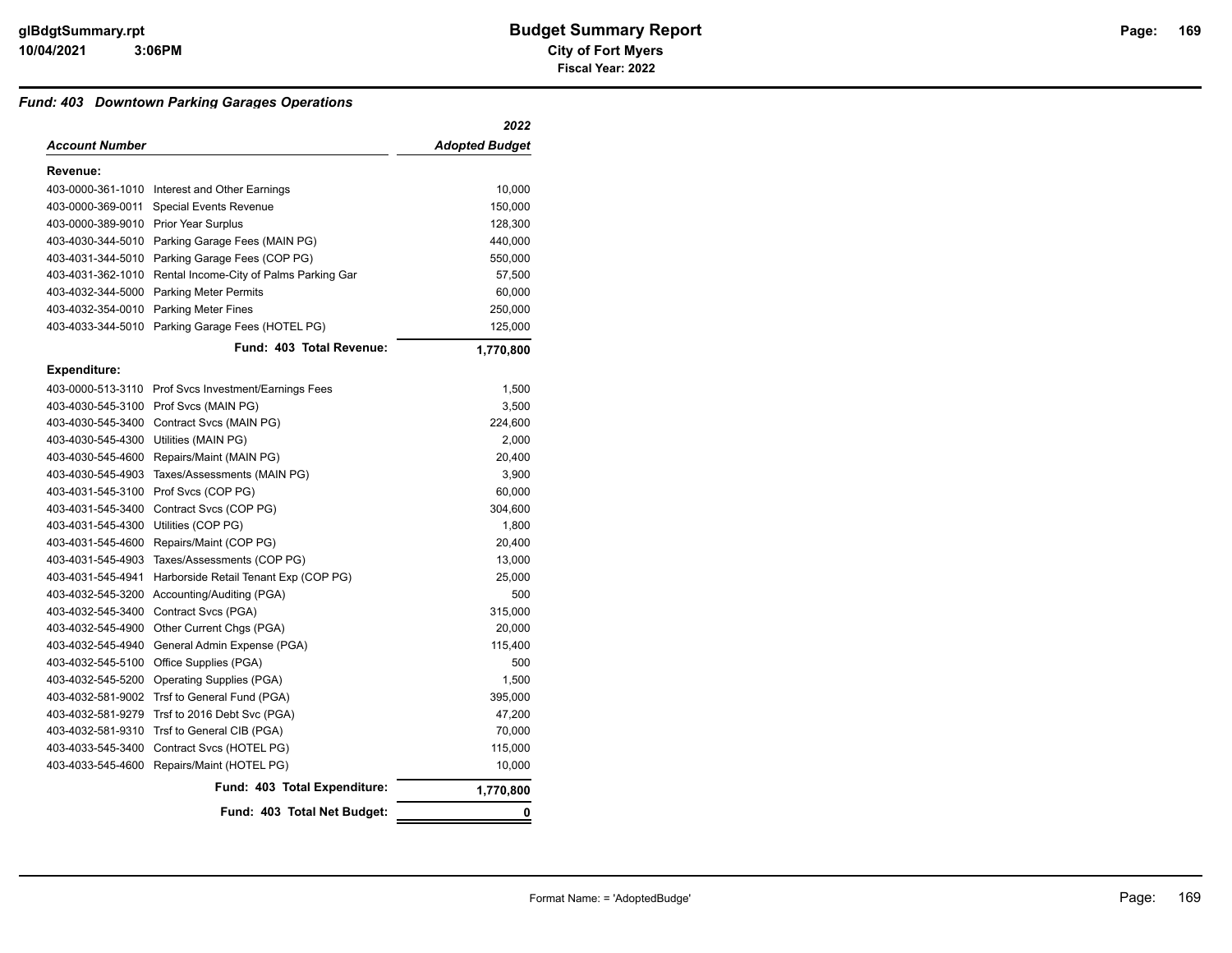#### *Fund: 404 Skatium Operations*

|                                      |                                                      | 2022                  |
|--------------------------------------|------------------------------------------------------|-----------------------|
| Account Number                       |                                                      | <b>Adopted Budget</b> |
| Revenue:                             |                                                      |                       |
| 404-0605-347-2024 Hockey Revenues    |                                                      | 132,900               |
| 404-0605-347-2025                    | <b>Public Skating Revenues</b>                       | 128,400               |
|                                      | 404-0605-347-2026 Figure Skating Revenues            | 101,900               |
| 404-0605-347-2027                    | Pro Shop Revenues                                    | 29,100                |
| 404-0605-347-3011                    | Membership Fees - Fitness Center                     | 2,500                 |
| 404-0605-347-3115                    | Concessions                                          | 101,500               |
|                                      | 404-0605-347-3120 Daily Fees - Fitness Center        | 5,000                 |
|                                      | 404-0605-347-3121 Daily Fees (non-ice side programs) | 93,800                |
| 404-0605-347-3122 Ice Rentals        |                                                      | 175,400               |
| 404-0605-347-3123                    | Skatium Video Game Lease                             | 3,800                 |
|                                      | 404-0605-347-3124 Leased Space Rentals               | 10,300                |
|                                      | 404-0605-381-0002 Trsf from General Fund             | 638,900               |
|                                      | Fund: 404 Total Revenue:                             | 1,423,500             |
| <b>Expenditure:</b>                  |                                                      |                       |
|                                      | 404-0000-513-3110 Prof Svcs Investment/Earnings Fees | 100                   |
|                                      | 404-0605-572-1200 Sal/Wage Regular (SK)              | 243,400               |
| 404-0605-572-1205 Seniority Pay (SK) |                                                      | 2,100                 |
| 404-0605-572-1300                    | Salaries/Wages - Other (SK)                          | 169,100               |
| 404-0605-572-1400                    | Sal/Wage Overtime (SK)                               | 3,000                 |
| 404-0605-572-2100 FICA Tax (SK)      |                                                      | 18,500                |
|                                      | 404-0605-572-2200 Gen Retirement (SK)                | 71,000                |
|                                      | 404-0605-572-2300 Health/Life Ins (SK)               | 76,200                |
| 404-0605-572-2400                    | Workers' Comp (SK)                                   | 1,900                 |
| 404-0605-572-3100 Prof Svcs (SK)     |                                                      | 20,000                |
|                                      | 404-0605-572-3200 Accounting/Auditing (SK)           | 400                   |
| 404-0605-572-3400                    | Contract Svcs (SK)                                   | 63,400                |
| 404-0605-572-4300                    | Utilities (SK)                                       | 207,000               |
|                                      | 404-0605-572-4400 Rentals/Leases (SK)                | 3,200                 |
|                                      | 404-0605-572-4410 Fleet Equip Rental (SK)            | 8,900                 |
| 404-0605-572-4416                    | ITS Svc Charges (SK)                                 | 61,300                |
| 404-0605-572-4417                    | ITS Capital Recovery (SK)                            | 3,300                 |
| 404-0605-572-4500                    | Insurance (SK)                                       | 91,000                |
| 404-0605-572-4600                    | Repairs/Maint (SK)                                   | 26,200                |
| 404-0605-572-4605                    | Repairs/Maint Facilities Chgs (SK)                   | 35,000                |
| 404-0605-572-4800                    | Advertising (SK)                                     | 20,000                |
| 404-0605-572-4900                    | Other Current Chgs (SK)                              | 400                   |
| 404-0605-572-4903                    | Taxes/Assessments (SK)                               | 5,800                 |
| 404-0605-572-4940                    | General Admin Expense (SK)                           | 84,500                |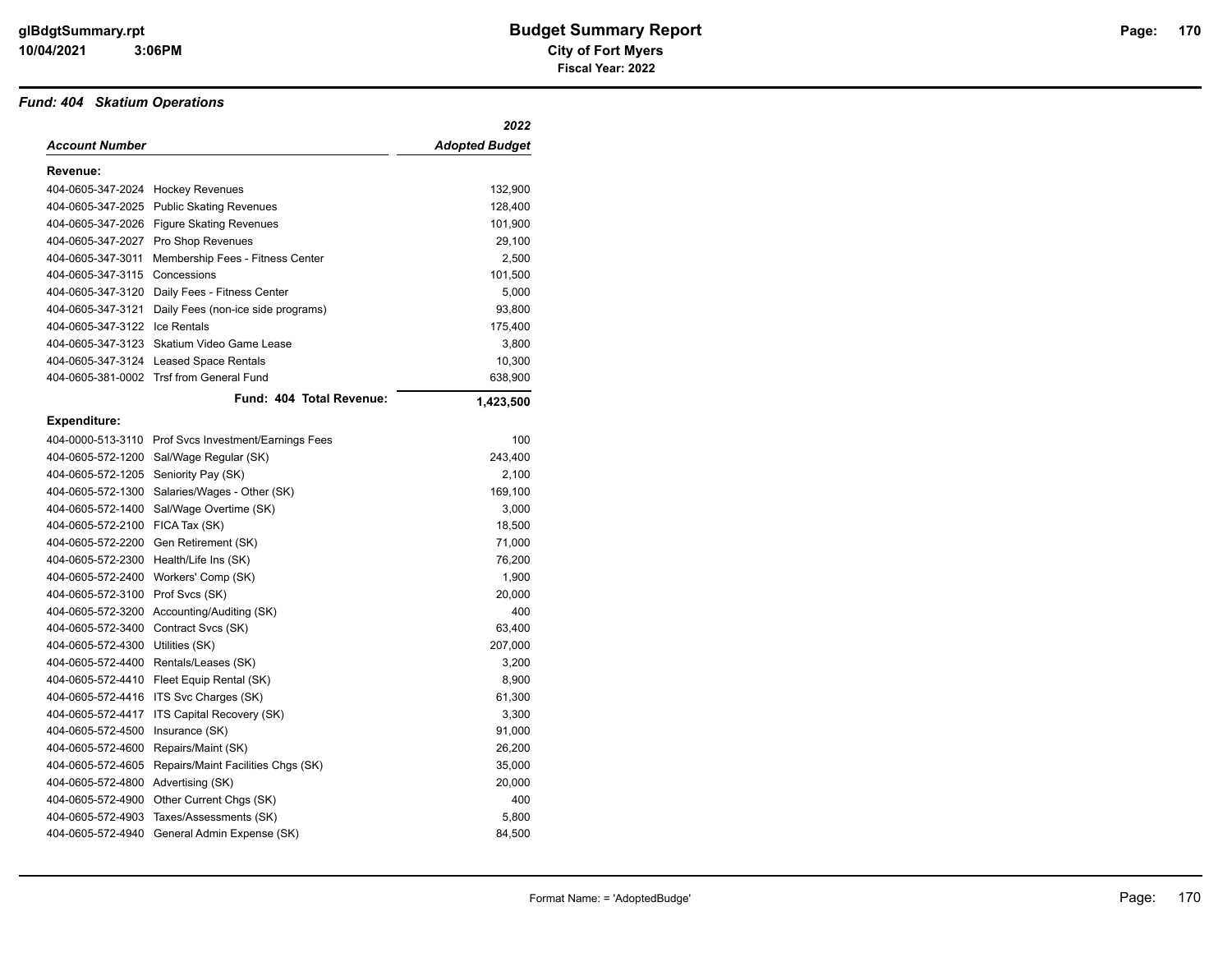**10/04/2021 City of Fort Myers 3:06PM**

| <b>Fund: 404 Skatium Operations</b> |                                              | (Continued)           |
|-------------------------------------|----------------------------------------------|-----------------------|
|                                     |                                              | 2022                  |
| <b>Account Number</b>               |                                              | <b>Adopted Budget</b> |
| Expenditure:                        | (Continued)                                  |                       |
|                                     | 404-0605-572-4960 Items for Resale (SK)      | 84,000                |
|                                     | 404-0605-572-5100 Office Supplies (SK)       | 1.000                 |
|                                     | 404-0605-572-5200 Operating Supplies (SK)    | 87,000                |
|                                     | 404-0605-572-5250 Small Tools/Equip (SK)     | 8,500                 |
|                                     | 404-0605-572-5400 Dues/Subscriptions (SK)    | 1.400                 |
|                                     | 404-0605-581-9279 Trsf to 2016 Debt Svc (SK) | 25,900                |
|                                     | Fund: 404 Total Expenditure:                 | 1,423,500             |
|                                     | Fund: 404 Total Net Budget:                  |                       |
|                                     |                                              |                       |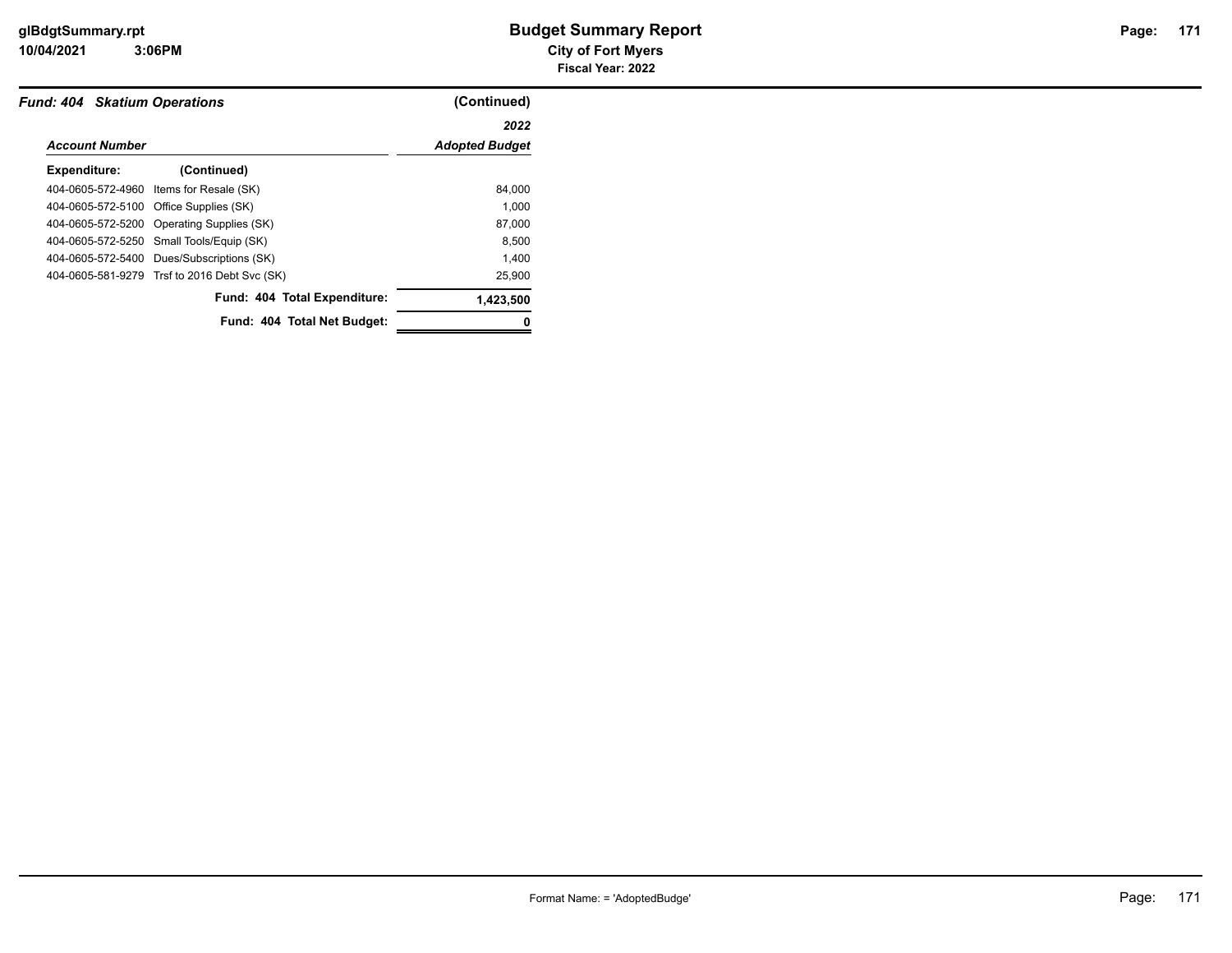#### *Fund: 405 Edison Ford Estates Operations*

|                       |                              | 2022                  |
|-----------------------|------------------------------|-----------------------|
| <b>Account Number</b> |                              | <b>Adopted Budget</b> |
| Expenditure:          |                              |                       |
|                       | Fund: 405 Total Expenditure: | 0                     |
|                       | Fund: 405 Total Net Budget:  |                       |

**172**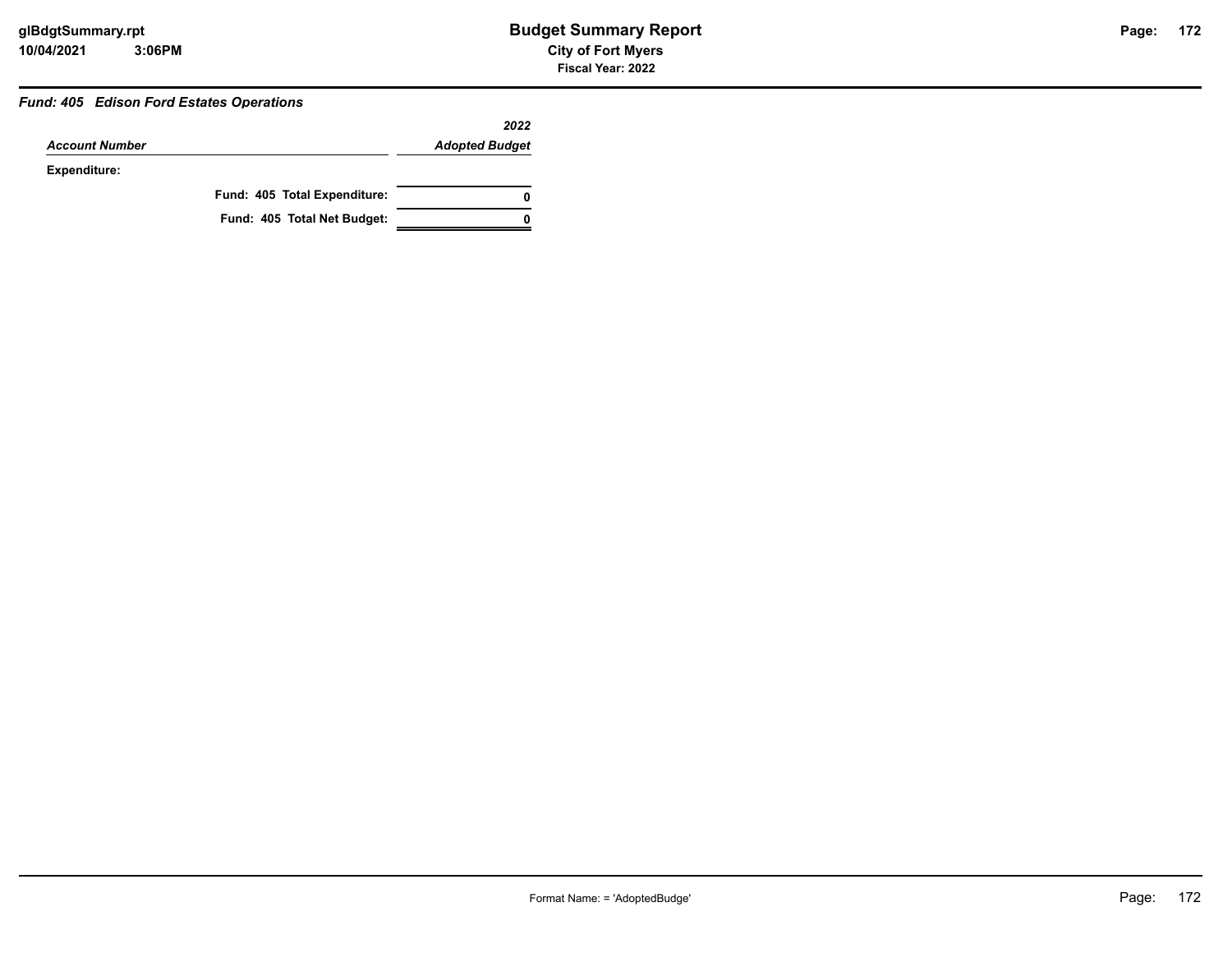#### *Fund: 407 Yacht Basin Operations*

|                                      |                                                      | 2022                  |
|--------------------------------------|------------------------------------------------------|-----------------------|
| <b>Account Number</b>                |                                                      | <b>Adopted Budget</b> |
| Revenue:                             |                                                      |                       |
| 407-1901-347-2910                    | Dockage Fees                                         | 1,225,000             |
| 407-1901-347-2915                    | <b>Boarding Fees</b>                                 | 1,300                 |
| 407-1901-347-2930 Electricity Fees   |                                                      | 114,000               |
| 407-1901-347-2940                    | Live Aboard Charges                                  | 84,000                |
| 407-1901-347-2950                    | <b>Taxable Merchandise Sales</b>                     | 105,000               |
| 407-1901-347-2960                    | Nontaxable Merchandise Fees                          | 26,000                |
| 407-1901-347-2970                    | <b>Fuel Sales</b>                                    | 628,800               |
| 407-1901-347-2980                    | <b>Diesel Fuel Sales</b>                             | 750,100               |
| 407-1901-362-1020                    | Rental Income-Yacht Basin                            | 32,500                |
| 407-1901-369-0010                    | Miscellaneous Revenue (YB)                           | 53,200                |
| 407-1901-369-0100                    | Reimbursed Expense (YB)                              | 2,400                 |
| 407-1901-389-9010                    | <b>Prior Year Surplus</b>                            | 162,100               |
|                                      | Fund: 407 Total Revenue:                             | 3,184,400             |
| <b>Expenditure:</b>                  |                                                      |                       |
|                                      | 407-0000-513-3110 Prof Svcs Investment/Earnings Fees | 1,300                 |
| 407-1901-575-1100 Salary - Exec (YB) |                                                      | 93,800                |
| 407-1901-575-1200                    | Sal/Wage Regular (YB)                                | 246,500               |
| 407-1901-575-1205                    | Seniority Pay (YB)                                   | 5,300                 |
| 407-1901-575-1300                    | Salaries/Wages - Other (YB)                          | 22,700                |
| 407-1901-575-1400                    | Sal/Wage Overtime (YB)                               | 21,000                |
| 407-1901-575-2100                    | FICA Tax (YB)                                        | 27,300                |
| 407-1901-575-2200                    | Gen Retirement (YB)                                  | 102,700               |
| 407-1901-575-2300                    | Health/Life Ins (YB)                                 | 79,200                |
| 407-1901-575-2400                    | Workers' Comp (YB)                                   | 1,900                 |
|                                      | 407-1901-575-3200 Accounting/Auditing (YB)           | 1,000                 |
| 407-1901-575-3400                    | Contract Svcs (YB)                                   | 141,500               |
| 407-1901-575-4000                    | Travel/Trans (YB)                                    | 1,000                 |
| 407-1901-575-4200                    | Freight/Postage (YB)                                 | 500                   |
| 407-1901-575-4300                    | Utilities (YB)                                       | 236,700               |
| 407-1901-575-4400                    | Rentals/Leases (YB)                                  | 1,300                 |
| 407-1901-575-4416                    | ITS Svc Charges (YB)                                 | 70,500                |
| 407-1901-575-4417                    | ITS Capital Recovery (YB)                            | 4,300                 |
| 407-1901-575-4500                    | Insurance (YB)                                       | 91,000                |
| 407-1901-575-4600                    | Repairs/Maint (YB)                                   | 80,800                |
| 407-1901-575-4800                    | Advertising (YB)                                     | 11,100                |
| 407-1901-575-4810                    | Public Relations (YB)                                | 3,800                 |
| 407-1901-575-4903                    | Taxes/Assessments (YB)                               | 1,000                 |
| 407-1901-575-4910                    | Bad Debt Expense (YB)                                | 3,600                 |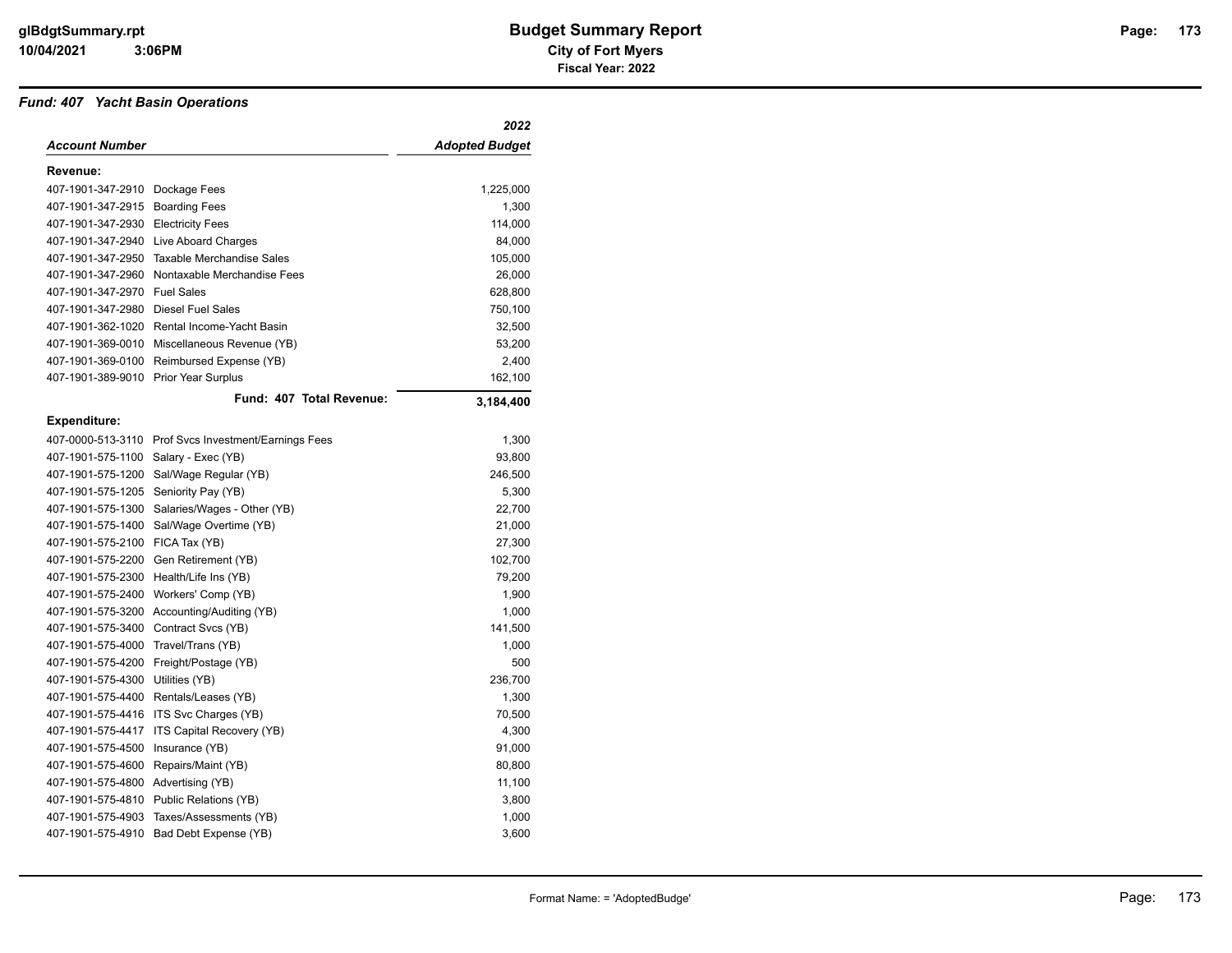#### **10/04/2021 City of Fort Myers 3:06PM**

# **glBdgtSummary.rpt Budget Summary Report Page: Fiscal Year: 2022**

| <b>Fund: 407 Yacht Basin Operations</b> |                                        | (Continued)           |
|-----------------------------------------|----------------------------------------|-----------------------|
|                                         |                                        | 2022                  |
| <b>Account Number</b>                   |                                        | <b>Adopted Budget</b> |
| <b>Expenditure:</b>                     | (Continued)                            |                       |
| 407-1901-575-4915                       | Credit Card Svc Chg (YB)               | 73,700                |
| 407-1901-575-4930                       | Cash (Over)Short (YB)                  | 100                   |
| 407-1901-575-4940                       | General Admin Expense (YB)             | 186,100               |
| 407-1901-575-4966                       | Nontaxable Items for Resale (YB)       | 200                   |
| 407-1901-575-4967                       | Items for Resale Fuel (YB)             | 1,074,400             |
| 407-1901-575-4968                       | Items for Resale Store (YB)            | 77,000                |
| 407-1901-575-5100                       | Office Supplies (YB)                   | 2,300                 |
| 407-1901-575-5200                       | <b>Operating Supplies (YB)</b>         | 12,000                |
| 407-1901-575-5250                       | Small Tools/Equip (YB)                 | 1,000                 |
| 407-1901-575-5400                       | Dues/Subscriptions (YB)                | 4,000                 |
| 407-1901-575-6300                       | Improvements (YB)                      | 75,000                |
| 407-1901-575-7118                       | Principal Expense 2005 YB Note (YB)    | 284,100               |
| 407-1901-575-7218                       | Interest Expense 2005 Note (YB)        | 102,800               |
| 407-1901-581-9279                       | Trsf to 2016 Debt Svc (YB)             | 31,900                |
| 407-1901-587-9450                       | Intrafund Trsf to Yacht Basin R&R (YB) | 10,000                |
|                                         | Fund: 407 Total Expenditure:           | 3,184,400             |
|                                         | Fund: 407 Total Net Budget:            |                       |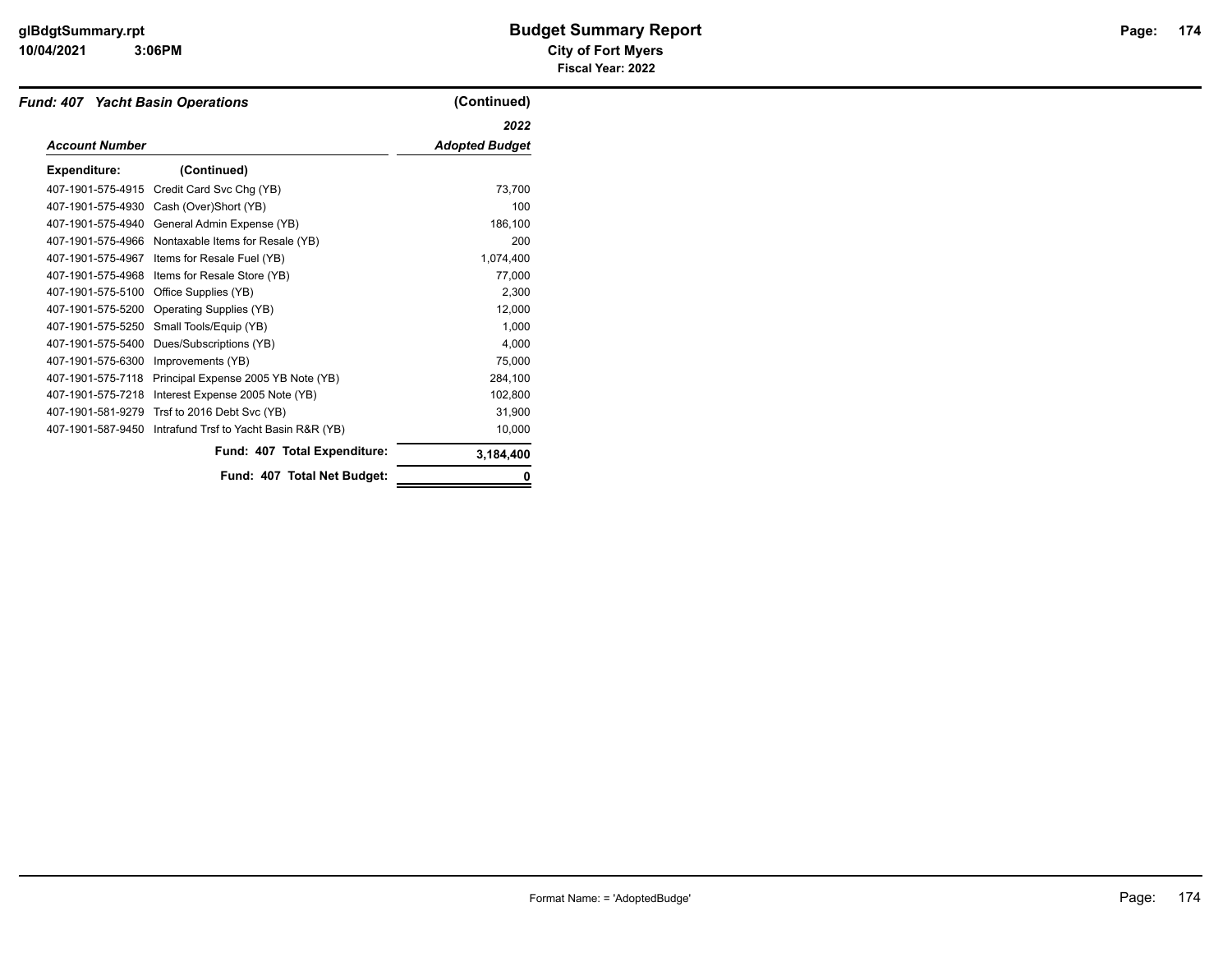#### *Fund: 408 Fort Myers Country Club Operations*

|                                      |                                                      | 2022                  |
|--------------------------------------|------------------------------------------------------|-----------------------|
| Account Number                       |                                                      | <b>Adopted Budget</b> |
| Revenue:                             |                                                      |                       |
| 408-2001-347-2310 Greens Fees        |                                                      | 1,470,000             |
|                                      | 408-2001-347-2320 Adult Membership Fees              | 170,000               |
|                                      | 408-2001-347-2330 Student Membership Fees            | 5,000                 |
|                                      | 408-2001-347-2340 Golf Cart Rental Income            | 615,000               |
|                                      | 408-2001-362-1023 Rental Income-FMCC Pro Shop        | 14,900                |
| 408-2001-369-0100                    | Reimbursed Expense (FMCC)                            | 600                   |
| 408-2001-389-9010 Prior Year Surplus |                                                      | 154,200               |
|                                      | Fund: 408 Total Revenue:                             | 2,429,700             |
| <b>Expenditure:</b>                  |                                                      |                       |
|                                      | 408-0000-513-3110 Prof Svcs Investment/Earnings Fees | 300                   |
| 408-2001-572-1200                    | Sal/Wage Regular (FMCC)                              | 87,100                |
|                                      | 408-2001-572-1205 Seniority Pay (FMCC)               | 1,300                 |
| 408-2001-572-1400                    | Sal/Wage Overtime (FMCC)                             | 2,500                 |
| 408-2001-572-2100                    | FICA Tax (FMCC)                                      | 6,800                 |
|                                      | 408-2001-572-2200 Gen Retirement (FMCC)              | 26,300                |
| 408-2001-572-2300                    | Health/Life Ins (FMCC)                               | 32,100                |
| 408-2001-572-2400                    | Workers' Comp (FMCC)                                 | 1,900                 |
| 408-2001-572-3100                    | Prof Svcs (FMCC)                                     | 53,000                |
| 408-2001-572-3200                    | Accounting/Auditing (FMCC)                           | 600                   |
| 408-2001-572-3400                    | Contract Svcs (FMCC)                                 | 798,000               |
| 408-2001-572-4000                    | Travel/Trans (FMCC)                                  | 800                   |
| 408-2001-572-4200                    | Freight/Postage (FMCC)                               | 300                   |
| 408-2001-572-4300                    | Utilities (FMCC)                                     | 60,000                |
| 408-2001-572-4400                    | Rentals/Leases (FMCC)                                | 69,200                |
|                                      | 408-2001-572-4410 Fleet Equip Rental (FMCC)          | 11,500                |
| 408-2001-572-4416                    | ITS Svc Charges (FMCC)                               | 53,000                |
| 408-2001-572-4417                    | ITS Capital Recovery (FMCC)                          | 3,000                 |
| 408-2001-572-4500                    | Insurance (FMCC)                                     | 91,000                |
| 408-2001-572-4600                    | Repairs/Maint (FMCC)                                 | 326,800               |
| 408-2001-572-4800                    | Advertising (FMCC)                                   | 12,500                |
| 408-2001-572-4903                    | Taxes/Assessments (FMCC)                             | 16,200                |
| 408-2001-572-4940                    | General Admin Expense (FMCC)                         | 119,000               |
| 408-2001-572-5100                    | Office Supplies (FMCC)                               | 800                   |
| 408-2001-572-5200                    | <b>Operating Supplies (FMCC)</b>                     | 215,000               |
| 408-2001-572-5204                    | Fuel Expenses (FMCC)                                 | 15,000                |
| 408-2001-572-5250                    | Small Tools/Equip (FMCC)                             | 5,000                 |
| 408-2001-572-5400                    | Dues/Subscriptions (FMCC)                            | 1,500                 |
| 408-2001-572-6400                    | Equipment (FMCC)                                     | 6,300                 |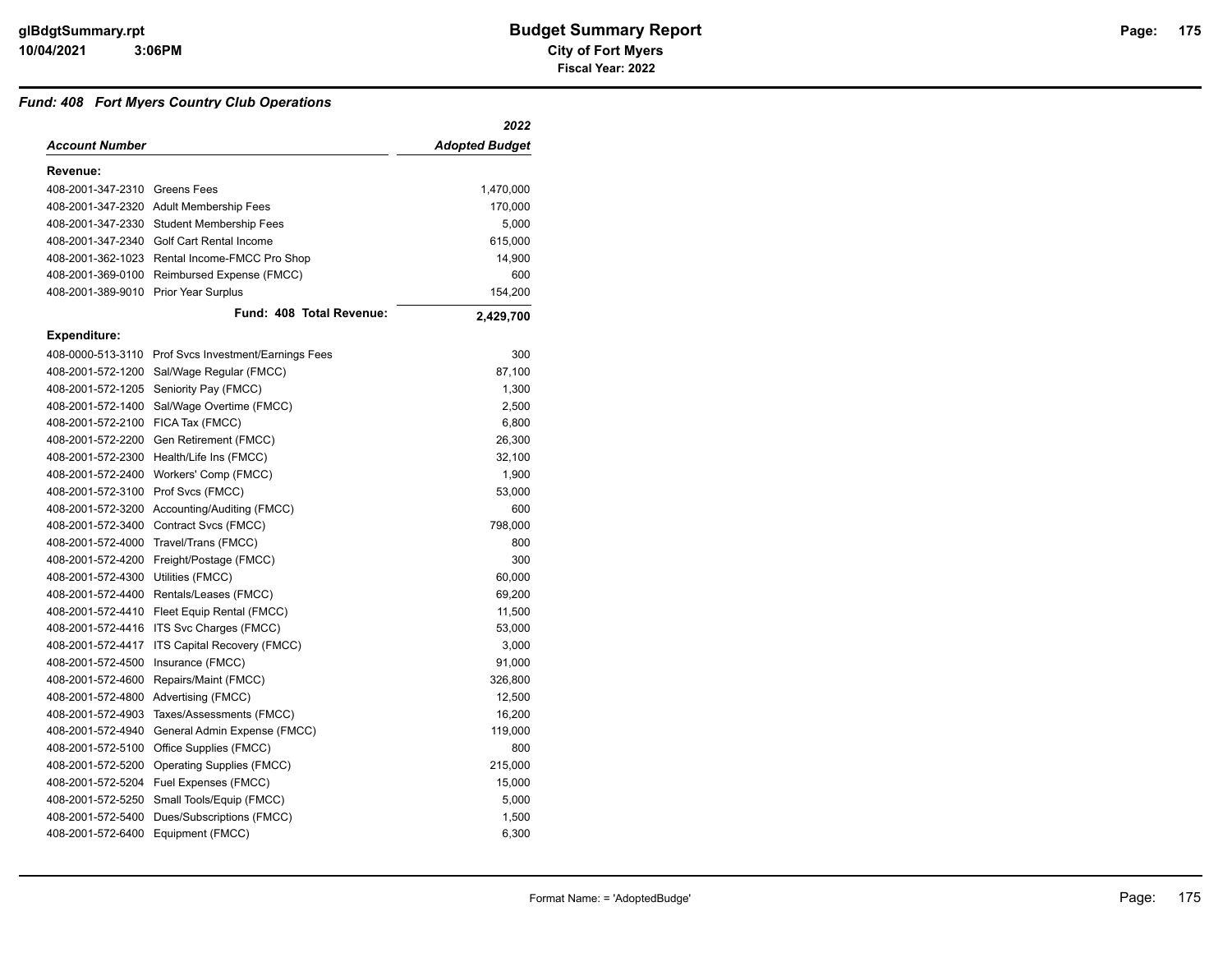|                       | <b>Fund: 408 Fort Mvers Country Club Operations</b>        | (Continued)           |
|-----------------------|------------------------------------------------------------|-----------------------|
|                       |                                                            | 2022                  |
| <b>Account Number</b> |                                                            | <b>Adopted Budget</b> |
| Expenditure:          | (Continued)                                                |                       |
|                       | 408-2001-572-7103 Principal Expense 2018A Bonds            | 40,800                |
|                       | 408-2001-572-7121 Principal Expense TCF Equip Lease (FMCC) | 85,900                |
|                       | 408-2001-572-7203 Interest Expense 2018A Bonds             | 800                   |
|                       | 408-2001-581-9278 Trsf to 2014 Debt Svc (FMCC)             | 285,400               |
|                       | Fund: 408 Total Expenditure:                               | 2,429,700             |
|                       | Fund: 408 Total Net Budget:                                |                       |
|                       |                                                            |                       |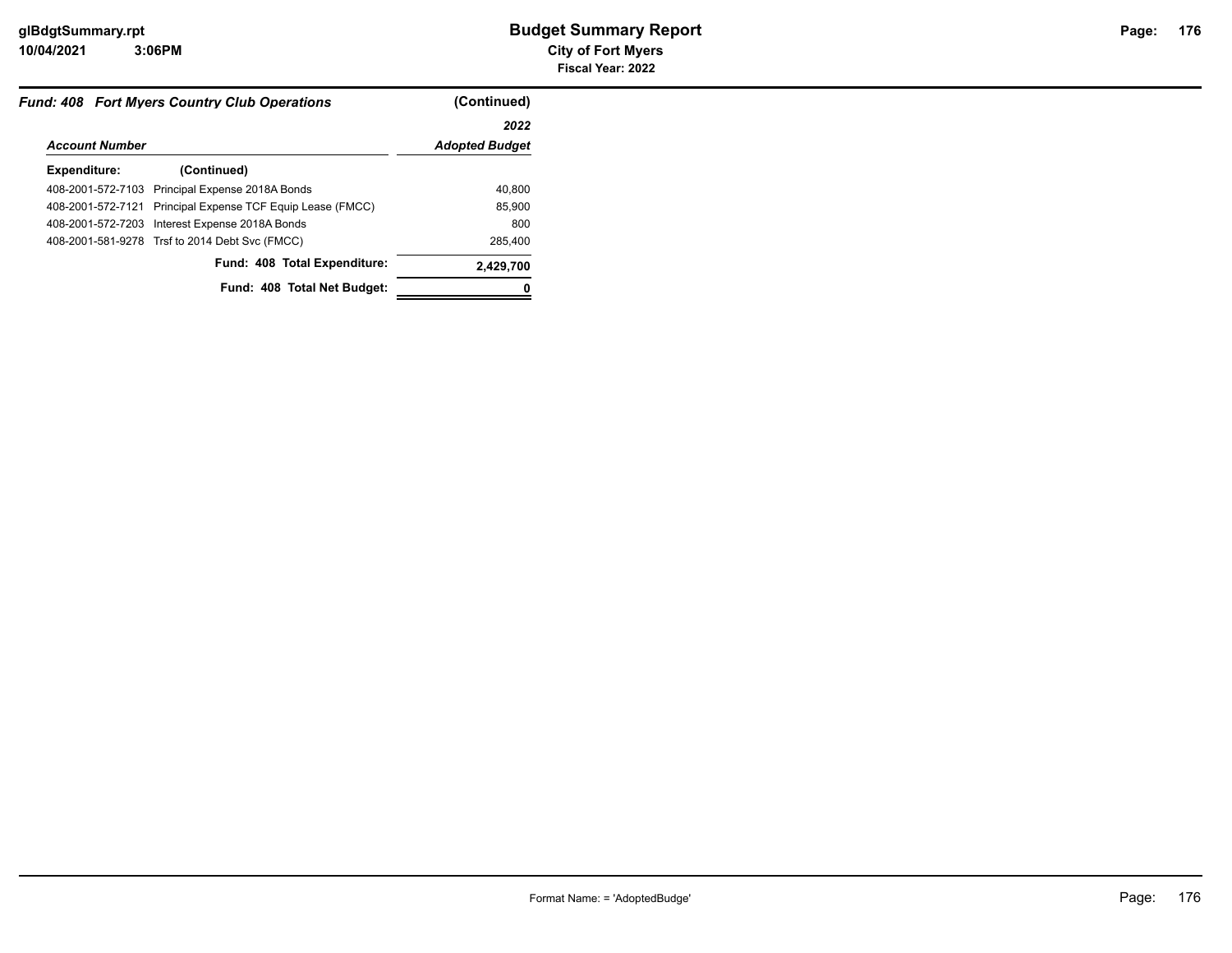#### *Fund: 409 Eastwood Golf Course Operations*

| <b>Adopted Budget</b><br>409-2004-347-2310 Greens Fees<br>1,175,000<br>409-2004-347-2320 Adult Annual Memberships<br>90,000<br>409-2004-347-2330 Student Annual Memberships<br>900<br>920,000<br>409-2004-347-2340 Golf Cart Rental Income<br>409-2004-362-1023 Rental Income-EWGC Pro Shop<br>15,600<br>409-2004-362-1024<br>Rental Income-EWGC Driving Range<br>12,000<br>409-2004-369-0100<br>Reimbursed Expense (EWGC)<br>600<br>Fund: 409 Total Revenue:<br>2,214,100<br>409-0000-513-3110 Prof Svcs Investment/Earnings Fees<br>300<br>409-2004-572-1200<br>Sal/Wage Regular (EWGC)<br>196,100<br>409-2004-572-1205<br>Seniority Pay (EWGC)<br>3,000<br>409-2004-572-1400<br>Sal/Wage Overtime (EWGC)<br>6,000<br>FICA Tax (EWGC)<br>14,500<br>Gen Retirement (EWGC)<br>59,300<br>Health/Life Ins (EWGC)<br>60,600<br>Workers' Comp (EWGC)<br>1,900<br>Prof Svcs (EWGC)<br>55,000<br>Accounting/Auditing (EWGC)<br>600<br>Contract Svcs (EWGC)<br>711,800<br>Travel/Trans (EWGC)<br>600<br>200<br>Freight/Postage (EWGC)<br>Utilities (EWGC)<br>150,000<br>80,000<br>Rentals/Leases (EWGC)<br>409-2004-572-4410 Fleet Equip Rental (EWGC)<br>11,600<br>409-2004-572-4416 ITS Svc Charges (EWGC)<br>48,800<br>2,500<br>ITS Capital Recovery (EWGC)<br>Insurance (EWGC)<br>91,000<br>Repairs/Maint (EWGC)<br>26,600<br>9,000<br>Advertising (EWGC)<br>24,200<br>Taxes/Assessments (EWGC)<br>General Admin Expense (EWGC)<br>122,900<br>Office Supplies (EWGC)<br>500<br>Operating Supplies (EWGC)<br>175,000<br>409-2004-572-5204 Fuel Expenses (EWGC)<br>15,000<br>Small Tools/Equip (EWGC)<br>1,200<br>Dues/Subscriptions (EWGC)<br>4,900 |                     | 2022 |
|-------------------------------------------------------------------------------------------------------------------------------------------------------------------------------------------------------------------------------------------------------------------------------------------------------------------------------------------------------------------------------------------------------------------------------------------------------------------------------------------------------------------------------------------------------------------------------------------------------------------------------------------------------------------------------------------------------------------------------------------------------------------------------------------------------------------------------------------------------------------------------------------------------------------------------------------------------------------------------------------------------------------------------------------------------------------------------------------------------------------------------------------------------------------------------------------------------------------------------------------------------------------------------------------------------------------------------------------------------------------------------------------------------------------------------------------------------------------------------------------------------------------------------------------------------------------------------------------------------------------------------------------------|---------------------|------|
|                                                                                                                                                                                                                                                                                                                                                                                                                                                                                                                                                                                                                                                                                                                                                                                                                                                                                                                                                                                                                                                                                                                                                                                                                                                                                                                                                                                                                                                                                                                                                                                                                                                 | Account Number      |      |
|                                                                                                                                                                                                                                                                                                                                                                                                                                                                                                                                                                                                                                                                                                                                                                                                                                                                                                                                                                                                                                                                                                                                                                                                                                                                                                                                                                                                                                                                                                                                                                                                                                                 | Revenue:            |      |
|                                                                                                                                                                                                                                                                                                                                                                                                                                                                                                                                                                                                                                                                                                                                                                                                                                                                                                                                                                                                                                                                                                                                                                                                                                                                                                                                                                                                                                                                                                                                                                                                                                                 |                     |      |
|                                                                                                                                                                                                                                                                                                                                                                                                                                                                                                                                                                                                                                                                                                                                                                                                                                                                                                                                                                                                                                                                                                                                                                                                                                                                                                                                                                                                                                                                                                                                                                                                                                                 |                     |      |
|                                                                                                                                                                                                                                                                                                                                                                                                                                                                                                                                                                                                                                                                                                                                                                                                                                                                                                                                                                                                                                                                                                                                                                                                                                                                                                                                                                                                                                                                                                                                                                                                                                                 |                     |      |
|                                                                                                                                                                                                                                                                                                                                                                                                                                                                                                                                                                                                                                                                                                                                                                                                                                                                                                                                                                                                                                                                                                                                                                                                                                                                                                                                                                                                                                                                                                                                                                                                                                                 |                     |      |
|                                                                                                                                                                                                                                                                                                                                                                                                                                                                                                                                                                                                                                                                                                                                                                                                                                                                                                                                                                                                                                                                                                                                                                                                                                                                                                                                                                                                                                                                                                                                                                                                                                                 |                     |      |
|                                                                                                                                                                                                                                                                                                                                                                                                                                                                                                                                                                                                                                                                                                                                                                                                                                                                                                                                                                                                                                                                                                                                                                                                                                                                                                                                                                                                                                                                                                                                                                                                                                                 |                     |      |
|                                                                                                                                                                                                                                                                                                                                                                                                                                                                                                                                                                                                                                                                                                                                                                                                                                                                                                                                                                                                                                                                                                                                                                                                                                                                                                                                                                                                                                                                                                                                                                                                                                                 |                     |      |
|                                                                                                                                                                                                                                                                                                                                                                                                                                                                                                                                                                                                                                                                                                                                                                                                                                                                                                                                                                                                                                                                                                                                                                                                                                                                                                                                                                                                                                                                                                                                                                                                                                                 |                     |      |
|                                                                                                                                                                                                                                                                                                                                                                                                                                                                                                                                                                                                                                                                                                                                                                                                                                                                                                                                                                                                                                                                                                                                                                                                                                                                                                                                                                                                                                                                                                                                                                                                                                                 | <b>Expenditure:</b> |      |
|                                                                                                                                                                                                                                                                                                                                                                                                                                                                                                                                                                                                                                                                                                                                                                                                                                                                                                                                                                                                                                                                                                                                                                                                                                                                                                                                                                                                                                                                                                                                                                                                                                                 |                     |      |
|                                                                                                                                                                                                                                                                                                                                                                                                                                                                                                                                                                                                                                                                                                                                                                                                                                                                                                                                                                                                                                                                                                                                                                                                                                                                                                                                                                                                                                                                                                                                                                                                                                                 |                     |      |
|                                                                                                                                                                                                                                                                                                                                                                                                                                                                                                                                                                                                                                                                                                                                                                                                                                                                                                                                                                                                                                                                                                                                                                                                                                                                                                                                                                                                                                                                                                                                                                                                                                                 |                     |      |
|                                                                                                                                                                                                                                                                                                                                                                                                                                                                                                                                                                                                                                                                                                                                                                                                                                                                                                                                                                                                                                                                                                                                                                                                                                                                                                                                                                                                                                                                                                                                                                                                                                                 |                     |      |
|                                                                                                                                                                                                                                                                                                                                                                                                                                                                                                                                                                                                                                                                                                                                                                                                                                                                                                                                                                                                                                                                                                                                                                                                                                                                                                                                                                                                                                                                                                                                                                                                                                                 | 409-2004-572-2100   |      |
|                                                                                                                                                                                                                                                                                                                                                                                                                                                                                                                                                                                                                                                                                                                                                                                                                                                                                                                                                                                                                                                                                                                                                                                                                                                                                                                                                                                                                                                                                                                                                                                                                                                 | 409-2004-572-2200   |      |
|                                                                                                                                                                                                                                                                                                                                                                                                                                                                                                                                                                                                                                                                                                                                                                                                                                                                                                                                                                                                                                                                                                                                                                                                                                                                                                                                                                                                                                                                                                                                                                                                                                                 | 409-2004-572-2300   |      |
|                                                                                                                                                                                                                                                                                                                                                                                                                                                                                                                                                                                                                                                                                                                                                                                                                                                                                                                                                                                                                                                                                                                                                                                                                                                                                                                                                                                                                                                                                                                                                                                                                                                 | 409-2004-572-2400   |      |
|                                                                                                                                                                                                                                                                                                                                                                                                                                                                                                                                                                                                                                                                                                                                                                                                                                                                                                                                                                                                                                                                                                                                                                                                                                                                                                                                                                                                                                                                                                                                                                                                                                                 | 409-2004-572-3100   |      |
|                                                                                                                                                                                                                                                                                                                                                                                                                                                                                                                                                                                                                                                                                                                                                                                                                                                                                                                                                                                                                                                                                                                                                                                                                                                                                                                                                                                                                                                                                                                                                                                                                                                 | 409-2004-572-3200   |      |
|                                                                                                                                                                                                                                                                                                                                                                                                                                                                                                                                                                                                                                                                                                                                                                                                                                                                                                                                                                                                                                                                                                                                                                                                                                                                                                                                                                                                                                                                                                                                                                                                                                                 | 409-2004-572-3400   |      |
|                                                                                                                                                                                                                                                                                                                                                                                                                                                                                                                                                                                                                                                                                                                                                                                                                                                                                                                                                                                                                                                                                                                                                                                                                                                                                                                                                                                                                                                                                                                                                                                                                                                 | 409-2004-572-4000   |      |
|                                                                                                                                                                                                                                                                                                                                                                                                                                                                                                                                                                                                                                                                                                                                                                                                                                                                                                                                                                                                                                                                                                                                                                                                                                                                                                                                                                                                                                                                                                                                                                                                                                                 | 409-2004-572-4200   |      |
|                                                                                                                                                                                                                                                                                                                                                                                                                                                                                                                                                                                                                                                                                                                                                                                                                                                                                                                                                                                                                                                                                                                                                                                                                                                                                                                                                                                                                                                                                                                                                                                                                                                 | 409-2004-572-4300   |      |
|                                                                                                                                                                                                                                                                                                                                                                                                                                                                                                                                                                                                                                                                                                                                                                                                                                                                                                                                                                                                                                                                                                                                                                                                                                                                                                                                                                                                                                                                                                                                                                                                                                                 | 409-2004-572-4400   |      |
|                                                                                                                                                                                                                                                                                                                                                                                                                                                                                                                                                                                                                                                                                                                                                                                                                                                                                                                                                                                                                                                                                                                                                                                                                                                                                                                                                                                                                                                                                                                                                                                                                                                 |                     |      |
|                                                                                                                                                                                                                                                                                                                                                                                                                                                                                                                                                                                                                                                                                                                                                                                                                                                                                                                                                                                                                                                                                                                                                                                                                                                                                                                                                                                                                                                                                                                                                                                                                                                 |                     |      |
|                                                                                                                                                                                                                                                                                                                                                                                                                                                                                                                                                                                                                                                                                                                                                                                                                                                                                                                                                                                                                                                                                                                                                                                                                                                                                                                                                                                                                                                                                                                                                                                                                                                 | 409-2004-572-4417   |      |
|                                                                                                                                                                                                                                                                                                                                                                                                                                                                                                                                                                                                                                                                                                                                                                                                                                                                                                                                                                                                                                                                                                                                                                                                                                                                                                                                                                                                                                                                                                                                                                                                                                                 | 409-2004-572-4500   |      |
|                                                                                                                                                                                                                                                                                                                                                                                                                                                                                                                                                                                                                                                                                                                                                                                                                                                                                                                                                                                                                                                                                                                                                                                                                                                                                                                                                                                                                                                                                                                                                                                                                                                 | 409-2004-572-4600   |      |
|                                                                                                                                                                                                                                                                                                                                                                                                                                                                                                                                                                                                                                                                                                                                                                                                                                                                                                                                                                                                                                                                                                                                                                                                                                                                                                                                                                                                                                                                                                                                                                                                                                                 | 409-2004-572-4800   |      |
|                                                                                                                                                                                                                                                                                                                                                                                                                                                                                                                                                                                                                                                                                                                                                                                                                                                                                                                                                                                                                                                                                                                                                                                                                                                                                                                                                                                                                                                                                                                                                                                                                                                 | 409-2004-572-4903   |      |
|                                                                                                                                                                                                                                                                                                                                                                                                                                                                                                                                                                                                                                                                                                                                                                                                                                                                                                                                                                                                                                                                                                                                                                                                                                                                                                                                                                                                                                                                                                                                                                                                                                                 | 409-2004-572-4940   |      |
|                                                                                                                                                                                                                                                                                                                                                                                                                                                                                                                                                                                                                                                                                                                                                                                                                                                                                                                                                                                                                                                                                                                                                                                                                                                                                                                                                                                                                                                                                                                                                                                                                                                 | 409-2004-572-5100   |      |
|                                                                                                                                                                                                                                                                                                                                                                                                                                                                                                                                                                                                                                                                                                                                                                                                                                                                                                                                                                                                                                                                                                                                                                                                                                                                                                                                                                                                                                                                                                                                                                                                                                                 | 409-2004-572-5200   |      |
|                                                                                                                                                                                                                                                                                                                                                                                                                                                                                                                                                                                                                                                                                                                                                                                                                                                                                                                                                                                                                                                                                                                                                                                                                                                                                                                                                                                                                                                                                                                                                                                                                                                 |                     |      |
|                                                                                                                                                                                                                                                                                                                                                                                                                                                                                                                                                                                                                                                                                                                                                                                                                                                                                                                                                                                                                                                                                                                                                                                                                                                                                                                                                                                                                                                                                                                                                                                                                                                 | 409-2004-572-5250   |      |
|                                                                                                                                                                                                                                                                                                                                                                                                                                                                                                                                                                                                                                                                                                                                                                                                                                                                                                                                                                                                                                                                                                                                                                                                                                                                                                                                                                                                                                                                                                                                                                                                                                                 | 409-2004-572-5400   |      |
| Principal Expense TCF Equip Lease (EWGC)<br>82,100                                                                                                                                                                                                                                                                                                                                                                                                                                                                                                                                                                                                                                                                                                                                                                                                                                                                                                                                                                                                                                                                                                                                                                                                                                                                                                                                                                                                                                                                                                                                                                                              | 409-2004-572-7121   |      |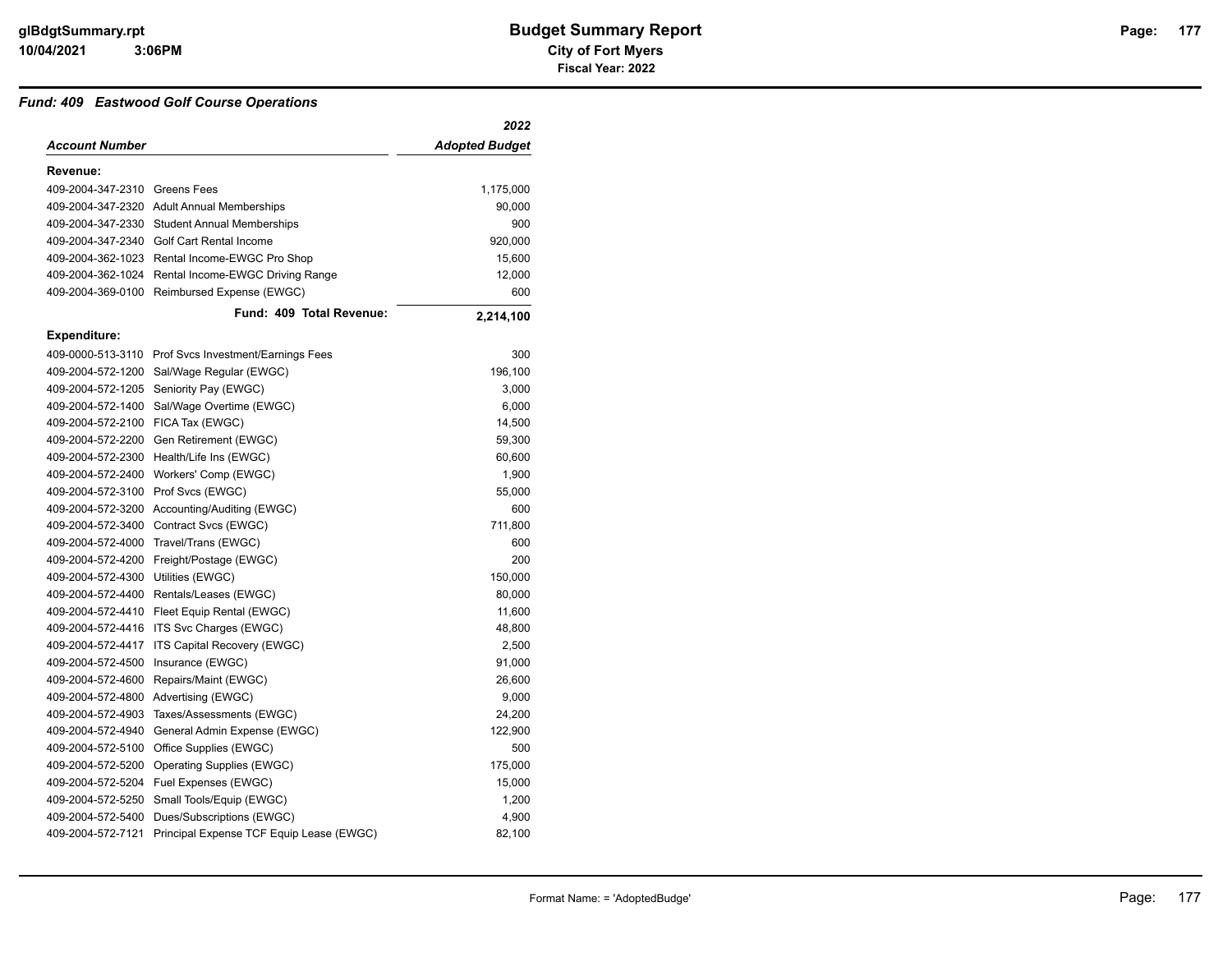| <b>Fund: 409 Eastwood Golf Course Operations</b> |                                                | (Continued)           |  |
|--------------------------------------------------|------------------------------------------------|-----------------------|--|
|                                                  |                                                | 2022                  |  |
| <b>Account Number</b>                            |                                                | <b>Adopted Budget</b> |  |
| Expenditure:                                     | (Continued)                                    |                       |  |
| 409-2004-572-7221                                | Interest Expense TCF Equip Lease (EWGC)        | 7.800                 |  |
|                                                  | 409-2004-581-9279 Trsf to 2016 Debt Svc (EWGC) | 212,200               |  |
| 409-9998-572-9998 EWGC Reserves                  |                                                | 38,900                |  |
|                                                  | Fund: 409 Total Expenditure:                   | 2,214,100             |  |
|                                                  | Fund: 409 Total Net Budget:                    |                       |  |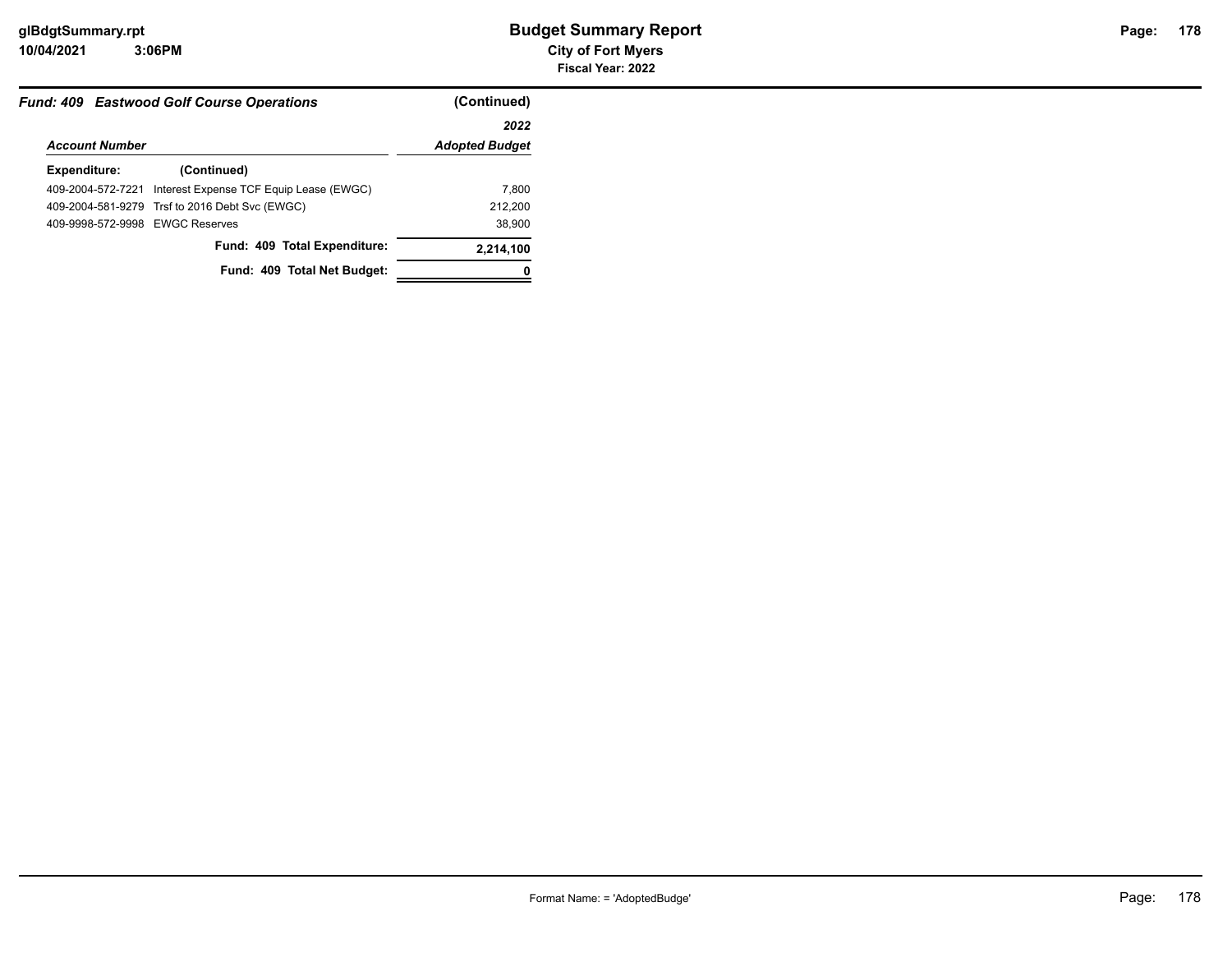#### *Fund: 410 Dept of Cultural and Historic Affairs*

|                       |                              | 2022                  |
|-----------------------|------------------------------|-----------------------|
| <b>Account Number</b> |                              | <b>Adopted Budget</b> |
| Revenue:              |                              |                       |
|                       | Fund: 410 Total Revenue:     |                       |
| <b>Expenditure:</b>   |                              |                       |
|                       | Fund: 410 Total Expenditure: | 0                     |
|                       | Fund: 410 Total Net Budget:  |                       |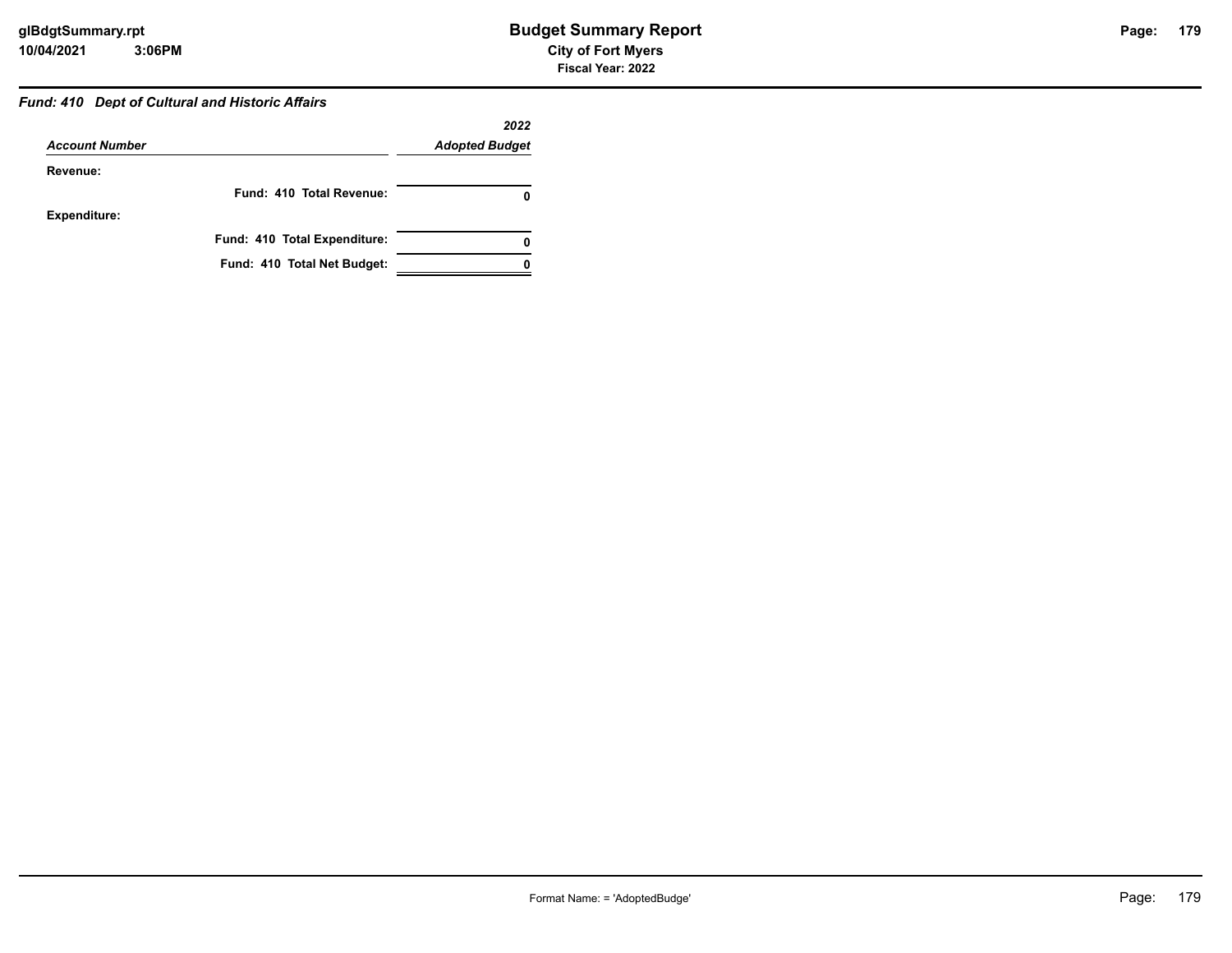#### *Fund: 414 Harborside Event Center Operations*

|                       |                              | 2022                  |
|-----------------------|------------------------------|-----------------------|
| <b>Account Number</b> |                              | <b>Adopted Budget</b> |
| Revenue:              |                              |                       |
|                       | Fund: 414 Total Revenue:     |                       |
| <b>Expenditure:</b>   |                              |                       |
|                       | Fund: 414 Total Expenditure: | 0                     |
|                       | Fund: 414 Total Net Budget:  |                       |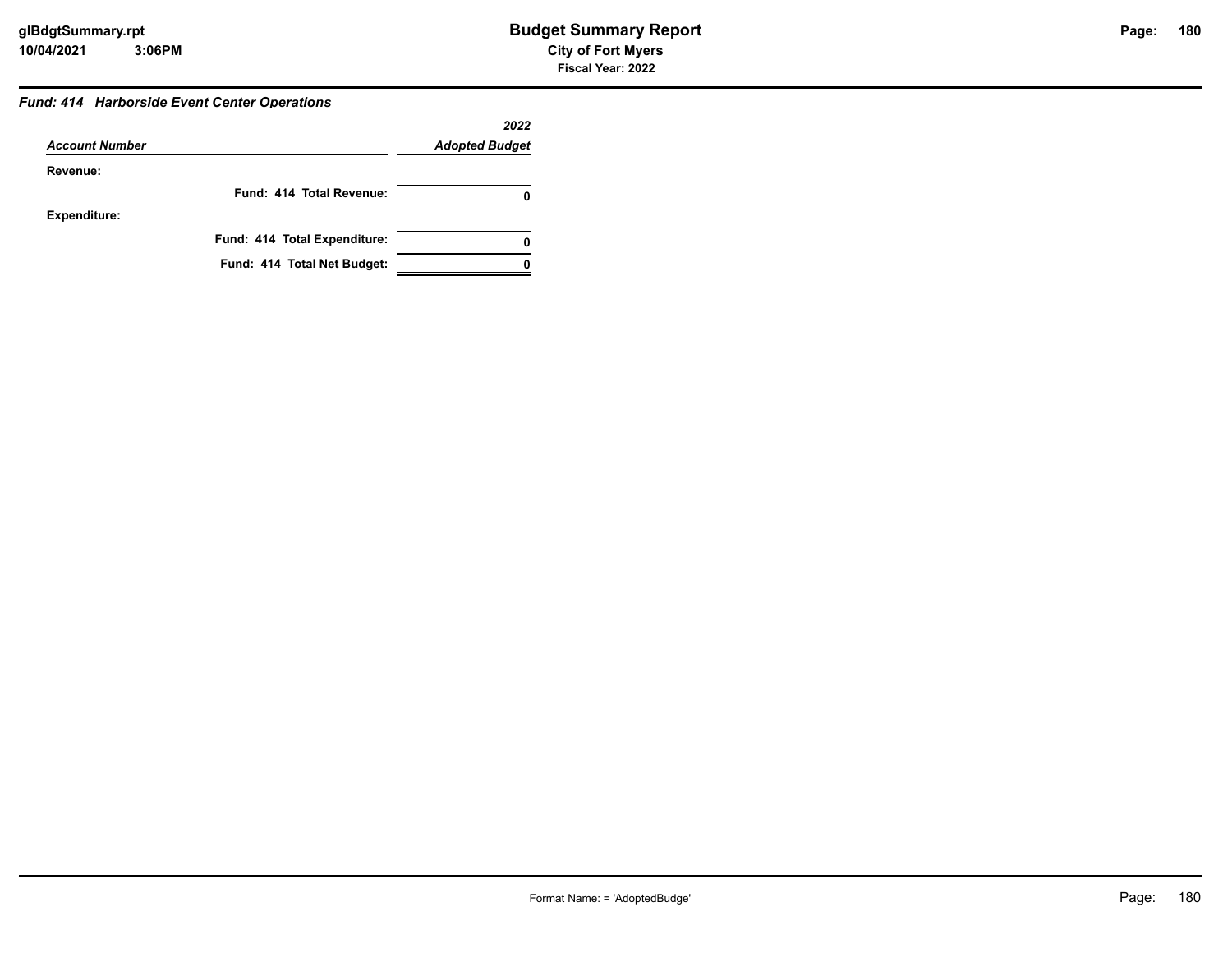#### *Fund: 420 Solid Waste Operations*

|                     |                                      | 2022                  |
|---------------------|--------------------------------------|-----------------------|
| Account Number      |                                      | <b>Adopted Budget</b> |
| Revenue:            |                                      |                       |
| 420-0000-343-4100   | Garbage & Trash                      | 9,561,800             |
| 420-0000-343-4110   | Garbage & Trash Special Pickup       | 376,400               |
| 420-0000-343-4130   | Newspaper Recycling Program          | 2,800                 |
| 420-0000-343-4140   | Automated Brush Can Service          | 120,800               |
| 420-0000-343-4302   | <b>Flat Rate Residential Revenue</b> | 5,388,800             |
| 420-0000-369-0420   | Solid Waste Late Fees                | 65,300                |
| 420-0920-343-4135   | <b>Commercial Recycling Program</b>  | 467,300               |
| 420-0924-343-4101   | <b>Roll-Off Container Revenue</b>    | 3,122,400             |
|                     | Fund: 420 Total Revenue:             | 19,105,600            |
| <b>Expenditure:</b> |                                      |                       |
| 420-0000-513-3110   | Prof Svcs Investment/Earnings Fees   | 11,000                |
| 420-0916-534-1200   | Sal/Wage Regular (SCC)               | 1,275,400             |
| 420-0916-534-1205   | Seniority Pay (SCC)                  | 19,600                |
| 420-0916-534-1400   | Sal/Wage Overtime (SCC)              | 145,000               |
| 420-0916-534-2100   | FICA Tax (SCC)                       | 107,200               |
| 420-0916-534-2200   | Gen Retirement (SCC)                 | 384,700               |
| 420-0916-534-2300   | Health/Life Ins (SCC)                | 299,700               |
| 420-0916-534-2400   | Workers' Comp (SCC)                  | 40,400                |
| 420-0916-534-3100   | Prof Svcs (SCC)                      | 56,000                |
| 420-0916-534-3200   | Accounting/Auditing (SCC)            | 5,700                 |
| 420-0916-534-3400   | Contract Svcs (SCC)                  | 1,888,000             |
| 420-0916-534-4000   | Travel/Trans (SCC)                   | 6,000                 |
| 420-0916-534-4100   | Communication (SCC)                  | 10,600                |
| 420-0916-534-4200   | Freight/Postage (SCC)                | 28,800                |
| 420-0916-534-4300   | Utilities (SCC)                      | 14,000                |
| 420-0916-534-4400   | Rentals/Leases (SCC)                 | 33,500                |
| 420-0916-534-4410   | Fleet Equip Rental (SCC)             | 510,900               |
| 420-0916-534-4416   | ITS Svc Charges (SCC)                | 110,900               |
| 420-0916-534-4417   | ITS Capital Recovery (SCC)           | 3,800                 |
| 420-0916-534-4500   | Insurance (SCC)                      | 91,000                |
| 420-0916-534-4600   | Repairs/Maint (SCC)                  | 135,500               |
| 420-0916-534-4700   | Printing/Binding (SCC)               | 700                   |
| 420-0916-534-4800   | Advertising (SCC)                    | 1,000                 |
| 420-0916-534-4910   | Bad Debt Expense (SCC)               | 55,000                |
| 420-0916-534-4940   | General Admin Expense (SCC)          | 279,700               |
| 420-0916-534-4942   | Payment in Lieu of Taxes             | 1,093,800             |
| 420-0916-534-5100   | Office Supplies (SCC)                | 9,500                 |
| 420-0916-534-5200   | <b>Operating Supplies (SCC)</b>      | 30,300                |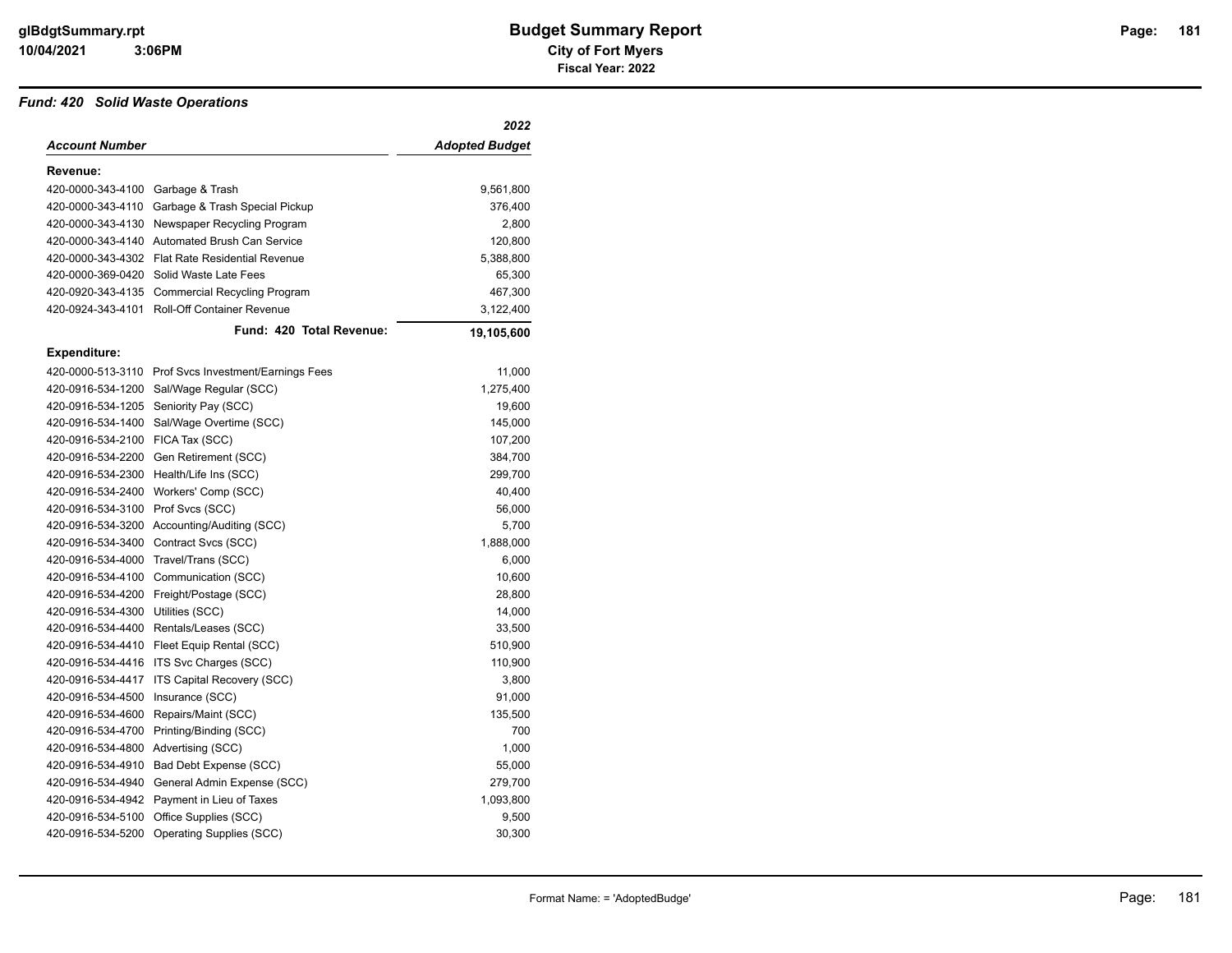# **3:06PM**

# **10/04/2021 City of Fort Myers glBdgtSummary.rpt Budget Summary Report Page: Fiscal Year: 2022**

| <b>Fund: 420 Solid Waste Operations</b> |                                              | (Continued)    |
|-----------------------------------------|----------------------------------------------|----------------|
|                                         |                                              | 2022           |
| Account Number                          |                                              | Adopted Budget |
| <b>Expenditure:</b>                     | (Continued)                                  |                |
| 420-0916-534-5250                       | Small Tools/Equip (SCC)                      | 170,000        |
|                                         | 420-0916-534-5255 Assets \$750-\$5,000 (SCC) | 3,100          |
| 420-0916-534-5400                       | Dues/Subscriptions (SCC)                     | 7,700          |
| 420-0916-534-6400                       | Equipment (SCC)                              | 335,000        |
|                                         | 420-0916-581-9002 Trsf to General Fund (SCC) | 1,500,000      |
| 420-0917-534-1200                       | Sal/Wage Regular (SRC)                       | 480,600        |
| 420-0917-534-1205                       | Seniority Pay (SRC)                          | 12,400         |
| 420-0917-534-1400                       | Sal/Wage Overtime (SRC)                      | 90,000         |
| 420-0917-534-2100                       | FICA Tax (SRC)                               | 43,500         |
| 420-0917-534-2200                       | Gen Retirement (SRC)                         | 140,700        |
| 420-0917-534-2300                       | Health/Life Ins (SRC)                        | 85,500         |
| 420-0917-534-2400                       | Workers' Comp (SRC)                          | 1,900          |
| 420-0917-534-3100                       | Prof Svcs (SRC)                              | 30,000         |
| 420-0917-534-3400                       | Contract Svcs (SRC)                          | 978,500        |
| 420-0917-534-4100                       | Communication (SRC)                          | 5,700          |
|                                         | 420-0917-534-4200 Freight/Postage (SRC)      | 31,000         |
|                                         | 420-0917-534-4410 Fleet Equip Rental (SRC)   | 730,700        |
|                                         | 420-0917-534-4416 ITS Svc Charges (SRC)      | 50,400         |
| 420-0917-534-4417                       | ITS Capital Recovery (SRC)                   | 2,200          |
| 420-0917-534-4500                       | Insurance (SRC)                              | 216,200        |
| 420-0917-534-4600                       | Repairs/Maint (SRC)                          | 92,000         |
| 420-0917-534-4940                       | General Admin Expense (SRC)                  | 157,500        |
| 420-0917-534-5100                       | Office Supplies (SRC)                        | 200            |
| 420-0917-534-5200                       | <b>Operating Supplies (SRC)</b>              | 241,200        |
| 420-0917-534-5250                       | Small Tools/Equip (SRC)                      | 5,000          |
| 420-0918-534-1200                       | Sal/Wage Regular (SHR)                       | 333,500        |
| 420-0918-534-1400                       | Sal/Wage Overtime (SHR)                      | 66,900         |
| 420-0918-534-2100                       | FICA Tax (SHR)                               | 29,800         |
| 420-0918-534-2200                       | Gen Retirement (SHR)                         | 93,400         |
| 420-0918-534-2300                       | Health/Life Ins (SHR)                        | 83,800         |
| 420-0918-534-2400                       | Workers' Comp (SHR)                          | 1,900          |
| 420-0918-534-3400                       | Contract Svcs (SHR)                          | 582,400        |
| 420-0918-534-4100                       | Communication (SHR)                          | 9,200          |
|                                         | 420-0918-534-4410 Fleet Equip Rental (SHR)   | 437,600        |
|                                         | 420-0918-534-4416 ITS Svc Charges (SHR)      | 23,100         |
| 420-0918-534-4417                       | ITS Capital Recovery (SHR)                   | 1,600          |
| 420-0918-534-4500                       | Insurance (SHR)                              | 91,000         |
| 420-0918-534-4600                       | Repairs/Maint (SHR)                          | 11,000         |
| 420-0918-534-4700                       | Printing/Binding (SHR)                       | 500            |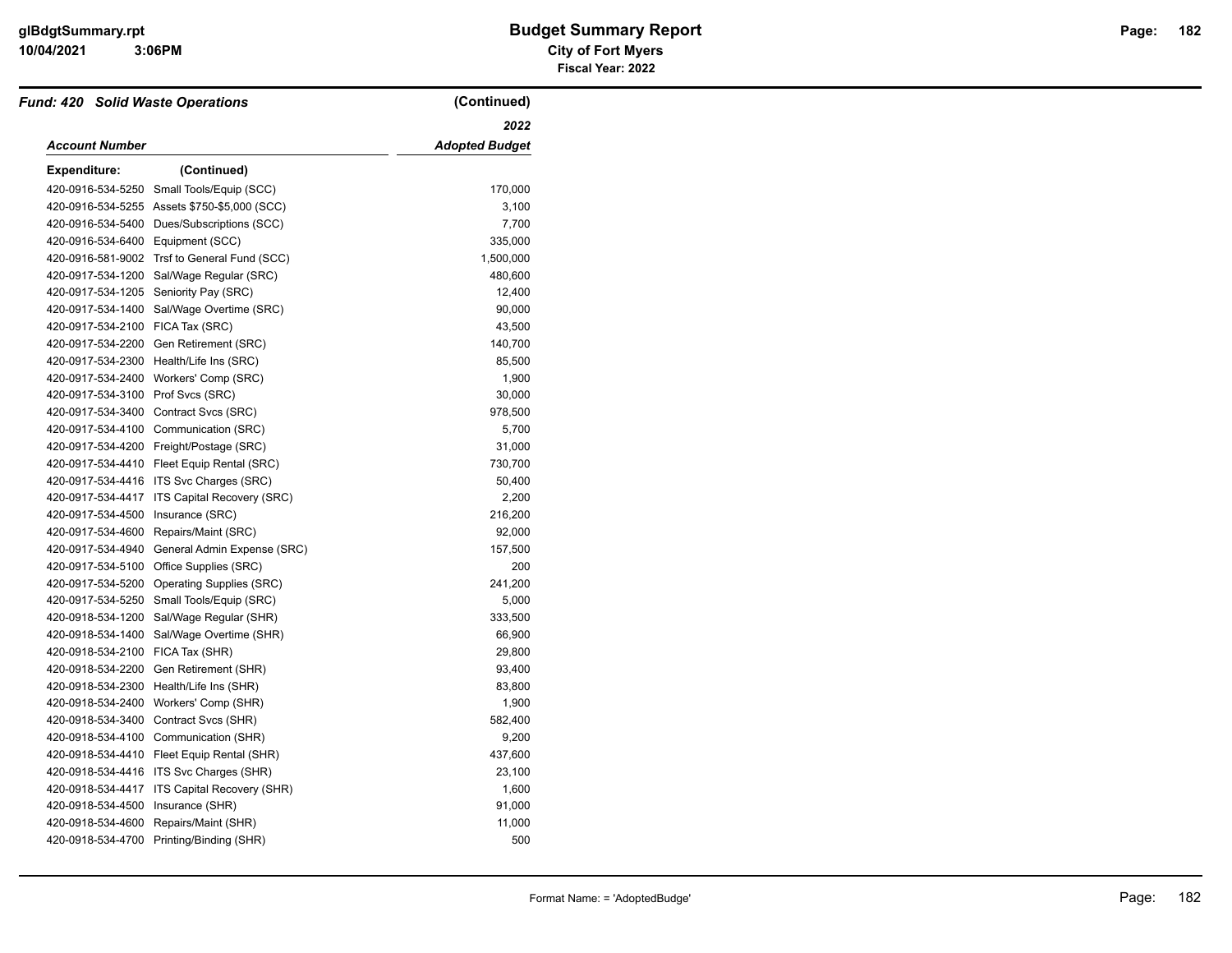# **3:06PM**

# **10/04/2021 City of Fort Myers glBdgtSummary.rpt Budget Summary Report Page: Fiscal Year: 2022**

| <b>Fund: 420 Solid Waste Operations</b> |                                              | (Continued)           |
|-----------------------------------------|----------------------------------------------|-----------------------|
|                                         |                                              | 2022                  |
| <b>Account Number</b>                   |                                              | <b>Adopted Budget</b> |
| <b>Expenditure:</b>                     | (Continued)                                  |                       |
| 420-0918-534-4800 Advertising (SHR)     |                                              | 5,200                 |
| 420-0918-534-4940                       | General Admin Expense (SHR)                  | 69,200                |
| 420-0918-534-5100                       | Office Supplies (SHR)                        | 100                   |
| 420-0918-534-5200                       | Operating Supplies (SHR)                     | 20,300                |
| 420-0918-534-5250                       | Small Tools/Equip (SHR)                      | 5,000                 |
|                                         | 420-0918-534-5255 Assets \$750-\$5,000 (SHR) | 3,100                 |
| 420-0918-534-7103                       | Principal Expense 2018A Bonds                | 42,600                |
| 420-0918-534-7203                       | Interest Expense 2018A Bonds                 | 800                   |
| 420-0920-534-1200                       | Sal/Wage Regular (SREC)                      | 233,500               |
| 420-0920-534-1205                       | Seniority Pay (SREC)                         | 2,200                 |
| 420-0920-534-1400                       | Sal/Wage Overtime (SREC)                     | 32,100                |
| 420-0920-534-2100                       | FICA Tax (SREC)                              | 19,800                |
| 420-0920-534-2200                       | Gen Retirement (SREC)                        | 75,700                |
| 420-0920-534-2300                       | Health/Life Ins (SREC)                       | 56,500                |
| 420-0920-534-2400                       | Workers' Comp (SREC)                         | 1,900                 |
| 420-0920-534-3400                       | Contract Svcs (SREC)                         | 65,000                |
| 420-0920-534-4100                       | Communication (SREC)                         | 2,700                 |
| 420-0920-534-4410                       | Fleet Equip Rental (SREC)                    | 89,800                |
|                                         | 420-0920-534-4416 ITS Svc Charges (SREC)     | 23,300                |
| 420-0920-534-4417                       | ITS Capital Recovery (SREC)                  | 1,600                 |
| 420-0920-534-4500                       | Insurance (SREC)                             | 91,000                |
| 420-0920-534-4600                       | Repairs/Maint (SREC)                         | 9,500                 |
| 420-0920-534-4700                       | Printing/Binding (SREC)                      | 3,500                 |
| 420-0920-534-4800                       | Advertising (SREC)                           | 5,000                 |
| 420-0920-534-4940                       | General Admin Expense (SREC)                 | 41,100                |
| 420-0920-534-5100                       | Office Supplies (SREC)                       | 500                   |
| 420-0920-534-5200                       | <b>Operating Supplies (SREC)</b>             | 263,200               |
| 420-0920-534-5250                       | Small Tools/Equip (SREC)                     | 24,500                |
| 420-0920-534-5255                       | Assets \$750-\$5,000 (SREC)                  | 3,200                 |
| 420-0920-534-5400                       | Dues/Subscriptions (SREC)                    | 400                   |
| 420-0924-534-1200                       | Sal/Wage Regular (SROC)                      | 354,300               |
| 420-0924-534-1205                       | Seniority Pay (SROC)                         | 7,100                 |
| 420-0924-534-1400                       | Sal/Wage Overtime (SROC)                     | 62,500                |
| 420-0924-534-2100                       | FICA Tax (SROC)                              | 30,300                |
| 420-0924-534-2200                       | Gen Retirement (SROC)                        | 102,500               |
| 420-0924-534-2300                       | Health/Life Ins (SROC)                       | 105,000               |
| 420-0924-534-2400                       | Workers' Comp (SROC)                         | 5,200                 |
| 420-0924-534-3400                       | Contract Svcs (SROC)                         | 1,157,400             |
|                                         | 420-0924-534-4100 Communication (SROC)       | 5,400                 |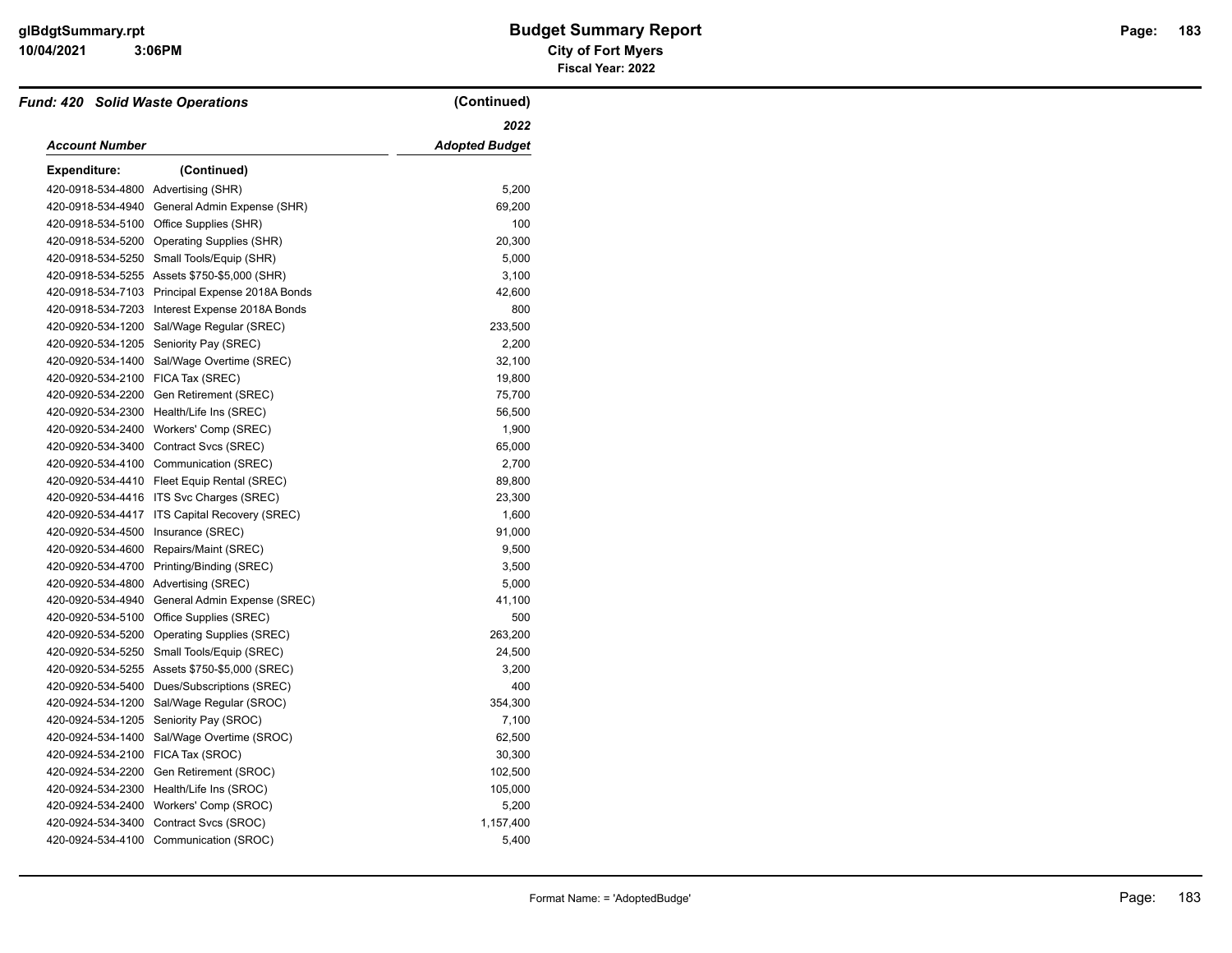#### **10/04/2021 City of Fort Myers 3:06PM**

# **glBdgtSummary.rpt Budget Summary Report Page: Fiscal Year: 2022**

| <b>Fund: 420 Solid Waste Operations</b> |                              | (Continued)           |
|-----------------------------------------|------------------------------|-----------------------|
|                                         |                              | 2022                  |
| <b>Account Number</b>                   |                              | <b>Adopted Budget</b> |
| <b>Expenditure:</b>                     | (Continued)                  |                       |
| 420-0924-534-4400                       | Rentals/Leases (SROC)        | 11,300                |
| 420-0924-534-4410                       | Fleet Equip Rental (SROC)    | 370,300               |
| 420-0924-534-4416                       | ITS Svc Charges (SROC)       | 33,400                |
| 420-0924-534-4417                       | ITS Capital Recovery (SROC)  | 1,600                 |
| 420-0924-534-4500                       | Insurance (SROC)             | 91,000                |
| 420-0924-534-4600                       | Repairs/Maint (SROC)         | 31,000                |
| 420-0924-534-4800                       | Advertising (SROC)           | 4,000                 |
| 420-0924-534-4940                       | General Admin Expense (SROC) | 101,200               |
| 420-0924-534-5100                       | Office Supplies (SROC)       | 500                   |
| 420-0924-534-5200                       | Operating Supplies (SROC)    | 10,100                |
| 420-0924-534-5255                       | Assets \$750-\$5,000 (SROC)  | 60,000                |
| 420-0928-534-1400                       | Sal/Wage Overtime (NBHD)     | 14,400                |
| 420-0928-534-2100                       | FICA Tax (NBHD)              | 1,100                 |
| 420-0928-534-2200                       | Gen Retirement (NBHD)        | 5,500                 |
| 420-0928-534-3400                       | Contract Svcs (NBHD)         | 11,100                |
| 420-9998-534-9998                       | Solid Waste Reserves         | 1,512,700             |
|                                         | Fund: 420 Total Expenditure: | 19,105,600            |
|                                         | Fund: 420 Total Net Budget:  | 0                     |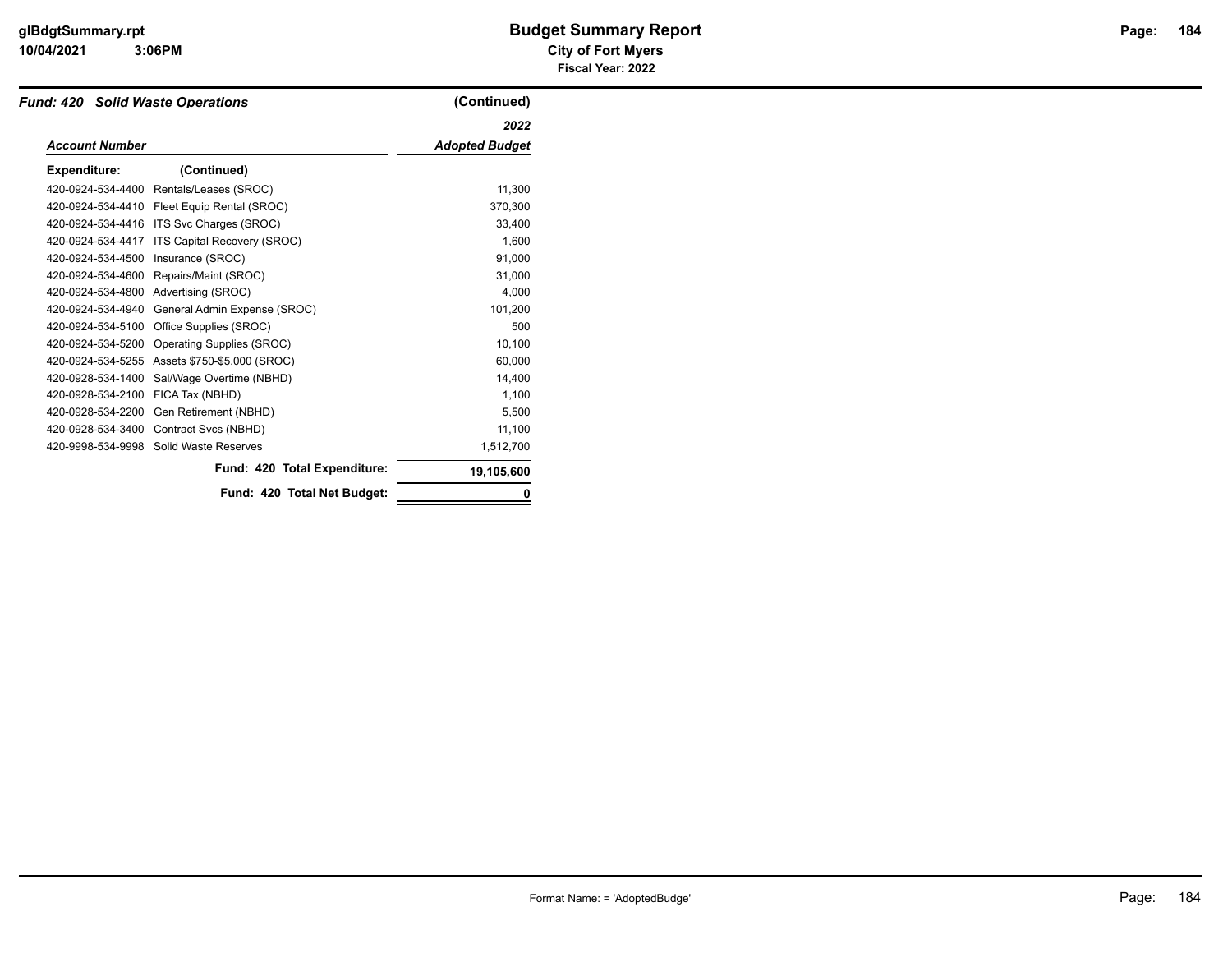#### *Fund: 425 Building Permits and Insp Operations*

|                                       |                                                      | 2022                  |
|---------------------------------------|------------------------------------------------------|-----------------------|
| Account Number                        |                                                      | <b>Adopted Budget</b> |
| Revenue:                              |                                                      |                       |
|                                       | 425-1215-316-0011 Permit Reinspection Fees           | 71,300                |
|                                       | 425-1215-316-0020 Local Business Tax-Insp Fees       | 24,200                |
| 425-1215-322-0010 Building Permits    |                                                      | 4,170,000             |
|                                       | 425-1215-329-2003 Computer/Automation Tech Fee (BPI) | 57,600                |
|                                       | 425-1215-329-2004 Inspection Overtime Fees           | 5,000                 |
| 425-1215-389-9010 Prior Year Surplus  |                                                      | 703,600               |
| 425-1231-369-0010                     | 10% Surcharge (BPI)                                  | 3,000                 |
|                                       | Fund: 425 Total Revenue:                             | 5,034,700             |
| <b>Expenditure:</b>                   |                                                      |                       |
|                                       | 425-0000-513-3110 Prof Svcs Investment/Earnings Fees | 15,000                |
|                                       | 425-1215-524-1200 Sal/Wage Regular (BPI)             | 2,111,800             |
| 425-1215-524-1205 Seniority Pay (BPI) |                                                      | 24,500                |
|                                       | 425-1215-524-1400 Sal/Wage Overtime (BPI)            | 27,000                |
| 425-1215-524-2100 FICA Tax (BPI)      |                                                      | 161,700               |
|                                       | 425-1215-524-2200 Gen Retirement (BPI)               | 555,900               |
|                                       | 425-1215-524-2300 Health/Life Ins (BPI)              | 460,100               |
|                                       | 425-1215-524-2400 Workers' Comp (BPI)                | 24,900                |
| 425-1215-524-3100 Prof Svcs (BPI)     |                                                      | 66,500                |
|                                       | 425-1215-524-3200 Accounting/Auditing (BPI)          | 900                   |
|                                       | 425-1215-524-3400 Contract Svcs (BPI)                | 357,300               |
| 425-1215-524-4000                     | Travel/Trans (BPI)                                   | 9,500                 |
|                                       | 425-1215-524-4200 Freight/Postage (BPI)              | 1,200                 |
| 425-1215-524-4300 Utilities (BPI)     |                                                      | 15,000                |
|                                       | 425-1215-524-4400 Rentals/Leases (BPI)               | 80,500                |
|                                       | 425-1215-524-4410 Fleet Equip Rental (BPI)           | 81,800                |
|                                       | 425-1215-524-4416 ITS Svc Charges (BPI)              | 275,000               |
| 425-1215-524-4417                     | ITS Capital Recovery (BPI)                           | 7,900                 |
| 425-1215-524-4500                     | Insurance (BPI)                                      | 45,500                |
|                                       | 425-1215-524-4600 Repairs/Maint (BPI)                | 7,000                 |
|                                       | 425-1215-524-4700 Printing/Binding (BPI)             | 300                   |
| 425-1215-524-4900                     | Other Current Chgs (BPI)                             | 304,600               |
|                                       | 425-1215-524-4940 General Admin Expense (BPI)        | 363,600               |
|                                       | 425-1215-524-5100 Office Supplies (BPI)              | 13,500                |
|                                       | 425-1215-524-5200 Operating Supplies (BPI)           | 4,500                 |
| 425-1215-524-5250                     | Small Tools/Equip (BPI)                              | 4,000                 |
|                                       | 425-1215-524-5400 Dues/Subscriptions (BPI)           | 15,200                |
|                                       | Fund: 425 Total Expenditure:                         | 5,034,700             |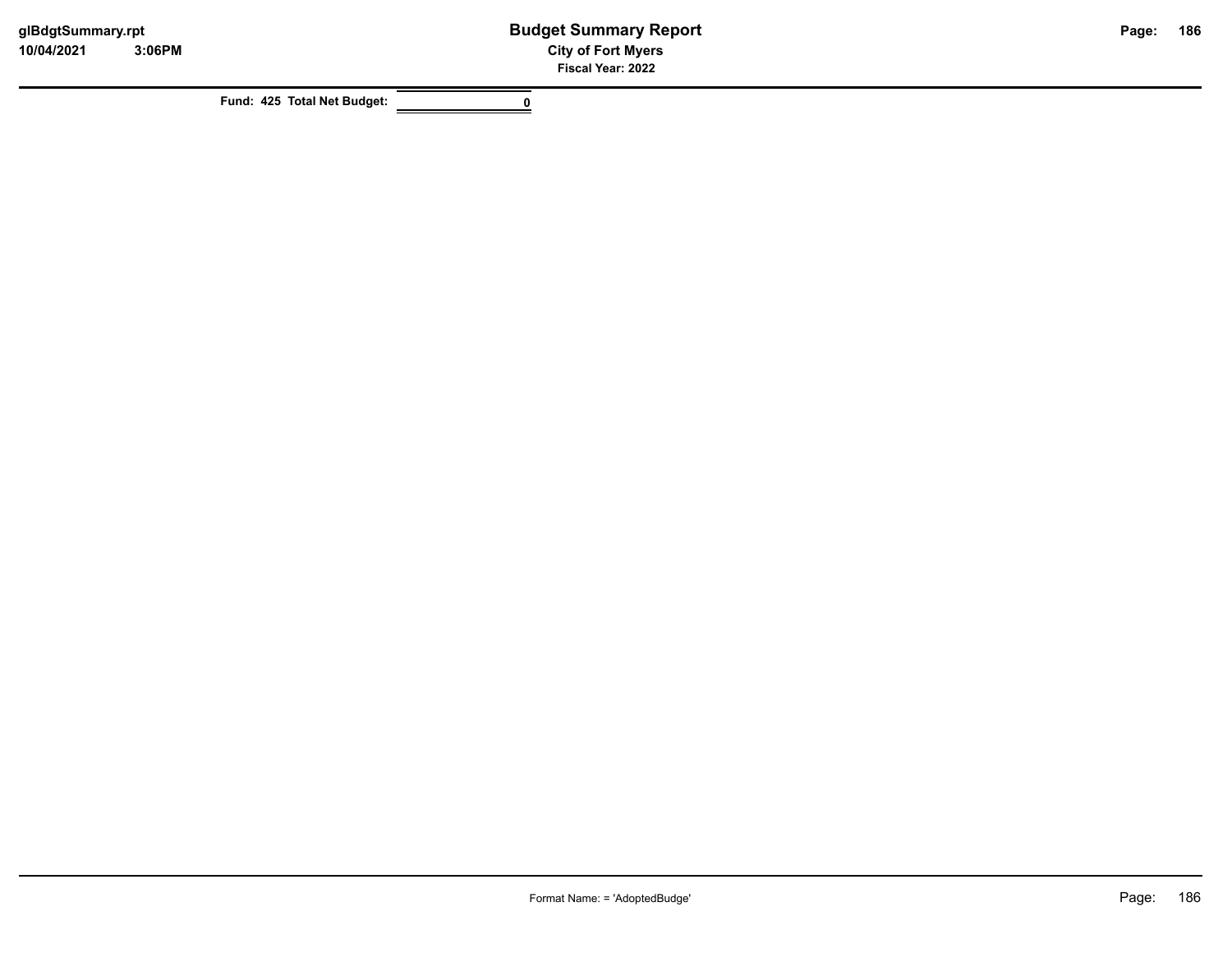### *Fund: 431 Utility Repairs and Renewals*

|                                      |                                                      | 2022                  |
|--------------------------------------|------------------------------------------------------|-----------------------|
| <b>Account Number</b>                |                                                      | <b>Adopted Budget</b> |
| Revenue:                             |                                                      |                       |
|                                      | 431-6100-387-0401 Intrafund Trsf from Utility Fund   | 3,911,700             |
| 431-6100-389-9010 Prior Year Surplus |                                                      | 2,131,800             |
|                                      | Fund: 431 Total Revenue:                             | 6,043,500             |
| <b>Expenditure:</b>                  |                                                      |                       |
|                                      | 431-0000-513-3110 Prof Svcs Investment/Earnings Fees | 5,100                 |
|                                      | 431-6100-587-9311 Intrafund Trsf to Utility CIB      | 6,038,400             |
|                                      | Fund: 431 Total Expenditure:                         | 6,043,500             |
|                                      | Fund: 431 Total Net Budget:                          | o                     |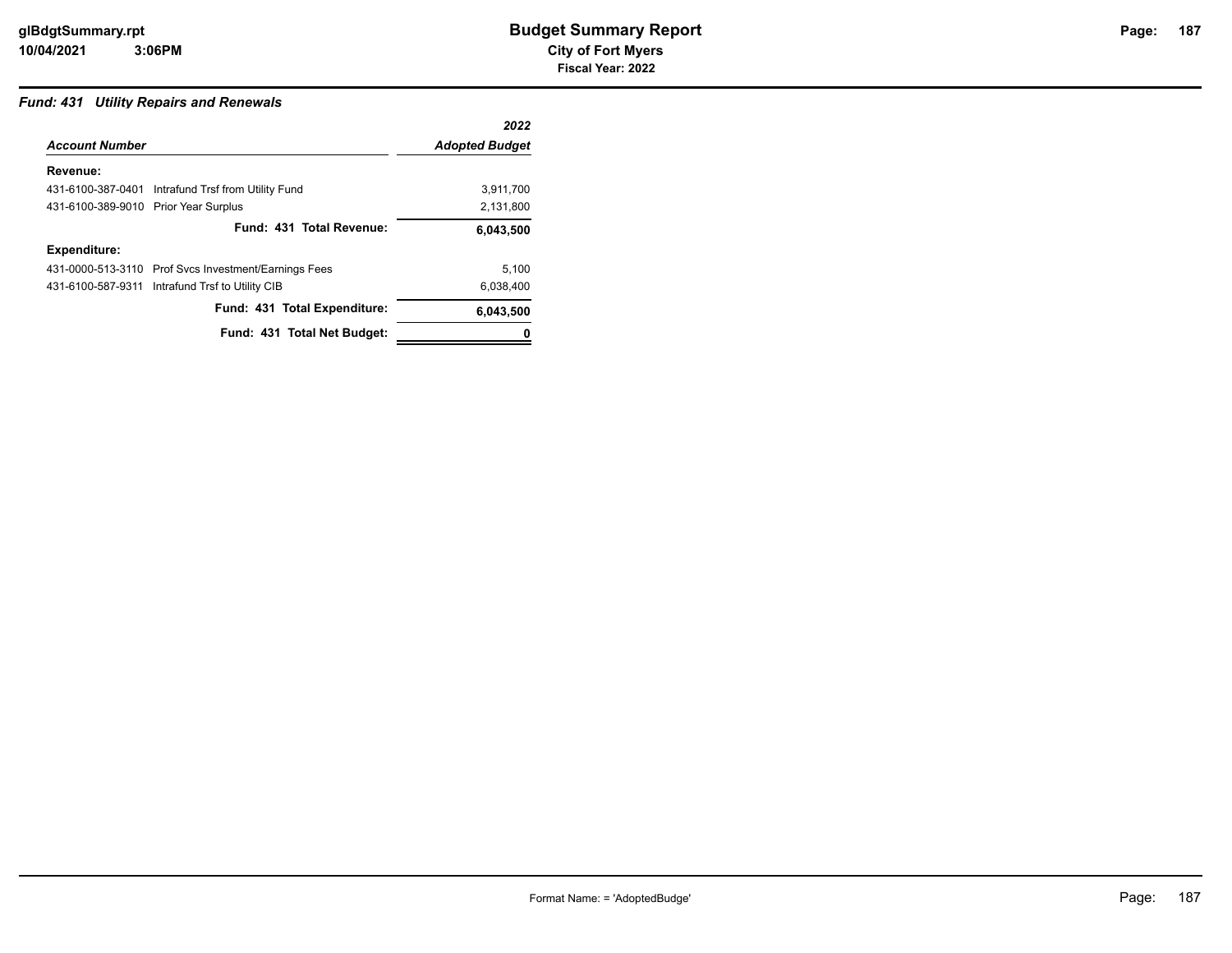# Page: 188

## *Fund: 432 Water Impact Fees - Unpledged*

|                                      |                                                 | 2022                  |
|--------------------------------------|-------------------------------------------------|-----------------------|
| <b>Account Number</b>                |                                                 | <b>Adopted Budget</b> |
| Revenue:                             |                                                 |                       |
| 432-6310-389-9010 Prior Year Surplus |                                                 | 4,600,000             |
|                                      | Fund: 432 Total Revenue:                        | 4,600,000             |
| <b>Expenditure:</b>                  |                                                 |                       |
|                                      | 432-6310-587-9311 Intrafund Trsf to Utility CIB | 4,600,000             |
|                                      | Fund: 432 Total Expenditure:                    | 4,600,000             |
|                                      | Fund: 432 Total Net Budget:                     |                       |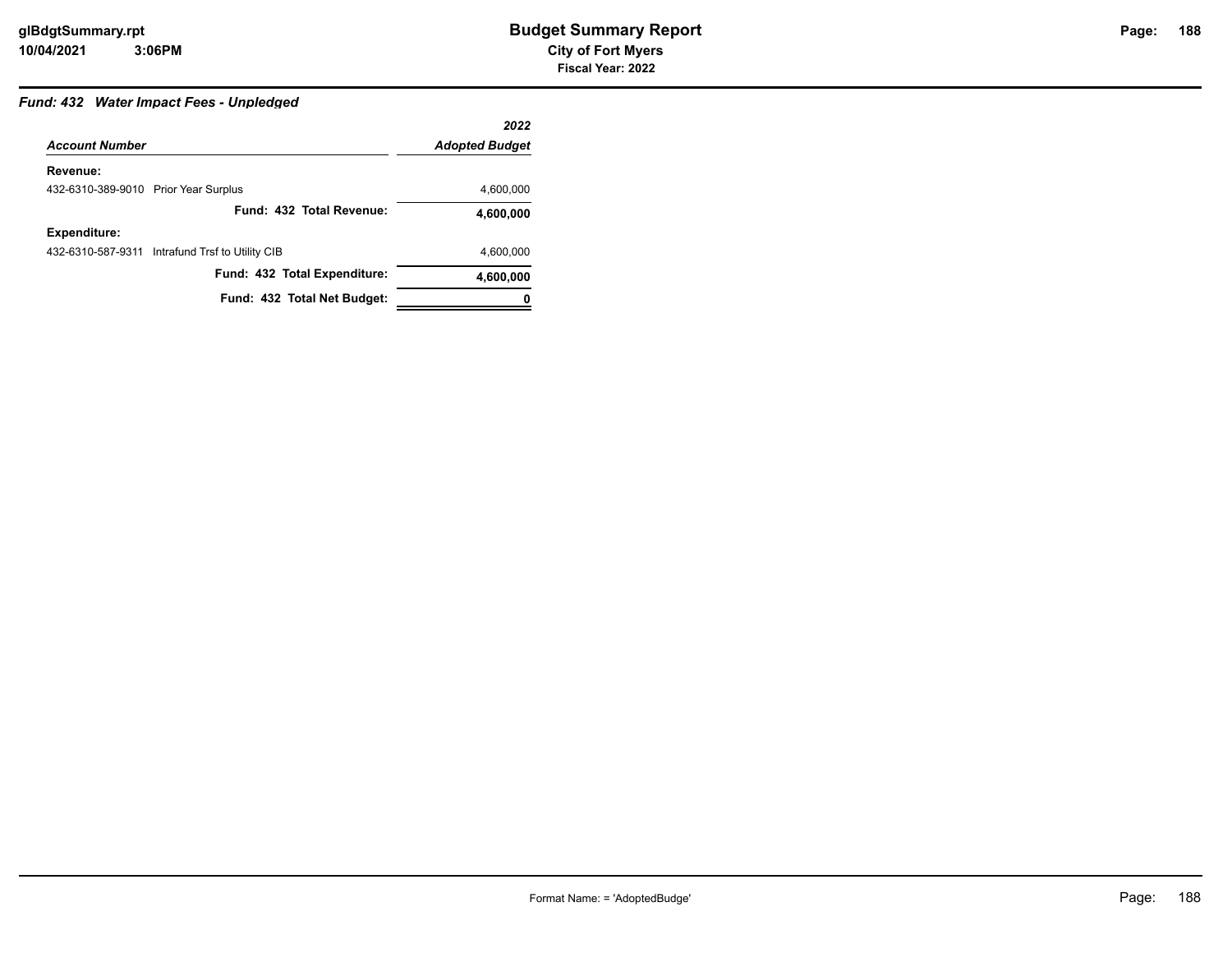# *Fund: 433 Water Impact Fees - Pledged*

| <b>Account Number</b> |                              | 2022<br><b>Adopted Budget</b> |
|-----------------------|------------------------------|-------------------------------|
| Revenue:              |                              |                               |
|                       | Fund: 433 Total Revenue:     | 0                             |
| <b>Expenditure:</b>   |                              |                               |
|                       | Fund: 433 Total Expenditure: | 0                             |
|                       | Fund: 433 Total Net Budget:  |                               |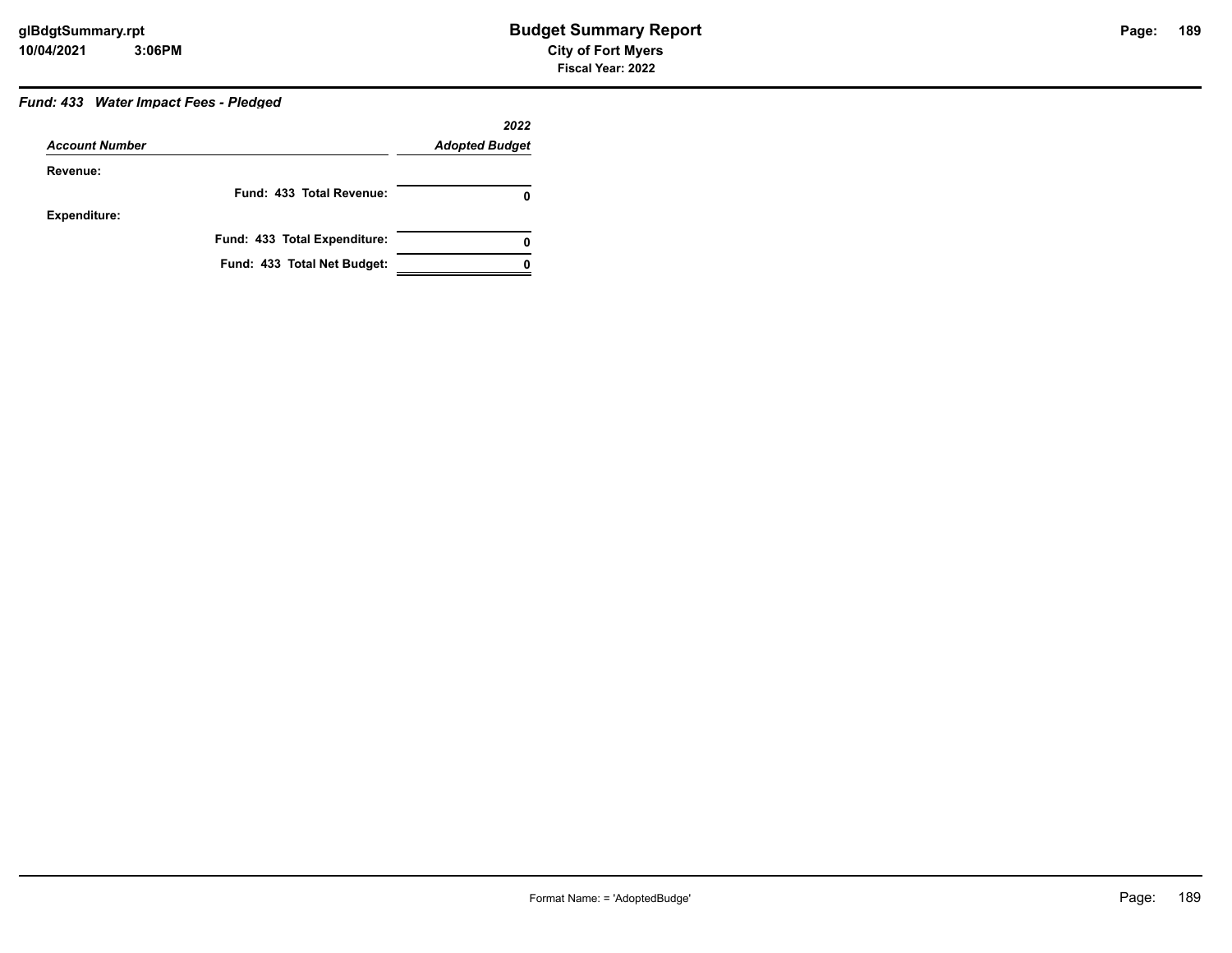# *Fund: 434 Sewer Impact Fees - Unpledged*

|                                      |                                                 | 2022                  |
|--------------------------------------|-------------------------------------------------|-----------------------|
| <b>Account Number</b>                |                                                 | <b>Adopted Budget</b> |
| Revenue:                             |                                                 |                       |
| 434-6320-389-9010 Prior Year Surplus |                                                 | 9,100,000             |
|                                      | Fund: 434 Total Revenue:                        | 9,100,000             |
| <b>Expenditure:</b>                  |                                                 |                       |
|                                      | 434-6320-587-9311 Intrafund Trsf to Utility CIB | 9,100,000             |
|                                      | Fund: 434 Total Expenditure:                    | 9,100,000             |
|                                      | Fund: 434 Total Net Budget:                     | 0                     |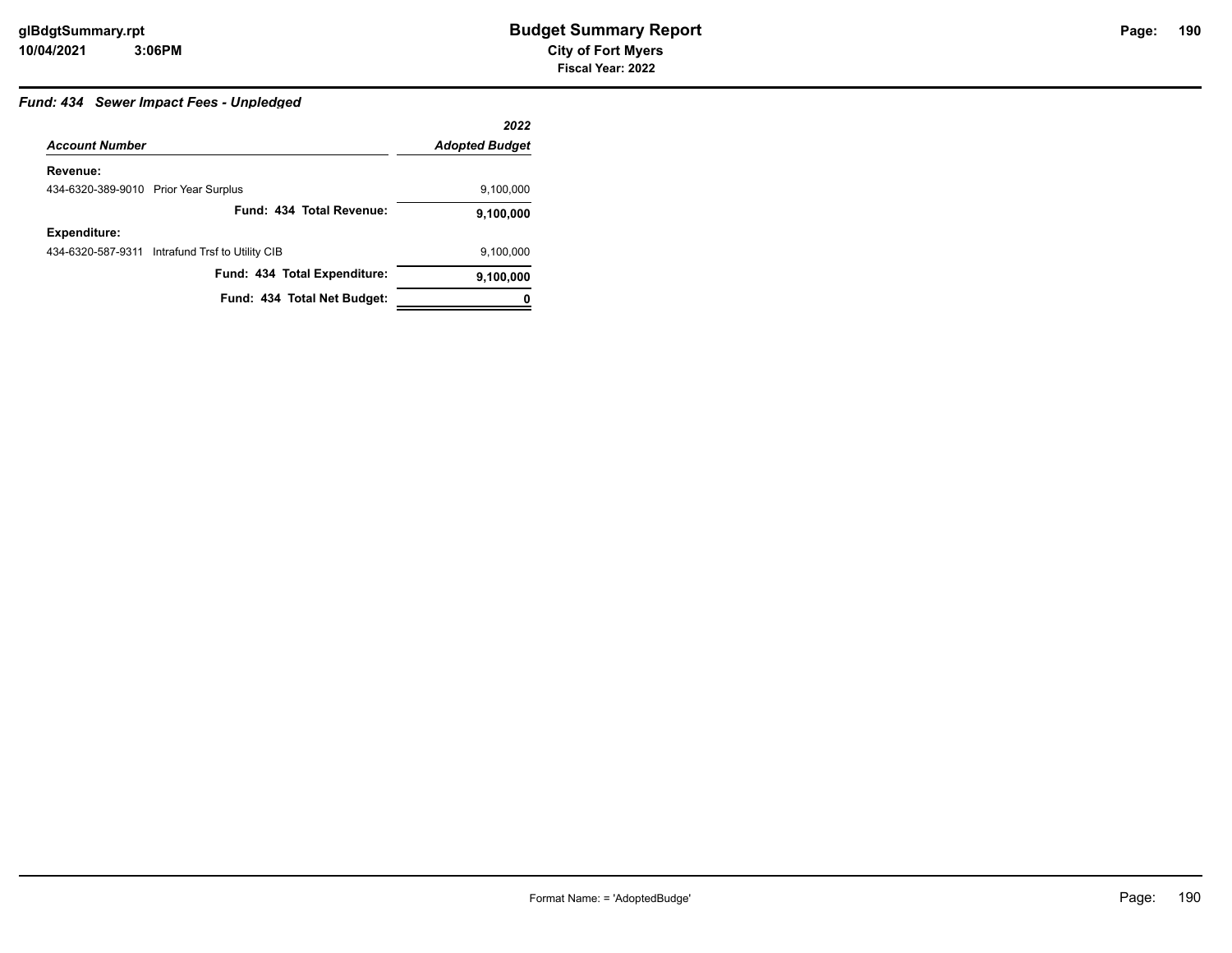# *Fund: 435 Sewer Impact Fees - Pledged*

| <b>Account Number</b> |                              | 2022<br><b>Adopted Budget</b> |
|-----------------------|------------------------------|-------------------------------|
| Revenue:              |                              |                               |
|                       | Fund: 435 Total Revenue:     | 0                             |
| <b>Expenditure:</b>   |                              |                               |
|                       | Fund: 435 Total Expenditure: | 0                             |
|                       | Fund: 435 Total Net Budget:  |                               |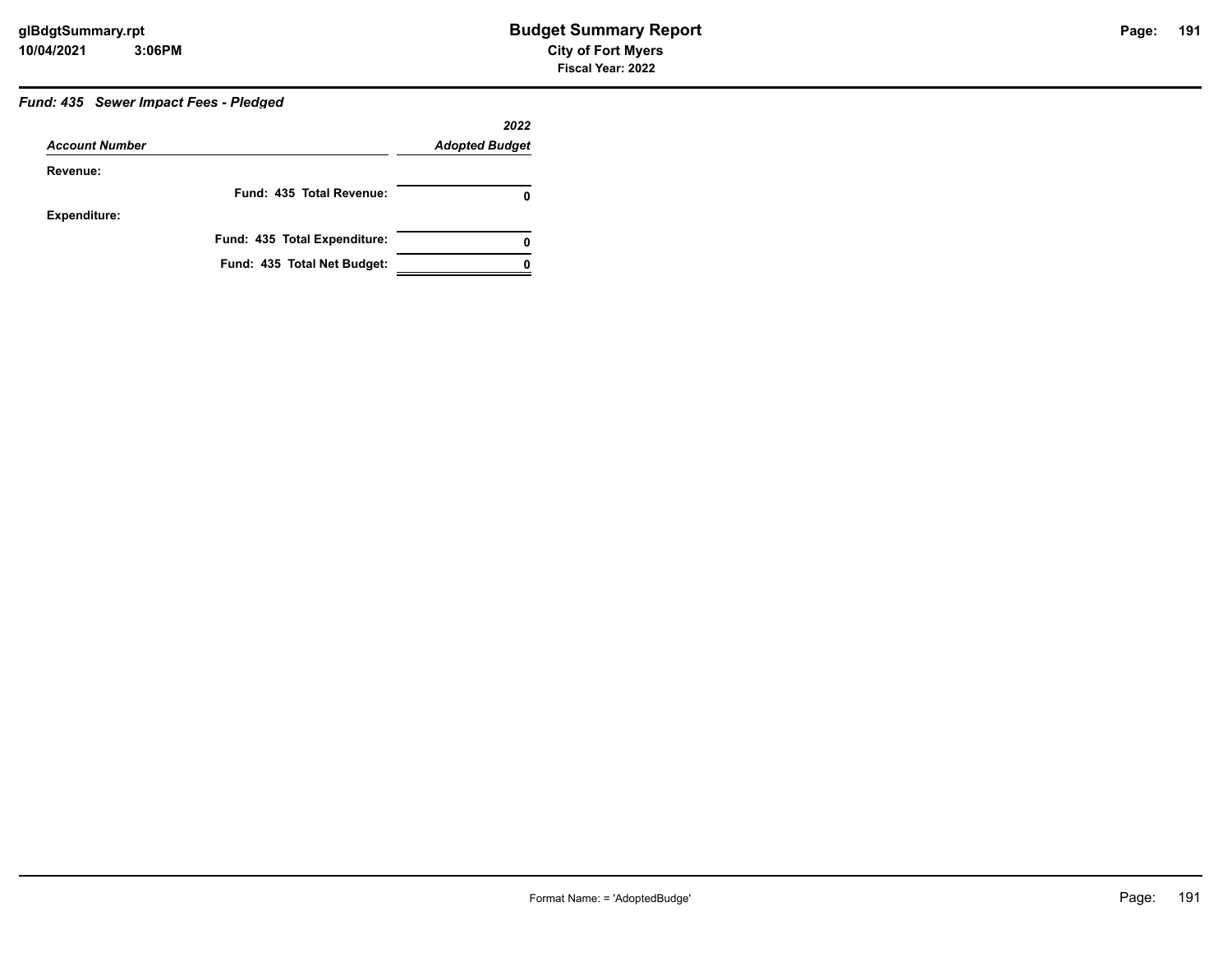#### *Fund: 445 Edison Ford Estates Repairs and Renewals*

|                       |                              | 2022                  |
|-----------------------|------------------------------|-----------------------|
| <b>Account Number</b> |                              | <b>Adopted Budget</b> |
| Revenue:              |                              |                       |
|                       | Fund: 445 Total Revenue:     |                       |
| <b>Expenditure:</b>   |                              |                       |
|                       | Fund: 445 Total Expenditure: | 0                     |
|                       | Fund: 445 Total Net Budget:  |                       |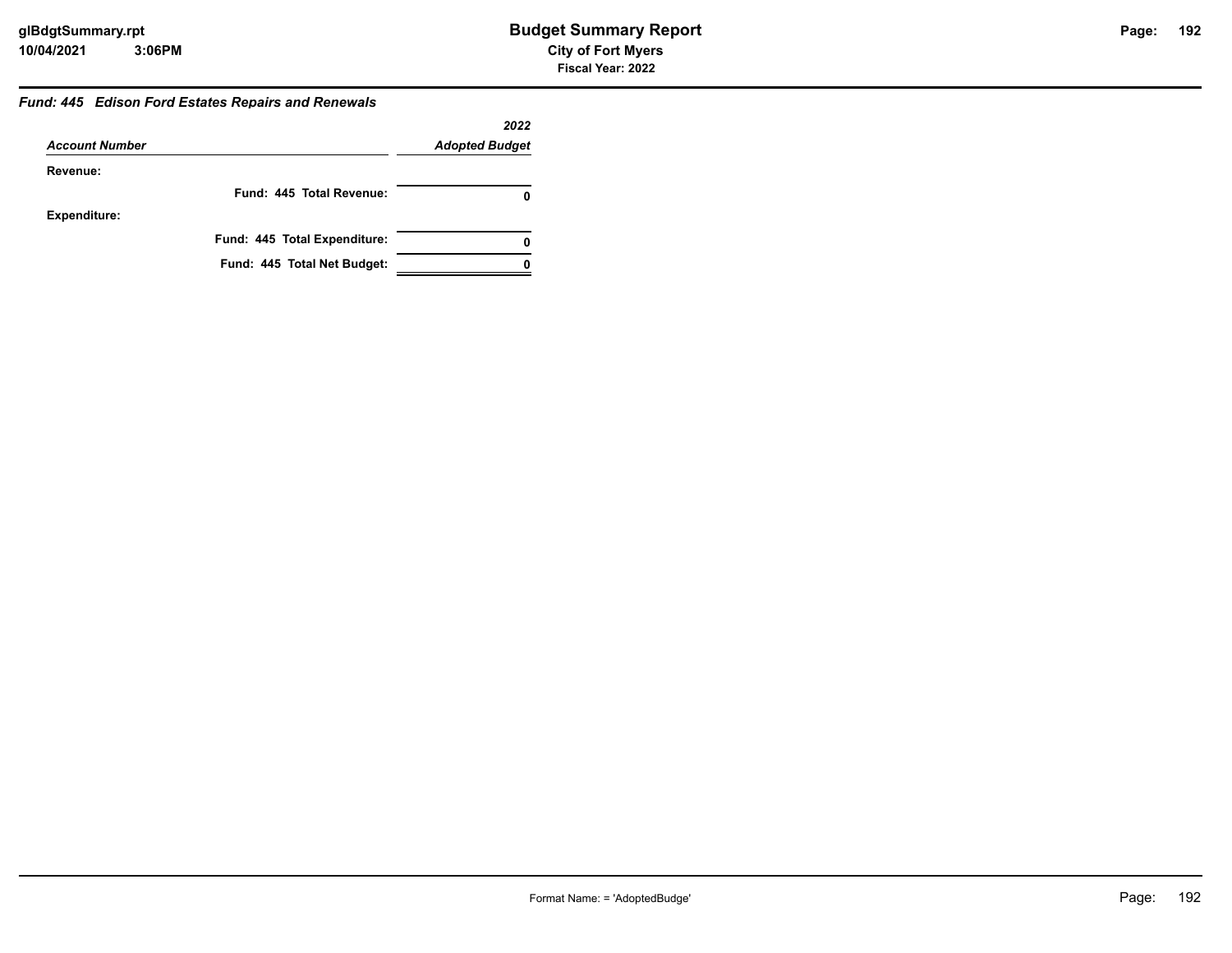#### *Fund: 446 Eastwood Golf Course Repairs and Renewal*

|                       |                              | 2022                  |
|-----------------------|------------------------------|-----------------------|
| <b>Account Number</b> |                              | <b>Adopted Budget</b> |
| Revenue:              |                              |                       |
|                       | Fund: 446 Total Revenue:     |                       |
| <b>Expenditure:</b>   |                              |                       |
|                       | Fund: 446 Total Expenditure: | 0                     |
|                       | Fund: 446 Total Net Budget:  |                       |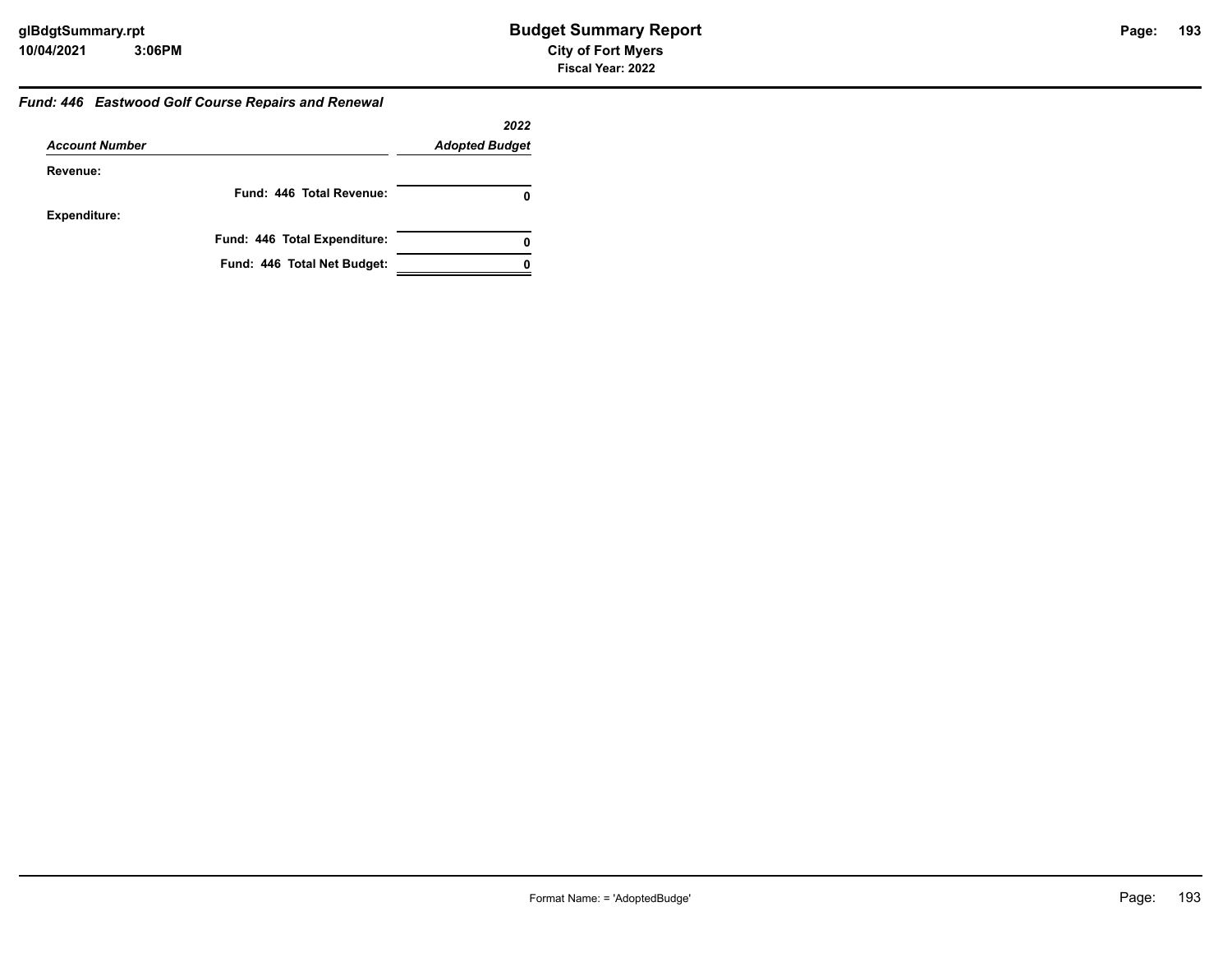#### *Fund: 447 Harborside Event Ctr Repairs and Renewal*

|                       |                              | 2022                  |
|-----------------------|------------------------------|-----------------------|
| <b>Account Number</b> |                              | <b>Adopted Budget</b> |
| Revenue:              |                              |                       |
|                       | Fund: 447 Total Revenue:     | 0                     |
| <b>Expenditure:</b>   |                              |                       |
|                       | Fund: 447 Total Expenditure: | 0                     |
|                       | Fund: 447 Total Net Budget:  |                       |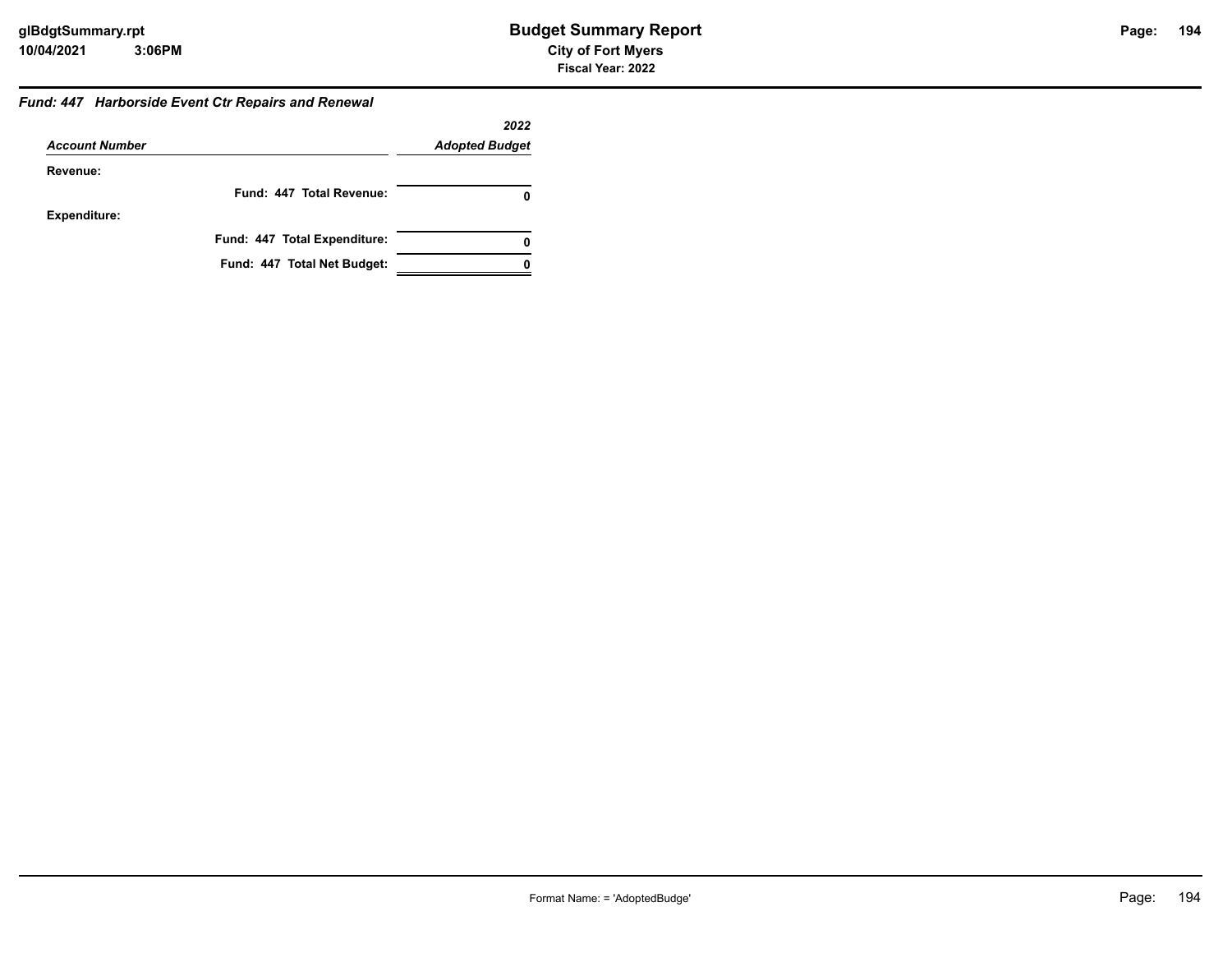#### *Fund: 449 Solid Waste Repairs and Renewals*

|                       |                              | 2022                  |
|-----------------------|------------------------------|-----------------------|
| <b>Account Number</b> |                              | <b>Adopted Budget</b> |
| Revenue:              |                              |                       |
|                       | Fund: 449 Total Revenue:     |                       |
| <b>Expenditure:</b>   |                              |                       |
|                       | Fund: 449 Total Expenditure: | 0                     |
|                       | Fund: 449 Total Net Budget:  |                       |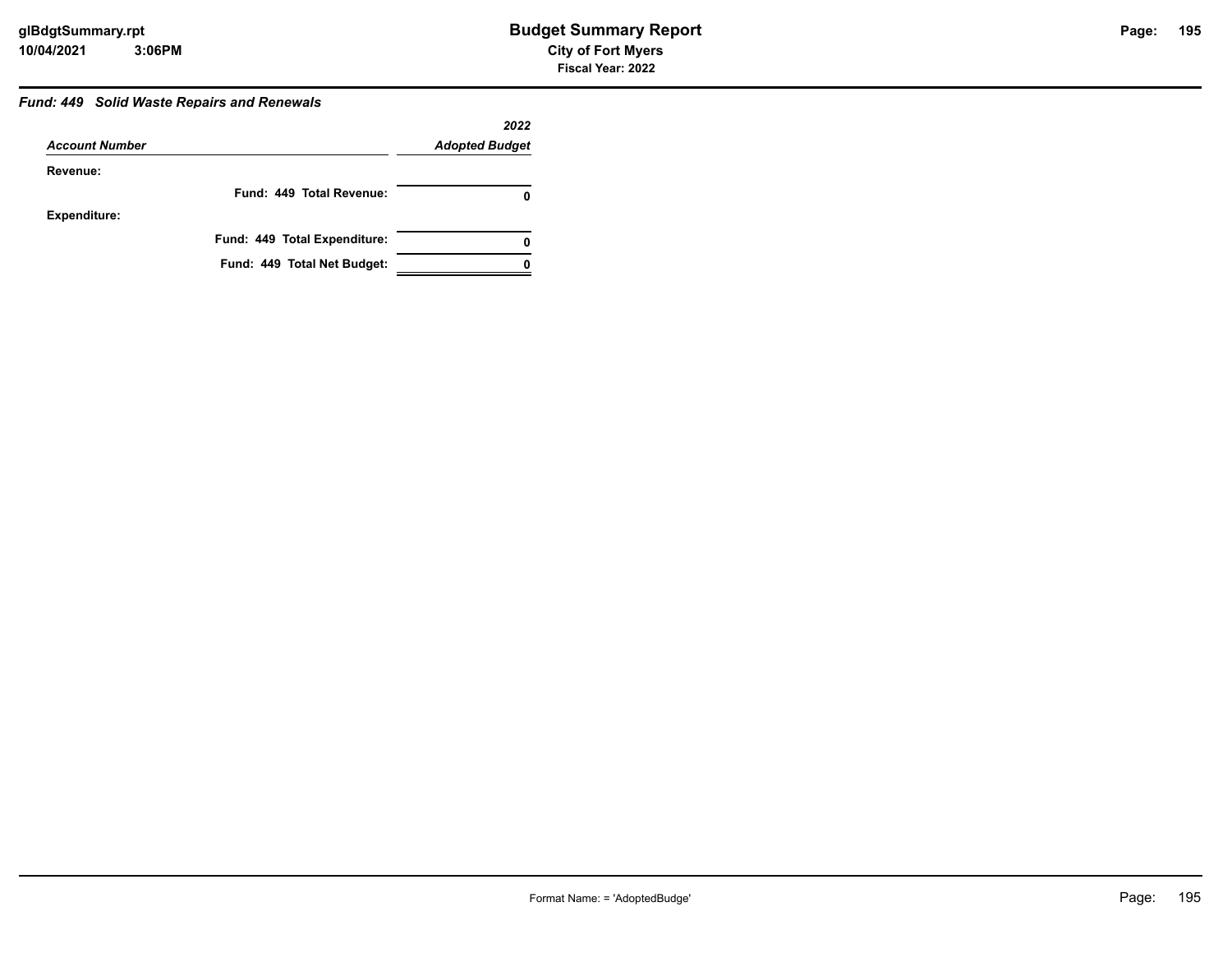# Page: 196

## *Fund: 450 Yacht Basin Repairs and Renewals*

|                       |                                                       | 2022                  |
|-----------------------|-------------------------------------------------------|-----------------------|
| <b>Account Number</b> |                                                       | <b>Adopted Budget</b> |
| Revenue:              |                                                       |                       |
|                       | 450-6170-387-0407 Intrafund Trsf from Yacht Basin Ops | 10,000                |
|                       | Fund: 450 Total Revenue:                              | 10,000                |
| Expenditure:          |                                                       |                       |
|                       | 450-9998-575-9998 Yacht Basin R&R Reserves            | 10,000                |
|                       | Fund: 450 Total Expenditure:                          | 10,000                |
|                       | Fund: 450 Total Net Budget:                           |                       |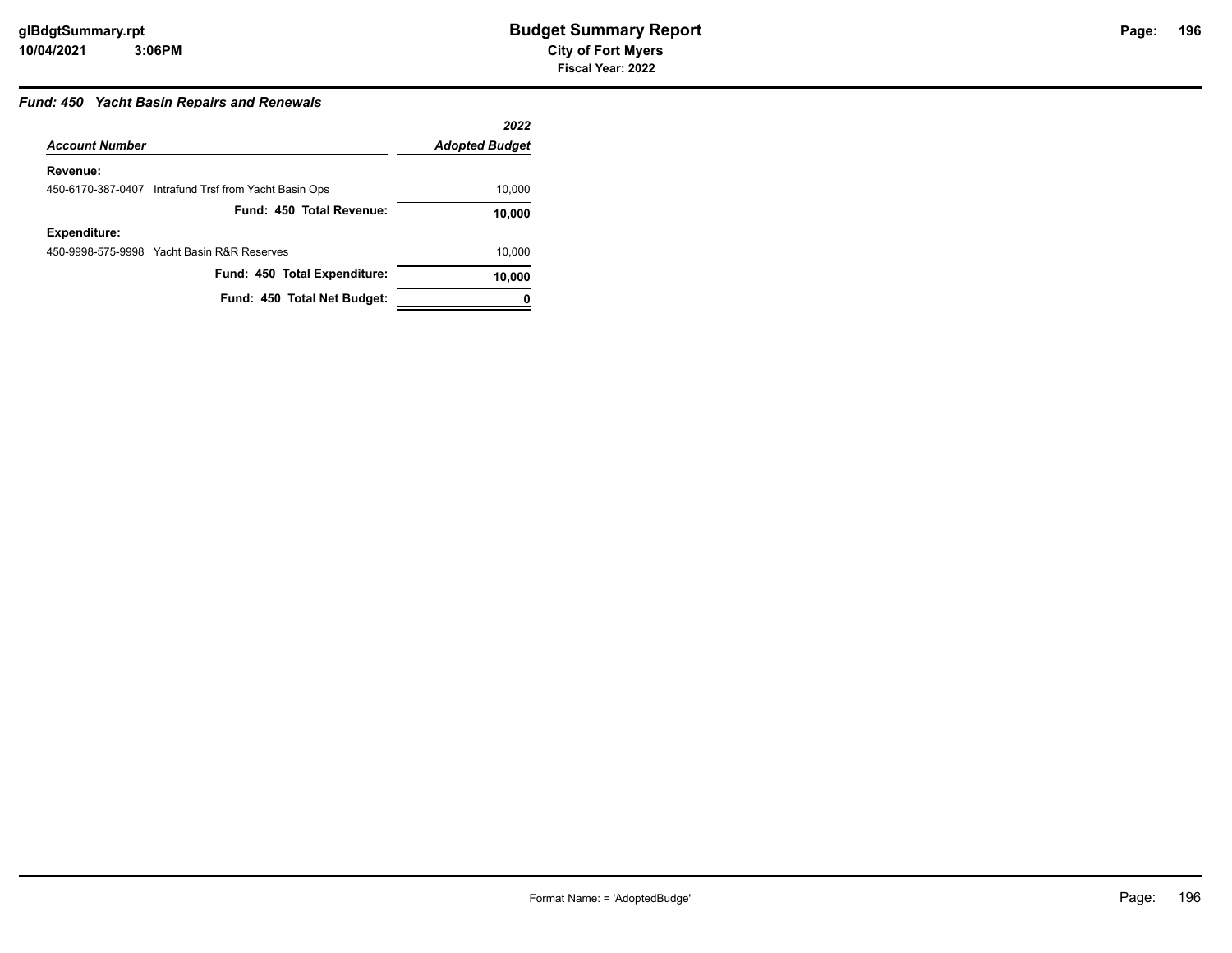#### *Fund: 452 Dept of Cult. and Hist. Affairs R and R*

|                       |                              | 2022                  |
|-----------------------|------------------------------|-----------------------|
| <b>Account Number</b> |                              | <b>Adopted Budget</b> |
| Revenue:              |                              |                       |
|                       | Fund: 452 Total Revenue:     |                       |
| <b>Expenditure:</b>   |                              |                       |
|                       | Fund: 452 Total Expenditure: | Ω                     |
|                       | Fund: 452 Total Net Budget:  |                       |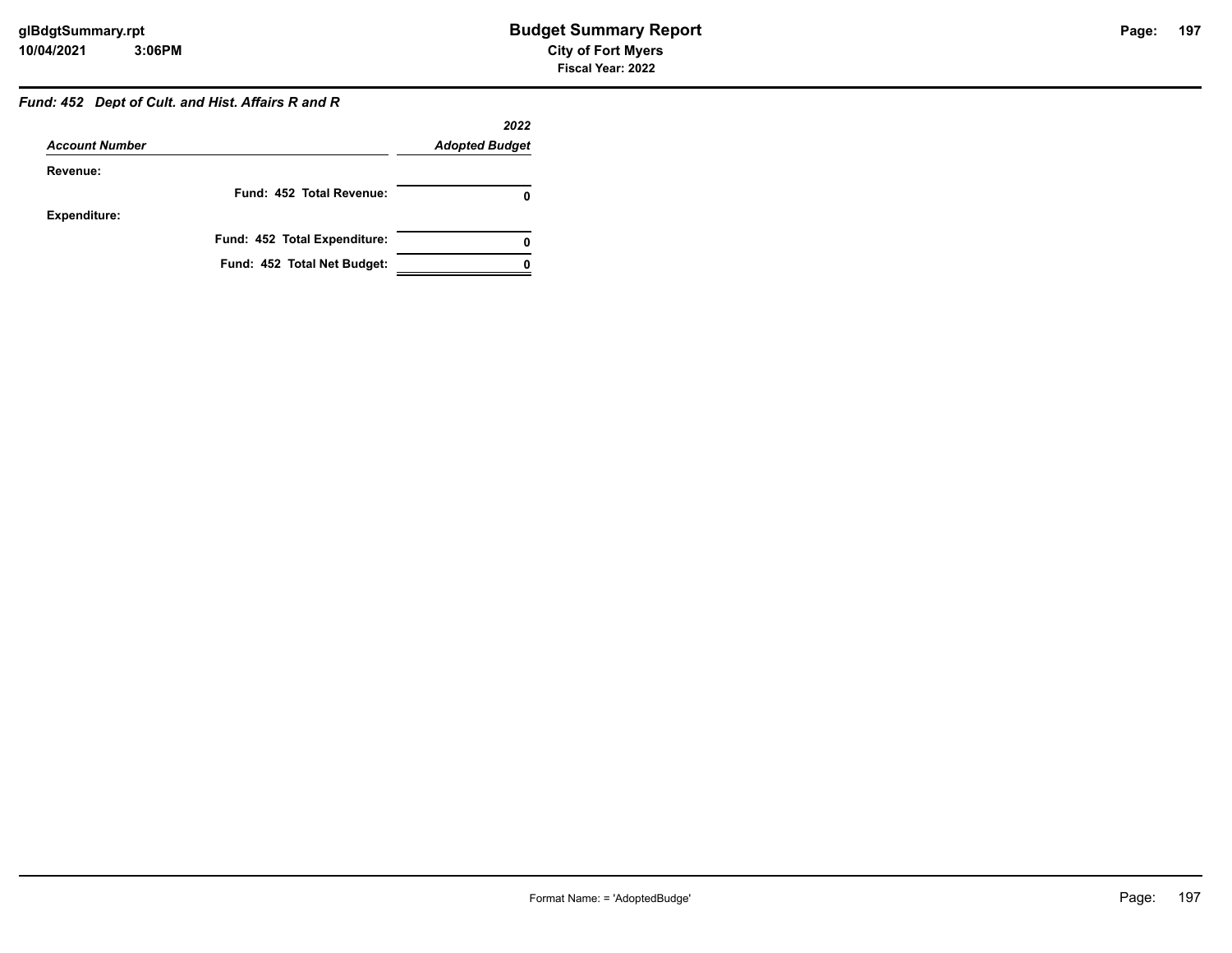# **198**

#### *Fund: 456 Southwest Florida Museum Grants*

|                       |                             | 2022                  |
|-----------------------|-----------------------------|-----------------------|
| <b>Account Number</b> |                             | <b>Adopted Budget</b> |
| Revenue:              |                             |                       |
|                       | Fund: 456 Total Revenue:    | 0                     |
|                       | Fund: 456 Total Net Budget: | 0                     |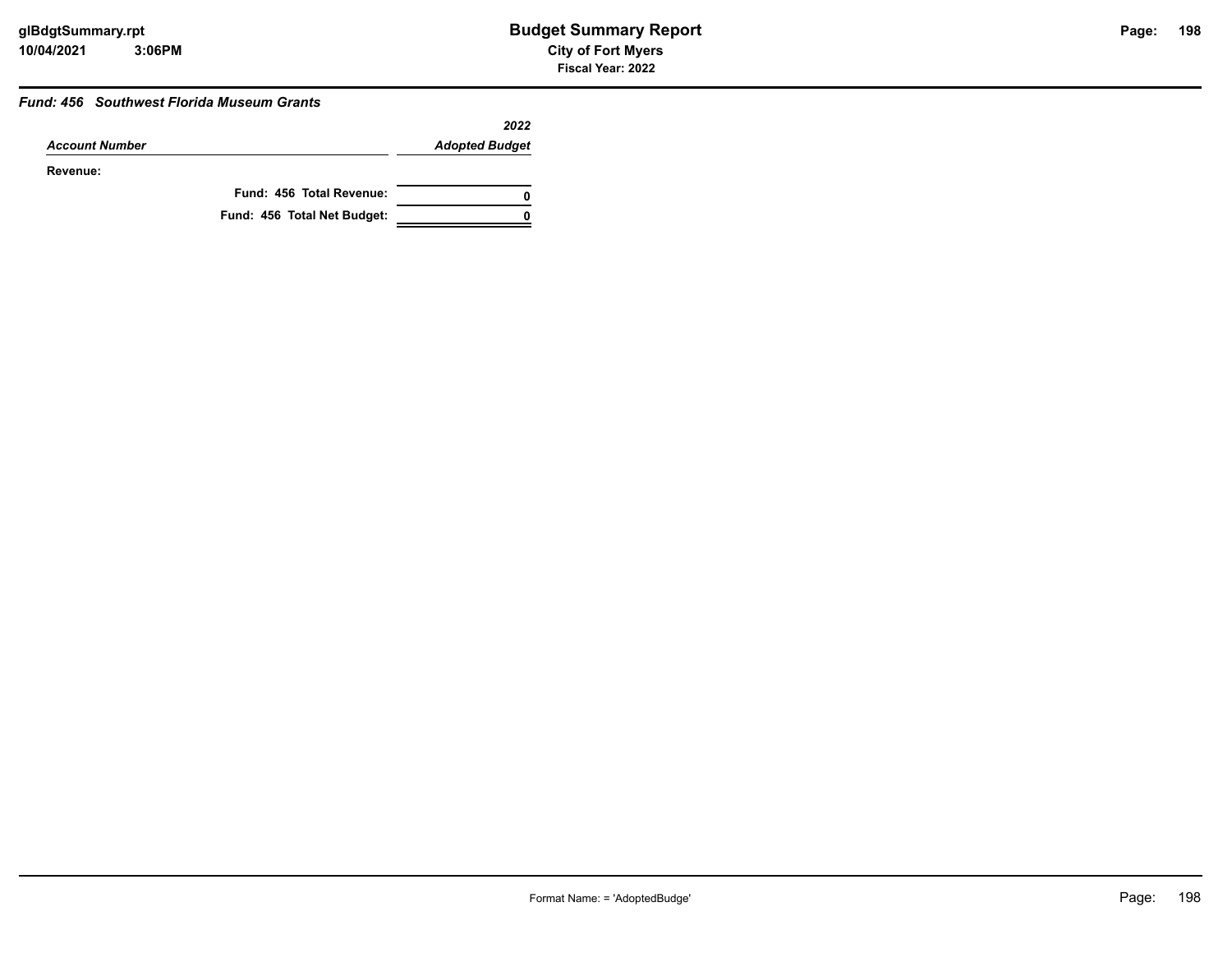#### *Fund: 459 Ft Myers Country Club Repairs & Renewals*

|                       |                              | 2022                  |
|-----------------------|------------------------------|-----------------------|
| <b>Account Number</b> |                              | <b>Adopted Budget</b> |
| Revenue:              |                              |                       |
|                       | Fund: 459 Total Revenue:     |                       |
| <b>Expenditure:</b>   |                              |                       |
|                       | Fund: 459 Total Expenditure: | 0                     |
|                       | Fund: 459 Total Net Budget:  |                       |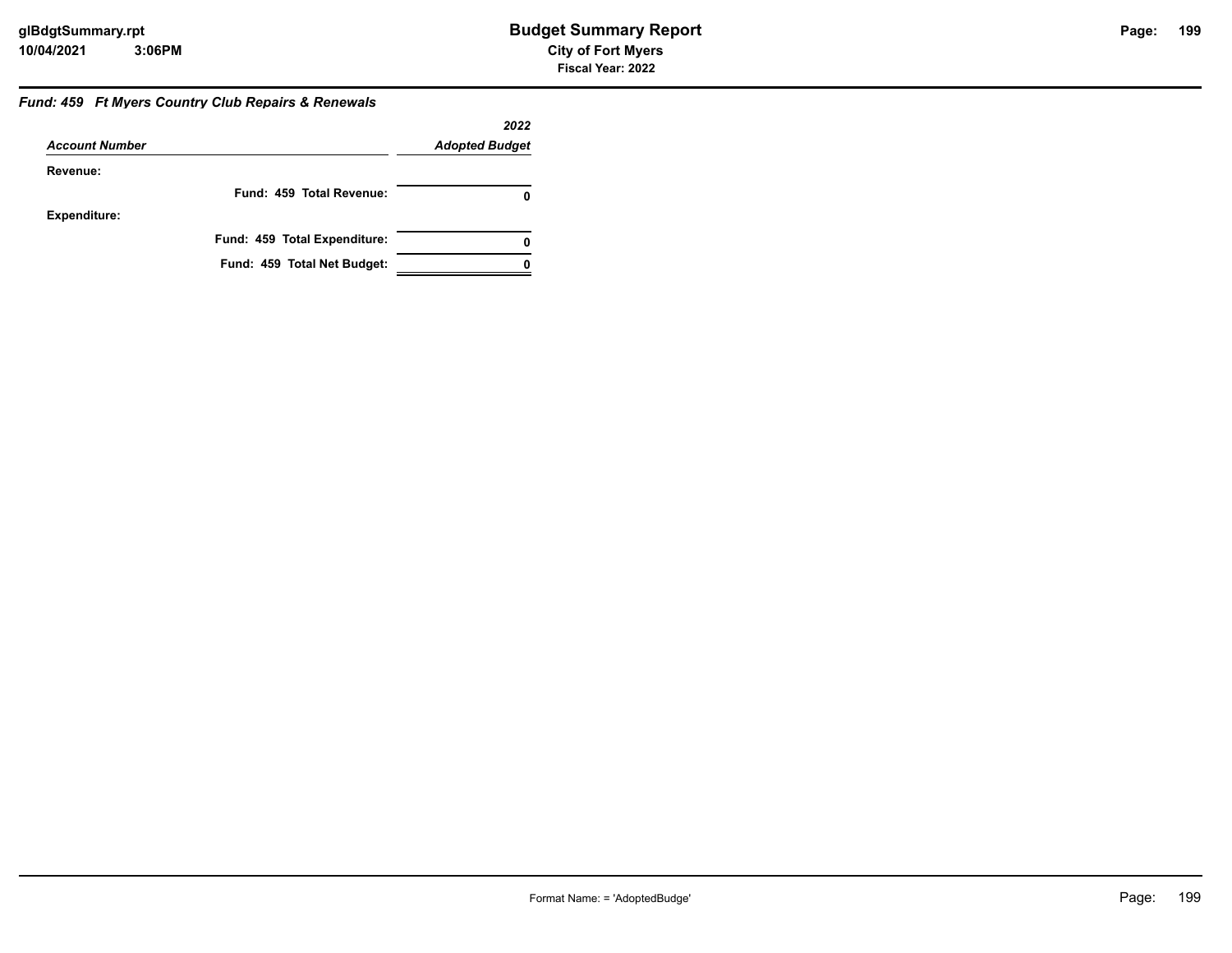# *Fund: 471 Solid Waste Credit Line Capital Projects*

|                       |                              | 2022                  |
|-----------------------|------------------------------|-----------------------|
| <b>Account Number</b> |                              | <b>Adopted Budget</b> |
| Revenue:              |                              |                       |
|                       | Fund: 471 Total Revenue:     |                       |
| Expenditure:          |                              |                       |
|                       | Fund: 471 Total Expenditure: | 0                     |
|                       | Fund: 471 Total Net Budget:  |                       |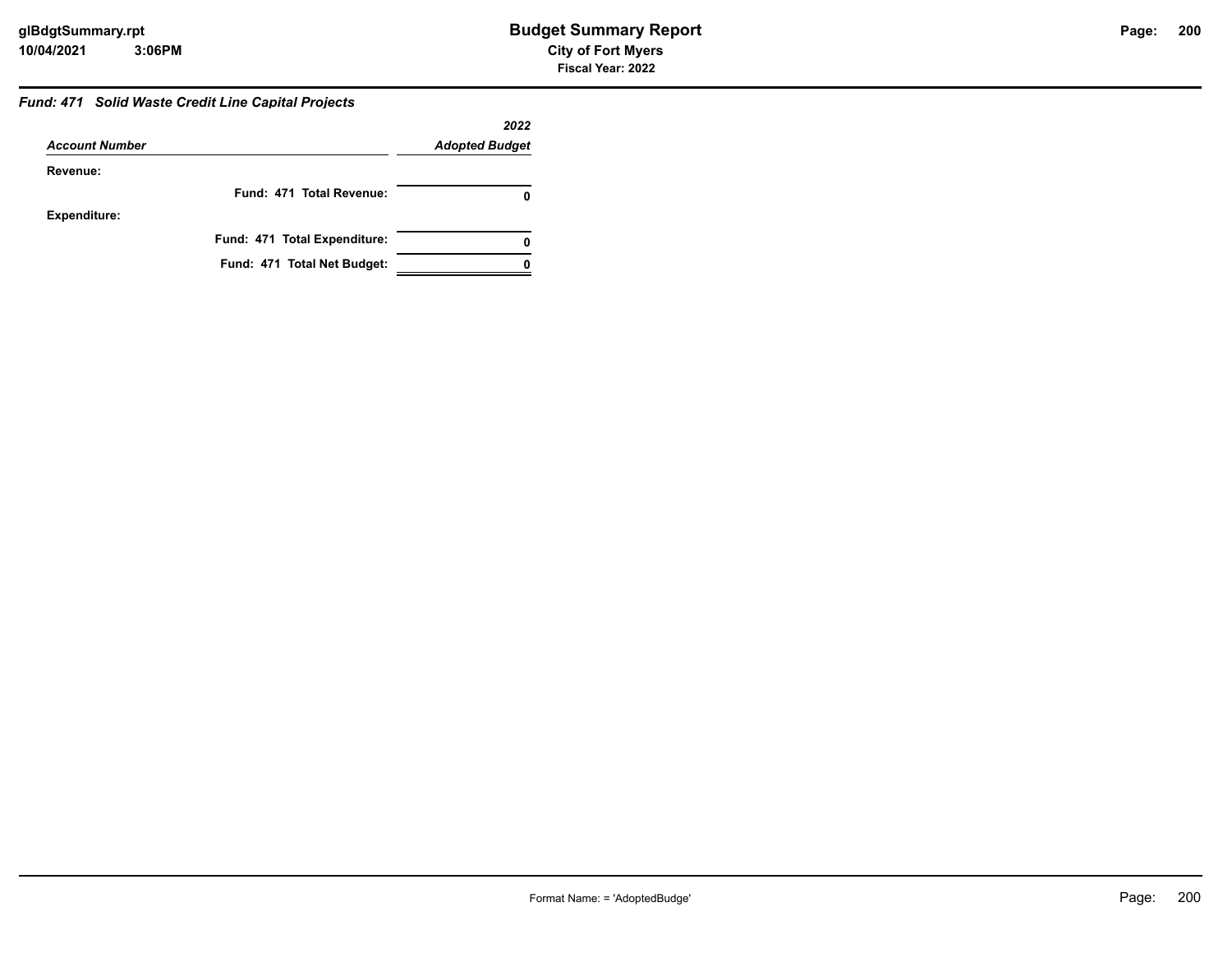#### *Fund: 474 2011A Bonds, Capital Projects Fund*

|                       |                              | 2022                  |
|-----------------------|------------------------------|-----------------------|
| <b>Account Number</b> |                              | <b>Adopted Budget</b> |
| Revenue:              |                              |                       |
|                       | Fund: 474 Total Revenue:     |                       |
| <b>Expenditure:</b>   |                              |                       |
|                       | Fund: 474 Total Expenditure: |                       |
|                       | Fund: 474 Total Net Budget:  |                       |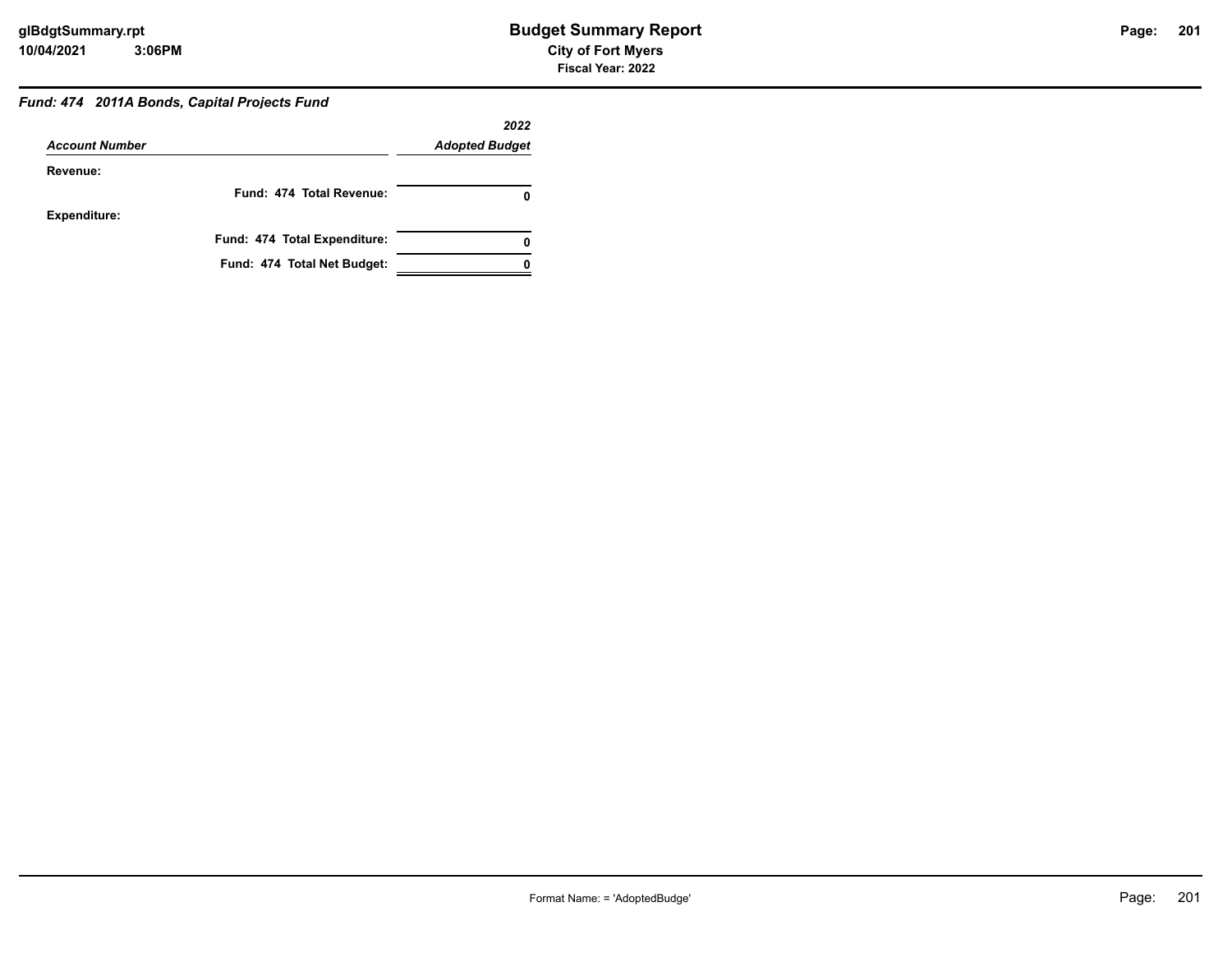#### *Fund: 480 1999A Bonds, Capital Projects Fund*

|                       |                              | 2022                  |
|-----------------------|------------------------------|-----------------------|
| <b>Account Number</b> |                              | <b>Adopted Budget</b> |
| Revenue:              |                              |                       |
|                       | Fund: 480 Total Revenue:     | 0                     |
| <b>Expenditure:</b>   |                              |                       |
|                       | Fund: 480 Total Expenditure: | 0                     |
|                       | Fund: 480 Total Net Budget:  |                       |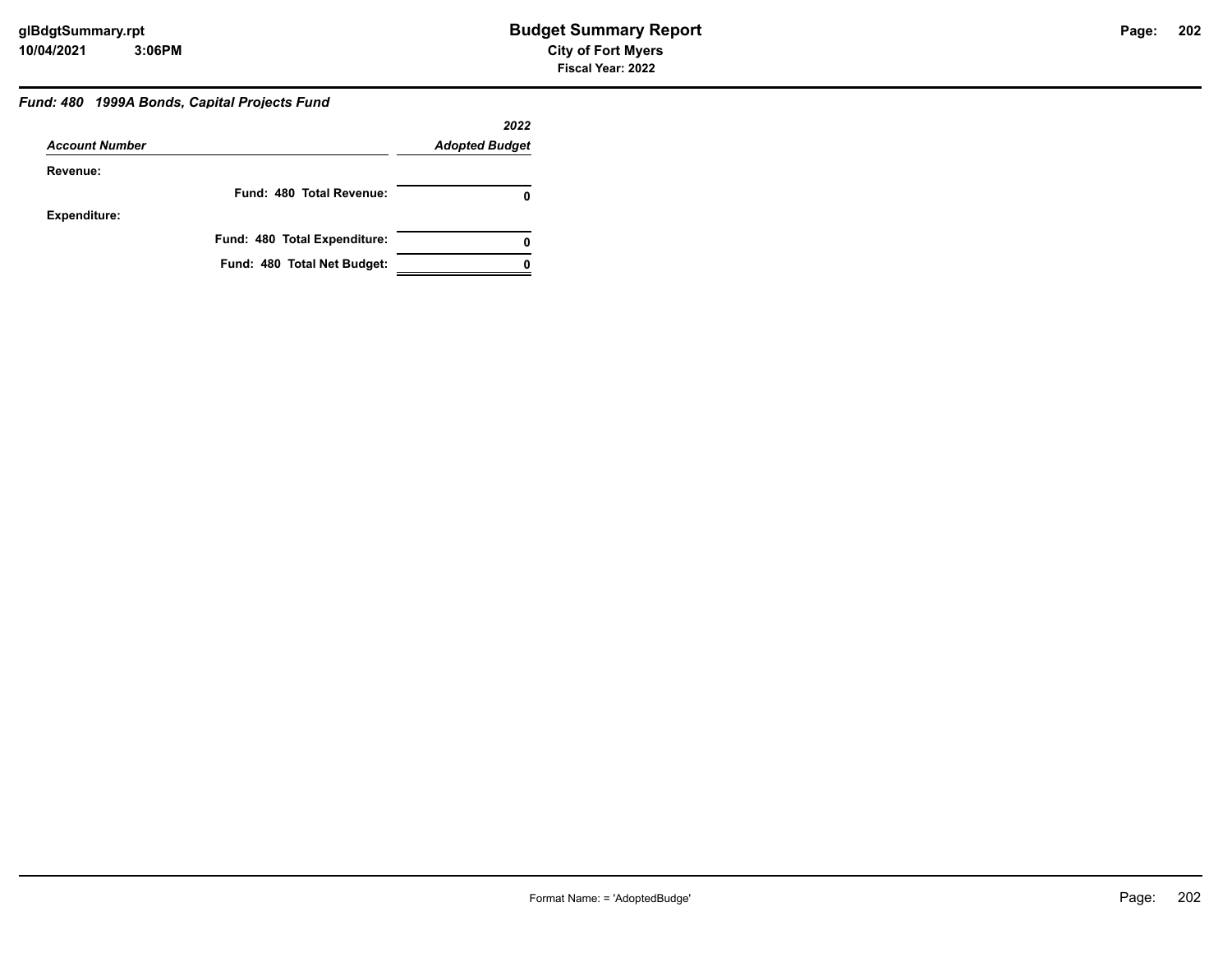#### *Fund: 481 2003A Bonds, Capital Projects Fund*

|                       |                              | 2022                  |
|-----------------------|------------------------------|-----------------------|
| <b>Account Number</b> |                              | <b>Adopted Budget</b> |
| Revenue:              |                              |                       |
|                       | Fund: 481 Total Revenue:     |                       |
| <b>Expenditure:</b>   |                              |                       |
|                       | Fund: 481 Total Expenditure: |                       |
|                       | Fund: 481 Total Net Budget:  |                       |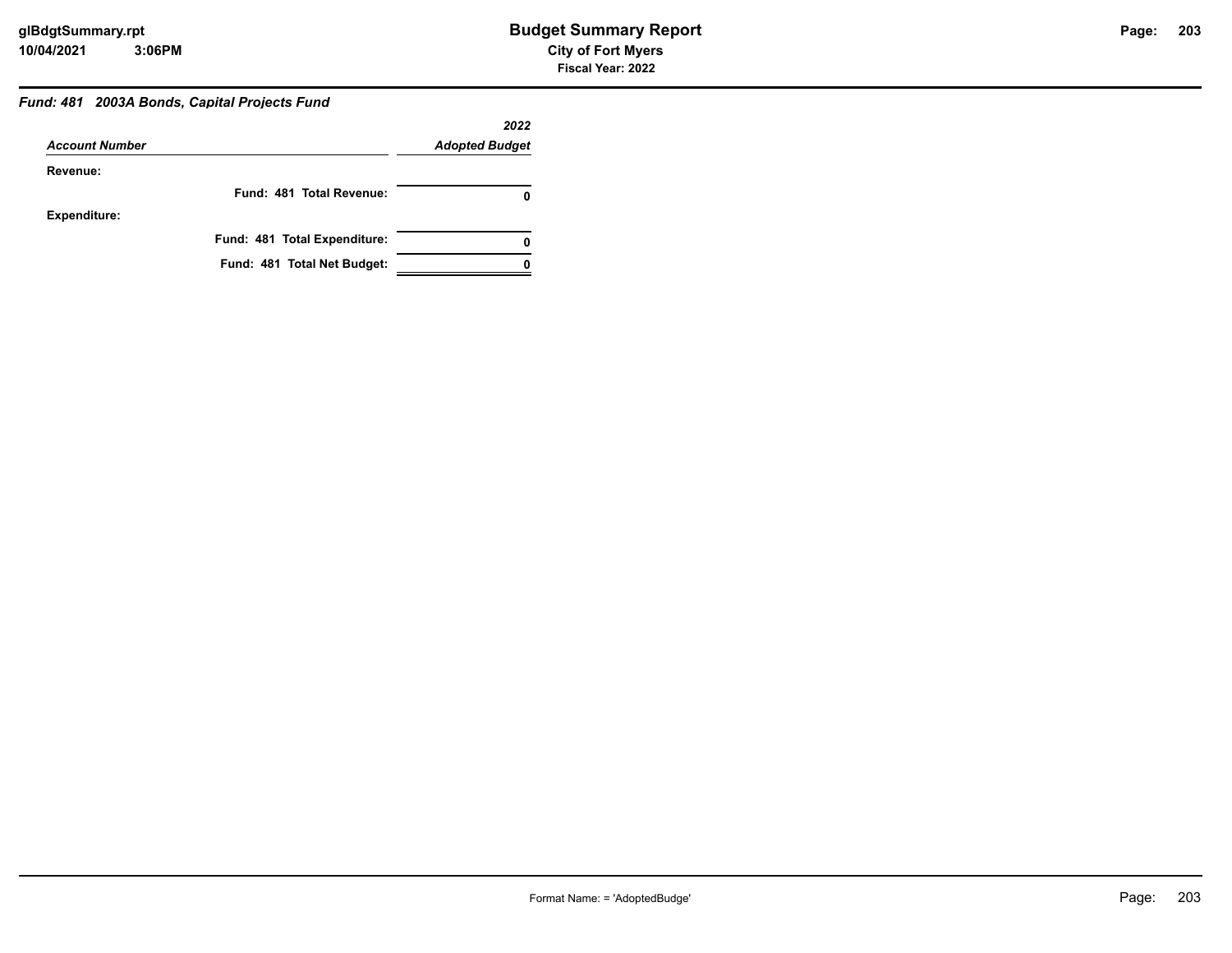# *Fund: 482 SRF PRE - CS12066709P*

| <b>Account Number</b> |                              | 2022<br><b>Adopted Budget</b> |
|-----------------------|------------------------------|-------------------------------|
| Revenue:              |                              |                               |
|                       | Fund: 482 Total Revenue:     | 0                             |
| <b>Expenditure:</b>   |                              |                               |
|                       | Fund: 482 Total Expenditure: | 0                             |
|                       | Fund: 482 Total Net Budget:  |                               |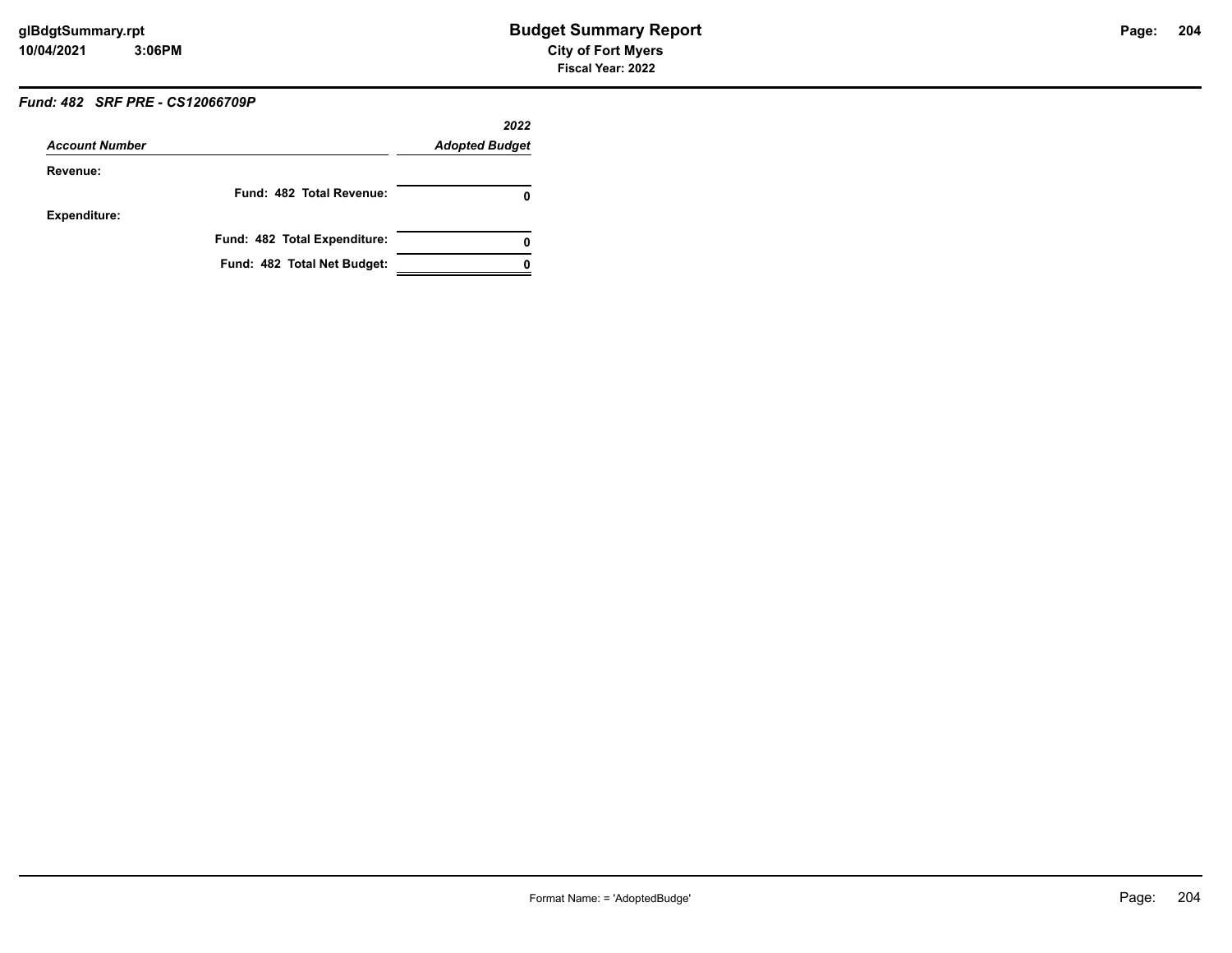# *Fund: 483 Utility Commercial Paper, Capital Proj*

|                       |                              | 2022                  |
|-----------------------|------------------------------|-----------------------|
| <b>Account Number</b> |                              | <b>Adopted Budget</b> |
| Revenue:              |                              |                       |
|                       | Fund: 483 Total Revenue:     |                       |
| <b>Expenditure:</b>   |                              |                       |
|                       | Fund: 483 Total Expenditure: |                       |
|                       | Fund: 483 Total Net Budget:  |                       |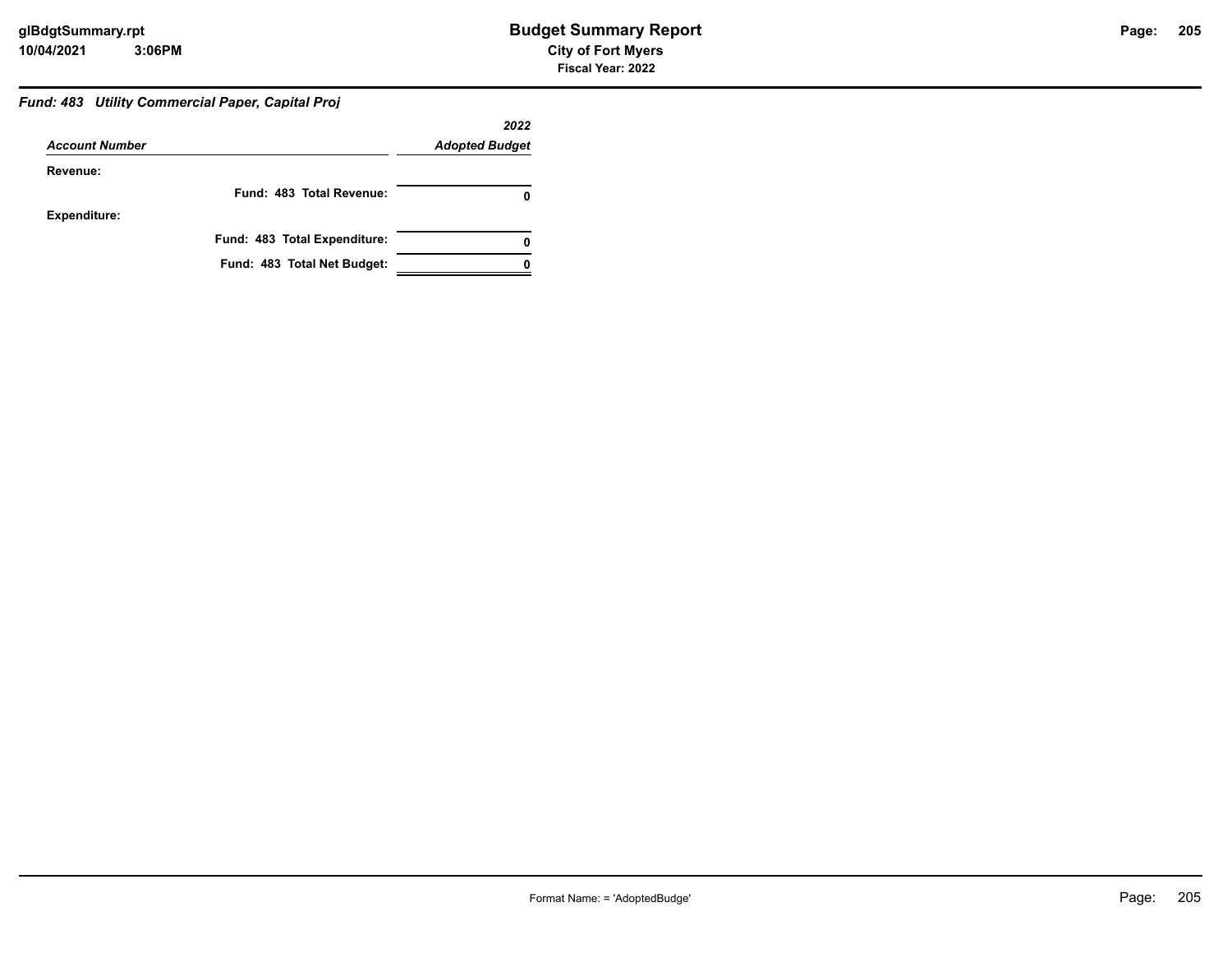#### *Fund: 486 SRF WW66710P-Downtown*

| <b>Account Number</b> |                              | 2022                  |  |
|-----------------------|------------------------------|-----------------------|--|
|                       |                              | <b>Adopted Budget</b> |  |
| Revenue:              |                              |                       |  |
|                       | Fund: 486 Total Revenue:     | 0                     |  |
| <b>Expenditure:</b>   |                              |                       |  |
|                       | Fund: 486 Total Expenditure: | 0                     |  |
|                       | Fund: 486 Total Net Budget:  |                       |  |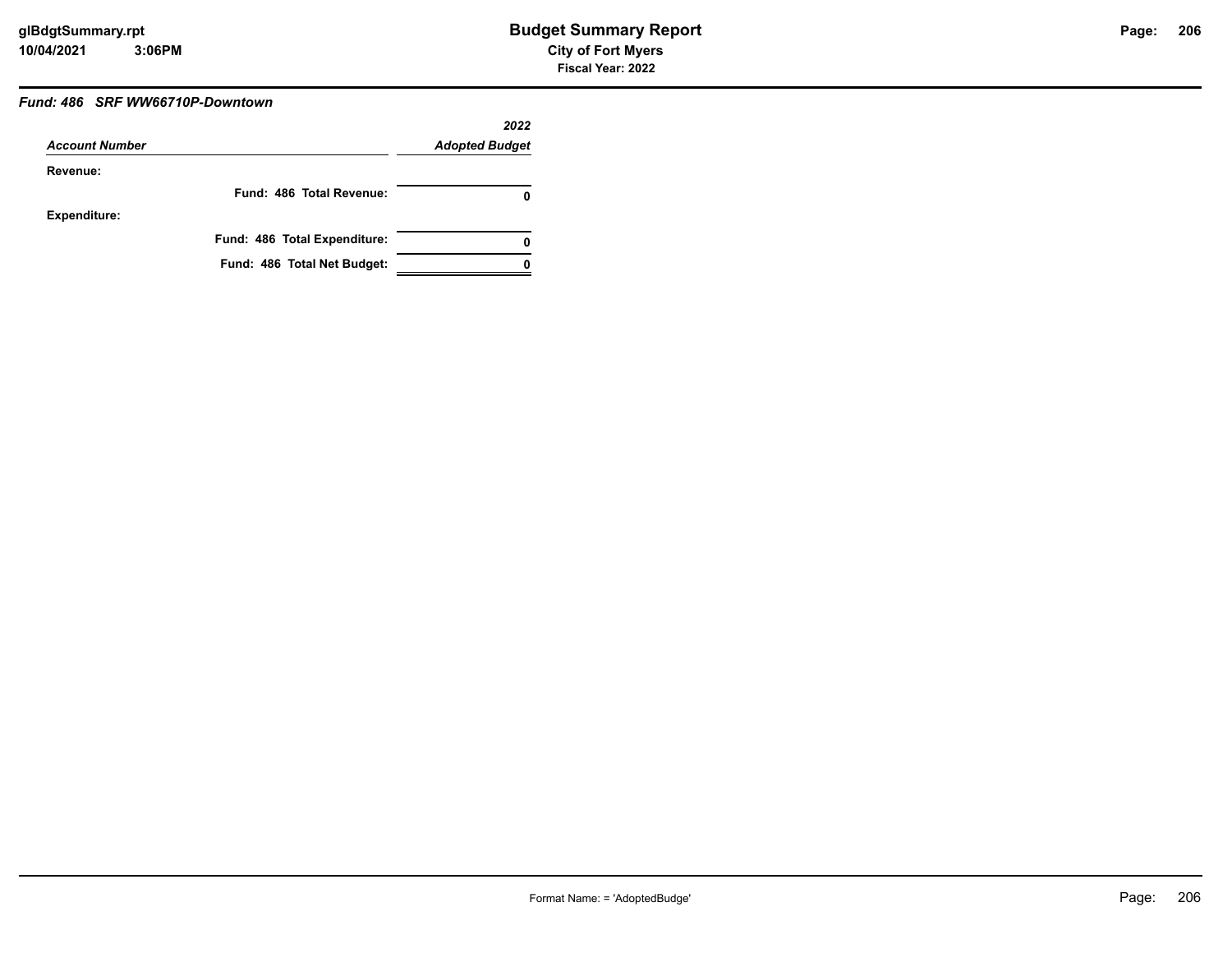#### *Fund: 487 2009 Short Term GO Note Redemption Fund*

|                       |                              | 2022                  |
|-----------------------|------------------------------|-----------------------|
| <b>Account Number</b> |                              | <b>Adopted Budget</b> |
| Revenue:              |                              |                       |
|                       | Fund: 487 Total Revenue:     | 0                     |
| <b>Expenditure:</b>   |                              |                       |
|                       | Fund: 487 Total Expenditure: | 0                     |
|                       | Fund: 487 Total Net Budget:  |                       |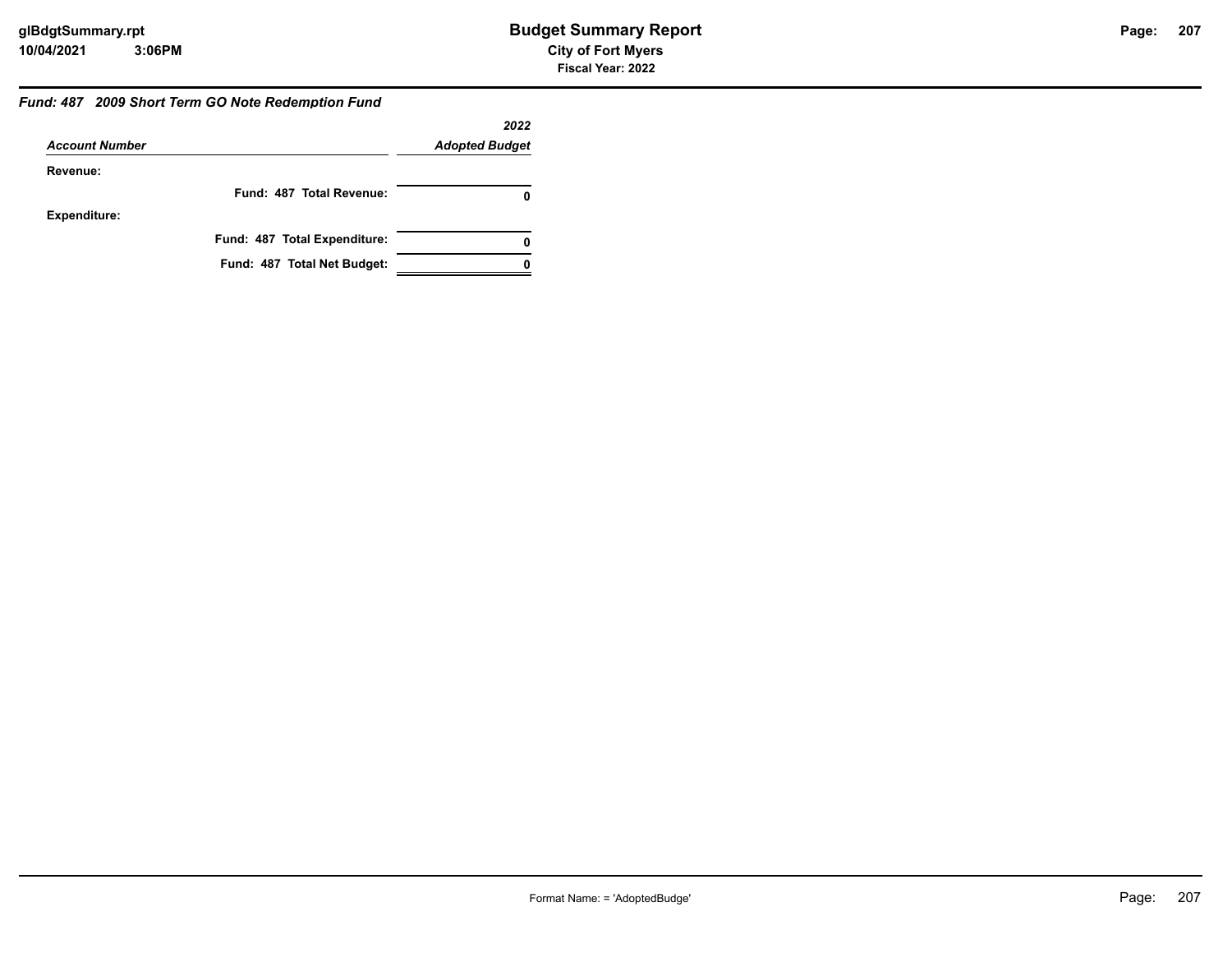# *Fund: 488 SRF WW66709L 01 PH IIIC*

| <b>Account Number</b> |                              | 2022<br><b>Adopted Budget</b> |
|-----------------------|------------------------------|-------------------------------|
| Revenue:              |                              |                               |
|                       | Fund: 488 Total Revenue:     | 0                             |
| <b>Expenditure:</b>   |                              |                               |
|                       | Fund: 488 Total Expenditure: | 0                             |
|                       | Fund: 488 Total Net Budget:  |                               |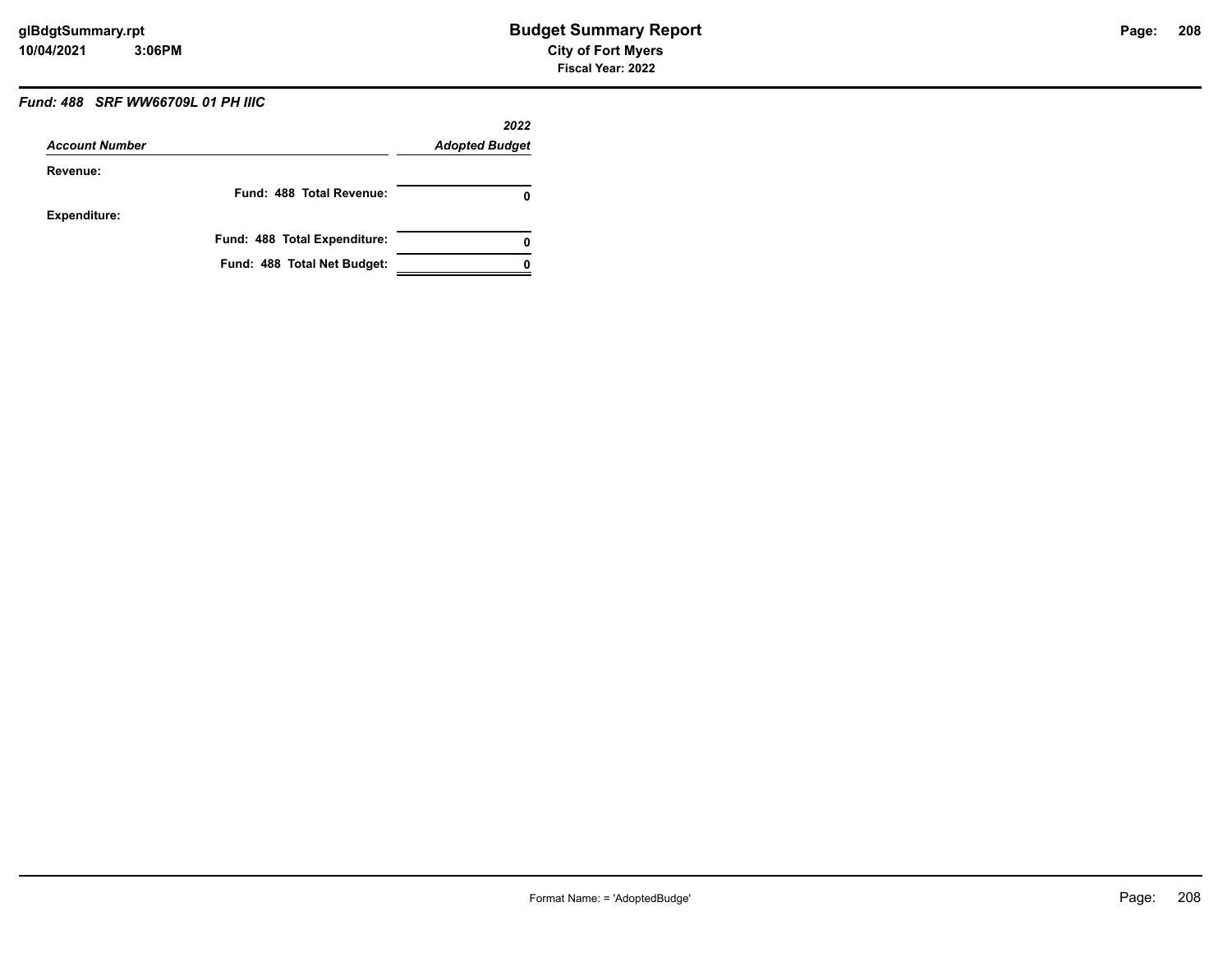# *Fund: 489 SRF WW66711P-REUSE*

| <b>Account Number</b> |                              | 2022<br><b>Adopted Budget</b> |
|-----------------------|------------------------------|-------------------------------|
| Revenue:              |                              |                               |
|                       | Fund: 489 Total Revenue:     | 0                             |
| Expenditure:          |                              |                               |
|                       | Fund: 489 Total Expenditure: | 0                             |
|                       | Fund: 489 Total Net Budget:  |                               |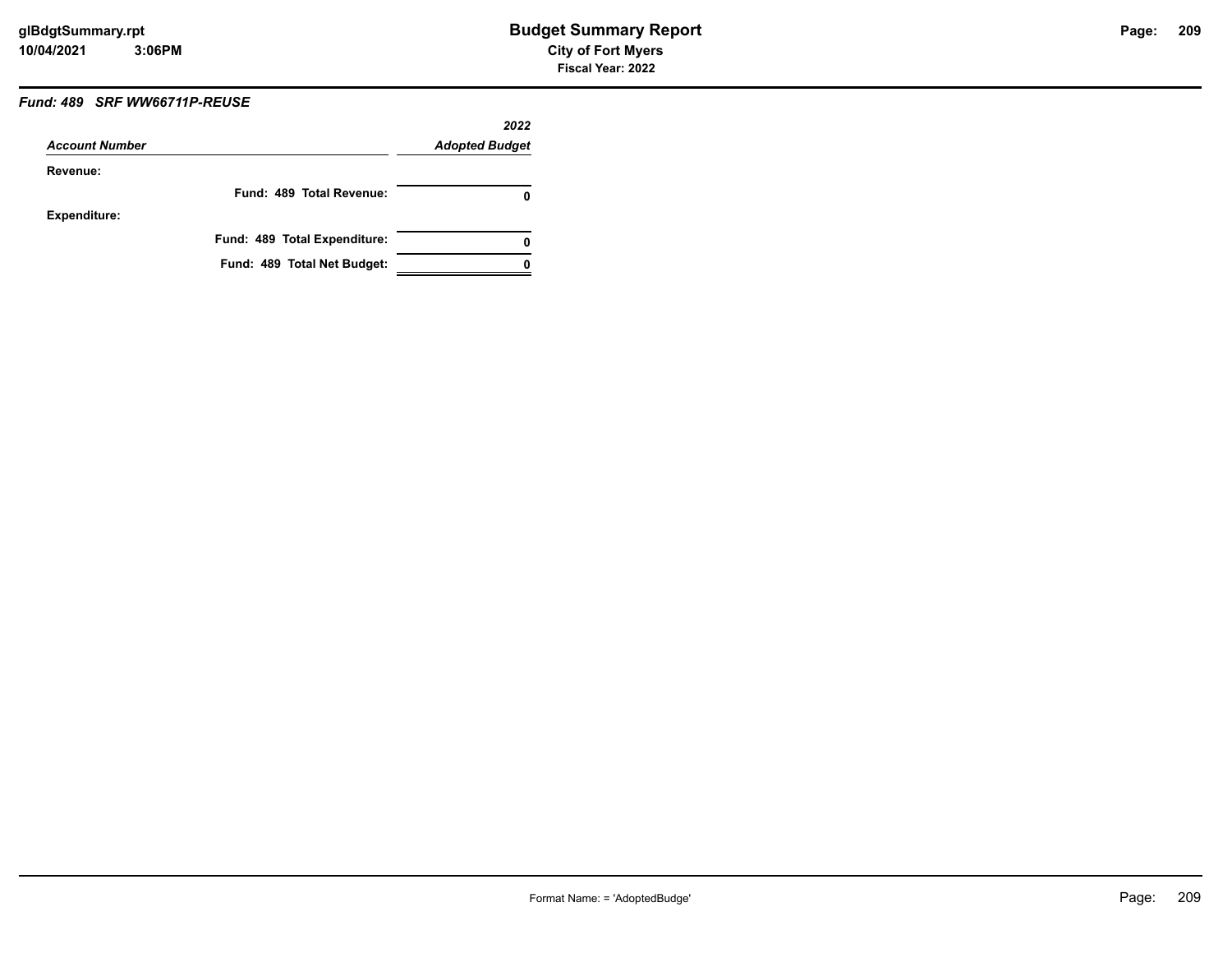#### *Fund: 490 Utility Credit Line, Capital Projects*

|                       |                              | 2022                  |
|-----------------------|------------------------------|-----------------------|
| <b>Account Number</b> |                              | <b>Adopted Budget</b> |
| Revenue:              |                              |                       |
|                       | Fund: 490 Total Revenue:     |                       |
| <b>Expenditure:</b>   |                              |                       |
|                       | Fund: 490 Total Expenditure: |                       |
|                       | Fund: 490 Total Net Budget:  |                       |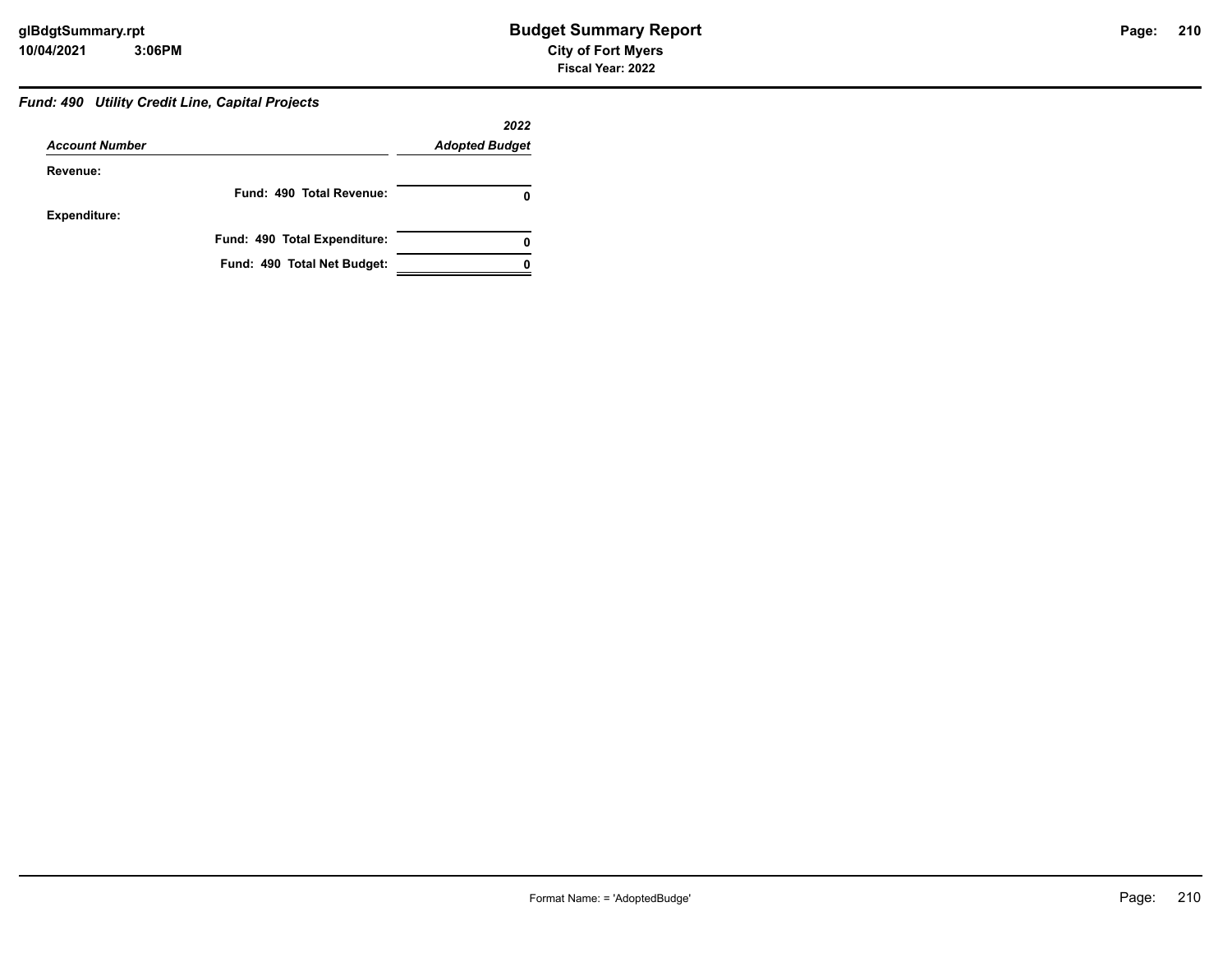#### *Fund: 491 SRF WW66712S*

| <b>Account Number</b> |                              | 2022<br><b>Adopted Budget</b> |
|-----------------------|------------------------------|-------------------------------|
|                       |                              |                               |
|                       | Fund: 491 Total Revenue:     | o                             |
| <b>Expenditure:</b>   |                              |                               |
|                       | Fund: 491 Total Expenditure: |                               |
|                       | Fund: 491 Total Net Budget:  |                               |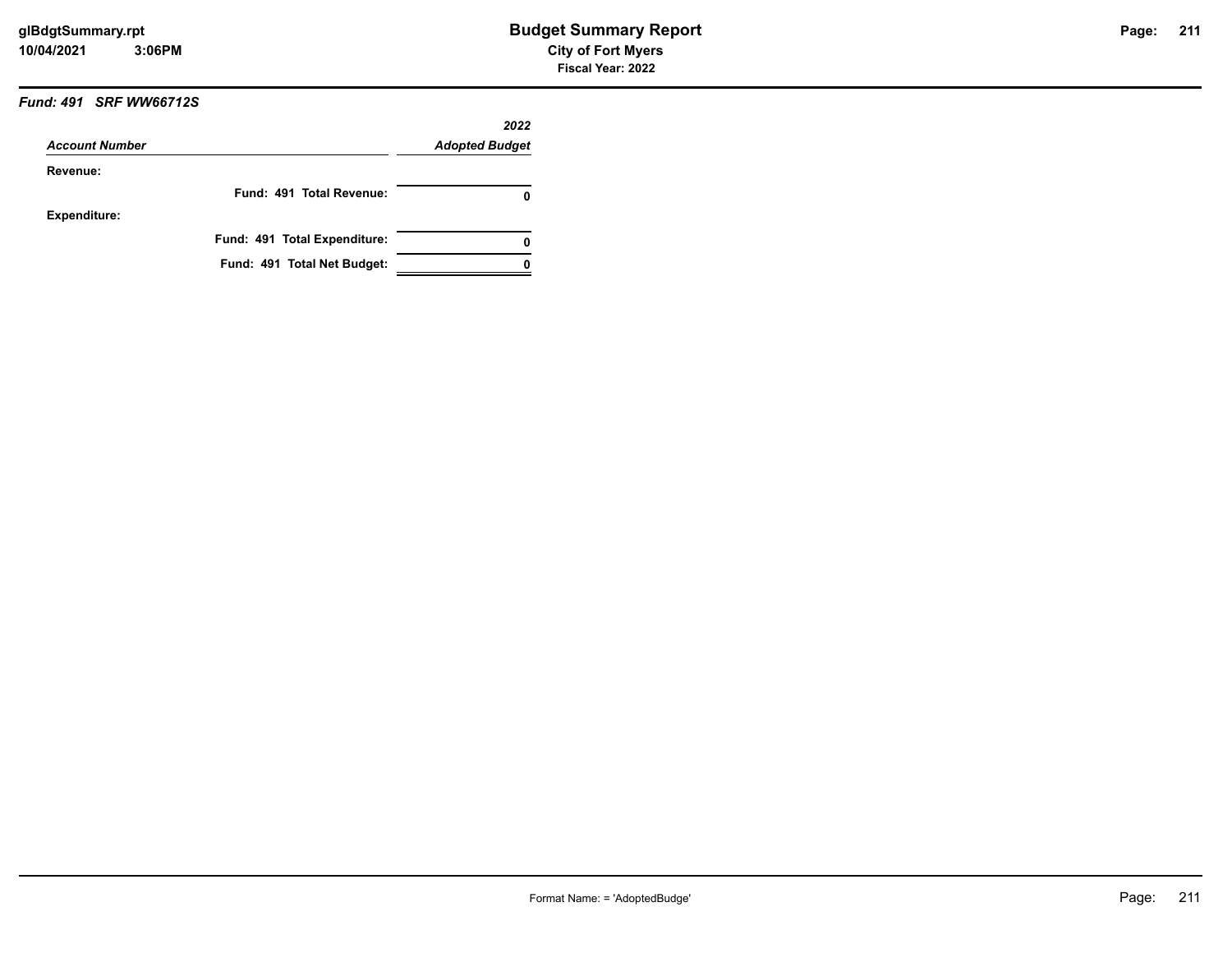# *Fund: 492 SRF 667130 & 667150*

| <b>Account Number</b> |                              | 2022                  |
|-----------------------|------------------------------|-----------------------|
|                       |                              | <b>Adopted Budget</b> |
| Revenue:              |                              |                       |
|                       | Fund: 492 Total Revenue:     | 0                     |
| <b>Expenditure:</b>   |                              |                       |
|                       | Fund: 492 Total Expenditure: | 0                     |
|                       | Fund: 492 Total Net Budget:  |                       |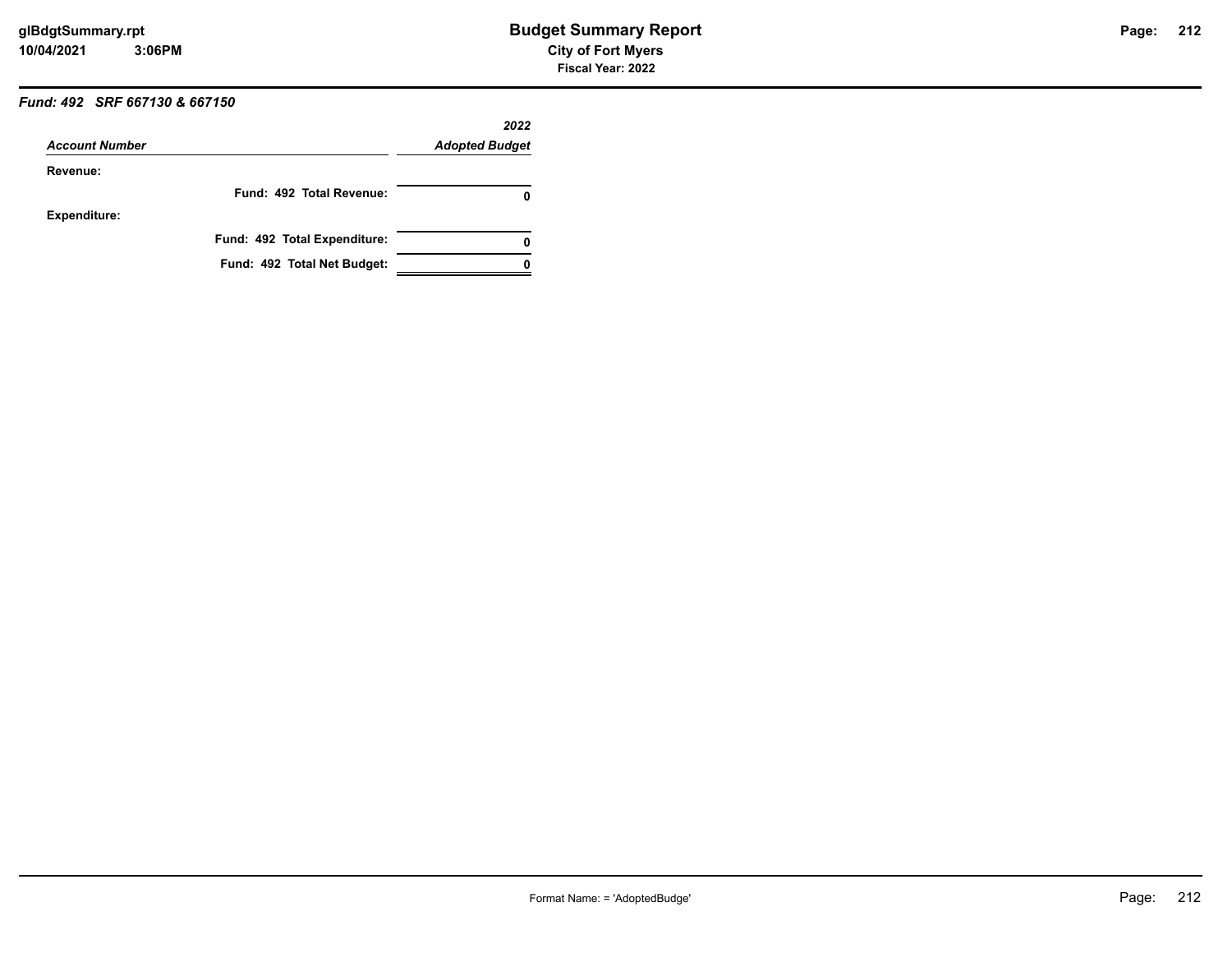#### *Fund: 494 2006A Bonds, Capital Projects Fund*

|                       |                              | 2022                  |
|-----------------------|------------------------------|-----------------------|
| <b>Account Number</b> |                              | <b>Adopted Budget</b> |
| Revenue:              |                              |                       |
|                       | Fund: 494 Total Revenue:     |                       |
| <b>Expenditure:</b>   |                              |                       |
|                       | Fund: 494 Total Expenditure: | 0                     |
|                       | Fund: 494 Total Net Budget:  |                       |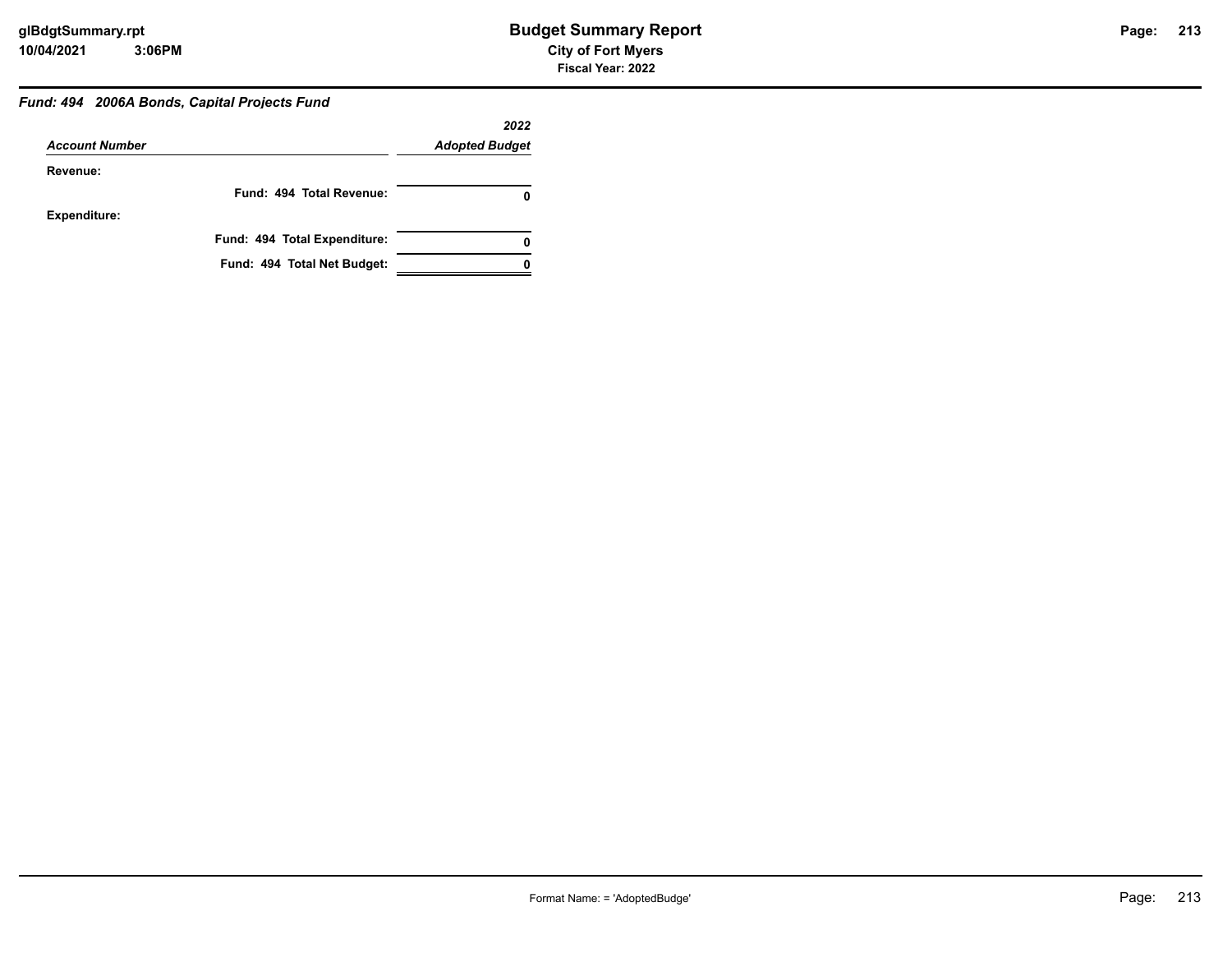#### *Fund: 495 SRF 667140 Downtown Redev Phase K1B*

|                       |                              | 2022                  |
|-----------------------|------------------------------|-----------------------|
| <b>Account Number</b> |                              | <b>Adopted Budget</b> |
| Revenue:              |                              |                       |
|                       | Fund: 495 Total Revenue:     |                       |
| Expenditure:          |                              |                       |
|                       | Fund: 495 Total Expenditure: |                       |
|                       | Fund: 495 Total Net Budget:  |                       |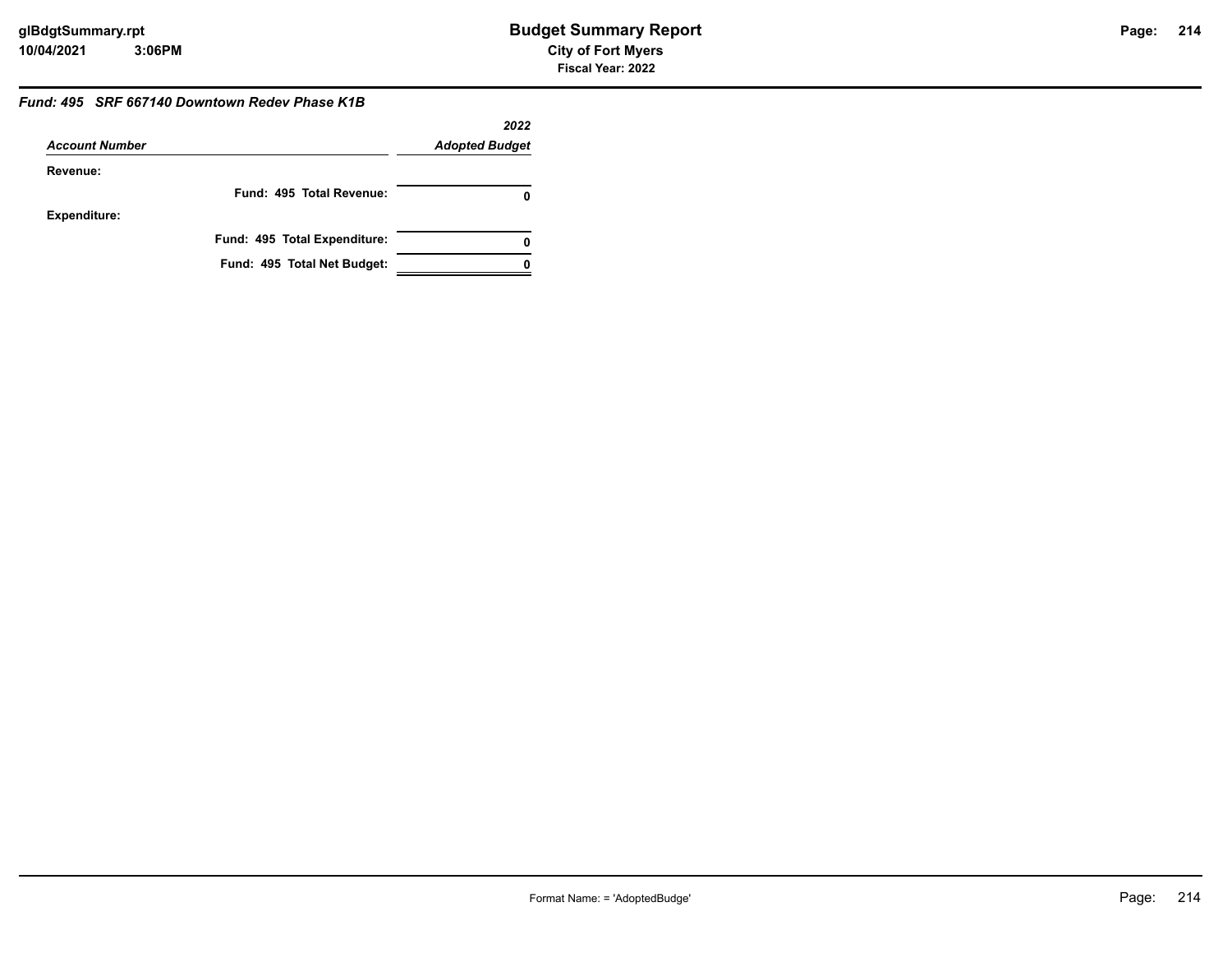## *Fund: 496 2019A Bonds, Capital Projects Fund*

|                                      |                                                 | 2022                  |
|--------------------------------------|-------------------------------------------------|-----------------------|
| <b>Account Number</b>                |                                                 | <b>Adopted Budget</b> |
| Revenue:                             |                                                 |                       |
| 496-4960-389-9010 Prior Year Surplus |                                                 | 3,561,600             |
|                                      | Fund: 496 Total Revenue:                        | 3,561,600             |
| <b>Expenditure:</b>                  |                                                 |                       |
|                                      | 496-4960-587-9311 Intrafund Trsf to Utility CIB | 3.561.600             |
|                                      | Fund: 496 Total Expenditure:                    | 3,561,600             |
|                                      | Fund: 496 Total Net Budget:                     |                       |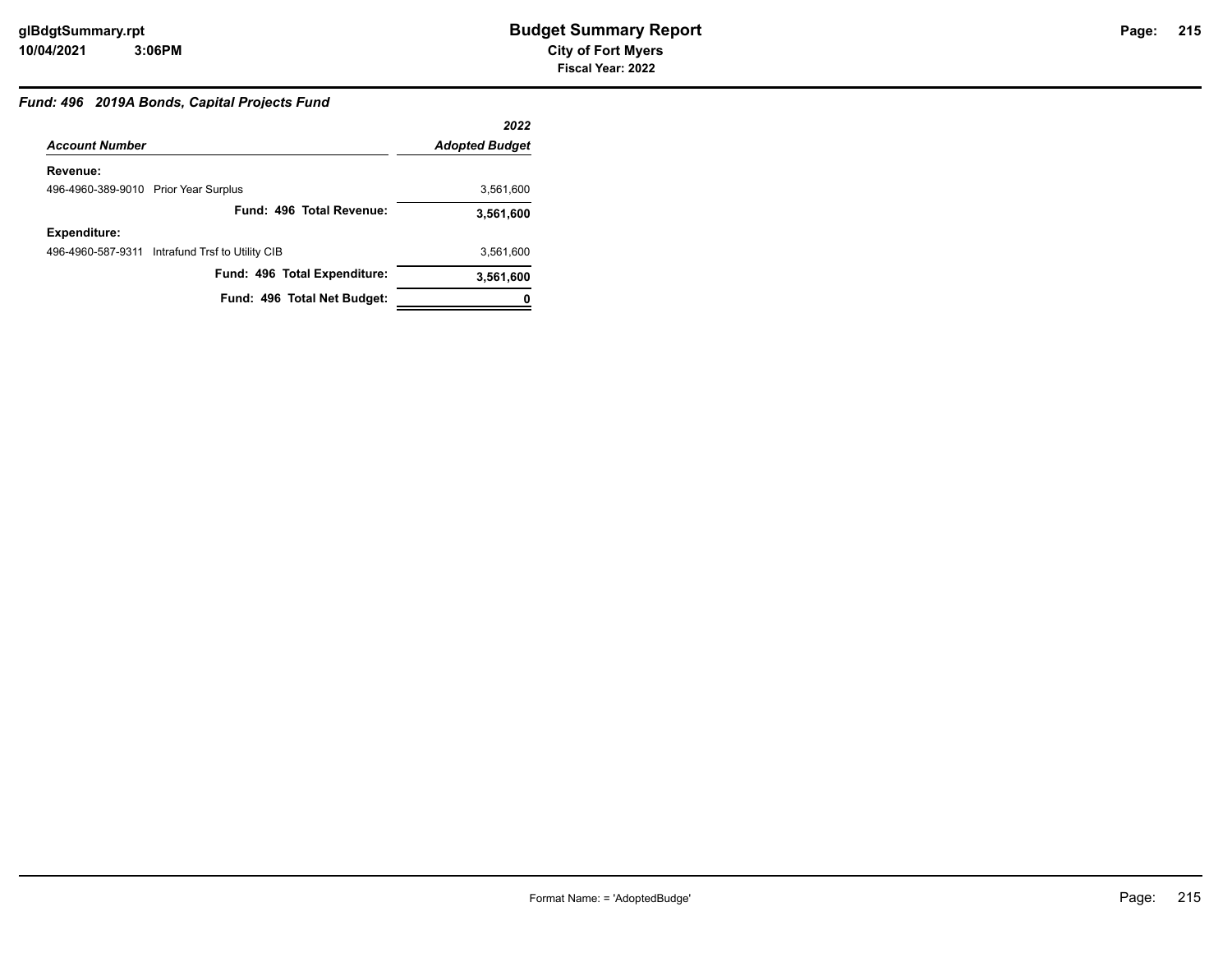#### *Fund: 497 FRUFC 2008B Loan, Capital Projects Fund*

|                       |                              | 2022                  |
|-----------------------|------------------------------|-----------------------|
| <b>Account Number</b> |                              | <b>Adopted Budget</b> |
| Revenue:              |                              |                       |
|                       | Fund: 497 Total Revenue:     | 0                     |
| <b>Expenditure:</b>   |                              |                       |
|                       | Fund: 497 Total Expenditure: | 0                     |
|                       | Fund: 497 Total Net Budget:  |                       |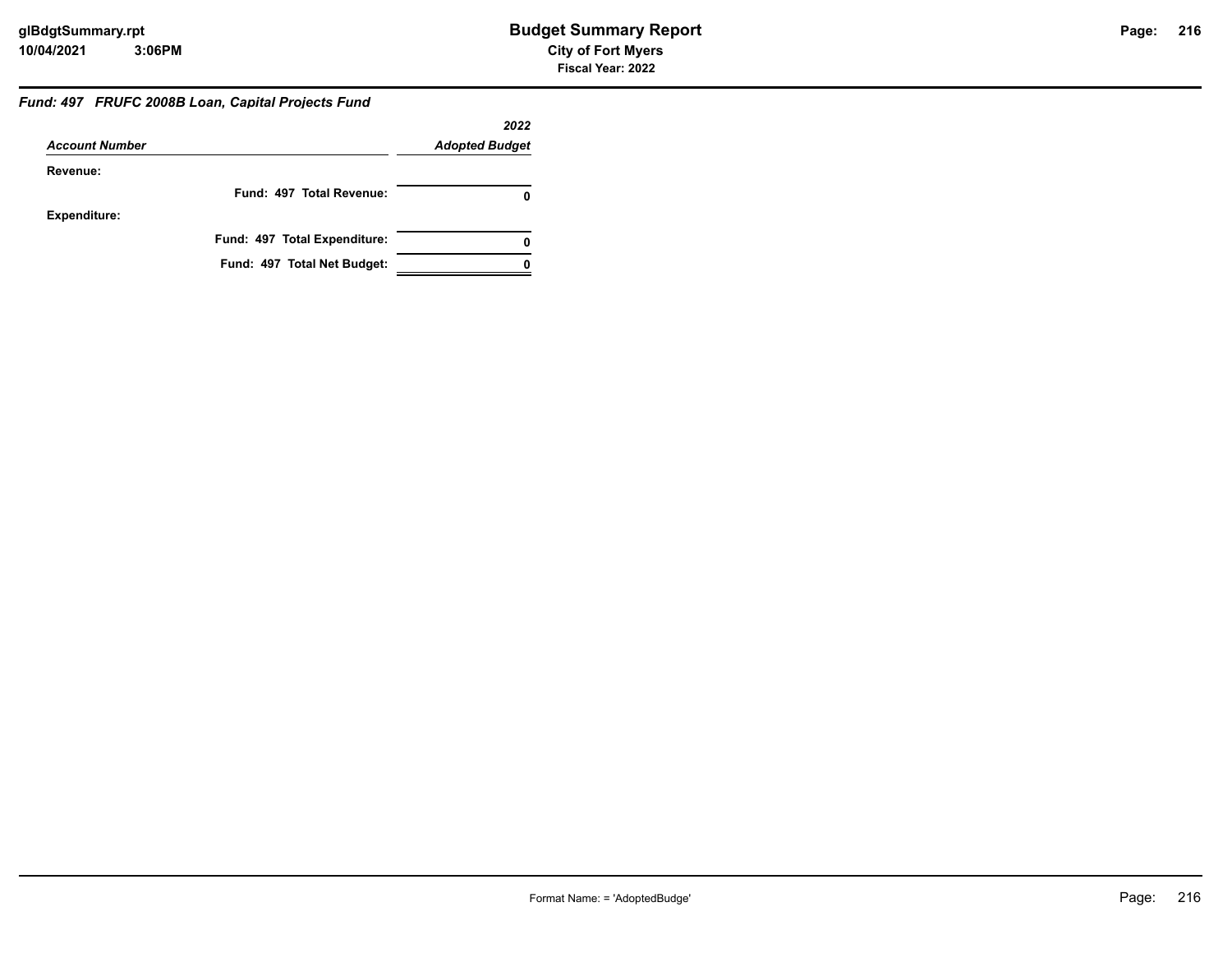# *Fund: 498 2008A Utility Revenue Note, Capital Proj*

|                       |                              | 2022                  |
|-----------------------|------------------------------|-----------------------|
| <b>Account Number</b> |                              | <b>Adopted Budget</b> |
| Revenue:              |                              |                       |
|                       | Fund: 498 Total Revenue:     |                       |
| <b>Expenditure:</b>   |                              |                       |
|                       | Fund: 498 Total Expenditure: | 0                     |
|                       | Fund: 498 Total Net Budget:  |                       |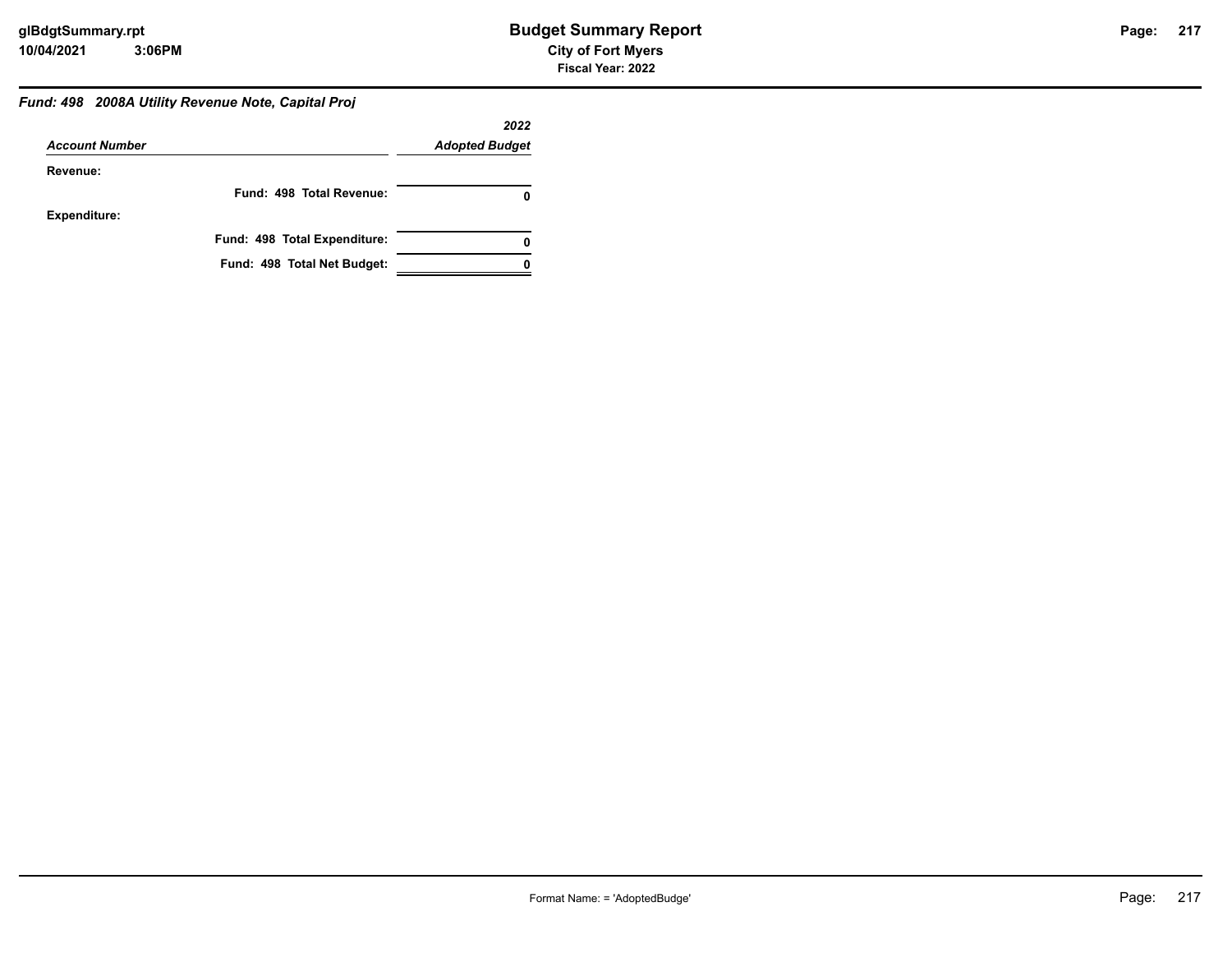### *Fund: 499 Siemens Performance Savings Contract*

|                       |                              | 2022                  |
|-----------------------|------------------------------|-----------------------|
| <b>Account Number</b> |                              | <b>Adopted Budget</b> |
| Revenue:              |                              |                       |
|                       | Fund: 499 Total Revenue:     | 0                     |
| <b>Expenditure:</b>   |                              |                       |
|                       | Fund: 499 Total Expenditure: | 0                     |
|                       | Fund: 499 Total Net Budget:  |                       |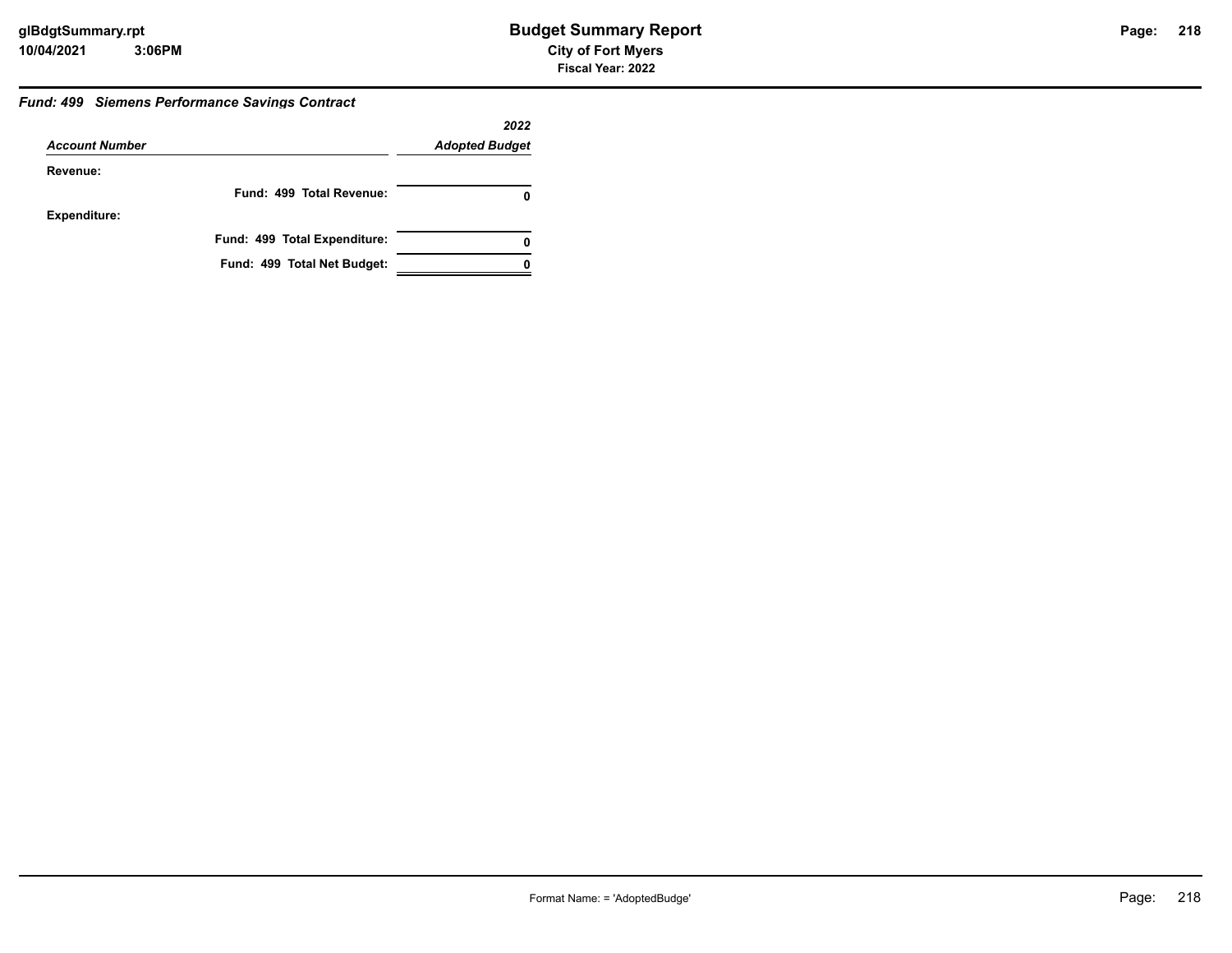### *Fund: 501 Fleet Maintenance Operations*

|                                  |                                               | 2022           |
|----------------------------------|-----------------------------------------------|----------------|
| <b>Account Number</b>            |                                               | Adopted Budget |
| Revenue:                         |                                               |                |
|                                  | 501-0000-361-1010 Interest and Other Earnings | 10,000         |
| 501-0919-341-2010                | Users' Fees - Fleet Maintenance               | 6,859,400      |
| 501-0919-369-0010                | Miscellaneous Revenue (FLT)                   | 60,000         |
| 501-0919-389-9010                | <b>Prior Year Surplus</b>                     | 816,000        |
|                                  | Fund: 501 Total Revenue:                      | 7,745,400      |
| <b>Expenditure:</b>              |                                               |                |
| 501-0000-513-3110                | Prof Svcs Investment/Earnings Fees            | 2,600          |
| 501-0919-519-1200                | Sal/Wage Regular (FLT)                        | 913,000        |
| 501-0919-519-1205                | Seniority Pay (FLT)                           | 15,600         |
| 501-0919-519-1300                | Salaries/Wages - Other (FLT)                  | 15,000         |
| 501-0919-519-1400                | Sal/Wage Overtime (FLT)                       | 50,000         |
| 501-0919-519-2100 FICA Tax (FLT) |                                               | 75,100         |
| 501-0919-519-2200                | Gen Retirement (FLT)                          | 225,600        |
| 501-0919-519-2300                | Health/Life Ins (FLT)                         | 240,200        |
| 501-0919-519-2400                | Workers' Comp (FLT)                           | 151,300        |
| 501-0919-519-3200                | Accounting/Auditing (FLT)                     | 2,700          |
| 501-0919-519-3400                | Contract Svcs (FLT)                           | 475,100        |
| 501-0919-519-4000                | Travel/Trans (FLT)                            | 6,800          |
| 501-0919-519-4100                | Communication (FLT)                           | 2,000          |
| 501-0919-519-4200                | Freight/Postage (FLT)                         | 100            |
| 501-0919-519-4300                | Utilities (FLT)                               | 45,000         |
| 501-0919-519-4410                | Fleet Equip Rental (FLT)                      | 98,900         |
| 501-0919-519-4416                | ITS Svc Charges (FLT)                         | 89,400         |
| 501-0919-519-4417                | ITS Capital Recovery (FLT)                    | 3,500          |
| 501-0919-519-4500                | Insurance (FLT)                               | 45,500         |
| 501-0919-519-4600                | Repairs/Maint (FLT)                           | 5,000          |
| 501-0919-519-4900                | Other Current Chgs (FLT)                      | 8,000          |
| 501-0919-519-4940                | General Admin Expense (FLT)                   | 327,000        |
| 501-0919-519-4962                | Items for Resale Parts (FLT)                  | 1,100,000      |
| 501-0919-519-4963                | Items for Resale Lubricants (FLT)             | 45,000         |
| 501-0919-519-4964                | Items for Resale Tires (FLT)                  | 404,900        |
| 501-0919-519-4965                | Items for Resale Batteries (FLT)              | 56,900         |
| 501-0919-519-4967                | Items for Resale Fuel (FLT)                   | 1,864,000      |
| 501-0919-519-5100                | Office Supplies (FLT)                         | 1,500          |
| 501-0919-519-5200                | Operating Supplies (FLT)                      | 30,000         |
| 501-0919-519-5250                | Small Tools/Equip (FLT)                       | 10,000         |
| 501-0919-519-5400                | Dues/Subscriptions (FLT)                      | 12,900         |
| 501-0919-519-6401                | Capital Outlay Fleet (FLT)                    | 860,000        |
|                                  |                                               |                |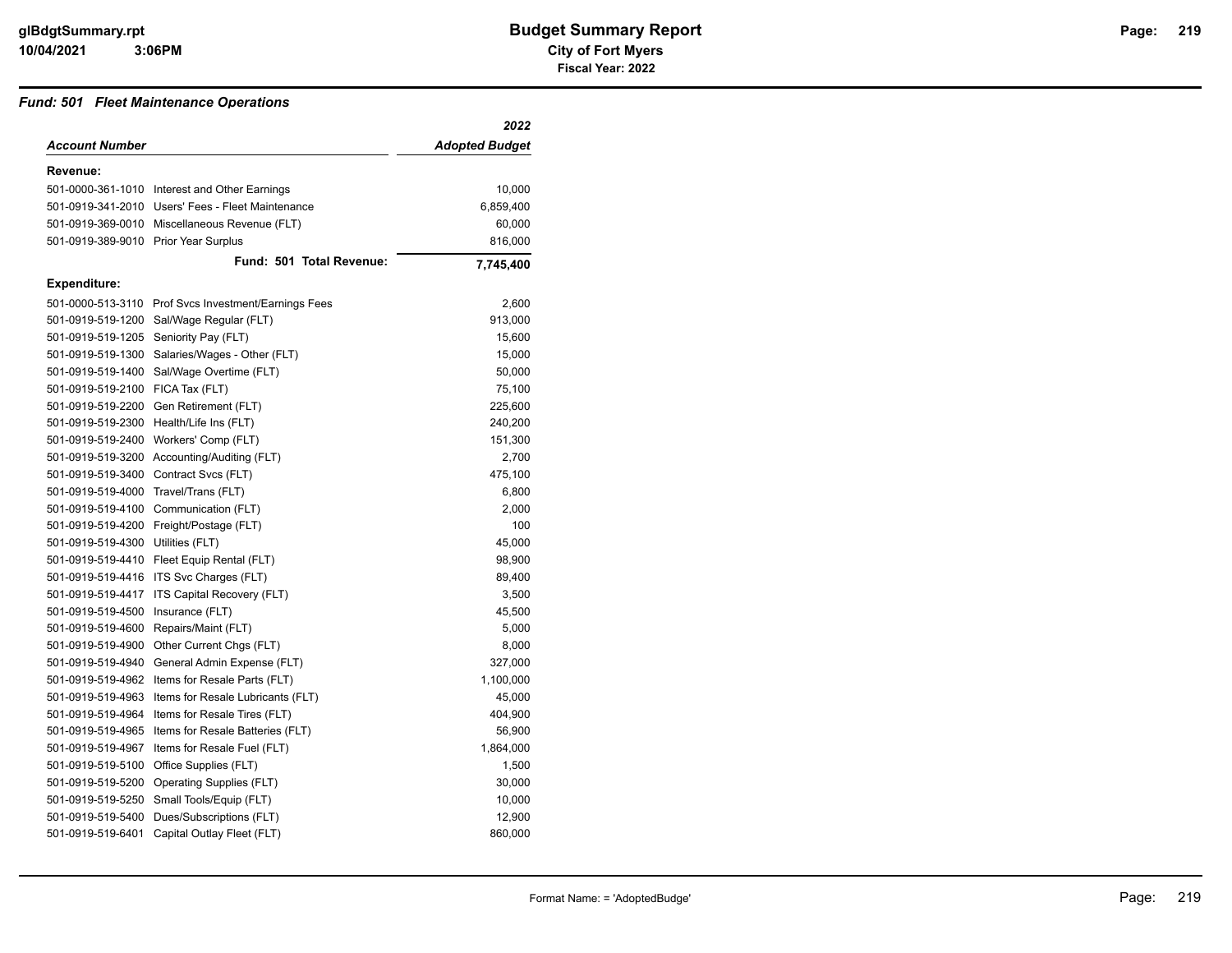| <b>Fund: 501 Fleet Maintenance Operations</b> |                                                             | (Continued)           |
|-----------------------------------------------|-------------------------------------------------------------|-----------------------|
|                                               |                                                             | 2022                  |
| <b>Account Number</b>                         |                                                             | <b>Adopted Budget</b> |
| Expenditure:                                  | (Continued)                                                 |                       |
|                                               | 501-0919-519-7122 Principal Expense Bancorp Veh Lease (FLT) | 547,200               |
|                                               | 501-0919-519-7222 Interest Expense Bancorp Veh Lease (FLT)  | 15,600                |
|                                               | Fund: 501 Total Expenditure:                                | 7,745,400             |
|                                               | Fund: 501 Total Net Budget:                                 |                       |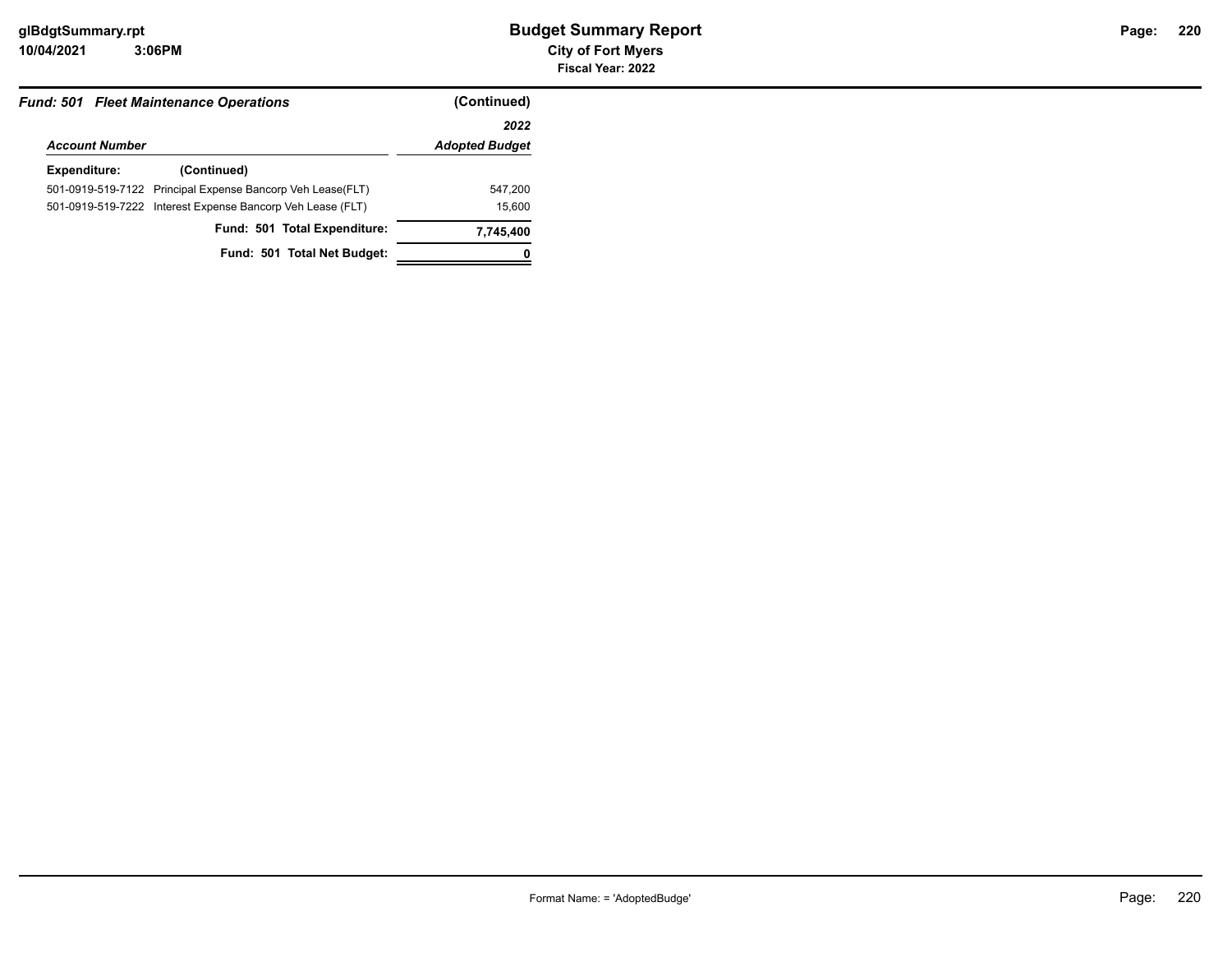### *Fund: 503 ITS Operations*

|                                      |                                                      | 2022                  |
|--------------------------------------|------------------------------------------------------|-----------------------|
| <b>Account Number</b>                |                                                      | <b>Adopted Budget</b> |
| Revenue:                             |                                                      |                       |
| 503-0706-341-2010 Users' Fees        |                                                      | 9,532,300             |
| 503-0706-389-9010 Prior Year Surplus |                                                      | 643,600               |
|                                      | Fund: 503 Total Revenue:                             | 10,175,900            |
| <b>Expenditure:</b>                  |                                                      |                       |
|                                      | 503-0000-513-3110 Prof Svcs Investment/Earnings Fees | 3,800                 |
| 503-0706-513-1100                    | Salary - Exec (ITS)                                  | 121,700               |
| 503-0706-513-1200                    | Sal/Wage Regular (ITS)                               | 1,604,600             |
| 503-0706-513-1205                    | Seniority Pay (ITS)                                  | 17,800                |
| 503-0706-513-1300                    | Salaries/Wages - Other (ITS)                         | 6,000                 |
| 503-0706-513-1400                    | Sal/Wage Overtime (ITS)                              | 24,000                |
| 503-0706-513-2100                    | FICA Tax (ITS)                                       | 132,400               |
| 503-0706-513-2200                    | Gen Retirement (ITS)                                 | 450,400               |
| 503-0706-513-2300                    | Health/Life Ins (ITS)                                | 300,900               |
| 503-0706-513-2400                    | Workers' Comp (ITS)                                  | 1,900                 |
| 503-0706-513-3100                    | Prof Svcs (ITS)                                      | 30,000                |
| 503-0706-513-3200                    | Accounting/Auditing (ITS)                            | 2,900                 |
| 503-0706-513-4000                    | Travel/Trans (ITS)                                   | 9,600                 |
|                                      | 503-0706-513-4100 Communication (ITS)                | 983,800               |
|                                      | 503-0706-513-4200 Freight/Postage (ITS)              | 1,000                 |
|                                      | 503-0706-513-4400 Rentals/Leases (ITS)               | 66,200                |
| 503-0706-513-4410                    | Fleet Equip Rental (ITS)                             | 13,800                |
| 503-0706-513-4416                    | ITS Svc Charges (ITS)                                | 395,800               |
| 503-0706-513-4417                    | ITS Capital Recovery (ITS)                           | 9,200                 |
| 503-0706-513-4500                    | Insurance (ITS)                                      | 6,800                 |
| 503-0706-513-4600                    | Repairs/Maint (ITS)                                  | 4,288,200             |
| 503-0706-513-4810                    | Public Relations (ITS)                               | 500                   |
| 503-0706-513-4940                    | General Admin Expense (ITS)                          | 458,900               |
| 503-0706-513-5100                    | Office Supplies (ITS)                                | 32,400                |
| 503-0706-513-5158                    | Hardware $<$ \$750 (ITS)                             | 58,000                |
| 503-0706-513-5159                    | Software < \$750 (ITS)                               | 17,900                |
|                                      | 503-0706-513-5200 Operating Supplies (ITS)           | 9,100                 |
| 503-0706-513-5250                    | Small Tools/Equip (ITS)                              | 4,400                 |
| 503-0706-513-5298                    | Hardware = $$750 < $5,000$ (ITS)                     | 151,700               |
| 503-0706-513-5299                    | Software = $$750 < $5,000$ (ITS)                     | 13,400                |
| 503-0706-513-5400                    | Dues/Subscriptions (ITS)                             | 74,200                |
| 503-0706-513-6400                    | Equipment (ITS)                                      | 317,900               |
| 503-0706-513-6408                    | Hardware $\approx$ \$5,000 (ITS)                     | 120,500               |
| 503-0706-513-6409                    | Software => \$5,000 (ITS)                            | 266,900               |
|                                      |                                                      |                       |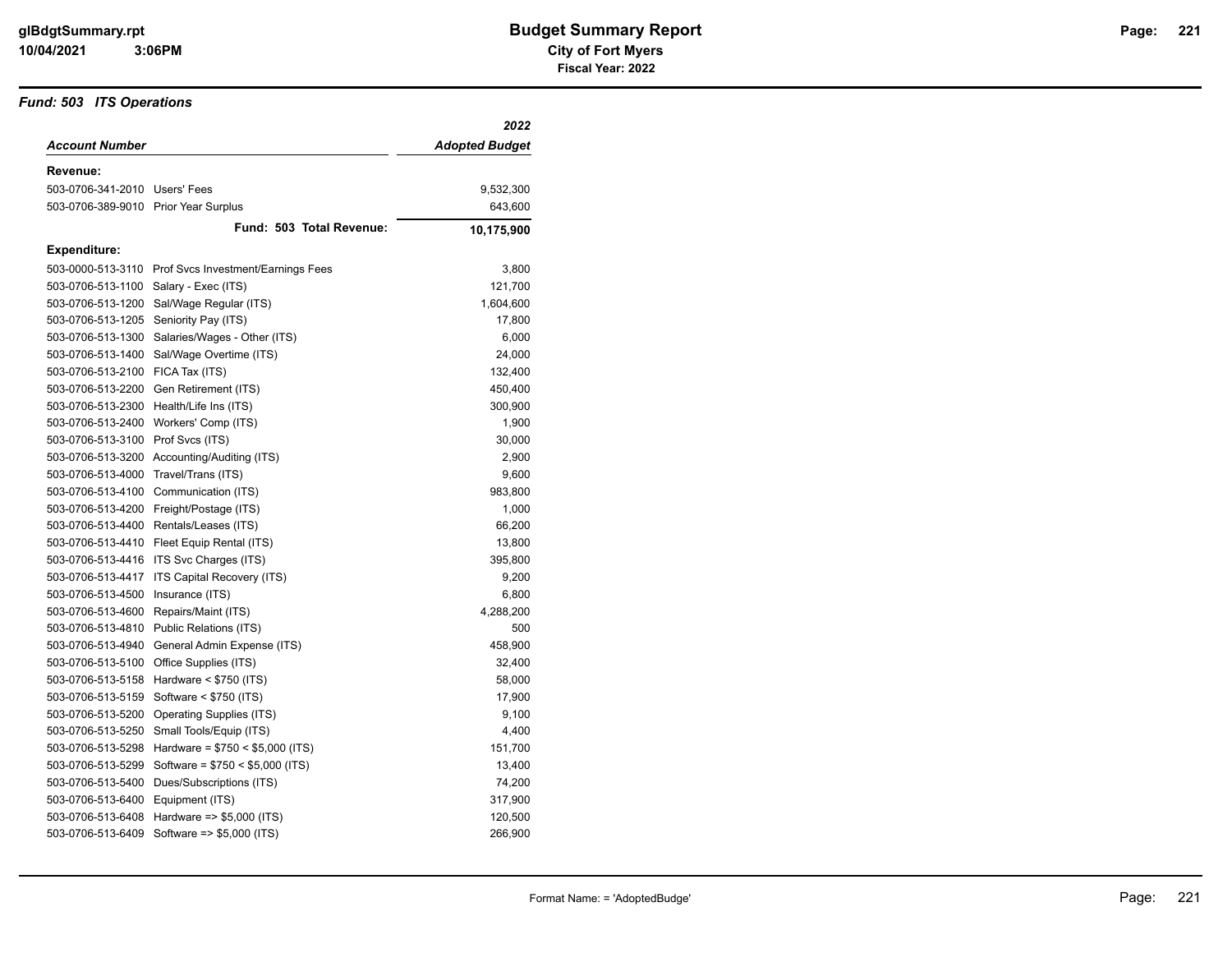**10/04/2021 City of Fort Myers 3:06PM**

| <b>Fund: 503 ITS Operations</b> |                                                            | (Continued)           |
|---------------------------------|------------------------------------------------------------|-----------------------|
|                                 |                                                            | 2022                  |
| <b>Account Number</b>           |                                                            | <b>Adopted Budget</b> |
| Expenditure:                    | (Continued)                                                |                       |
|                                 | 503-0706-513-7103 Principal Expense Storage Sys Lease(ITS) | 86.300                |
|                                 | 503-0706-513-7203 Interest Expense Storage Sys Lease (ITS) | 14.500                |
|                                 | 503-0706-581-9279 Trsf to 2016 Debt Svc (ITS)              | 78,500                |
|                                 | Fund: 503 Total Expenditure:                               | 10,175,900            |
|                                 | Fund: 503 Total Net Budget:                                |                       |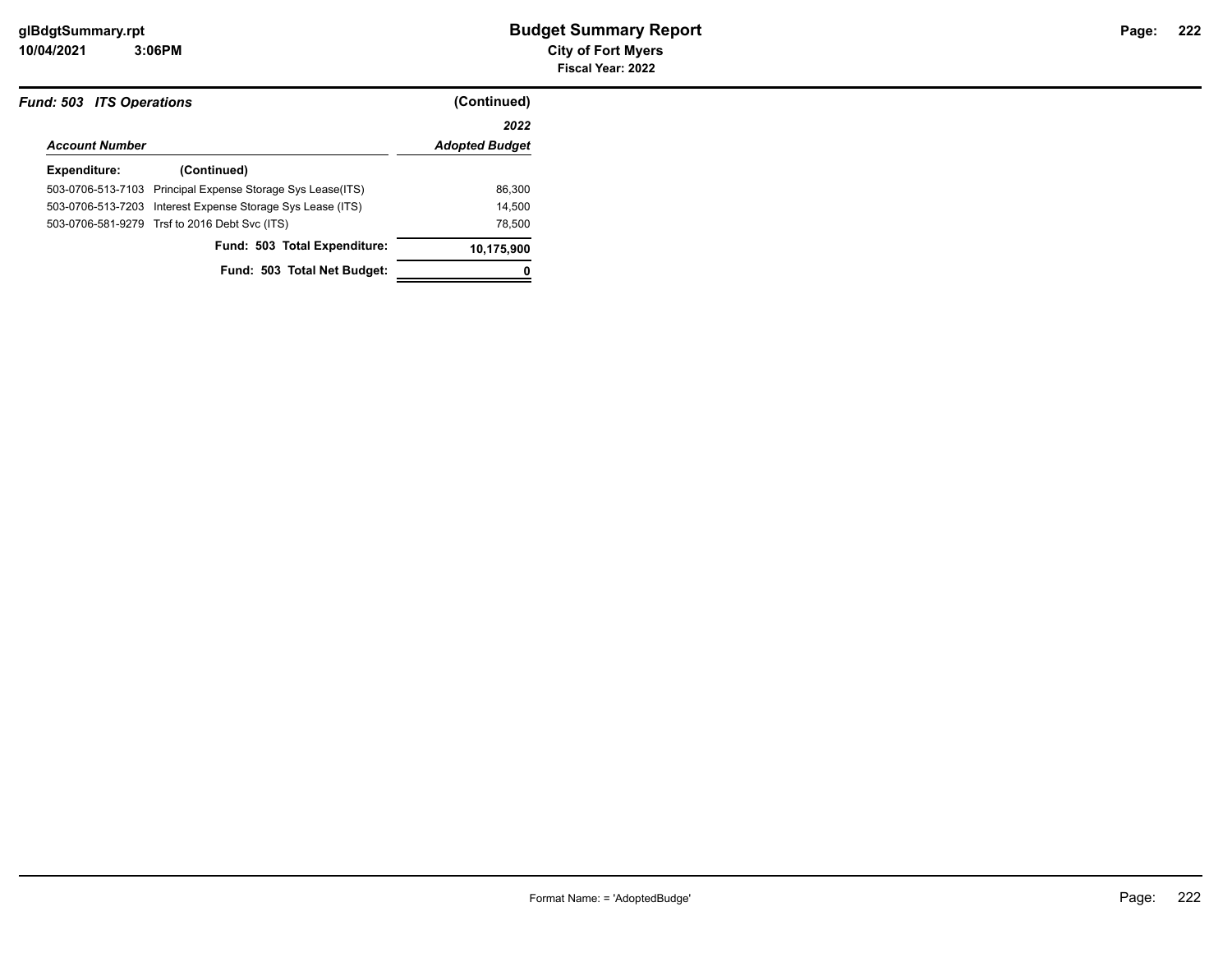### *Fund: 510 Public Works Warehouse Operations*

|                               |                                                      | 2022                  |
|-------------------------------|------------------------------------------------------|-----------------------|
| <b>Account Number</b>         |                                                      | <b>Adopted Budget</b> |
| Revenue:                      |                                                      |                       |
|                               | 510-0000-361-1010 Interest and Other Earnings        | 500                   |
| 510-5100-341-2010 Users' Fees |                                                      | 297,600               |
|                               | 510-5100-341-2013 Users' Fees - Overhead             | 44,600                |
|                               | Fund: 510 Total Revenue:                             | 342,700               |
| Expenditure:                  |                                                      |                       |
|                               | 510-0000-513-3110 Prof Svcs Investment/Earnings Fees | 200                   |
|                               | 510-5100-519-3200 Accounting/Auditing (WRHS)         | 200                   |
|                               | 510-5100-519-3400 Contract Svcs (WRHS)               | 500                   |
| 510-5100-519-4416             | ITS Svc Charges (WRHS)                               | 900                   |
| 510-5100-519-4417             | ITS Capital Recovery (WRHS)                          | 400                   |
| 510-5100-519-4968             | Cost of Goods Sold (WRHS)                            | 297,600               |
| 510-5100-519-5100             | Office Supplies (WRHS)                               | 1,800                 |
| 510-5100-519-5200             | Operating Supplies (WRHS)                            | 1,500                 |
| 510-5100-519-5400             | Dues/Subscriptions (WRHS)                            | 1,500                 |
|                               | 510-9998-519-9998 Public Works Warehouse Reserves    | 38,100                |
|                               | Fund: 510 Total Expenditure:                         | 342,700               |
|                               | Fund: 510 Total Net Budget:                          |                       |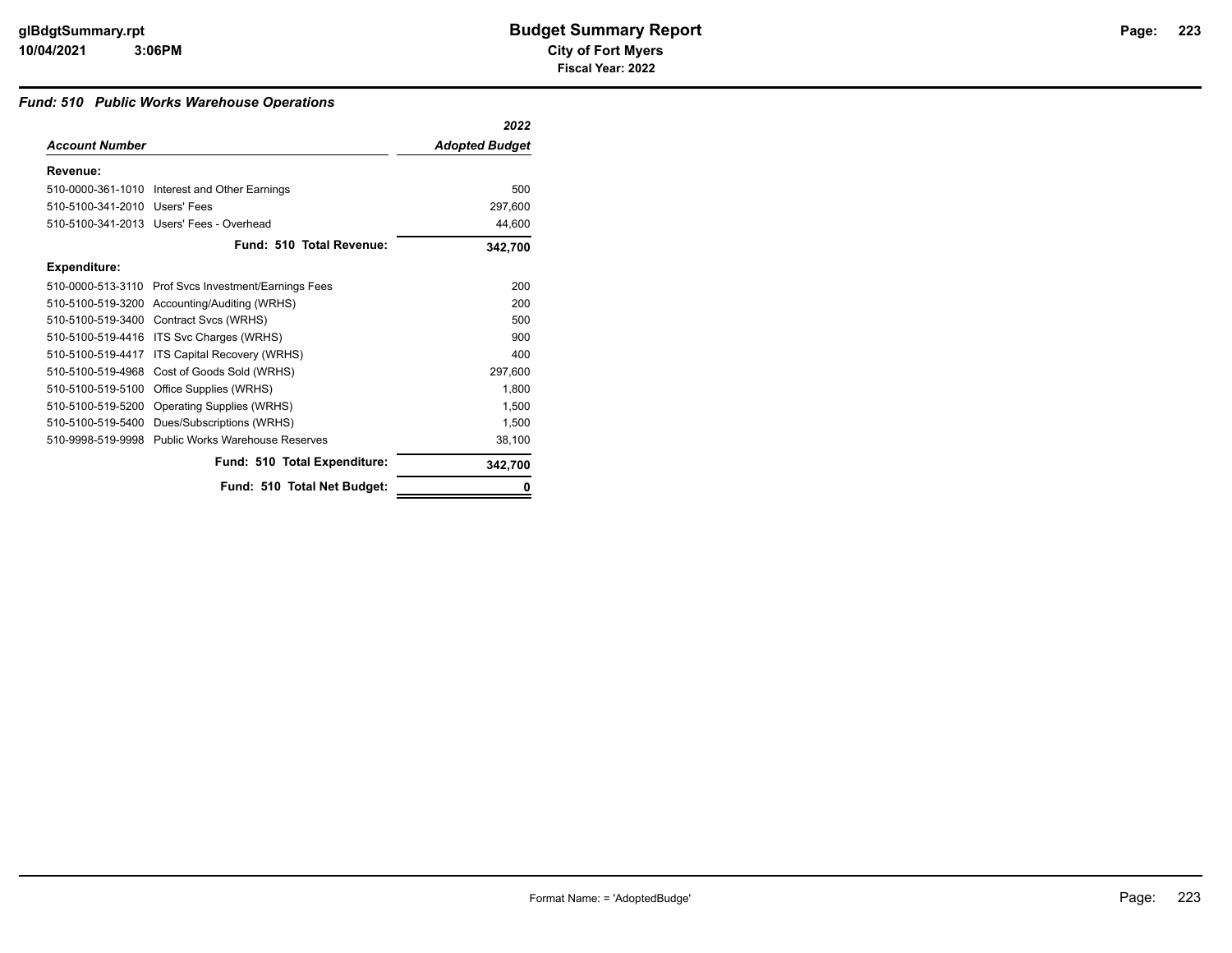### *Fund: 521 Risk Management Operations*

|                                      |                                                      | 2022                  |
|--------------------------------------|------------------------------------------------------|-----------------------|
| <b>Account Number</b>                |                                                      | <b>Adopted Budget</b> |
| Revenue:                             |                                                      |                       |
|                                      | 521-2101-341-2010 Risk Mgt Charges for Services      | 8,368,400             |
|                                      | Fund: 521 Total Revenue:                             | 8,368,400             |
| <b>Expenditure:</b>                  |                                                      |                       |
|                                      | 521-0000-513-3110 Prof Svcs Investment/Earnings Fees | 11,700                |
| 521-2101-513-1100 Salary - Exec (RM) |                                                      | 51,300                |
| 521-2101-513-1200                    | Sal/Wage Regular (RM)                                | 293,900               |
| 521-2101-513-1205                    | Seniority Pay (RM)                                   | 1,800                 |
| 521-2101-513-1400                    | Sal/Wage Overtime (RM)                               | 3,000                 |
| 521-2101-513-2100 FICA Tax (RM)      |                                                      | 25,500                |
|                                      | 521-2101-513-2200 Gen Retirement (RM)                | 101,700               |
|                                      | 521-2101-513-2300 Health/Life Ins (RM)               | 80,700                |
|                                      | 521-2101-513-2400 Workers' Comp (RM)                 | 3,700                 |
| 521-2101-513-2401                    | Workers' Comp (RM)                                   | 3,878,600             |
| 521-2101-513-3100 Prof Svcs (RM)     |                                                      | 47,000                |
| 521-2101-513-3105                    | Legal Professional Services (RM)                     | 20,000                |
|                                      | 521-2101-513-3200 Accounting/Auditing (RM)           | 2,700                 |
|                                      | 521-2101-513-3400 Contract Svcs (RM)                 | 138,000               |
| 521-2101-513-4000                    | Travel/Trans (RM)                                    | 5,300                 |
| 521-2101-513-4100                    | Communication (RM)                                   | 500                   |
|                                      | 521-2101-513-4200 Freight/Postage (RM)               | 900                   |
|                                      | 521-2101-513-4400 Rentals/Leases (RM)                | 3,000                 |
| 521-2101-513-4410                    | Fleet Equip Rental (RM)                              | 3,100                 |
| 521-2101-513-4416                    | ITS Svc Charges (RM)                                 | 24,500                |
| 521-2101-513-4417                    | ITS Capital Recovery (RM)                            | 2,200                 |
| 521-2101-513-4500                    | Insurance (RM)                                       | 6,900                 |
| 521-2101-513-4501                    | Insurance-Claims Settlements (RM)                    | 1,198,000             |
| 521-2101-513-4503                    | Insurance-Litigation Settlements (RM)                | 300,000               |
| 521-2101-513-4510                    | Insurance Charges for Usage (RM)                     | 1,626,200             |
| 521-2101-513-4600                    | Repairs/Maint (RM)                                   | 200                   |
| 521-2101-513-4700                    | Printing/Binding (RM)                                | 600                   |
| 521-2101-513-4800 Advertising (RM)   |                                                      | 300                   |
| 521-2101-513-4940                    | General Admin Expense (RM)                           | 466,500               |
|                                      | 521-2101-513-5100 Office Supplies (RM)               | 2,700                 |
|                                      | 521-2101-513-5158 Hardware < \$750 (RM)              | 200                   |
|                                      | 521-2101-513-5200 Operating Supplies (RM)            | 4,300                 |
|                                      | 521-2101-513-5250 Small Tools/Equip (RM)             | 700                   |
|                                      | 521-2101-513-5255 Assets \$750-\$5,000 (RM)          | 1,500                 |
|                                      | 521-2101-513-5298 Hardware = $$750 < $5,000$ (RM)    | 2,000                 |
|                                      |                                                      |                       |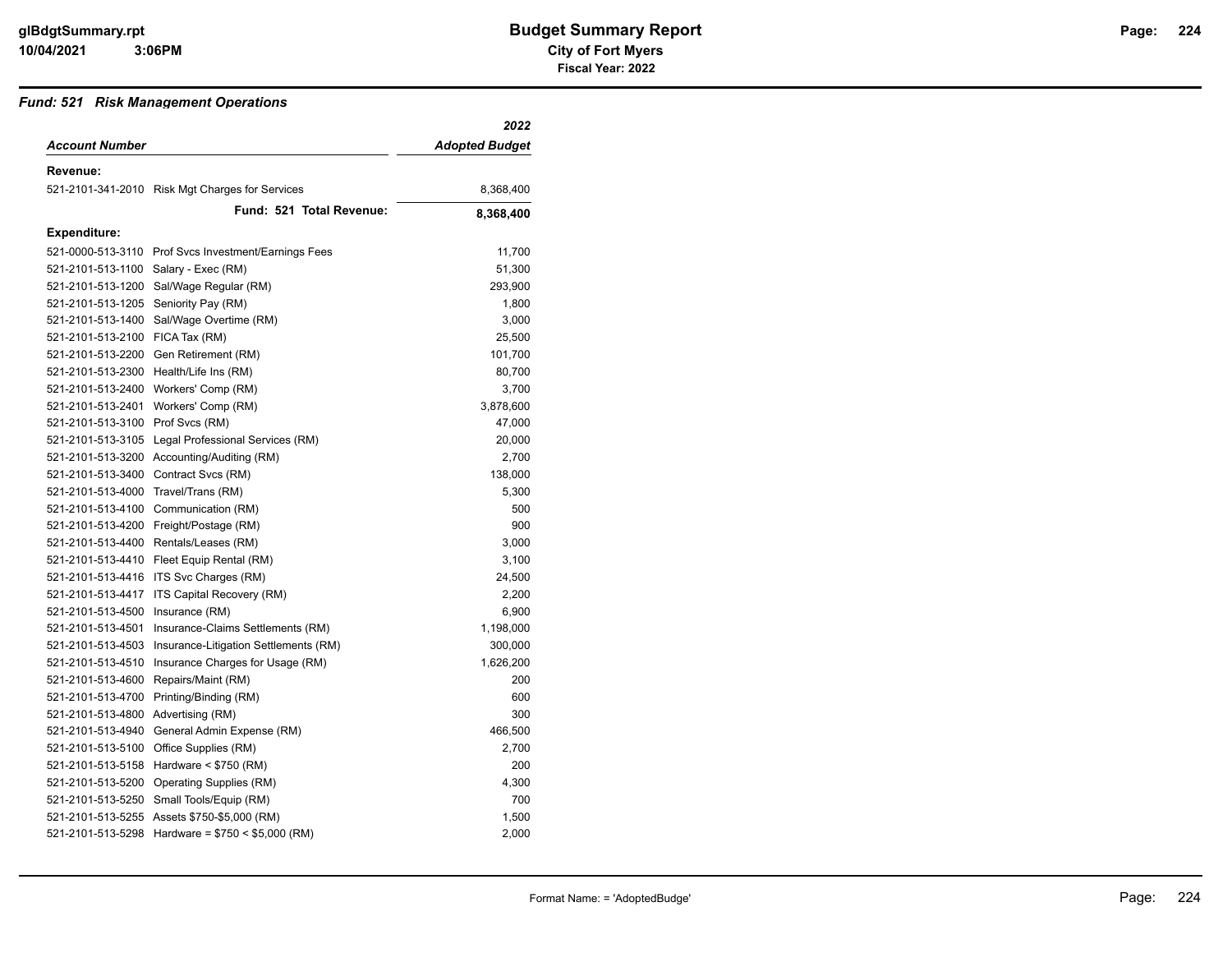**10/04/2021 City of Fort Myers 3:06PM**

|                       | <b>Fund: 521 Risk Management Operations</b>   | (Continued)           |
|-----------------------|-----------------------------------------------|-----------------------|
|                       |                                               | 2022                  |
| <b>Account Number</b> |                                               | <b>Adopted Budget</b> |
| <b>Expenditure:</b>   | (Continued)                                   |                       |
|                       | 521-2101-513-5400 Dues/Subscriptions (RM)     | 3,100                 |
|                       | 521-5101-513-3100 Prof Svcs (RM ASB)          | 25,000                |
|                       | 521-5101-513-5250 Small Tools/Equip (RM ASB)  | 1.600                 |
|                       | 521-5101-513-5400 Dues/Subscriptions (RM ASB) | 2.500                 |
|                       | 521-9998-513-9998 Risk Management Reserves    | 27,000                |
|                       | Fund: 521 Total Expenditure:                  | 8,368,400             |
|                       | Fund: 521 Total Net Budget:                   |                       |
|                       |                                               |                       |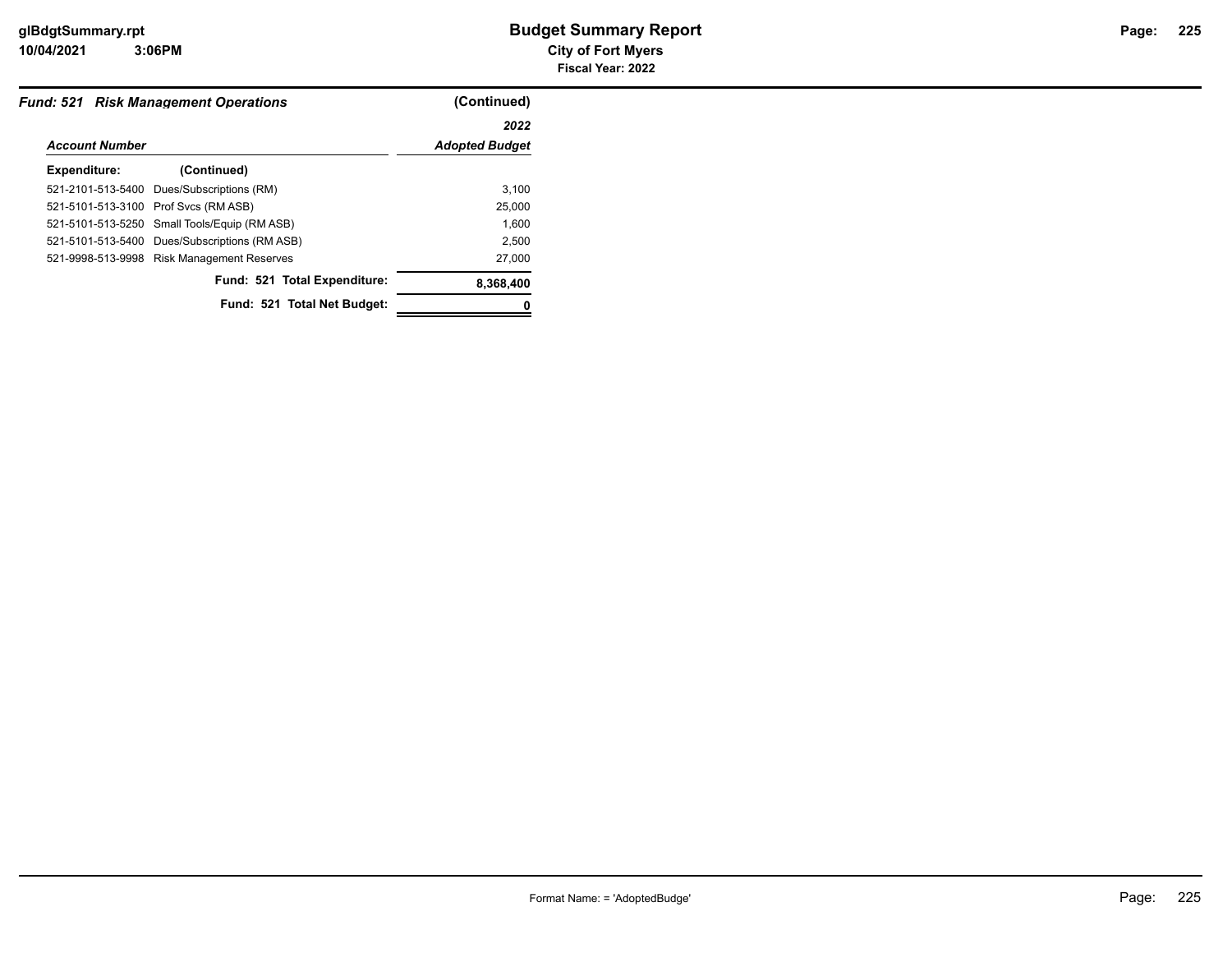### *Fund: 603 Police Officers' Retirement System*

|                       |                                        | 2022                  |
|-----------------------|----------------------------------------|-----------------------|
| <b>Account Number</b> |                                        | <b>Adopted Budget</b> |
| Revenue:              |                                        |                       |
| 603-0000-361-1010     | Interest and Other Earnings            | 2,002,300             |
| 603-6030-368-0030     | <b>Employee Contributions</b>          | 2,990,900             |
| 603-6030-368-0040     | <b>State/Employer Contributions</b>    | 8,958,600             |
|                       | Fund: 603 Total Revenue:               | 13,951,800            |
| <b>Expenditure:</b>   |                                        |                       |
| 603-6030-518-3100     | Prof Svcs (PORS)                       | 150,000               |
| 603-6030-518-3141     | Investment Expenses (PORS)             | 250,000               |
| 603-6030-518-3200     | Accounting/Auditing (PORS)             | 5,200                 |
| 603-6030-518-3600     | Benefits Paid (PORS)                   | 10,572,900            |
| 603-6030-518-3610     | Pension Refunds (PORS)                 | 50,000                |
| 603-6030-518-3620     | Lump Sum DROP Distributions (PORS)     | 500,000               |
| 603-6030-518-3630     | Lump Sum PLOP Distributions (PORS)     | 100,000               |
| 603-6030-518-3640     | Share Distributions (PORS)             | 50,000                |
| 603-6030-518-4000     | Travel/Trans (PORS)                    | 1,000                 |
| 603-9998-518-9998     | Police Officers' Pension Plan Reserves | 2,272,700             |
|                       | Fund: 603 Total Expenditure:           | 13,951,800            |
|                       | Fund: 603 Total Net Budget:            |                       |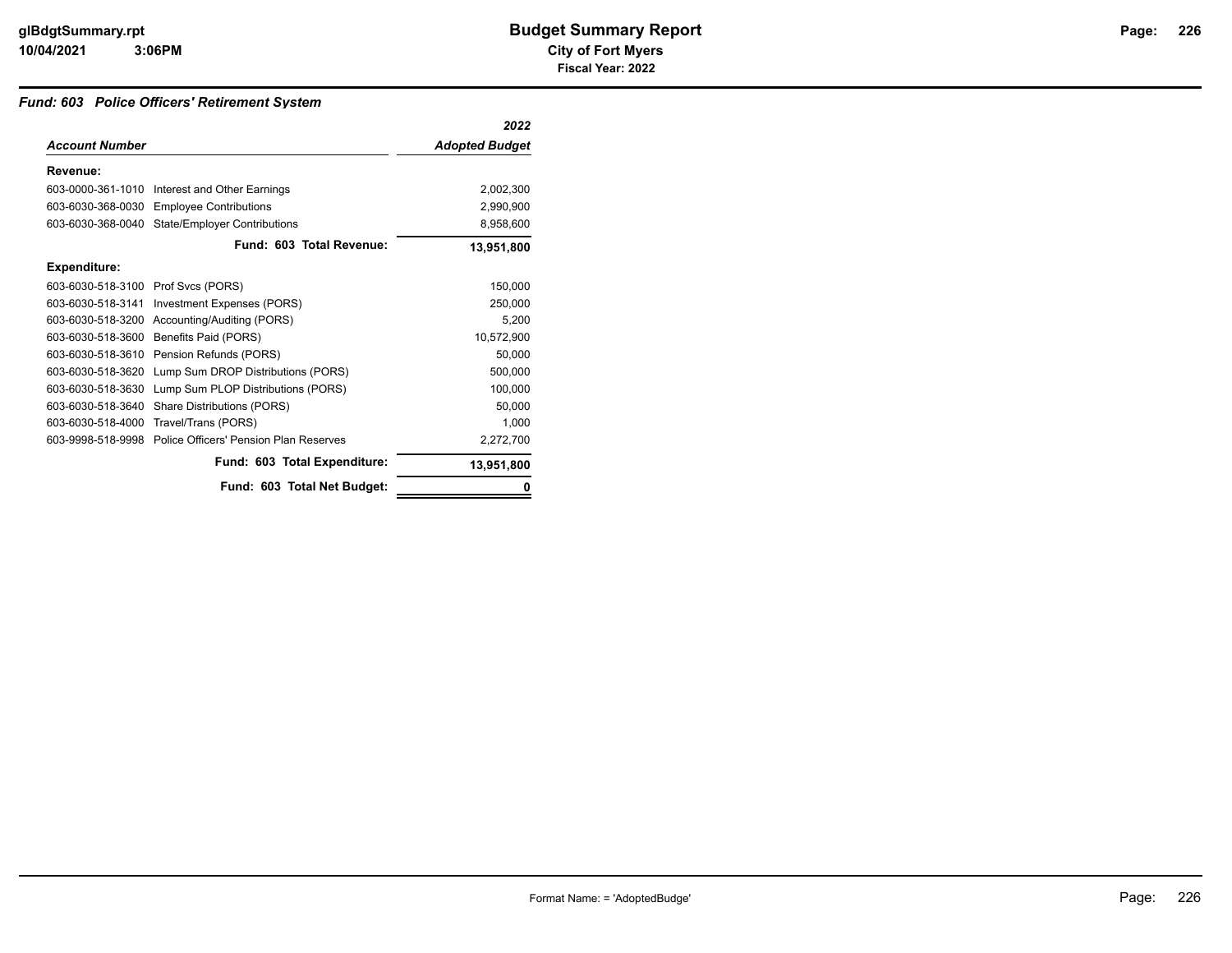### *Fund: 604 Firefighters' Retirement System*

|                       |                                     | 2022                  |
|-----------------------|-------------------------------------|-----------------------|
| <b>Account Number</b> |                                     | <b>Adopted Budget</b> |
| Revenue:              |                                     |                       |
| 604-0000-361-1010     | Interest and Other Earnings         | 945.800               |
| 604-6040-368-0030     | <b>Employee Contributions</b>       | 1,049,500             |
| 604-6040-368-0040     | <b>State/Employer Contributions</b> | 6,826,400             |
| 604-6040-389-9010     | <b>Prior Year Surplus</b>           | 491,200               |
|                       | Fund: 604 Total Revenue:            | 9,312,900             |
| <b>Expenditure:</b>   |                                     |                       |
| 604-6040-518-3100     | Prof Svcs (FRS)                     | 150.000               |
| 604-6040-518-3141     | Investment Expenses (FRS)           | 600.000               |
| 604-6040-518-3200     | Accounting/Auditing (FRS)           | 3,000                 |
| 604-6040-518-3600     | Benefits Paid (FRS)                 | 7,372,100             |
| 604-6040-518-3610     | Pension Refunds (FRS)               | 10.000                |
| 604-6040-518-3620     | Lump Sum DROP Distributions (FRS)   | 609,800               |
| 604-6040-518-3640     | Share Distributions (FRS)           | 550,000               |
| 604-6040-518-4000     | Travel/Trans (FRS)                  | 8,000                 |
| 604-6040-518-5400     | Dues/Subscriptions (FRS)            | 10,000                |
|                       | Fund: 604 Total Expenditure:        | 9,312,900             |
|                       | Fund: 604 Total Net Budget:         |                       |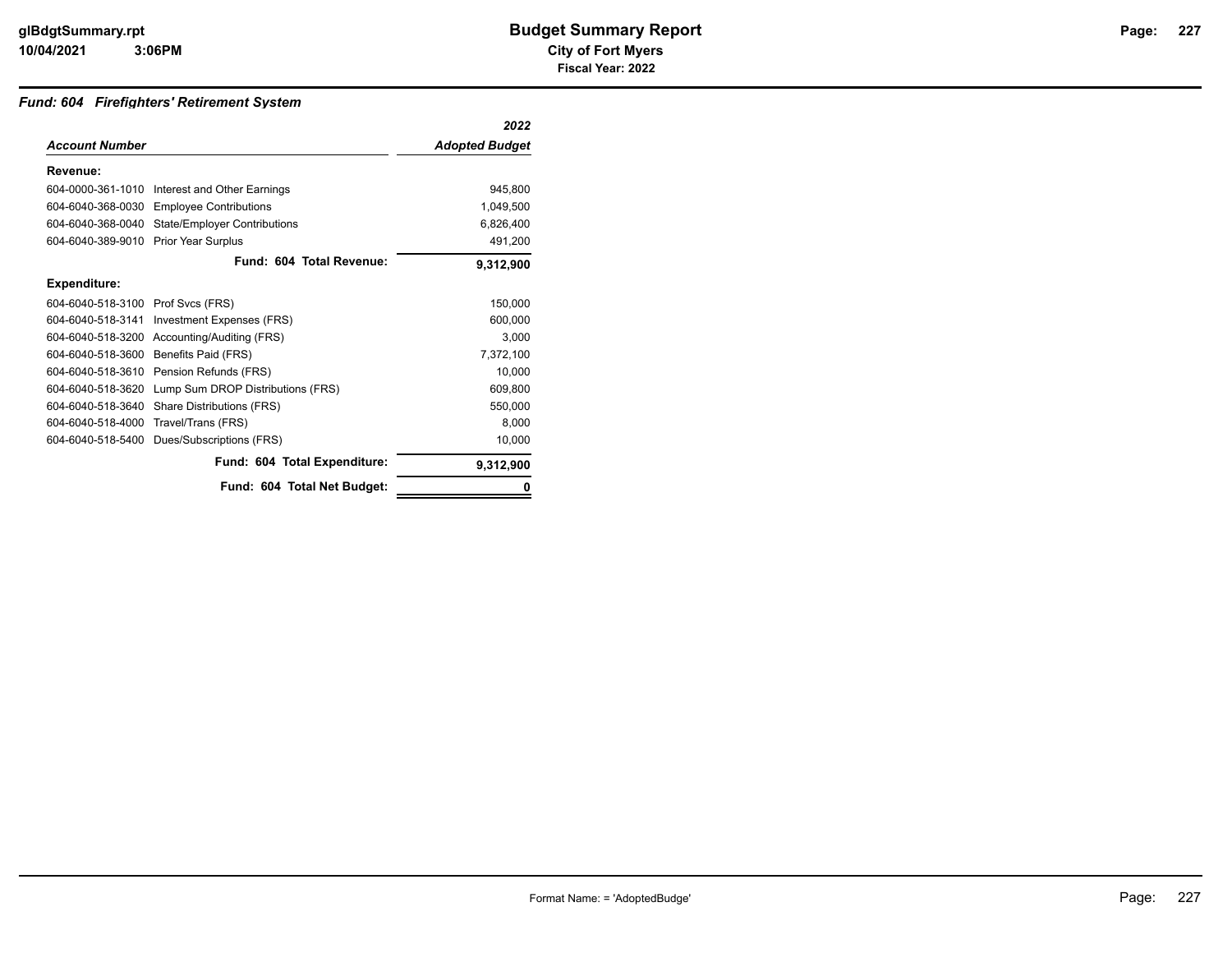### *Fund: 606 General Employees' Pension Plan*

|                                    |                                               | 2022                  |
|------------------------------------|-----------------------------------------------|-----------------------|
| <b>Account Number</b>              |                                               | <b>Adopted Budget</b> |
| Revenue:                           |                                               |                       |
|                                    | 606-0000-361-1010 Interest and Other Earnings | 1,811,500             |
| 606-6060-368-0030                  | <b>City Contributions</b>                     | 10,936,700            |
| 606-6060-368-0040                  | <b>Employee Contributions</b>                 | 2,038,400             |
|                                    | Fund: 606 Total Revenue:                      | 14,786,600            |
| Expenditure:                       |                                               |                       |
| 606-6060-518-3100 Prof Svcs (GEPP) |                                               | 200,000               |
| 606-6060-518-3141                  | Investment Expenses (GEPP)                    | 487,100               |
| 606-6060-518-3200                  | Accounting/Auditing (GEPP)                    | 5,100                 |
| 606-6060-518-3600                  | Benefits Paid (GEPP)                          | 10,172,700            |
| 606-6060-518-3610                  | Pension Refunds (GEPP)                        | 145,300               |
| 606-6060-518-3620                  | Lump Sum DROP Distributions (GEPP)            | 2,205,200             |
| 606-6060-518-3630                  | Lump Sum PLOP Distributions (GEPP)            | 100,000               |
| 606-6060-518-4000                  | Travel/Trans (GEPP)                           | 2,000                 |
| 606-6060-518-5400                  | Dues/Subscriptions (GEPP)                     | 2,500                 |
| 606-9998-518-9998                  | General Employees' Pension Plan Reserves      | 1,466,700             |
|                                    | Fund: 606 Total Expenditure:                  | 14,786,600            |
|                                    | Fund: 606 Total Net Budget:                   | 0                     |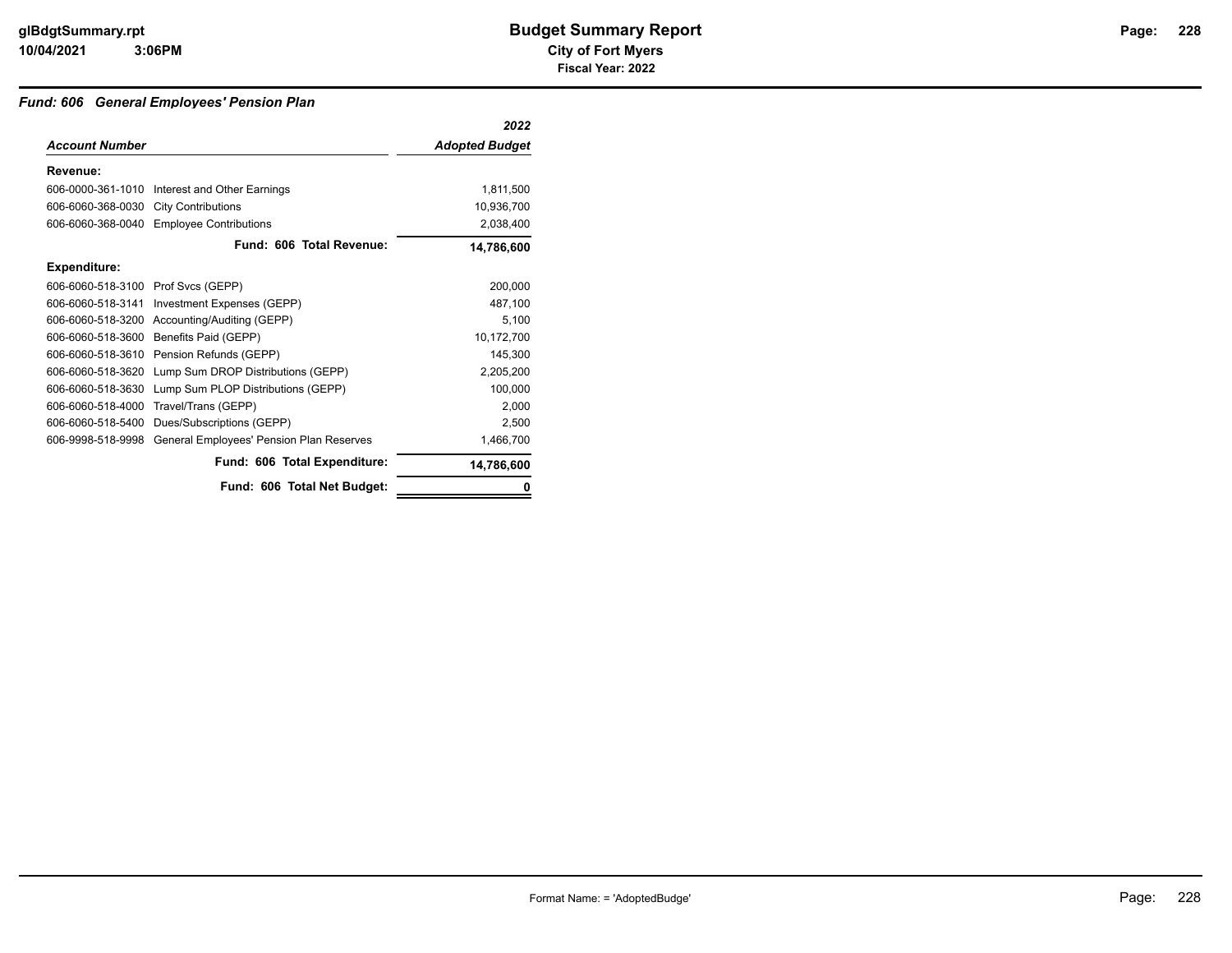# **229**

### *Fund: 616 Miscellaneous Escrow Funds*

|                       |                              | 2022                  |
|-----------------------|------------------------------|-----------------------|
| <b>Account Number</b> |                              | <b>Adopted Budget</b> |
| Revenue:              |                              |                       |
|                       | Fund: 616 Total Revenue:     |                       |
| <b>Expenditure:</b>   |                              |                       |
|                       | Fund: 616 Total Expenditure: | 0                     |
|                       | Fund: 616 Total Net Budget:  |                       |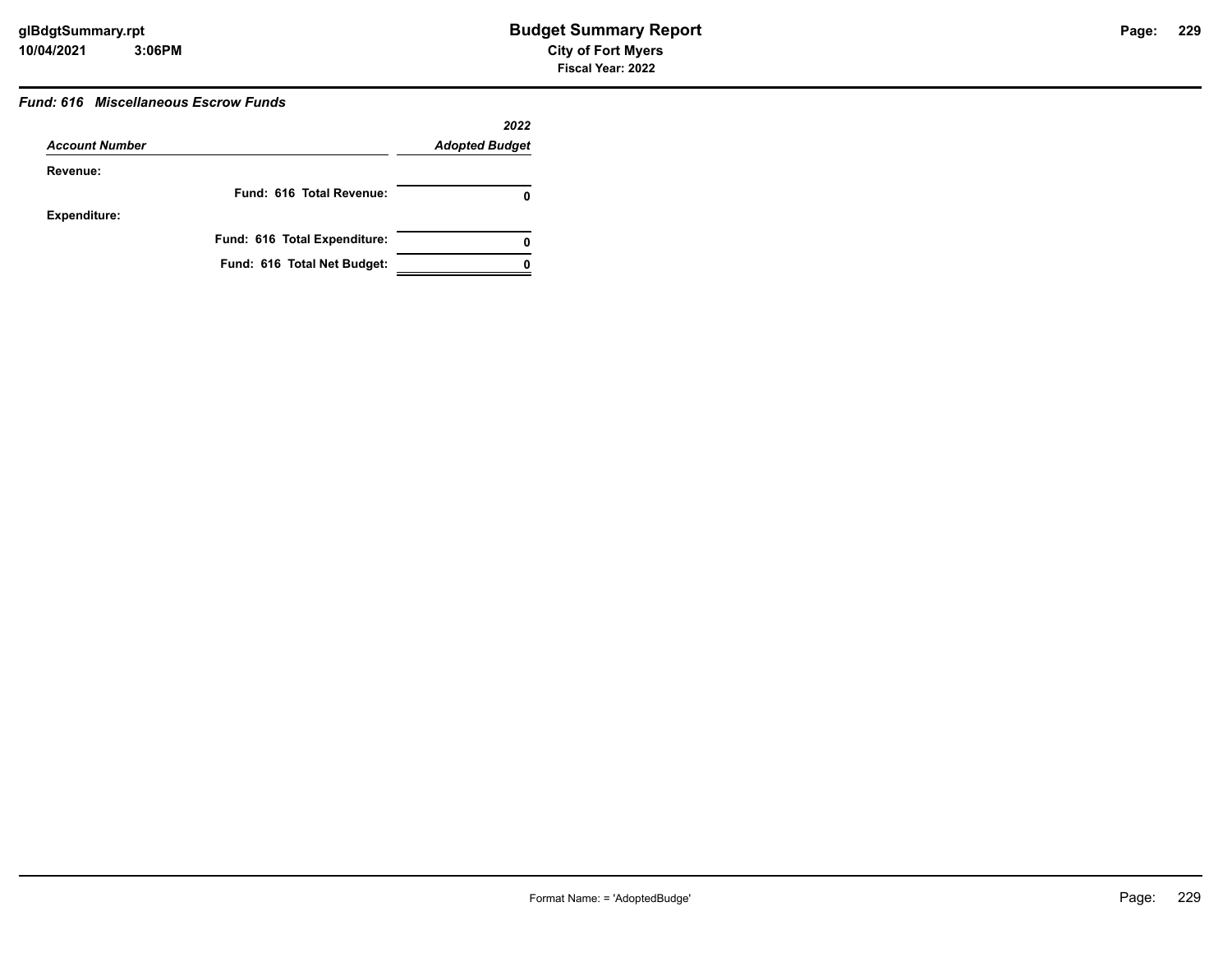## *Fund: 619 Ned Foulds' Police Award*

|                       |                              | 2022                  |
|-----------------------|------------------------------|-----------------------|
| <b>Account Number</b> |                              | <b>Adopted Budget</b> |
| Revenue:              |                              |                       |
|                       | Fund: 619 Total Revenue:     | 0                     |
| <b>Expenditure:</b>   |                              |                       |
|                       | Fund: 619 Total Expenditure: | 0                     |
|                       | Fund: 619 Total Net Budget:  |                       |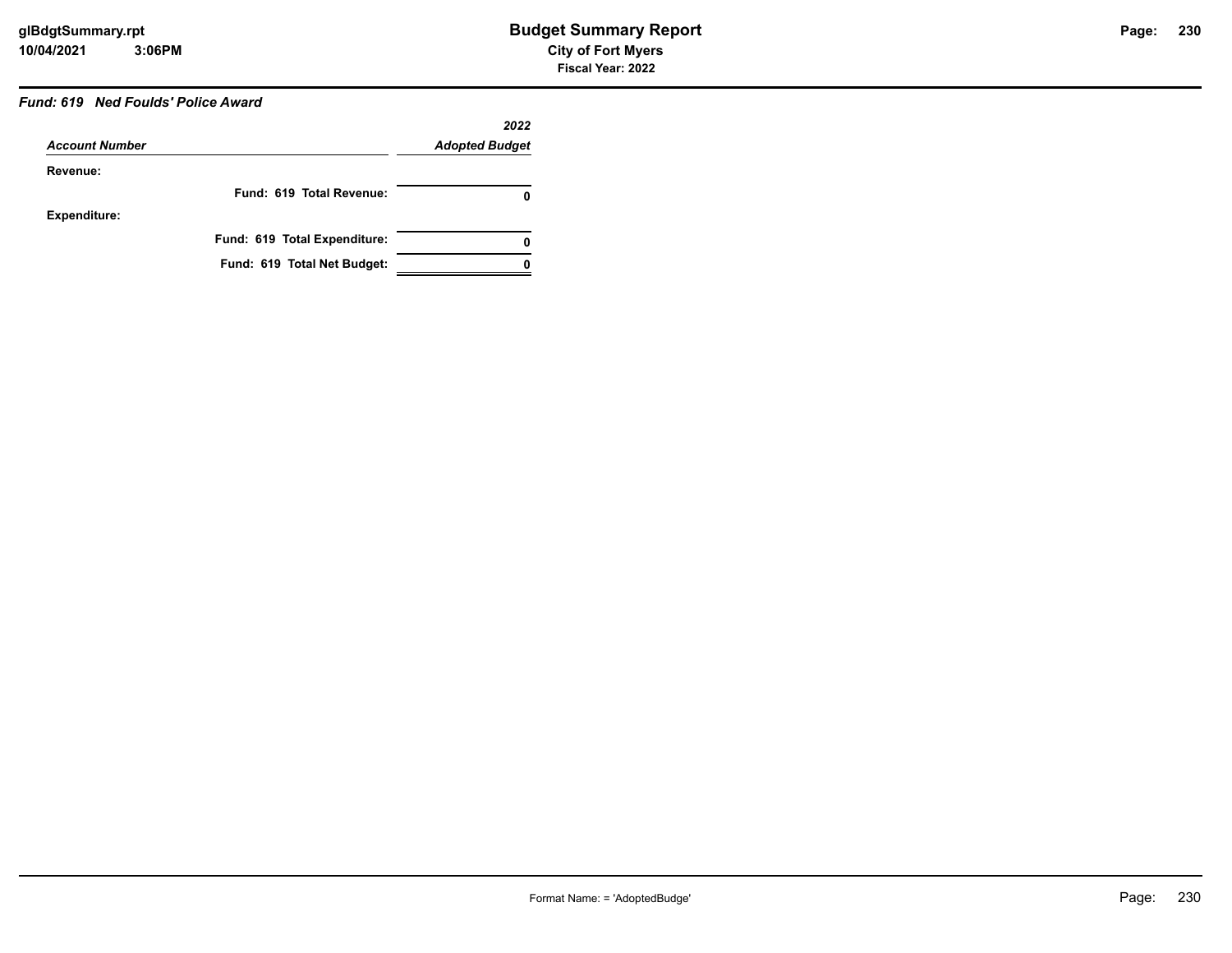# *Fund: 622 Regional Park Impact Fees*

| <b>Account Number</b> |                              | 2022<br><b>Adopted Budget</b> |
|-----------------------|------------------------------|-------------------------------|
|                       |                              |                               |
| Revenue:              |                              |                               |
|                       | Fund: 622 Total Revenue:     | 0                             |
| <b>Expenditure:</b>   |                              |                               |
|                       | Fund: 622 Total Expenditure: | 0                             |
|                       | Fund: 622 Total Net Budget:  |                               |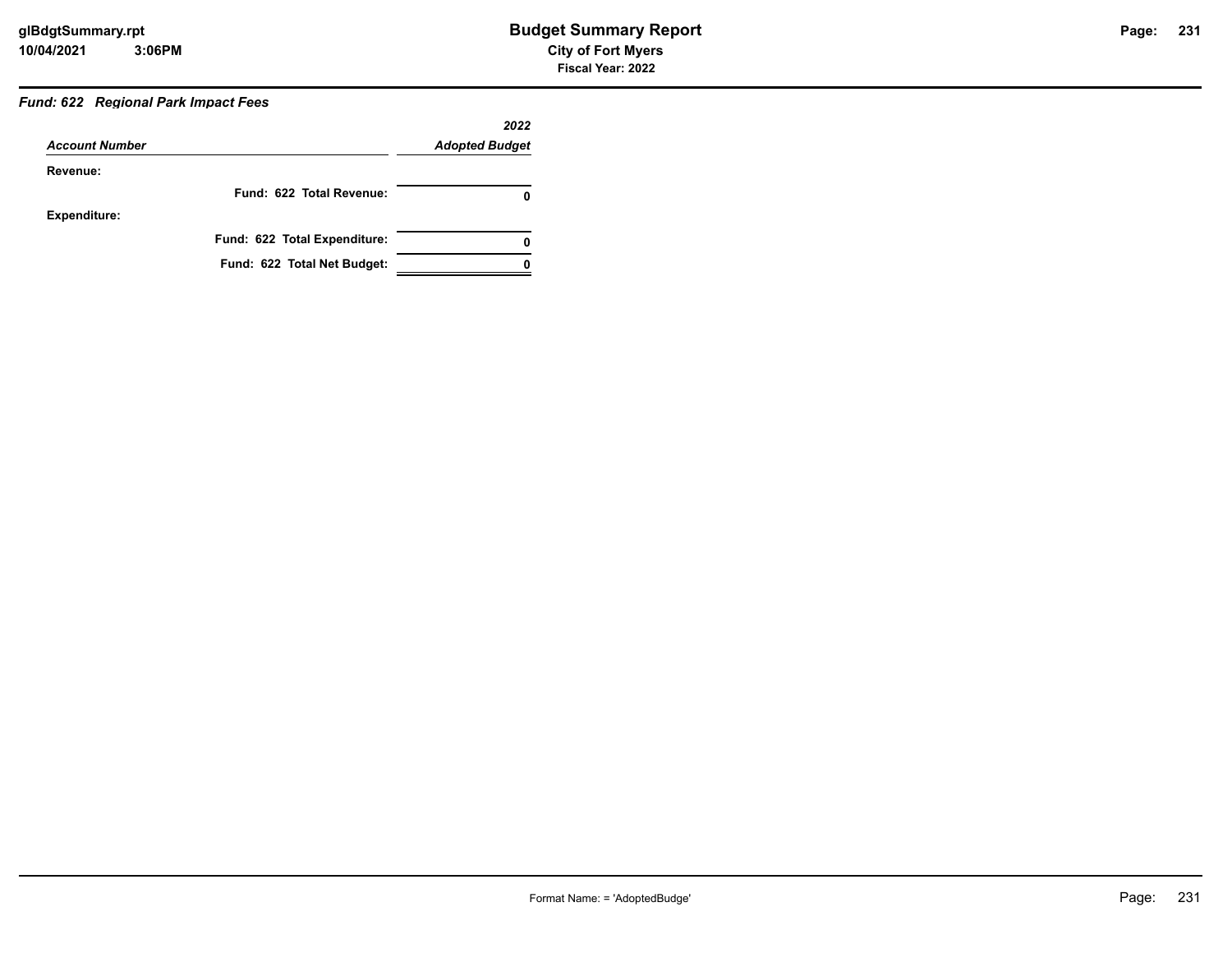### *Fund: 623 Emergency Medical Services Impact Fees*

|                       |                              | 2022                  |
|-----------------------|------------------------------|-----------------------|
| <b>Account Number</b> |                              | <b>Adopted Budget</b> |
| Revenue:              |                              |                       |
|                       | Fund: 623 Total Revenue:     | 0                     |
| <b>Expenditure:</b>   |                              |                       |
|                       | Fund: 623 Total Expenditure: | 0                     |
|                       | Fund: 623 Total Net Budget:  |                       |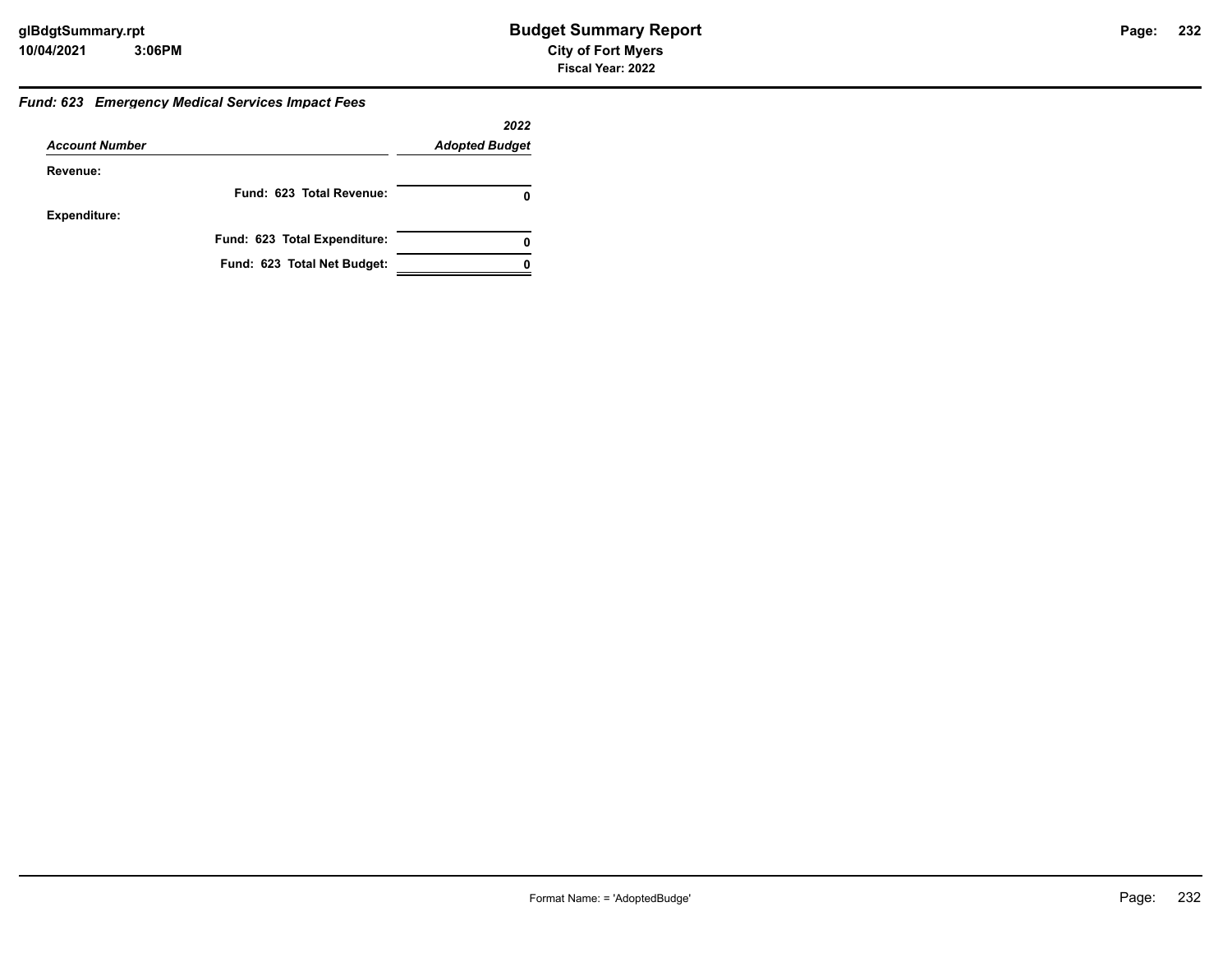# *Fund: 624 School Board Impact Fees*

| <b>Account Number</b> |                              | 2022<br><b>Adopted Budget</b> |
|-----------------------|------------------------------|-------------------------------|
| Revenue:              |                              |                               |
|                       | Fund: 624 Total Revenue:     | 0                             |
| <b>Expenditure:</b>   |                              |                               |
|                       | Fund: 624 Total Expenditure: | 0                             |
|                       | Fund: 624 Total Net Budget:  |                               |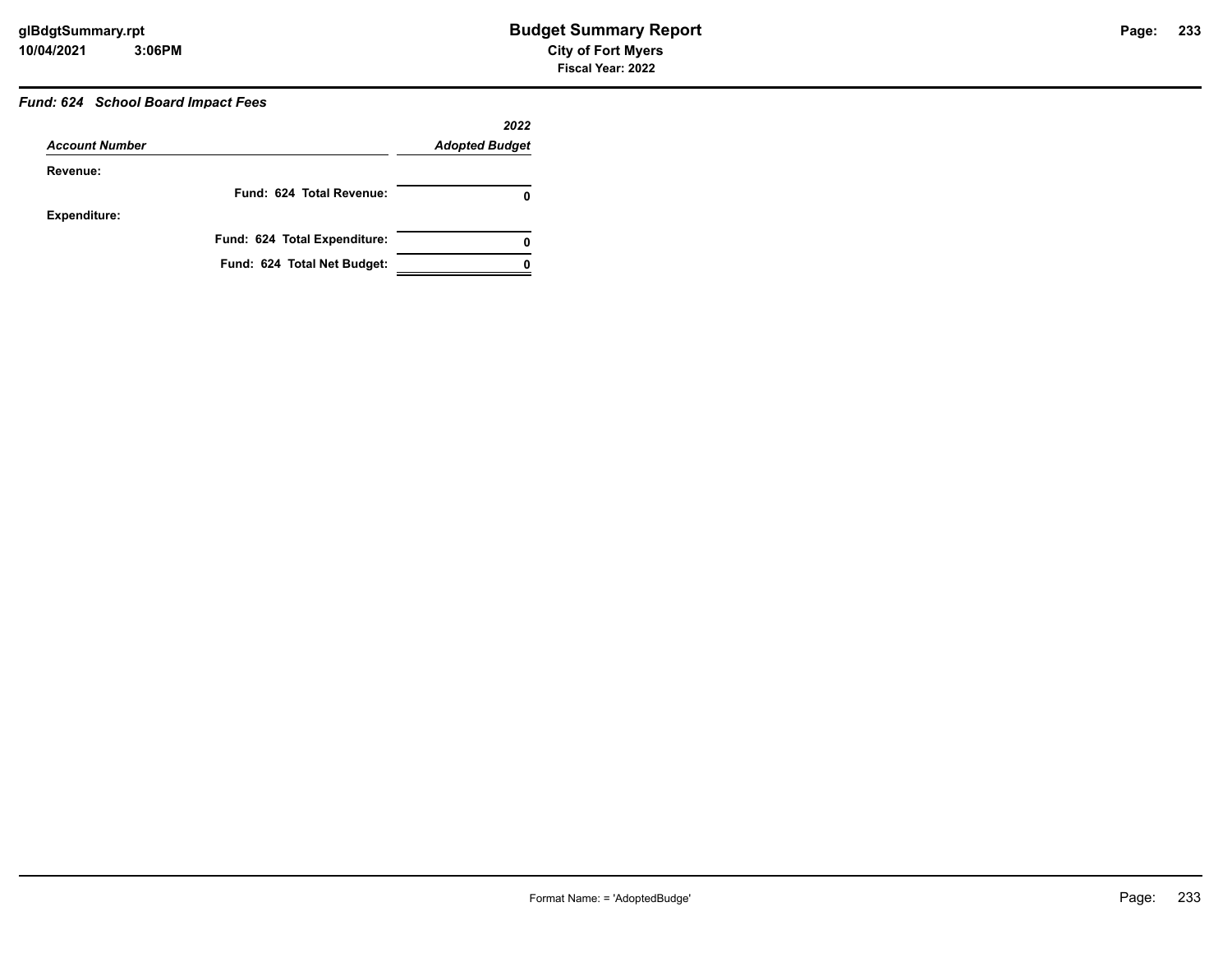### *Fund: 640 Unclaimed Funds*

| <b>Account Number</b> |                              | 2022<br><b>Adopted Budget</b> |
|-----------------------|------------------------------|-------------------------------|
| Revenue:              |                              |                               |
|                       | Fund: 640 Total Revenue:     | 0                             |
| <b>Expenditure:</b>   |                              |                               |
|                       | Fund: 640 Total Expenditure: | 0                             |
|                       | Fund: 640 Total Net Budget:  |                               |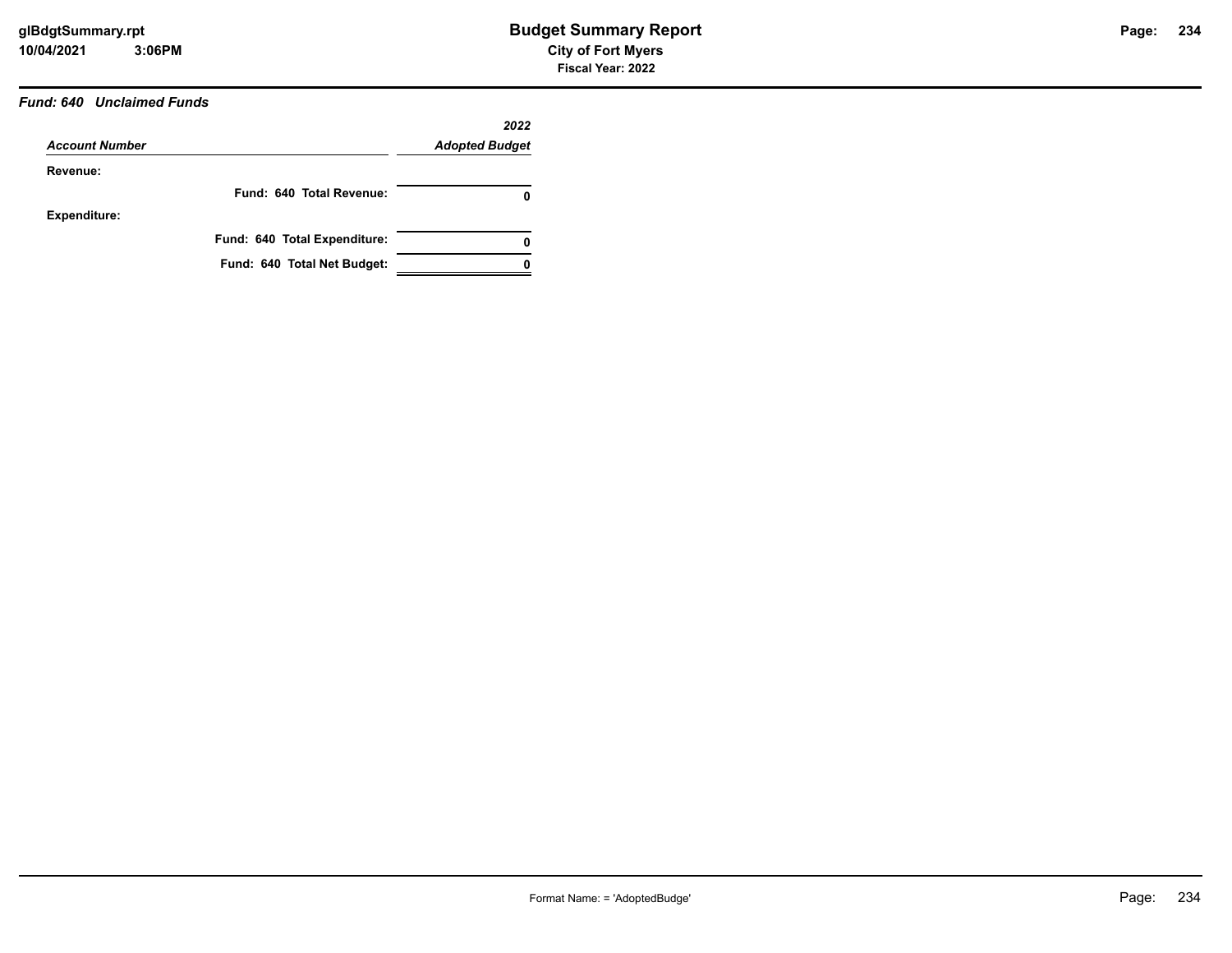## *Fund: 641 Employees' Special Events*

| <b>Account Number</b> |                              | 2022                  |  |
|-----------------------|------------------------------|-----------------------|--|
|                       |                              | <b>Adopted Budget</b> |  |
| Revenue:              |                              |                       |  |
|                       | Fund: 641 Total Revenue:     | 0                     |  |
| <b>Expenditure:</b>   |                              |                       |  |
|                       | Fund: 641 Total Expenditure: | 0                     |  |
|                       | Fund: 641 Total Net Budget:  |                       |  |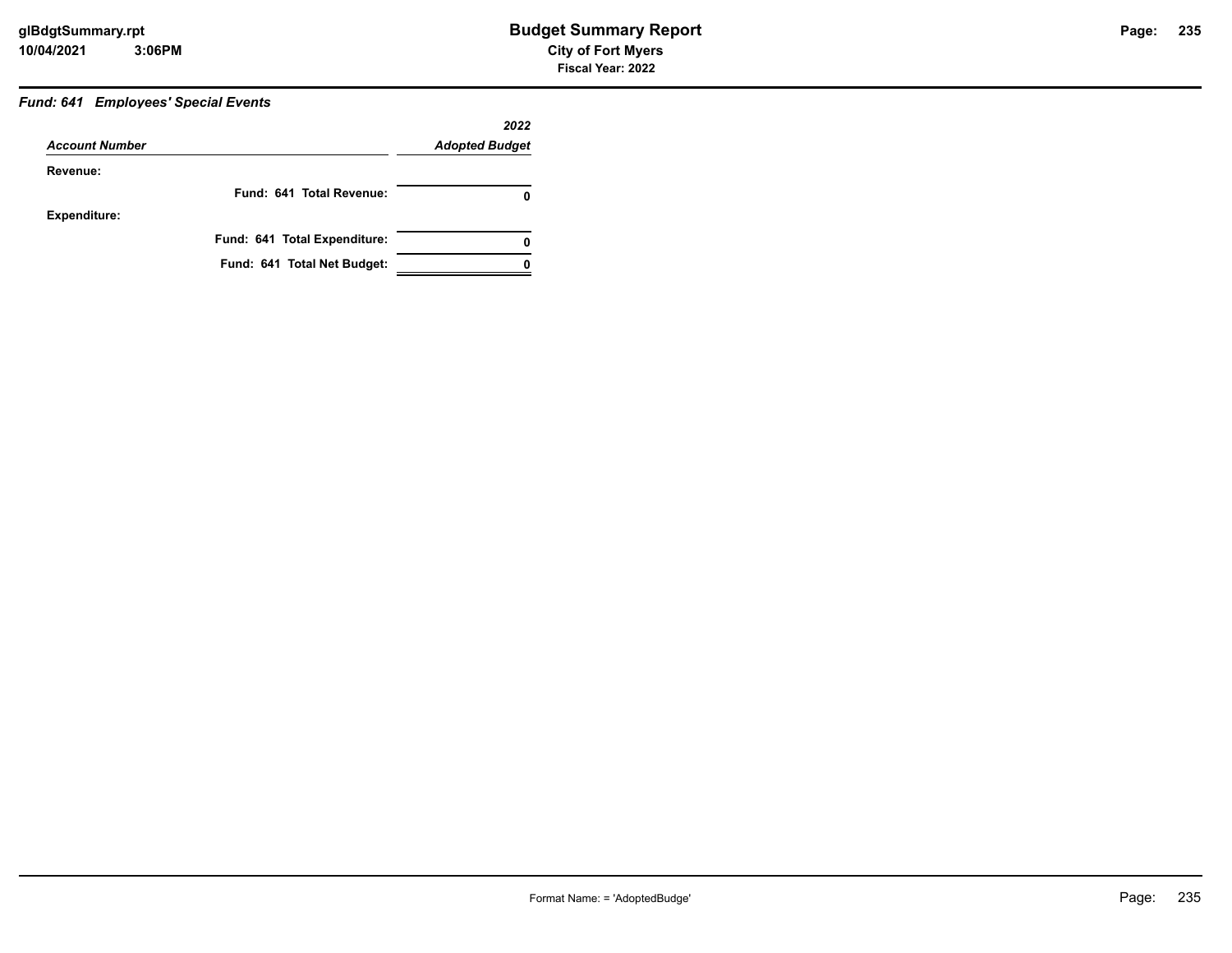### *Fund: 660 Westwood Redevelopment*

|                       |                             | 2022                  |
|-----------------------|-----------------------------|-----------------------|
| <b>Account Number</b> |                             | <b>Adopted Budget</b> |
| Revenue:              |                             |                       |
|                       | Fund: 660 Total Revenue:    |                       |
|                       | Fund: 660 Total Net Budget: |                       |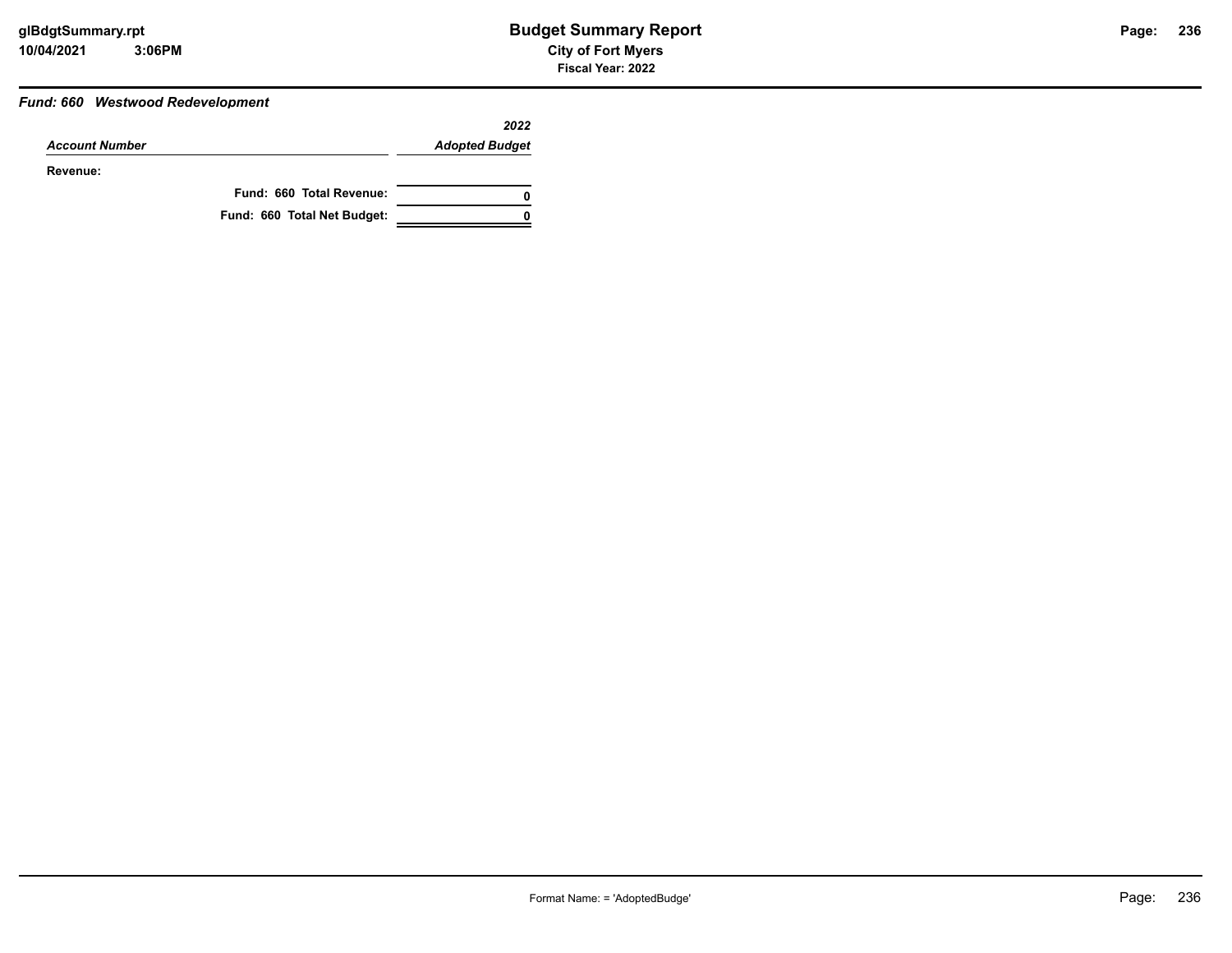#### *Fund: 661 Serena Park*

|                       |                             | 2022                  |
|-----------------------|-----------------------------|-----------------------|
| <b>Account Number</b> |                             | <b>Adopted Budget</b> |
| Revenue:              |                             |                       |
|                       | Fund: 661 Total Revenue:    |                       |
|                       | Fund: 661 Total Net Budget: |                       |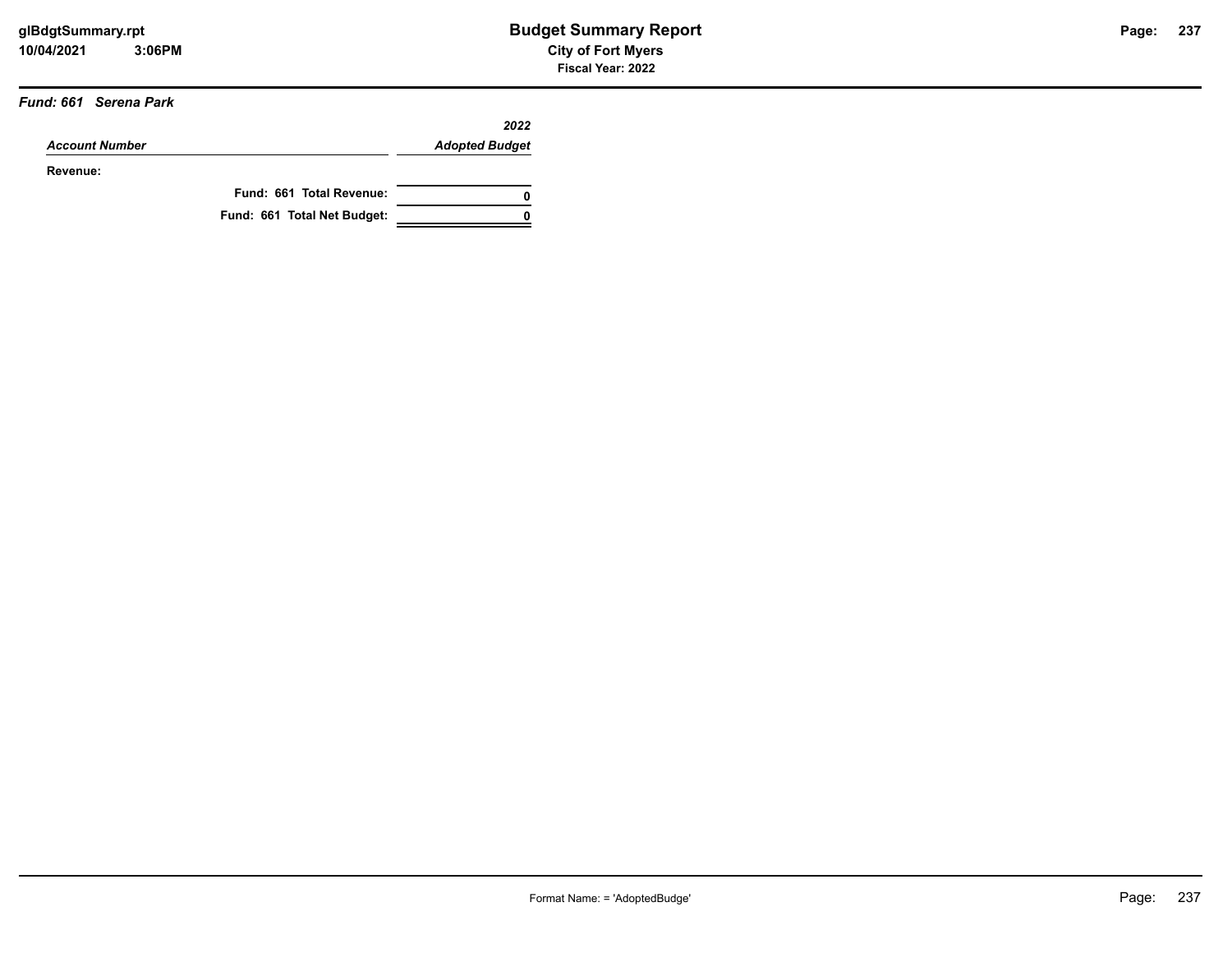# *Fund: 802 Intra Gov Service Payroll*

| <b>Account Number</b> |                              | 2022<br><b>Adopted Budget</b> |
|-----------------------|------------------------------|-------------------------------|
|                       |                              |                               |
|                       | Fund: 802 Total Revenue:     | 0                             |
| <b>Expenditure:</b>   |                              |                               |
|                       | Fund: 802 Total Expenditure: | 0                             |
|                       | Fund: 802 Total Net Budget:  |                               |